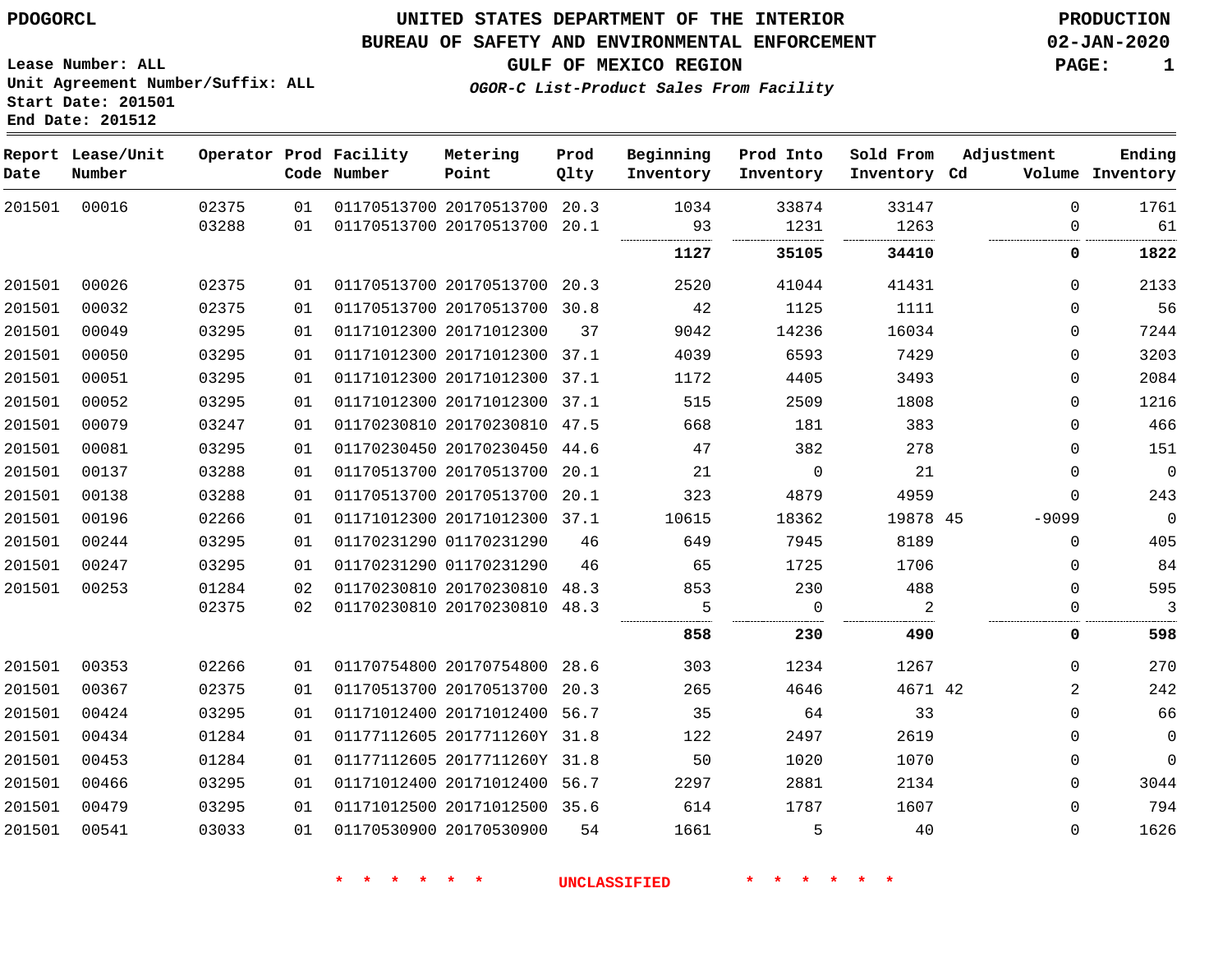**End Date: 201512**

### **UNITED STATES DEPARTMENT OF THE INTERIOR PDOGORCL PRODUCTION**

#### **BUREAU OF SAFETY AND ENVIRONMENTAL ENFORCEMENT 02-JAN-2020**

**Lease Number: ALL Unit Agreement Number/Suffix: ALL Start Date: 201501**

**GULF OF MEXICO REGION PAGE: 2**

**OGOR-C List-Product Sales From Facility**

| Date   | Report Lease/Unit<br>Number |       |    | Operator Prod Facility<br>Code Number | Metering<br>Point            | Prod<br>Qlty | Beginning<br>Inventory | Prod Into<br>Inventory | Sold From<br>Inventory Cd | Adjustment                   | Ending<br>Volume Inventory |
|--------|-----------------------------|-------|----|---------------------------------------|------------------------------|--------------|------------------------|------------------------|---------------------------|------------------------------|----------------------------|
| 201501 | 00560                       | 03288 | 01 |                                       | 01171131600 20171131600      | 42.5         | 61                     | 957                    | 969                       |                              | $\Omega$<br>49             |
| 201501 | 00577                       | 03059 | 01 |                                       | 01171012300 20171012300      | 37.1         | 16654                  | 29647                  | 31611                     |                              | 14690<br>$\Omega$          |
| 201501 | 00593                       | 03209 | 01 |                                       | 01171012300 20171012300 37.2 |              | 792                    | 735                    | 800                       |                              | 727<br>$\Omega$            |
|        |                             | 03247 | 01 |                                       | 01171012300 20171012300      | 37           | 2408                   | 9074                   | 6986                      |                              | $\Omega$<br>4496           |
|        |                             |       |    |                                       |                              |              | 3200                   | 9809                   | 7786                      |                              | 5223<br>0                  |
| 201501 | 00599                       | 02899 | 01 |                                       | 01170573602 20170573602      | $\mathbf 0$  | 163                    | 229                    | $\mathbf 0$               |                              | 392<br>$\Omega$            |
| 201501 | 00605                       | 02899 | 01 |                                       | 01170573602 20170573602 35.1 |              | 825                    | 739                    |                           | $0\quad 42$<br>$-1$          | 1563                       |
| 201501 | 00680                       | 03033 | 01 |                                       | 01170230700 20170230700      | $\Omega$     | 665                    | $\Omega$               | $\Omega$                  |                              | 665<br>$\Omega$            |
| 201501 | 00691                       | 02312 | 02 |                                       | 01170754201 01170754201      | 37.7         | 1206                   | 862                    | 844                       |                              | 1224<br>$\mathbf 0$        |
| 201501 | 00693                       | 02266 | 01 |                                       | 01170754800 20170754800      | 28.6         | 81                     | 335                    | 343                       |                              | 73<br>$\mathbf 0$          |
| 201501 | 00694                       | 02266 | 01 |                                       | 01170754800 20170754800      | 28.6         | 1810                   | 7171                   | 7416                      |                              | 1565<br>$\Omega$           |
| 201501 | 00697                       | 02266 | 01 |                                       | 01170754800 20170754800      | 28.6         | 243                    | 933                    | 972                       |                              | 204<br>$\mathbf{0}$        |
| 201501 | 00758                       | 03295 | 01 |                                       | 01170230810 20170230810      | 48.2         | 1974                   | 736                    | 1221                      |                              | 1489<br>$\mathbf 0$        |
| 201501 | 00763                       | 01284 | 01 |                                       | 01170230810 20170230810      | 48.3         | 17                     | $\mathbf 0$            | 8                         |                              | 9<br>$\mathbf 0$           |
| 201501 | 00775                       | 03247 | 01 |                                       | 01171131600 20171131600 42.5 |              | 200                    | 3209                   | 3244                      |                              | 165<br>$\Omega$            |
| 201501 | 00796                       | 02628 | 01 |                                       | 01171012300 20171012300      | 37           | 5291                   | 8061                   | 9356                      |                              | 3996<br>$\mathbf 0$        |
| 201501 | 00839                       | 02451 | 01 |                                       | 01170513800 20170513800      | 32.6         | 2172                   | 7202                   | 7691                      |                              | 1683<br>$\Omega$           |
| 201501 | 754302003A                  | 00078 | 01 |                                       | 01170573601 20170573601      | 28.2         | 446                    | 4210                   | 4000 42                   | $-1$                         | 655                        |
|        | 201501 754303001A           | 00059 | 01 |                                       | 01170230811 20170230811 43.1 |              | 84                     | 119                    | 144 09                    | $-47$                        | 12                         |
|        | 201501 754306012A           | 01207 | 01 |                                       | 01608128270 20608128270      | 25.2         | 66902                  | 223595                 |                           | $-190123$<br>0 <sub>09</sub> | 100374                     |
|        | 201501 754306013A           | 01207 | 01 |                                       | 01608128270 20608128270      | 25.2         | 180532                 | 414034                 |                           | $-401684$<br>0.09            | 192882                     |
|        | 201501 754307005A           | 00078 | 01 |                                       | 01170573601 20170573601 28.1 |              | 38                     | 598                    | 543                       |                              | 93<br>$\Omega$             |
|        | 201501 754307017A           | 02970 | 02 |                                       | 01171132800 20170230811 42.7 |              | 467                    | 5636                   | 5534                      |                              | 569<br>$\mathbf 0$         |
|        | 201501 754309002A           | 00981 | 01 |                                       | 01170753850 20170753850      | 0            | 2357                   | $\mathbf 0$            | $\mathbf 0$               |                              | 2357<br>$\Omega$           |
|        | 201501 754310009A           | 00078 | 01 |                                       | 01170573601 20170573601      | 28.2         | 302                    | 2983                   | 2821 42                   |                              | 465<br>1                   |
|        | 201501 754315006A           | 02266 | 01 |                                       | 01170754800 20170754800      | 28.6         | 134                    | 553                    | 566                       |                              | $\mathbf 0$<br>121         |
|        | 201501 7543880060           | 03295 | 01 |                                       | 01170230450 20170230450      | 44.6         | 24                     | 464                    | 305                       |                              | 183<br>$\Omega$            |
|        | 201501 7543890080           | 02375 | 01 |                                       | 01170513700 20170513700      | 29.8         | 64                     | 897                    | 916                       |                              | 45<br>$\Omega$             |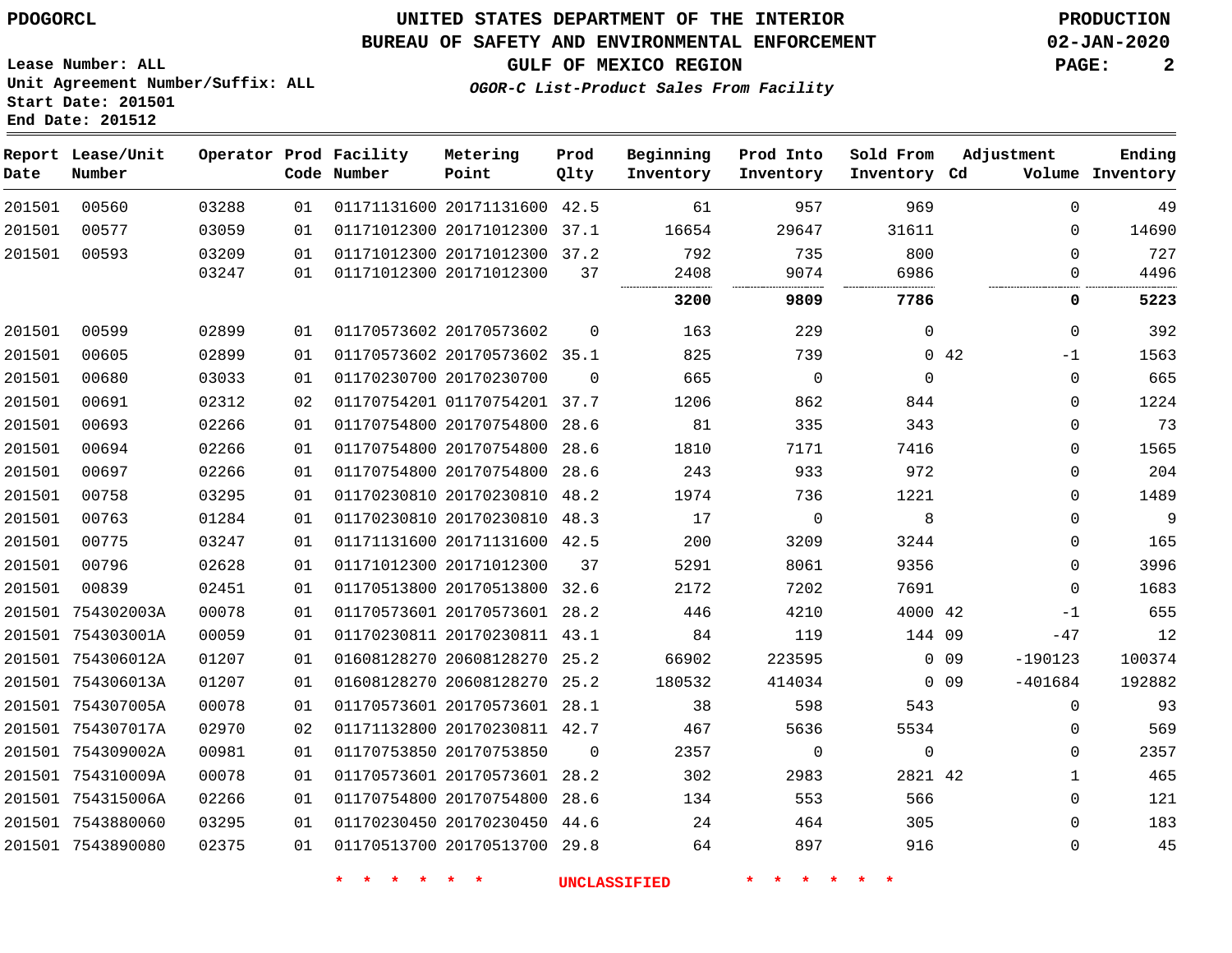**End Date: 201512**

# **UNITED STATES DEPARTMENT OF THE INTERIOR PDOGORCL PRODUCTION**

### **BUREAU OF SAFETY AND ENVIRONMENTAL ENFORCEMENT 02-JAN-2020**

**Lease Number: ALL Unit Agreement Number/Suffix: ALL Start Date: 201501**

**GULF OF MEXICO REGION PAGE: 3**

**OGOR-C List-Product Sales From Facility**

| Date | Report Lease/Unit<br>Number |       |    | Operator Prod Facility<br>Code Number | Metering<br>Point            | Prod<br>Qlty | Beginning<br>Inventory | Prod Into<br>Inventory | Sold From<br>Inventory Cd | Adjustment           | Ending<br>Volume Inventory |
|------|-----------------------------|-------|----|---------------------------------------|------------------------------|--------------|------------------------|------------------------|---------------------------|----------------------|----------------------------|
|      | 201501 7543930100           | 03026 | 02 |                                       | 01170230450 20170230450 44.7 |              | 30                     | 218                    | 161 42                    | $-1$                 | 86                         |
|      | 201501 7543930200           | 03295 | 01 |                                       | 01171012310 20171012310 44.2 |              | 1124                   | 315                    | 1338                      | 0                    | 101                        |
|      | 201501 7543940080           | 03295 | 01 | 01170230811 20170230811               |                              | 43           | 26                     | 320                    | 314                       | 0                    | 32                         |
|      | 201501 754396015A           | 01284 | 01 |                                       | 01608103650 20608103650      | 32.1         | 22                     | 1656                   | 1658                      | 0                    | 20                         |
|      | 201501 8910020210           | 02451 | 01 |                                       | 01170513800 20170513800 32.6 |              | 25784                  | 109523                 | 109709                    | 0                    | 25598                      |
|      | 201501 8910024540           | 02451 | 01 |                                       | 01170513800 20170513800      | 32.6         | 6461                   | 25002                  | 25620                     | $\mathbf 0$          | 5843                       |
|      | 201501 8910029320           | 02375 | 01 |                                       | 01170513700 20170513700 30.8 |              | 4123                   | 76118                  | 76445 42                  | $-2$                 | 3794                       |
|      | 201501 8910034440           | 02375 | 01 |                                       | 01170513700 20170513700      | 26.7         | 3352                   | 64837                  | 64958 42                  | 1                    | 3232                       |
|      | 201501 8910039150           | 00078 | 01 |                                       | 01170573601 20170573601 28.1 |              | 2360                   | 31082                  | 28602 42                  | $-1$                 | 4839                       |
|      | 201501 8910086400           | 02222 | 02 |                                       | 01171012400 20171012400 56.7 |              | 302                    | 254                    | 228                       | 0                    | 328                        |
|      | 201501 8910087670           | 02312 | 01 |                                       | 01170754201 01170754201 37.7 |              | 472                    | 242                    | 331                       | 0                    | 383                        |
|      | 201501 8910088130           | 00078 | 01 |                                       | 01171132800 21171132800 47.5 |              | $\mathbf 0$            | 3                      | $\overline{a}$            | $\mathbf 0$          | $\mathbf{1}$               |
|      |                             |       | 01 |                                       | 01171012400 20171012400 56.7 |              | 903                    | 1295                   | 976 42                    | 1                    | 1223                       |
|      |                             |       |    |                                       |                              |              | 903                    | 1298                   | 978                       | 1                    | 1224                       |
|      | 201501 8910088160           | 01284 | 01 |                                       | 01171132800 21171132800 48.4 |              | $\mathbf 0$            | $\mathbf 0$            | $\mathbf 0$               | 0                    | $\overline{0}$             |
|      | 201501 8910089160           | 02375 | 01 |                                       | 01170513700 20170513700 25.7 |              | 467                    | 8660                   | 8695                      | $\mathbf 0$          | 432                        |
|      | 201501 891008927AG          | 00078 | 01 |                                       | 01170230400 20170230400      | 53           | 20                     | 229                    | 173                       | 0                    | 76                         |
|      | 201501 891008927Y           | 00078 | 01 |                                       | 01170230400 20170230400 53.1 |              | $\overline{a}$         | 2                      |                           | 4 4 2<br>$\mathbf 1$ | <sup>1</sup>               |
|      | 201501 8910116580           | 02375 | 01 |                                       | 01170513700 20170513700 25.7 |              | 281                    | 3952                   | 4036                      | 0                    | 197                        |
|      | 201501 8910116740           | 02375 | 01 |                                       | 01170513700 20170513700      | 25.7         | 1019                   | 15430                  | 15681 42                  | 2                    | 770                        |
|      | 201501 8910116770           | 02375 | 01 |                                       | 01170513700 20170513700 25.7 |              | 103                    | 2576                   | 2551                      | 0                    | 128                        |
|      | 201501 8910116790           | 02375 | 01 |                                       | 01170513700 20170513700      | 25.7         | 1055                   | 18161                  | 18311                     | 0                    | 905                        |
|      | 201501 8910116800           | 02375 | 01 |                                       | 01170513700 20170513700 25.7 |              | 2886                   | 82491                  | 81265                     | $\mathbf 0$          | 4112                       |
|      | 201501 891011687A           | 02266 | 01 |                                       | 01170754800 20170754800      | 28.6         | 96                     | 409                    | 416                       | 0                    | 89                         |
|      | 201501 891011687C           | 02266 | 01 |                                       | 01170754800 20170754800      | 28.6         | 278                    | 1130                   | 1161                      | 0                    | 247                        |
|      | 201501 891011687D           | 02266 | 01 |                                       | 01170754800 20170754800 28.6 |              | 209                    | 847                    | 871                       | 0                    | 185                        |
|      | 201501 891011687E           | 02266 | 01 |                                       | 01170754800 20170754800      | 28.6         | 38                     | 160                    | 163                       | 0                    | 35                         |
|      | 201501 8910117330           | 02266 | 01 |                                       | 01170754800 20170754800 28.6 |              | 4                      | 11                     | 13                        | 0                    | $\overline{2}$             |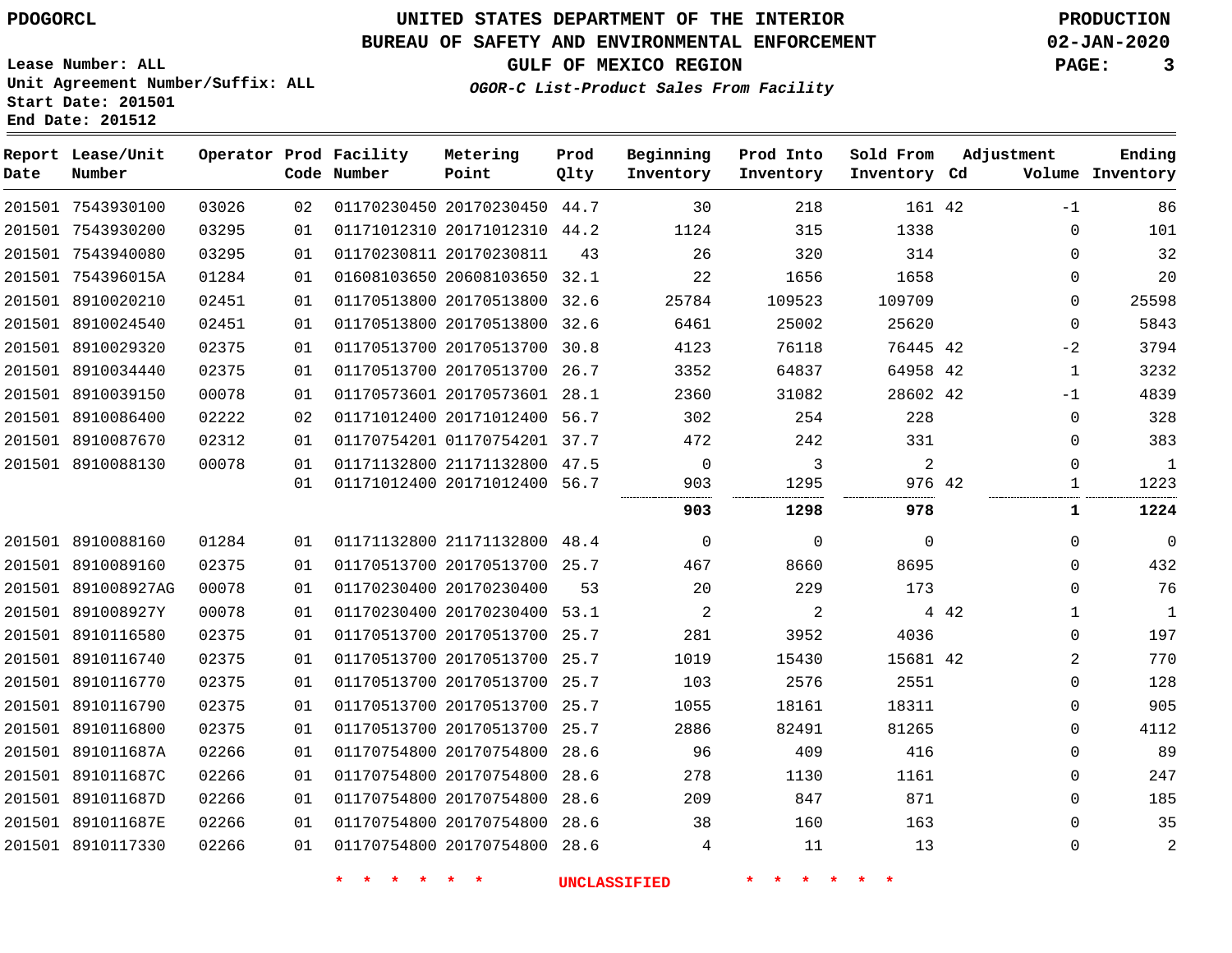### **BUREAU OF SAFETY AND ENVIRONMENTAL ENFORCEMENT 02-JAN-2020**

**OGOR-C List-Product Sales From Facility**

**GULF OF MEXICO REGION PAGE: 4**

**Lease Number: ALL Unit Agreement Number/Suffix: ALL Start Date: 201501 End Date: 201512**

| Date | Report Lease/Unit<br>Number |       |    | Operator Prod Facility<br>Code Number | Metering<br>Point            | Prod<br>Qlty | Beginning<br>Inventory | Prod Into<br>Inventory | Sold From<br>Inventory Cd | Adjustment   | Ending<br>Volume Inventory |
|------|-----------------------------|-------|----|---------------------------------------|------------------------------|--------------|------------------------|------------------------|---------------------------|--------------|----------------------------|
|      | 201501 8910123270           | 03295 | 01 |                                       | 01177215100 20177215102 30.3 |              | 38                     | 2954                   | 2954                      | $\Omega$     | 38                         |
|      | 201501 8910123320           | 03295 | 01 |                                       | 01177215100 20177215102 30.3 |              | 99                     | 7085                   | 7094                      | $\Omega$     | 90                         |
|      | 201501 8910123330           | 03295 | 01 |                                       | 01177215100 20177215102 30.3 |              | 145                    | 12107                  | 12098                     | $\Omega$     | 154                        |
|      | 201501 8910169280           | 02628 | 01 |                                       | 01171132000 20171132000 40.9 |              | 53                     | 2329                   | 2314                      | $\mathbf 0$  | 68                         |
|      | 201501 8910169290           | 02628 | 01 |                                       | 01171132000 20171132000 40.9 |              | 22                     | 767                    | 767                       | $\Omega$     | 22                         |
|      | 201501 8910169300           | 02375 | 01 |                                       | 01170230810 20170230810 48.3 |              | 210                    | 49                     | 117                       | $\Omega$     | 142                        |
|      | 201501 8910169370           | 02628 | 01 |                                       | 01171132000 20171132000 40.9 |              | 32                     | 1921                   | 1898                      | $\Omega$     | 55                         |
|      | 201501 8910202350           | 00276 | 01 |                                       | 01170513700 20170513700 36.7 |              | 1284                   | 21502                  | 21714                     | $\Omega$     | 1072                       |
|      | 201501 8910202560           | 02375 | 01 |                                       | 01170513700 20170513700 33.2 |              | 263                    | 4977                   | 4991 42                   | -1           | 248                        |
|      | 201501 G00900               | 02986 | 01 |                                       | 01170230811 20170230811 43.1 |              | -2                     | 19                     | 19                        | $\Omega$     | 2                          |
|      | 201501 G00974               | 03295 | 01 |                                       | 01171132000 20171132000 40.9 |              | 7                      | 322                    | 320                       | $\Omega$     | 9                          |
|      | 201501 G00985               | 02266 | 01 |                                       | 0117709260A 2017709260A 34.7 |              | 376                    | 10330                  | 10329                     | $\Omega$     | 377                        |
|      | 201501 G01027               | 00162 | 01 |                                       | 01177122606 20177122606 41.5 |              | $\mathbf 0$            | 3504                   | 3504                      | $\mathbf 0$  | $\mathsf 0$                |
|      | 201501 G01036               | 02312 | 02 |                                       | 01171092651 20171092650      | 58           | 1032                   | 9140                   | 6958                      | 0            | 3214                       |
|      | 201501 G01082               | 01284 | 01 |                                       | 01170753510 20170753510 58.7 |              | 6                      | 20                     | $7\overline{ }$           | $\Omega$     | 19                         |
|      | 201501 G01083               | 02375 | 01 |                                       | 01170513700 20170513700 25.7 |              | 2692                   | 69966                  | 69171 42                  | $\mathbf{1}$ | 3488                       |
|      |                             | 02777 | 01 |                                       | 01170753510 20170753510 45.5 |              | $\overline{0}$         | 0                      | $\mathbf 0$               | $\mathbf 0$  | $\mathbf 0$                |
|      |                             |       |    |                                       |                              |              | 2692                   | 69966                  | 69171                     | ı            | 3488                       |
|      | 201501 G01084               | 02375 | 01 |                                       | 01170513700 20170513700 25.7 |              | 82                     | 1371                   | 1385                      | $\Omega$     | 68                         |
|      | 201501 G01090               | 02375 | 01 |                                       | 01170513700 20170513700 25.7 |              | 233                    | 4903                   | 4892                      | $\Omega$     | 244                        |
|      | 201501 G01091               | 02375 | 01 |                                       | 01170513700 20170513700 25.7 |              | 476                    | 7896                   | 7978                      | $\Omega$     | 394                        |
|      | 201501 G01092               | 02375 | 01 |                                       | 01170513700 20170513700 25.7 |              | 252                    | 5599                   | 5572                      | $\Omega$     | 279                        |
|      | 201501 G01196               | 02266 | 02 |                                       | 01171132800 21171132800 47.5 |              | 47                     | 164                    | 134                       | $\mathbf 0$  | 77                         |
|      | 201501 G01198               | 03295 | 01 |                                       | 01171092651 20171092650      | 58           | 32                     | 240                    | 188                       | 0            | 84                         |
|      | 201501 G01208               | 03295 | 01 |                                       | 01171092651 20171092650      | 58           | $\mathbf 0$            | 990                    | 642                       | $\mathbf 0$  | 348                        |
|      | 201501 G01210               | 02375 | 02 |                                       | 01171132800 21171132800 47.5 |              | 242                    | 278                    | 330                       | $\Omega$     | 190                        |
|      | 201501 G01220               | 03295 | 01 |                                       | 01177092600 20177092600 41.7 |              | 250                    | 10349                  | 10264                     | $\mathbf{0}$ | 335                        |
|      | 201501 G01248               | 02628 | 01 |                                       | 01171012500 20171012500 35.6 |              | 2953                   | 8581                   | 7722                      | $\Omega$     | 3812                       |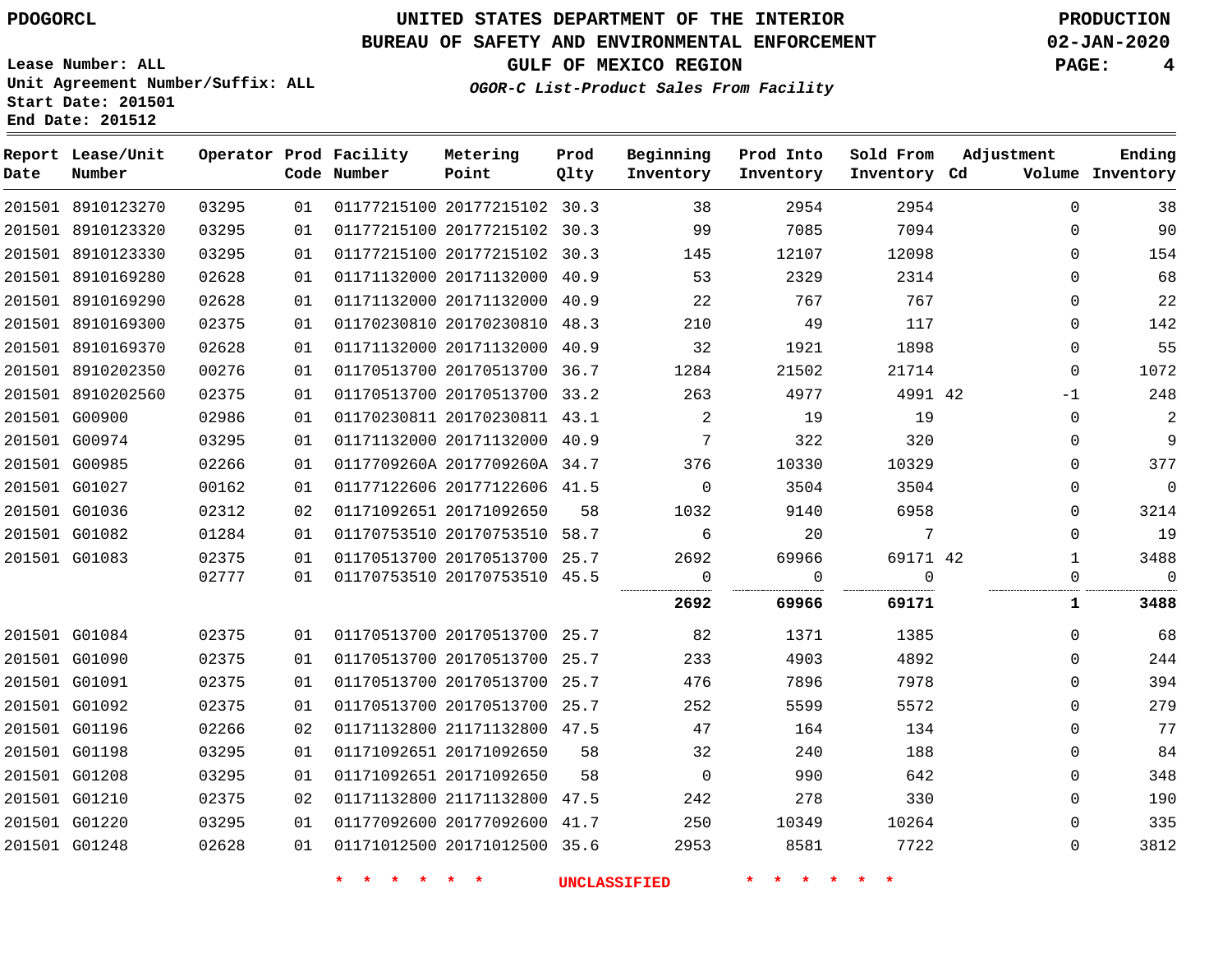**End Date: 201512**

# **UNITED STATES DEPARTMENT OF THE INTERIOR PDOGORCL PRODUCTION**

#### **BUREAU OF SAFETY AND ENVIRONMENTAL ENFORCEMENT 02-JAN-2020**

**Lease Number: ALL Unit Agreement Number/Suffix: ALL Start Date: 201501**

# **GULF OF MEXICO REGION PAGE: 5**

**OGOR-C List-Product Sales From Facility**

| Date | Report Lease/Unit<br>Number |       |    | Operator Prod Facility<br>Code Number | Metering<br>Point            | Prod<br>Qlty | Beginning<br>Inventory | Prod Into<br>Inventory | Sold From<br>Inventory Cd | Adjustment | Ending<br>Volume Inventory |
|------|-----------------------------|-------|----|---------------------------------------|------------------------------|--------------|------------------------|------------------------|---------------------------|------------|----------------------------|
|      | 201501 G01351               | 00078 | 01 |                                       | 01170230400 20170230400 53.1 |              | 12                     | 10                     | 18 42                     |            | 3<br>$-1$                  |
|      | 201501 G01447               | 02375 | 01 |                                       | 01170513700 20170513700 20.3 |              | 11                     | 236                    | 235                       |            | $\Omega$<br>12             |
|      | 201501 G01477               | 03026 | 02 |                                       | 01170230810 20170230810 48.3 |              | 376                    | $\Omega$               | 170 42                    |            | 207<br>1                   |
|      | 201501 G01497               | 02451 | 01 |                                       | 01170513800 20170513800 32.5 |              | $\Omega$               | 11022                  | 8446                      |            | 2576<br>0                  |
|      | 201501 G01498               | 02451 | 01 |                                       | 01170513800 20170513800 32.5 |              | $\mathbf 0$            | 1918                   | 1470                      |            | 448<br>0                   |
|      | 201501 G01580               | 02451 | 01 |                                       | 01170513800 20170513800 32.5 |              | $\Omega$               | 249                    | 191                       |            | 58<br>$\mathbf{0}$         |
|      | 201501 G01610               | 03295 | 01 |                                       | 01177215100 20177215102 30.3 |              | 6                      | 687                    | 684                       |            | 9<br>$\mathbf 0$           |
|      | 201501 G01619               | 02375 | 01 |                                       | 01170513700 20170513700 29.8 |              | 999                    | 23108                  | 22955                     |            | 1152<br>0                  |
|      | 201501 G01620               | 02375 | 01 |                                       | 01170513700 20170513700 29.8 |              | 237                    | 4046                   | 4082 42                   |            | 202<br>$\mathbf{1}$        |
|      | 201501 G01754               | 00003 | 01 |                                       | 01423210051 20423210050      | $\mathbf 0$  | 18                     | $\mathbf 0$            | 0                         |            | 18<br>$\mathbf{0}$         |
|      | 201501 G01757               | 00003 | 01 |                                       | 01423210051 20423210050      | $\mathbf 0$  | 170                    | 0                      | $\Omega$                  |            | 170<br>$\Omega$            |
|      | 201501 G01848               | 01978 | 02 |                                       | 01170230500 20170230500 45.5 |              | 55                     | 479                    | 504                       |            | 30<br>0                    |
|      | 201501 G01860               | 03295 | 01 |                                       | 01170231110 20170231110      | $\Omega$     | 10588                  | 5866                   | $\Omega$                  |            | 16454<br>$\Omega$          |
|      | 201501 G01865               | 00078 | 01 |                                       | 01171012500 20171012500 35.6 |              | 1159                   | 3386                   | 3040                      |            | 1505<br>0                  |
|      | 201501 G01880               | 03295 | 01 |                                       | 01171132000 20171132000 40.9 |              | 1                      | 41                     | 41                        |            | $\mathbf{1}$<br>$\Omega$   |
|      | 201501 G01898               | 02312 | 01 |                                       | 01171012500 20171012500 35.6 |              | 1501                   | 5308                   | 4450                      |            | 2359<br>$\Omega$           |
|      |                             |       | 02 |                                       | 01171012500 20171012500 35.6 |              | 146                    | 438                    | 389                       |            | 195<br>0                   |
|      |                             |       |    |                                       |                              |              | 1647                   | 5746                   | 4839                      |            | 2554<br>0                  |
|      | 201501 G01901               | 03295 | 01 |                                       | 01177215100 20177215102 30.3 |              | $\Omega$               | 24                     | 24                        |            | $\Omega$<br>$\Omega$       |
|      | 201501 G01953               | 03295 | 01 |                                       | 01170230811 20170230811      | 43           | 9                      | 93                     | 93                        |            | 9<br>$\Omega$              |
|      | 201501 G01966               | 03295 | 01 |                                       | 01177215100 20177215102 30.3 |              | 76                     | 5856                   | 5858                      |            | 74<br>$\mathbf{0}$         |
|      | 201501 G01967               | 03295 | 01 |                                       | 01177215100 20177215102 30.3 |              | 146                    | 11517                  | 11517                     |            | 146<br>$\mathbf{0}$        |
|      | 201501 G01972               | 03033 | 01 |                                       | 01170230810 20170230810 48.3 |              | 394                    | 153                    | 246 42                    |            | 300<br>$-1$                |
|      | 201501 G02037               | 02222 | 01 |                                       | 01170530900 20170530900      | 54           | 754                    | $\mathbf 0$            | 18                        |            | 736<br>$\mathbf 0$         |
|      | 201501 G02111               | 02628 | 01 |                                       | 01171132000 20171132000 40.9 |              | 1316                   | 59742                  | 59350                     |            | 1708<br>0                  |
|      | 201501 G02127               | 02312 | 02 |                                       | 01170230810 20170230810 48.3 |              | 87                     | 37                     | 56                        |            | 68<br>$\mathbf{0}$         |
|      | 201501 G02161               | 03295 | 01 |                                       | 01171012500 20171012500 35.6 |              | 1652                   | 5097                   | 4484                      |            | 2265<br>$\Omega$           |
|      | 201501 G02163               | 03295 | 01 |                                       | 01171012500 20171012500 35.5 |              | 179                    | 395                    | 398                       |            | 176<br>$\mathbf{0}$        |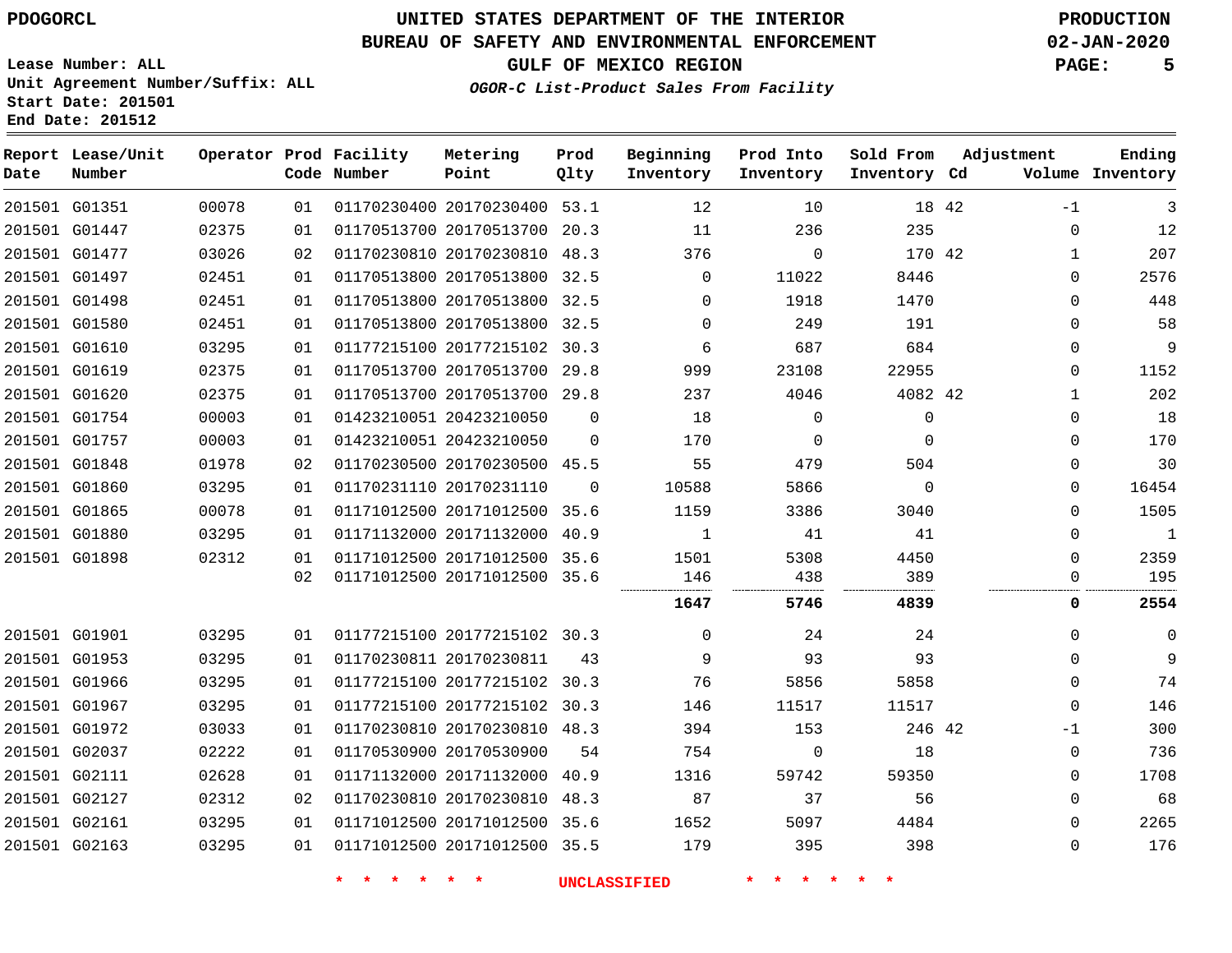# **UNITED STATES DEPARTMENT OF THE INTERIOR PDOGORCL PRODUCTION**

### **BUREAU OF SAFETY AND ENVIRONMENTAL ENFORCEMENT 02-JAN-2020**

**GULF OF MEXICO REGION PAGE: 6**

**Lease Number: ALL Unit Agreement Number/Suffix: ALL Start Date: 201501 End Date: 201512**

**OGOR-C List-Product Sales From Facility**

| Date | Report Lease/Unit<br>Number |       |    | Operator Prod Facility<br>Code Number | Metering<br>Point            | Prod<br>Qlty | Beginning<br>Inventory | Prod Into<br>Inventory | Sold From<br>Inventory Cd | Adjustment |             | Ending<br>Volume Inventory |
|------|-----------------------------|-------|----|---------------------------------------|------------------------------|--------------|------------------------|------------------------|---------------------------|------------|-------------|----------------------------|
|      | 201501 G02317               | 03295 | 01 |                                       | 01171132000 20171132000 40.8 |              | 4                      | 221                    | 219                       |            | $\mathbf 0$ | 6                          |
|      | 201501 G02353               | 01284 | 01 |                                       | 01170230450 20170230450 44.7 |              | 236                    | 2613                   | 1816                      |            | $\Omega$    | 1033                       |
|      | 201501 G02354               | 01284 | 01 |                                       | 01170230450 20170230450      | 44.7         | 234                    | 3190                   | 2164                      |            | $\Omega$    | 1260                       |
|      | 201501 G02429               | 02375 | 01 |                                       | 01170230811 20170230810 48.3 |              | 154                    | 39                     | 87                        |            | $\Omega$    | 106                        |
|      | 201501 G02433               | 02375 | 01 |                                       | 01170230810 20170230810 48.3 |              | 50                     | 31                     |                           | 37 42      | $\mathbf 1$ | 45                         |
|      | 201501 G02601               | 02628 | 02 |                                       | 01171092651 20171092650      | 58           | 184                    | 1858                   | 1387                      |            | $\Omega$    | 655                        |
|      | 201501 G02613               | 02628 | 01 |                                       | 01171132000 20171132000 45.1 |              | $\mathbf 0$            | $\mathbf 0$            | $\mathbf{0}$              |            | 0           | 0                          |
|      | 201501 G02665               | 02451 | 01 |                                       | 01423210051 20423210050      | $\Omega$     | 220                    | $\mathbf 0$            | $\Omega$                  |            | $\Omega$    | 220                        |
|      | 201501 G02825               | 03295 | 01 |                                       | 01170230810 20170230810 48.3 |              | 399                    | 223                    | 265                       |            | $\Omega$    | 357                        |
|      | 201501 G02826               | 03295 | 01 |                                       | 01170231110 20170231110      | $\Omega$     | 1195                   | 785                    | $\Omega$                  |            | $\Omega$    | 1980                       |
|      |                             |       | 01 |                                       | 01170230810 20170230810 48.3 |              | 207                    | 65                     | 138                       |            | 0           | 134                        |
|      |                             |       |    |                                       |                              |              | 1402                   | 850                    | 138                       |            | 0           | 2114                       |
|      | 201501 G02870               | 03295 | 01 |                                       | 01170230810 20170230810 48.3 |              | 77                     | $\mathbf 0$            | 35                        |            | $\Omega$    | 42                         |
|      | 201501 G02895               | 02579 | 02 |                                       | 01171092651 20171092650      | 58           | 7                      | 114                    | 81                        |            | $\Omega$    | 40                         |
|      |                             | 02628 | 02 |                                       | 01171092651 20171092650      | 58           | 47                     | 628                    | 454                       |            | $\Omega$    | 221                        |
|      |                             |       |    |                                       |                              |              | 54                     | 742                    | 535                       |            | 0           | 261                        |
|      | 201501 G02917               | 03247 | 01 |                                       | 01171092930 20171092930 37.2 |              | 52                     | 569                    | 578                       |            | $\Omega$    | 43                         |
|      | 201501 G03061               | 03026 | 01 |                                       | 01423210051 20423210050 46.3 |              | 643                    | $\mathbf 0$            | $\Omega$                  |            | $\Omega$    | 643                        |
|      | 201501 G03152               | 03295 | 01 |                                       | 01177092600 20177092600 41.7 |              | 182                    | 8339                   | 8251                      |            | $\Omega$    | 270                        |
|      | 201501 G03331               | 02628 | 01 |                                       | 01171132800 20171132000      | 40.9         | 25                     | 1807                   | 1779                      |            | $\Omega$    | 53                         |
|      | 201501 G03414               | 03295 | 01 |                                       | 01170753510 20170753510 58.7 |              | 683                    | 1774                   | 684                       |            | $\Omega$    | 1773                       |
|      | 201501 G03793               | 03295 | 01 |                                       | 01171012500 20171012500 35.5 |              | 218                    | 292                    | 380                       |            | 0           | 130                        |
|      | 201501 G03811               | 03295 | 01 |                                       | 01171092651 20171092650      | 58           | 30                     | 173                    | 142                       |            | 0           | 61                         |
|      | 201501 G03958               | 03295 | 01 |                                       | 01170230510 20170230510      | 50           | 1368                   | 3                      | 28                        |            | 0           | 1343                       |
|      | 201501 G04003               | 03295 | 01 |                                       | 01171012500 20171012500 35.5 |              | 1229                   | 4785                   | 3887                      |            | $\Omega$    | 2127                       |
|      | 201501 G04081               | 03295 | 01 |                                       | 01170230450 20170230810 48.3 |              | 3746                   | 1546                   | 2385                      |            | $\Omega$    | 2907                       |
|      | 201501 G04085               | 02899 | 01 |                                       | 01170230811 20170230811 43.1 |              | 167                    | 2016                   | 1979                      |            | $\Omega$    | 204                        |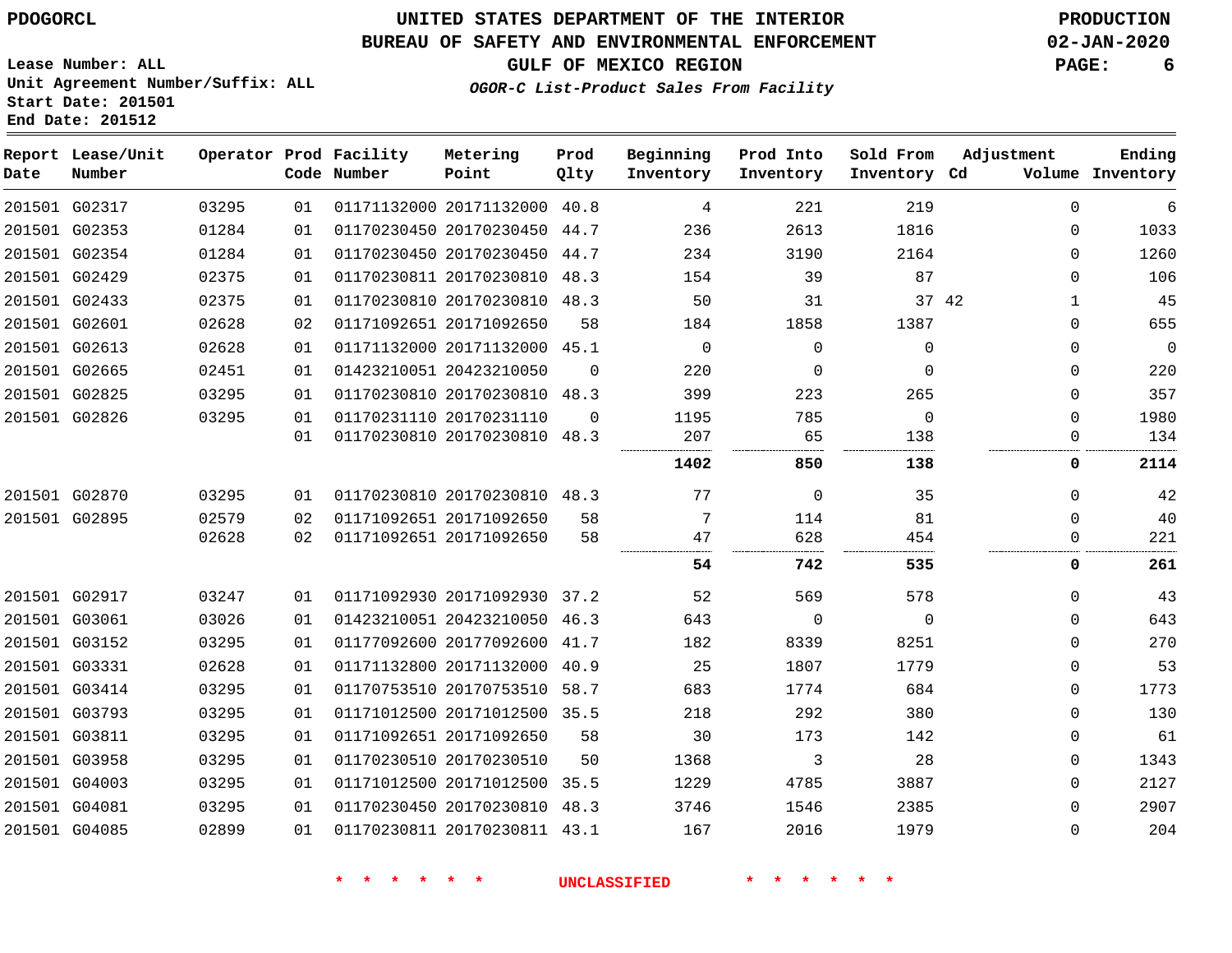#### **BUREAU OF SAFETY AND ENVIRONMENTAL ENFORCEMENT 02-JAN-2020**

**Lease Number: ALL Unit Agreement Number/Suffix: ALL Start Date: 201501 End Date: 201512**

**GULF OF MEXICO REGION PAGE: 7**

**OGOR-C List-Product Sales From Facility**

| Date | Report Lease/Unit<br>Number |       |    | Operator Prod Facility<br>Code Number | Metering<br>Point            | Prod<br>Qlty | Beginning<br>Inventory | Prod Into<br>Inventory | Sold From<br>Inventory Cd | Adjustment   | Ending<br>Volume Inventory |
|------|-----------------------------|-------|----|---------------------------------------|------------------------------|--------------|------------------------|------------------------|---------------------------|--------------|----------------------------|
|      | 201501 G04087               | 02899 | 01 |                                       | 01177008150 01177008150      | 33.4         | 3545                   | 3543                   | 5697 42                   | $-12$        | 1379                       |
|      | 201501 G04232               | 00730 | 01 |                                       | 01171012500 20171012500      | 35.6         | 3380                   | 9357                   | 8578                      | $\mathbf 0$  | 4159                       |
|      |                             | 03295 | 01 |                                       | 01171012500 20171012500      | 35.5         | 199                    | 526                    | 491                       | $\Omega$     | 234                        |
|      |                             |       |    |                                       |                              |              | 3579                   | 9883                   | 9069                      | 0            | 4393                       |
|      | 201501 G04421               | 03295 | 01 |                                       | 01171131600 20171131600 42.4 |              | 1175                   | 18018                  | 18267                     | $\Omega$     | 926                        |
|      | 201501 G04433               | 02312 | 01 |                                       | 01177082950 20177082956      | 28.4         | 2                      | 94                     | 94                        | $\Omega$     | $\overline{2}$             |
|      | 201501 G04537               | 03033 | 01 |                                       | 01420470030 20420470030      | 43.8         | 2666                   | 0                      | 174                       | $\mathbf 0$  | 2492                       |
|      | 201501 G04800               | 02970 | 02 |                                       | 01177062608 2017706260A 36.8 |              | $\Omega$               | 82                     | 82                        | $\mathbf 0$  | $\overline{0}$             |
|      |                             | 03026 | 02 |                                       | 01171132800 21171132800      | 47.5         | $\Omega$               | 562                    | 357                       | 0            | 205                        |
|      |                             |       |    |                                       |                              |              | 0                      | 644                    | 439                       | $\mathbf 0$  | 205                        |
|      | 201501 G04809               | 02312 | 01 |                                       | 01177082950 20177082956 28.4 |              | 354                    | 17566                  | 17575                     | $\Omega$     | 345                        |
|      | 201501 G04818               | 03295 | 01 |                                       | 01170230500 20170230500 45.4 |              | 2                      | 28                     | 28                        | $\Omega$     | $\overline{c}$             |
|      | 201501 G05006               | 01284 | 02 |                                       | 01423210051 20170230510      | 50           | 58                     | $\Omega$               | 57                        | $\Omega$     | $\mathbf{1}$               |
|      | 201501 G05283               | 01376 | 01 |                                       | 01170231290 01170231290 45.9 |              | $\mathbf 0$            | 46                     | 46                        | $\mathbf 0$  | $\mathsf 0$                |
|      | 201501 G05299               | 03295 | 01 |                                       | 01170230500 20170230500      | 45.4         | $\mathbf{1}$           | 2                      | 3                         | $\Omega$     | $\mathbf{0}$               |
|      | 201501 G05431               | 02970 | 02 |                                       | 01177062608 2017706260A 36.8 |              | 39                     | 14261                  | 14264                     | $\Omega$     | 36                         |
|      | 201501 G05504               | 00730 | 01 |                                       | 01171132800 21171132800 47.5 |              | 99                     | 49                     | 94                        | $\Omega$     | 54                         |
|      |                             | 02970 | 02 |                                       | 01171132800 21171132800      | 47.5         | 5454                   | 9504                   | 9496                      | $\Omega$     | 5462                       |
|      |                             | 03295 | 01 |                                       | 01171132800 21171132800 47.5 |              | 707                    | 1234                   | 1232                      | 0            | 709                        |
|      |                             |       |    |                                       |                              |              | 6260                   | 10787                  | 10822                     | 0            | 6225                       |
|      | 201501 G05505               | 00078 | 01 |                                       | 01171132800 21171132800      | 47.6         | 0                      | 2                      | 1                         | $\Omega$     | $\mathbf{1}$               |
|      |                             |       | 01 |                                       | 01171012400 20171012400      | 56.7         | 459                    | 969                    | 513                       | $\mathbf{0}$ | 915                        |
|      |                             |       |    |                                       |                              |              | 459                    | 971                    | 514                       | 0            | 916                        |
|      | 201501 G05602               | 03247 | 01 |                                       | 01171012500 20171012500 35.6 |              | 580                    | 1682                   | 1514                      | $\Omega$     | 748                        |
|      | 201501 G05612               | 03295 | 01 |                                       | 01171012500 20171012500 35.6 |              | 1586                   | 4821                   | 4264                      | $\Omega$     | 2143                       |
|      | 201501 G06069               | 03295 | 01 |                                       | 01423210051 20423210050      | $\Omega$     | 3                      | $\Omega$               | $\Omega$                  | $\Omega$     | 3                          |
|      | 201501 G06156               | 03295 | 01 |                                       | 01170230810 20170230810 48.3 |              | 285                    | $\mathbf 0$            | 285                       | $\mathbf 0$  | $\mathbf 0$                |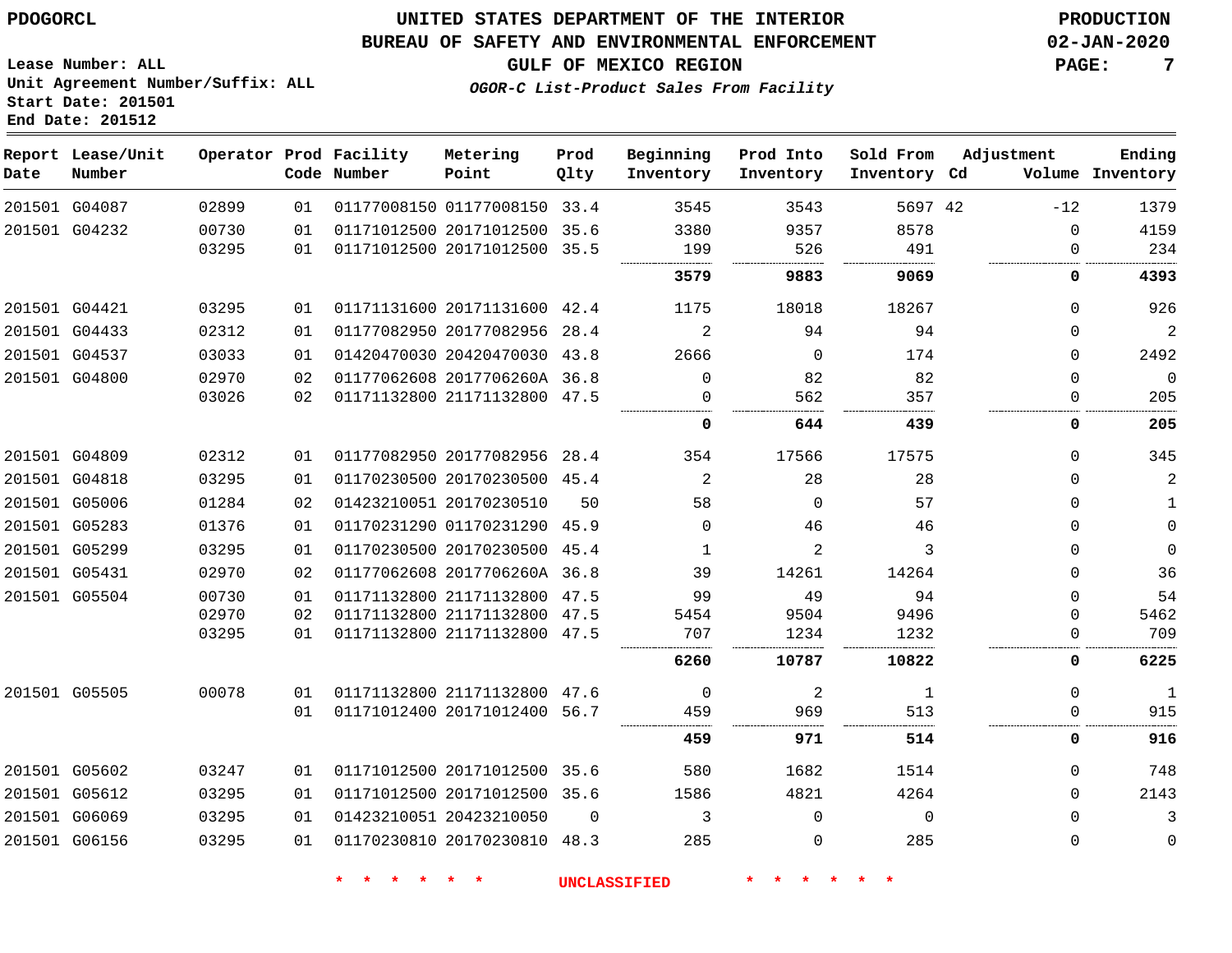**End Date: 201512**

# **UNITED STATES DEPARTMENT OF THE INTERIOR PDOGORCL PRODUCTION**

### **BUREAU OF SAFETY AND ENVIRONMENTAL ENFORCEMENT 02-JAN-2020**

**Lease Number: ALL Unit Agreement Number/Suffix: ALL Start Date: 201501**

**OGOR-C List-Product Sales From Facility**

**GULF OF MEXICO REGION PAGE: 8**

|  | OGOR-C LISC-PIOGUCL SAIES FIOM FACIIILY |  |  |
|--|-----------------------------------------|--|--|
|  |                                         |  |  |
|  |                                         |  |  |

| Date          | Report Lease/Unit<br>Number |       |    | Operator Prod Facility<br>Code Number | Metering<br>Point            | Prod<br>Qlty | Beginning<br>Inventory | Prod Into<br>Inventory | Sold From<br>Inventory Cd | Adjustment  | Ending<br>Volume Inventory |
|---------------|-----------------------------|-------|----|---------------------------------------|------------------------------|--------------|------------------------|------------------------|---------------------------|-------------|----------------------------|
| 201501 G06168 |                             | 02801 | 02 |                                       | 01170230450 20170230450 44.7 |              | $\Omega$               | 104                    | 63                        | $\Omega$    | 41                         |
| 201501 G06668 |                             | 02375 | 01 |                                       | 01171132000 20171132000 40.9 |              | 205                    | 8729                   | 8684                      | $\Omega$    | 250                        |
| 201501 G07736 |                             | 02628 | 01 |                                       | 01171132800 20171132000      | 40.9         | 3                      | 275                    | 271                       | $\Omega$    | $7\phantom{.0}$            |
| 201501 G07760 |                             | 01284 | 01 |                                       | 01177122950 20177122950 31.1 |              | 59                     | 6888                   | 6887                      | $\Omega$    | 60                         |
| 201501 G07917 |                             | 03247 | 01 |                                       | 01170573602 20170573602      | $\mathbf 0$  | 23917                  | 24268                  | $\mathbf 0$               | $\Omega$    | 48185                      |
| 201501 G08120 |                             | 02312 | 02 |                                       | 01423210051 20423210050      | $\Omega$     | 4                      | $\mathbf 0$            | $\Omega$                  | $\Omega$    | 4                          |
| 201501 G09010 |                             | 02266 | 01 |                                       | 01420390120 01420390120      | 55           | 28                     | $\mathbf 0$            | $\Omega$                  | $\Omega$    | 28                         |
| 201501 G09631 |                             | 01284 | 01 |                                       | 01177122950 20177122950 31.1 |              | 12                     | 1259                   | 1260                      | $\Omega$    | 11                         |
| 201501 G10487 |                             | 00981 | 01 |                                       | 01170753850 20170753850      | $\Omega$     | 2733                   | $\mathbf 0$            | $\mathbf{0}$              | $\Omega$    | 2733                       |
| 201501 G10794 |                             | 03295 | 01 |                                       | 01177122950 20177122950      | 31           | 44                     | 6497                   | 6487                      | $\mathbf 0$ | 54                         |
| 201501 G10910 |                             | 00162 | 01 |                                       | 01177245110 2017724511G 44.7 |              | $\Omega$               | 8222                   | 8222                      | $\Omega$    | $\Omega$                   |
| 201501 G11243 |                             | 03033 | 01 |                                       | 01420470030 20420470030 43.8 |              | 23                     | $\mathsf{O}$           | 2                         | 0           | 21                         |
| 201501 G11870 |                             | 02375 | 01 |                                       | 01171132000 20171132000 40.9 |              | 79                     | 3762                   | 3733                      | $\Omega$    | 108                        |
| 201501 G11984 |                             | 02801 | 02 |                                       | 01171092651 20171092650      | 58           | 24                     | 194                    | 150                       | $\Omega$    | 68                         |
| 201501 G12020 |                             | 03295 | 01 |                                       | 01171012500 20171012500 35.6 |              | 202                    | $\mathbf 0$            | 202                       | $\mathbf 0$ | $\Omega$                   |
| 201501 G12355 |                             | 03209 | 01 |                                       | 01171012300 20171012300      | 37.2         | 21836                  | 38067                  | 41421                     | $\Omega$    | 18482                      |
| 201501 G12358 |                             | 03209 | 01 |                                       | 01171012300 20171012300 37.1 |              | 505                    | 833                    | 906                       | $\Omega$    | 432                        |
| 201501 G12564 |                             | 02603 | 01 |                                       | 01170230510 20170230510 47.2 |              | $\Omega$               | $\Omega$               | $\Omega$                  | $\Omega$    | $\Omega$                   |
| 201501 G12802 |                             | 02628 | 01 |                                       | 01170230811 20170230811      | 43           | 63                     | 599                    | 599                       | $\Omega$    | 63                         |
| 201501 G13563 |                             | 03033 | 01 |                                       | 01170230811 20170230811 43.1 |              | $\mathbf 0$            | 52                     | 47                        | $\mathbf 0$ | 5                          |
| 201501 G13938 |                             | 01284 | 01 |                                       | 01171012500 20171012500 35.6 |              | 3554                   | 9410                   | 8788                      | $\Omega$    | 4176                       |
| 201501 G14342 |                             | 02628 | 01 |                                       | 01170230811 20170230811      | 43           | 92                     | 722                    | 744                       | $\Omega$    | 70                         |
| 201501 G14493 |                             | 03247 | 01 |                                       | 01171092930 20171092930 37.2 |              | 3                      | 302                    | 284                       | $\Omega$    | 21                         |
| 201501 G14535 |                             | 02628 | 01 |                                       | 01171012500 20171012500 35.6 |              | 8145                   | 14039                  | 15947                     | $\Omega$    | 6237                       |
| 201501 G14864 |                             | 02871 | 02 |                                       | 01170230450 20170230450 44.7 |              | 801                    | 6437                   | 4694                      | $\Omega$    | 2544                       |
| 201501 G15050 |                             | 03295 | 01 |                                       | 01170231110 20170231110      | $\Omega$     | 8                      | $\mathbf 0$            | $\mathbf{0}$              | $\Omega$    | 8                          |
| 201501 G15239 |                             | 02266 | 02 |                                       | 01171012500 20171012500 35.6 |              | 79                     | 41                     | 102 45                    | $-18$       | $\overline{0}$             |
| 201501 G15242 |                             | 03295 | 01 |                                       | 01171092651 20171092650      | 58           | 146                    | 1226                   | 941                       | $\mathbf 0$ | 431                        |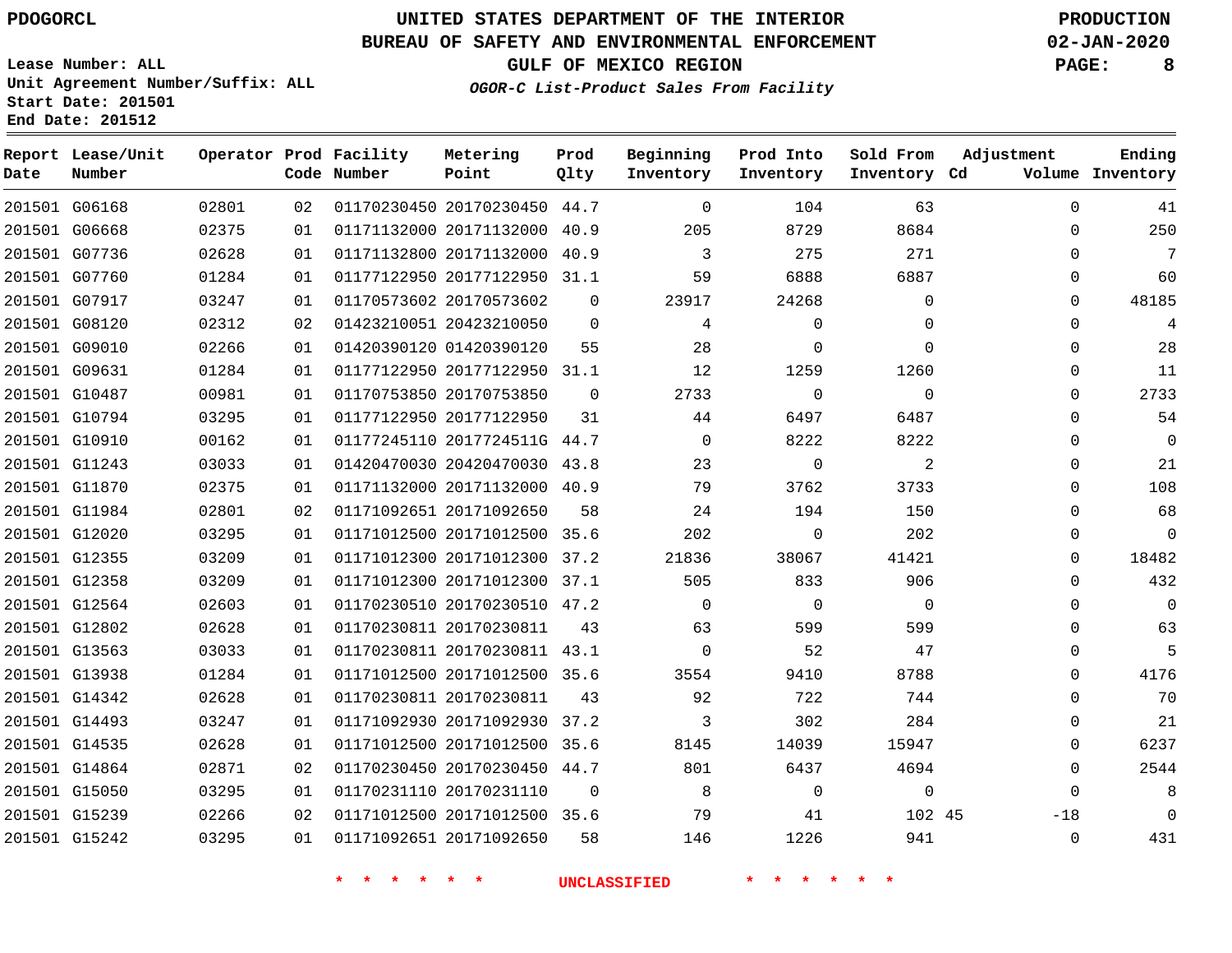**Start Date: 201501 End Date: 201512**

# **UNITED STATES DEPARTMENT OF THE INTERIOR PDOGORCL PRODUCTION**

### **BUREAU OF SAFETY AND ENVIRONMENTAL ENFORCEMENT 02-JAN-2020**

**Lease Number: ALL Unit Agreement Number/Suffix: ALL**

**GULF OF MEXICO REGION PAGE: 9**

**OGOR-C List-Product Sales From Facility**

| Date | Report Lease/Unit<br>Number |       |    | Operator Prod Facility<br>Code Number | Metering<br>Point            | Prod<br>Qlty | Beginning<br>Inventory | Prod Into<br>Inventory | Sold From<br>Inventory Cd | Adjustment | Ending<br>Volume Inventory |
|------|-----------------------------|-------|----|---------------------------------------|------------------------------|--------------|------------------------|------------------------|---------------------------|------------|----------------------------|
|      | 201501 G15263               | 03295 | 01 |                                       | 01171132000 20171132000      | 40.8         | 16                     | 944                    | 933                       | $\Omega$   | 27                         |
|      | 201501 G15277               | 03295 | 01 |                                       | 01171012400 20171012400 56.7 |              | $\Omega$               | 25                     | 10                        | $\Omega$   | 15                         |
|      | 201501 G15312               | 03295 | 01 |                                       | 01171092651 20171092650      | 58           | 810                    | 10514                  | 7627                      | $\Omega$   | 3697                       |
|      | 201501 G15740               | 03295 | 01 |                                       | 01170230450 20170230450      | 44.6         | 148                    | 931                    | 711                       | $\Omega$   | 368                        |
|      | 201501 G16325               | 03295 | 01 |                                       | 01171012400 20171012400 56.7 |              | 327                    | 525                    | 350                       | $\Omega$   | 502                        |
|      | 201501 G16515               | 00162 | 01 |                                       | 01177245110 2017724511G 44.7 |              | $\mathbf 0$            | 22369                  | 22369                     | $\Omega$   | $\mathbf{0}$               |
|      | 201501 G16890               | 00981 | 01 |                                       | 01170753850 20170753850      | $\Omega$     | 163                    | 0                      | $\Omega$                  | $\Omega$   | 163                        |
|      | 201501 G17754               | 02375 | 02 |                                       | 01170230510 20170230510      | 50           | 1492                   | 4                      | 31                        | $\Omega$   | 1465                       |
|      | 201501 G17789               | 03295 | 01 |                                       | 01170230810 20170230810 48.3 |              | 69                     | 22                     | 41                        | $\Omega$   | 50                         |
|      | 201501 G17858               | 03295 | 01 |                                       | 01170530900 20170530900      | 54           | 1614                   | $\mathbf{1}$           | 39                        | $\Omega$   | 1576                       |
|      | 201501 G17912               | 02970 | 02 |                                       | 01177062608 2017706260A 36.8 |              | 31                     | 13769                  | 13765                     | $\Omega$   | 35                         |
|      | 201501 G17921               | 03026 | 01 |                                       | 01171012500 20177062959      | 25.8         | $\Omega$               | 40249                  | 40249                     | $\Omega$   | $\Omega$                   |
|      | 201501 G18043               | 03059 | 01 |                                       | 01171012500 20171012500 35.6 |              | 173                    | 0                      | 173                       | 0          | $\Omega$                   |
|      | 201501 G18577               | 00981 | 01 |                                       | 01170753850 20170753850      | $\Omega$     | 8030                   | 0                      | $\mathbf{0}$              | $\Omega$   | 8030                       |
|      | 201501 G18936               | 02871 | 01 |                                       | 01422450350 20422450350 47.7 |              | 7                      | $\Omega$               | $\Omega$                  | $\Omega$   | 7                          |
|      | 201501 G19030               | 02806 | 01 |                                       | 01423210051 20423210050 53.9 |              | 67                     | $\Omega$               | $\Omega$                  | $\Omega$   | 67                         |
|      | 201501 G19127               | 03165 | 01 |                                       | 01170230811 20170230811      | 42           | 2                      | 0                      | $\Omega$                  | $\Omega$   | $\overline{2}$             |
|      | 201501 G19839               | 02777 | 01 |                                       | 01170753510 20170753510 54.6 |              | $\Omega$               | $\Omega$               | $\Omega$                  | $\Omega$   | $\Omega$                   |
|      | 201501 G20605               | 02477 | 01 |                                       | 01423550141 20423550140 31.9 |              | 155                    | 188                    | 124                       | $\Omega$   | 219                        |
|      | 201501 G20656               | 02266 | 02 |                                       | 01422450350 20422450350      | 47.7         | 44                     | $\mathbf 0$            | $\Omega$                  | $\Omega$   | 44                         |
|      | 201501 G20660               | 03295 | 01 |                                       | 01170230450 20170230450 44.7 |              | 51                     | 405                    | 296                       | 0          | 160                        |
|      | 201501 G21096               | 03295 | 01 |                                       | 01170230811 20170230811 43.1 |              | 9                      | 160                    | 153                       | $\Omega$   | 16                         |
|      | 201501 G21532               | 03217 | 01 |                                       | 01170230811 20170230811 43.1 |              | 100                    | 4465                   | 4113 42                   | -1         | 451                        |
|      | 201501 G21534               | 03217 | 01 |                                       | 01170230811 20170230811 43.1 |              | 10                     | $\mathbf 0$            | 10                        | $\Omega$   | $\Omega$                   |
|      | 201501 G21580               | 03295 | 01 |                                       | 01170230811 20170230811 43.1 |              | 5                      | 37                     | 38                        | $\Omega$   | 4                          |
|      | 201501 G21592               | 02628 | 02 |                                       | 01171132000 20171132000      | 41           | 2                      | 5                      | 5                         | $\Omega$   | $\overline{2}$             |
|      | 201501 G21655               | 03247 | 01 |                                       | 01171132800 21171132800      | 47.5         | 1274                   | 976                    | 1428                      | 0          | 822                        |
|      | 201501 G21825               | 00981 | 01 |                                       | 01170753850 20170753850      | $\Omega$     | 642                    | 0                      | $\Omega$                  | $\Omega$   | 642                        |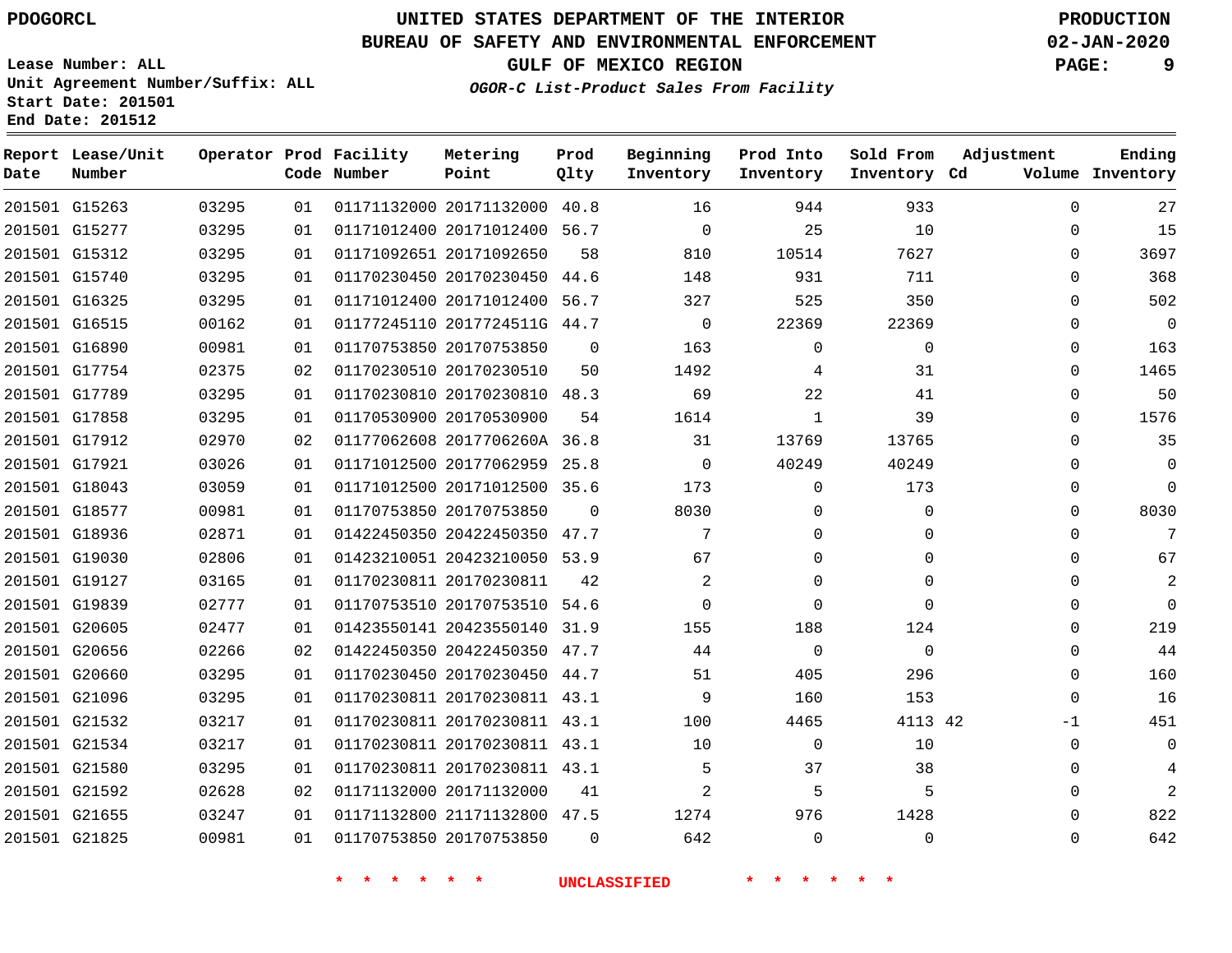**Report Lease/Unit**

**Number**

# **UNITED STATES DEPARTMENT OF THE INTERIOR PDOGORCL PRODUCTION**

**Prod Qlty**

#### **BUREAU OF SAFETY AND ENVIRONMENTAL ENFORCEMENT 02-JAN-2020**

**Lease Number: ALL Unit Agreement Number/Suffix: ALL Start Date: 201501 End Date: 201512**

**Operator Prod Facility**

**Code Number**

**OGOR-C List-Product Sales From Facility**

**Sold From Inventory**

**Prod Into Inventory**

**Beginning Inventory**

**GULF OF MEXICO REGION PAGE: 10**

**Inventory Cd Volume**

**Adjustment**

**Ending**

| 201501 G21826 | 00981 | 01 |                            | 01170753850 20170753850      | $\Omega$ | 6                   | $\Omega$       | $\Omega$    | 0                    | 6              |
|---------------|-------|----|----------------------------|------------------------------|----------|---------------------|----------------|-------------|----------------------|----------------|
| 201501 G22219 | 03033 | 01 |                            | 01423210051 20423210050      | $\Omega$ | 114                 | 0              | 0           | 0                    | 114            |
| 201501 G22236 | 03295 | 01 |                            | 01170230450 20170230450 44.7 |          | 2                   | 0              | 2           | 0                    | 0              |
| 201501 G22268 | 02777 | 01 |                            | 01170230810 2042709015I 51.5 |          | $\overline{0}$      | $\mathbf 0$    | $\Omega$    | 0                    | $\Omega$       |
| 201501 G22501 | 00078 | 01 |                            | 01170230400 20170230400      | 53       | 51                  | 170            | 165 42      | $\mathbf{1}$         | 57             |
| 201501 G22505 | 02375 | 02 |                            | 01170230811 20170230811 43.1 |          | 160                 | 1590           | 1589        | 0                    | 161            |
| 201501 G22510 | 00162 | 01 |                            | 01170230810 20170230810 48.3 |          | 3783                | 487            | 1924        | $\Omega$             | 2346           |
| 201501 G22513 | 02579 | 02 |                            | 01170230500 20170230500 45.5 |          | 42                  | 127            | 161         | $\Omega$             | 8              |
| 201501 G22549 | 02222 | 01 |                            | 01170530900 20170530900      | 54       | 106                 | $\overline{0}$ |             | 3 42<br>$\mathbf{1}$ | 104            |
| 201501 G22605 | 03247 | 01 |                            | 01171132800 21171132800 47.5 |          | 252                 | 242            | 314         | $\Omega$             | 180            |
| 201501 G22621 | 03247 | 01 |                            | 01171132800 21171132800 47.5 |          | 2484                | 1374           | 2449        | $\Omega$             | 1409           |
| 201501 G22840 | 00730 | 01 |                            | 01608103650 20608103650 32.1 |          | 3                   | 778            | 770 42      | $-1$                 | 10             |
| 201501 G23473 | 00981 | 01 |                            | 01170753850 20170753850      | $\Omega$ | 48                  | $\Omega$       | $\Omega$    | $\Omega$             | 48             |
| 201501 G23480 | 00981 | 01 |                            | 01170753850 20170753850      | $\Omega$ | 470                 | $\Omega$       | $\Omega$    | 0                    | 470            |
| 201501 G23481 | 00981 | 01 |                            | 01170753850 20170753850      | $\Omega$ | 1244                | 0              | 0           | 0                    | 1244           |
| 201501 G23528 | 00981 | 01 |                            | 01170753850 20170753850      | $\Omega$ | 1026                | $\Omega$       | $\Omega$    | $\Omega$             | 1026           |
| 201501 G23529 | 00981 | 01 |                            | 01170753850 20170753850      | $\Omega$ | 2673                | $\mathbf 0$    | $\mathbf 0$ | 0                    | 2673           |
| 201501 G23730 | 03217 | 01 |                            | 01170230810 20170230811 43.1 |          | 52                  | 768            | 742         | 0                    | 78             |
| 201501 G23735 | 00162 | 01 |                            | 01170230810 20170230810 48.3 |          | $\overline{0}$      | 317            | 317         | 0                    | $\overline{0}$ |
| 201501 G23736 | 00730 | 01 |                            | 01170230810 20170230810 48.3 |          | 1194                | 294            | 671 42      | 1                    | 818            |
| 201501 G23851 | 02503 | 02 |                            | 01171012400 20171012400 56.7 |          | 512                 | 0              | 211         | 0                    | 301            |
| 201501 G23956 | 03217 | 01 |                            | 01170753510 20170753510 58.7 |          | 212                 | 3924           | 1151        | $\Omega$             | 2985           |
| 201501 G24425 | 02312 | 02 |                            | 01170230810 20170230810 48.3 |          | 789                 | 79             | 391         | $\Omega$             | 477            |
| 201501 G24710 | 02375 | 01 |                            | 01170230811 20170230811 43.1 |          | 46                  | 542            | 533         | 0                    | 55             |
| 201501 G24730 | 03295 | 01 |                            | 01170230500 20170230500 45.4 |          | 96                  | 954            | 992         | $\Omega$             | 58             |
|               |       | 01 |                            | 01170230810 20170230810 48.2 |          | 163                 | 72             | 106         | 0                    | 129            |
|               |       |    |                            |                              |          | 259                 | 1026           | 1098        | 0                    | 187            |
| 201501 G24766 | 02628 |    | 02 01170230811 20170230811 |                              | 43       | 1                   | 35             | 33          | $\mathbf{0}$         | 3              |
|               |       |    |                            | $\star$ .                    |          | <b>UNCLASSIFIED</b> |                |             |                      |                |
|               |       |    |                            |                              |          |                     |                |             |                      |                |

**Metering Point**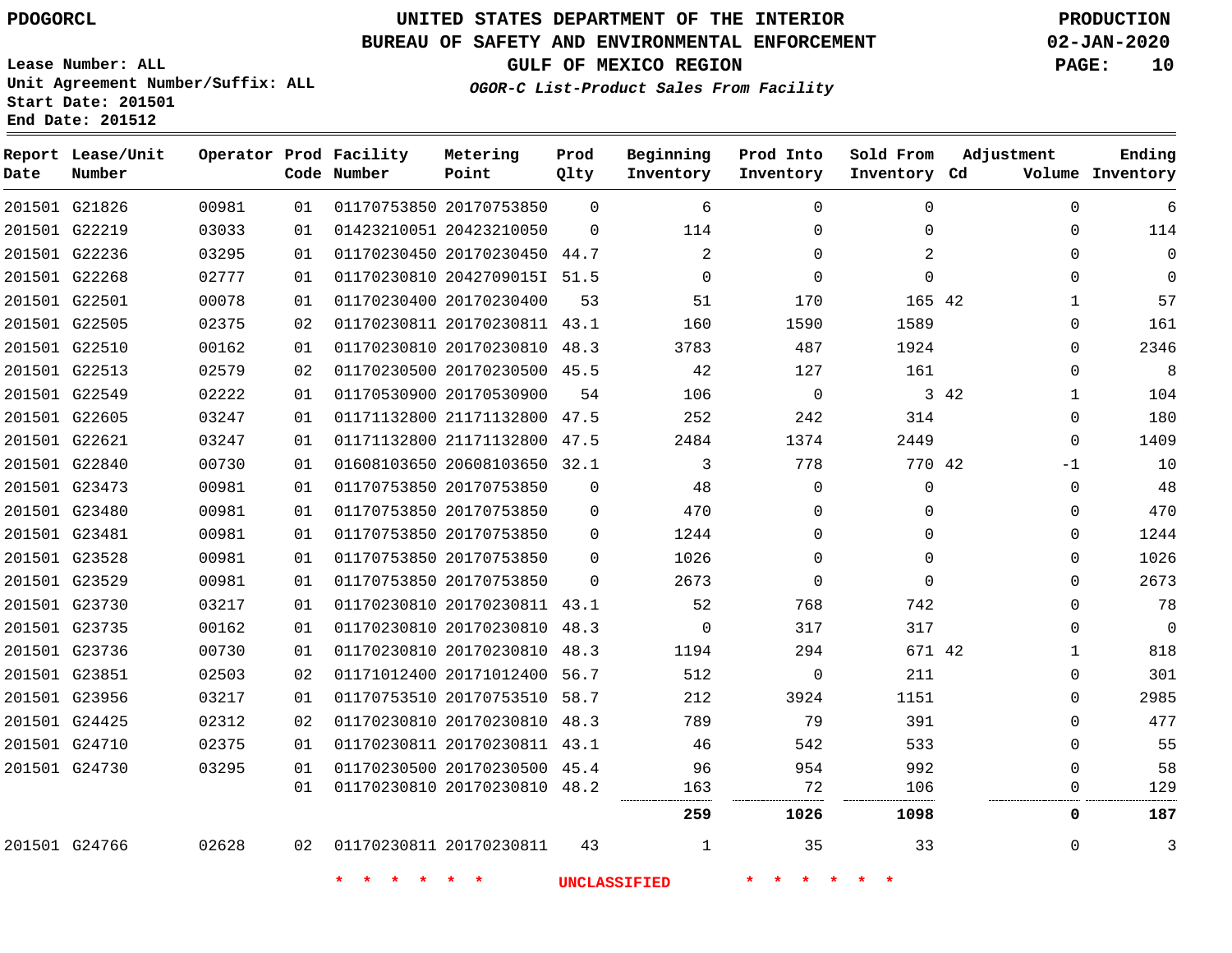**End Date: 201512**

**Report Lease/Unit**

# **UNITED STATES DEPARTMENT OF THE INTERIOR PDOGORCL PRODUCTION**

### **BUREAU OF SAFETY AND ENVIRONMENTAL ENFORCEMENT 02-JAN-2020**

**Lease Number: ALL Unit Agreement Number/Suffix: ALL Start Date: 201501**

**Operator Prod Facility Metering**

**GULF OF MEXICO REGION PAGE: 11**

**Prod**

**Adjustment**

**Ending**

**OGOR-C List-Product Sales From Facility**

**Beginning Prod Into Sold From**

| Date | Number        |       |    | Code Number | Point                        | Qlty | Inventory      | Inventory   | Inventory Cd |        |              | Volume Inventory |
|------|---------------|-------|----|-------------|------------------------------|------|----------------|-------------|--------------|--------|--------------|------------------|
|      | 201501 G24767 | 02628 | 02 |             | 01170530900 20170230811      | 43   | $\mathbf{1}$   | 15          | 13           |        | $\mathbf{0}$ | 3                |
|      | 201501 G24870 | 02970 | 02 |             | 01177062608 2017706260A 36.8 |      | $\overline{2}$ | 1125        | 1124         |        | $\Omega$     | 3                |
|      | 201501 G24878 | 02628 | 02 |             | 01171092651 20171092650      | 58   | 115            | 596         | 501          |        | $\Omega$     | 210              |
|      | 201501 G24883 | 02628 | 02 |             | 01171092651 20171092650      | 58   | 68             | 749         | 554          |        | $\Omega$     | 263              |
|      | 201501 G24898 | 02807 | 01 |             | 01171012300 20171012300 37.1 |      | 2588           | 6011        | 5620         |        | 0            | 2979             |
|      | 201501 G24924 | 03247 | 01 |             | 01171132800 21171132800 47.5 |      | 1393           | 3083        | 3109         |        | 0            | 1367             |
|      | 201501 G24926 | 03247 | 01 |             | 01171132800 21171132800 47.5 |      | 4              | $\mathbf 0$ | $\mathsf{O}$ |        | $\mathbf 0$  | $\overline{4}$   |
|      | 201501 G25008 | 02777 | 01 |             | 01170753510 20170753510 54.6 |      | $\Omega$       | $\mathbf 0$ | $\Omega$     |        | $\Omega$     | $\mathbf 0$      |
|      | 201501 G25524 | 03295 | 01 |             | 01170230450 20170230450 44.7 |      | 98             | 680         | 509          |        | $\Omega$     | 269              |
|      | 201501 G25561 | 02375 | 01 |             | 01170230450 20170230450 44.7 |      | 53             | 573         | 399 42       |        | -1           | 226              |
|      | 201501 G25606 | 02375 | 01 |             | 01170230810 20170230810 48.3 |      | 391            | 194         | 264          |        | 0            | 321              |
|      | 201501 G25937 | 02222 | 02 |             | 01170230810 20170230810 48.3 |      | 1580           | 448         | 914          |        | 0            | 1114             |
|      | 201501 G26001 | 02628 | 01 |             | 01171132800 21171132800 47.5 |      | 115            | 217         | 211          |        | $\Omega$     | 121              |
|      | 201501 G26032 | 03059 | 01 |             | 01171012300 20171012300 37.1 |      | 20             | 56          | 39           |        | $\Omega$     | 37               |
|      | 201501 G26074 | 01284 | 01 |             | 01177122950 20177122950 31.1 |      | 12             | 1391        | 1392         |        | $\Omega$     | 11               |
|      | 201501 G26146 | 01586 | 01 |             | 01177258152 01177258152 31.9 |      | 353            | $\mathbf 0$ | $\mathbf 0$  |        | 0            | 353              |
|      | 201501 G26480 | 02740 | 02 |             | 01423210051 20423210050 56.2 |      | 170            | $\mathbf 0$ | $\mathbf{1}$ |        | $\Omega$     | 169              |
|      | 201501 G26655 | 03165 | 01 |             | 01170230811 20170230811 43.1 |      | 625            | 7166        |              | $0$ 09 | $-7067$      | 724              |
|      | 201501 G27030 | 02477 | 02 |             | 01170530900 20170530900      | 54   | 871            | 10          | 21           |        | $\mathbf 0$  | 860              |
|      | 201501 G27070 | 03295 | 01 |             | 01171132800 21171132800 47.5 |      | 5220           | 10189       | 9782         |        | $\Omega$     | 5627             |
|      | 201501 G27083 | 02477 | 01 |             | 01171092651 20171092650      | 58   | 67             | 1348        | 941          |        | $\Omega$     | 474              |
|      | 201501 G27100 | 01978 | 02 |             | 01171012310 20171012310 45.1 |      | $\overline{4}$ | $\mathbf 0$ | 4            |        | $\Omega$     | $\mathbf 0$      |
|      | 201501 G27169 | 01284 | 01 |             | 01171012500 20171012500 35.6 |      | 2534           | 7330        | 6610         |        | 0            | 3254             |
|      | 201501 G27173 | 03295 | 01 |             | 01170513800 20170513800 32.6 |      | 690            | 1540        | 1870         |        | $\Omega$     | 360              |
|      | 201501 G27194 | 01586 | 01 |             | 01177258152 01177258152 31.9 |      | 38             | $\mathbf 0$ | $\mathbf 0$  |        | $\Omega$     | 38               |
|      | 201501 G27509 | 02970 | 02 |             | 01170230450 20170230450 44.7 |      | 46             | 8           | 51           |        | $\Omega$     | 3                |
|      | 201501 G27831 | 02795 | 02 |             | 01170530900 20170530900      | 54   | $\Omega$       | 9           | 9            |        | 0            |                  |
|      | 201501 G27851 | 02628 | 02 |             | 01171132000 20171132000      | 41   | $\overline{2}$ | 63          | 64           |        | $\Omega$     | 1                |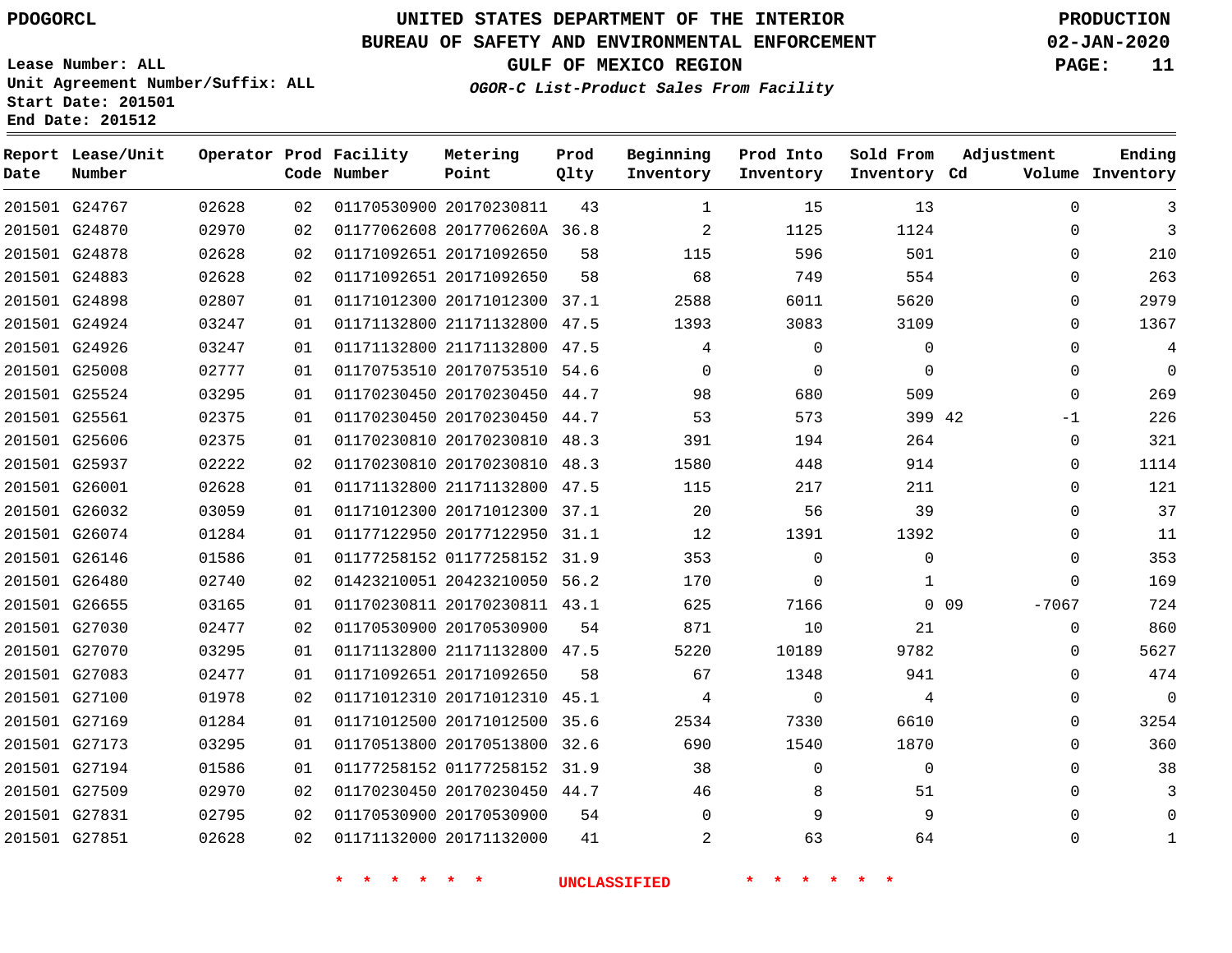**End Date: 201512**

**Report Lease/Unit**

**Number**

# **UNITED STATES DEPARTMENT OF THE INTERIOR PDOGORCL PRODUCTION**

#### **BUREAU OF SAFETY AND ENVIRONMENTAL ENFORCEMENT 02-JAN-2020**

**Lease Number: ALL Unit Agreement Number/Suffix: ALL Start Date: 201501**

**Operator Prod Facility**

**Code Number**

**GULF OF MEXICO REGION PAGE: 12**

**Prod Qlty**

**Metering Point**

**Inventory Cd Volume**

**Adjustment**

**Ending**

**OGOR-C List-Product Sales From Facility**

**Beginning Inventory** **Prod Into Inventory** **Sold From Inventory**

|        |                                |                |          |                                                              |          | 1822     | 26201            | 26712     | $-1$ | 1310                         |
|--------|--------------------------------|----------------|----------|--------------------------------------------------------------|----------|----------|------------------|-----------|------|------------------------------|
|        |                                | 03288          | 01       | 01170513700 20170513700 21.8                                 |          | 61<br>   | 835              | 856       |      | 40<br>0                      |
| 201502 | 00016                          | 02375          | 01       | 01170513700 20170513700 23.2                                 |          | 1761     | 25366            | 25856 42  | $-1$ | 1270                         |
|        | 201501 G34671                  | 02579          | 02       | 01423210051 20423210050                                      | - 0      | 11       | $\Omega$         | $\Omega$  |      | 11<br>0                      |
|        | 201501 G34025                  | 02970          | 02       | 01422450350 20170230810 47.5                                 |          | 321      | 387              | 162       |      | 546<br>0                     |
|        | 201501 G33636                  | 02628          | 01       | 01171132000 20171132000 40.9                                 |          | 2537     | 117897           | 117063    |      | 3371<br>0                    |
|        | 201501 G33596                  | 02503          | 02       | 01171132000 20171132000 40.9                                 |          | 46       | 3357             | 3307      |      | 96<br>0                      |
|        | 201501 G33408                  | 03075          | 02       | 01422450350 20422450350 47.7                                 |          | 297      | $\Omega$         | $\Omega$  |      | 297<br>0                     |
|        | 201501 G33407                  | 02967          | 02       | 01170230810 20170230810 39.4                                 |          | 64       | 28               | 41        |      | 51<br>0                      |
|        | 201501 G33388                  | 02967          | 01       | 01420470030 20420470030 43.8                                 |          | 299      | $\Omega$         | 19        |      | 280<br>0                     |
|        | 201501 G33112                  | 02970          | 02       | 01171092651 20171092650                                      | 58       | 70       | 512              | 402       |      | 180<br>0                     |
|        | 201501 G33088                  | 03026          | 01       | 01171012500 20177062959 25.8                                 |          | $\Omega$ | 80               | 80        |      | $\mathbf 0$<br><sup>n</sup>  |
|        | 201501 G32744                  | 01284          | 02       | 01423210051 20170230510                                      | 50       | 58       | $\Omega$         | 1         |      | 57<br>0                      |
|        | 201501 G32268                  | 03295          | 01       | 01177298272 01177298272 44.7                                 |          | 43       | 55               | 89        |      | 9<br>0                       |
|        | 201501 G32267                  | 03295          | 01       | 01177298272 01177298272 44.7                                 |          | 7        | 6                | 12        |      | 1<br>0                       |
|        | 201501 G32231                  | 01284          | 01       | 01171012500 20171012500 35.6                                 |          | 416      | 947              | 944       |      | 419<br>0                     |
|        | 201501 G32197                  | 01284          | 02       | 01171012500 20171012500 35.6                                 |          | 265      | 1005             | 823       |      | 447<br>0                     |
|        | 201501 G32113                  | 02477          | 01       | 01170230811 20170230811 43.1                                 |          | 555      | 6621             | 6507      |      | 669<br>0                     |
|        | 201501 G31369                  | 02628          | 01<br>01 | 01171012300 20171012300                                      | 37       | 6528     | 10440            | 11795     |      | 5173<br>$\Omega$             |
|        | 201501 G31304<br>201501 G31322 | 02714<br>02477 | 01       | 01170230811 20170230811 43.1<br>01171132000 20171132000 40.9 |          | 65<br>2  | 1145<br>$\Omega$ | 1095<br>2 |      | 115<br>0<br>$\mathbf 0$<br>0 |
|        | 201501 G31040                  | 02375          | 01       | 01170230450 20170230450 44.7                                 |          | 96       | $\Omega$         | 96        |      | 0<br>0                       |
|        | 201501 G31003                  | 02579          | 02       | 01423210051 20423210050                                      | $\Omega$ | 19       | $\Omega$         | $\Omega$  |      | 19<br>0                      |
|        | 201501 G30654                  | 02777          | 02       | 01170230810 20170230810 39.4                                 |          | 391      | 187              | 261       |      | 317<br>0                     |
|        | 201501 G27988                  | 00730          | 01       | 01608103650 20608103650 32.1                                 |          | 246      | 17739            | 17755     |      | 230<br>0                     |
|        | 201501 G27949                  | 02871          | 01       | 01171012500 20171012500                                      | 36       | 6        | 16               | 15        |      | 7<br>0                       |
|        | 201501 G27927                  | 02503          | 02       | 01171092651 20171092650                                      | 58       | 0        | 874              | 566       |      | 308<br>O                     |
|        |                                |                |          |                                                              |          |          |                  |           |      |                              |

 

20170513700 23.2

**\* \* \* \* \* \* UNCLASSIFIED \* \* \* \* \* \***

42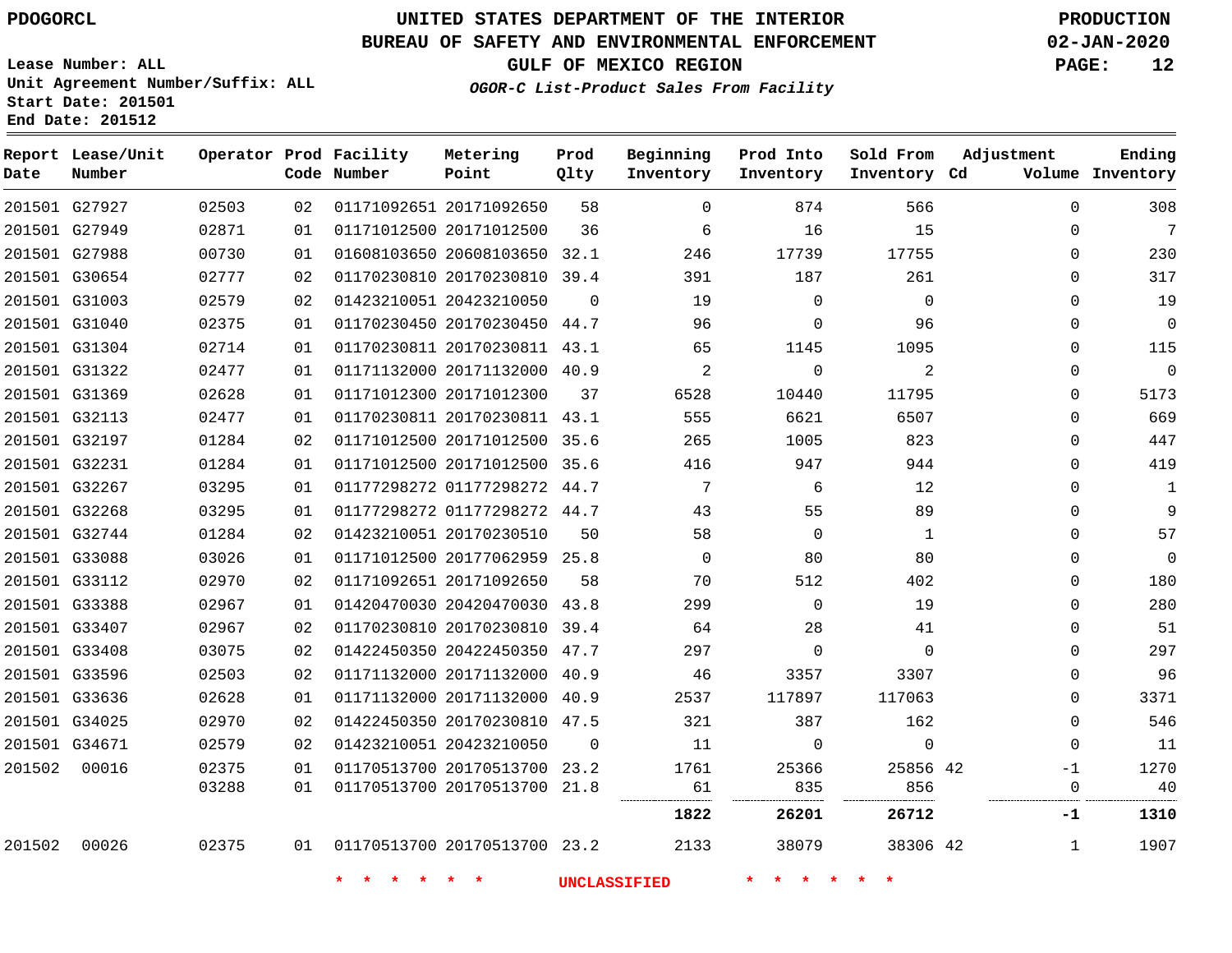### **BUREAU OF SAFETY AND ENVIRONMENTAL ENFORCEMENT 02-JAN-2020**

**OGOR-C List-Product Sales From Facility**

**GULF OF MEXICO REGION PAGE: 13**

**Lease Number: ALL Unit Agreement Number/Suffix: ALL Start Date: 201501 End Date: 201512**

| Date   | Report Lease/Unit<br>Number |       |    | Operator Prod Facility<br>Code Number | Metering<br>Point            | Prod<br>Qlty | Beginning<br>Inventory | Prod Into<br>Inventory | Sold From<br>Inventory Cd | Adjustment | Ending<br>Volume Inventory |
|--------|-----------------------------|-------|----|---------------------------------------|------------------------------|--------------|------------------------|------------------------|---------------------------|------------|----------------------------|
| 201502 | 00032                       | 02375 | 01 |                                       | 01170513700 20170513700 34.1 |              | 56                     | 1045                   | 1050 42                   | $-1$       | 50                         |
| 201502 | 00049                       | 03295 | 01 |                                       | 01171012300 20171012300      | 37.1         | 7244                   | 17675                  | 16168                     | $\Omega$   | 8751                       |
| 201502 | 00050                       | 03295 | 01 |                                       | 01171012300 20171012300      | 37.1         | 3203                   | 6290                   | 6295                      | $\Omega$   | 3198                       |
| 201502 | 00051                       | 03295 | 01 |                                       | 01171012300 20171012300 37.1 |              | 2084                   | 2311                   | 3128                      | 0          | 1267                       |
| 201502 | 00052                       | 03295 | 01 |                                       | 01171012300 20171012300 37.1 |              | 1216                   | 3670                   | 3118                      | 0          | 1768                       |
| 201502 | 00079                       | 03247 | 01 |                                       | 01170230810 20170230810 50.5 |              | 466                    | 210                    | 259                       | $\Omega$   | 417                        |
| 201502 | 00081                       | 03295 | 01 |                                       | 01170230450 20170230450 44.4 |              | 151                    | 489                    | 496                       | $\Omega$   | 144                        |
| 201502 | 00137                       | 03288 | 01 |                                       | 01170513700 20170513700      | 21.8         | $\mathbf 0$            | 812                    | 776                       | $\Omega$   | 36                         |
| 201502 | 00138                       | 03288 | 01 |                                       | 01170513700 20170513700 21.8 |              | 243                    | 4227                   | 4254                      | $\Omega$   | 216                        |
| 201502 | 00196                       | 02375 | 01 |                                       | 01171012300 20171012300      | 37.1         | 0                      | 17417                  | 17801 47                  | 9099       | 8715                       |
| 201502 | 00244                       | 03295 | 01 |                                       | 01170231290 01170231290 48.2 |              | 405                    | 7213                   | 7157                      | $\Omega$   | 461                        |
| 201502 | 00247                       | 03295 | 01 |                                       | 01170231290 01170231290      | 48.2         | 84                     | 1432                   | 1424                      | 0          | 92                         |
| 201502 | 00253                       | 01284 | 02 |                                       | 01170230810 20170230810 48.6 |              | 595                    | 406                    | 383                       | 0          | 618                        |
|        |                             | 02375 | 02 |                                       | 01170230810 20170230810 48.6 |              | 3                      | 0                      |                           | 1 42<br>1  | 3                          |
|        |                             |       |    |                                       |                              |              | 598                    | 406                    | 384                       | 1          | 621                        |
| 201502 | 00353                       | 02266 | 01 |                                       | 01170754800 20170754800      | 28.4         | 270                    | 934                    | 991                       | $\Omega$   | 213                        |
| 201502 | 00367                       | 02375 | 01 |                                       | 01170513700 20170513700      | 23.2         | 242                    | 3533                   | 3598                      | $\Omega$   | 177                        |
| 201502 | 00424                       | 03295 | 01 |                                       | 01171012400 20171012400      | 56           | 66                     | 38                     | 37                        | $\Omega$   | 67                         |
| 201502 | 00434                       | 01284 | 01 |                                       | 01177112605 2017711260Y 32.9 |              | $\Omega$               | 1176                   | 1176                      | $\Omega$   | $\mathbf 0$                |
| 201502 | 00453                       | 01284 | 01 |                                       | 01177112605 2017711260Y 32.9 |              | $\mathbf 0$            | 493                    | 493                       | 0          | $\mathbf{0}$               |
| 201502 | 00466                       | 03295 | 01 |                                       | 01171012400 20171012400      | 56           | 3044                   | 2126                   | 1707                      | $\Omega$   | 3463                       |
| 201502 | 00479                       | 03295 | 01 |                                       | 01171012500 20171012500 34.6 |              | 794                    | 1478                   | 1936                      | 0          | 336                        |
| 201502 | 00541                       | 03033 | 01 |                                       | 01170530900 20170530900      | 53.2         | 1626                   | 2                      | 57                        | $\Omega$   | 1571                       |
| 201502 | 00560                       | 03288 | 01 |                                       | 01171131600 20171131600 42.1 |              | 49                     | 872                    | 874                       | $\Omega$   | 47                         |
| 201502 | 00577                       | 03059 | 01 |                                       | 01171012300 20171012300 37.1 |              | 14690                  | 26605                  | 27983                     | $\Omega$   | 13312                      |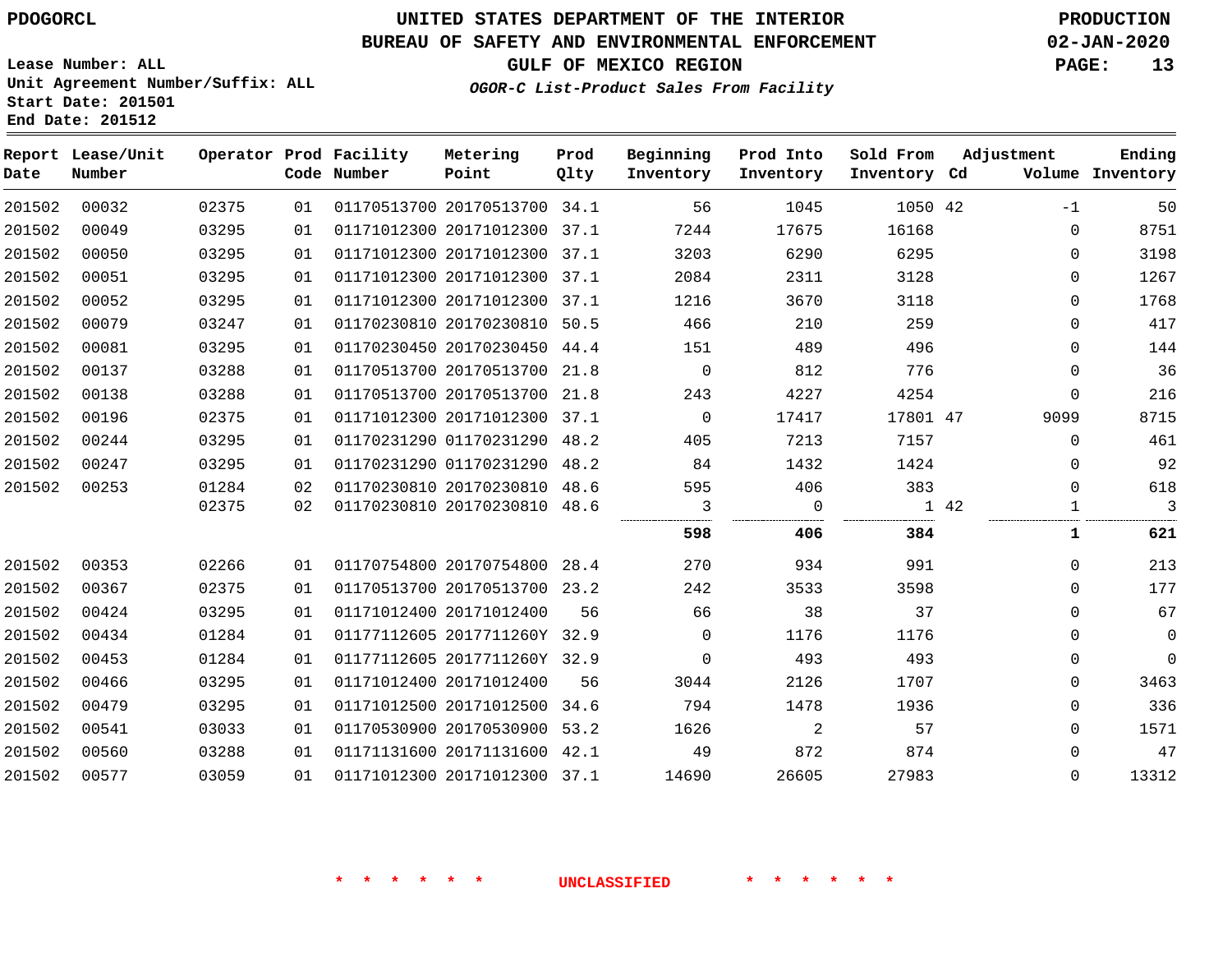**Lease Number: ALL**

**Start Date: 201501 End Date: 201512**

### **UNITED STATES DEPARTMENT OF THE INTERIOR PDOGORCL PRODUCTION**

#### **BUREAU OF SAFETY AND ENVIRONMENTAL ENFORCEMENT 02-JAN-2020**

**Unit Agreement Number/Suffix: ALL**

**GULF OF MEXICO REGION PAGE: 14**

**OGOR-C List-Product Sales From Facility**

| Date   | Report Lease/Unit<br>Number |                |          | Operator Prod Facility<br>Code Number | Metering<br>Point                                       | Prod<br>Qlty | Beginning<br>Inventory | Prod Into<br>Inventory | Sold From<br>Inventory Cd | Adjustment |                  | Ending<br>Volume Inventory |
|--------|-----------------------------|----------------|----------|---------------------------------------|---------------------------------------------------------|--------------|------------------------|------------------------|---------------------------|------------|------------------|----------------------------|
| 201502 | 00593                       | 03209<br>03247 | 01<br>01 |                                       | 01171012300 20171012300 37.2<br>01171012300 20171012300 | 37           | 727<br>4496            | 1395<br>4011           | 1386<br>6500              |            | $\mathbf 0$<br>0 | 736<br>2007                |
|        |                             |                |          |                                       |                                                         |              | 5223                   | 5406                   | 7886                      |            | 0                | 2743                       |
| 201502 | 00599                       | 02899          | 01       |                                       | 01170573602 20170573602 47.8                            |              | 392                    | 637                    | 103                       |            | 0                | 926                        |
| 201502 | 00605                       | 02899          | 01       |                                       | 01170573602 20170573602 40.2                            |              | 1563                   | 627                    | 411 42                    |            | $\mathbf{1}$     | 1780                       |
| 201502 | 00680                       | 03033          | 01       |                                       | 01170230700 20170230700                                 | $\Omega$     | 665                    | $\overline{0}$         | $\mathbf 0$               |            | $\mathbf 0$      | 665                        |
| 201502 | 00691                       | 02312          | 02       |                                       | 01170754201 01170754201 37.4                            |              | 1224                   | 900                    | 1293 42                   |            | -1               | 830                        |
| 201502 | 00693                       | 02266          | 01       |                                       | 01170754800 20170754800                                 | 28.4         | 73                     | 316                    | 317                       |            | 0                | 72                         |
| 201502 | 00694                       | 02266          | 01       |                                       | 01170754800 20170754800                                 | 28.4         | 1565                   | 6739                   | 6771                      |            | $\mathbf 0$      | 1533                       |
| 201502 | 00697                       | 02266          | 01       |                                       | 01170754800 20170754800                                 | 28.4         | 115                    | 458                    | 469                       |            | $\Omega$         | 104                        |
|        |                             |                | 02       |                                       | 01170754800 20170754800 28.4                            |              | 89                     | 337                    | 349                       |            | $\Omega$         | 77                         |
|        |                             |                |          |                                       |                                                         |              | 204                    | 795                    | 818                       |            | 0                | 181                        |
| 201502 | 00758                       | 03295          | 01       |                                       | 01170230810 20170230810 48.5                            |              | 1489                   | 887                    | 909                       |            | 0                | 1467                       |
| 201502 | 00763                       | 01284          | 01       |                                       | 01170230810 20170230810 48.6                            |              | 9                      | $\overline{0}$         | 3                         |            | $\mathbf 0$      | $\epsilon$                 |
| 201502 | 00775                       | 03247          | 01       |                                       | 01171131600 20171131600 42.1                            |              | 165                    | 1806                   | 1873                      |            | 0                | 98                         |
| 201502 | 00796                       | 02628          | 01       |                                       | 01171012300 20171012300 37.1                            |              | 3996                   | 7583                   | 7783                      |            | 0                | 3796                       |
| 201502 | 00839                       | 02451          | 01       |                                       | 01170513800 20170513800                                 | 33           | 1683                   | 9468                   | 8241                      |            | 0                | 2910                       |
|        | 201502 754302003A           | 00078          | 01       |                                       | 01170573601 20170573601 28.4                            |              | 655                    | 3893                   | 3976 42                   |            | $\mathbf{1}$     | 573                        |
|        | 201502 754303001A           | 00059          | 01       |                                       | 01170230811 20170230811 42.8                            |              | 12                     | 1024                   | 649 09                    |            | $-209$           | 178                        |
|        | 201502 754306012A           | 01207          | 01       |                                       | 01608128270 20608128270                                 | 25.3         | 100374                 | 205787                 |                           | $0\quad09$ | $-222445$        | 83716                      |
|        | 201502 754306013A           | 01207          | 01       |                                       | 01608128270 20608128270 25.3                            |              | 192882                 | 318361                 |                           | $0\quad09$ | $-355732$        | 155511                     |
|        | 201502 754307005A           | 00078          | 01       |                                       | 01170573601 20170573601 28.3                            |              | 93                     | 890                    | 853 42                    |            | $\mathbf{1}$     | 131                        |
|        | 201502 754307017A           | 02970          | 02       |                                       | 01171132800 20170230811 42.8                            |              | 569                    | 4544                   | 4322                      |            | 0                | 791                        |
|        | 201502 754309002A           | 00981          | 01       |                                       | 01170753850 20170753850                                 | $\Omega$     | 2357                   | $\mathbf 0$            | $\mathbf 0$               |            | $\mathbf 0$      | 2357                       |
|        | 201502 754310009A           | 00078          | 01       |                                       | 01170573601 20170573601 28.4                            |              | 465                    | 1628                   | 1853                      |            | $\Omega$         | 240                        |
|        | 201502 754315006A           | 02266          | 01       |                                       | 01170754800 20170754800                                 | 28.4         | 121                    | 528                    | 529                       |            | $\Omega$         | 120                        |
|        | 201502 7543880060           | 03295          | 01       |                                       | 01170230450 20170230450 44.4                            |              | 183                    | 845                    | 779                       |            | $\Omega$         | 249                        |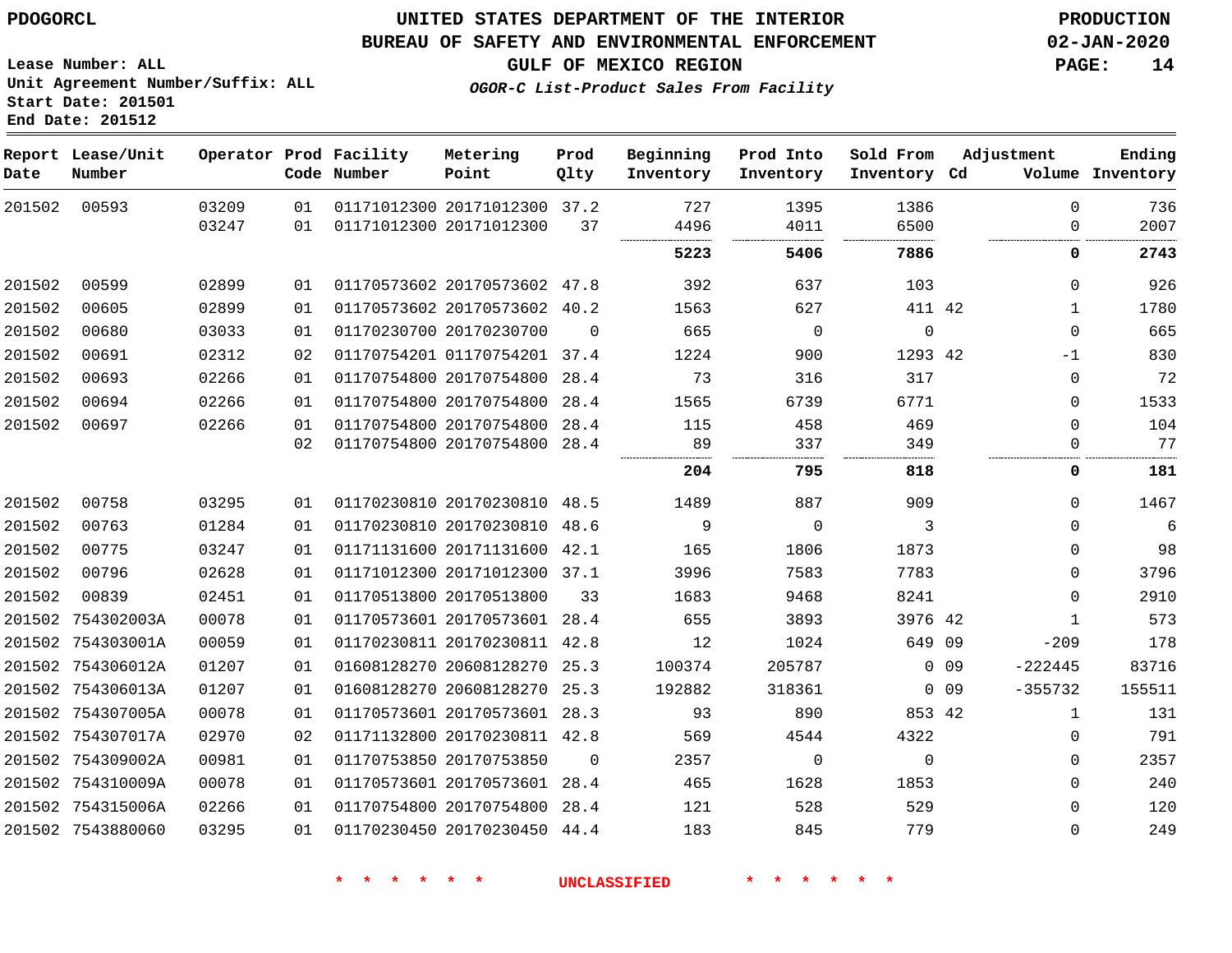**End Date: 201512**

**Report Lease/Unit**

**Number**

7543890080

# **UNITED STATES DEPARTMENT OF THE INTERIOR PDOGORCL PRODUCTION**

**Prod Qlty**

#### **BUREAU OF SAFETY AND ENVIRONMENTAL ENFORCEMENT 02-JAN-2020**

**Lease Number: ALL Unit Agreement Number/Suffix: ALL Start Date: 201501**

**Operator Prod Facility**

**Code Number**

**OGOR-C List-Product Sales From Facility**

**Prod Into Inventory**

**Beginning Inventory**

**GULF OF MEXICO REGION PAGE: 15**

**Inventory Cd Volume**

**Adjustment**

 $-1$  $\Omega$  $\Omega$   $\Omega$  $\Omega$  $-2$  $-1$   $\Omega$  $\overline{0}$ 

**Ending**

42

**Sold From Inventory**

| 03026                                                                                                                                                                                                                                                                                                                                                                                                                                                                                                                                      | 02 |  |                                                                                                          | 86                                                                                                                                                                                                                                                                                                                                                                                                                                                                                                                                                                                                                                                                                                                           | 416                 | 379            | 0                                                                              | 123            |
|--------------------------------------------------------------------------------------------------------------------------------------------------------------------------------------------------------------------------------------------------------------------------------------------------------------------------------------------------------------------------------------------------------------------------------------------------------------------------------------------------------------------------------------------|----|--|----------------------------------------------------------------------------------------------------------|------------------------------------------------------------------------------------------------------------------------------------------------------------------------------------------------------------------------------------------------------------------------------------------------------------------------------------------------------------------------------------------------------------------------------------------------------------------------------------------------------------------------------------------------------------------------------------------------------------------------------------------------------------------------------------------------------------------------------|---------------------|----------------|--------------------------------------------------------------------------------|----------------|
| 03295                                                                                                                                                                                                                                                                                                                                                                                                                                                                                                                                      | 01 |  |                                                                                                          | 101                                                                                                                                                                                                                                                                                                                                                                                                                                                                                                                                                                                                                                                                                                                          | 5881                | 4654           | 0                                                                              | 1328           |
| 03295                                                                                                                                                                                                                                                                                                                                                                                                                                                                                                                                      | 01 |  |                                                                                                          | 32                                                                                                                                                                                                                                                                                                                                                                                                                                                                                                                                                                                                                                                                                                                           | 291                 | 272            | $\mathbf 0$                                                                    | 51             |
| 01284                                                                                                                                                                                                                                                                                                                                                                                                                                                                                                                                      | 01 |  |                                                                                                          | 20                                                                                                                                                                                                                                                                                                                                                                                                                                                                                                                                                                                                                                                                                                                           | 372                 |                | 14                                                                             | $\mathbf{1}$   |
| 02451                                                                                                                                                                                                                                                                                                                                                                                                                                                                                                                                      | 01 |  |                                                                                                          | 25598                                                                                                                                                                                                                                                                                                                                                                                                                                                                                                                                                                                                                                                                                                                        | 94817               | 91269          | $\Omega$                                                                       | 29146          |
| 02451                                                                                                                                                                                                                                                                                                                                                                                                                                                                                                                                      | 01 |  | 33                                                                                                       | 5843                                                                                                                                                                                                                                                                                                                                                                                                                                                                                                                                                                                                                                                                                                                         | 32530               | 28374          | $\mathbf 0$                                                                    | 9999           |
| 02375                                                                                                                                                                                                                                                                                                                                                                                                                                                                                                                                      | 01 |  |                                                                                                          | 3794                                                                                                                                                                                                                                                                                                                                                                                                                                                                                                                                                                                                                                                                                                                         | 69437               |                | $-2$                                                                           | 3340           |
| 02375                                                                                                                                                                                                                                                                                                                                                                                                                                                                                                                                      | 01 |  | 29                                                                                                       | 3232                                                                                                                                                                                                                                                                                                                                                                                                                                                                                                                                                                                                                                                                                                                         | 65454               |                | $-1$                                                                           | 3148           |
| 00078                                                                                                                                                                                                                                                                                                                                                                                                                                                                                                                                      | 01 |  |                                                                                                          | 4839                                                                                                                                                                                                                                                                                                                                                                                                                                                                                                                                                                                                                                                                                                                         | 32865               |                | 2                                                                              | 4836           |
| 02222                                                                                                                                                                                                                                                                                                                                                                                                                                                                                                                                      | 02 |  | 56                                                                                                       | 328                                                                                                                                                                                                                                                                                                                                                                                                                                                                                                                                                                                                                                                                                                                          | 286                 | 203            | 0                                                                              | 411            |
| 02312                                                                                                                                                                                                                                                                                                                                                                                                                                                                                                                                      | 02 |  |                                                                                                          | 383                                                                                                                                                                                                                                                                                                                                                                                                                                                                                                                                                                                                                                                                                                                          | 228                 | 400            | 0                                                                              | 211            |
| 00162                                                                                                                                                                                                                                                                                                                                                                                                                                                                                                                                      | 01 |  |                                                                                                          | $\Omega$                                                                                                                                                                                                                                                                                                                                                                                                                                                                                                                                                                                                                                                                                                                     | 333                 | 333            | 0                                                                              | $\mathbf 0$    |
| 00078                                                                                                                                                                                                                                                                                                                                                                                                                                                                                                                                      | 01 |  |                                                                                                          | $\mathbf{1}$                                                                                                                                                                                                                                                                                                                                                                                                                                                                                                                                                                                                                                                                                                                 | $\overline{0}$      | $\overline{1}$ | 0                                                                              | $\mathbf 0$    |
|                                                                                                                                                                                                                                                                                                                                                                                                                                                                                                                                            | 01 |  | 56                                                                                                       | 1223                                                                                                                                                                                                                                                                                                                                                                                                                                                                                                                                                                                                                                                                                                                         | 634                 | 628            | 0                                                                              | 1229           |
|                                                                                                                                                                                                                                                                                                                                                                                                                                                                                                                                            |    |  |                                                                                                          | 1224                                                                                                                                                                                                                                                                                                                                                                                                                                                                                                                                                                                                                                                                                                                         | 634                 | 629            | 0                                                                              | 1229           |
| 01284                                                                                                                                                                                                                                                                                                                                                                                                                                                                                                                                      | 01 |  |                                                                                                          | $\overline{0}$                                                                                                                                                                                                                                                                                                                                                                                                                                                                                                                                                                                                                                                                                                               | $\mathbf 0$         | $\mathbf 0$    | $\Omega$                                                                       | $\overline{0}$ |
| 02375                                                                                                                                                                                                                                                                                                                                                                                                                                                                                                                                      | 01 |  |                                                                                                          | 432                                                                                                                                                                                                                                                                                                                                                                                                                                                                                                                                                                                                                                                                                                                          | 7650                | 7714           | 0                                                                              | 368            |
| 00078                                                                                                                                                                                                                                                                                                                                                                                                                                                                                                                                      | 01 |  |                                                                                                          | 76                                                                                                                                                                                                                                                                                                                                                                                                                                                                                                                                                                                                                                                                                                                           | 134                 | 155            | $\Omega$                                                                       | 55             |
| 00078                                                                                                                                                                                                                                                                                                                                                                                                                                                                                                                                      | 01 |  |                                                                                                          | $\mathbf{1}$                                                                                                                                                                                                                                                                                                                                                                                                                                                                                                                                                                                                                                                                                                                 | 7                   | 5              | 0                                                                              | 3              |
| 02375                                                                                                                                                                                                                                                                                                                                                                                                                                                                                                                                      | 01 |  |                                                                                                          | 197                                                                                                                                                                                                                                                                                                                                                                                                                                                                                                                                                                                                                                                                                                                          | 3236                | 3277           | 0                                                                              | 156            |
| 02375                                                                                                                                                                                                                                                                                                                                                                                                                                                                                                                                      | 01 |  |                                                                                                          | 770                                                                                                                                                                                                                                                                                                                                                                                                                                                                                                                                                                                                                                                                                                                          | 11423               |                | $-2$                                                                           | 549            |
| 02375                                                                                                                                                                                                                                                                                                                                                                                                                                                                                                                                      | 01 |  |                                                                                                          | 128                                                                                                                                                                                                                                                                                                                                                                                                                                                                                                                                                                                                                                                                                                                          | 2338                | 2354           | $\mathbf 0$                                                                    | 112            |
| 02375                                                                                                                                                                                                                                                                                                                                                                                                                                                                                                                                      | 01 |  |                                                                                                          | 905                                                                                                                                                                                                                                                                                                                                                                                                                                                                                                                                                                                                                                                                                                                          | 16809               |                | $-1$                                                                           | 808            |
| 02375                                                                                                                                                                                                                                                                                                                                                                                                                                                                                                                                      | 01 |  |                                                                                                          | 4112                                                                                                                                                                                                                                                                                                                                                                                                                                                                                                                                                                                                                                                                                                                         | 79760               |                | $\mathbf{1}$                                                                   | 3837           |
| 02266                                                                                                                                                                                                                                                                                                                                                                                                                                                                                                                                      | 01 |  |                                                                                                          | 89                                                                                                                                                                                                                                                                                                                                                                                                                                                                                                                                                                                                                                                                                                                           | 403                 | 400            | $\Omega$                                                                       | 92             |
| 02266                                                                                                                                                                                                                                                                                                                                                                                                                                                                                                                                      | 01 |  |                                                                                                          | 247                                                                                                                                                                                                                                                                                                                                                                                                                                                                                                                                                                                                                                                                                                                          | 701                 | 789            | 0                                                                              | 159            |
| 02266                                                                                                                                                                                                                                                                                                                                                                                                                                                                                                                                      | 01 |  |                                                                                                          | 185                                                                                                                                                                                                                                                                                                                                                                                                                                                                                                                                                                                                                                                                                                                          | 526                 | 591            | 0                                                                              | 120            |
|                                                                                                                                                                                                                                                                                                                                                                                                                                                                                                                                            |    |  |                                                                                                          |                                                                                                                                                                                                                                                                                                                                                                                                                                                                                                                                                                                                                                                                                                                              | $\star$             |                |                                                                                |                |
| 201502 7543930100<br>201502 7543930200<br>201502 7543940080<br>201502 754396015A<br>201502 8910020210<br>201502 8910024540<br>201502 8910029320<br>201502 8910034440<br>201502 8910039150<br>201502 8910086400<br>201502 8910087670<br>201502 8910087840<br>201502 8910088130<br>201502 8910088160<br>201502 8910089160<br>201502 891008927AG<br>201502 891008927Y<br>201502 8910116580<br>201502 8910116740<br>201502 8910116770<br>201502 8910116790<br>201502 8910116800<br>201502 891011687A<br>201502 891011687C<br>201502 891011687D |    |  | 01170513800 20170513800<br>01170513700 20170513700<br>01171012400 20171012400<br>01171012400 20171012400 | 01170230450 20170230450 44.5<br>01171012310 20171012310 44.2<br>01170230811 20170230811 42.7<br>01608103650 20608103650 30.5<br>01170513800 20170513800 33.1<br>01170513700 20170513700 34.1<br>01170573601 20170573601 28.3<br>01170754201 01170754201 37.4<br>01177122606 20177122606 41.5<br>01171132800 21171132800 50.5<br>01171132800 21171132800 48.4<br>01170513700 20170513700 24.5<br>01170230400 20170230400 53.4<br>01170230400 20170230400 53.2<br>01170513700 20170513700 24.5<br>01170513700 20170513700 24.5<br>01170513700 20170513700 24.5<br>01170513700 20170513700 24.5<br>01170513700 20170513700 24.5<br>01170754800 20170754800 28.4<br>01170754800 20170754800 28.4<br>01170754800 20170754800 28.4 | <b>UNCLASSIFIED</b> |                | 405 42<br>69889 42<br>65537 42<br>32870 42<br>11642 42<br>16905 42<br>80036 42 |                |

20170513700 31.8

**Metering Point**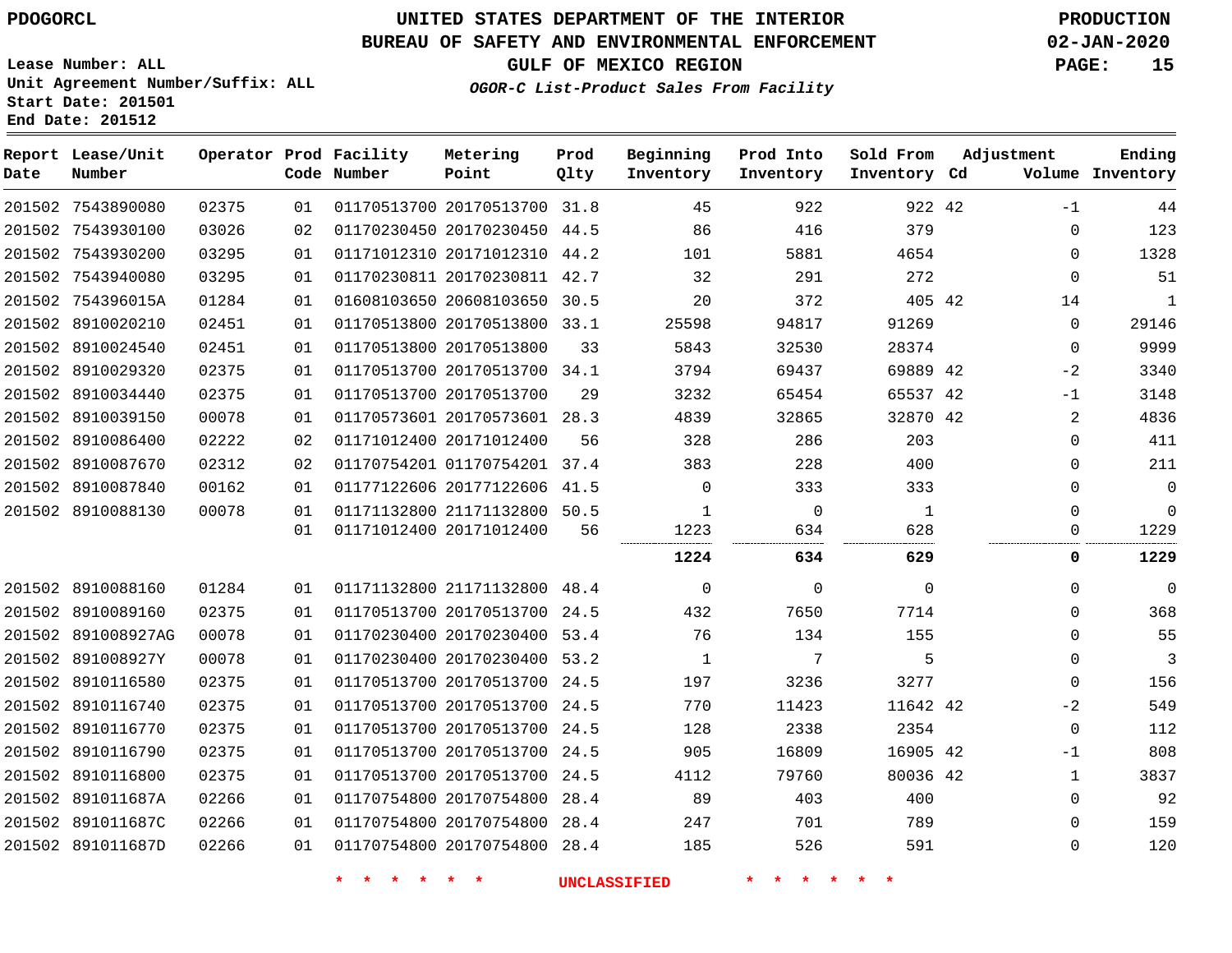**End Date: 201512**

 891011687E 8910117330 8910123270 8910123320

**Report Lease/Unit**

**Number**

# **UNITED STATES DEPARTMENT OF THE INTERIOR PDOGORCL PRODUCTION**

 

**Prod Qlty**

#### **BUREAU OF SAFETY AND ENVIRONMENTAL ENFORCEMENT 02-JAN-2020**

**Lease Number: ALL Unit Agreement Number/Suffix: ALL Start Date: 201501**

**Operator Prod Facility**

**Code Number**

**GULF OF MEXICO REGION PAGE: 16**

**Inventory Cd Volume**

**Adjustment**

 $\Omega$  $\Omega$  $\Omega$  $\Omega$  $\Omega$  $\Omega$  $\Omega$  $\Omega$  $\Omega$  $\Omega$  $\Omega$  $\Omega$  $\Omega$  $\Omega$  $\Omega$   $\Omega$  $\Omega$ 

**Ending**

| 201502 8910123330 | 03295 | 01 |                                 | 01177215100 20177215102      | 32  | 154                 | 11572                    | 11570    | $\Omega$       | 156            |
|-------------------|-------|----|---------------------------------|------------------------------|-----|---------------------|--------------------------|----------|----------------|----------------|
| 201502 8910169280 | 02628 | 01 |                                 | 01171132000 20171132000 41.8 |     | 68                  | 1641                     | 1647     | $\mathbf 0$    | 62             |
| 201502 8910169290 | 02628 | 01 |                                 | 01171132000 20171132000 41.8 |     | 22                  | 744                      | 739      | $\Omega$       | 27             |
| 201502 8910169300 | 02375 | 01 |                                 | 01170230810 20170230810 48.6 |     | 142                 | 52                       | 74       | $\Omega$       | 120            |
| 201502 8910169370 | 02628 | 01 |                                 | 01171132000 20171132000 41.8 |     | 55                  | 1518                     | 1517     | $\Omega$       | 56             |
| 201502 8910202350 | 00276 | 01 |                                 | 01170513700 20170513700 37.2 |     | 1072                | 19276                    | 19421    | $\Omega$       | 927            |
| 201502 8910202560 | 02375 | 01 |                                 | 01170513700 20170513700      | -31 | 248                 | 4407                     | 4443     | $\Omega$       | 212            |
| 201502 G00900     | 02986 | 01 |                                 | 01170230811 20170230811 43.1 |     | $\overline{2}$      | 9                        | 9        | 0              | $\overline{2}$ |
| 201502 G00974     | 03295 | 01 |                                 | 01171132000 20171132000 41.8 |     | 9                   | 21                       | 29       | $\Omega$       | $\mathbf{1}$   |
| 201502 G00985     | 02266 | 01 |                                 | 0117709260A 2017709260A 33.9 |     | 377                 | 7667                     | 7666     | $\Omega$       | 378            |
| 201502 G01027     | 00162 | 01 |                                 | 01177122606 20177122606 41.5 |     | $\overline{0}$      | 3947                     | 3947     | $\Omega$       | $\overline{0}$ |
| 201502 G01036     | 02312 | 02 |                                 | 01171092651 20171092650 56.6 |     | 3214                | 2172                     | 4291 42  | $\mathbf{1}$   | 1096           |
| 201502 G01082     | 01284 | 01 |                                 | 01170753510 20170753510 58.2 |     | 19                  |                          | 9        | $\Omega$       | 19             |
| 201502 G01083     | 02375 | 01 |                                 | 01170513700 20170513700 24.5 |     | 3488                | 60307                    | 60895    | $\Omega$       | 2900           |
|                   | 02777 | 01 |                                 | 01170753510 20170753510 45.5 |     | $\overline{0}$      | $\overline{\phantom{0}}$ | $\Omega$ | $\overline{0}$ | 0              |
|                   |       |    |                                 |                              |     | 3488                | 60307                    | 60895    | 0              | 2900           |
| 201502 G01084     | 02375 |    | 01 01170513700 20170513700 24.5 |                              |     | 68                  | 1538                     | 1533 42  | $\mathbf{1}$   | 74             |
| 201502 G01090     | 02375 | 01 |                                 | 01170513700 20170513700 24.5 |     | 244                 | 4539                     | 4565     | $\Omega$       | 218            |
| 201502 G01091     | 02375 | 01 |                                 | 01170513700 20170513700 24.5 |     | 394                 | 6978                     | 7035 42  | $-1$           | 336            |
| 201502 G01092     | 02375 | 01 |                                 | 01170513700 20170513700 24.5 |     | 279                 | 4910                     | 4954 42  | $\mathbf{1}$   | 236            |
| 201502 G01196     | 02266 | 02 |                                 | 01171132800 21171132800 50.5 |     | 77                  | 196                      | 205      | $\Omega$       | 68             |
| 201502 G01198     | 03295 | 01 |                                 | 01171092651 20171092650 56.6 |     | 84                  | 72                       | 120      | $\Omega$       | 36             |
| 201502 G01208     | 03295 | 01 |                                 | 01171092651 20171092650 56.6 |     | 348                 | 417                      | 555      | $\Omega$       | 210            |
| 201502 G01210     | 02375 |    | 02 01171132800 21171132800 50.5 |                              |     | 190                 | 980                      | 877      | $\overline{0}$ | 293            |
|                   |       |    | * * * * * *                     |                              |     | <b>UNCLASSIFIED</b> | * * * * * *              |          |                |                |

 20170754800 28.4 20170754800 28.4

**Metering Point**

 20177215102 20177215102

**OGOR-C List-Product Sales From Facility**

**Beginning Inventory**

**Prod Into Inventory**

**Sold From Inventory**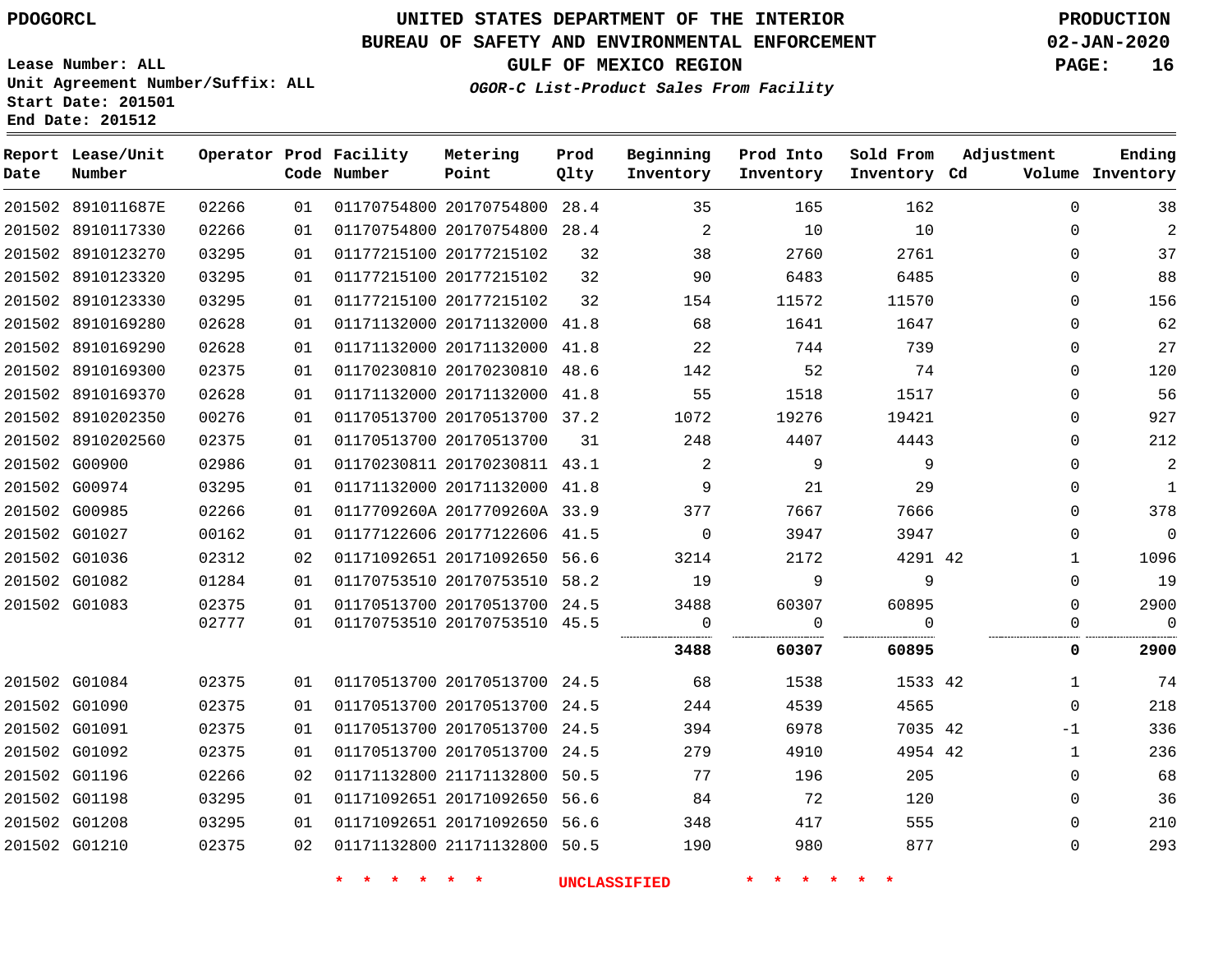**Report Lease/Unit**

**Number**

# **UNITED STATES DEPARTMENT OF THE INTERIOR PDOGORCL PRODUCTION**

**Prod Qlty**

#### **BUREAU OF SAFETY AND ENVIRONMENTAL ENFORCEMENT 02-JAN-2020**

**Lease Number: ALL Unit Agreement Number/Suffix: ALL Start Date: 201501 End Date: 201512**

**Operator Prod Facility**

**OGOR-C List-Product Sales From Facility**

**Beginning Inventory** **Prod Into Inventory** **Sold From Inventory**

**GULF OF MEXICO REGION PAGE: 17**

**Adjustment**

**Ending**

| Date | Number        |       |    | Code Number | Point                        | Qlty | Inventory           | Inventory   | Inventory Cd |              | Volume Inventory |
|------|---------------|-------|----|-------------|------------------------------|------|---------------------|-------------|--------------|--------------|------------------|
|      | 201502 G01220 | 03295 | 01 |             | 01177092600 20177092600 42.2 |      | 335                 | 9012        | 9093         | $\Omega$     | 254              |
|      | 201502 G01248 | 02628 | 01 |             | 01171012500 20171012500 34.6 |      | 3812                | 7410        | 9539         | $\Omega$     | 1683             |
|      | 201502 G01351 | 00078 | 01 |             | 01170230400 20170230400 53.1 |      | 3                   | 68          | 43           | $\mathbf{0}$ | 28               |
|      | 201502 G01447 | 02375 | 01 |             | 01170513700 20170513700 23.2 |      | $12 \overline{ }$   | 484         | 472          | $\Omega$     | 24               |
|      | 201502 G01477 | 03026 | 02 |             | 01170230810 20170230810 48.6 |      | 207                 | $\Omega$    | 79           | $\Omega$     | 128              |
|      | 201502 G01497 | 02451 | 01 |             | 01170513800 20170513800      | 33   | 2576                | 35771       | 27351        | 0            | 10996            |
|      | 201502 G01498 | 02451 | 01 |             | 01170513800 20170513800      | 33   | 448                 | 6198        | 4741         | $\Omega$     | 1905             |
|      | 201502 G01580 | 02451 | 01 |             | 01170513800 20170513800 33.1 |      | 58                  | $\mathbf 0$ | 58           | $\Omega$     | $\mathbf 0$      |
|      | 201502 G01610 | 03295 | 01 |             | 01177215100 20177215102      | 32   | 9                   | 671         | 671          | $\mathbf 0$  | 9                |
|      | 201502 G01619 | 02375 | 01 |             | 01170513700 20170513700 31.8 |      | 1152                | 21051       | 21189 42     | $-1$         | 1013             |
|      | 201502 G01620 | 02375 | 01 |             | 01170513700 20170513700 31.8 |      | 202                 | 4030        | 4038         | $\Omega$     | 194              |
|      | 201502 G01754 | 00003 | 01 |             | 01423210051 20423210050      | 65   | 18                  | 80          | 88           | $\mathbf 0$  | 10               |
|      | 201502 G01757 | 00003 | 01 |             | 01423210051 20423210050      | 65   | 170                 | 572         | 670 42       | $-1$         | 71               |
|      | 201502 G01848 | 01284 | 02 |             | 01423210051 20170230500 45.3 |      | $\Omega$            | 271         | 266          | $\Omega$     | 5                |
|      |               | 01978 | 02 |             | 01170230500 20170230500 45.3 |      | 30                  | 563         | 582 42       | -1           | 10               |
|      |               |       |    |             |                              |      | 30                  | 834         | 848          | -1           | 15               |
|      | 201502 G01860 | 03295 | 01 |             | 01170231110 20170231110 41.7 |      | 16454               | 4496        | 14172        | 0            | 6778             |
|      | 201502 G01865 | 00078 | 01 |             | 01171012500 20171012500 34.6 |      | 1505                | 3079        | 3884         | $\Omega$     | 700              |
|      | 201502 G01880 | 03295 | 01 |             | 01171132000 20171132000 41.8 |      | 1                   | 37          | 37           | $\Omega$     | $\mathbf{1}$     |
|      | 201502 G01898 | 02312 | 01 |             | 01171012500 20171012500 34.6 |      | 2359                | 3132        | 4779         | $\mathbf{0}$ | 712              |
|      |               |       | 02 |             | 01171012500 20171012500 34.6 |      | 195                 | 370         | 481          | 0            | 84               |
|      |               |       |    |             |                              |      | 2554                | 3502        | 5260         | 0            | 796              |
|      | 201502 G01901 | 03295 | 01 |             | 01177215100 20177215102      | 32   | $\Omega$            | 84          | 83           | $\mathbf 0$  | $\mathbf{1}$     |
|      | 201502 G01953 | 03295 | 01 |             | 01170230811 20170230811 42.7 |      | 9                   | 69          | 66           | $\Omega$     | 12               |
|      | 201502 G01966 | 03295 | 01 |             | 01177215100 20177215102      | 32   | 74                  | 4719        | 4729         | $\mathbf 0$  | 64               |
|      | 201502 G01967 | 03295 | 01 |             | 01177215100 20177215102      | 32   | 146                 | 11492       | 11483        | 0            | 155              |
|      | 201502 G01972 | 03033 | 01 |             | 01170230810 20170230810 48.6 |      | 300                 | 91          | 150 42       | 1            | 242              |
|      |               |       |    |             | $\star$ $\star$              |      | <b>UNCLASSIFIED</b> |             |              |              |                  |

**Metering Point**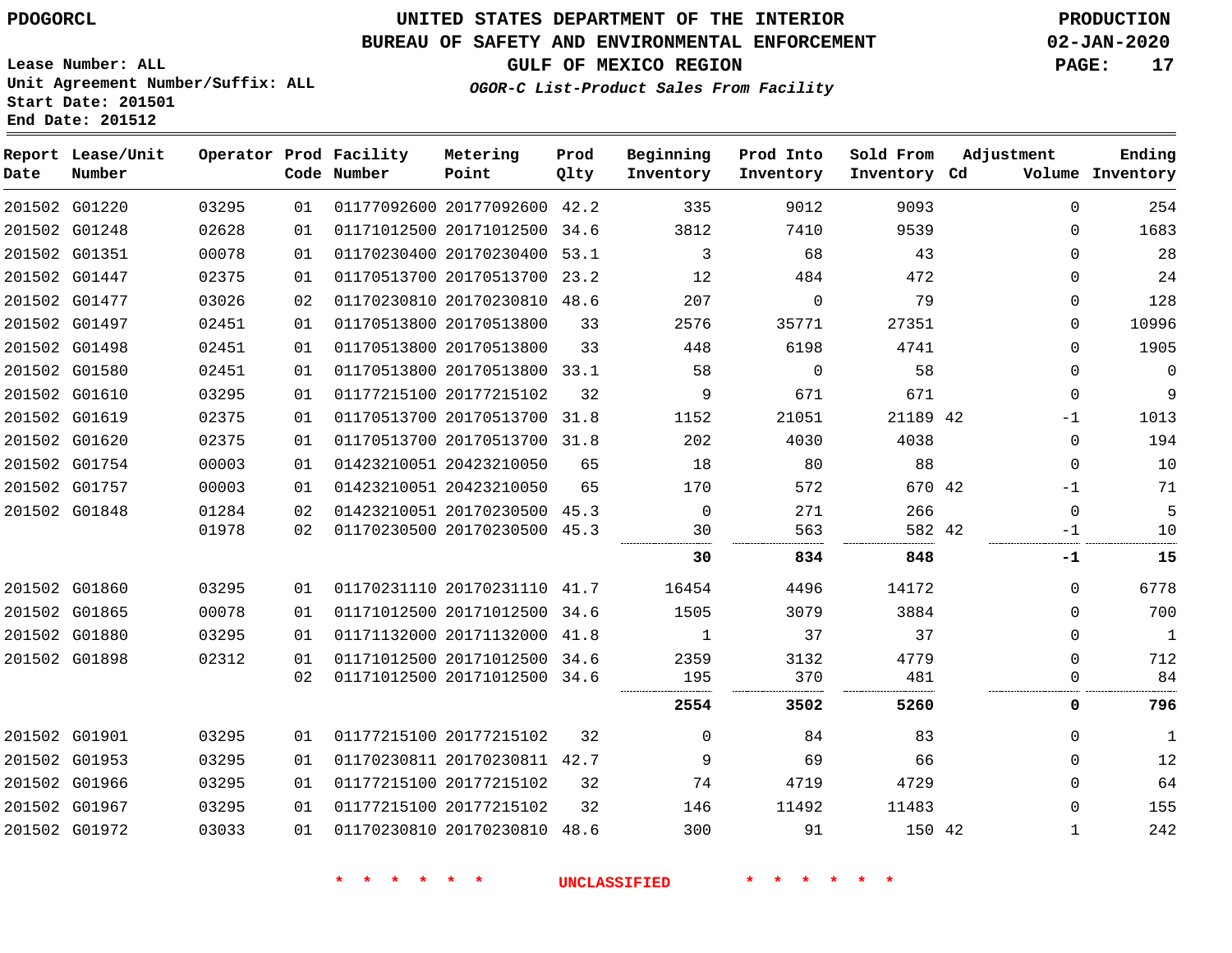**Prod**

#### **BUREAU OF SAFETY AND ENVIRONMENTAL ENFORCEMENT 02-JAN-2020**

**Lease Number: ALL Unit Agreement Number/Suffix: ALL Start Date: 201501**

**End Date: 201512**

**Report Lease/Unit**

**OGOR-C List-Product Sales From Facility**

**GULF OF MEXICO REGION PAGE: 18**

**Ending**

| Date | Number        |       |    | Code Number | Point                        | Qlty | Inventory   | Inventory   | Inventory Cd |              | Volume Inventory |
|------|---------------|-------|----|-------------|------------------------------|------|-------------|-------------|--------------|--------------|------------------|
|      | 201502 G02037 | 02222 | 01 |             | 01170530900 20170530900 53.2 |      | 736         | $\Omega$    | 26           | $\Omega$     | 710              |
|      | 201502 G02111 | 02628 | 01 |             | 01171132000 20171132000 41.8 |      | 1708        | 43551       | 43656        | $\Omega$     | 1603             |
|      | 201502 G02127 | 02312 | 02 |             | 01170230810 20170230810 48.6 |      | 68          | 25          | 36 42        | $\mathbf{1}$ | 58               |
|      | 201502 G02161 | 03295 | 01 |             | 01171012500 20171012500 34.6 |      | 2265        | 3932        | 5303         | $\Omega$     | 894              |
|      | 201502 G02163 | 03295 | 01 |             | 01171012500 20171012500 34.5 |      | 176         | 339         | 438          | $\mathbf{0}$ | 77               |
|      | 201502 G02317 | 03295 | 01 |             | 01171132000 20171132000 41.7 |      | 6           | 157         | 157          | 0            | 6                |
|      | 201502 G02353 | 01284 | 01 |             | 01170230450 20170230450 44.5 |      | 1033        | 2801        | 3008         | $\Omega$     | 826              |
|      | 201502 G02354 | 01284 | 01 |             | 01170230450 20170230450 44.5 |      | 1260        | 2841        | 3264         | $\Omega$     | 837              |
|      | 201502 G02429 | 02375 | 01 |             | 01170230811 20170230810      | 48.6 | 106         | 48          | 59           | $\Omega$     | 95               |
|      | 201502 G02433 | 02375 | 01 |             | 01170230810 20170230810      | 48.6 | 45          | 44          | 34           | $\Omega$     | 55               |
|      | 201502 G02601 | 02628 | 02 |             | 01171092651 20171092650 56.6 |      | 655         | 624         | 963          | $\Omega$     | 316              |
|      | 201502 G02613 | 02628 | 01 |             | 01171132000 20171132000 45.1 |      | $\mathbf 0$ | $\mathbf 0$ | $\mathbf 0$  | $\mathbf 0$  | $\mathbf 0$      |
|      | 201502 G02665 | 02451 | 01 |             | 01423210051 20423210050      | 65   | 220         | 573         | 721          | $\Omega$     | 72               |
|      | 201502 G02825 | 03295 | 01 |             | 01170230810 20170230810      | 48.5 | 357         | 243         | 219          | $\Omega$     | 381              |
|      | 201502 G02826 | 03295 | 01 |             | 01170231110 20170231110 41.7 |      | 1980        | 635         | 1708         | $\Omega$     | 907              |
|      |               |       | 01 |             | 01170230810 20170230810 48.5 |      | 134         | 54          | 82           | 0            | 106              |
|      |               |       |    |             |                              |      | 2114        | 689         | 1790         | 0            | 1013             |
|      | 201502 G02870 | 03295 | 01 |             | 01170230810 20170230810      | 48.6 | 42          | 0           | 16           | 0            | 26               |
|      | 201502 G02895 | 02579 | 02 |             | 01171092651 20171092650      | 56.6 | 40          | 29          | 55 42        | $\mathbf{1}$ | 15               |
|      |               | 02628 | 02 |             | 01171092651 20171092650 56.6 |      | 221         | 105         | 273          | 0            | 53               |
|      |               |       |    |             |                              |      | 261         | 134         | 328          | 1            | 68               |
|      | 201502 G02917 | 03247 | 01 |             | 01171092930 20171092930 37.5 |      | 43          | 158         | 191          | $\Omega$     | 10               |
|      | 201502 G03061 | 03026 | 01 |             | 01423210051 20423210050      | 65   | 643         | 1808        | 2225         | 0            | 226              |
|      | 201502 G03152 | 03295 | 01 |             | 01177092600 20177092600 42.2 |      | 270         | 6099        | 6197         | $\Omega$     | 172              |
|      | 201502 G03331 | 02628 | 01 |             | 01171132800 20171132000      | 41.8 | 53          | 1682        | 1672         | $\Omega$     | 63               |
|      | 201502 G03414 | 03295 | 01 |             | 01170753510 20170753510 58.2 |      | 1773        | 1060        | 935          | $\Omega$     | 1898             |
|      | 201502 G03793 | 03295 | 01 |             | 01171012500 20171012500 34.5 |      | 130         | 202         | 286          | 0            | 46               |

**\* \* \* \* \* \* UNCLASSIFIED \* \* \* \* \* \***

**Operator Prod Facility Metering**

**Beginning Prod Into Sold From Adjustment**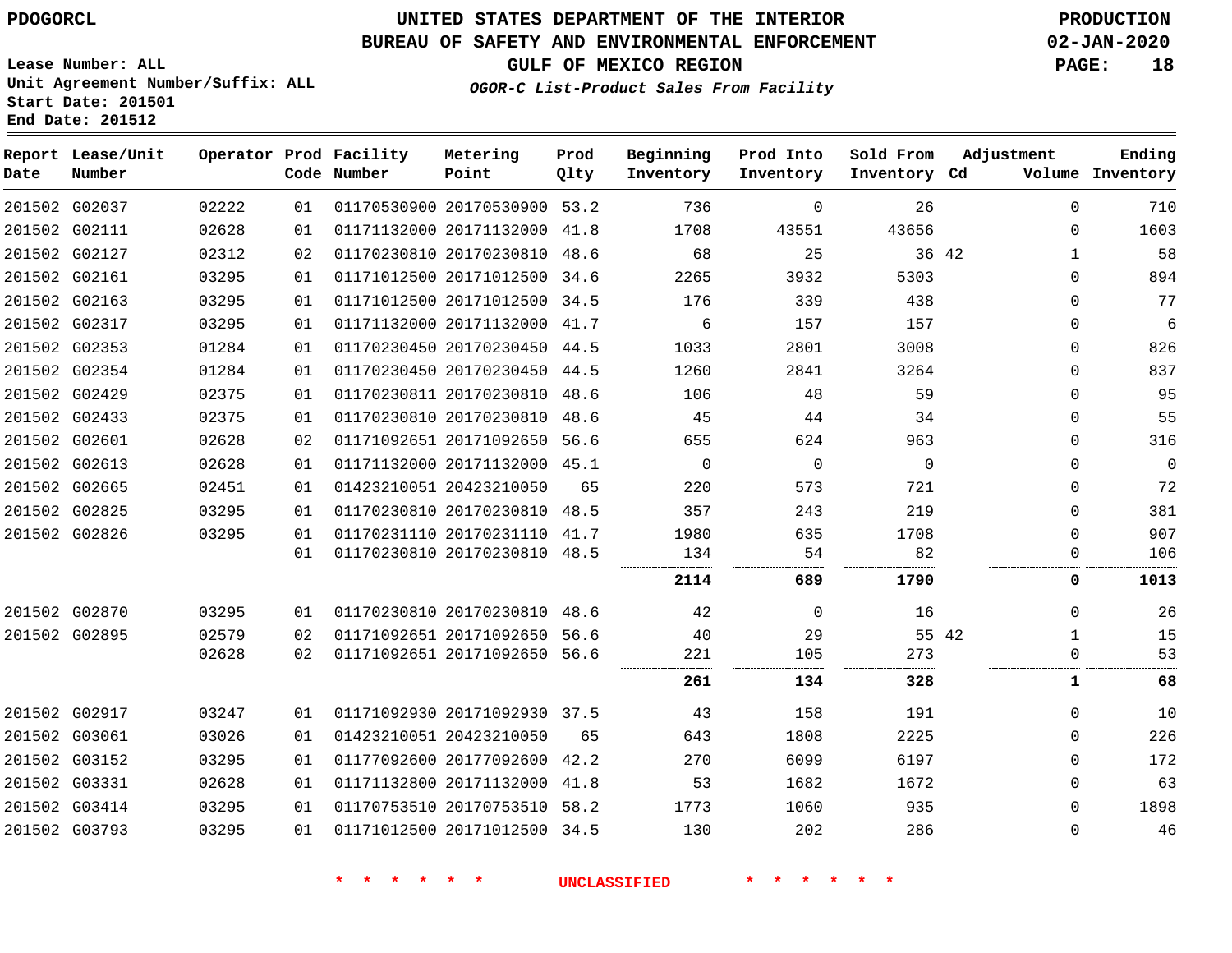### **BUREAU OF SAFETY AND ENVIRONMENTAL ENFORCEMENT 02-JAN-2020**

**GULF OF MEXICO REGION PAGE: 19**

**Lease Number: ALL Unit Agreement Number/Suffix: ALL Start Date: 201501 End Date: 201512**

### **OGOR-C List-Product Sales From Facility**

| Date | Report Lease/Unit<br>Number |       |    | Operator Prod Facility<br>Code Number | Metering<br>Point            | Prod<br>Qlty | Beginning<br>Inventory | Prod Into<br>Inventory | Sold From<br>Inventory Cd | Adjustment | Ending<br>Volume Inventory |
|------|-----------------------------|-------|----|---------------------------------------|------------------------------|--------------|------------------------|------------------------|---------------------------|------------|----------------------------|
|      | 201502 G03811               | 03295 | 01 |                                       | 01171092651 20171092650 56.6 |              | 61                     | 22                     | 72                        | $\Omega$   | 11                         |
|      | 201502 G03958               | 03295 | 01 |                                       | 01170230510 20170230510 49.1 |              | 1343                   | 2915                   | 1940                      | $\Omega$   | 2318                       |
|      | 201502 G04003               | 03295 | 01 |                                       | 01171012500 20171012500 34.5 |              | 2127                   | 5197                   | 6142                      | $\Omega$   | 1182                       |
|      | 201502 G04081               | 03295 | 01 |                                       | 01170230450 20170230810      | 48.6         | 2907                   | 1480                   | 1679                      | $\Omega$   | 2708                       |
|      | 201502 G04085               | 02899 | 01 |                                       | 01170230811 20170230811 42.8 |              | 204                    | 1923                   | 1792                      | $\Omega$   | 335                        |
|      | 201502 G04087               | 02899 | 01 |                                       | 01177008150 01177008150      | $\Omega$     | 1379                   | 2179                   | $\Omega$                  | $\Omega$   | 3558                       |
|      | 201502 G04232               | 00730 | 01 |                                       | 01171012500 20171012500 34.6 |              | 4159                   | 9269                   | 11320                     | 0          | 2108                       |
|      |                             | 03295 | 01 |                                       | 01171012500 20171012500 34.5 |              | 234                    | 557                    | 664                       | $\Omega$   | 127                        |
|      |                             |       |    |                                       |                              |              | 4393                   | 9826                   | 11984                     | 0          | 2235                       |
|      | 201502 G04421               | 03295 | 01 |                                       | 01171131600 20171131600      | 42           | 926                    | 13979                  | 14148                     | $\Omega$   | 757                        |
|      | 201502 G04433               | 02312 | 01 |                                       | 01177082950 20177082956      | 28.4         | 2                      | 83                     | 83                        | $\Omega$   | $\overline{a}$             |
|      | 201502 G04537               | 03033 | 01 |                                       | 01420470030 20420470030      | $\Omega$     | 2492                   | $\Omega$               | $\Omega$                  | $\Omega$   | 2492                       |
|      | 201502 G04800               | 02970 | 02 |                                       | 01177062608 2017706260A 36.7 |              | $\mathbf 0$            | 58                     | 58                        | $\Omega$   | $\mathbf 0$                |
|      |                             | 03026 | 02 |                                       | 01171132800 21171132800 50.5 |              | 205                    | $\Omega$               | 205                       | $\Omega$   | $\Omega$                   |
|      |                             |       |    |                                       |                              |              | 205                    | 58                     | 263                       | 0          | 0                          |
|      | 201502 G04809               | 02312 | 01 |                                       | 01177082950 20177082956 28.4 |              | 345                    | 16189                  | 16188 42                  | -1         | 345                        |
|      | 201502 G04818               | 03295 | 01 |                                       | 01170230500 20170230500 45.2 |              | 2                      | 23                     | 25                        | 0          | $\mathbf 0$                |
|      | 201502 G05006               | 01284 | 02 |                                       | 01423210051 20170230510 49.1 |              | 58                     | 128                    | 84                        | $\Omega$   | 102                        |
|      | 201502 G05283               | 01376 | 01 |                                       | 01170231290 01170231290 48.3 |              | $\Omega$               | 4                      | 4                         | $\Omega$   | $\mathbf 0$                |
|      | 201502 G05299               | 03295 | 01 |                                       | 01170230500 20170230500 45.2 |              | 0                      | 0                      | $\Omega$                  | $\Omega$   | $\mathbf{0}$               |
|      | 201502 G05431               | 02970 | 02 |                                       | 01177062608 2017706260A 36.7 |              | 36                     | 13448                  | 13439                     | $\Omega$   | 45                         |
|      | 201502 G05504               | 00730 | 01 |                                       | 01171132800 21171132800 50.5 |              | 54                     | $\Omega$               | 54                        | $\Omega$   | $\mathbf 0$                |
|      |                             | 02970 | 02 |                                       | 01171132800 21171132800      | 50.5         | 5462                   | 17310                  | 17072                     | $\Omega$   | 5700                       |
|      |                             | 03295 | 01 |                                       | 01171132800 21171132800      | 50.5         | 709                    | 2570                   | 2458                      | $\Omega$   | 821                        |
|      |                             |       |    |                                       |                              |              | 6225                   | 19880                  | 19584                     | 0          | 6521                       |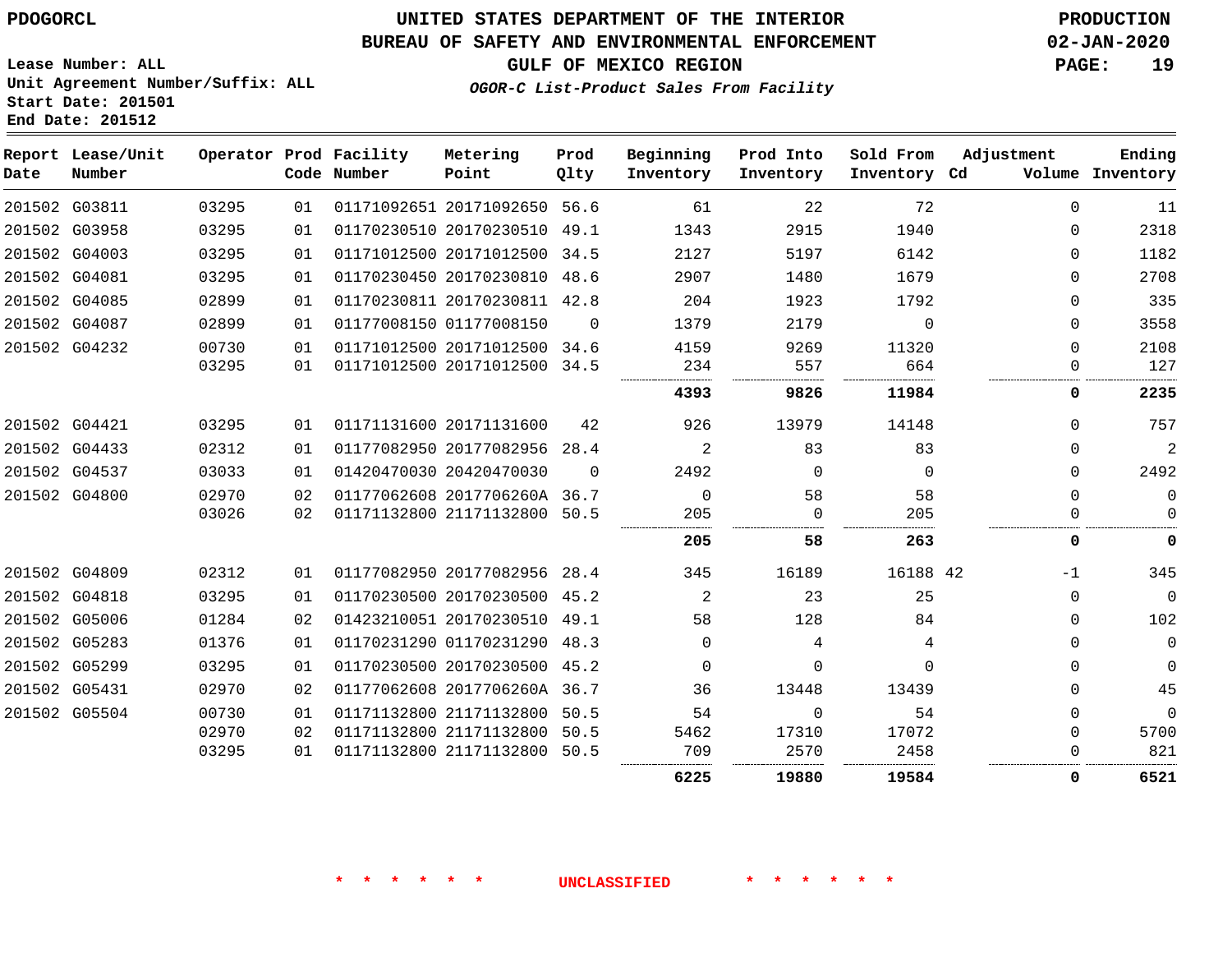**End Date: 201512**

### **UNITED STATES DEPARTMENT OF THE INTERIOR PDOGORCL PRODUCTION**

#### **BUREAU OF SAFETY AND ENVIRONMENTAL ENFORCEMENT 02-JAN-2020**

**Lease Number: ALL Unit Agreement Number/Suffix: ALL Start Date: 201501**

**GULF OF MEXICO REGION PAGE: 20**

**OGOR-C List-Product Sales From Facility**

| Date | Report Lease/Unit<br>Number |       |    | Operator Prod Facility<br>Code Number | Metering<br>Point            | Prod<br>Qlty | Beginning<br>Inventory | Prod Into<br>Inventory | Sold From<br>Inventory Cd | Adjustment   | Ending<br>Volume Inventory |
|------|-----------------------------|-------|----|---------------------------------------|------------------------------|--------------|------------------------|------------------------|---------------------------|--------------|----------------------------|
|      | 201502 G05505               | 00078 | 01 |                                       | 01171132800 21171132800 50.5 |              | $\overline{1}$         | $\Omega$               | $\mathbf{1}$              | $\Omega$     | $\mathbf 0$                |
|      |                             |       | 01 |                                       | 01171012400 20171012400      | 56           | 915<br>                | 550<br><br>.           | 470 42<br>                | $-1$         | 994                        |
|      |                             |       |    |                                       |                              |              | 916                    | 550                    | 471                       | -1           | 994                        |
|      | 201502 G05602               | 03247 | 01 |                                       | 01171012500 20171012500 34.6 |              | 748                    | 1685                   | 2049                      | $\Omega$     | 384                        |
|      | 201502 G05612               | 03295 | 01 |                                       | 01171012500 20171012500 34.6 |              | 2143                   | 4317                   | 5478                      | $\Omega$     | 982                        |
|      | 201502 G06069               | 03295 | 01 |                                       | 01423210051 20423210050      | 65           | 3                      | 73                     | 67                        | $\Omega$     | 9                          |
|      | 201502 G06168               | 02801 | 02 |                                       | 01170230450 20170230450 44.5 |              | 41                     | 122                    | 127                       | $\Omega$     | 36                         |
|      | 201502 G06668               | 02375 | 01 |                                       | 01171132000 20171132000 41.8 |              | 250                    | 6944                   | 6938                      | $\Omega$     | 256                        |
|      | 201502 G07736               | 02628 | 01 |                                       | 01171132800 20171132000 41.8 |              | 7                      | 194                    | 195                       | $\Omega$     | 6                          |
|      | 201502 G07760               | 01284 | 01 |                                       | 01177122950 20177122950 30.7 |              | 60                     | 6312                   | 6311                      | 0            | 61                         |
|      | 201502 G07917               | 03247 | 01 |                                       | 01170573602 20170573602 32.5 |              | 48184                  | 17727                  | 6095 42                   | $\mathbf{1}$ | 59817                      |
|      | 201502 G08120               | 02312 | 02 |                                       | 01423210051 20423210050      | 65           | 4                      | 9                      | 11 42                     | $-1$         | $\mathbf{1}$               |
|      | 201502 G09010               | 02266 | 01 |                                       | 01420390120 01420390120      | 55           | 28                     | $\Omega$               | $\Omega$                  | $\Omega$     | 28                         |
|      | 201502 G09631               | 01284 | 01 |                                       | 01177122950 20177122950 30.7 |              | 11                     | 1295                   | 1294                      | $\Omega$     | 12                         |
|      | 201502 G10487               | 00981 | 01 |                                       | 01170753850 20170753850      | $\Omega$     | 2733                   | $\Omega$               | $\Omega$                  | $\Omega$     | 2733                       |
|      | 201502 G10794               | 03295 | 01 |                                       | 01177122950 20177122950 30.6 |              | 54                     | 4845                   | 4854                      | $\Omega$     | 45                         |
|      | 201502 G10910               | 00162 | 01 |                                       | 01177245110 2017724511G 44.8 |              | $\Omega$               | 7797                   | 7797                      | $\Omega$     | $\mathbf 0$                |
|      | 201502 G11243               | 03033 | 01 |                                       | 01420470030 20420470030      | $\Omega$     | 21                     | 0                      | $\mathbf 0$               | $\mathbf 0$  | 21                         |
|      | 201502 G11870               | 02375 | 01 |                                       | 01171132000 20171132000 41.8 |              | 108                    | 2112                   | 2142                      | $\mathbf 0$  | 78                         |
|      | 201502 G11984               | 02801 | 02 |                                       | 01171092651 20171092650 56.6 |              | 68                     | 70                     | 103                       | 0            | 35                         |
|      | 201502 G12020               | 03295 | 01 |                                       | 01171012500 20171012500 34.6 |              | $\Omega$               | 17                     | 13                        | 0            | $\overline{4}$             |
|      | 201502 G12355               | 03209 | 01 |                                       | 01171012300 20171012300 37.1 |              | 18482                  | 31407                  | 34084                     | $\Omega$     | 15805                      |
|      | 201502 G12358               | 03209 | 01 |                                       | 01171012300 20171012300 37.1 |              | 432                    | 555                    | 836                       | $\Omega$     | 151                        |
|      | 201502 G12564               | 02603 | 01 |                                       | 01170230510 20170230510 47.2 |              | $\Omega$               | $\Omega$               | $\Omega$                  | $\Omega$     | $\mathbf 0$                |
|      | 201502 G12802               | 02628 | 01 |                                       | 01170230811 20170230811 42.8 |              | 63                     | 215                    | 238                       | $\Omega$     | 40                         |
|      | 201502 G13563               | 03033 | 01 |                                       | 01170230811 20170230811 43.1 |              | 5                      | 210                    | 179                       | $\Omega$     | 36                         |
|      | 201502 G13938               | 01284 | 01 |                                       | 01171012500 20171012500 34.6 |              | 4176                   | 9227                   | 11305                     | $\Omega$     | 2098                       |
|      | 201502 G14342               | 02628 | 01 |                                       | 01170230811 20170230811 42.8 |              | 70                     | 293                    | 314                       | $\Omega$     | 49                         |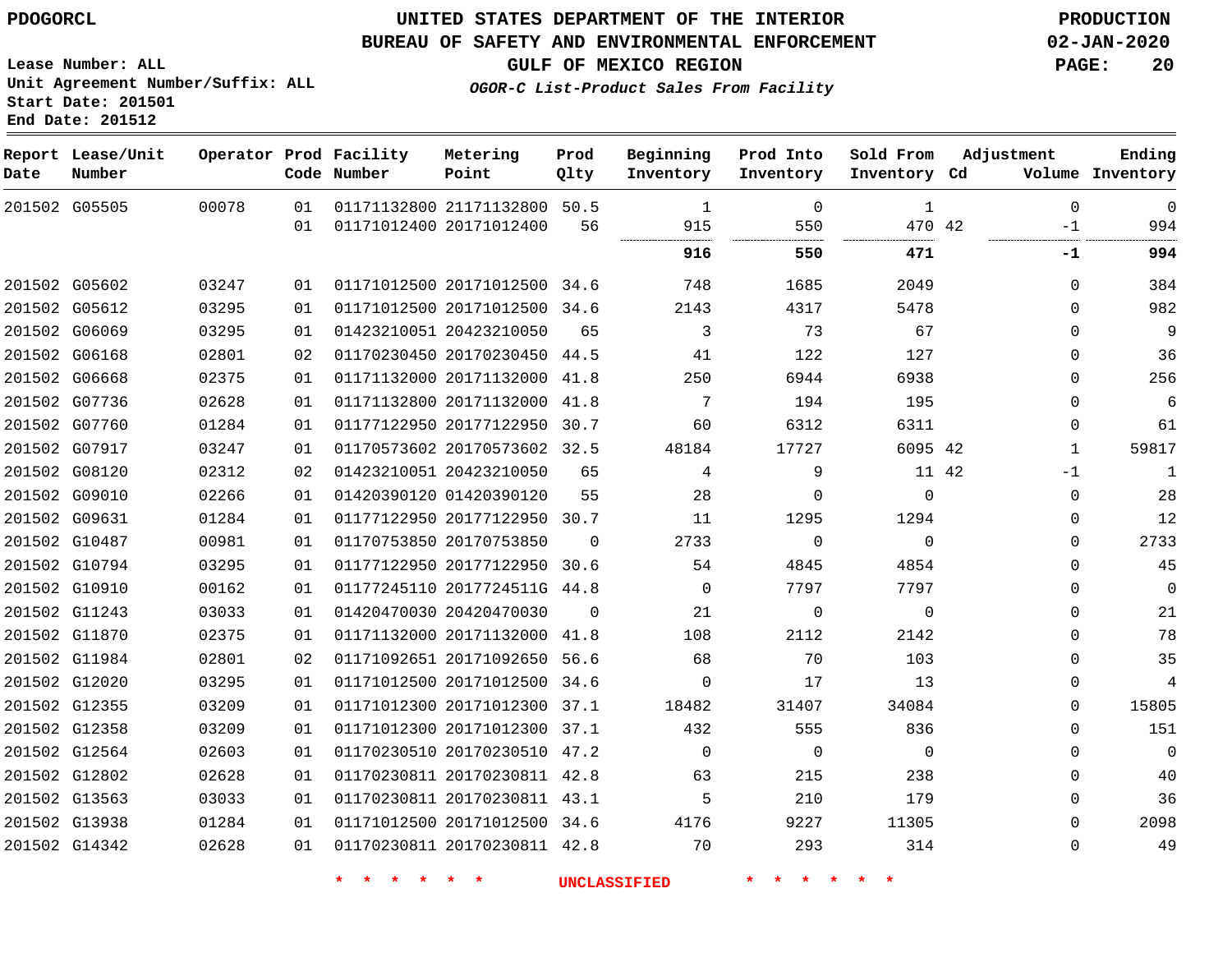### **BUREAU OF SAFETY AND ENVIRONMENTAL ENFORCEMENT 02-JAN-2020**

**Lease Number: ALL Unit Agreement Number/Suffix: ALL Start Date: 201501 End Date: 201512**

**GULF OF MEXICO REGION PAGE: 21**

**OGOR-C List-Product Sales From Facility**

| Date | Report Lease/Unit<br>Number |       |    | Operator Prod Facility<br>Code Number | Metering<br>Point            | Prod<br>Qlty | Beginning<br>Inventory | Prod Into<br>Inventory | Sold From<br>Inventory Cd | Adjustment  | Ending<br>Volume Inventory |
|------|-----------------------------|-------|----|---------------------------------------|------------------------------|--------------|------------------------|------------------------|---------------------------|-------------|----------------------------|
|      | 201502 G14493               | 03247 | 01 |                                       | 01171092930 20171092930 37.5 |              | 21                     | 902                    | 876                       | $\Omega$    | 47                         |
|      | 201502 G14535               | 02628 | 01 |                                       | 01171012500 20171012500 34.6 |              | 6237                   | 7751                   | 12228                     | $\Omega$    | 1760                       |
|      | 201502 G14864               | 02871 | 02 |                                       | 01170230450 20170230450 44.5 |              | 2544                   | 7047                   | 7513                      | $\Omega$    | 2078                       |
|      | 201502 G15050               | 03295 | 01 |                                       | 01170231110 20170231110 41.8 |              | 8                      | 149                    | 7                         | $\Omega$    | 150                        |
|      | 201502 G15239               | 02375 | 02 |                                       | 01171012500 20171012500 34.6 |              | $\Omega$               | 172                    | 151 47                    | 18          | 39                         |
|      | 201502 G15242               | 03295 | 01 |                                       | 01171092651 20171092650 56.6 |              | 431                    | 381                    | 620                       | $\mathbf 0$ | 192                        |
|      | 201502 G15263               | 03295 | 01 |                                       | 01171132000 20171132000 41.7 |              | 27                     | 963                    | 955                       | 0           | 35                         |
|      | 201502 G15277               | 03295 | 01 |                                       | 01171012400 20171012400      | 56           | 15                     | $\mathbf 0$            | 5                         | 0           | 10                         |
|      | 201502 G15312               | 03295 | 01 |                                       | 01171092651 20171092650 56.6 |              | 3697                   | 2593                   | 4982                      | $\Omega$    | 1308                       |
|      | 201502 G15740               | 03295 | 01 |                                       | 01170230450 20170230450 44.5 |              | 368                    | 847                    | 965                       | $\Omega$    | 250                        |
|      | 201502 G16325               | 03295 | 01 |                                       | 01171012400 20171012400      | 56           | 502                    | 444                    | 313                       | $\Omega$    | 633                        |
|      | 201502 G16515               | 00162 | 01 |                                       | 01177245110 2017724511G 44.8 |              | $\overline{0}$         | 19406                  | 19406                     | $\Omega$    | $\mathbf 0$                |
|      | 201502 G16890               | 00981 | 01 |                                       | 01170753850 20170753850      | $\Omega$     | 163                    | $\mathbf 0$            | $\Omega$                  | $\Omega$    | 163                        |
|      | 201502 G17754               | 02375 | 02 |                                       | 01170230510 20170230510 49.1 |              | 1465                   | 3677                   | 2217 42                   | -1          | 2924                       |
|      | 201502 G17789               | 03295 | 01 |                                       | 01170230810 20170230810 48.6 |              | 50                     | $\Omega$               | 19                        | $\Omega$    | 31                         |
|      | 201502 G17858               | 03295 | 01 |                                       | 01170530900 20170530900 53.2 |              | 1576                   | 3                      | 56                        | $\Omega$    | 1523                       |
|      | 201502 G17912               | 02970 | 02 |                                       | 01177062608 2017706260A 36.7 |              | 35                     | 6701                   | 6714                      | $\Omega$    | 22                         |
|      | 201502 G17921               | 03026 | 01 |                                       | 01171012500 20177062959 25.9 |              | 0                      | 35381                  | 35381                     | 0           | $\mathbf 0$                |
|      | 201502 G18043               | 03059 | 01 |                                       | 01171012500 20171012500 34.6 |              | $\Omega$               | 10373                  | 8014                      | 0           | 2359                       |
|      | 201502 G18577               | 00981 | 01 |                                       | 01170753850 20170753850      | $\mathbf 0$  | 8030                   | 0                      | $\mathbf 0$               | $\Omega$    | 8030                       |
|      | 201502 G18936               | 02871 | 01 |                                       | 01422450350 20422450350 47.7 |              | 7                      | $\mathbf 0$            | $\Omega$                  | $\Omega$    | 7                          |
|      | 201502 G19030               | 02806 | 01 |                                       | 01423210051 20423210050 53.9 |              | 67                     | 212                    | 253                       | $\Omega$    | 26                         |
|      | 201502 G19127               | 03165 | 01 |                                       | 01170230811 20170230811      | $\Omega$     | 2                      | $\mathbf 0$            | $\mathbf 0$               | $\Omega$    | 2                          |
|      | 201502 G19839               | 02777 | 01 |                                       | 01170753510 20170753510 54.6 |              | $\Omega$               | $\Omega$               | $\Omega$                  | $\Omega$    | $\overline{0}$             |
|      | 201502 G20605               | 02477 | 01 |                                       | 01423550141 20423550140      | 31.3         | 219                    | 217                    | 125                       | 0           | 311                        |
|      | 201502 G20656               | 02266 | 02 |                                       | 01422450350 20422450350 47.7 |              | 44                     | $\mathbf 0$            | $\Omega$                  | $\Omega$    | 44                         |
|      | 201502 G20660               | 03295 | 01 |                                       | 01170230450 20170230450 44.5 |              | 160                    | 359                    | 413                       | 0           | 106                        |
|      | 201502 G21096               | 03295 | 01 |                                       | 01170230811 20170230811 42.8 |              | 16                     | 113                    | 109                       | $\Omega$    | 20                         |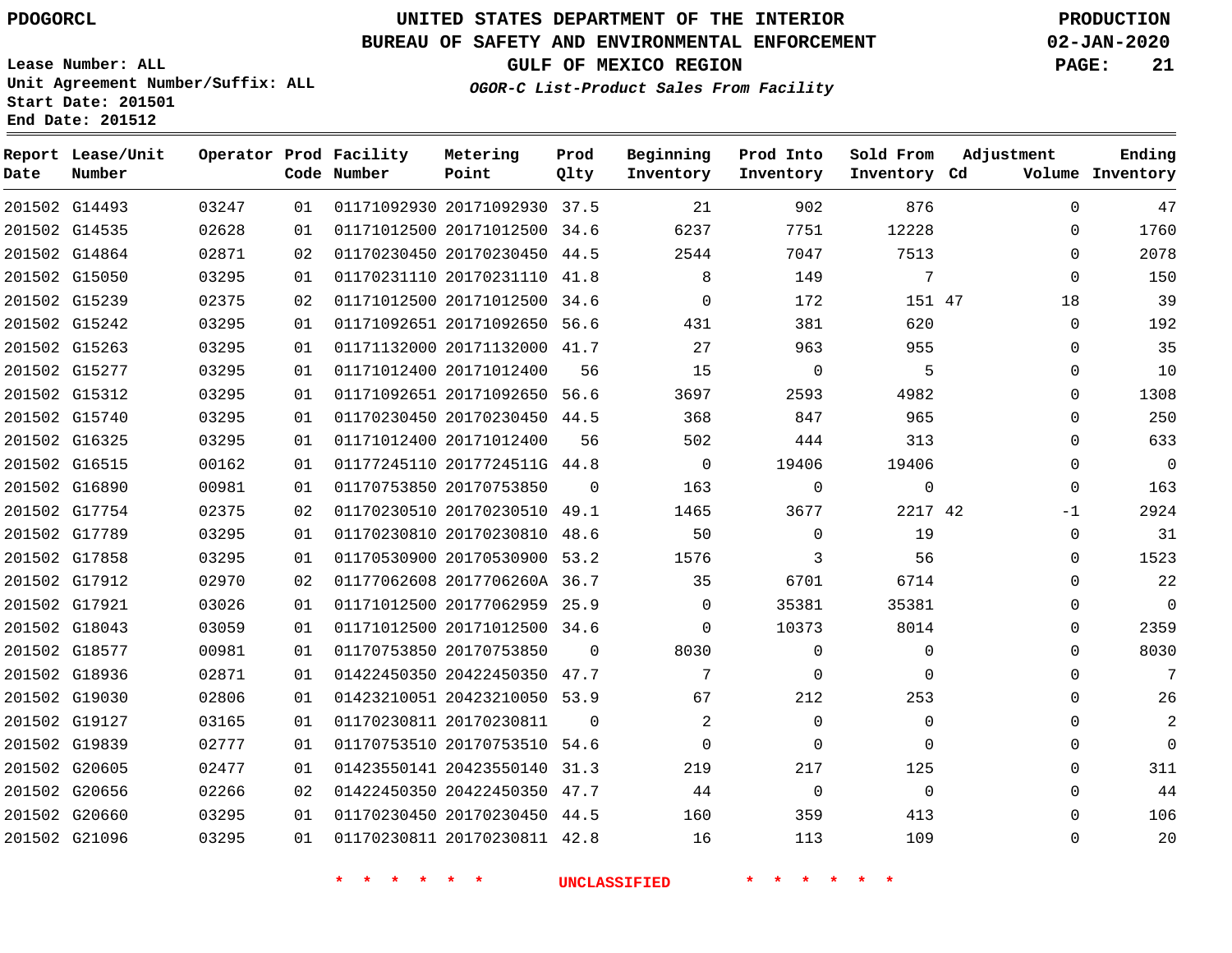**Report Lease/Unit**

**Number**

# **UNITED STATES DEPARTMENT OF THE INTERIOR PDOGORCL PRODUCTION**

**Prod**  $Q1 + 3z$ 

#### **BUREAU OF SAFETY AND ENVIRONMENTAL ENFORCEMENT 02-JAN-2020**

**Lease Number: ALL Unit Agreement Number/Suffix: ALL Start Date: 201501 End Date: 201512**

**Operator Prod Facility**

**OGOR-C List-Product Sales From Facility**

**Beginning Inventory**

**Prod Into Inventory**

**Sold From Inventory**

**GULF OF MEXICO REGION PAGE: 22**

**Adjustment**

**Ending**

| Date | Number        |       |    | Code Number                        | Point                        | Qlty        | Inventory           | Inventory      | Inventory Cd |              | Volume Inventory |
|------|---------------|-------|----|------------------------------------|------------------------------|-------------|---------------------|----------------|--------------|--------------|------------------|
|      | 201502 G21532 | 03217 | 01 |                                    | 01170230811 20170230811 42.8 |             | 451                 | 1843           | 1974 42      | $\mathbf{1}$ | 321              |
|      | 201502 G21534 | 03217 | 01 |                                    | 01170230811 20170230811 42.8 |             | $\Omega$            | 1158           | 957 42       | 1            | 202              |
|      | 201502 G21580 | 03295 | 01 |                                    | 01170230811 20170230811 42.8 |             | 4                   | 16             | 17           | $\Omega$     | 3                |
|      | 201502 G21592 | 02628 | 02 |                                    | 01171132000 20171132000 41.8 |             | 2                   | $\overline{7}$ | 7            | $\Omega$     |                  |
|      | 201502 G21655 | 03247 | 01 |                                    | 01171132800 21171132800 50.5 |             | 822                 | $\mathbf 0$    | 822          | $\mathbf{0}$ | $\mathbf 0$      |
|      | 201502 G21825 | 00981 | 01 |                                    | 01170753850 20170753850      | $\Omega$    | 642                 | $\mathbf 0$    | $\Omega$     | $\Omega$     | 642              |
|      | 201502 G21826 | 00981 | 01 |                                    | 01170753850 20170753850      | $\Omega$    | 6                   | $\mathbf 0$    | $\Omega$     | $\Omega$     | 6                |
|      | 201502 G22219 | 03033 | 01 |                                    | 01423210051 20423210050      | 65          | 114                 | 123            | 221 03       | $-1$         | 15               |
|      | 201502 G22268 | 02777 | 01 |                                    | 01170230810 2042709015I 51.5 |             | $\Omega$            | $\mathbf 0$    | $\mathbf{0}$ | $\mathbf 0$  | $\overline{0}$   |
|      | 201502 G22501 | 00078 | 01 |                                    | 01170230400 20170230400 53.3 |             | 57                  | 149            | 145 42       | $\mathbf{1}$ | 62               |
|      | 201502 G22505 | 02375 | 02 |                                    | 01170230811 20170230811 42.8 |             | 161                 | 1454           | 1362         | $\Omega$     | 253              |
|      | 201502 G22510 | 00162 | 01 |                                    | 01170230810 20170230810 48.6 |             | 2346                | 1534           | 1484 42      | $-1$         | 2395             |
|      | 201502 G22513 | 02579 | 02 |                                    | 01170230500 20170230500 45.3 |             | 8                   | 42             | 49           | $\Omega$     | $\mathbf{1}$     |
|      | 201502 G22549 | 02222 | 01 |                                    | 01170530900 20170530900 53.2 |             | 104                 | $\mathbf 0$    | 4            | $\Omega$     | 100              |
|      | 201502 G22605 | 03247 | 01 |                                    | 01171132800 21171132800 50.5 |             | 180                 | 145            | 244          | $\Omega$     | 81               |
|      | 201502 G22621 | 03247 | 01 |                                    | 01171132800 21171132800 50.5 |             | 1409                | 8553           | 7468         | $\Omega$     | 2494             |
|      | 201502 G22840 | 00730 | 01 |                                    | 01608103650 20608103650 30.5 |             | 10                  | 922            | 926          | $\Omega$     | 6                |
|      | 201502 G23473 | 00981 | 01 |                                    | 01170753850 20170753850      | $\mathbf 0$ | 48                  | $\mathbf 0$    | $\mathbf 0$  | $\Omega$     | 48               |
|      | 201502 G23480 | 00981 | 01 |                                    | 01170753850 20170753850      | 0           | 470                 | $\mathbf 0$    | $\mathbf 0$  | 0            | 470              |
|      | 201502 G23481 | 00981 | 01 |                                    | 01170753850 20170753850      | $\Omega$    | 1244                | $\mathbf 0$    | $\Omega$     | $\Omega$     | 1244             |
|      | 201502 G23528 | 00981 | 01 |                                    | 01170753850 20170753850      | $\mathbf 0$ | 1026                | $\mathbf 0$    | $\Omega$     | 0            | 1026             |
|      | 201502 G23529 | 00981 | 01 |                                    | 01170753850 20170753850      | $\Omega$    | 2673                | $\mathbf 0$    | $\mathbf 0$  | $\mathbf 0$  | 2673             |
|      | 201502 G23730 | 03217 | 01 |                                    | 01170230810 20170230811 42.8 |             | 78                  | 87             | 149 42       | -1           | 15               |
|      | 201502 G23735 | 00162 | 01 |                                    | 01170230810 20170230810 48.6 |             | $\Omega$            | 246            | 246          | $\mathbf 0$  | $\overline{0}$   |
|      | 201502 G23736 | 00730 | 01 |                                    | 01170230810 20170230810 48.6 |             | 818                 | 709            | 584          | $\Omega$     | 943              |
|      | 201502 G23851 | 02503 | 02 |                                    | 01171012400 20171012400      | 56          | 301                 | 5735           | 1995         | $\mathbf 0$  | 4041             |
|      | 201502 G23956 | 03217 | 01 |                                    | 01170753510 20170753510 58.2 |             | 2985                | 1711           | 1550         | $\Omega$     | 3146             |
|      | 201502 G24425 | 02312 | 02 |                                    | 01170230810 20170230810 48.6 |             | 477                 | 60             | 206          | 0            | 331              |
|      |               |       |    | $\star$ $\star$<br>$\star$ $\star$ | $\star$ $\star$              |             | <b>UNCLASSIFIED</b> | * * * * * *    |              |              |                  |

**Metering Point**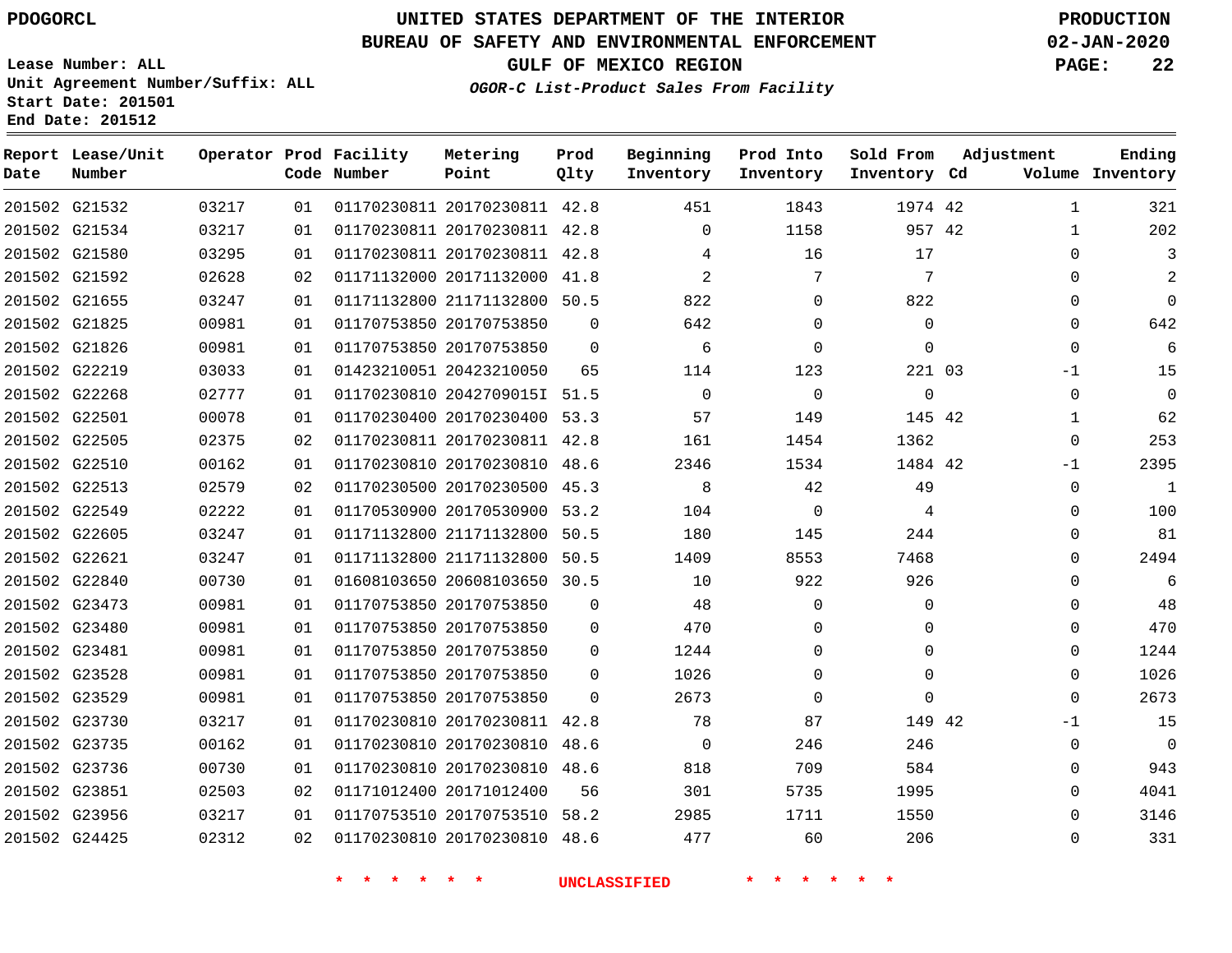G24710 G24730

**Date**

**Report Lease/Unit**

**Number**

### **UNITED STATES DEPARTMENT OF THE INTERIOR PDOGORCL PRODUCTION**

#### **BUREAU OF SAFETY AND ENVIRONMENTAL ENFORCEMENT 02-JAN-2020**

**Lease Number: ALL Unit Agreement Number/Suffix: ALL Start Date: 201501 End Date: 201512**

> 

**Operator Prod Facility**

**Code Number**

**Metering Point**

 

**Prod Qlty**

**GULF OF MEXICO REGION PAGE: 23**

**Ending**

**OGOR-C List-Product Sales From Facility**

**Beginning**

| Number | Point                   | Olty | Inventory | Inventory | Inventory Cd | Volume | Inventory |
|--------|-------------------------|------|-----------|-----------|--------------|--------|-----------|
|        | 01170230811 20170230811 | 42.8 | 55        | 480       | 451          |        | 84        |
|        | 01170230810 20170230810 | 48.5 | 129       | 38        | 64           |        | 103       |
|        | 01170230500 20170230500 | 45.2 | 58        | 1286      | 1321         |        | 23        |
|        |                         |      | <br>187   | <br>1324  | <br>1385     |        | 126       |

**Sold From**

**Adjustment**

**Prod Into**

|               |       | 01 | 01170230500 20170230500 45.2 |      | 58       | 1286     | 1321        |                       | 23           |
|---------------|-------|----|------------------------------|------|----------|----------|-------------|-----------------------|--------------|
|               |       |    |                              |      | 187      | 1324     | 1385        | 0                     | 126          |
| 201502 G24766 | 02628 | 02 | 01170230811 20170230811 42.8 |      | 3        | 55       | 49          | $\Omega$              | 9            |
| 201502 G24767 | 02628 | 02 | 01170530900 20170230811 42.8 |      | 3        | 39       | 33          | 0                     | 9            |
| 201502 G24870 | 02970 | 02 | 01177062608 2017706260A 36.7 |      | 3        | 714      | 714         | 0                     | 3            |
| 201502 G24878 | 02628 | 02 | 01171092651 20171092650 56.6 |      | 210      | 341      | 379         | 0                     | 172          |
| 201502 G24883 | 02628 | 02 | 01171092651 20171092650 56.6 |      | 263      | 218      | 371         | 0                     | 110          |
| 201502 G24898 | 02807 | 01 | 01171012300 20171012300 37.1 |      | 2979     | 4001     | 4979 42     |                       | 2002         |
| 201502 G24924 | 03247 | 01 | 01171132800 21171132800 50.5 |      | 1367     | 3924     | 3933        | 0                     | 1358         |
| 201502 G24926 | 03247 | 01 | 01171132800 21171132800 50.5 |      | 4        | $\Omega$ | $\Omega$    | 0                     | 4            |
| 201502 G25008 | 02777 | 01 | 01170753510 20170753510 54.6 |      | $\Omega$ | $\Omega$ | $\Omega$    | 0                     | $\mathbf{0}$ |
| 201502 G25524 | 03295 | 01 | 01170230450 20170230450 44.5 |      | 269      | 801      | 834         | $\Omega$              | 236          |
| 201502 G25561 | 02375 | 01 | 01170230450 20170230450      | 44.5 | 226      | 480      | 565         | 0                     | 141          |
| 201502 G25606 | 02375 | 01 | 01170230810 20170230810 48.6 |      | 321      | 311      | 242         | 0                     | 390          |
| 201502 G25937 | 02222 | 02 | 01170230810 20170230810      | 48.6 | 1114     | 393      | 577         | 0                     | 930          |
| 201502 G25966 | 02477 | 01 | 01171132000 20171132000 41.8 |      | $\Omega$ | 1496     | 1441        | 0                     | 55           |
| 201502 G26001 | 02628 | 01 | 01171132800 21171132800 50.5 |      | 121      | 307      | 321         | 0                     | 107          |
| 201502 G26032 | 03059 | 01 | 01171012300 20171012300 37.1 |      | 37       | 110      | 83          | 0                     | 64           |
| 201502 G26074 | 01284 | 01 | 01177122950 20177122950 30.7 |      | -11      | 1432     | 1430        | 0                     | 13           |
| 201502 G26146 | 01586 | 01 | 01177258152 01177258152 31.9 |      | 353      | 0        | $\mathbf 0$ | 0                     | 353          |
| 201502 G26480 | 02740 | 02 | 01423210051 20423210050 56.2 |      | 169      | 606      | 700         | 0                     | 75           |
| 201502 G26655 | 03165 | 01 | 01170230811 20170230811 42.8 |      | 724      | 6068     |             | $-5736$<br>$0\quad09$ | 1056         |
| 201502 G27030 | 02477 | 02 | 01170530900 20170530900 53.2 |      | 860      | $\Omega$ | 30          | 0                     | 830          |
| 201502 G27070 | 03295 | 01 | 01171132800 21171132800 50.5 |      | 5627     | 16790    | 16806       | 0                     | 5611         |
| 201502 G27083 | 02477 | 01 | 01171092651 20171092650 56.6 |      | 474      | 436      | 690         | 0                     | 220          |
| 201502 G27100 | 01978 | 02 | 01171012310 20171012310 45.1 |      | 4        | $\Omega$ | 4           | 0                     | $\Omega$     |
|               |       |    |                              |      |          |          |             |                       |              |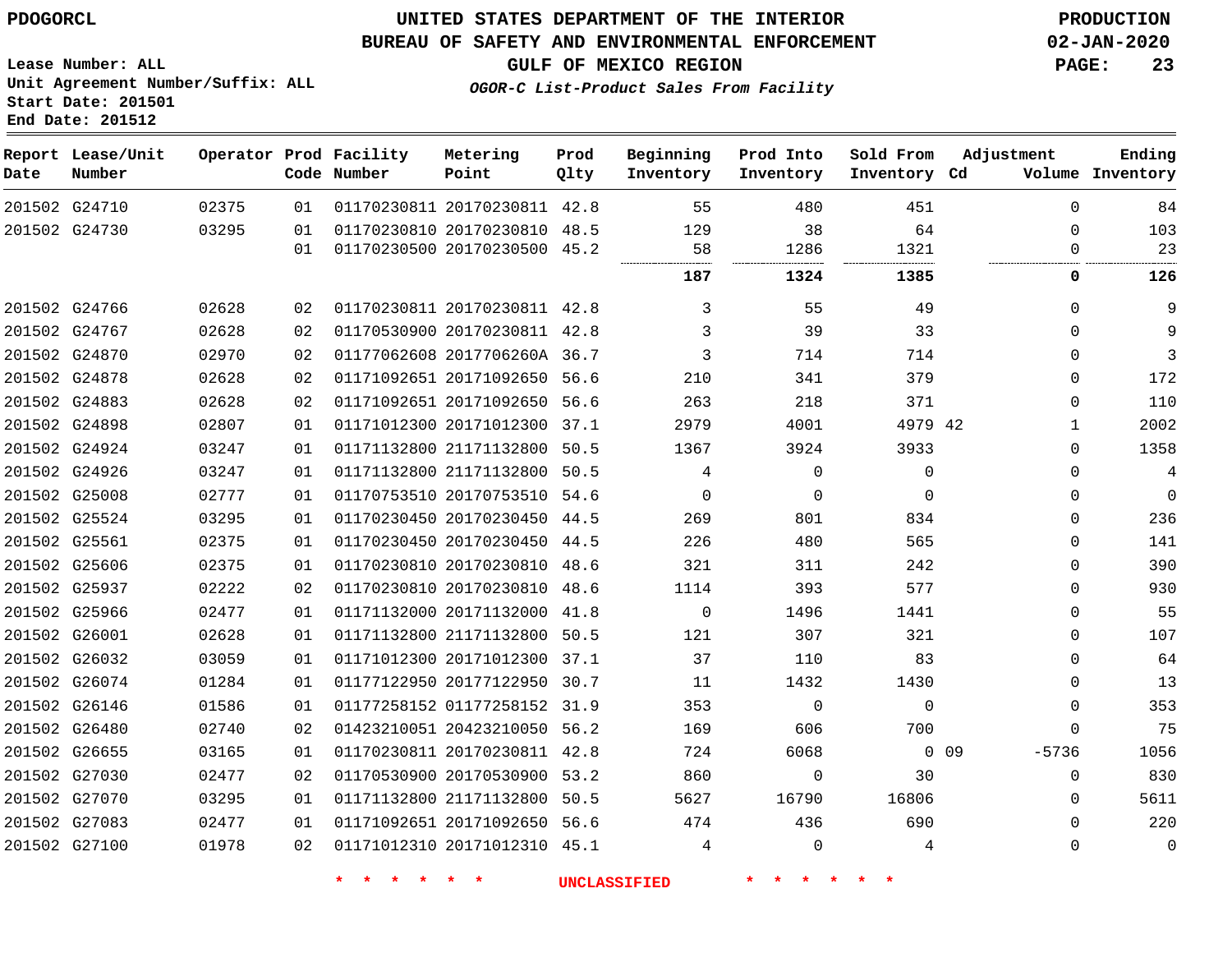# **UNITED STATES DEPARTMENT OF THE INTERIOR PDOGORCL PRODUCTION**

#### **BUREAU OF SAFETY AND ENVIRONMENTAL ENFORCEMENT 02-JAN-2020**

**Lease Number: ALL Unit Agreement Number/Suffix: ALL Start Date: 201501**

**Operator Prod Facility**

**Code Number**

**Metering Point**

**End Date: 201512**

**Report Lease/Unit**

**Number**

**GULF OF MEXICO REGION PAGE: 24**

**Prod Qlty**

**Inventory Cd Volume**

**Adjustment**

**Ending**

**OGOR-C List-Product Sales From Facility**

**Beginning Inventory** **Prod Into Inventory** **Sold From Inventory**

| 201502 G27169 | 01284 | 01 |                              | 01171012500 20171012500 34.6 |          | 3254     | 6144           | 7999     | $\Omega$     | 1399        |
|---------------|-------|----|------------------------------|------------------------------|----------|----------|----------------|----------|--------------|-------------|
| 201502 G27173 | 03295 | 01 | 01170513800 20170513800      |                              | 33       | 360      | 1741           | 1566     | $\Omega$     | 535         |
| 201502 G27194 | 01586 | 01 |                              | 01177258152 01177258152 31.9 |          | 38       | $\Omega$       | $\Omega$ | 0            | 38          |
| 201502 G27509 | 02970 | 02 | 01170230450 20170230450 44.5 |                              |          | 3        | $\Omega$       | 3        | 0            | $\Omega$    |
| 201502 G27831 | 02795 | 02 |                              | 01170530900 20170530900 53.2 |          | $\Omega$ | 14             | 14       | 0            | $\mathbf 0$ |
| 201502 G27851 | 02628 | 02 |                              | 01171132000 20171132000 41.8 |          | 1        | 44             | 44       | 0            | 1           |
| 201502 G27927 | 02503 | 02 | 01171092651 20171092650 56.6 |                              |          | 307      | 347            | 479      | $\Omega$     | 175         |
| 201502 G27949 | 02871 | 01 | 01171012500 20171012500      |                              | 35       | 7        | 33             | 33       | $\Omega$     | 7           |
| 201502 G27988 | 00730 | 01 |                              | 01608103650 20608103650 30.5 |          | 230      | 26598          | 26649    | 0            | 179         |
| 201502 G30654 | 02777 | 02 | 01170230810 20170230810 39.4 |                              |          | 317      | 152            | 180 42   | 1            | 290         |
| 201502 G31003 | 02579 | 02 | 01423210051 20423210050      |                              | 65       | 19       | 80             | 89       | $\Omega$     | 10          |
| 201502 G31304 | 02714 | 01 |                              | 01170230811 20170230811 42.8 |          | 115      | 732            | 720      | $\Omega$     | 127         |
| 201502 G31369 | 02628 | 01 |                              | 01171012300 20171012300 37.1 |          | 5173     | 9040           | 9690     | $\Omega$     | 4523        |
| 201502 G32113 | 02477 | 01 | 01170230811 20170230811 43.1 |                              |          | 669      | 5413           | 5140     | $\Omega$     | 942         |
| 201502 G32197 | 01284 | 02 |                              | 01171012500 20171012500 35.6 |          | 447      | 1351           | 1491     | 0            | 307         |
| 201502 G32231 | 01284 | 01 |                              | 01171012500 20171012500 34.6 |          | 419      | 922            | 1133     | $\Omega$     | 208         |
| 201502 G32267 | 03295 | 01 | 01177298272 01177298272      |                              | $\Omega$ | 1        | 3              | 0        | 0            | 4           |
| 201502 G32268 | 03295 | 01 | 01177298272 01177298272      |                              | 0        | 9        | 54             | $\Omega$ | $\Omega$     | 63          |
| 201502 G32744 | 01284 | 02 | 01423210051 20170230510 49.1 |                              |          | 57       | 151            | 89       | $\Omega$     | 119         |
| 201502 G33088 | 03026 | 01 |                              | 01171012500 20177062959 25.9 |          | $\Omega$ | 122            | 122      | 0            | $\mathbf 0$ |
| 201502 G33112 | 02970 | 02 | 01171092651 20171092650 56.6 |                              |          | 180      | 125            | 242      | $\Omega$     | 63          |
| 201502 G33388 | 02967 | 01 |                              | 01420470030 20420470030 43.8 |          | 280      | $\overline{0}$ | 0        | $\Omega$     | 280         |
| 201502 G33407 | 02967 | 02 |                              | 01170230810 20170230810 39.4 |          | 51       | 13             | 24       | 0            | 40          |
| 201502 G33408 | 03075 | 02 | 01422450350 20422450350 47.7 |                              |          | 297      | 0              | $\Omega$ | $\Omega$     | 297         |
| 201502 G33596 | 02503 | 02 | 01171132000 20171132000 41.8 |                              |          | 96       | 2186           | 2201     | $\Omega$     | 81          |
| 201502 G33636 | 02628 | 01 |                              | 01171132000 20171132000 41.8 |          | 3371     | 96154          | 95984    | $\Omega$     | 3541        |
| 201502 G34025 | 02970 | 02 | 01422450350 20170230810 48.6 |                              |          | 546      | 209            | 289      | 0            | 466         |
| 201502 G34671 | 02579 | 02 | 01423210051 20423210050      |                              | 65       | 11       | 461            | 415 42   | $\mathbf{1}$ | 58          |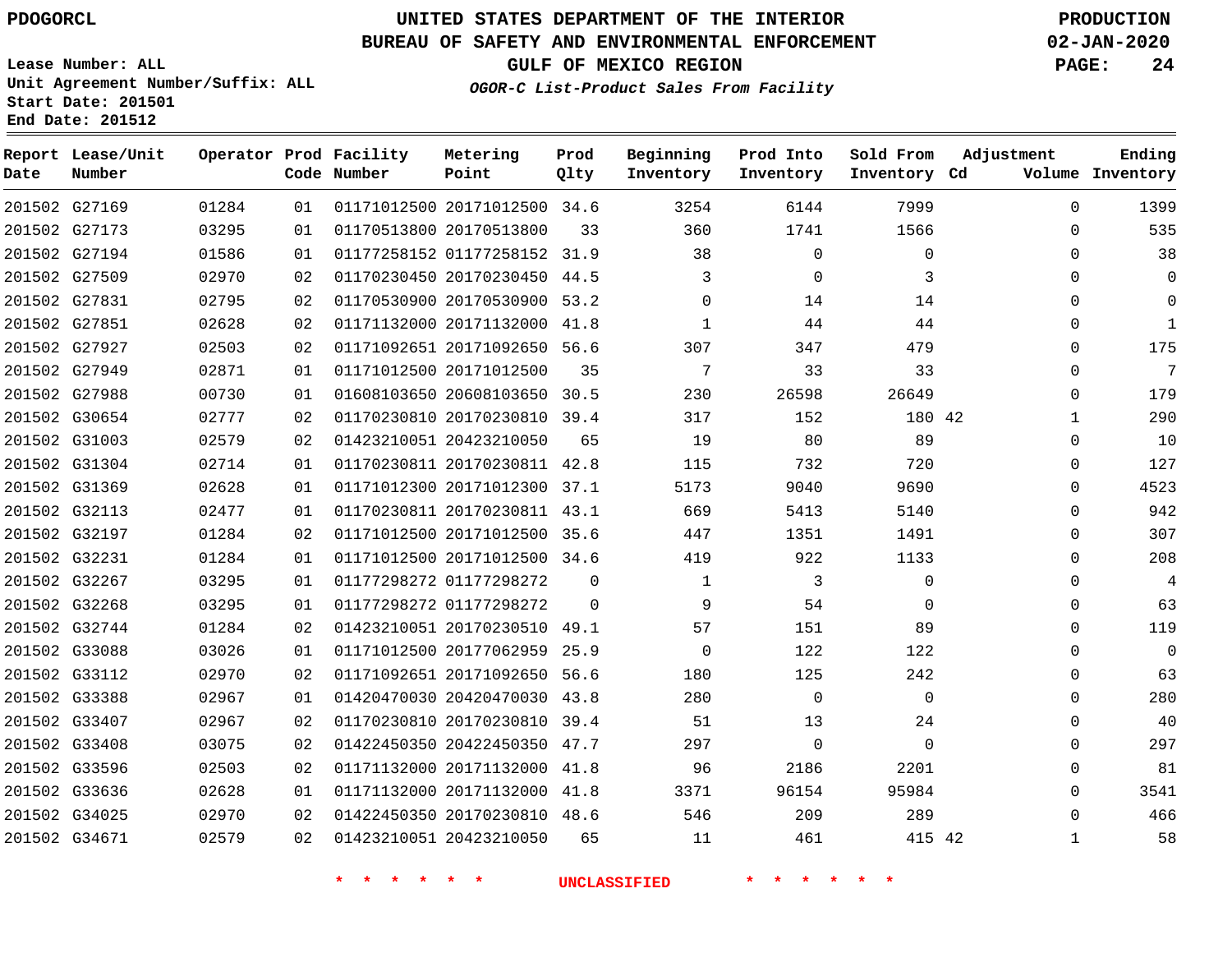#### **BUREAU OF SAFETY AND ENVIRONMENTAL ENFORCEMENT 02-JAN-2020**

**GULF OF MEXICO REGION PAGE: 25**

**Lease Number: ALL Unit Agreement Number/Suffix: ALL Start Date: 201501 End Date: 201512**

**OGOR-C List-Product Sales From Facility**

| Date   | Report Lease/Unit<br>Number |                |          | Operator Prod Facility<br>Code Number | Metering<br>Point                                            | Prod<br>Qlty | Beginning<br>Inventory | Prod Into<br>Inventory | Sold From<br>Inventory Cd | Adjustment               | Ending<br>Volume Inventory |
|--------|-----------------------------|----------------|----------|---------------------------------------|--------------------------------------------------------------|--------------|------------------------|------------------------|---------------------------|--------------------------|----------------------------|
| 201503 | 00016                       | 02375<br>03288 | 01<br>01 |                                       | 01170513700 20170513700 20.5<br>01170513700 20170513700 22.7 |              | 1270<br>40             | 19255<br>1385          | 19675 42<br>1367          | $\mathbf{1}$<br>$\Omega$ | 851<br>58                  |
|        |                             |                |          |                                       |                                                              |              | 1310                   | 20640                  | 21042                     | 1                        | 909                        |
| 201503 | 00026                       | 02375          | 01       |                                       | 01170513700 20170513700 20.5                                 |              | 1907                   | 44451                  | 44394 42                  | 2                        | 1966                       |
| 201503 | 00032                       | 02375          | 01       |                                       | 01170513700 20170513700 29.2                                 |              | 50                     | 1175                   | 1176                      | $\Omega$                 | 49                         |
| 201503 | 00049                       | 03295          | 01       |                                       | 01171012300 20171012300 37.2                                 |              | 8751                   | 21001                  | 16245                     | $\Omega$                 | 13507                      |
| 201503 | 00050                       | 03295          | 01       |                                       | 01171012300 20171012300 37.2                                 |              | 3198                   | 6948                   | 5677                      | $\Omega$                 | 4469                       |
| 201503 | 00051                       | 03295          | 01       |                                       | 01171012300 20171012300 37.2                                 |              | 1267                   | 2610                   | 2198                      | 0                        | 1679                       |
| 201503 | 00052                       | 03295          | 01       |                                       | 01171012300 20171012300 37.2                                 |              | 1768                   | 4523                   | 3382                      | 0                        | 2909                       |
| 201503 | 00079                       | 03247          | 01       |                                       | 01170230810 20170230810 48.7                                 |              | 417                    | 168                    | 133                       | $\Omega$                 | 452                        |
| 201503 | 00081                       | 03295          | 01       |                                       | 01170230450 20170230450 45.2                                 |              | 144                    | 240                    | 348                       | $\Omega$                 | 36                         |
| 201503 | 00137                       | 03288          | 01       |                                       | 01170513700 20170513700 22.7                                 |              | 36                     | 759                    | 763                       | $\mathbf 0$              | 32                         |
| 201503 | 00138                       | 03288          | 01       |                                       | 01170513700 20170513700 22.7                                 |              | 216                    | 4027                   | 4065 42                   | $-10$                    | 168                        |
| 201503 | 00196                       | 02375          | 01       |                                       | 01171012300 20171012300 37.2                                 |              | 8715                   | 21130                  | 16255                     | $\mathbf 0$              | 13590                      |
| 201503 | 00244                       | 03295          | 01       |                                       | 01170231290 01170231290                                      | 47           | 461                    | 7395                   | 7048                      | $\Omega$                 | 808                        |
| 201503 | 00247                       | 03295          | 01       |                                       | 01170231290 01170231290                                      | 47           | 92                     | 1492                   | 1421                      | $\mathbf 0$              | 163                        |
| 201503 | 00253                       | 01284          | 02       |                                       | 01170230810 20170230810                                      | 50           | 618                    | 137                    | 172                       | $\Omega$                 | 583                        |
|        |                             | 02375          | 02       |                                       | 01170230810 20170230810                                      | 50           | $\overline{2}$<br>     | $\overline{0}$<br>.    | $\Omega$                  | 0                        | $\overline{2}$             |
|        |                             |                |          |                                       |                                                              |              | 620                    | 137                    | 172                       | 0                        | 585                        |
| 201503 | 00353                       | 02266          | 01       |                                       | 01170754800 20170754800 29.4                                 |              | 213                    | 836                    | 838                       | 0                        | 211                        |
| 201503 | 00367                       | 02375          | 01       |                                       | 01170513700 20170513700 20.5                                 |              | 177                    | 675                    | 822                       | $\Omega$                 | 30                         |
| 201503 | 00424                       | 03295          | 01       |                                       | 01171012400 20171012400 54.3                                 |              | 67                     | 35                     | 59                        | $\Omega$                 | 43                         |
| 201503 | 00434                       | 01284          | 01       |                                       | 01177112605 2017711260Y 32.3                                 |              | 0                      | 3005                   | 3005                      | 0                        | $\mathbf 0$                |
| 201503 | 00453                       | 01284          | 01       |                                       | 01177112605 2017711260Y 32.3                                 |              | 0                      | 1141                   | 1141                      | 0                        | $\mathbf 0$                |
| 201503 | 00466                       | 03295          | 01       |                                       | 01171012400 20171012400 54.3                                 |              | 3463                   | 2838                   | 3066                      | 0                        | 3235                       |
| 201503 | 00479                       | 03295          | 01       |                                       | 01171012500 20171012500 35.6                                 |              | 336                    | 1484                   | 1268                      | $\mathbf{0}$             | 552                        |
| 201503 | 00541                       | 03033          | 01       |                                       | 01170530900 20170530900 50.8                                 |              | 1571                   | $\mathbf{1}$           | 54                        | $\Omega$                 | 1518                       |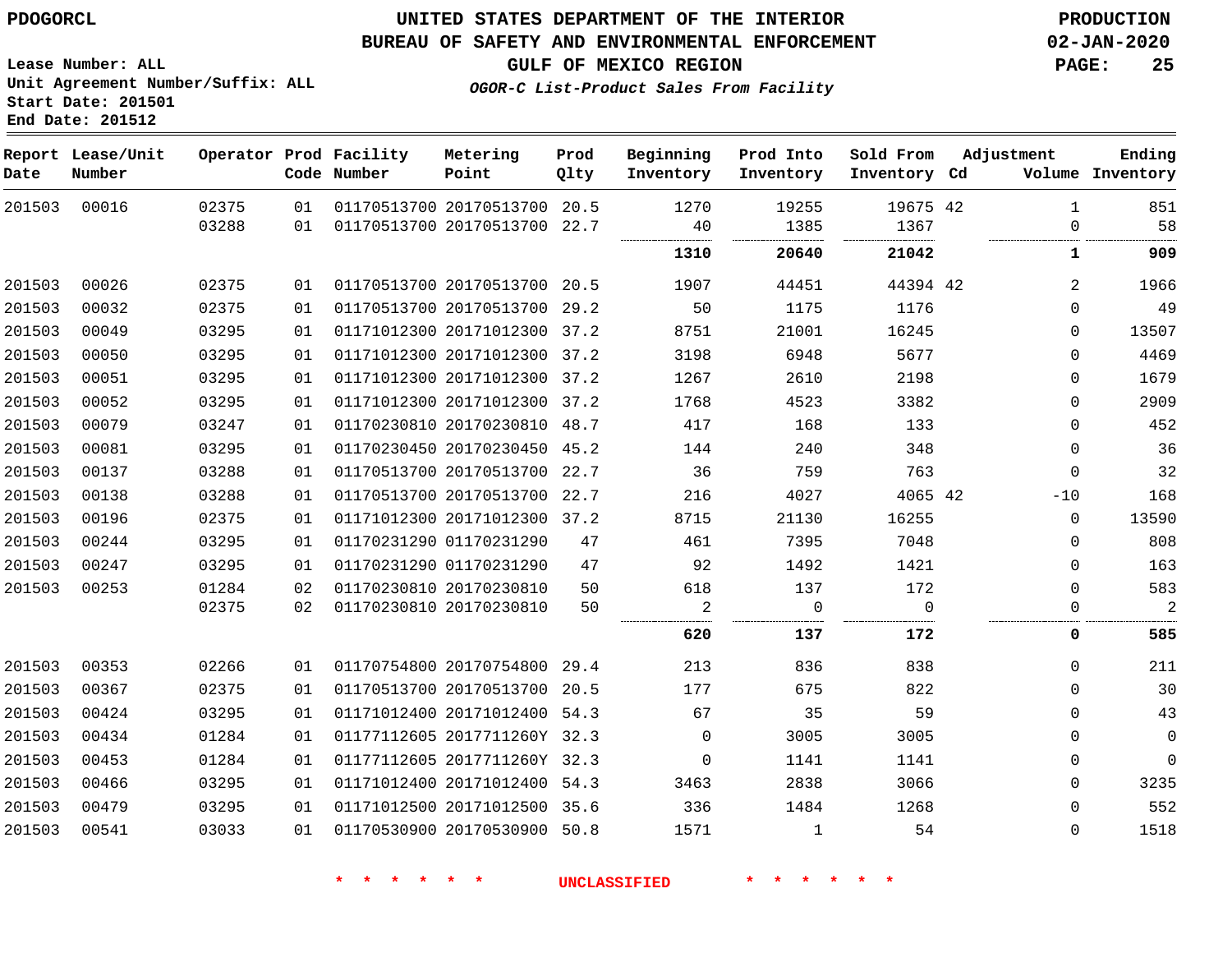**Report Lease/Unit**

**Number**

**Date**

 754315006A 7543880060 7543890080    

### **UNITED STATES DEPARTMENT OF THE INTERIOR PDOGORCL PRODUCTION**

**Prod Qlty**

#### **BUREAU OF SAFETY AND ENVIRONMENTAL ENFORCEMENT 02-JAN-2020**

**Lease Number: ALL Unit Agreement Number/Suffix: ALL Start Date: 201501 End Date: 201512**

**Operator Prod Facility**

**Code Number**

**OGOR-C List-Product Sales From Facility**

**Beginning Inventory** **Prod Into Inventory** **Sold From Inventory**

**Ending**

**GULF OF MEXICO REGION PAGE: 26**

**Inventory Cd Volume**

**Adjustment**

> $\Omega$   $\Omega$  $\Omega$  $\Omega$  $\Omega$  $\Omega$

| 56     | 1           |            | 1416 42  | 1424     | 47       |          | 01171131600 20171131600 42.9 |                         | 01 | 03288 | 00560             | 201503 |
|--------|-------------|------------|----------|----------|----------|----------|------------------------------|-------------------------|----|-------|-------------------|--------|
| 19615  | 0           |            | 24194    | 30497    | 13312    |          | 01171012300 20171012300 37.2 |                         | 01 | 03059 | 00577             | 201503 |
| 888    | $\Omega$    |            | 1575     | 1727     | 736      |          | 01171012300 20171012300 37.2 |                         | 01 | 03209 | 00593             | 201503 |
| 377    | 0           |            | 2216     | 586<br>  | 2007<br> | 37.2     | 01171012300 20171012300      |                         | 01 | 03247 |                   |        |
| 1265   | 0           |            | 3791     | 2313     | 2743     |          |                              |                         |    |       |                   |        |
| 389    | 1           |            | 1037 42  | 499      | 926      |          | 01170573602 20170573602 47.5 |                         | 01 | 02899 | 00599             | 201503 |
| 842    | $\Omega$    |            | 2019     | 1081     | 1780     |          | 01170573602 20170573602 47.5 |                         | 01 | 02899 | 00605             | 201503 |
| 665    | $\Omega$    |            | $\Omega$ | $\Omega$ | 665      | $\Omega$ |                              | 01170230700 20170230700 | 01 | 03033 | 00680             | 201503 |
| 936    | 1           |            | 145 42   | 250      | 830      |          | 01170754201 01170754201 37.6 |                         | 02 | 02312 | 00691             | 201503 |
| 23     | 0           |            | 140      | 91       | 72       | 29.4     | 01170754800 20170754800      |                         | 01 | 02266 | 00693             | 201503 |
| 1035   | $\Omega$    |            | 4609     | 4111     | 1533     | 29.4     | 01170754800 20170754800      |                         | 01 | 02266 | 00694             | 201503 |
| 123    | $\Omega$    |            | 546      | 488      | 181      | 29.4     | 01170754800 20170754800      |                         | 01 | 02266 | 00697             | 201503 |
| 1498   | $\Omega$    |            | 442      | 473      | 1467     | 50       |                              | 01170230810 20170230810 | 01 | 03295 | 00758             | 201503 |
| 5      | $\Omega$    |            | 1        | $\Omega$ | 6        | 50       |                              | 01170230810 20170230810 | 01 | 01284 | 00763             | 201503 |
| 110    | $\mathbf 0$ |            | 2793     | 2805     | 98       | 42.9     | 01171131600 20171131600      |                         | 01 | 03247 | 00775             | 201503 |
| 4875   | 0           |            | 6498     | 7577     | 3796     |          | 01171012300 20171012300 37.2 |                         | 01 | 02628 | 00796             | 201503 |
| 1506   | $\Omega$    |            | 9286     | 7882     | 2910     | 33       |                              | 01170513800 20170513800 | 01 | 02451 | 00839             | 201503 |
| 63     | $\Omega$    |            | 1357     | 847      | 573      | 28.6     | 01170573601 20170573601      |                         | 01 | 00078 | 754302003A        | 201503 |
| 101    | $-202$      |            | 628 09   | 753      | 178      | 42.1     | 01170230811 20170230811      |                         | 01 | 00059 | 754303001A        | 201503 |
| 75490  | $-232216$   | $0\quad09$ |          | 223990   | 83716    | 25.2     | 01608128270 20608128270      |                         | 01 | 01207 | 754306012A        | 201503 |
| 140527 | $-360118$   | $0\quad09$ |          | 345134   | 155511   | 25.2     | 01608128270 20608128270      |                         | 01 | 01207 | 754306013A        | 201503 |
| 41     | $\Omega$    |            | 639      | 549      | 131      |          | 01170573601 20170573601 28.7 |                         | 01 | 00078 | 754307005A        | 201503 |
| 485    | $\Omega$    |            | 3915     | 3609     | 791      |          | 01171132800 20170230811 42.1 |                         | 02 | 02970 | 201503 754307017A |        |
| 2357   | 0           |            | $\Omega$ | 0        | 2357     | $\Omega$ |                              | 01170753850 20170753850 | 01 | 00981 | 201503 754309002A |        |
| 123    | $\Omega$    |            | 1770     | 1653     | 240      |          | 01170573601 20170573601 28.7 |                         | 01 | 00078 | 201503 754310009A |        |
|        |             |            |          |          |          |          |                              |                         |    |       |                   |        |

 20170754800 29.4 20170230450 45.2 20170513700 32.1

**Metering Point**

 

**\* \* \* \* \* \* UNCLASSIFIED \* \* \* \* \* \***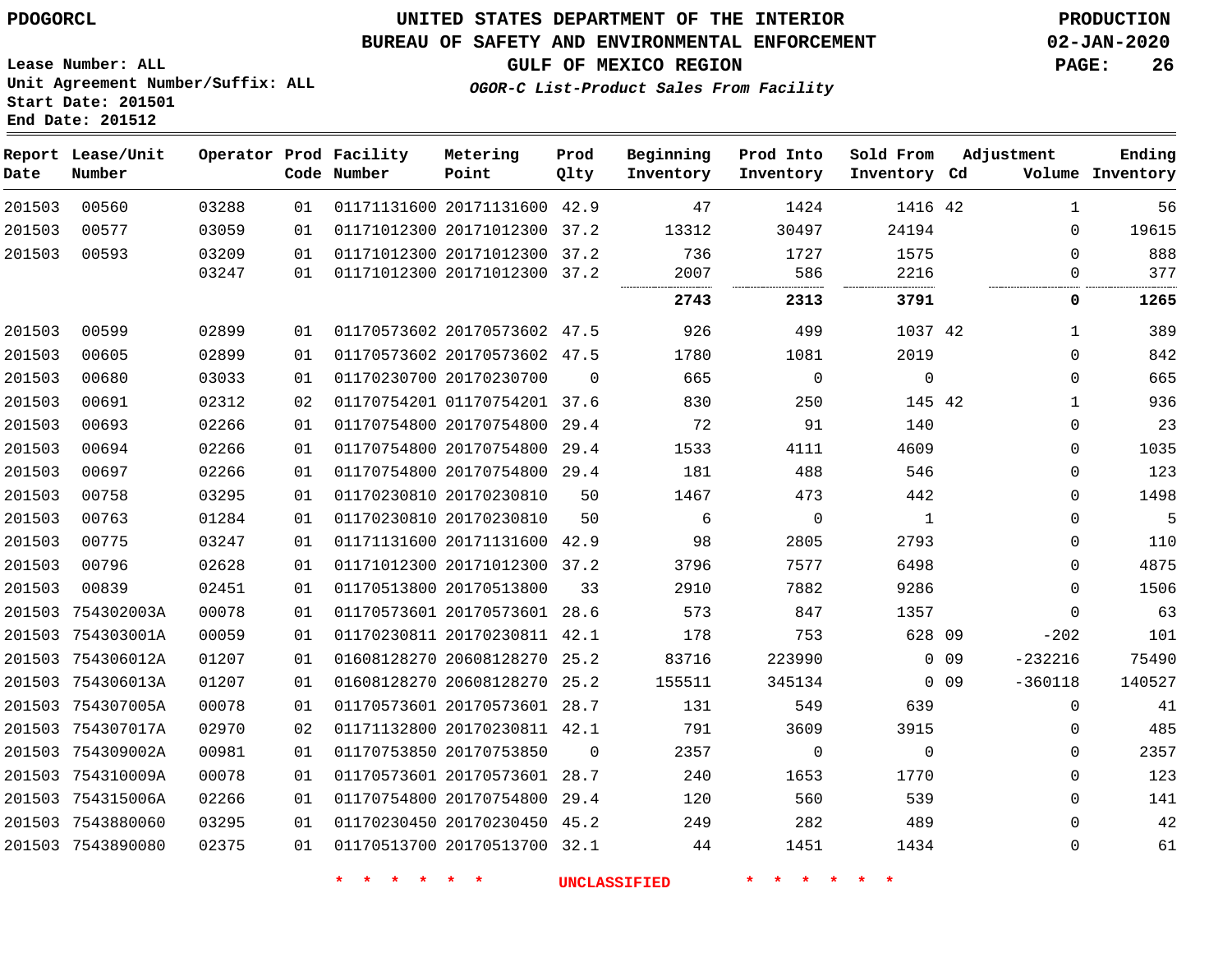**Report Lease/Unit**

**Number**

 891011687A 891011687C 891011687D 891011687E 8910117330 8910123270 8910123320

# **UNITED STATES DEPARTMENT OF THE INTERIOR PDOGORCL PRODUCTION**

**Prod Qlty**

#### **BUREAU OF SAFETY AND ENVIRONMENTAL ENFORCEMENT 02-JAN-2020**

**Lease Number: ALL Unit Agreement Number/Suffix: ALL Start Date: 201501 End Date: 201512**

**Operator Prod Facility**

**Code Number**

#### **OGOR-C List-Product Sales From Facility**

**Beginning Inventory** **Prod Into Inventory**

**Sold From Inventory**

**GULF OF MEXICO REGION PAGE: 27**

**Inventory Cd Volume**

**Adjustment**

-1  $\Omega$  $\Omega$  $\Omega$  $\Omega$  $\Omega$   $\Omega$   $\Omega$  $\Omega$  $\Omega$  $\Omega$   $\Omega$ -1  $\Omega$   $\Omega$  $\Omega$   $\Omega$  $\Omega$   $\Omega$   $\Omega$ 

**Ending**

| 201503 | 7543930100  | 03026 | 02 | 01170230450 20170230450 | 45.3 | 123         | 215      | 305 42   |       |
|--------|-------------|-------|----|-------------------------|------|-------------|----------|----------|-------|
| 201503 | 7543930200  | 03295 | 01 | 01171012310 20171012310 | 42.4 | 1328        | 10877    | 10661    |       |
| 201503 | 7543940080  | 03295 | 01 | 01170230811 20170230811 | 42   | 51          | 225      | 246      |       |
| 201503 | 754396015A  | 01284 | 01 | 01608103650 20608103650 | 30.5 | $\mathbf 1$ | 820      | 799      |       |
| 201503 | 8910020210  | 02451 | 01 | 01170513800 20170513800 | 33   | 29146       | 99579    | 109698   |       |
| 201503 | 8910024540  | 02451 | 01 | 01170513800 20170513800 | 33   | 9999        | 30649    | 34792    |       |
| 201503 | 8910029320  | 02375 | 01 | 01170513700 20170513700 | 29.2 | 3340        | 75558    | 75716 42 |       |
| 201503 | 8910034440  | 02375 | 01 | 01170513700 20170513700 | 30.5 | 3148        | 72909    | 72985    |       |
| 201503 | 8910039150  | 00078 | 01 | 01170573601 20170573601 | 28.7 | 4836        | 30040    | 32646 42 |       |
| 201503 | 8910086400  | 02222 | 02 | 01171012400 20171012400 | 54.3 | 411         | 415      | 353      |       |
| 201503 | 8910087670  | 02312 | 02 | 01170754201 01170754201 | 37.6 | 211         | 62       | 37       |       |
| 201503 | 8910087840  | 00162 | 01 | 01177122606 20177122606 | 40   | $\mathbf 0$ | 228      | 228      |       |
| 201503 | 8910088130  | 00078 | 01 | 01171012400 20171012400 | 54.3 | 1229        | $\Omega$ | 1157     |       |
| 201503 | 8910089160  | 02375 | 01 | 01170513700 20170513700 | 25.4 | 368         | 8075     | 8103     |       |
| 201503 | 891008927AG | 00078 | 01 | 01170230400 20170230400 | 52.6 | 55          | 103      | 119      |       |
| 201503 | 891008927Y  | 00078 | 01 | 01170230400 20170230400 | 52.4 | 3           | 30       |          | 21 42 |
| 201503 | 8910116580  | 02375 | 01 | 01170513700 20170513700 | 25.4 | 156         | 3645     | 3647     |       |
| 201503 | 8910116740  | 02375 | 01 | 01170513700 20170513700 | 25.4 | 549         | 16839    | 16680 42 |       |
| 201503 | 8910116770  | 02375 | 01 | 01170513700 20170513700 | 25.4 | 112         | 2788     | 2783     |       |
| 201503 | 8910116790  | 02375 | 01 | 01170513700 20170513700 | 25.4 | 808         | 17467    | 17540    |       |
| 201503 | 8910116800  | 02375 | 01 | 01170513700 20170513700 | 25.4 | 3837        | 82873    | 83219    |       |

 20170754800 29.4 20170754800 29.4 20170754800 29.4 20170754800 29.4 20170754800 29.4 20177215102 31.7 20177215102 31.7

**Metering Point**

**\* \* \* \* \* \* UNCLASSIFIED \* \* \* \* \* \***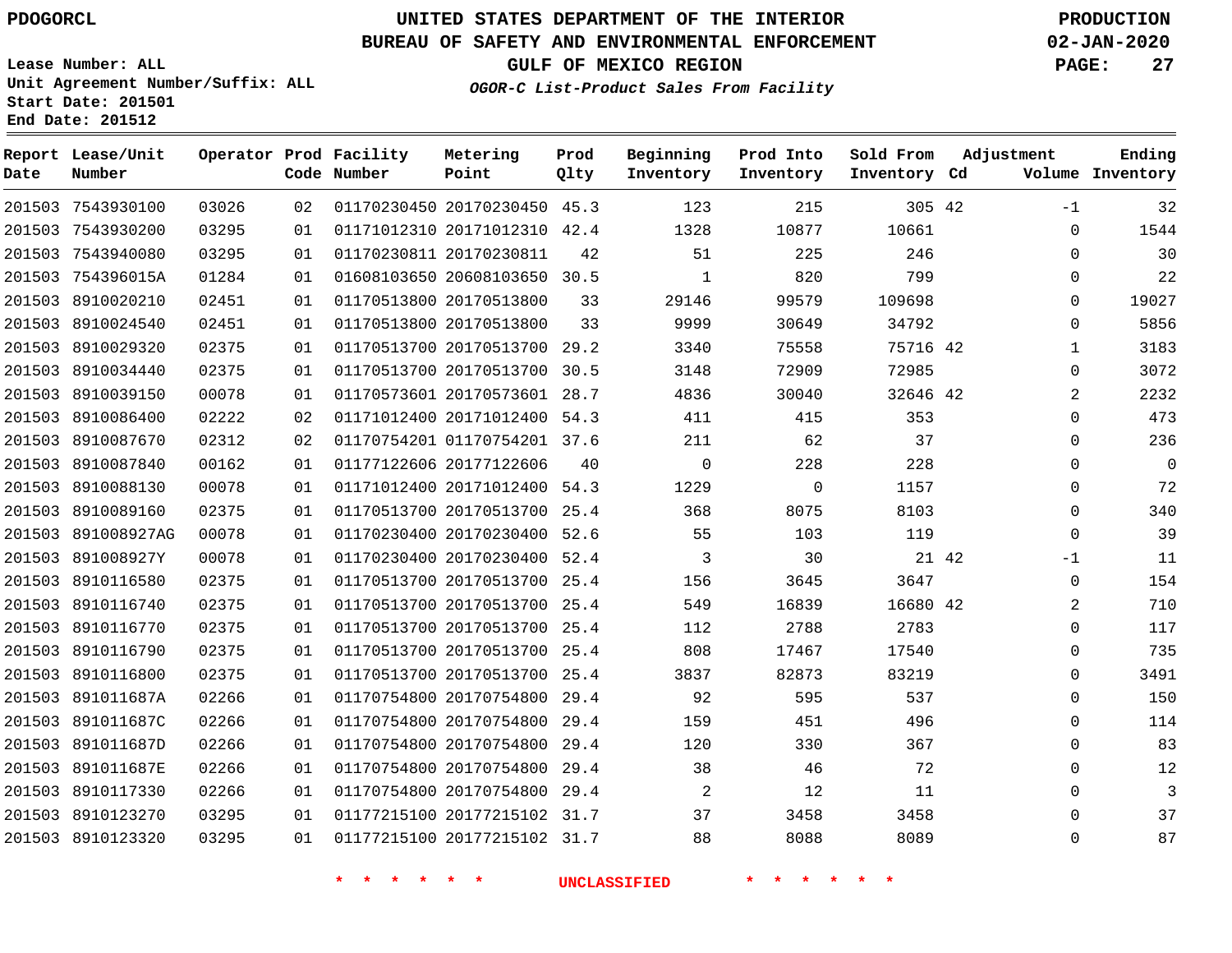### **BUREAU OF SAFETY AND ENVIRONMENTAL ENFORCEMENT 02-JAN-2020**

**Lease Number: ALL Unit Agreement Number/Suffix: ALL**

**GULF OF MEXICO REGION PAGE: 28**

**OGOR-C List-Product Sales From Facility**

**Start Date: 201501 End Date: 201512**

| Date          | Report Lease/Unit<br>Number |       |    | Operator Prod Facility<br>Code Number | Metering<br>Point            | Prod<br>Qlty | Beginning<br>Inventory | Prod Into<br>Inventory | Sold From<br>Inventory Cd | Adjustment   | Ending<br>Volume Inventory |
|---------------|-----------------------------|-------|----|---------------------------------------|------------------------------|--------------|------------------------|------------------------|---------------------------|--------------|----------------------------|
|               | 201503 8910123330           | 03295 | 01 |                                       | 01177215100 20177215102 31.7 |              | 156                    | 13778                  | 13787                     | $\Omega$     | 147                        |
|               | 201503 8910169280           | 02628 | 01 |                                       | 01171132000 20171132000 40.1 |              | 62                     | 3562                   | 3506                      | $\Omega$     | 118                        |
|               | 201503 8910169290           | 02628 | 01 |                                       | 01171132000 20171132000 40.1 |              | 27                     | 1606                   | 1581                      | $\Omega$     | 52                         |
|               | 201503 8910169300           | 02375 | 01 |                                       | 01170230810 20170230810      | 50           | 120                    | 19                     | 32                        | $\Omega$     | 107                        |
|               | 201503 8910169370           | 02628 | 01 |                                       | 01171132000 20171132000 40.1 |              | 56                     | 1910                   | 1904                      | $\Omega$     | 62                         |
|               | 201503 8910202350           | 00276 | 01 |                                       | 01170513700 20170513700 32.2 |              | 927                    | 14331                  | 14654                     | $\Omega$     | 604                        |
|               | 201503 8910202560           | 02375 | 01 |                                       | 01170513700 20170513700      | 31           | 212                    | 5192                   | 5186 42                   | $\mathbf{1}$ | 219                        |
|               | 201503 G00900               | 02986 | 01 |                                       | 01170230811 20170230811 43.1 |              | 2                      | 2                      | $\overline{3}$            | $\Omega$     | $\mathbf{1}$               |
|               | 201503 G00974               | 03295 | 01 |                                       | 01171132000 20171132000 40.1 |              | 1                      | 243                    | 236                       | $\Omega$     | 8                          |
|               | 201503 G00985               | 02266 | 01 |                                       | 0117709260A 2017709260A 33.9 |              | 378                    | 5149                   | 5149 42                   | $-1$         | 377                        |
|               | 201503 G01027               | 00162 | 01 |                                       | 01177122606 20177122606      | 40           | $\mathbf 0$            | 4313                   | 4313                      | $\Omega$     | $\Omega$                   |
|               | 201503 G01036               | 02312 | 02 |                                       | 01171092651 20171092650 61.7 |              | 1096                   | 842                    | 649 45                    | $-1289$      | $\overline{0}$             |
|               | 201503 G01082               | 01284 | 01 |                                       | 01170753510 20170753510 59.6 |              | 19                     | 4                      | 4                         | $\Omega$     | 19                         |
|               | 201503 G01083               | 02375 | 01 |                                       | 01170513700 20170513700 25.4 |              | 2901                   | 59890                  | 60268                     | $\Omega$     | 2523                       |
|               |                             | 02777 | 01 |                                       | 01170753510 20170753510 45.5 |              | 0                      | 0                      | $\Omega$                  | 0            | $\mathbf 0$                |
|               |                             |       |    |                                       |                              |              | 2901                   | 59890                  | 60268                     | 0            | 2523                       |
|               | 201503 G01084               | 02375 | 01 |                                       | 01170513700 20170513700 25.4 |              | 74                     | 1585                   | 1592                      | $\Omega$     | 67                         |
|               | 201503 G01090               | 02375 | 01 |                                       | 01170513700 20170513700 25.4 |              | 218                    | 4826                   | 4841                      | $\Omega$     | 203                        |
|               | 201503 G01091               | 02375 | 01 |                                       | 01170513700 20170513700 25.4 |              | 336                    | 12742                  | 12541                     | $\Omega$     | 537                        |
|               | 201503 G01092               | 02375 | 01 |                                       | 01170513700 20170513700 25.4 |              | 236                    | 5543                   | 5546 42                   | $\mathbf{1}$ | 234                        |
|               | 201503 G01196               | 02266 | 02 |                                       | 01171132800 21171132800 48.7 |              | 68                     | 21                     | 8                         | $\Omega$     | 81                         |
|               | 201503 G01198               | 03295 | 01 |                                       | 01171092651 20171092650 61.7 |              | 36                     | 17                     | 18                        | $\mathbf 0$  | 35                         |
|               | 201503 G01208               | 03295 | 01 |                                       | 01171092651 20171092650 61.7 |              | 210                    | 115                    | 109                       | $\Omega$     | 216                        |
|               | 201503 G01210               | 02375 | 02 |                                       | 01171132800 21171132800 48.7 |              | 293                    | 47                     | 32                        | $\Omega$     | 308                        |
| 201503 G01220 |                             | 03295 | 01 |                                       | 01177092600 20177092600 42.6 |              | 254                    | 7298                   | 7300                      | $\Omega$     | 252                        |
|               | 201503 G01248               | 02628 | 01 |                                       | 01171012500 20171012500 35.6 |              | 1683                   | 7606                   | 6463                      | $\Omega$     | 2826                       |
|               | 201503 G01351               | 00078 | 01 |                                       | 01170230400 20170230400 52.9 |              | 28                     | 8                      | 33                        | $\mathbf 0$  | $\overline{3}$             |
|               | 201503 G01447               | 02375 | 02 |                                       | 01170513700 20170513700 20.5 |              | 24                     | 765                    | 756                       | 0            | 33                         |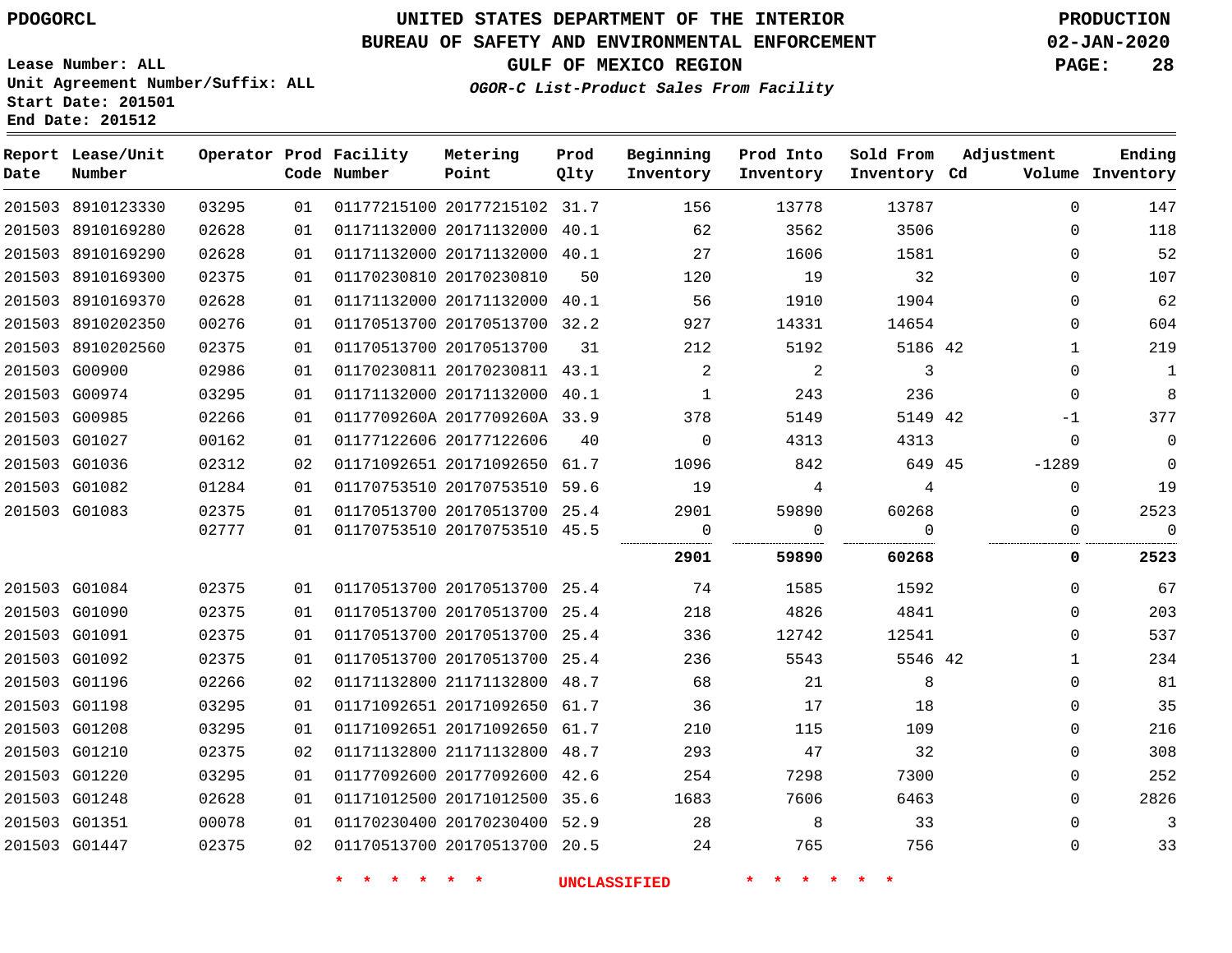### **BUREAU OF SAFETY AND ENVIRONMENTAL ENFORCEMENT 02-JAN-2020**

**OGOR-C List-Product Sales From Facility**

**GULF OF MEXICO REGION PAGE: 29**

**Lease Number: ALL Unit Agreement Number/Suffix: ALL Start Date: 201501 End Date: 201512**

| Date | Report Lease/Unit<br>Number |       |    | Operator Prod Facility<br>Code Number | Metering<br>Point            | Prod<br>Qlty | Beginning<br>Inventory | Prod Into<br>Inventory | Sold From<br>Inventory Cd | Adjustment |             | Ending<br>Volume Inventory |
|------|-----------------------------|-------|----|---------------------------------------|------------------------------|--------------|------------------------|------------------------|---------------------------|------------|-------------|----------------------------|
|      | 201503 G01477               | 03026 | 02 |                                       | 01170230810 20170230810      | 50           | 128                    | $\mathbf 0$            | 29                        |            | $\mathbf 0$ | 99                         |
|      | 201503 G01497               | 02451 | 01 |                                       | 01170513800 20170513800      | 33           | 10996                  | 33705                  | 38261                     |            | 0           | 6440                       |
|      | 201503 G01498               | 02451 | 01 |                                       | 01170513800 20170513800      | 33           | 1905                   | 5551                   | 6395                      |            | 0           | 1061                       |
|      | 201503 G01580               | 02451 | 01 |                                       | 01170513800 20170513800      | 33           | $\Omega$               | 3098                   | 2506                      |            | 0           | 592                        |
|      | 201503 G01610               | 03295 | 01 |                                       | 01177215100 20177215102 31.7 |              | 9                      | 1313                   | 1308                      |            | 0           | 14                         |
|      | 201503 G01619               | 02375 | 01 |                                       | 01170513700 20170513700 32.1 |              | 1013                   | 19556                  | 19745                     |            | 0           | 824                        |
|      | 201503 G01620               | 02375 | 01 |                                       | 01170513700 20170513700 32.1 |              | 194                    | 4592                   | 4592 42                   |            | -1          | 193                        |
|      | 201503 G01754               | 00003 | 01 |                                       | 01423210051 20423210050 61.4 |              | 10                     | 144                    | 143 42                    |            | 1           | 12                         |
|      | 201503 G01757               | 00003 | 01 |                                       | 01423210051 20423210050 61.4 |              | 71                     | 1147                   | 1126                      |            | 0           | 92                         |
|      | 201503 G01848               | 01284 | 02 |                                       | 01423210051 20170230500 44.6 |              | 5                      | 9                      | 9                         |            | $\Omega$    | 5                          |
|      |                             | 01978 | 02 |                                       | 01170230500 20170230500      | 44.6         | 10                     | 919                    | 432                       |            | 0           | 497                        |
|      |                             |       |    |                                       |                              |              | 15                     | 928                    | 441                       |            | 0           | 502                        |
|      | 201503 G01860               | 03295 | 01 |                                       | 01170231110 20170231110      | $\Omega$     | 6778                   | 5394                   | $\mathbf 0$               |            | $\mathbf 0$ | 12172                      |
|      | 201503 G01865               | 00078 | 01 |                                       | 01171012500 20171012500 35.6 |              | 700                    | 2115                   | 2029                      |            | 0           | 786                        |
|      | 201503 G01880               | 03295 | 01 |                                       | 01171132000 20171132000      | 40.1         | 1                      | 42                     | 42                        |            | $\mathbf 0$ | $\mathbf{1}$               |
|      | 201503 G01898               | 02312 | 02 |                                       | 01171012500 20171012500 35.6 |              | 84                     | 345                    | 301                       |            | 0           | 128                        |
|      |                             |       | 01 |                                       | 01171012500 20171012500 35.6 |              | 712                    | 3995                   | 3222                      |            | 0           | 1485                       |
|      |                             |       |    |                                       |                              |              | 796                    | 4340                   | 3523                      |            | 0           | 1613                       |
|      | 201503 G01901               | 03295 | 01 |                                       | 01177215100 20177215102 31.7 |              | 1                      | 143                    | 142                       |            | $\mathbf 0$ | $\overline{2}$             |
|      | 201503 G01953               | 03295 | 01 |                                       | 01170230811 20170230811      | 42           | 12                     | 73                     | 75                        |            | 0           | 10                         |
|      | 201503 G01966               | 03295 | 01 |                                       | 01177215100 20177215102 31.7 |              | 64                     | 6844                   | 6835                      |            | $\mathbf 0$ | 73                         |
|      | 201503 G01967               | 03295 | 01 |                                       | 01177215100 20177215102 31.7 |              | 155                    | 14129                  | 14133                     |            | $\mathbf 0$ | 151                        |
|      | 201503 G01972               | 03033 | 01 |                                       | 01170230810 20170230810      | 50           | 242                    | 58                     | 68                        |            | $\mathbf 0$ | 232                        |
|      | 201503 G02037               | 02222 | 01 |                                       | 01170530900 20170530900      | 50.8         | 710                    | 0                      | 24                        |            | 0           | 686                        |
|      | 201503 G02111               | 02628 | 01 |                                       | 01171132000 20171132000 40.1 |              | 1603                   | 53711                  | 53562                     |            | $\mathbf 0$ | 1752                       |
|      | 201503 G02127               | 02312 | 02 |                                       | 01170230810 20170230810      | 50           | 58                     | 44                     | 23                        |            | 0           | 79                         |
|      | 201503 G02161               | 03295 | 01 |                                       | 01171012500 20171012500      | 35.6         | 894                    | 3034                   | 2800                      |            | $\Omega$    | 1128                       |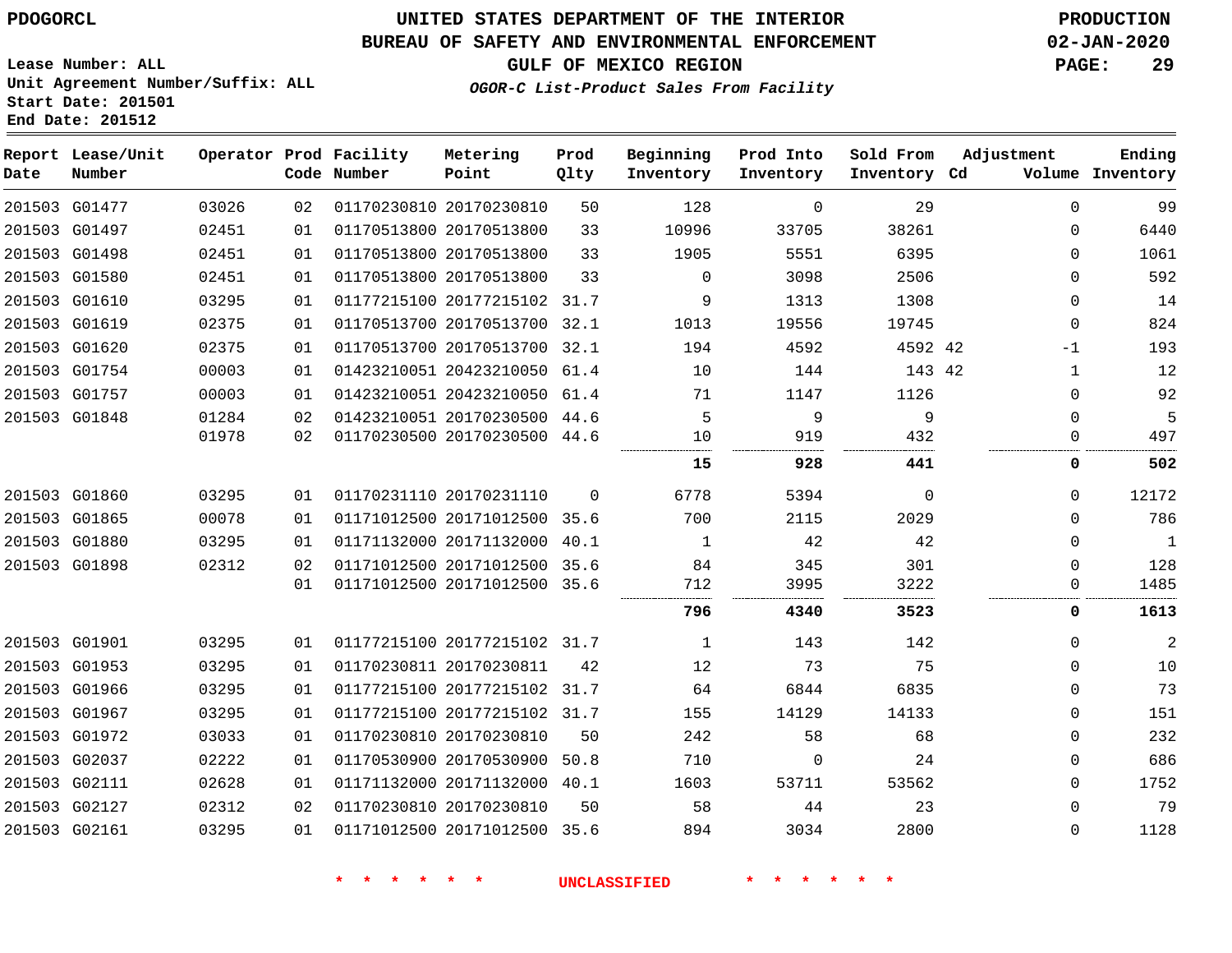### **BUREAU OF SAFETY AND ENVIRONMENTAL ENFORCEMENT 02-JAN-2020**

**Lease Number: ALL Unit Agreement Number/Suffix: ALL Start Date: 201501**

### **OGOR-C List-Product Sales From Facility**

**GULF OF MEXICO REGION PAGE: 30**

**End Date: 201512**

| Date | Report Lease/Unit<br>Number |       |    | Operator Prod Facility<br>Code Number | Metering<br>Point            | Prod<br>Qlty | Beginning<br>Inventory | Prod Into<br>Inventory | Sold From<br>Inventory Cd | Adjustment   | Ending<br>Volume Inventory |
|------|-----------------------------|-------|----|---------------------------------------|------------------------------|--------------|------------------------|------------------------|---------------------------|--------------|----------------------------|
|      | 201503 G02163               | 03295 | 01 |                                       | 01171012500 20171012500 35.5 |              | 77                     | 303                    | 267                       | $\mathbf 0$  | 113                        |
|      | 201503 G02317               | 03295 | 01 |                                       | 01171132000 20171132000 40.1 |              | 6                      | 164                    | 165                       | $\Omega$     | 5                          |
|      | 201503 G02353               | 01284 | 01 |                                       | 01170230450 20170230450 45.3 |              | 826                    | 771                    | 1482                      | 0            | 115                        |
|      | 201503 G02354               | 01284 | 01 |                                       | 01170230450 20170230450 45.3 |              | 837                    | 819                    | 1534                      | 0            | 122                        |
|      | 201503 G02429               | 02375 | 01 |                                       | 01170230811 20170230810      | 50           | 95                     | 38                     | 30                        | $\Omega$     | 103                        |
|      | 201503 G02433               | 02375 | 01 |                                       | 01170230810 20170230810      | 50           | 55                     | 15                     | 16                        | $\Omega$     | 54                         |
|      | 201503 G02601               | 02628 | 02 |                                       | 01171092651 20171092650 61.7 |              | 316                    | 151                    | 158                       | 0            | 309                        |
|      | 201503 G02613               | 02628 | 01 |                                       | 01171132000 20171132000 45.1 |              | $\Omega$               | $\Omega$               | $\Omega$                  | 0            | $\overline{0}$             |
|      | 201503 G02665               | 02451 | 01 |                                       | 01423210051 20423210050 61.3 |              | 72                     | 1479                   | 1433                      | 0            | 118                        |
|      | 201503 G02705               | 02628 | 02 |                                       | 01170230810 20170230810      | 50           | $\overline{0}$         | 2081                   | 474                       | 0            | 1607                       |
|      | 201503 G02825               | 03295 | 01 |                                       | 01170230810 20170230810      | 50           | 381                    | 128                    | 116                       | $\mathbf 0$  | 393                        |
|      | 201503 G02826               | 03295 | 01 |                                       | 01170230810 20170230810      | 50           | 106                    | 36                     | 32                        | $\mathbf 0$  | 110                        |
|      |                             |       | 01 |                                       | 01170231110 20170231110      | $\mathbf 0$  | 907                    | 704                    | $\Omega$                  | 0            | 1611                       |
|      |                             |       |    |                                       |                              |              | 1013                   | 740                    | 32                        | 0            | 1721                       |
|      | 201503 G02870               | 03295 | 01 | 01170230810 20170230810               |                              | 50           | 26                     | $\Omega$               | 6                         | 0            | 20                         |
|      | 201503 G02895               | 02579 | 02 |                                       | 01171092651 20171092650 61.7 |              | 15                     | 25                     |                           | 7 42<br>$-1$ | 32                         |
|      |                             | 02628 | 02 |                                       | 01171092651 20171092650 61.7 |              | 53                     | 19                     | 27                        | $\Omega$     | 45                         |
|      |                             |       |    |                                       |                              |              | 68                     | 44                     | 34.                       | -1           | 77                         |
|      | 201503 G02917               | 03247 | 01 |                                       | 01171092930 20171092930 37.9 |              | 10                     | 457                    | 422                       | $\Omega$     | 45                         |
|      | 201503 G03061               | 03026 | 01 |                                       | 01423210051 20423210050      | 61.4         | 226                    | 3519                   | 3463 42                   | -1           | 281                        |
|      | 201503 G03152               | 03295 | 01 |                                       | 01177092600 20177092600 42.6 |              | 172                    | 7516                   | 7429                      | $\Omega$     | 259                        |
|      | 201503 G03331               | 02628 | 01 |                                       | 01171132800 20171132000 40.1 |              | 63                     | 1902                   | 1899                      | $\Omega$     | 66                         |
|      | 201503 G03414               | 03295 | 01 |                                       | 01170753510 20170753510      | 59.6         | 1898                   | 556                    | 437                       | 0            | 2017                       |
|      | 201503 G03593               | 03295 | 01 |                                       | 01171012500 20171012500 35.6 |              | $\Omega$               | 10                     | 6                         | 0            | 4                          |
|      | 201503 G03793               | 03295 | 01 |                                       | 01171012500 20171012500 35.5 |              | 46                     | 106                    | 113                       | $\mathbf 0$  | 39                         |
|      | 201503 G03811               | 03295 | 01 |                                       | 01171092651 20171092650 61.7 |              | 11                     | $\mathbf 0$            | 5                         | 0            | 6                          |
|      | 201503 G03958               | 03295 | 01 |                                       | 01170230510 20170230510 49.8 |              | 2318                   | 25                     | 1530                      | $\Omega$     | 813                        |
|      |                             |       |    |                                       |                              |              |                        |                        |                           |              |                            |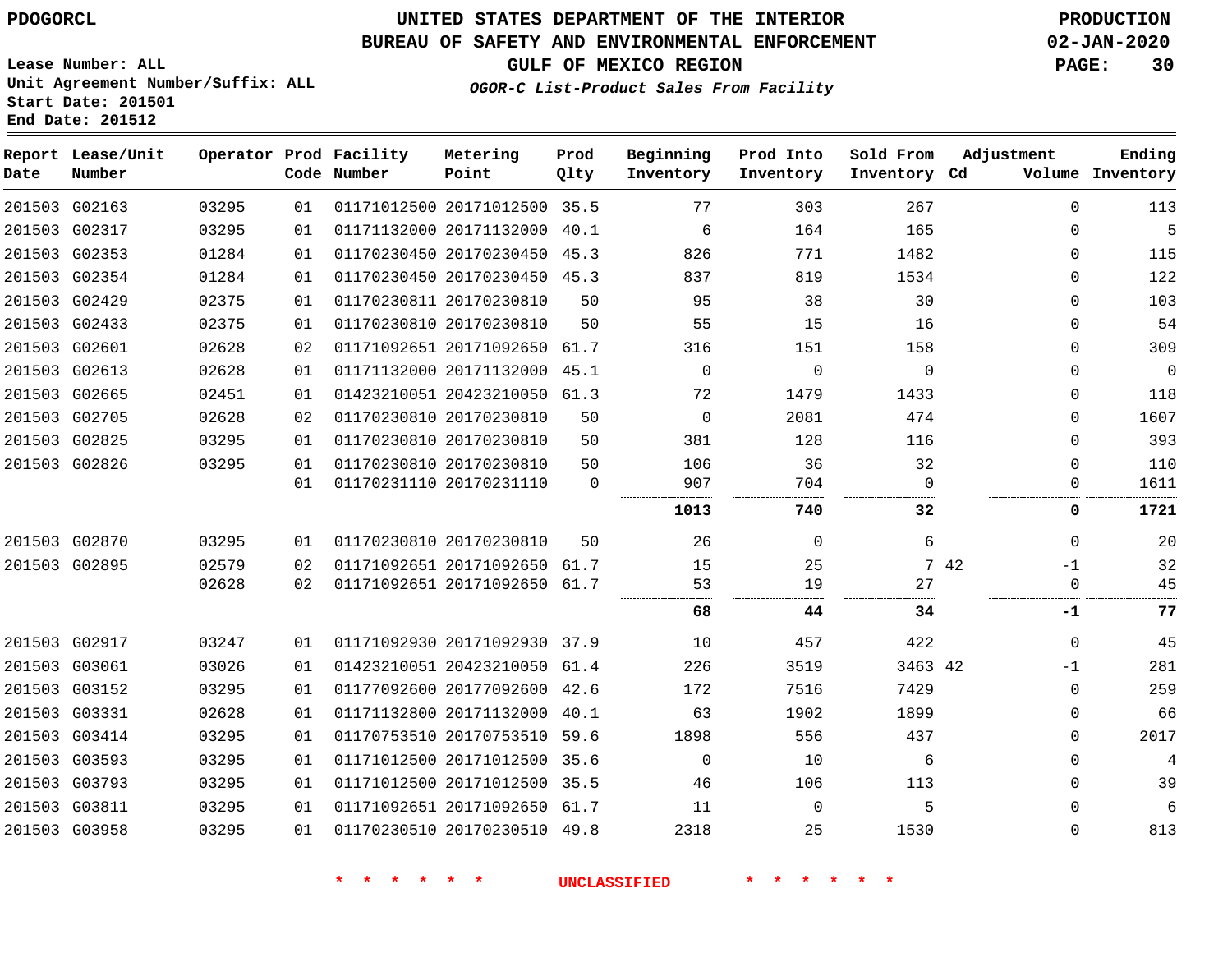**Start Date: 201501 End Date: 201512**

### **UNITED STATES DEPARTMENT OF THE INTERIOR PDOGORCL PRODUCTION**

#### **BUREAU OF SAFETY AND ENVIRONMENTAL ENFORCEMENT 02-JAN-2020**

**Lease Number: ALL Unit Agreement Number/Suffix: ALL**

### **GULF OF MEXICO REGION PAGE: 31**

**OGOR-C List-Product Sales From Facility**

| Date | Report Lease/Unit<br>Number |       |    | Operator Prod Facility<br>Code Number | Metering<br>Point            | Prod<br>Qlty | Beginning<br>Inventory | Prod Into<br>Inventory | Sold From<br>Inventory Cd | Adjustment   | Ending<br>Volume Inventory |
|------|-----------------------------|-------|----|---------------------------------------|------------------------------|--------------|------------------------|------------------------|---------------------------|--------------|----------------------------|
|      | 201503 G04003               | 03295 | 01 |                                       | 01171012500 20171012500 35.5 |              | 1182                   | 3834                   | 3591                      | $\Omega$     | 1425                       |
|      | 201503 G04081               | 03295 | 01 |                                       | 01170230450 20170230810      | 50           | 2708                   | 678                    | 772                       | $\Omega$     | 2614                       |
|      | 201503 G04085               | 02899 | 01 |                                       | 01170230811 20170230811 42.1 |              | 335                    | 1394                   | 1542                      | $\Omega$     | 187                        |
|      | 201503 G04087               | 02899 | 01 |                                       | 01177008150 01177008150      | $\Omega$     | 3558                   | 3244                   | $\Omega$                  | $\Omega$     | 6802                       |
|      | 201503 G04232               | 00730 | 01 |                                       | 01171012500 20171012500 35.6 |              | 2108                   | 18482                  | 13719                     | 0            | 6871                       |
|      |                             | 03295 | 01 |                                       | 01171012500 20171012500 35.5 |              | 127                    | 478                    | 427                       | 0<br>        | 178                        |
|      |                             |       |    |                                       |                              |              | 2235                   | 18960                  | 14146                     | 0            | 7049                       |
|      | 201503 G04421               | 03295 | 01 |                                       | 01171131600 20171131600 42.8 |              | 757                    | 20194                  | 20157                     | $\Omega$     | 794                        |
|      | 201503 G04433               | 02312 | 01 |                                       | 01177082950 20177082956 28.2 |              | 2                      | 91                     | 91                        | $\Omega$     | 2                          |
|      | 201503 G04537               | 03033 | 01 |                                       | 01420470030 20420470030      | $\Omega$     | 2492                   | $\mathbf 0$            | $\mathbf 0$               | $\Omega$     | 2492                       |
|      | 201503 G04800               | 02970 | 02 |                                       | 01177062608 2017706260A 36.7 |              | $\Omega$               | 34                     | 34                        | 0            | $\overline{0}$             |
|      |                             | 03026 | 02 |                                       | 01171132800 21171132800 48.7 |              | $\Omega$               | 66                     | 6                         | $\Omega$     | 60                         |
|      |                             |       |    |                                       |                              |              | 0                      | 100                    | 40                        | 0            | 60                         |
|      | 201503 G04809               | 02312 | 01 |                                       | 01177082950 20177082956 28.2 |              | 345                    | 19163                  | 19162                     | $\Omega$     | 346                        |
|      | 201503 G04818               | 03295 | 01 |                                       | 01170230500 20170230500 44.5 |              | $\mathbf 0$            | 54                     | 25                        | $\Omega$     | 29                         |
|      | 201503 G05006               | 01284 | 02 |                                       | 01423210051 20170230510 49.8 |              | 102                    | 3                      | 13                        | 0            | 92                         |
|      | 201503 G05299               | 03295 | 01 |                                       | 01170230500 20170230500 44.5 |              | 0                      | 72                     | 33                        | 0            | 39                         |
|      | 201503 G05431               | 02970 | 02 |                                       | 01177062608 2017706260A 36.7 |              | 45                     | 17654                  | 17631                     | 0            | 68                         |
|      | 201503 G05504               | 02970 | 02 |                                       | 01171132800 21171132800 48.7 |              | 5700                   | 2279                   | 744                       | 0            | 7235                       |
|      |                             | 03295 | 01 |                                       | 01171132800 21171132800 48.7 |              | 821                    | 329                    | 107                       | 0            | 1043                       |
|      |                             |       |    |                                       |                              |              | 6521                   | 2608                   | 851                       | 0            | 8278                       |
|      | 201503 G05505               | 00078 | 01 |                                       | 01171012400 20171012400 54.3 |              | 994                    | 929                    | 936 42                    | $\mathbf{1}$ | 988                        |
|      | 201503 G05602               | 03247 | 01 |                                       | 01171012500 20171012500      | 35.6         | 383                    | 1565                   | 1366                      | 0            | 582                        |
|      | 201503 G05612               | 03295 | 01 |                                       | 01171012500 20171012500 35.6 |              | 982                    | 4307                   | 3688                      | $\Omega$     | 1601                       |
|      | 201503 G06069               | 03295 | 01 |                                       | 01423210051 20423210050 61.3 |              | 9                      | 123                    | 122                       | $\Omega$     | 10                         |
|      | 201503 G06168               | 02801 | 02 |                                       | 01170230450 20170230450 45.3 |              | 36                     | 59                     | 86                        | $\Omega$     | 9                          |
|      | 201503 G06668               | 02375 | 01 |                                       | 01171132000 20171132000 40.1 |              | 256                    | 8306                   | 8289 42                   | $-2$         | 271                        |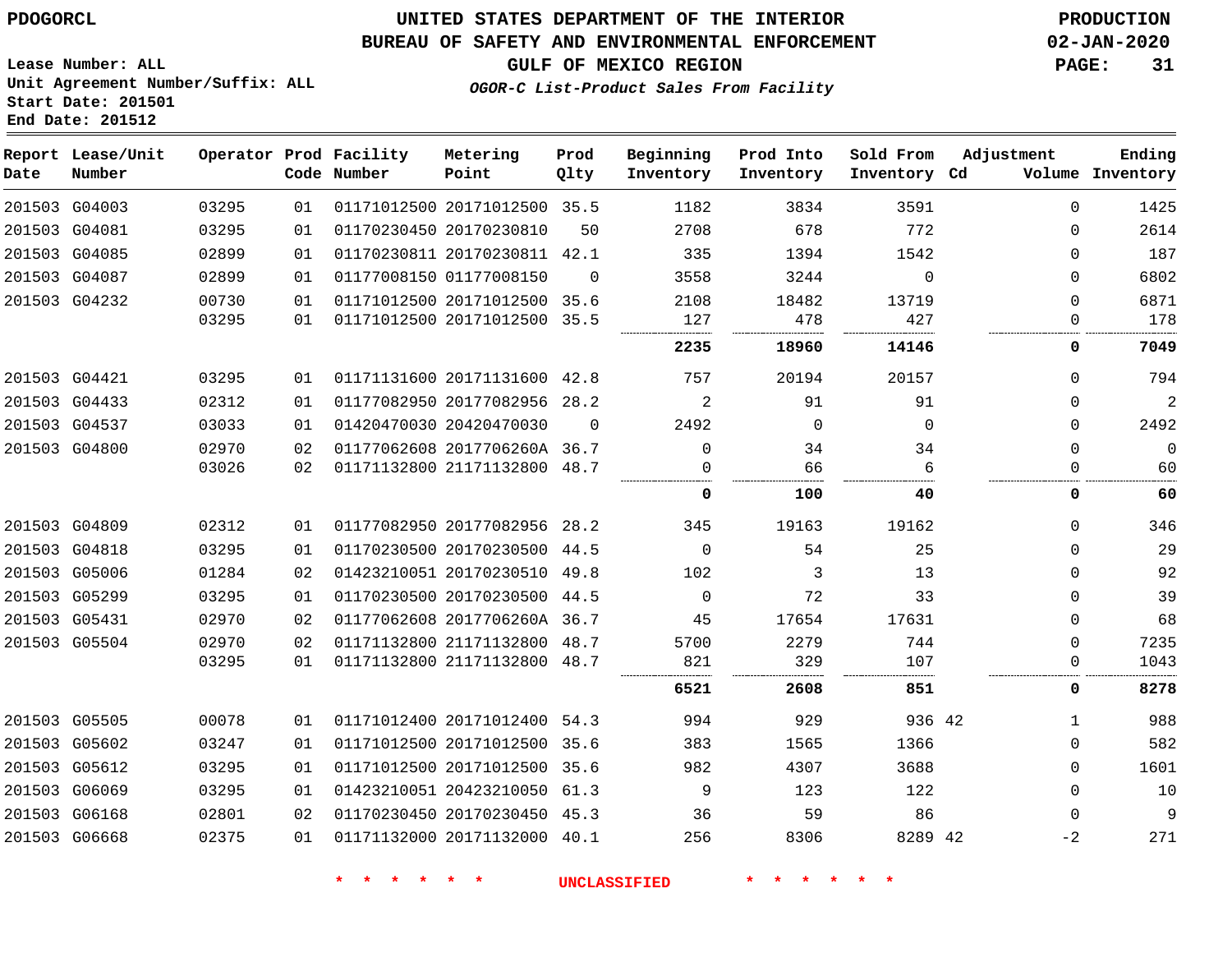G07736 G07760 G07917 G08120 G09010 G09631 G10487 G10794 G10910 G11243 G11870 G11984 G12020 G12355 G12358 G12802 G13563 G13938 G14342 G14493 G14535 G14864 G15050 G15239 G15242 G15263 G15277 G15312

**Date**

**Report Lease/Unit**

**Number**

# **UNITED STATES DEPARTMENT OF THE INTERIOR PDOGORCL PRODUCTION**

**Prod Qlty**

#### **BUREAU OF SAFETY AND ENVIRONMENTAL ENFORCEMENT 02-JAN-2020**

**Lease Number: ALL Unit Agreement Number/Suffix: ALL Start Date: 201501 End Date: 201512**

> 

**Operator Prod Facility**

**Code Number**

20171132000 40.1

**Metering Point**

20170573602 33.6

20177122950

  **OGOR-C List-Product Sales From Facility**

 

 

**Prod Into Inventory**

**Beginning Inventory**

**GULF OF MEXICO REGION PAGE: 32**

**Inventory Cd Volume**

**Adjustment**

  $\Omega$  $-2$ -1  $\Omega$  $\Omega$  $\Omega$  $\Omega$  $\Omega$  -1  $\Omega$  $\overline{0}$   $\Omega$  $\overline{0}$  $\Omega$  $\Omega$  $\Omega$  $\Omega$   $\Omega$  $\Omega$   $\Omega$   $\Omega$ 

**Ending**

42

 

**Sold From Inventory**

| 02312 | 02 | 01423210051 20423210050 61.4 |             | $\mathbf{1}$        | 19          | 18 42          |  |
|-------|----|------------------------------|-------------|---------------------|-------------|----------------|--|
| 02266 | 01 | 01420390120 01420390120      | 55          | 28                  | $\mathbf 0$ | $\Omega$       |  |
| 01284 | 01 | 01177122950 20177122950      | 31          | 12                  | 1373        | 1370           |  |
| 00981 | 01 | 01170753850 20170753850      | $\mathbf 0$ | 2733                | $\Omega$    | $\Omega$       |  |
| 03295 | 01 | 01177122950 20177122950      | 31          | 45                  | 3231        | 3243           |  |
| 00162 | 01 | 01177245110 2017724511G 44.2 |             | $\Omega$            | 9237        | 9237           |  |
| 03033 | 01 | 01420470030 20420470030      | $\mathbf 0$ | 21                  | $\Omega$    | $\mathbf 0$    |  |
| 02375 | 01 | 01171132000 20171132000      | 40.1        | 78                  | 2405        | 2404 42        |  |
| 02801 | 02 | 01171092651 20171092650      | 61.7        | 35                  | 18          | 18             |  |
| 03295 | 01 | 01171012500 20171012500      | 35.6        | 4                   | $\Omega$    | $\overline{4}$ |  |
| 03209 | 01 | 01171012300 20171012300      | 37.2        | 15805               | 32601       | 26998          |  |
| 03209 | 01 | 01171012300 20171012300 37.2 |             | 151                 | 649         | 599            |  |
| 02628 | 01 | 01170230811 20170230811      | 42.1        | 40                  | 471         | 445            |  |
| 03033 | 01 | 01170230811 20170230811      | 42.1        | 36                  | 1078        | 969            |  |
| 01284 | 01 | 01171012500 20171012500 35.6 |             | 2098                | 7768        | 6978           |  |
| 02628 | 01 | 01170230811 20170230811      | 42.1        | 49                  | 333         | 339            |  |
| 03247 | 01 | 01171092930 20171092930 37.9 |             | 47                  | 1326        | 1239           |  |
| 02628 | 01 | 01171012500 20171012500      | 35.6        | 1760                | 12666       | 9720           |  |
| 02871 | 02 | 01170230450 20170230450      | 45.3        | 2078                | 3717        | 5238           |  |
| 03295 | 01 | 01170231110 20170231110      | $\mathbf 0$ | 150                 | 299         | $\mathbf 0$    |  |
| 02375 | 02 | 01171012500 20171012500      | 35.6        | 39                  | 186         | 156            |  |
| 03295 | 01 | 01171092651 20171092650      | 61.7        | 192                 | 101         | 96             |  |
| 03295 | 01 | 01171132000 20171132000      | 40.1        | 35                  | 799         | 808            |  |
| 03295 | 01 | 01171012400 20171012400      | 54.3        | 10                  | $\Omega$    | 10             |  |
| 03295 | 01 | 01171092651 20171092650      | 61.7        | 1308                | 723         | 680            |  |
|       |    |                              |             | <b>UNCLASSIFIED</b> |             |                |  |
|       |    |                              |             |                     |             |                |  |
|       |    |                              |             |                     |             |                |  |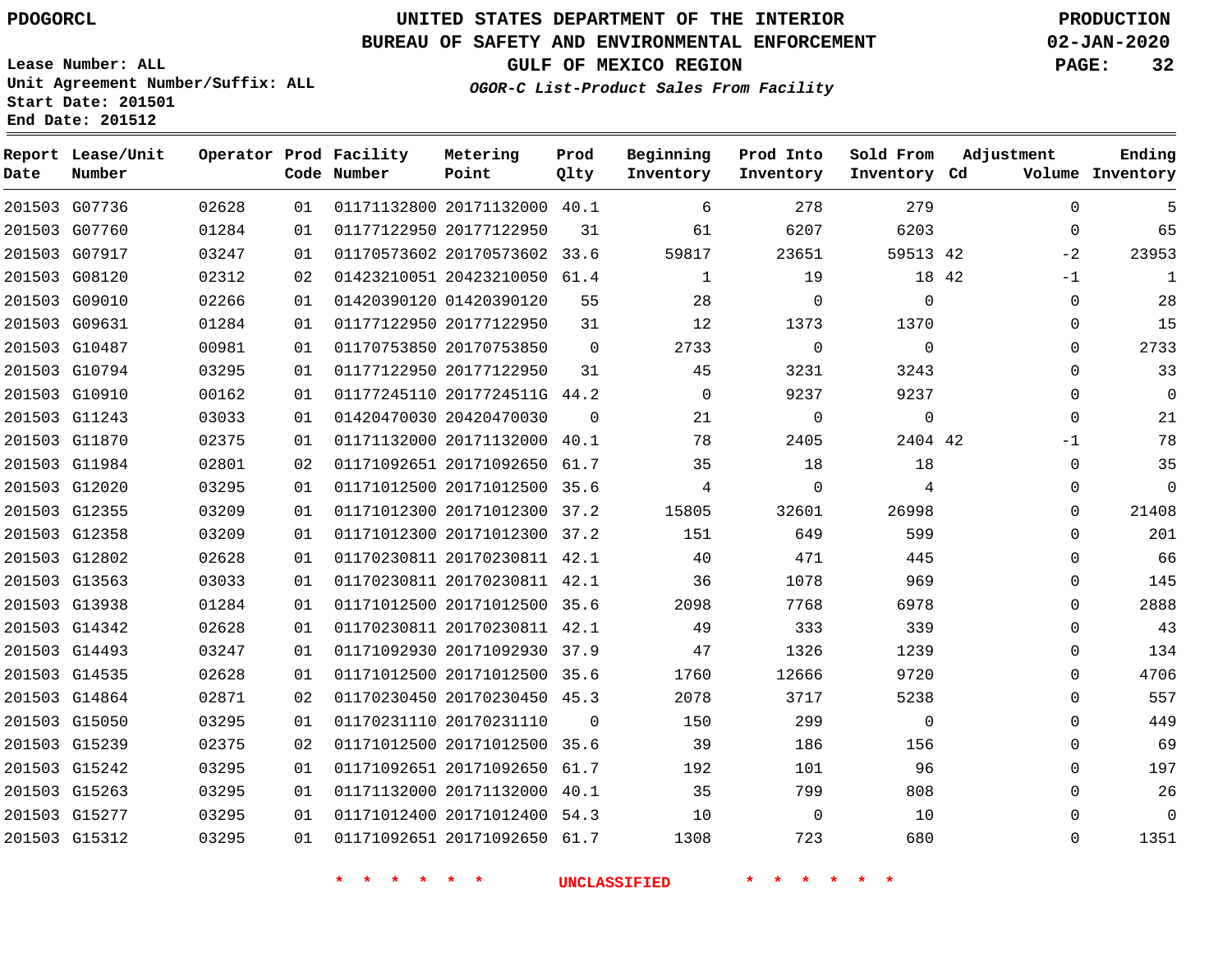G15740 G16325

**Date**

**Report Lease/Unit**

**Number**

### **UNITED STATES DEPARTMENT OF THE INTERIOR PDOGORCL PRODUCTION**

**Prod Qlty**

#### **BUREAU OF SAFETY AND ENVIRONMENTAL ENFORCEMENT 02-JAN-2020**

**Lease Number: ALL Unit Agreement Number/Suffix: ALL Start Date: 201501 End Date: 201512**

> 

**Operator Prod Facility**

**Code Number**

 20170230450 45.2 20171012400 54.3

**Metering Point**

 

**OGOR-C List-Product Sales From Facility**

  $\cap$     

**Sold From Inventory**

**Prod Into Inventory**

**Beginning Inventory**

**GULF OF MEXICO REGION PAGE: 33**

**Inventory Cd Volume**

**Adjustment**

  $\Omega$   $\Omega$  $\Omega$   $\Omega$  $\overline{0}$   $\overline{0}$   $\Omega$  $\Omega$  $\Omega$   $\Omega$  $\Omega$  $\Omega$   $\Omega$  

**Ending**

| 21044           | 21044           | $\overline{0}$      |                | 01177245110 2017724511G 44.2 |  | 01 | 00162 | 201503 G16515 |  |
|-----------------|-----------------|---------------------|----------------|------------------------------|--|----|-------|---------------|--|
| $\mathbf 0$     | $\Omega$        | 163                 | $\Omega$       | 01170753850 20170753850      |  | 01 | 00981 | 201503 G16890 |  |
| 1550            | 46              | 2924                |                | 01170230510 20170230510 49.8 |  | 02 | 02375 | 201503 G17754 |  |
| 7               | $\Omega$        | 31                  | 50             | 01170230810 20170230810      |  | 01 | 03295 | 201503 G17789 |  |
| 52              | $\mathbf{0}$    | 1523                |                | 01170530900 20170530900 50.8 |  | 01 | 03295 | 201503 G17858 |  |
| 2169            | 2155            | 21                  |                | 01177062608 2017706260A 36.7 |  | 02 | 02970 | 201503 G17912 |  |
| 39174           | 39174           | $\overline{0}$      |                | 01171012500 20177062959 25.1 |  | 01 | 03026 | 201503 G17921 |  |
| 6454            | 6518            | 2359                |                | 01171012500 20171012500 35.6 |  | 01 | 03059 | 201503 G18043 |  |
| $\overline{0}$  | $\Omega$        | 8030                | $\overline{0}$ | 01170753850 20170753850      |  | 01 | 00981 | 201503 G18577 |  |
| $\mathbf{0}$    | $\mathbf{0}$    | 7                   |                | 01422450350 20422450350 47.7 |  | 01 | 02871 | 201503 G18936 |  |
| 186             | 174             | 26                  |                | 01423210051 20423210050 53.9 |  | 01 | 02806 | 201503 G19030 |  |
| $\Omega$        | $\Omega$        | 2                   | $\Omega$       | 01170230811 20170230811      |  | 01 | 03165 | 201503 G19127 |  |
| 0               | $\mathbf 0$     | $\overline{0}$      |                | 01170753510 20170753510 54.6 |  | 01 | 02777 | 201503 G19839 |  |
| 117 42          | 63              | 311                 |                | 01423550141 20423550140 33.5 |  | 01 | 02477 | 201503 G20605 |  |
| $\mathbf 0$     | 0               | 44                  |                | 01422450350 20422450350 47.7 |  | 02 | 02266 | 201503 G20656 |  |
| 140             | 40              | 106                 |                | 01170230450 20170230450 45.3 |  | 01 | 03295 | 201503 G20660 |  |
| 72              | 60              | 20                  |                | 01170230811 20170230811 42.1 |  | 01 | 03295 | 201503 G21096 |  |
| 1923 42         | 1850            | 321                 |                | 01170230811 20170230811 42.1 |  | 01 | 03217 | 201503 G21532 |  |
| 271             | 80              | 202                 |                | 01170230811 20170230811 42.1 |  | 01 | 03217 | 201503 G21534 |  |
| 5               | 2               | $\mathbf{3}$        |                | 01170230811 20170230811 42.1 |  | 01 | 03295 | 201503 G21580 |  |
| $7\overline{ }$ | $7\overline{ }$ | $\overline{a}$      |                | 01171132000 20171132000 40.1 |  | 02 | 02628 | 201503 G21592 |  |
| 62              | 668             | $\overline{0}$      |                | 01171132800 21171132800 48.7 |  | 01 | 03247 | 201503 G21655 |  |
| 0               | $\Omega$        | 642                 | $\Omega$       | 01170753850 20170753850      |  | 01 | 00981 | 201503 G21825 |  |
| 0               | $\Omega$        | 6                   | $\Omega$       | 01170753850 20170753850      |  | 01 | 00981 | 201503 G21826 |  |
| 100             | 92              | 15                  |                | 01423210051 20423210050 61.4 |  | 01 | 03033 | 201503 G22219 |  |
| $\mathbf 0$     | $\Omega$        | $\Omega$            |                | 01170230810 2042709015I 51.5 |  | 01 | 02777 | 201503 G22268 |  |
|                 |                 | <b>UNCLASSIFIED</b> |                |                              |  |    |       |               |  |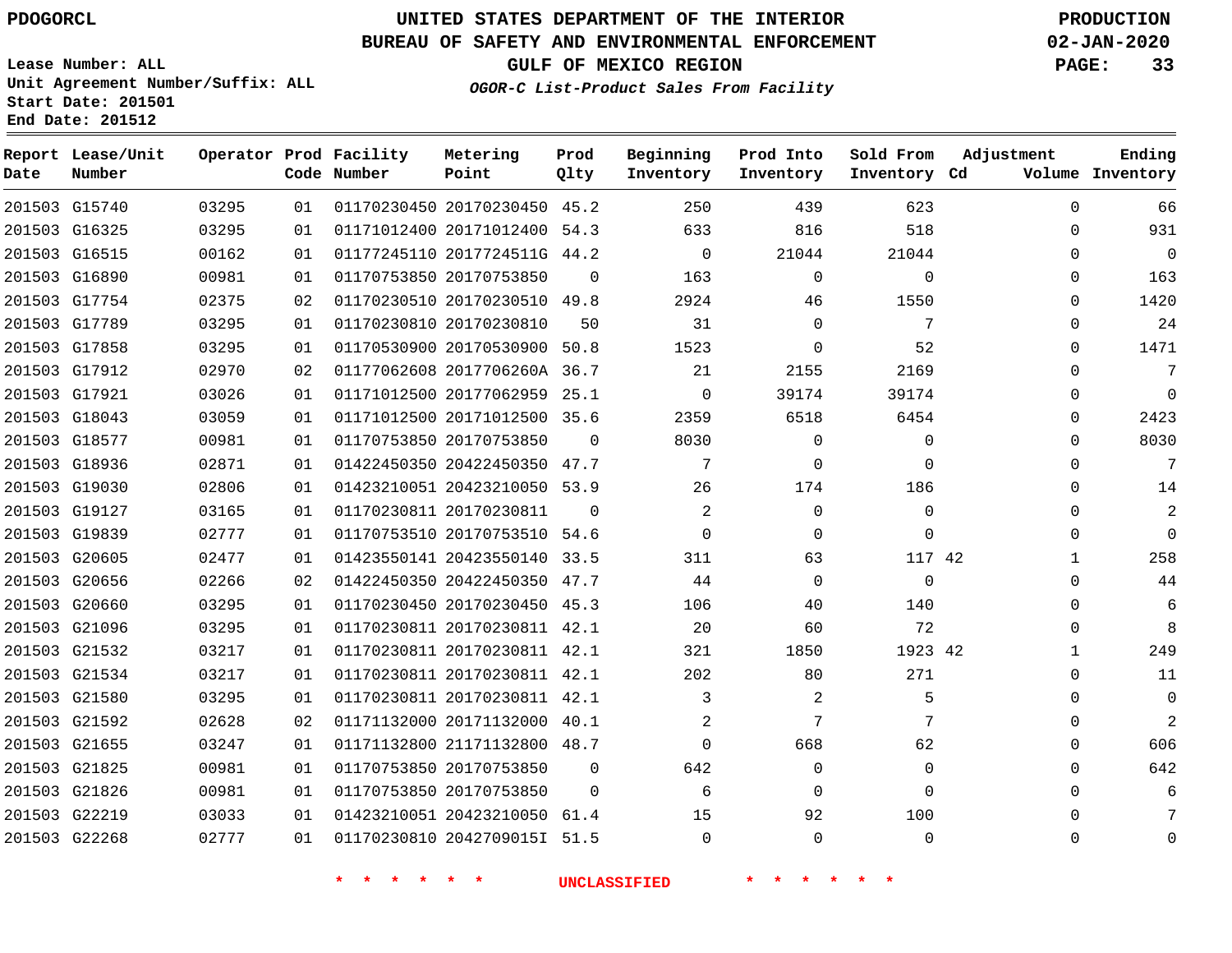**End Date: 201512**

**Report Lease/Unit**

**Number**

G22501

**Date**

## **UNITED STATES DEPARTMENT OF THE INTERIOR PDOGORCL PRODUCTION**

**Prod Qlty**

#### **BUREAU OF SAFETY AND ENVIRONMENTAL ENFORCEMENT 02-JAN-2020**

**Lease Number: ALL Unit Agreement Number/Suffix: ALL Start Date: 201501**

**Operator Prod Facility**

**Code Number**

**OGOR-C List-Product Sales From Facility**

**GULF OF MEXICO REGION PAGE: 34**

**Inventory Cd Volume**

**Adjustment**

**Ending**

| 201503 G22505 | 02375 | 02 | 01170230811 20170230811 42.1 |                              |          | 253         | 982            | 1103     | $\Omega$         | 132         |
|---------------|-------|----|------------------------------|------------------------------|----------|-------------|----------------|----------|------------------|-------------|
| 201503 G22510 | 00162 | 01 | 01170230810 20170230810      |                              | 50       | 2395        | 777            | 723      | 0                | 2449        |
| 201503 G22513 | 02579 | 02 |                              | 01170230500 20170230500 44.6 |          | 1           | 0              | 1        | 0                | 0           |
| 201503 G22549 | 02222 | 01 | 01170530900 20170530900 50.8 |                              |          | 100         | $\Omega$       | 3        | 0                | 97          |
| 201503 G22605 | 03247 | 01 |                              | 01171132800 21171132800 48.7 |          | 81          | 315            | 37       | $\Omega$         | 359         |
| 201503 G22621 | 03247 | 01 |                              | 01171132800 21171132800 48.7 |          | 2494        | 933            | 320      | 0                | 3107        |
| 201503 G22840 | 00730 | 01 | 01608103650 20608103650 30.5 |                              |          | 6           | 646            | 633      | $\Omega$         | 19          |
| 201503 G23473 | 00981 | 01 | 01170753850 20170753850      |                              | $\Omega$ | 48          | $\Omega$       | $\Omega$ | $\Omega$         | 48          |
| 201503 G23480 | 00981 | 01 | 01170753850 20170753850      |                              | $\Omega$ | 470         | 0              | 0        | 0                | 470         |
| 201503 G23481 | 00981 | 01 | 01170753850 20170753850      |                              | $\Omega$ | 1244        | 0              | 0        | 0                | 1244        |
| 201503 G23528 | 00981 | 01 | 01170753850 20170753850      |                              | $\Omega$ | 1026        | $\Omega$       | $\Omega$ | 0                | 1026        |
| 201503 G23529 | 00981 | 01 | 01170753850 20170753850      |                              | $\Omega$ | 2673        | $\Omega$       | 0        | 0                | 2673        |
| 201503 G23730 | 03217 | 01 |                              | 01170230810 20170230811 42.1 |          | 15          | 100            | 102 42   | $\mathbf{1}$     | 14          |
| 201503 G23735 | 00162 | 01 | 01170230810 20170230810      |                              | 50       | $\mathbf 0$ | 122            | 122      | $\mathbf 0$      | $\mathbf 0$ |
| 201503 G23736 | 00730 | 01 | 01170230810 20170230810      |                              | 50       | 943         | 446            | 316 42   | -1               | 1072        |
| 201503 G23851 | 02503 | 02 |                              | 01171012400 20171012400 54.3 |          | 4042        | 11744          | 2194     | $\Omega$         | 13592       |
| 201503 G23956 | 03217 | 01 | 01170753510 20170753510 59.6 |                              |          | 3146        | $\mathbf 0$    | 560      | 0                | 2586        |
| 201503 G24425 | 02312 | 02 | 01170230810 20170230810      |                              | 50       | 331         | 35             | 84 42    | 1                | 283         |
| 201503 G24710 | 02375 | 01 |                              | 01170230811 20170230811 42.1 |          | 84          | 333            | 372      | 0                | 45          |
| 201503 G24730 | 03295 | 01 | 01170230810 20170230810      |                              | 50       | 103         | 21             | 28       | $\Omega$         | 96          |
|               |       | 01 | 01170230500 20170230500 44.5 |                              |          | 23          | 1528           | 725      | $\left( \right)$ | 826         |
|               |       |    |                              |                              |          | 126         | 1549           | 753      | 0                | 922         |
| 201503 G24766 | 02628 | 02 | 01170230811 20170230811 42.1 |                              |          | 9           | 23             | 29       | 0                |             |
| 201503 G24767 | 02628 | 02 | 01170530900 20170230811 42.1 |                              |          | 9           | 23             | 27       | $\Omega$         | 5           |
| 201503 G24870 | 02970 | 02 | 01177062608 2017706260A 36.7 |                              |          | 2           | 436            | 436      | $\Omega$         | 2           |
| 201503 G24878 | 02628 | 02 | 01171092651 20171092650 61.7 |                              |          | 172         | $\overline{0}$ | 57       | 0                | 115         |
| 201503 G24883 | 02628 | 02 | 01171092651 20171092650 61.7 |                              |          | 110         | 51             | 55       | 0                | 106         |
|               |       |    |                              |                              |          |             |                |          |                  |             |

20170230400 52.5

**Metering Point**

**Beginning Inventory**

**Sold From Inventory**

**Prod Into Inventory**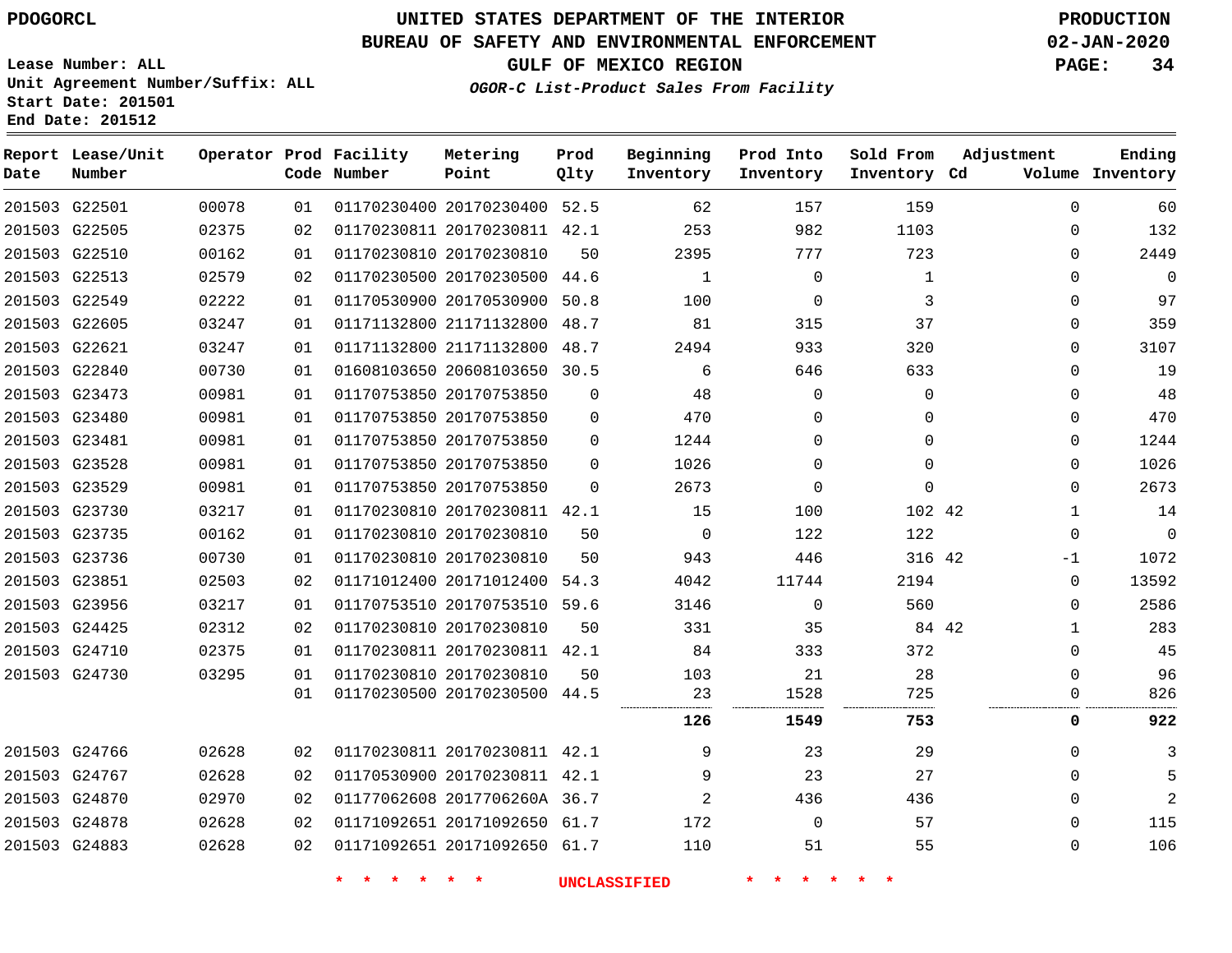**End Date: 201512**

**Report Lease/Unit**

 G27194 G27509 G27831 G27851 G27927 G27949 G27988

# **UNITED STATES DEPARTMENT OF THE INTERIOR PDOGORCL PRODUCTION**

**Prod**

#### **BUREAU OF SAFETY AND ENVIRONMENTAL ENFORCEMENT 02-JAN-2020**

**Lease Number: ALL Unit Agreement Number/Suffix: ALL Start Date: 201501**

**Operator Prod Facility**

**OGOR-C List-Product Sales From Facility**

**Beginning**

**Prod Into Inventory**

**Sold From Inventory**

**GULF OF MEXICO REGION PAGE: 35**

**Adjustment**

 $\overline{0}$  $\Omega$  $\cap$  $\Omega$  $\Omega$  $\Omega$   $\Omega$  $\Omega$  $\Omega$  $\Omega$  $\Omega$  $\Omega$ 

**Ending**

| Date | Number        |       |    | Code Number | Point                        | Qlty | Inventory | Inventory   | Inventory Cd |    |              | Volume Inventory |
|------|---------------|-------|----|-------------|------------------------------|------|-----------|-------------|--------------|----|--------------|------------------|
|      | 201503 G24898 | 02807 | 01 |             | 01171012300 20171012300 37.2 |      | 2002      | 3477        | 3243 42      |    | 1            | 2237             |
|      | 201503 G24924 | 03247 | 01 |             | 01171132800 21171132800      | 48.7 | 1358      | 529         | 176          |    | $\Omega$     | 1711             |
|      | 201503 G24926 | 03247 | 01 |             | 01171132800 21171132800      | 48.7 | 4         | $\mathbf 0$ | $\Omega$     |    | $\Omega$     | 4                |
|      | 201503 G25008 | 02777 | 01 |             | 01170753510 20170753510      | 54.6 | $\Omega$  | 0           | $\Omega$     |    | $\Omega$     | 0                |
|      | 201503 G25524 | 03295 | 01 |             | 01170230450 20170230450      | 45.3 | 236       | 366         | 547          |    | $\Omega$     | 55               |
|      | 201503 G25561 | 02375 | 01 |             | 01170230450 20170230450 45.3 |      | 141       | 215         | 324          |    | $\Omega$     | 32               |
|      | 201503 G25606 | 02375 | 01 |             | 01170230810 20170230810      | 50   | 390       | 142         | 121          |    | $\mathbf 0$  | 411              |
|      | 201503 G25937 | 02222 | 02 |             | 01170230810 20170230810      | 50   | 930       | 360         | 294          |    | $\Omega$     | 996              |
|      | 201503 G25966 | 02477 | 01 |             | 01171132000 20171132000      | 40.1 | 55        | 432         | 473          |    | $\Omega$     | 14               |
|      | 201503 G26001 | 02628 | 01 |             | 01171132800 21171132800      | 48.7 | 107       | 12          | 11           |    | 0            | 108              |
|      | 201503 G26032 | 03059 | 01 |             | 01171012300 20171012300      | 37.2 | 64        | 147         | 108          |    | $\Omega$     | 103              |
|      | 201503 G26074 | 01284 | 01 |             | 01177122950 20177122950      | 31   | 13        | 1517        | 1515         |    | $\Omega$     | 15               |
|      | 201503 G26146 | 01586 | 01 |             | 01177258152 01177258152      | 31.9 | 353       | 94          | 333          |    | $\Omega$     | 114              |
|      | 201503 G26480 | 02740 | 02 |             | 01423210051 20423210050      | 56.2 | 75        | 1091        | 1080         |    | $\mathbf{0}$ | 86               |
|      | 201503 G26655 | 03165 | 01 |             | 01170230811 20170230811 42.1 |      | 1056      | 4685        | $\Omega$     | 09 | $-5112$      | 629              |
|      | 201503 G27030 | 02477 | 02 |             | 01170530900 20170530900      | 50.8 | 830       | 0           | 28           |    | $\Omega$     | 802              |
|      | 201503 G27070 | 03295 | 01 |             | 01171132800 21171132800      | 48.7 | 5611      | 2260        | 734          |    | $\mathbf{0}$ | 7137             |
|      | 201503 G27083 | 02477 | 01 |             | 01171092651 20171092650 61.7 |      | 220       | 148         | 123          |    | $\Omega$     | 245              |
|      | 201503 G27100 | 01978 | 02 |             | 01171012310 20171012310      | 45.1 | 4         | $\mathbf 0$ | 4            |    | $\Omega$     | $\mathbf 0$      |
|      | 201503 G27169 | 01284 | 01 |             | 01171012500 20171012500      | 35.6 | 1399      | 6518        | 5492         |    | $\Omega$     | 2425             |
|      | 201503 G27173 | 03295 | 01 |             | 01170513800 20170513800      | 33   | 535       | $\mathbf 0$ | 535          |    | $\Omega$     | 0                |

**Metering Point**

20171012500

 01177258152 31.9 20170230450 45.3 20170530900 53.2 20171132000 40.1 20171092650 61.7

20608103650 30.5

 $\Omega$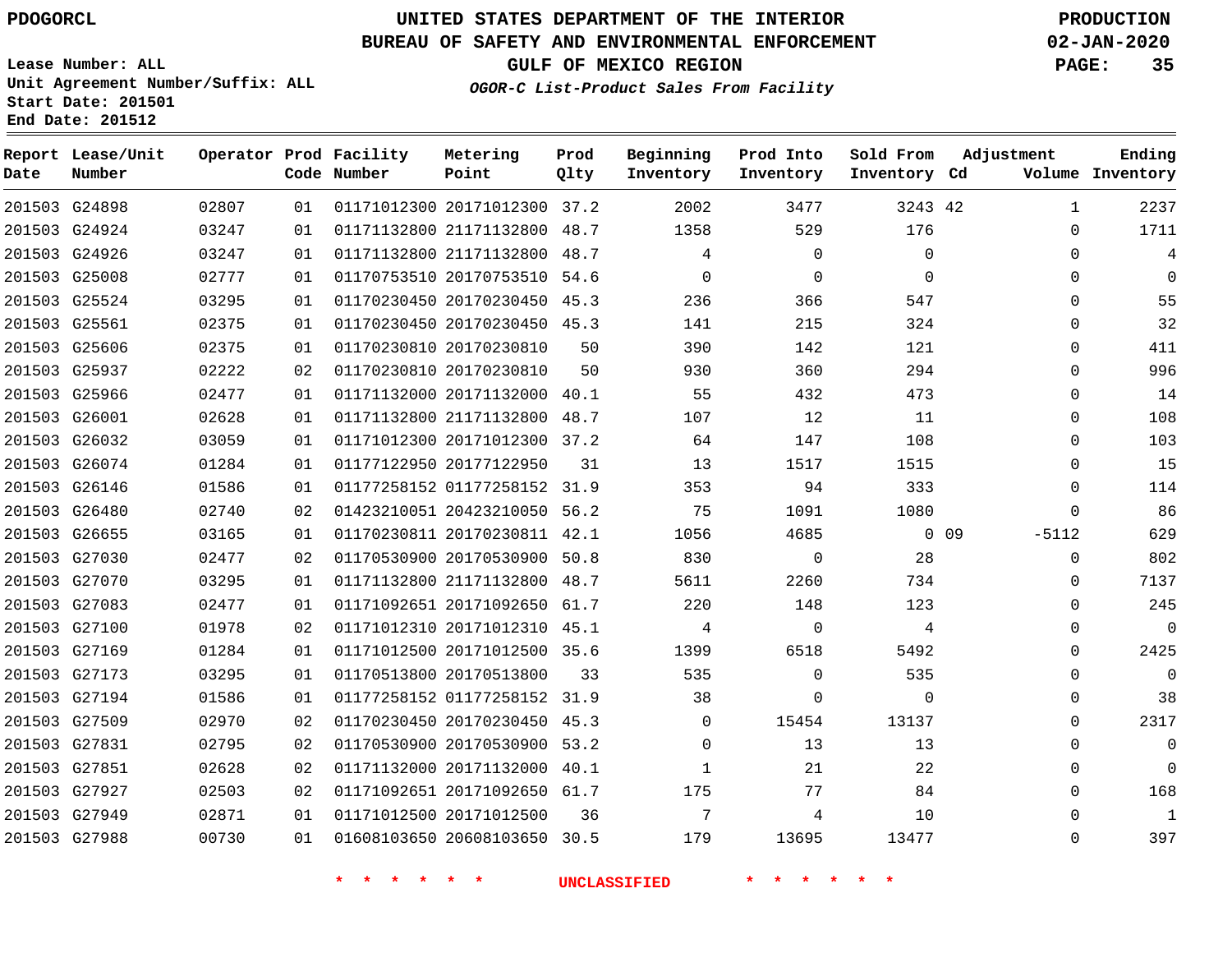### **BUREAU OF SAFETY AND ENVIRONMENTAL ENFORCEMENT 02-JAN-2020**

**Lease Number: ALL Unit Agreement Number/Suffix: ALL Start Date: 201501 End Date: 201512**

**OGOR-C List-Product Sales From Facility**

**GULF OF MEXICO REGION PAGE: 36**

| Date   | Report Lease/Unit<br>Number |       |    | Operator Prod Facility<br>Code Number | Metering<br>Point            | Prod<br>Qlty | Beginning<br>Inventory | Prod Into<br>Inventory | Sold From<br>Inventory Cd | Adjustment   | Ending<br>Volume Inventory |
|--------|-----------------------------|-------|----|---------------------------------------|------------------------------|--------------|------------------------|------------------------|---------------------------|--------------|----------------------------|
|        | 201503 G30654               | 02777 | 02 |                                       | 01170230810 20170230810 42.4 |              | 290                    | 91                     | 87                        | $\mathbf 0$  | 294                        |
|        | 201503 G31003               | 02579 | 02 |                                       | 01423210051 20423210050 61.4 |              | 10                     | 119                    | 120 42                    | $\mathbf{1}$ | 10                         |
|        | 201503 G31304               | 02714 | 01 |                                       | 01170230811 20170230811 42.1 |              | 127                    | 555                    | 607                       | $\mathbf{0}$ | 75                         |
|        | 201503 G31322               | 02477 | 01 |                                       | 01171132000 20171132000 40.1 |              | $\mathbf 0$            | 181                    | 175                       | $\Omega$     | 6                          |
|        | 201503 G31369               | 02628 | 01 |                                       | 01171012300 20171012300 37.2 |              | 4523                   | 10322                  | 8206                      | $\Omega$     | 6639                       |
|        | 201503 G32113               | 02477 | 01 |                                       | 01170230811 20170230811 42.1 |              | 942                    | 4417                   | 4765                      | 0            | 594                        |
|        | 201503 G32197               | 01284 | 02 |                                       | 01171012500 20171012500 35.6 |              | 307                    | 1114                   | 1007                      | 0            | 414                        |
|        | 201503 G32231               | 01284 | 01 |                                       | 01171012500 20171012500 35.6 |              | 208                    | 921                    | 788                       | $\Omega$     | 341                        |
|        | 201503 G32267               | 03295 | 01 |                                       | 01177298272 01177298272      | $\Omega$     | 4                      | 1                      | $\Omega$                  | $\Omega$     | 5                          |
|        | 201503 G32268               | 03295 | 01 |                                       | 01177298272 01177298272      | $\Omega$     | 63                     | 35                     | 0                         | $\mathbf{0}$ | 98                         |
|        | 201503 G32744               | 01284 | 02 |                                       | 01423210051 20170230510 49.8 |              | 119                    | 3                      | 15                        | $\Omega$     | 107                        |
|        | 201503 G33088               | 03026 | 01 |                                       | 01171012500 20177062959 25.1 |              | $\Omega$               | 153                    | 153                       | $\Omega$     | $\Omega$                   |
|        | 201503 G33112               | 02970 | 02 |                                       | 01171092651 20171092650 61.7 |              | 63                     | 51                     | 38                        | 0            | 76                         |
|        | 201503 G33388               | 02967 | 01 |                                       | 01420470030 20420470030 43.8 |              | 280                    | $\mathbf{0}$           | $\mathbf 0$               | 0            | 280                        |
|        | 201503 G33407               | 02967 | 02 |                                       | 01170230810 20170230810 42.4 |              | 40                     | 7                      | 11                        | $\Omega$     | 36                         |
|        | 201503 G33408               | 03075 | 02 |                                       | 01422450350 20422450350 47.7 |              | 297                    | $\Omega$               | $\Omega$                  | $\Omega$     | 297                        |
|        | 201503 G33596               | 02503 | 02 |                                       | 01171132000 20171132000 40.1 |              | 80                     | 2618                   | 2613                      | $\mathbf{0}$ | 85                         |
|        | 201503 G33636               | 02628 | 01 |                                       | 01171132000 20171132000 40.1 |              | 3541                   | 99107                  | 99414                     | $\Omega$     | 3234                       |
|        | 201503 G34025               | 02970 | 02 |                                       | 01422450350 20170230810      | 48.4         | 466                    | 5                      | 107                       | $\Omega$     | 364                        |
|        | 201503 G34671               | 02579 | 02 |                                       | 01423210051 20423210050 61.4 |              | 58                     | 752                    | 749 42                    | -1           | 60                         |
| 201504 | 00016                       | 02375 | 01 |                                       | 01170513700 20170513700 18.7 |              | 851                    | 18011                  | 17614                     | $\mathbf 0$  | 1248                       |
| 201504 | 00026                       | 02375 | 01 |                                       | 01170513700 20170513700 18.7 |              | 1677                   | 33675                  | 33015 42                  | -6           | 2331                       |
|        |                             |       | 02 |                                       | 01170513700 20170513700 18.7 |              | 289                    | 5204                   | 5132                      | 0            | 361                        |
|        |                             |       |    |                                       |                              |              | 1966                   | 38879                  | 38147                     | -6           | 2692                       |
| 201504 | 00032                       | 02375 | 01 |                                       | 01170513700 20170513700 32.2 |              | 49                     | 1030                   | 1011                      | 0            | 68                         |
| 201504 | 00049                       | 03295 | 01 |                                       | 01171012300 20171012300 37.1 |              | 13507                  | 20651                  | 22266                     | $\Omega$     | 11892                      |
| 201504 | 00050                       | 03295 | 01 |                                       | 01171012300 20171012300 37.1 |              | 4469                   | 6727                   | 7371                      | $\Omega$     | 3825                       |
| 201504 | 00051                       | 03295 | 01 |                                       | 01171012300 20171012300 37.1 |              | 1679                   | 2699                   | 2918                      | $\Omega$     | 1460                       |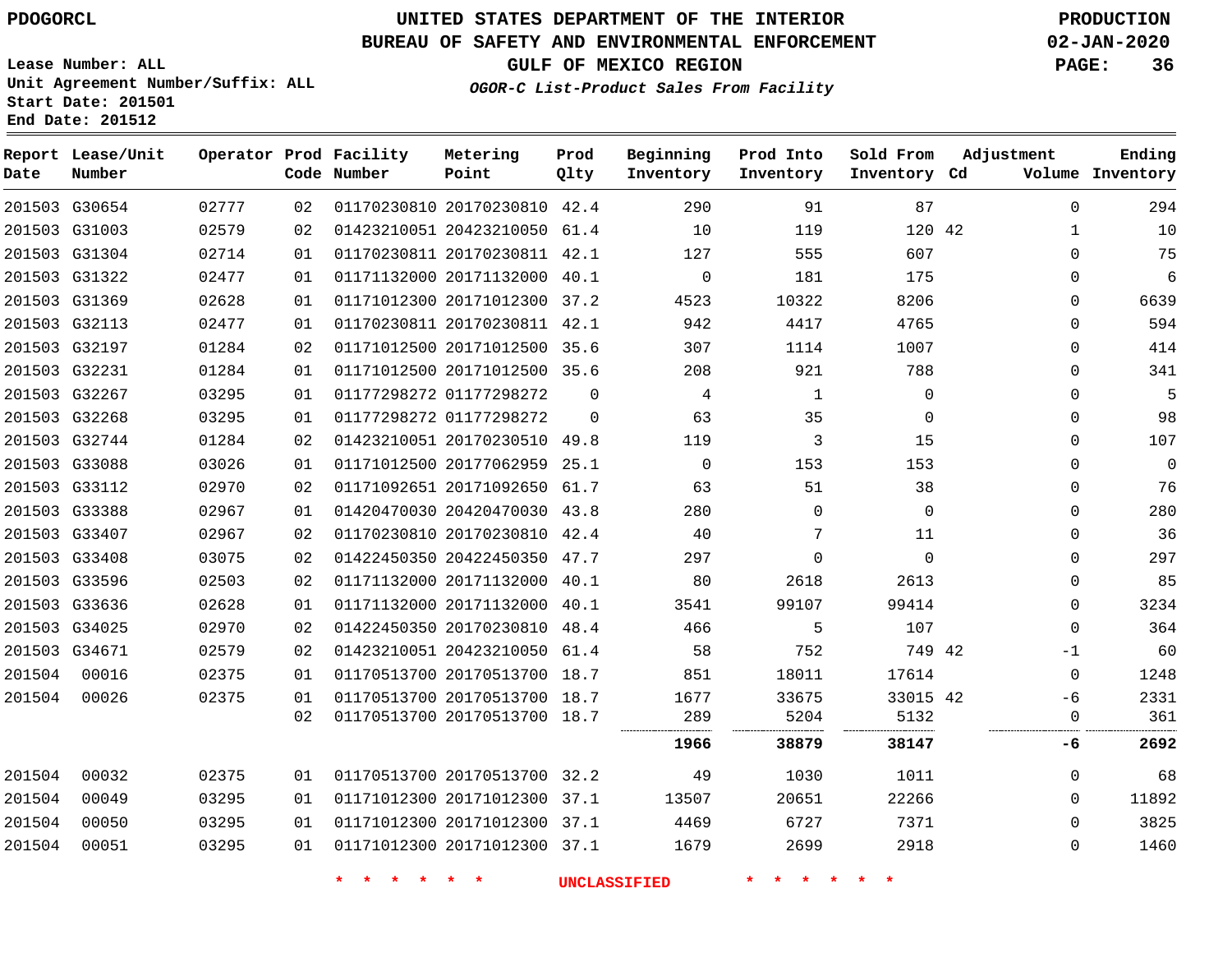#### **BUREAU OF SAFETY AND ENVIRONMENTAL ENFORCEMENT 02-JAN-2020**

**Lease Number: ALL Unit Agreement Number/Suffix: ALL Start Date: 201501 End Date: 201512**

**OGOR-C List-Product Sales From Facility**

**GULF OF MEXICO REGION PAGE: 37**

| Date   | Report Lease/Unit<br>Number |       |    | Operator Prod Facility<br>Code Number | Metering<br>Point            | Prod<br>Qlty | Beginning<br>Inventory | Prod Into<br>Inventory | Sold From<br>Inventory Cd | Adjustment |              | Ending<br>Volume Inventory |
|--------|-----------------------------|-------|----|---------------------------------------|------------------------------|--------------|------------------------|------------------------|---------------------------|------------|--------------|----------------------------|
| 201504 | 00052                       | 03295 | 01 |                                       | 01171012300 20171012300 37.1 |              | 2909                   | 13011                  | 9147                      |            | $\Omega$     | 6773                       |
| 201504 | 00079                       | 03247 | 01 |                                       | 01170230810 20170230810 49.1 |              | 452                    | 268                    | 485                       |            | $\Omega$     | 235                        |
| 201504 | 00081                       | 03295 | 01 |                                       | 01170230450 20170230450      | 47           | 36                     | 367                    | 370                       |            | $\mathbf 0$  | 33                         |
| 201504 | 00137                       | 03288 | 01 |                                       | 01170513700 20170513700 22.5 |              | 32                     | 0                      | 32                        |            | 0            | $\mathbf 0$                |
| 201504 | 00138                       | 03288 | 01 |                                       | 01170513700 20170513700 22.5 |              | 169                    | 5305                   | 5121                      |            | $\mathbf 0$  | 353                        |
| 201504 | 00196                       | 02375 | 01 |                                       | 01171012300 20171012300 37.1 |              | 13590                  | 18058                  | 21610                     |            | $\Omega$     | 10038                      |
| 201504 | 00244                       | 03295 | 01 |                                       | 01170231290 01170231290      | 48           | 808                    | 7362                   | 7681                      |            | $\mathbf 0$  | 489                        |
| 201504 | 00247                       | 03295 | 01 |                                       | 01170231290 01170231290      | 48           | 163                    | 1289                   | 1365                      |            | $\mathbf 0$  | 87                         |
| 201504 | 00253                       | 01284 | 02 |                                       | 01170230810 20170230810 47.3 |              | 583                    | 349                    | 626                       |            | $\Omega$     | 306                        |
|        |                             | 02375 | 02 |                                       | 01170230810 20170230810 47.3 |              | 1                      | $\Omega$               |                           | 1 42       | $\mathbf{1}$ | $\overline{1}$             |
|        |                             |       |    |                                       |                              |              | 584                    | 349                    | 627                       |            | 1            | 307                        |
| 201504 | 00353                       | 02266 | 01 |                                       | 01170754800 20170754800 28.2 |              | 211                    | 1236                   | 1155                      |            | $\mathbf 0$  | 292                        |
| 201504 | 00367                       | 02375 | 01 |                                       | 01170513700 20170513700 18.7 |              | 30                     | 864                    | 834                       |            | $\mathbf 0$  | 60                         |
| 201504 | 00424                       | 03295 | 01 |                                       | 01171012400 20171012400 52.8 |              | 43                     | 22                     | 26                        |            | $\Omega$     | 39                         |
| 201504 | 00434                       | 01284 | 01 |                                       | 01177112605 2017711260Y 32.2 |              | $\mathbf 0$            | 2354                   | 2354                      |            | $\Omega$     | $\mathsf 0$                |
| 201504 | 00453                       | 01284 | 01 |                                       | 01177112605 2017711260Y 32.2 |              | $\mathbf 0$            | 1233                   | 1233                      |            | $\mathbf 0$  | 0                          |
| 201504 | 00466                       | 03295 | 01 |                                       | 01171012400 20171012400 52.8 |              | 3235                   | 861                    | 1951                      |            | $\mathbf 0$  | 2145                       |
| 201504 | 00479                       | 03295 | 01 |                                       | 01171012500 20171012500 36.2 |              | 552                    | 1683                   | 1847                      |            | $\Omega$     | 388                        |
| 201504 | 00541                       | 03033 | 01 |                                       | 01170530900 20170530900 50.8 |              | 1518                   | 34                     | 61 42                     |            | $\mathbf{1}$ | 1492                       |
| 201504 | 00560                       | 03288 | 01 |                                       | 01171131600 20171131600 43.1 |              | 56                     | 1270                   | 1262                      |            | 0            | 64                         |
| 201504 | 00577                       | 03059 | 01 |                                       | 01171012300 20171012300 37.1 |              | 19615                  | 30063                  | 32968                     |            | $\Omega$     | 16710                      |
| 201504 | 00593                       | 03209 | 01 |                                       | 01171012300 20171012300 37.2 |              | 888                    | 826                    | 930                       |            | $\Omega$     | 784                        |
|        |                             | 03247 | 01 |                                       | 01171012300 20171012300      | 39           | 377                    | $\mathbf 0$            | 377                       |            | $\Omega$     | $\Omega$                   |
|        |                             |       |    |                                       |                              |              | 1265                   | 826                    | 1307                      |            | 0            | 784                        |
| 201504 | 00599                       | 02899 | 01 |                                       | 01170573602 20170573602      | $\Omega$     | 389                    | 729                    | $\mathbf 0$               |            | $\Omega$     | 1118                       |
| 201504 | 00605                       | 02899 | 01 |                                       | 01170573602 20170573602      | $\Omega$     | 843                    | 1133                   |                           | 0.42       | $-2$         | 1974                       |
| 201504 | 00680                       | 03033 | 01 |                                       | 01170230700 20170230700      | $\Omega$     | 665                    | $\Omega$               | $\Omega$                  |            | $\Omega$     | 665                        |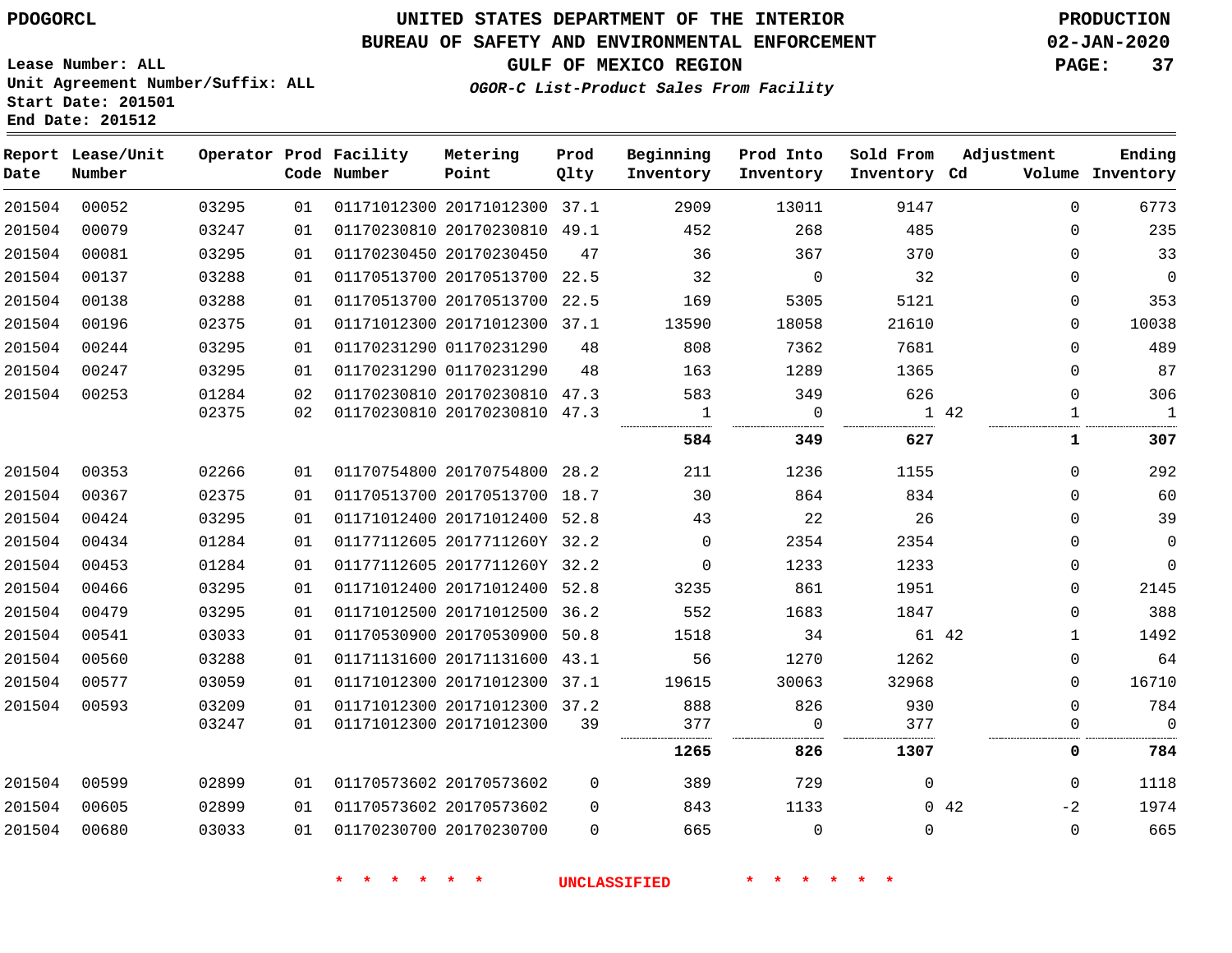**Report Lease/Unit**

**Number**

# **UNITED STATES DEPARTMENT OF THE INTERIOR PDOGORCL PRODUCTION**

#### **BUREAU OF SAFETY AND ENVIRONMENTAL ENFORCEMENT 02-JAN-2020**

**Lease Number: ALL Unit Agreement Number/Suffix: ALL Start Date: 201501 End Date: 201512**

**Operator Prod Facility**

**Code Number**

**Metering Point**

**Prod Qlty**

**GULF OF MEXICO REGION PAGE: 38**

**Inventory Cd Volume**

**Adjustment**

**Ending**

**OGOR-C List-Product Sales From Facility**

**Beginning Inventory**

**Prod Into Inventory**

**Sold From Inventory**

| 201504 | 00691             | 02312 | 02 | 01170754201 01170754201      | $\Omega$       | 936         | $\mathbf 0$    | $\mathbf 0$    | $\mathbf 0$         | 936            |
|--------|-------------------|-------|----|------------------------------|----------------|-------------|----------------|----------------|---------------------|----------------|
| 201504 | 00693             | 02266 | 01 | 01170754800 20170754800      | 28.2           | 23          | 457            | 372            | $\mathbf 0$         | 108            |
| 201504 | 00694             | 02266 | 01 | 01170754800 20170754800      | 28.2           | 1035        | 7968           | 7120           | $\mathbf 0$         | 1883           |
| 201504 | 00697             | 02266 | 01 | 01170754800 20170754800 28.2 |                | 123         | 1047           | 923            | $\Omega$            | 247            |
| 201504 | 00758             | 03295 | 01 | 01170230810 20170230810 47.2 |                | 1498        | 607            | 1573           | 0                   | 532            |
| 201504 | 00763             | 01284 | 01 | 01170230810 20170230810 47.3 |                | $5^{\circ}$ | $\overline{0}$ | 5              | $\Omega$            | $\mathsf{O}$   |
| 201504 | 00775             | 03247 | 01 | 01171131600 20171131600 43.1 |                | 110         | 2922           | 2885           | 0                   | 147            |
| 201504 | 00796             | 02628 | 01 | 01171012300 20171012300 37.1 |                | 4875        | 9727           | 9194           | $\Omega$            | 5408           |
| 201504 | 00839             | 02451 | 01 | 01170513800 20170513800 32.8 |                | 1506        | 5919           | 6369           | $\Omega$            | 1056           |
|        | 201504 754302003A | 00078 | 01 | 01170573601 20170573601 28.7 |                | 63          | $\overline{0}$ | 63             | $\mathbf 0$         | $\overline{0}$ |
|        | 201504 754303001A | 00059 | 01 | 01170230811 20170230811 42.5 |                | 101         | 1478           | 1087 09        | $-350$              | 142            |
|        | 201504 754306012A | 01207 | 01 | 01608128270 20608128270 25.2 |                | 75490       | 209802         |                | $0$ 09<br>$-227829$ | 57463          |
|        | 201504 754306013A | 01207 | 01 | 01608128270 20608128270 25.2 |                | 140527      | 326159         |                | $-353003$<br>0 0 9  | 113683         |
|        | 201504 754307005A | 00078 | 01 | 01170573601 20170573601 28.5 |                | 41          | 257            | 263            | 0                   | 35             |
|        | 201504 754307017A | 02970 | 02 | 01171132800 20170230811 42.5 |                | 485         | 4753           | 4781           | $\Omega$            | 457            |
|        | 201504 754309002A | 00981 | 01 | 01170753850 20170753850      | $\overline{0}$ | 2357        | $\overline{0}$ | $\overline{0}$ | 0                   | 2357           |
|        | 201504 754310009A | 00078 | 01 | 01170573601 20170573601 28.5 |                | 123         | 1309           | 1256           | 0                   | 176            |
|        | 201504 754315006A | 02266 | 01 | 01170754800 20170754800 28.2 |                | 141         | 554            | 564            | $\Omega$            | 131            |
|        | 201504 7543880060 | 03295 | 01 | 01170230450 20170230450      | 47             | 42          | 345            | 356            | $\mathbf 0$         | 31             |
|        | 201504 7543890080 | 02375 | 01 | 01170513700 20170513700 31.8 |                | 61          | 1194           | 1176           | $\Omega$            | 79             |
|        | 201504 7543930100 | 03026 | 02 | 01170230450 20170230450 47.1 |                | 32          | 305            | 310            | 0                   | 27             |
|        | 201504 7543930200 | 03295 | 01 | 01171012310 20171012310 42.7 |                | 1544        | 7684           | 7743           | $\Omega$            | 1485           |
|        | 201504 7543940080 | 03295 | 01 | 01170230811 20170230811 42.4 |                | 30          | 277            | 280            | $\Omega$            | 27             |
|        | 201504 754396015A | 01284 | 01 | 01608103650 20608103650      | 31             | 22          | 114            | 135            | 0                   | $\mathbf{1}$   |
|        | 201504 8910020210 | 02451 | 01 | 01170513800 20170513800      | 32.8           | 19027       | 113056         | 111911         | 0                   | 20172          |
|        | 201504 8910024540 | 02451 | 01 | 01170513800 20170513800 32.8 |                | 5856        | 69931          | 63310          | $\Omega$            | 12477          |
|        | 201504 8910029320 | 02375 | 01 | 01170513700 20170513700 32.2 |                | 3183        | 68252          | 66896          | $\Omega$            | 4539           |
|        | 201504 8910034440 | 02375 | 01 | 01170513700 20170513700      | 32             | 3072        | 62630          | 61536          | $\Omega$            | 4166           |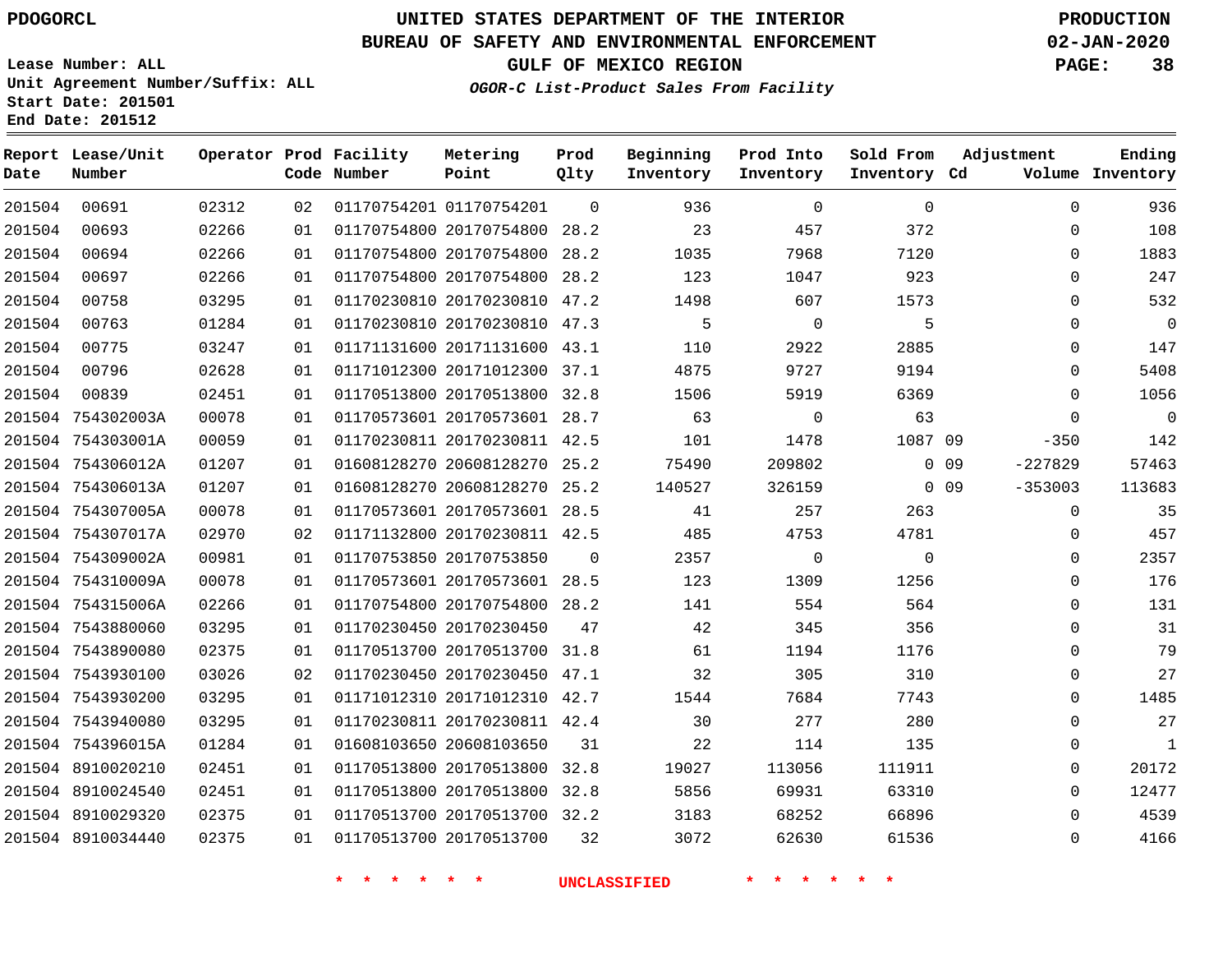#### **BUREAU OF SAFETY AND ENVIRONMENTAL ENFORCEMENT 02-JAN-2020**

**Lease Number: ALL Unit Agreement Number/Suffix: ALL Start Date: 201501**

**Operator Prod Facility**

**End Date: 201512**

**Report Lease/Unit**

**GULF OF MEXICO REGION PAGE: 39**

**Prod**

**OGOR-C List-Product Sales From Facility**

**Beginning Prod Into Sold From Adjustment**

**Ending**

| Date | Number             |       |    | Code Number                      | Point                        | Qlty           | Inventory               | Inventory                        | Inventory Cd   |       |              | Volume Inventory |
|------|--------------------|-------|----|----------------------------------|------------------------------|----------------|-------------------------|----------------------------------|----------------|-------|--------------|------------------|
|      | 201504 8910039150  | 00078 | 01 |                                  | 01170573601 20170573601 28.5 |                | 2232                    | 16954                            | 16902 42       |       | $-5$         | 2279             |
|      | 201504 8910086400  | 02222 | 02 |                                  | 01171012400 20171012400 52.8 |                | 473                     | 67                               | 257 42         |       | $\mathbf{1}$ | 284              |
|      | 201504 8910087670  | 02312 | 02 |                                  | 01170754201 01170754201      | $\overline{0}$ | 236                     | $\Omega$                         | $\mathbf 0$    |       | $\Omega$     | 236              |
|      | 201504 8910088130  | 00078 | 01 |                                  | 01171012400 20171012400 52.8 |                | 72                      | $\mathbf 0$                      | 39             |       | $\mathbf 0$  | 33               |
|      | 201504 8910089160  | 02375 | 01 |                                  | 01170513700 20170513700 26.7 |                | 340                     | 7102                             | 6970           |       | $\mathbf{0}$ | 472              |
|      | 201504 891008927AG | 00078 | 01 |                                  | 01170230400 20170230400 52.8 |                | 39                      | 93                               |                | 88 42 | $\mathbf{1}$ | 45               |
|      | 201504 891008927Y  | 00078 | 01 |                                  | 01170230400 20170230400      | 53             | 11                      | 10                               | 16             |       | $\mathbf 0$  | 5                |
|      | 201504 8910116580  | 02375 | 01 |                                  | 01170513700 20170513700 26.7 |                | 154                     | 3868                             | 3765           |       | 0            | 257              |
|      | 201504 8910116740  | 02375 | 01 |                                  | 01170513700 20170513700 26.7 |                | 710                     | 16911                            | 16497 42       |       | $\mathbf{1}$ | 1125             |
|      | 201504 8910116770  | 02375 | 01 |                                  | 01170513700 20170513700 26.7 |                | 117                     | 2199                             | 2170           |       | $\mathbf 0$  | 146              |
|      | 201504 8910116790  | 02375 | 01 |                                  | 01170513700 20170513700 26.7 |                | 735                     | 16774                            | 16394 42       |       | $\mathbf{1}$ | 1116             |
|      | 201504 8910116800  | 02375 | 01 |                                  | 01170513700 20170513700 26.7 |                | 3491                    | 69920                            | 68762 42       |       | $\mathbf{1}$ | 4650             |
|      | 201504 891011687A  | 02266 | 01 |                                  | 01170754800 20170754800 28.2 |                | 150                     | 505                              | 536            |       | $\mathbf 0$  | 119              |
|      | 201504 891011687C  | 02266 | 01 |                                  | 01170754800 20170754800 28.2 |                | 114                     | 1212                             | 1039           |       | $\mathbf 0$  | 287              |
|      | 201504 891011687D  | 02266 | 01 |                                  | 01170754800 20170754800 28.2 |                | 83                      | 854                              | 736            |       | 0            | 201              |
|      | 201504 891011687E  | 02266 | 01 |                                  | 01170754800 20170754800 28.2 |                | 12                      | 180                              | 149            |       | $\mathbf 0$  | 43               |
|      | 201504 8910117330  | 02266 | 01 |                                  | 01170754800 20170754800 28.2 |                | $\overline{\mathbf{3}}$ | 9                                | 10             |       | $\mathbf 0$  | $\overline{2}$   |
|      | 201504 8910123270  | 03295 | 01 |                                  | 01177215100 20177215102      | 32             | 37                      | 3332                             | 3331           |       | $\mathbf 0$  | 38               |
|      | 201504 8910123320  | 03295 | 01 |                                  | 01177215100 20177215102      | 32             | 87                      | 7473                             | 7475           |       | 0            | 85               |
|      | 201504 8910123330  | 03295 | 01 |                                  | 01177215100 20177215102      | 32             | 147                     | 12587                            | 12591          |       | $\Omega$     | 143              |
|      | 201504 8910169280  | 02628 | 01 |                                  | 01171132000 20171132000 40.1 |                | 118                     | 4074                             | 4098           |       | $\mathbf 0$  | 94               |
|      | 201504 8910169290  | 02628 | 01 |                                  | 01171132000 20171132000 40.7 |                | 52                      | 1272                             | 1299           |       | $\mathbf 0$  | 25               |
|      | 201504 8910169300  | 02375 | 01 |                                  | 01170230810 20170230810 47.3 |                | 107                     | 25                               | 110            |       | $\mathbf 0$  | 22               |
|      | 201504 8910169370  | 02628 | 01 |                                  | 01171132000 20171132000 40.7 |                | 62                      | 2060                             | 2075           |       | 0            | 47               |
|      | 201504 8910202350  | 00276 | 01 |                                  | 01170513700 20170513700 32.2 |                | 604                     | 20911                            | 20124          |       | 0            | 1391             |
|      | 201504 8910202560  | 02375 | 01 |                                  | 01170513700 20170513700      | 31             | 219                     | 5171                             | 5046           |       | $\mathbf 0$  | 344              |
|      | 201504 G00900      | 02986 | 01 |                                  | 01170230811 20170230811 42.5 |                | $\mathbf{1}$            | $\overline{\phantom{a}}$         | $\overline{3}$ |       | 0            | $\mathbf{1}$     |
|      | 201504 G00974      | 03295 | 01 |                                  | 01171132000 20171132000 40.7 |                | 8 <sup>1</sup>          | 121                              | 126            |       | 0            | $\mathbf{3}$     |
|      |                    |       |    | $\star$ $\star$<br><b>Signal</b> | * * *                        |                | <b>UNCLASSIFIED</b>     | $\star$ $\star$<br>一大<br>$\star$ | $*$ $*$        |       |              |                  |

**Metering**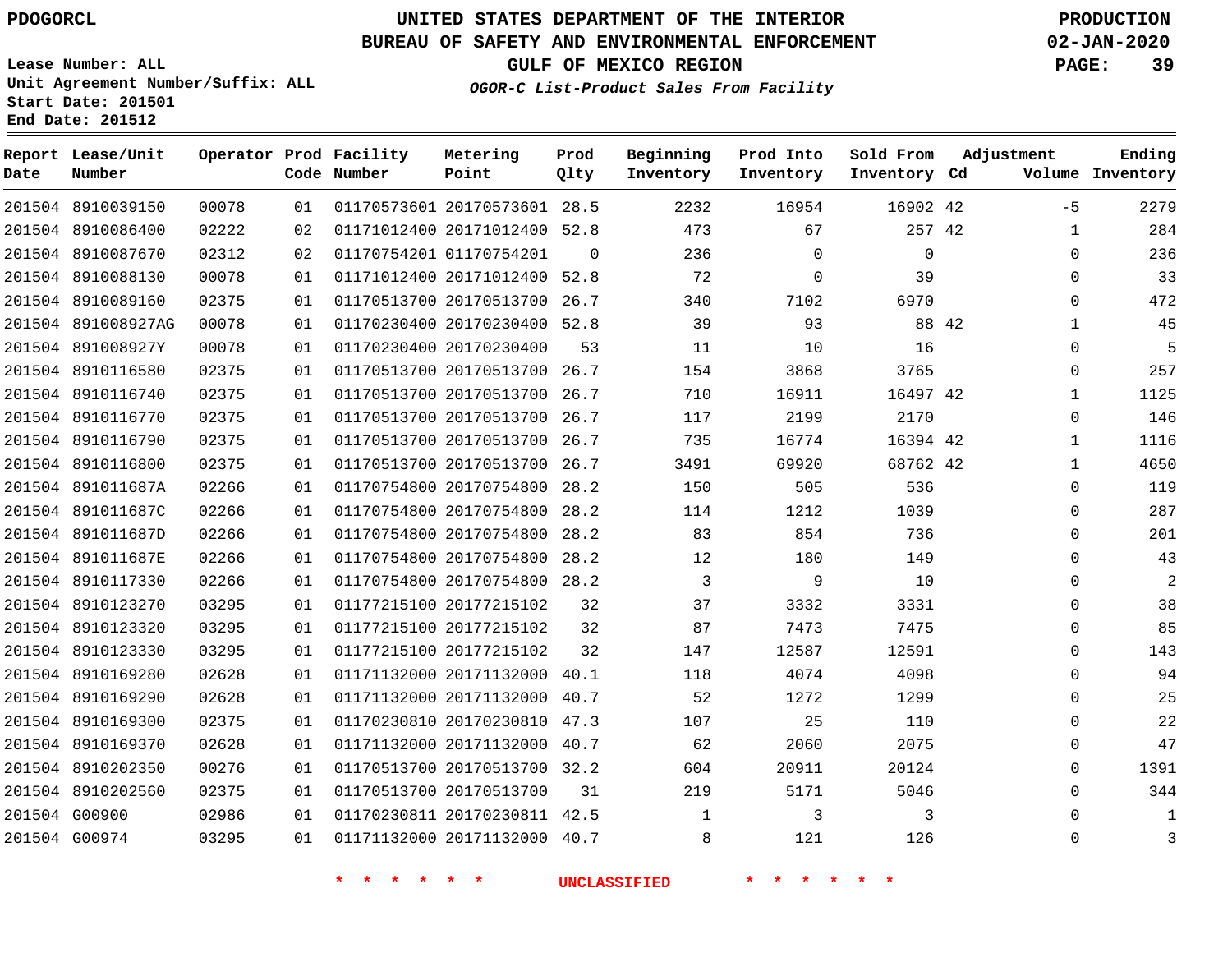### **BUREAU OF SAFETY AND ENVIRONMENTAL ENFORCEMENT 02-JAN-2020**

**Lease Number: ALL Unit Agreement Number/Suffix: ALL Start Date: 201501 End Date: 201512**

**GULF OF MEXICO REGION PAGE: 40**

**OGOR-C List-Product Sales From Facility**

| Date | Report Lease/Unit<br>Number |       |    | Operator Prod Facility<br>Code Number | Metering<br>Point            | Prod<br>Qlty | Beginning<br>Inventory | Prod Into<br>Inventory | Sold From<br>Inventory Cd | Adjustment     | Ending<br>Volume Inventory |
|------|-----------------------------|-------|----|---------------------------------------|------------------------------|--------------|------------------------|------------------------|---------------------------|----------------|----------------------------|
|      | 201504 G00985               | 02266 | 01 |                                       | 0117709260A 2017709260A 33.7 |              | 377                    | 4559                   | 4559                      | $\Omega$       | 377                        |
|      | 201504 G01027               | 00162 | 01 |                                       | 01177122606 20177122606 41.1 |              | $\mathbf 0$            | 3593                   | 3593                      | $\Omega$       | $\overline{0}$             |
|      | 201504 G01036               | 03209 | 02 |                                       | 01171092651 20171092650 61.7 |              | $\Omega$               | 7902                   | 3489 47                   | 1289           | 5702                       |
|      | 201504 G01082               | 01284 | 01 |                                       | 01170753510 20170753510 58.3 |              | 19                     | 1                      | 10                        | $\Omega$       | 10                         |
|      | 201504 G01083               | 02375 | 01 |                                       | 01170513700 20170513700 26.7 |              | 2523                   | 43048                  | 42709 42                  | $\mathbf{1}$   | 2863                       |
|      |                             | 02777 | 01 |                                       | 01170753510 20170753510 45.5 |              | $\mathbf 0$<br>        | $\Omega$               | $\Omega$<br>              | $\Omega$       | $\Omega$                   |
|      |                             |       |    |                                       |                              |              | 2523                   | 43048                  | 42709                     | 1              | 2863                       |
|      | 201504 G01084               | 02375 | 01 |                                       | 01170513700 20170513700 26.7 |              | 67                     | 1580                   | 1542                      | $\Omega$       | 105                        |
|      | 201504 G01090               | 02375 | 01 |                                       | 01170513700 20170513700 26.7 |              | 203                    | 4435                   | 4343                      | $\Omega$       | 295                        |
|      | 201504 G01091               | 02375 | 01 |                                       | 01170513700 20170513700 26.7 |              | 537                    | 18618                  | 17916 42                  | $-1$           | 1238                       |
|      | 201504 G01092               | 02375 | 01 |                                       | 01170513700 20170513700 26.7 |              | 234                    | 5528                   | 5394 42                   | $-1$           | 367                        |
|      | 201504 G01196               | 02266 | 02 |                                       | 01171132800 21171132800 49.1 |              | 81                     | 226                    | 249                       | $\mathbf 0$    | 58                         |
|      | 201504 G01198               | 03295 | 01 |                                       | 01171092651 20171092650 61.7 |              | 35                     | 215                    | 95                        | $\mathbf 0$    | 155                        |
|      | 201504 G01208               | 03295 | 01 |                                       | 01171092651 20171092650 61.7 |              | 216                    | 1003                   | 495                       | $\Omega$       | 724                        |
|      | 201504 G01210               | 02375 | 01 |                                       | 01171132800 21171132800 49.1 |              | 308                    | 77                     | 312                       | $\mathbf 0$    | 73                         |
|      | 201504 G01220               | 03295 | 01 |                                       | 01177092600 20177092600 44.5 |              | 252                    | 2211                   | 2307                      | 0              | 156                        |
|      | 201504 G01248               | 02628 | 01 |                                       | 01171012500 20171012500 36.2 |              | 2826                   | 7591                   | 8668                      | $\Omega$       | 1749                       |
|      | 201504 G01351               | 00078 | 01 |                                       | 01170230400 20170230400 53.2 |              | 3                      | $\mathbf 0$            | 3                         | $\Omega$       | $\overline{0}$             |
|      | 201504 G01447               | 02375 | 02 |                                       | 01170513700 20170513700 18.7 |              | 33                     | 906                    | 878 42                    | $\overline{a}$ | 63                         |
|      | 201504 G01477               | 03026 | 02 |                                       | 01170230810 20170230810 47.3 |              | 99                     | $\Omega$               | 99                        | $\mathbf 0$    | $\overline{0}$             |
|      | 201504 G01497               | 02451 | 01 |                                       | 01170513800 20170513800 32.8 |              | 6440                   | 41975                  | 40926                     | $\Omega$       | 7489                       |
|      | 201504 G01498               | 02451 | 01 |                                       | 01170513800 20170513800 32.8 |              | 1061                   | 6489                   | 6392                      | 0              | 1158                       |
|      | 201504 G01580               | 02451 | 01 |                                       | 01170513800 20170513800 32.8 |              | 592                    | $\mathbf 0$            | 592                       | 0              | $\mathbf 0$                |
|      | 201504 G01610               | 03295 | 01 |                                       | 01177215100 20177215102      | 32           | 14                     | 1233                   | 1233                      | $\Omega$       | 14                         |
|      | 201504 G01619               | 02375 | 01 |                                       | 01170513700 20170513700 31.8 |              | 824                    | 17424                  | 17088                     | $\mathbf 0$    | 1160                       |
|      | 201504 G01620               | 02375 | 01 |                                       | 01170513700 20170513700 31.8 |              | 193                    | 4137                   | 4055                      | $\Omega$       | 275                        |
|      | 201504 G01754               | 00003 | 01 |                                       | 01423210051 20423210050 62.3 |              | 12                     | 36                     | 36                        | $\mathbf 0$    | 12                         |
|      | 201504 G01757               | 00003 | 01 |                                       | 01423210051 20423210050 62.3 |              | 92                     | 304                    | 296                       | $\mathbf 0$    | 100                        |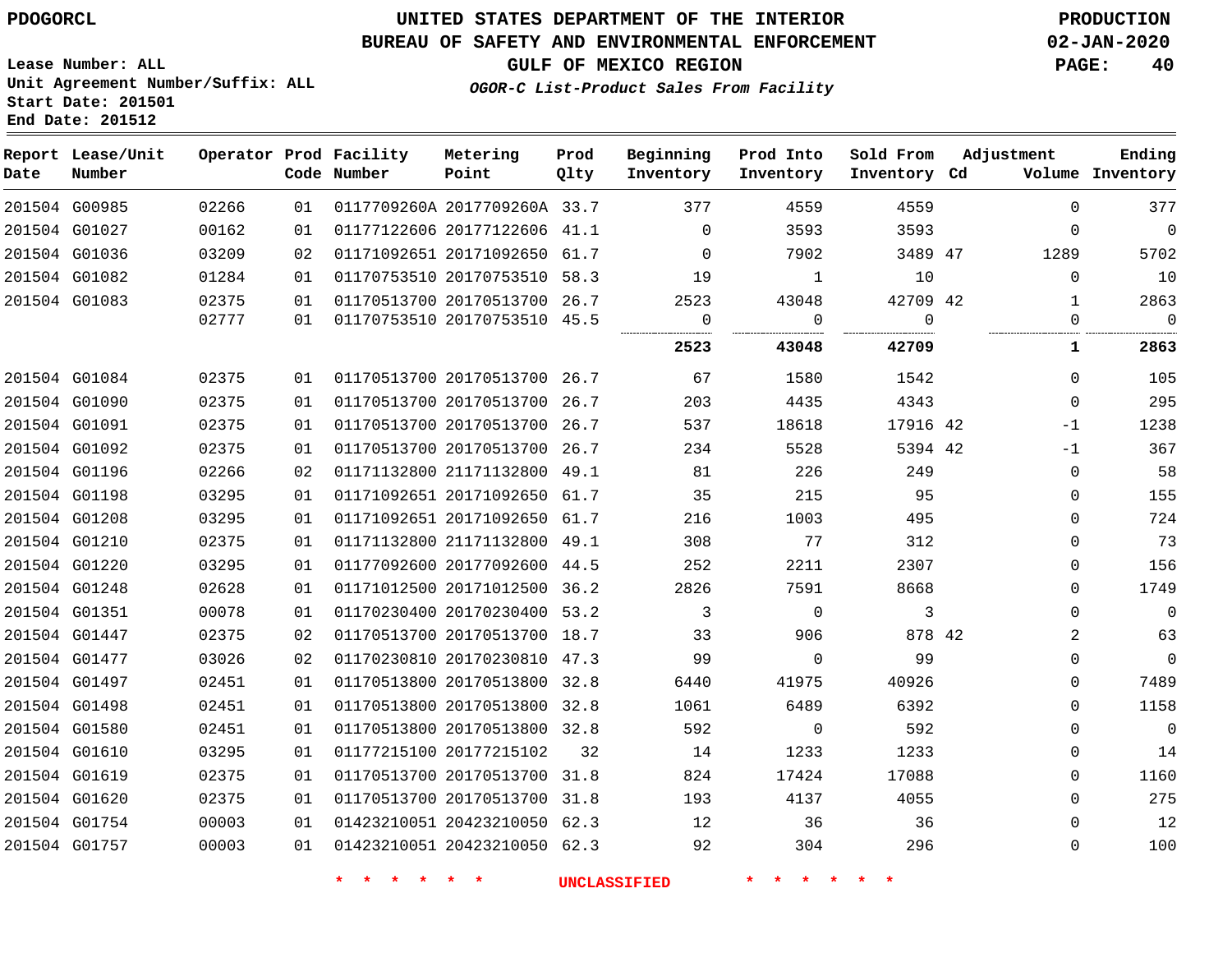**Lease Number: ALL**

**Start Date: 201501**

G02665

**Unit Agreement Number/Suffix: ALL**

## **UNITED STATES DEPARTMENT OF THE INTERIOR PDOGORCL PRODUCTION**

#### **BUREAU OF SAFETY AND ENVIRONMENTAL ENFORCEMENT 02-JAN-2020**

**GULF OF MEXICO REGION PAGE: 41**

**OGOR-C List-Product Sales From Facility**

|      | End Date: 201512            |       |    |                                       |                              |              |                        |                        |                        |                  |                            |
|------|-----------------------------|-------|----|---------------------------------------|------------------------------|--------------|------------------------|------------------------|------------------------|------------------|----------------------------|
| Date | Report Lease/Unit<br>Number |       |    | Operator Prod Facility<br>Code Number | Metering<br>Point            | Prod<br>Qlty | Beginning<br>Inventory | Prod Into<br>Inventory | Sold From<br>Inventory | Adjustment<br>Cd | Ending<br>Volume Inventory |
|      | 201504 G01848               | 01284 | 02 |                                       | 01423210051 20170230500 44.4 |              | 5                      | 12                     | 6                      | $\Omega$         | 11                         |
|      |                             | 01978 | 02 |                                       | 01170230500 20170230500 44.4 |              | 496<br>                | 557<br>                | 527<br>.<br>.          | $\Omega$         | 526                        |
|      |                             |       |    |                                       |                              |              | 501                    | 569                    | 533                    | 0                | 537                        |
|      | 201504 G01860               | 03295 | 01 |                                       | 01170231110 20170231110 41.2 |              | 12172                  | 5371                   | 13930                  | $\mathbf{0}$     | 3613                       |
|      | 201504 G01865               | 00078 | 01 |                                       | 01171012500 20171012500      | 36.2         | 786                    | 2424                   | 2651                   | $\Omega$         | 559                        |
|      | 201504 G01880               | 03295 | 01 |                                       | 01171132000 20171132000      | 40.7         | 1                      | 58                     | 58                     | $\Omega$         | 1                          |
|      | 201504 G01898               | 02312 | 02 |                                       | 01171012500 20171012500      | 36.2         | 128                    | 324                    | 378                    | $\Omega$         | 74                         |
|      |                             |       | 01 |                                       | 01171012500 20171012500      | 36.2         | 1485                   | 254                    | 1681 42                | $\mathbf{1}$     | 59                         |
|      |                             |       |    |                                       |                              |              | 1613                   | 578                    | 2059                   | 1                | 133                        |
|      | 201504 G01901               | 03295 | 01 |                                       | 01177215100 20177215102      | 32           | 2                      | 152                    | 152                    | $\Omega$         | $\overline{2}$             |
|      | 201504 G01953               | 03295 | 01 |                                       | 01170230811 20170230811 42.4 |              | 10                     | 69                     | 72                     | $\Omega$         | 7                          |
|      | 201504 G01966               | 03295 | 01 |                                       | 01177215100 20177215102      | 32           | 73                     | 5941                   | 5947                   | 0                | 67                         |
|      | 201504 G01967               | 03295 | 01 |                                       | 01177215100 20177215102      | 32           | 151                    | 14377                  | 14365                  | $\Omega$         | 163                        |
|      | 201504 G01972               | 03033 | 01 |                                       | 01170230810 20170230810      | 47.3         | 232                    | 114                    | 246                    | 0                | 100                        |
|      | 201504 G02037               | 02222 | 01 |                                       | 01170530900 20170530900      | 50.8         | 686                    | $\Omega$               | 27                     | $\Omega$         | 659                        |
|      | 201504 G02111               | 02628 | 01 |                                       | 01171132000 20171132000      | 40.1         | 1752                   | 74112                  | 74179                  | $\Omega$         | 1685                       |
|      | 201504 G02127               | 02312 | 02 |                                       | 01170230810 20170230810 47.3 |              | 79                     | 54                     |                        | 85 42<br>$-1$    | 47                         |
|      | 201504 G02161               | 03295 | 01 |                                       | 01171012500 20171012500      | 36.2         | 1128                   | 4852                   | 4861                   | $\mathbf 0$      | 1119                       |
|      | 201504 G02163               | 03295 | 01 |                                       | 01171012500 20171012500 36.1 |              | 113                    | 215                    | 278                    | 0                | 50                         |
|      | 201504 G02317               | 03295 | 01 |                                       | 01171132000 20171132000      | 40.6         | 5                      | 328                    | 326                    | 0                | 7                          |
|      | 201504 G02353               | 01284 | 01 |                                       | 01170230450 20170230450 47.1 |              | 115                    | 1755                   | 1714                   | 0                | 156                        |
|      | 201504 G02354               | 01284 | 01 |                                       | 01170230450 20170230450      | 47.1         | 122                    | 2392                   | 2300                   | 0                | 214                        |
|      | 201504 G02429               | 02375 | 01 |                                       | 01170230811 20170230810 47.3 |              | 103                    | 106                    | 116                    | $\Omega$         | 93                         |
|      | 201504 G02433               | 02375 | 01 |                                       | 01170230810 20170230810 47.3 |              | 54                     | $\mathbf 0$            | 43                     | $\mathbf{0}$     | 11                         |
|      | 201504 G02601               | 02628 | 02 |                                       | 01171092651 20171092650 61.7 |              | 309                    | 1649                   | 766                    | $\Omega$         | 1192                       |
|      | 201504 G02613               | 02628 | 01 |                                       | 01171132000 20171132000 45.1 |              | $\Omega$               | $\Omega$               | $\Omega$               | $\Omega$         | $\Omega$                   |

20423210050 62.2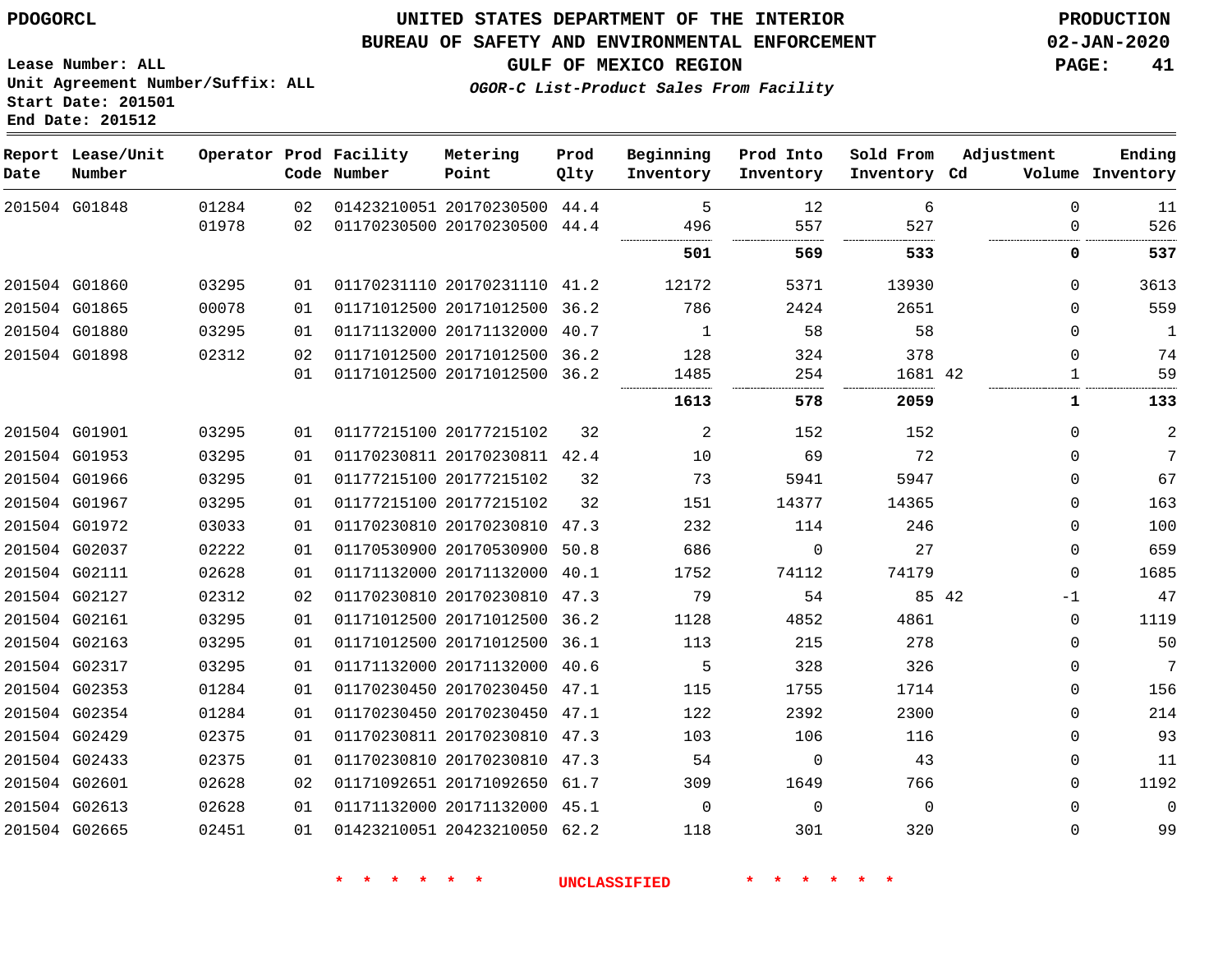**Report Lease/Unit**

## **UNITED STATES DEPARTMENT OF THE INTERIOR PDOGORCL PRODUCTION**

#### **BUREAU OF SAFETY AND ENVIRONMENTAL ENFORCEMENT 02-JAN-2020**

**Lease Number: ALL Unit Agreement Number/Suffix: ALL Start Date: 201501 End Date: 201512**

**Operator Prod Facility**

**OGOR-C List-Product Sales From Facility**

**GULF OF MEXICO REGION PAGE: 42**

**Adjustment**

**Ending**

| Metering | Prod                  | Beginning Prod Into Sold From |                   |                  |
|----------|-----------------------|-------------------------------|-------------------|------------------|
| Doint.   | $\bigcap$ + $\bigcup$ | Tnuantoru                     | <b>Tnyrontory</b> | <b>Thuantory</b> |

| Date | Number        |       |    | Code Number | Point                        | Qlty | Inventory | Inventory   | Inventory Cd |              | Volume Inventory |
|------|---------------|-------|----|-------------|------------------------------|------|-----------|-------------|--------------|--------------|------------------|
|      | 201504 G02705 | 02628 | 02 |             | 01170230810 20170230810 47.3 |      | 1607      | 8724        | 2686         | $\Omega$     | 7645             |
|      | 201504 G02825 | 03295 | 01 |             | 01170230810 20170230810 47.2 |      | 393       | 195         | 417          | $\Omega$     | 171              |
|      | 201504 G02826 | 03295 | 01 |             | 01170231110 20170231110 41.2 |      | 1611      | 633         | 1820         | $\Omega$     | 424              |
|      |               |       | 01 |             | 01170230810 20170230810 47.2 |      | 110<br>   | 66<br>      | 118          | 0            | 58               |
|      |               |       |    |             |                              |      | 1721      | 699         | 1938         | 0            | 482              |
|      | 201504 G02870 | 03295 | 01 |             | 01170230810 20170230810 47.3 |      | 20        | $\mathbf 0$ | 20           | 0            | $\mathbf 0$      |
|      | 201504 G02895 | 02579 | 02 |             | 01171092651 20171092650 61.7 |      | 32        | 197         | 87           | $\Omega$     | 142              |
|      |               | 02628 | 02 |             | 01171092651 20171092650 61.7 |      | 45<br>    | 1004        | 325          | 0            | 724              |
|      |               |       |    |             |                              |      | 77        | 1201        | 412          | 0            | 866              |
|      | 201504 G02917 | 03247 | 01 |             | 01171092930 20171092930 37.9 |      | 45        | 265         | 279          | 0            | 31               |
|      | 201504 G03061 | 03026 | 01 |             | 01423210051 20423210050 62.3 |      | 281       | 497         | 615 42       | $\mathbf{1}$ | 164              |
|      | 201504 G03152 | 03295 | 01 |             | 01177092600 20177092600 44.5 |      | 259       | 5594        | 5458         | $\Omega$     | 395              |
|      | 201504 G03331 | 02628 | 01 |             | 01171132800 20171132000 40.7 |      | 66        | 2238        | 2252         | 0            | 52               |
|      | 201504 G03414 | 03295 | 01 |             | 01170753510 20170753510 58.3 |      | 2017      | 425         | 1213         | 0            | 1229             |
|      | 201504 G03593 | 03295 | 01 |             | 01171012500 20171012500 36.2 |      | 4         | 52          | 44           | $\Omega$     | 12               |
|      | 201504 G03793 | 03295 | 01 |             | 01171012500 20171012500 36.1 |      | 39        | 295         | 266          | 0            | 68               |
|      | 201504 G03811 | 03295 | 01 |             | 01171092651 20171092650 61.7 |      | 6         | $\Omega$    | 6            | $\Omega$     | $\overline{0}$   |
|      | 201504 G03958 | 03295 | 01 |             | 01170230510 20170230510      | 49   | 813       | 1249        | 1228         | $\Omega$     | 834              |
|      | 201504 G04003 | 03295 | 01 |             | 01171012500 20171012500 36.1 |      | 1425      | 3843        | 4382         | 0            | 886              |
|      | 201504 G04081 | 03295 | 01 |             | 01170230450 20170230810 47.3 |      | 2614      | 1450        | 2794         | $\Omega$     | 1270             |
|      | 201504 G04085 | 02899 | 01 |             | 01170230811 20170230811 42.5 |      | 187       | 1905        | 1909         | $\Omega$     | 183              |
|      | 201504 G04087 | 02899 | 01 |             | 01177008150 01177008150 30.4 |      | 6802      | 3135        | 6208 42      | -1           | 3728             |
|      | 201504 G04232 | 00730 | 01 |             | 01171012500 20171012500 36.2 |      | 6871      | 20518       | 22658        | $\mathbf 0$  | 4731             |
|      |               | 03295 | 01 |             | 01171012500 20171012500 36.1 |      | 178       | 590         | 632<br>      | 0            | 136              |
|      |               |       |    |             |                              |      | 7049      | 21108       | 23290        | 0            | 4867             |
|      | 201504 G04421 | 03295 | 01 |             | 01171131600 20171131600      | 43   | 794       | 18037       | 17921        | $\Omega$     | 910              |
|      | 201504 G04433 | 02312 | 01 |             | 01177082950 20177082956 26.8 |      | 2         | 80          | 80           | 0            | 2                |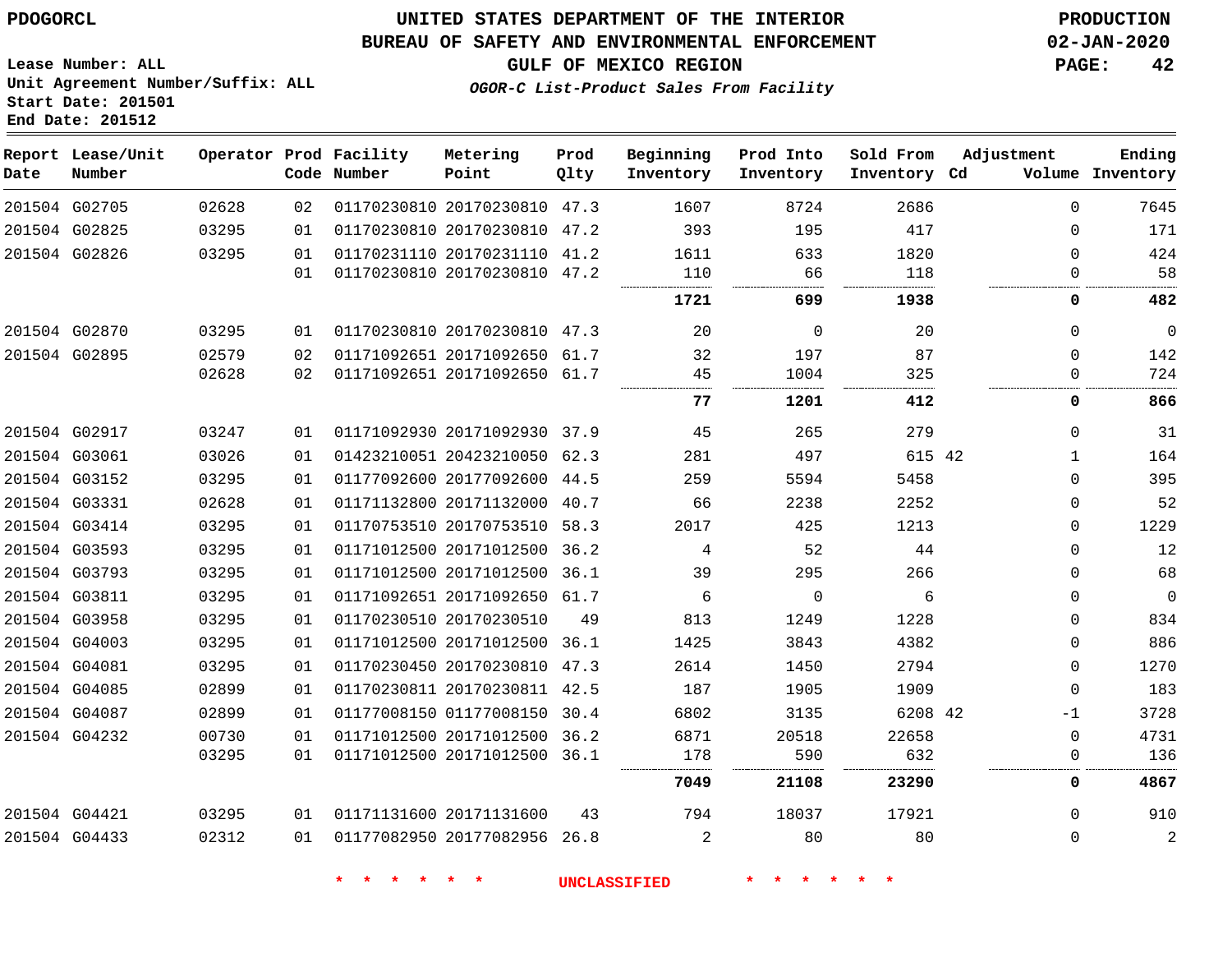**Prod**

#### **BUREAU OF SAFETY AND ENVIRONMENTAL ENFORCEMENT 02-JAN-2020**

**GULF OF MEXICO REGION PAGE: 43**

**Lease Number: ALL Unit Agreement Number/Suffix: ALL Start Date: 201501 End Date: 201512**

**OGOR-C List-Product Sales From Facility**

| 2492<br>03033<br>01420470030 20420470030<br>201504 G04537<br>$\Omega$<br>$\Omega$<br>$\Omega$<br>01<br>201504 G04800<br>02970<br>01177062608 2017706260A 37.3<br>02<br>17<br>17<br>$\Omega$<br>0<br>01171132800 21171132800 49.1<br>03026<br>679<br>599<br>02<br>60<br>$\Omega$<br>60<br>696<br>616<br>0<br>01177082950 20177082956 26.8<br>02312<br>346<br>17718<br>17718<br>201504 G04809<br>01<br>$\Omega$<br>01170230500 20170230500<br>29<br>22<br>30<br>201504 G04818<br>03295<br>44.3<br>01<br>$\Omega$<br>01284<br>01423210051 20170230510<br>92<br>83<br>201504 G05006<br>120<br>0<br>02<br>49<br>01170230500 20170230500<br>39<br>32<br>201504 G05299<br>03295<br>41<br>$\Omega$<br>01<br>44.3<br>01177062608 2017706260A 37.3<br>201504 G05431<br>02970<br>70<br>4044<br>4048<br>02<br>$\Omega$<br>00730<br>01171132800 21171132800 49.1<br>288<br>$\Omega$<br>355<br>01<br>$\Omega$<br>01171132800 21171132800<br>13364<br>16702<br>02970<br>43.9<br>7235<br>02<br>$\Omega$<br>2585<br>03295<br>01171132800 21171132800 49.1<br>1043<br>2145<br>01<br>15864<br>8278<br>19575<br>0<br>01171012400 20171012400 52.8<br>00078<br>988<br>153<br>537<br>$\Omega$<br>01<br>01171012500 20171012500<br>03247<br>582<br>1767<br>1941 42<br>36.2<br>01<br>$-1$<br>01171012500 20171012500<br>03295<br>1601<br>36.2<br>5134<br>5551<br>$\mathbf 0$<br>01<br>01423210051 20423210050<br>03295<br>62.2<br>10<br>45<br>40<br>$\Omega$<br>01<br>02801<br>01170230450 20170230450<br>222<br>47.1<br>9<br>211<br>02<br>$\Omega$<br>02375<br>01171132000 20171132000<br>40.7<br>16<br>17<br>02<br>0<br>01171132000 20171132000 40.7<br>10953<br>10974<br>270<br>01<br>0 | Ending<br>Volume Inventory | Adjustment | Sold From<br>Inventory Cd | Prod Into<br>Inventory | Beginning<br>Inventory | Prod<br>Qlty | Metering<br>Point | Operator Prod Facility<br>Code Number |  | Report Lease/Unit<br>Number | Date |
|--------------------------------------------------------------------------------------------------------------------------------------------------------------------------------------------------------------------------------------------------------------------------------------------------------------------------------------------------------------------------------------------------------------------------------------------------------------------------------------------------------------------------------------------------------------------------------------------------------------------------------------------------------------------------------------------------------------------------------------------------------------------------------------------------------------------------------------------------------------------------------------------------------------------------------------------------------------------------------------------------------------------------------------------------------------------------------------------------------------------------------------------------------------------------------------------------------------------------------------------------------------------------------------------------------------------------------------------------------------------------------------------------------------------------------------------------------------------------------------------------------------------------------------------------------------------------------------------------------------------------------------------------------------------|----------------------------|------------|---------------------------|------------------------|------------------------|--------------|-------------------|---------------------------------------|--|-----------------------------|------|
|                                                                                                                                                                                                                                                                                                                                                                                                                                                                                                                                                                                                                                                                                                                                                                                                                                                                                                                                                                                                                                                                                                                                                                                                                                                                                                                                                                                                                                                                                                                                                                                                                                                                    | 2492                       |            |                           |                        |                        |              |                   |                                       |  |                             |      |
|                                                                                                                                                                                                                                                                                                                                                                                                                                                                                                                                                                                                                                                                                                                                                                                                                                                                                                                                                                                                                                                                                                                                                                                                                                                                                                                                                                                                                                                                                                                                                                                                                                                                    | $\mathbf 0$                |            |                           |                        |                        |              |                   |                                       |  |                             |      |
|                                                                                                                                                                                                                                                                                                                                                                                                                                                                                                                                                                                                                                                                                                                                                                                                                                                                                                                                                                                                                                                                                                                                                                                                                                                                                                                                                                                                                                                                                                                                                                                                                                                                    | 140                        |            |                           |                        |                        |              |                   |                                       |  |                             |      |
|                                                                                                                                                                                                                                                                                                                                                                                                                                                                                                                                                                                                                                                                                                                                                                                                                                                                                                                                                                                                                                                                                                                                                                                                                                                                                                                                                                                                                                                                                                                                                                                                                                                                    | 140                        |            |                           |                        |                        |              |                   |                                       |  |                             |      |
|                                                                                                                                                                                                                                                                                                                                                                                                                                                                                                                                                                                                                                                                                                                                                                                                                                                                                                                                                                                                                                                                                                                                                                                                                                                                                                                                                                                                                                                                                                                                                                                                                                                                    | 346                        |            |                           |                        |                        |              |                   |                                       |  |                             |      |
|                                                                                                                                                                                                                                                                                                                                                                                                                                                                                                                                                                                                                                                                                                                                                                                                                                                                                                                                                                                                                                                                                                                                                                                                                                                                                                                                                                                                                                                                                                                                                                                                                                                                    | 21                         |            |                           |                        |                        |              |                   |                                       |  |                             |      |
|                                                                                                                                                                                                                                                                                                                                                                                                                                                                                                                                                                                                                                                                                                                                                                                                                                                                                                                                                                                                                                                                                                                                                                                                                                                                                                                                                                                                                                                                                                                                                                                                                                                                    | 55                         |            |                           |                        |                        |              |                   |                                       |  |                             |      |
|                                                                                                                                                                                                                                                                                                                                                                                                                                                                                                                                                                                                                                                                                                                                                                                                                                                                                                                                                                                                                                                                                                                                                                                                                                                                                                                                                                                                                                                                                                                                                                                                                                                                    | 30                         |            |                           |                        |                        |              |                   |                                       |  |                             |      |
| 201504 G05504<br>201504 G05505<br>201504 G05602<br>201504 G05612<br>201504 G06069<br>201504 G06168<br>201504 G06668                                                                                                                                                                                                                                                                                                                                                                                                                                                                                                                                                                                                                                                                                                                                                                                                                                                                                                                                                                                                                                                                                                                                                                                                                                                                                                                                                                                                                                                                                                                                                | 74                         |            |                           |                        |                        |              |                   |                                       |  |                             |      |
|                                                                                                                                                                                                                                                                                                                                                                                                                                                                                                                                                                                                                                                                                                                                                                                                                                                                                                                                                                                                                                                                                                                                                                                                                                                                                                                                                                                                                                                                                                                                                                                                                                                                    | 67                         |            |                           |                        |                        |              |                   |                                       |  |                             |      |
|                                                                                                                                                                                                                                                                                                                                                                                                                                                                                                                                                                                                                                                                                                                                                                                                                                                                                                                                                                                                                                                                                                                                                                                                                                                                                                                                                                                                                                                                                                                                                                                                                                                                    | 3897                       |            |                           |                        |                        |              |                   |                                       |  |                             |      |
|                                                                                                                                                                                                                                                                                                                                                                                                                                                                                                                                                                                                                                                                                                                                                                                                                                                                                                                                                                                                                                                                                                                                                                                                                                                                                                                                                                                                                                                                                                                                                                                                                                                                    | 603                        |            |                           |                        |                        |              |                   |                                       |  |                             |      |
|                                                                                                                                                                                                                                                                                                                                                                                                                                                                                                                                                                                                                                                                                                                                                                                                                                                                                                                                                                                                                                                                                                                                                                                                                                                                                                                                                                                                                                                                                                                                                                                                                                                                    | 4567                       |            |                           |                        |                        |              |                   |                                       |  |                             |      |
|                                                                                                                                                                                                                                                                                                                                                                                                                                                                                                                                                                                                                                                                                                                                                                                                                                                                                                                                                                                                                                                                                                                                                                                                                                                                                                                                                                                                                                                                                                                                                                                                                                                                    | 604                        |            |                           |                        |                        |              |                   |                                       |  |                             |      |
|                                                                                                                                                                                                                                                                                                                                                                                                                                                                                                                                                                                                                                                                                                                                                                                                                                                                                                                                                                                                                                                                                                                                                                                                                                                                                                                                                                                                                                                                                                                                                                                                                                                                    | 407                        |            |                           |                        |                        |              |                   |                                       |  |                             |      |
|                                                                                                                                                                                                                                                                                                                                                                                                                                                                                                                                                                                                                                                                                                                                                                                                                                                                                                                                                                                                                                                                                                                                                                                                                                                                                                                                                                                                                                                                                                                                                                                                                                                                    | 1184                       |            |                           |                        |                        |              |                   |                                       |  |                             |      |
|                                                                                                                                                                                                                                                                                                                                                                                                                                                                                                                                                                                                                                                                                                                                                                                                                                                                                                                                                                                                                                                                                                                                                                                                                                                                                                                                                                                                                                                                                                                                                                                                                                                                    | 15                         |            |                           |                        |                        |              |                   |                                       |  |                             |      |
|                                                                                                                                                                                                                                                                                                                                                                                                                                                                                                                                                                                                                                                                                                                                                                                                                                                                                                                                                                                                                                                                                                                                                                                                                                                                                                                                                                                                                                                                                                                                                                                                                                                                    | 20                         |            |                           |                        |                        |              |                   |                                       |  |                             |      |
|                                                                                                                                                                                                                                                                                                                                                                                                                                                                                                                                                                                                                                                                                                                                                                                                                                                                                                                                                                                                                                                                                                                                                                                                                                                                                                                                                                                                                                                                                                                                                                                                                                                                    | $\Omega$                   |            |                           |                        |                        |              |                   |                                       |  |                             |      |
|                                                                                                                                                                                                                                                                                                                                                                                                                                                                                                                                                                                                                                                                                                                                                                                                                                                                                                                                                                                                                                                                                                                                                                                                                                                                                                                                                                                                                                                                                                                                                                                                                                                                    | 249                        |            |                           |                        |                        |              |                   |                                       |  |                             |      |

|               |       |    |                              |      | 271   | 10969 | 10991 | 0 | 249      |
|---------------|-------|----|------------------------------|------|-------|-------|-------|---|----------|
| 201504 G07736 | 02628 | 01 | 01171132800 20171132000 40.7 |      |       | 169   | 172   |   | 2        |
| 201504 G07760 | 01284 | 01 | 01177122950 20177122950 30.7 |      | 65    | 5762  | 5767  |   | 60       |
| 201504 G07917 | 03247 | 01 | 01170573602 20170573602 33.6 |      | 23953 | 13885 |       |   | 37838    |
| 201504 G08120 | 02312 | 02 | 01423210051 20423210050 62.3 |      |       |       |       |   | $\Omega$ |
| 201504 G09010 | 02266 | 01 | 01420390120 01420390120      | 55   | 28    |       |       |   | 28       |
| 201504 G09631 | 01284 |    | 01177122950 20177122950      | 30.7 | 15    | 1371  | 1371  |   | 15       |

**\* \* \* \* \* \* UNCLASSIFIED \* \* \* \* \* \***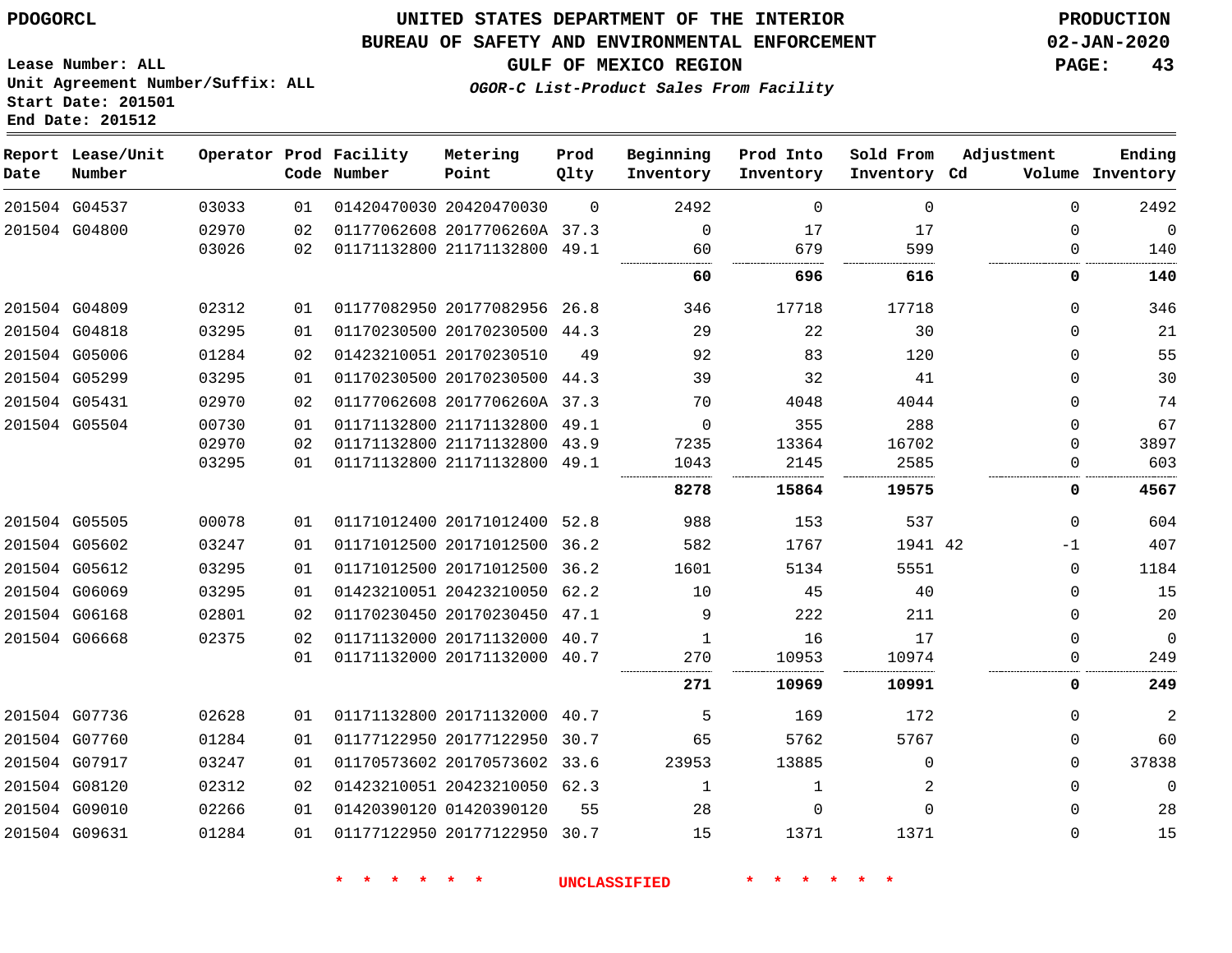# **UNITED STATES DEPARTMENT OF THE INTERIOR PDOGORCL PRODUCTION**

#### **BUREAU OF SAFETY AND ENVIRONMENTAL ENFORCEMENT 02-JAN-2020**

**Lease Number: ALL Unit Agreement Number/Suffix: ALL Start Date: 201501**

**Operator Prod Facility**

**Code Number**

**Metering Point**

**End Date: 201512**

**Report Lease/Unit**

**Number**

**GULF OF MEXICO REGION PAGE: 44**

 $\Omega$ 

**Prod Qlty**

**Inventory Cd Volume**

**Adjustment**

 $\cap$ 

**Ending**

**OGOR-C List-Product Sales From Facility**

**Beginning Inventory**

 $\cap$ 

 $\Omega$ 

**Sold From Inventory**

**Prod Into Inventory**

|               | 201504 G10487 | 00981 | 01 | 01170753850 20170753850 |                              | 0        | 2733        | $\Omega$ | $\Omega$ | 0        | 2733        |
|---------------|---------------|-------|----|-------------------------|------------------------------|----------|-------------|----------|----------|----------|-------------|
|               | 201504 G10794 | 03295 | 01 |                         | 01177122950 20177122950 30.6 |          | 33          | 3886     | 3880     | 0        | 39          |
|               | 201504 G10910 | 00162 | 01 |                         | 01177245110 2017724511G 44.3 |          | $\Omega$    | 8190     | 8190     | $\Omega$ | $\Omega$    |
|               | 201504 G11243 | 03033 | 01 | 01420470030 20420470030 |                              | - 0      | 21          | $\Omega$ | 0        | $\Omega$ | 21          |
| 201504 G11870 |               | 02375 | 01 |                         | 01171132000 20171132000 40.7 |          | 78          | 2785     | 2801 42  | 2        | 64          |
|               | 201504 G11984 | 02801 | 02 |                         | 01171092651 20171092650 61.7 |          | 35          | 397      | 146      | 0        | 286         |
|               | 201504 G12355 | 03209 | 01 |                         | 01171012300 20171012300 37.1 |          | 21408       | 33158    | 36243    | 0        | 18323       |
|               | 201504 G12358 | 03209 | 01 |                         | 01171012300 20171012300 37.1 |          | 201         | 709      | 732      | 0        | 178         |
|               | 201504 G12802 | 02628 | 01 |                         | 01170230811 20170230811 42.5 |          | 66          | 19       | 81       | $\Omega$ | 4           |
|               | 201504 G13563 | 03033 | 01 |                         | 01170230811 20170230811 42.5 |          | 145         | 258      | 378      | 0        | 25          |
| 201504 G13938 |               | 01284 | 01 |                         | 01171012500 20171012500 36.2 |          | 2888        | 8408     | 9357     | $\Omega$ | 1939        |
|               | 201504 G14342 | 02628 | 01 |                         | 01170230811 20170230811 42.5 |          | 43          | 15       | 58       | 0        | 0           |
|               | 201504 G14493 | 03247 | 01 |                         | 01171092930 20171092930 37.9 |          | 134         | 774      | 817      | $\Omega$ | 91          |
|               | 201504 G14535 | 02628 | 01 |                         | 01171012500 20171012500 36.2 |          | 4706        | 9960     | 12372    | $\Omega$ | 2294        |
|               | 201504 G14864 | 02871 | 02 |                         | 01170230450 20170230450 47.1 |          | 557         | 6034     | 6052     | $\Omega$ | 539         |
| 201504 G15050 |               | 03295 | 01 |                         | 01170231110 20170231110 41.2 |          | 449         | 5398     | 2217     | $\Omega$ | 3630        |
|               | 201504 G15239 | 02375 | 01 |                         | 01171012500 20171012500 36.2 |          | 69          | 56       | 112      | $\Omega$ | 13          |
| 201504 G15242 |               | 03295 | 01 |                         | 01171092651 20171092650 61.7 |          | 197         | 846      | 432      | $\Omega$ | 611         |
|               | 201504 G15263 | 03295 | 01 |                         | 01171132000 20171132000 40.6 |          | 26          | 1779     | 1765     | 0        | 40          |
|               | 201504 G15312 | 03295 | 01 |                         | 01171092651 20171092650 61.7 |          | 1351        | 8210     | 3636     | $\Omega$ | 5925        |
|               | 201504 G15740 | 03295 | 01 | 01170230450 20170230450 |                              | 47       | 66          | 697      | 701      | $\Omega$ | 62          |
| 201504 G16325 |               | 03295 | 01 |                         | 01171012400 20171012400 52.8 |          | 931         | 180      | 528      | 0        | 583         |
|               | 201504 G16515 | 00162 | 01 |                         | 01177245110 2017724511G 44.3 |          | $\mathbf 0$ | 19562    | 19562    | $\Omega$ | $\mathbf 0$ |
|               | 201504 G16890 | 00981 | 01 | 01170753850 20170753850 |                              | $\Omega$ | 163         | $\Omega$ | $\Omega$ | 0        | 163         |
|               | 201504 G17754 | 02375 | 02 | 01170230510 20170230510 |                              | 49       | 1420        | 1637     | 1964     | 0        | 1093        |

 G17789 G17858 G17912 G17754  $U$  20170230510 20170230810 47.3 20170530900 50.8 2017706260A 37.3 . $96<sub>1</sub>$   $\Omega$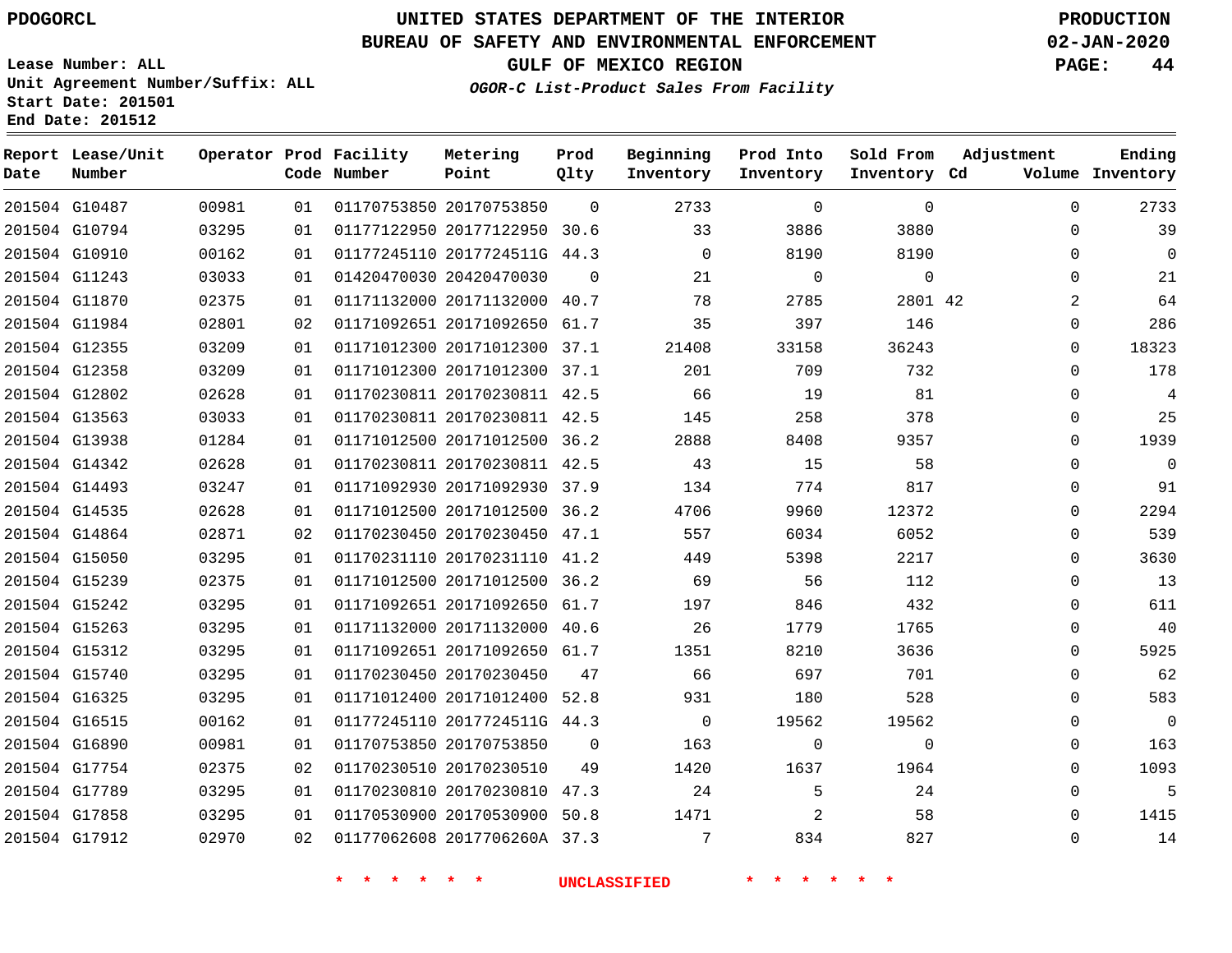## **BUREAU OF SAFETY AND ENVIRONMENTAL ENFORCEMENT 02-JAN-2020**

**Lease Number: ALL Unit Agreement Number/Suffix: ALL Start Date: 201501 End Date: 201512**

**OGOR-C List-Product Sales From Facility**

**GULF OF MEXICO REGION PAGE: 45**

| Date | Report Lease/Unit<br>Number |       |    | Operator Prod Facility<br>Code Number | Metering<br>Point            | Prod<br>Qlty | Beginning<br>Inventory | Prod Into<br>Inventory | Sold From<br>Inventory Cd | Adjustment   | Ending<br>Volume Inventory |
|------|-----------------------------|-------|----|---------------------------------------|------------------------------|--------------|------------------------|------------------------|---------------------------|--------------|----------------------------|
|      | 201504 G17921               | 03026 | 01 |                                       | 01171012500 20177062959 25.5 |              | $\mathbf 0$            | 37118                  | 37118                     | $\mathbf 0$  | $\mathbf{0}$               |
|      | 201504 G18043               | 03059 | 01 |                                       | 01171012500 20171012500 36.2 |              | 2423                   | 7388                   | 8107                      | 0            | 1704                       |
|      | 201504 G18577               | 00981 | 01 |                                       | 01170753850 20170753850      | $\Omega$     | 8030                   | $\mathbf 0$            | $\Omega$                  | $\Omega$     | 8030                       |
|      | 201504 G18936               | 02871 | 01 |                                       | 01422450350 20422450350      | 47.7         | 7                      | $\mathbf 0$            | $\mathbf 0$               | $\mathbf 0$  | 7                          |
|      | 201504 G19030               | 02806 | 01 |                                       | 01423210051 20423210050 53.9 |              | 14                     | 91                     | 75                        | $\Omega$     | 30                         |
|      | 201504 G19127               | 03165 | 01 |                                       | 01170230811 20170230811 42.5 |              | $\overline{2}$         | $\mathbf 0$            | 2                         | $\Omega$     | $\Omega$                   |
|      | 201504 G19839               | 02777 | 01 |                                       | 01170753510 20170753510 54.6 |              | $\Omega$               | $\Omega$               | $\Omega$                  | $\Omega$     | $\Omega$                   |
|      | 201504 G20605               | 02477 | 01 |                                       | 01423550141 20423550140 36.5 |              | 258                    | $\Omega$               | 86                        | $\Omega$     | 172                        |
|      | 201504 G20656               | 02266 | 02 |                                       | 01422450350 20422450350 47.7 |              | 44                     | $\Omega$               | $\Omega$                  | $\Omega$     | 44                         |
|      | 201504 G20660               | 03295 | 01 |                                       | 01170230450 20170230450 47.1 |              | 6                      | $\Omega$               | 6                         | $\Omega$     | $\Omega$                   |
|      | 201504 G21096               | 03295 | 01 |                                       | 01170230811 20170230811 42.5 |              | 8                      | 308                    | 286                       | $\mathbf 0$  | 30                         |
|      | 201504 G21532               | 03217 | 01 |                                       | 01170230811 20170230811 42.5 |              | 249                    | 532                    | 730                       | $\Omega$     | 51                         |
|      | 201504 G21534               | 03217 | 01 |                                       | 01170230811 20170230811 42.5 |              | 11                     | 2888                   | 2621                      | $\Omega$     | 278                        |
|      | 201504 G21580               | 03295 | 01 |                                       | 01170230811 20170230811 42.5 |              | $\mathbf 0$            | $\mathbf 0$            | $\mathbf 0$               | $\Omega$     | $\overline{0}$             |
|      | 201504 G21592               | 02628 | 02 |                                       | 01171132000 20171132000 40.7 |              | $\overline{2}$         | 13                     | 13                        | $\Omega$     | 2                          |
|      | 201504 G21655               | 03247 | 01 |                                       | 01171132800 21171132800 49.1 |              | 606                    | 11200                  | 9573                      | $\mathbf 0$  | 2233                       |
|      | 201504 G21825               | 00981 | 01 |                                       | 01170753850 20170753850      | $\Omega$     | 642                    | $\mathbf 0$            | $\mathbf 0$               | $\Omega$     | 642                        |
|      | 201504 G21826               | 00981 | 01 |                                       | 01170753850 20170753850      | $\Omega$     | 6                      | $\mathbf 0$            | $\Omega$                  | $\Omega$     | 6                          |
|      | 201504 G22219               | 03033 | 01 |                                       | 01423210051 20423210050 62.3 |              | 7                      | 6                      |                           | 12 42<br>1   | 2                          |
|      | 201504 G22268               | 02777 | 02 |                                       | 01170230810 2042709015I 51.5 |              | $\Omega$               | 124                    | 124                       | $\Omega$     | $\Omega$                   |
|      | 201504 G22501               | 00078 | 01 |                                       | 01170230400 20170230400 52.9 |              | 60                     | 89                     | 106                       | $\mathbf 0$  | 43                         |
|      | 201504 G22505               | 02375 | 02 |                                       | 01170230811 20170230811 42.5 |              | 132                    | 690                    | 756                       | $\Omega$     | 66                         |
|      | 201504 G22510               | 00162 | 01 |                                       | 01170230810 20170230810 47.3 |              | 2449                   | 1094                   | 2585 42                   | $\mathbf{1}$ | 959                        |
|      | 201504 G22513               | 02579 | 02 |                                       | 01170230500 20170230500 44.4 |              | $\Omega$               | 722                    | 40                        | $\mathbf 0$  | 682                        |
|      | 201504 G22549               | 02222 | 01 |                                       | 01170530900 20170530900      | 50.8         | 97                     | $\mathbf 0$            | 4                         | $\mathbf 0$  | 93                         |
|      | 201504 G22605               | 03247 | 01 |                                       | 01171132800 21171132800 49.1 |              | 359                    | 6                      | 296                       | $\mathbf 0$  | 69                         |
|      | 201504 G22621               | 03247 | 01 |                                       | 01171132800 21171132800 49.1 |              | 3107                   | 5286                   | 6805                      | $\mathbf 0$  | 1588                       |
|      | 201504 G22840               | 00730 | 01 |                                       | 01608103650 20608103650      | 31           | 19                     | 885                    | 880 42                    | $-1$         | 23                         |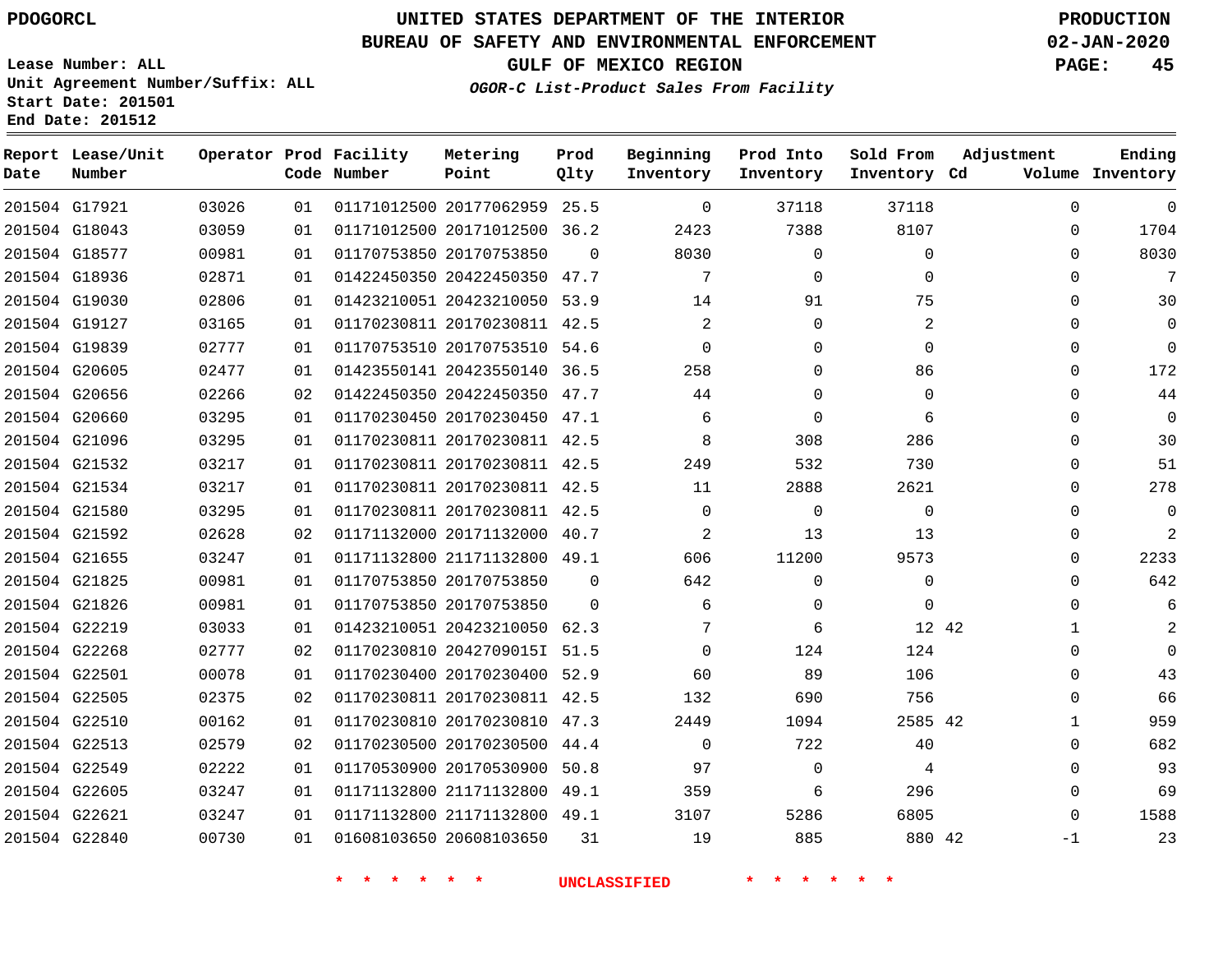## **BUREAU OF SAFETY AND ENVIRONMENTAL ENFORCEMENT 02-JAN-2020**

**GULF OF MEXICO REGION PAGE: 46**

**OGOR-C List-Product Sales From Facility**

**Lease Number: ALL Unit Agreement Number/Suffix: ALL Start Date: 201501 End Date: 201512**

| Date          | Report Lease/Unit<br>Number |       |    | Operator Prod Facility<br>Code Number | Metering<br>Point            | Prod<br>Qlty | Beginning<br>Inventory | Prod Into<br>Inventory | Sold From<br>Inventory Cd | Adjustment | Ending<br>Volume Inventory    |
|---------------|-----------------------------|-------|----|---------------------------------------|------------------------------|--------------|------------------------|------------------------|---------------------------|------------|-------------------------------|
| 201504 G23473 |                             | 00981 | 01 |                                       | 01170753850 20170753850      | $\Omega$     | 48                     | $\Omega$               | $\Omega$                  |            | $\Omega$<br>48                |
|               | 201504 G23480               | 00981 | 01 |                                       | 01170753850 20170753850      | $\Omega$     | 470                    | $\Omega$               | $\Omega$                  |            | 470<br>$\Omega$               |
| 201504 G23481 |                             | 00981 | 01 |                                       | 01170753850 20170753850      | $\Omega$     | 1244                   | $\Omega$               | $\Omega$                  |            | 1244<br>$\Omega$              |
| 201504 G23528 |                             | 00981 | 01 |                                       | 01170753850 20170753850      | $\Omega$     | 1026                   | $\Omega$               | $\Omega$                  |            | 1026<br>$\mathbf 0$           |
| 201504 G23529 |                             | 00981 | 01 |                                       | 01170753850 20170753850      | $\Omega$     | 2673                   | $\mathbf 0$            | $\mathbf 0$               |            | 2673<br>$\mathbf 0$           |
|               | 201504 G23730               | 03217 | 01 |                                       | 01170230810 20170230811 42.5 |              | 14                     | 109                    | 112 42                    |            | 10<br>$-1$                    |
|               | 201504 G23735               | 00162 | 01 |                                       | 01170230810 20170230810 47.3 |              | $\mathbf 0$            | 441                    | 441                       |            | $\mathbf 0$<br>$\overline{0}$ |
|               | 201504 G23736               | 00730 | 01 |                                       | 01170230810 20170230810 47.3 |              | 1072                   | 695                    | 1158                      |            | 609<br>$\mathbf 0$            |
| 201504 G23851 |                             | 02503 | 02 |                                       | 01171012400 20171012400      | 52.8         | 13592                  | 33                     | 6473                      |            | 7152<br>$\mathbf 0$           |
| 201504 G23956 |                             | 03217 | 01 |                                       | 01170753510 20170753510 58.3 |              | 2586                   | $\Omega$               | 1284 42                   |            | 1301<br>$-1$                  |
|               | 201504 G24425               | 02312 | 02 |                                       | 01170230810 20170230810 47.3 |              | 283                    | 59                     | 290                       |            | 52<br>$\Omega$                |
| 201504 G24710 |                             | 02375 | 01 |                                       | 01170230811 20170230811 42.5 |              | 45                     | 393                    | 400                       |            | 38<br>$\Omega$                |
| 201504 G24730 |                             | 03295 | 01 |                                       | 01170230810 20170230810 47.2 |              | 96                     | 32                     | 100                       |            | 28<br>$\Omega$                |
|               |                             |       | 01 |                                       | 01170230500 20170230500 44.3 |              | 826                    | 1074                   | 885                       |            | 1015<br>$\mathbf 0$           |
|               |                             |       |    |                                       |                              |              | 922                    | 1106                   | 985                       |            | 0<br>1043                     |
|               | 201504 G24766               | 02628 | 02 |                                       | 01170230811 20170230811 42.5 |              | 3                      | $\Omega$               | 3                         |            | $\Omega$<br>$\mathbf 0$       |
| 201504 G24767 |                             | 02628 | 02 |                                       | 01170530900 20170230811 42.5 |              | 5                      | $\Omega$               | 4                         |            | $\Omega$<br>1                 |
| 201504 G24870 |                             | 02970 | 02 |                                       | 01177062608 2017706260A 37.3 |              | 2                      | 220                    | 217                       |            | 5<br>$\Omega$                 |
| 201504 G24878 |                             | 02628 | 02 |                                       | 01171092651 20171092650 61.7 |              | 115                    | 311                    | 201                       |            | 225<br>$\Omega$               |
| 201504 G24883 |                             | 02628 | 02 |                                       | 01171092651 20171092650 61.7 |              | 106                    | 604                    | 274                       |            | 436<br>$\Omega$               |
| 201504 G24898 |                             | 02807 | 01 |                                       | 01171012300 20171012300      | 37.1         | 2237                   | 6037                   | 4917 42                   |            | 3356<br>$-1$                  |
|               | 201504 G24924               | 03247 | 01 |                                       | 01171132800 21171132800 49.1 |              | 1711                   | 1790                   | 2755                      |            | 746<br>$\Omega$               |
|               | 201504 G24926               | 03247 | 01 |                                       | 01171132800 21171132800 49.1 |              | 4                      | $\mathbf 0$            | $\mathbf 0$               |            | 4<br>$\Omega$                 |
| 201504 G25008 |                             | 02777 | 01 |                                       | 01170753510 20170753510 54.6 |              | $\Omega$               | $\Omega$               | $\Omega$                  |            | $\Omega$<br>$\mathbf 0$       |
| 201504 G25524 |                             | 03295 | 01 |                                       | 01170230450 20170230450      | 47.1         | 55                     | 665                    | 661                       |            | 59<br>$\mathbf 0$             |
| 201504 G25561 |                             | 02375 | 01 |                                       | 01170230450 20170230450 47.1 |              | 32                     | 374                    | 373                       |            | 33<br>$\Omega$                |
| 201504 G25606 |                             | 02375 | 01 |                                       | 01170230810 20170230810 47.3 |              | 411                    | 141                    | 439                       |            | 113<br>$\Omega$               |
| 201504 G25937 |                             | 02222 | 02 |                                       | 01170230810 20170230810 47.3 |              | 996                    | 554                    | 1064 42                   |            | 485<br>$-1$                   |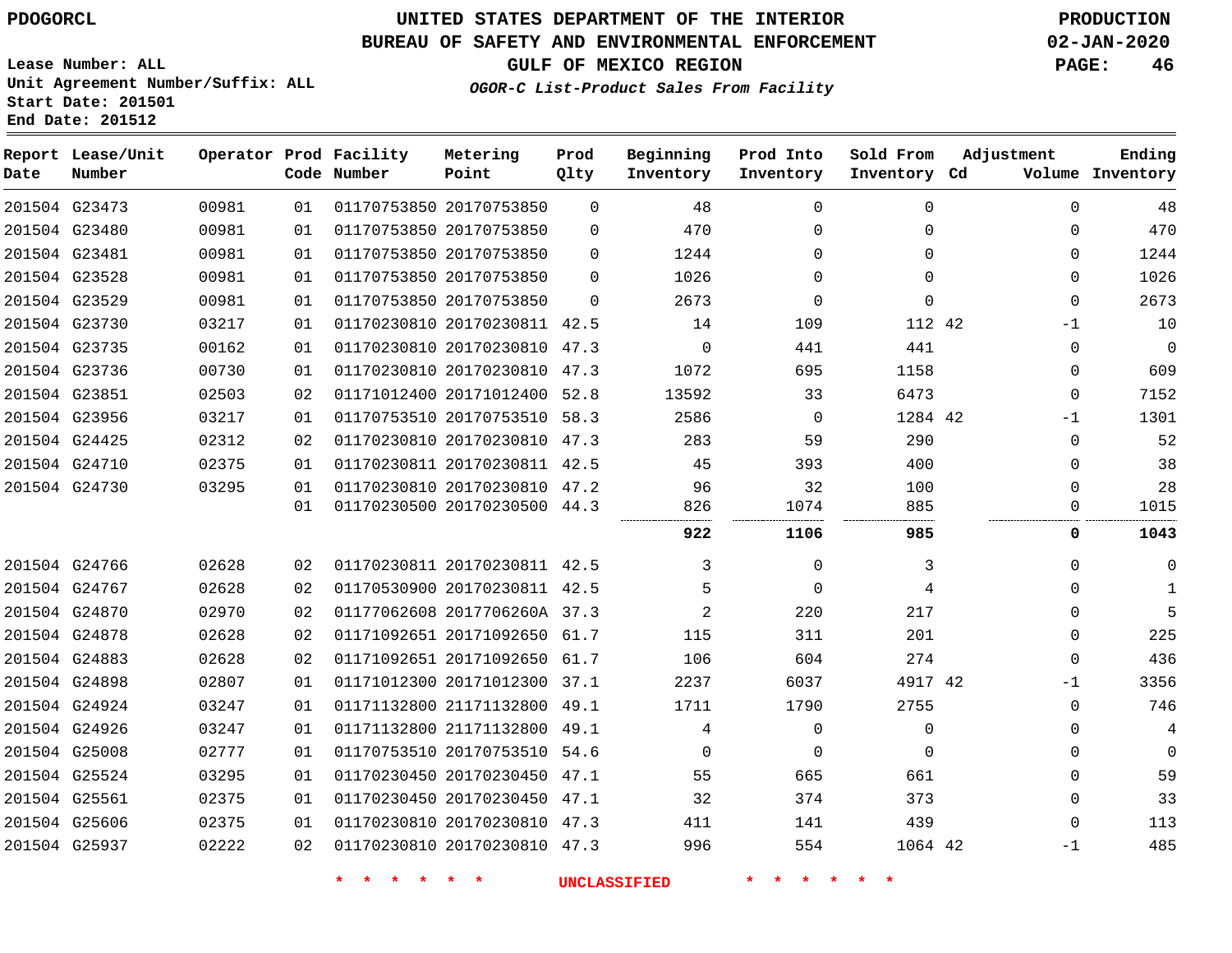**End Date: 201512**

**Report Lease/Unit**

**Number**

# **UNITED STATES DEPARTMENT OF THE INTERIOR PDOGORCL PRODUCTION**

## **BUREAU OF SAFETY AND ENVIRONMENTAL ENFORCEMENT 02-JAN-2020**

**Lease Number: ALL Unit Agreement Number/Suffix: ALL Start Date: 201501**

**OGOR-C List-Product Sales From Facility**

**GULF OF MEXICO REGION PAGE: 47**

**Inventory Cd Volume**

**Adjustment**

**Sold From Inventory** **Ending**

**Operator Prod Facility Code Number Metering Point** 40.1 **Prod Qlty Beginning Inventory Prod Into Inventory**

|               | 201504 G25966 | 02477 | 01 | 01171132000 20171132000 40.1 |    | 14           | 723         | 721         | 0              | 16             |
|---------------|---------------|-------|----|------------------------------|----|--------------|-------------|-------------|----------------|----------------|
|               | 201504 G26001 | 02628 | 01 | 01171132800 21171132800 49.1 |    | 108          | 34          | 115         | 0              | 27             |
|               | 201504 G26032 | 03059 | 01 | 01171012300 20171012300 37.1 |    | 103          | 122         | 149         | $\Omega$       | 76             |
|               | 201504 G26074 | 01284 | 01 | 01177122950 20177122950 30.7 |    | 15           | 1515        | 1515        | 0              | 15             |
|               | 201504 G26146 | 01586 | 01 | 01177258152 01177258152 31.9 |    | 114          | $\Omega$    | $\Omega$    | $\Omega$       | 114            |
| 201504 G26480 |               | 02740 | 02 | 01423210051 20423210050 56.2 |    | 86           | 91          | 78          | $\Omega$       | 99             |
|               | 201504 G26655 | 03165 | 01 | 01170230811 20170230811 42.5 |    | 630          | 6034        |             | 009<br>$-6084$ | 580            |
|               | 201504 G27030 | 02477 | 02 | 01170530900 20170530900 50.8 |    | 802          | 0           | 32          | 0              | 770            |
|               | 201504 G27070 | 03295 | 01 | 01171132800 21171132800 49.1 |    | 7137         | 16346       | 19041       | 0              | 4442           |
|               | 201504 G27083 | 02477 | 01 | 01171092651 20171092650 61.7 |    | 245          | 1767        | 737         | 0              | 1275           |
|               | 201504 G27100 | 01978 | 02 | 01171012310 20171012310 45.1 |    | 4            | 0           | 4           | 0              | $\overline{0}$ |
|               | 201504 G27169 | 01284 | 01 | 01171012500 20171012500 36.2 |    | 2425         | 8224        | 8751        | 0              | 1898           |
|               | 201504 G27173 | 03295 | 01 | 01170513800 20170513800 32.8 |    | $\Omega$     | 163         | 134         | $\Omega$       | 29             |
|               | 201504 G27194 | 01586 | 01 | 01177258152 01177258152 31.9 |    | 38           | $\mathbf 0$ | $\mathbf 0$ | 0              | 38             |
|               | 201504 G27509 | 02970 | 02 | 01170230450 20170230450 47.1 |    | 2317         | 20890       | 21342       | 0              | 1865           |
| 201504 G27831 |               | 02795 | 02 | 01170530900 20170530900 53.2 |    | $\mathbf 0$  | 14          | 14          | 0              | $\overline{0}$ |
| 201504 G27851 |               | 02628 | 02 | 01171132000 20171132000 40.7 |    | 0            | 26          | 26          | 0              | $\Omega$       |
|               | 201504 G27927 | 02503 | 02 | 01171092651 20171092650 61.7 |    | 167          | 663         | 352         | 0              | 478            |
|               | 201504 G27949 | 02871 | 01 | 01171012500 20171012500      | 36 | <sup>1</sup> | 1           | 2           | 0              | $\overline{0}$ |
|               | 201504 G27988 | 00730 | 01 | 01608103650 20608103650      | 31 | 397          | 19395       | 19279       | 0              | 513            |
|               | 201504 G30654 | 02777 | 02 | 01170230810 20170230810 42.8 |    | 294          | 130         | 315         | 0              | 109            |
|               | 201504 G31003 | 02579 | 02 | 01423210051 20423210050 62.3 |    | 10           | 11          | 17          | 0              | 4              |
|               | 201504 G31304 | 02714 | 01 | 01170230811 20170230811 42.5 |    | 75           | 636         | 649         | $\Omega$       | 62             |
|               | 201504 G31322 | 02477 | 01 | 01171132000 20171132000 40.1 |    | 6            | $\mathbf 0$ | 6           | 0              | $\overline{0}$ |
|               | 201504 G31369 | 02628 | 01 | 01171012300 20171012300 37.1 |    | 6639         | 8882        | 10583       | 0              | 4938           |
|               | 201504 G32113 | 02477 | 01 | 01170230811 20170230811 42.5 |    | 594          | 5152        | 5251        | 0              | 495            |
|               | 201504 G32197 | 01284 | 02 | 01171012500 20171012500 36.2 |    | 414          | 647         | 912         | $\Omega$       | 149            |
|               | 201504 G32231 | 01284 | 01 | 01171012500 20171012500 36.2 |    | 341          | 1139        | 1219        | $\Omega$       | 261            |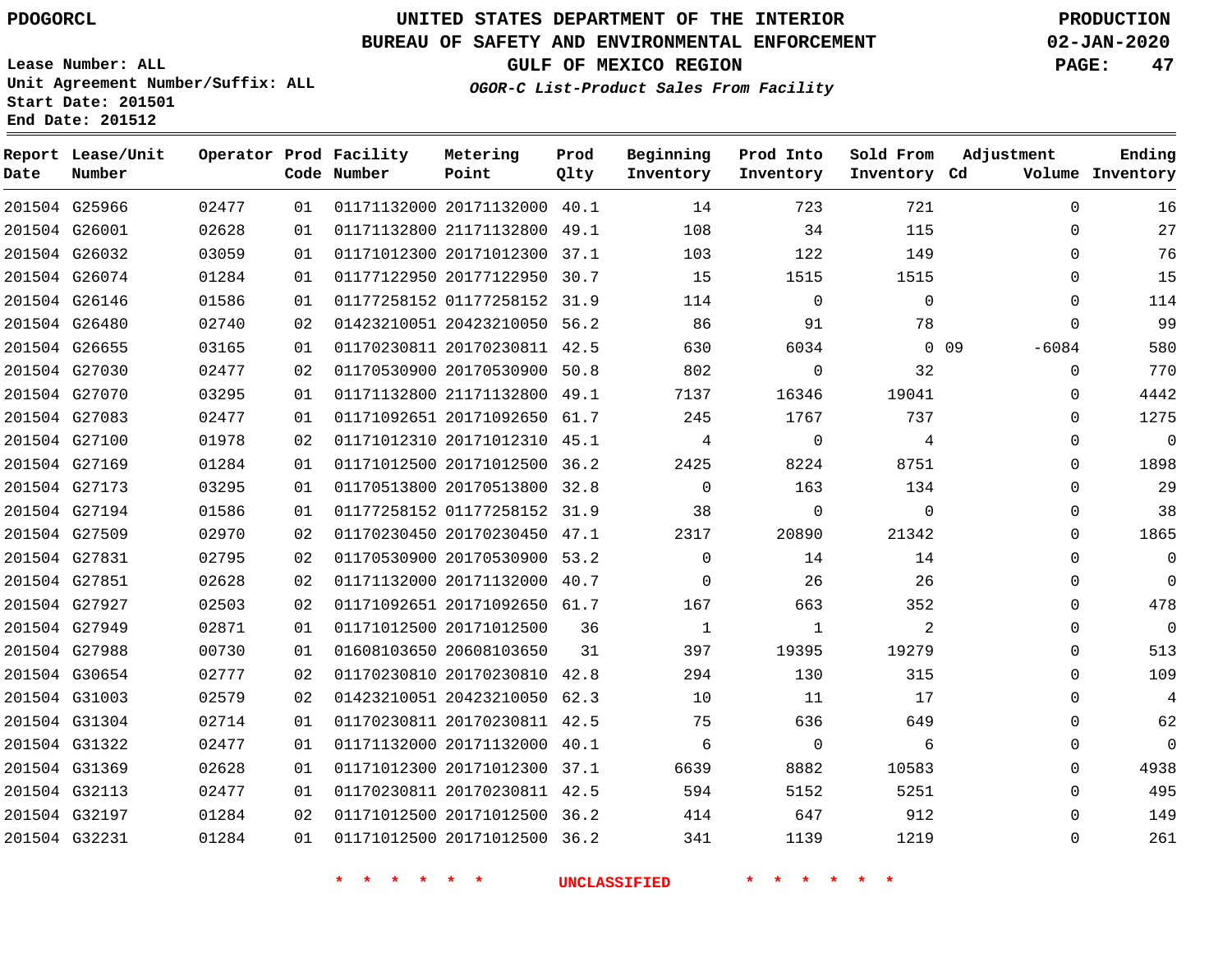# **UNITED STATES DEPARTMENT OF THE INTERIOR PDOGORCL PRODUCTION**

## **BUREAU OF SAFETY AND ENVIRONMENTAL ENFORCEMENT 02-JAN-2020**

**Lease Number: ALL Unit Agreement Number/Suffix: ALL Start Date: 201501**

**GULF OF MEXICO REGION PAGE: 48**

**OGOR-C List-Product Sales From Facility**

| Date          | Report Lease/Unit<br>Number |       |    | Operator Prod Facility<br>Code Number | Metering<br>Point            | Prod<br>Qlty | Beginning<br>Inventory | Prod Into<br>Inventory | Sold From<br>Inventory Cd | Adjustment   | Ending<br>Volume Inventory |
|---------------|-----------------------------|-------|----|---------------------------------------|------------------------------|--------------|------------------------|------------------------|---------------------------|--------------|----------------------------|
| 201504 G32267 |                             | 03295 | 01 |                                       | 01177298272 01177298272      | 43           | 5                      | $\mathbf 0$            | 5                         | $\mathbf 0$  | $\mathbf 0$                |
| 201504 G32268 |                             | 03295 | 01 |                                       | 01177298272 01177298272      | 43           | 98                     | $\Omega$               | 95                        | $\Omega$     | 3                          |
|               | 201504 G32744               | 01284 | 02 |                                       | 01423210051 20170230510      | 49           | 107                    | 74                     | 133                       | $\Omega$     | 48                         |
| 201504 G33088 |                             | 03026 | 01 |                                       | 01171012500 20177062959 25.5 |              | $\mathbf 0$            | 103                    | 103                       | $\Omega$     | $\mathsf{O}\xspace$        |
|               | 201504 G33112               | 02970 | 02 |                                       | 01171092651 20171092650 61.7 |              | 76                     | 443                    | 199                       | $\Omega$     | 320                        |
| 201504 G33388 |                             | 02967 | 01 |                                       | 01420470030 20420470030 43.8 |              | 280                    | $\Omega$               | 18                        | $\Omega$     | 262                        |
|               | 201504 G33407               | 02967 | 02 |                                       | 01170230810 20170230810 42.8 |              | 36                     | 7                      | 32                        | $\mathbf 0$  | 11                         |
|               | 201504 G33408               | 03075 | 02 |                                       | 01422450350 20422450350 47.7 |              | 297                    | $\Omega$               | $\Omega$                  | $\Omega$     | 297                        |
|               | 201504 G33596               | 02503 | 02 |                                       | 01171132000 20171132000      | 40.7         | 85                     | 3362                   | 3371                      | $\Omega$     | 76                         |
| 201504 G33636 |                             | 02628 | 01 |                                       | 01171132000 20171132000      | 40.1         | 3234                   | 129611                 | 129897                    | 0            | 2948                       |
| 201504 G34025 |                             | 02970 | 02 |                                       | 01422450350 20170230810 47.3 |              | 364                    | 13                     | 365                       | $\mathbf{0}$ | 12                         |
| 201504 G34671 |                             | 02579 | 02 |                                       | 01423210051 20423210050 62.3 |              | 60                     | 125                    | 144                       | $\Omega$     | 41                         |
| 201505        | 00016                       | 02375 | 01 |                                       | 01170513700 20170513700 17.7 |              | 1248                   | 19084                  | 19062 42                  | $-2$         | 1268                       |
| 201505        | 00026                       | 02375 | 01 |                                       | 01170513700 20170513700 17.7 |              | 2692                   | 37444                  | 37647                     | $\mathbf 0$  | 2489                       |
| 201505        | 00032                       | 02375 | 01 |                                       | 01170513700 20170513700      | 32           | 68                     | 1038                   | 1040 42                   | 1            | 67                         |
| 201505        | 00049                       | 03295 | 01 |                                       | 01171012300 20171012300      | 37.3         | 11892                  | 20925                  | 21203                     | 0            | 11614                      |
| 201505        | 00050                       | 03295 | 01 |                                       | 01171012300 20171012300 37.3 |              | 3825                   | 5328                   | 6196                      | 0            | 2957                       |
| 201505        | 00051                       | 03295 | 01 |                                       | 01171012300 20171012300 37.3 |              | 1460                   | 3427                   | 2985                      | $\Omega$     | 1902                       |
| 201505        | 00052                       | 03295 | 01 |                                       | 01171012300 20171012300 37.3 |              | 6773                   | 8001                   | 10333                     | $\Omega$     | 4441                       |
| 201505        | 00079                       | 03247 | 01 |                                       | 01170230810 20170230810 48.1 |              | 235                    | 281                    | 211                       | $\mathbf 0$  | 305                        |
| 201505        | 00081                       | 03295 | 01 |                                       | 01170230450 20170230450      | 47           | 33                     | 250                    | 234                       | $\Omega$     | 49                         |
| 201505        | 00138                       | 03288 | 01 |                                       | 01170513700 20170513700      | 23.4         | 353                    | 1461                   | 1720                      | $\Omega$     | 94                         |
| 201505        | 00196                       | 02375 | 01 |                                       | 01171012300 20171012300      | 37.3         | 10038                  | 19531                  | 18729                     | 0            | 10840                      |
| 201505        | 00244                       | 03295 | 01 |                                       | 01170231290 01170231290 47.2 |              | 489                    | 6490                   | 6979                      | $\Omega$     | $\mathbf 0$                |
| 201505        | 00247                       | 03295 | 01 |                                       | 01170231290 01170231290      | 47.2         | 87                     | 1259                   | 1346                      | $\Omega$     | $\Omega$                   |
| 201505        | 00253                       | 01284 | 02 |                                       | 01170230810 20170230810 46.7 |              | 306                    | 143                    | 293                       | $\Omega$     | 156                        |
| 201505        | 00353                       | 02266 | 01 |                                       | 01170754800 20170754800      | 28.1         | 292                    | 516                    | 688                       | 0            | 120                        |
| 201505        | 00367                       | 02375 | 01 |                                       | 01170513700 20170513700 17.7 |              | 60                     | 945                    | 942                       | $\Omega$     | 63                         |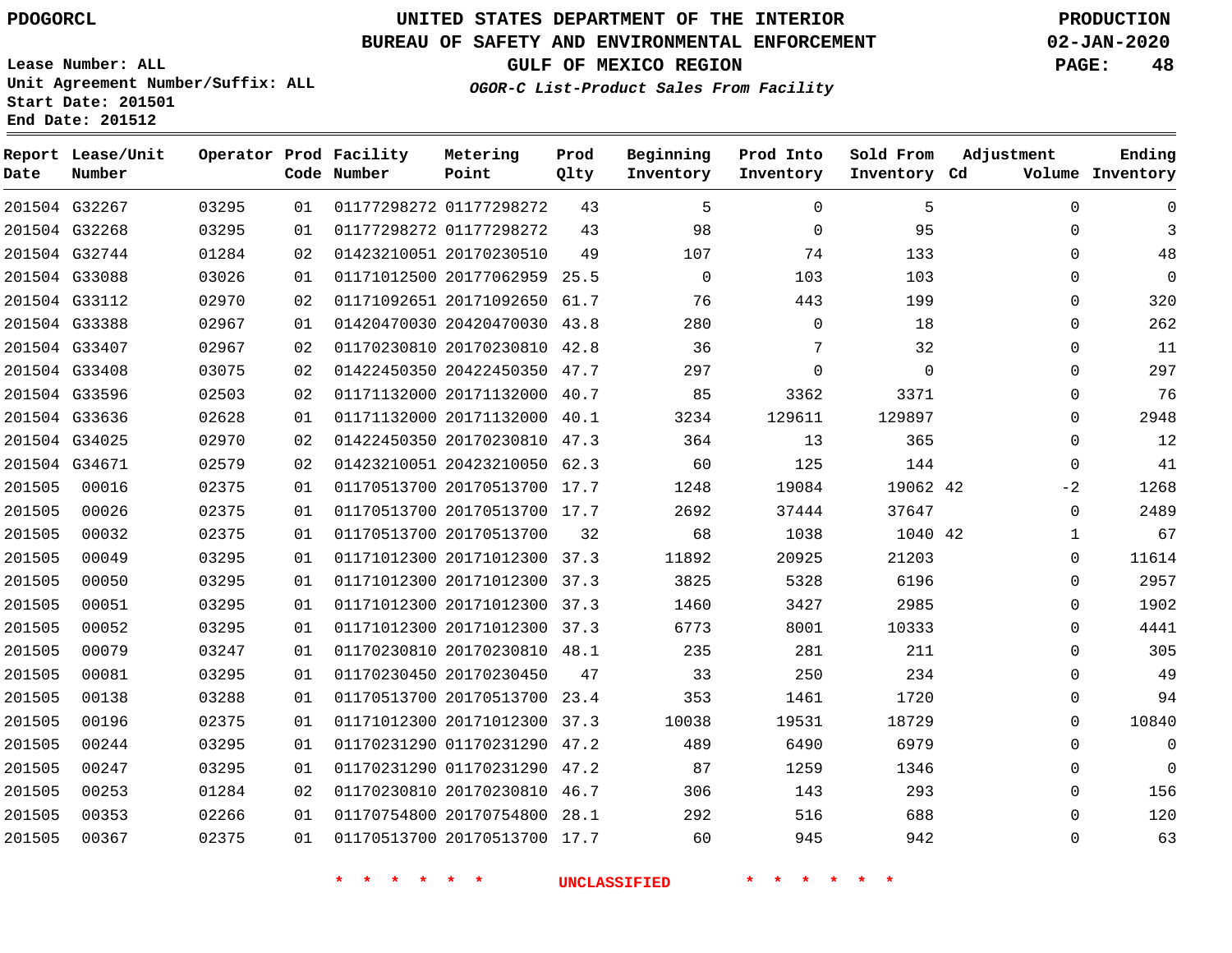## **UNITED STATES DEPARTMENT OF THE INTERIOR PDOGORCL PRODUCTION**

## **BUREAU OF SAFETY AND ENVIRONMENTAL ENFORCEMENT 02-JAN-2020**

**Lease Number: ALL Unit Agreement Number/Suffix: ALL Start Date: 201501**

## **GULF OF MEXICO REGION PAGE: 49**

**OGOR-C List-Product Sales From Facility**

| Date   | Report Lease/Unit<br>Number |                |          | Operator Prod Facility<br>Code Number | Metering<br>Point                                       | Prod<br>Qlty | Beginning<br>Inventory | Prod Into<br>Inventory | Sold From<br>Inventory Cd | Adjustment |                      | Ending<br>Volume Inventory |
|--------|-----------------------------|----------------|----------|---------------------------------------|---------------------------------------------------------|--------------|------------------------|------------------------|---------------------------|------------|----------------------|----------------------------|
| 201505 | 00424                       | 03295          | 01       |                                       | 01171012400 20171012400 55.2                            |              | 39                     | 67                     | 24                        |            | $\mathbf 0$          | 82                         |
| 201505 | 00434                       | 01284          | 01       |                                       | 01177112605 2017711260Y 32.2                            |              | $\Omega$               | 212                    | 212                       |            | $\Omega$             | 0                          |
| 201505 | 00453                       | 01284          | 01       |                                       | 01177112605 2017711260Y 32.2                            |              | $\Omega$               | 118                    | 118                       |            | $\Omega$             | $\mathbf 0$                |
| 201505 | 00466                       | 03295          | 01       |                                       | 01171012400 20171012400 55.2                            |              | 2145                   | 2623                   | 1303                      |            | $\Omega$             | 3465                       |
| 201505 | 00479                       | 03295          | 01       |                                       | 01171012500 20171012500 36.6                            |              | 388                    | 1407                   | 1540                      |            | $\Omega$             | 255                        |
| 201505 | 00541                       | 03033          | 01       |                                       | 01170530900 20170530900 50.8                            |              | 1490                   | 10                     | 27                        |            | 0                    | 1473                       |
| 201505 | 00560                       | 03288          | 01       |                                       | 01171131600 20171131600 42.2                            |              | 64                     | 777                    | 773                       |            | 0                    | 68                         |
| 201505 | 00577                       | 03059          | 01       |                                       | 01171012300 20171012300 37.3                            |              | 16710                  | 27830                  | 29094                     |            | $\Omega$             | 15446                      |
| 201505 | 00593                       | 03209<br>03247 | 01<br>01 |                                       | 01171012300 20171012300 37.3<br>01171012300 20171012300 | 37           | 784<br>4097            | 715<br>1               | 717<br>1                  |            | $\Omega$<br>$\Omega$ | 782<br>4097                |
|        |                             |                |          |                                       |                                                         |              | 4881                   | 716                    | 718                       |            | 0                    | 4879                       |
| 201505 | 00599                       | 02899          | 01       |                                       | 01170573602 20170573602 47.3                            |              | 1118                   | 213                    | 573                       |            | $\mathbf 0$          | 758                        |
| 201505 | 00605                       | 02899          | 01       |                                       | 01170573602 20170573602 47.3                            |              | 1974                   | 182                    | 1012 42                   |            | $\mathbf{1}$         | 1145                       |
| 201505 | 00680                       | 03217          | 01       |                                       | 01170230700 20170230700                                 | $\Omega$     | $\Omega$               | $\mathbf 0$            |                           | 047        | 1617                 | 1617                       |
| 201505 | 00691                       | 02312          | 02       |                                       | 01170754201 01170754201                                 | $\Omega$     | 936                    | $\mathbf 0$            | $\mathbf{0}$              |            | $\mathbf 0$          | 936                        |
| 201505 | 00693                       | 02266          | 01       |                                       | 01170754800 20170754800 28.1                            |              | 108                    | 463                    | 464                       |            | $\Omega$             | 107                        |
| 201505 | 00694                       | 02266          | 01       |                                       | 01170754800 20170754800 28.1                            |              | 1883                   | 7951                   | 7991                      |            | 0                    | 1843                       |
| 201505 | 00697                       | 02266          | 01       |                                       | 01170754800 20170754800 28.1                            |              | 247                    | 1042                   | 1048                      |            | 0                    | 241                        |
| 201505 | 00758                       | 03295          | 01       |                                       | 01170230810 20170230810                                 | 46.6         | 532                    | 785                    | 464                       |            | $\Omega$             | 853                        |
| 201505 | 00775                       | 02899          | 01       |                                       | 01171131600 20171131600 42.2                            |              | 147                    | 713                    | 797                       |            | $\Omega$             | 63                         |
| 201505 | 00796                       | 02628          | 01       |                                       | 01171012300 20171012300 37.3                            |              | 5408                   | 11180                  | 10382                     |            | 0                    | 6206                       |
| 201505 | 00839                       | 02451          | 01       |                                       | 01170513800 20170513800 32.6                            |              | 1056                   | 5454                   | 5844                      |            | $\Omega$             | 666                        |
| 201505 | 754303001A                  | 00059          | 01       |                                       | 01170230811 20170230811 43.1                            |              | 142                    | 1324                   | 902 09                    |            | $-290$               | 274                        |
| 201505 | 754306012A                  | 01207          | 01       |                                       | 01608128270 20608128270 25.2                            |              | 57463                  | 204387                 |                           | $0\quad09$ | $-117300$            | 144550                     |
|        | 201505 754306013A           | 01207          | 01       |                                       | 01608128270 20608128270 25.2                            |              | 113683                 | 311591                 |                           | $0\quad09$ | $-181617$            | 243657                     |
|        | 201505 754307005A           | 00078          | 01       |                                       | 01170573601 20170573601 26.5                            |              | 35                     | 372                    | 369 42                    |            | $-1$                 | 37                         |
|        | 201505 754307017A           | 02970          | 02       |                                       | 01171132800 20170230811 43.1                            |              | 457                    | 6463                   | 5581                      |            | $\mathbf 0$          | 1339                       |
|        | 201505 754309002A           | 00981          | 01       |                                       | 01170753850 20170753850                                 | $\Omega$     | 2357                   | $\Omega$               | $\Omega$                  |            | $\Omega$             | 2357                       |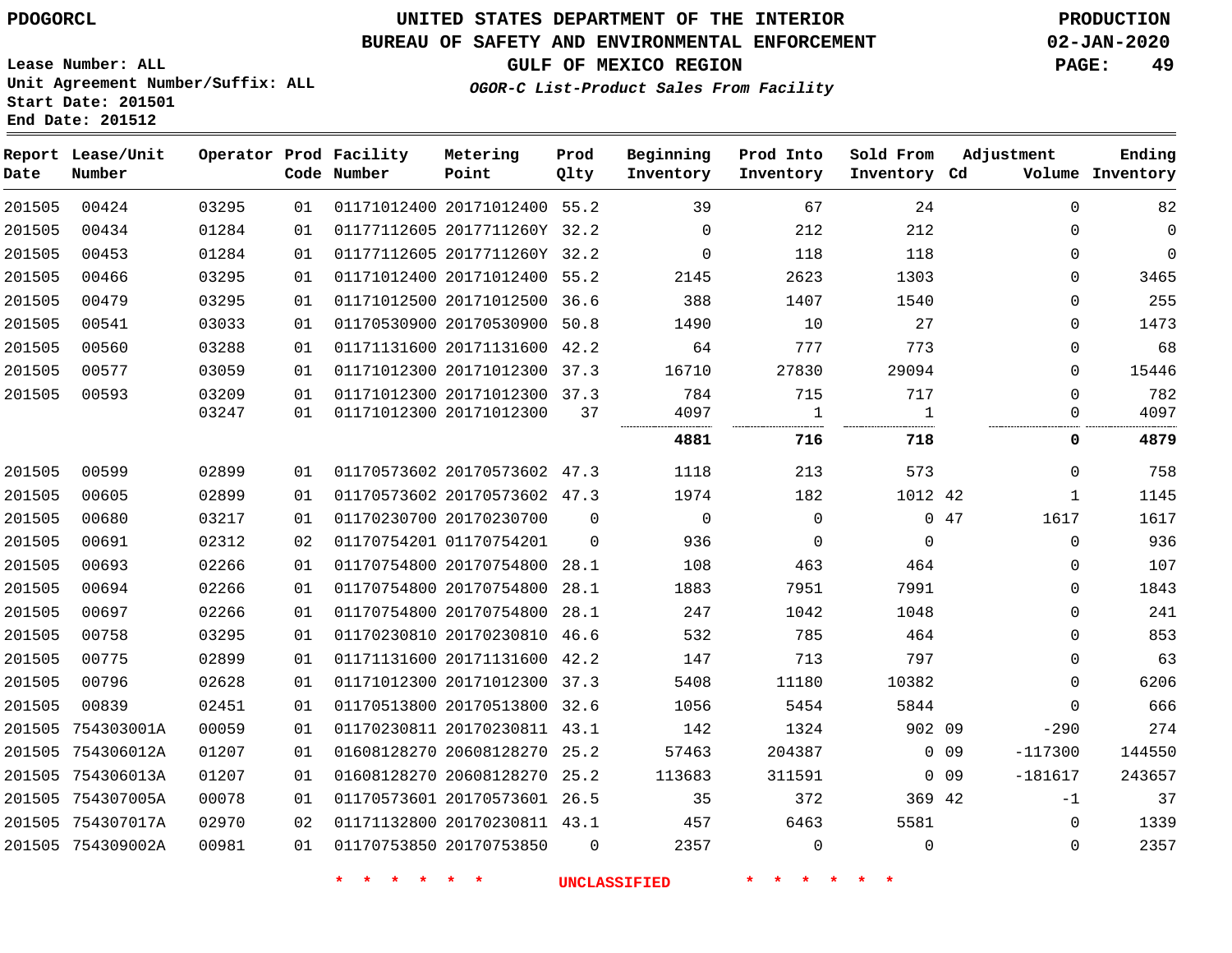## **UNITED STATES DEPARTMENT OF THE INTERIOR PDOGORCL PRODUCTION**

## **BUREAU OF SAFETY AND ENVIRONMENTAL ENFORCEMENT 02-JAN-2020**

**Lease Number: ALL Unit Agreement Number/Suffix: ALL Start Date: 201501**

**GULF OF MEXICO REGION PAGE: 50**

**OGOR-C List-Product Sales From Facility**

| Date | Report Lease/Unit<br>Number |       |    | Operator Prod Facility<br>Code Number | Metering<br>Point            | Prod<br>Qlty | Beginning<br>Inventory | Prod Into<br>Inventory | Sold From<br>Inventory Cd | Adjustment | Ending<br>Volume Inventory |
|------|-----------------------------|-------|----|---------------------------------------|------------------------------|--------------|------------------------|------------------------|---------------------------|------------|----------------------------|
|      | 201505 754310009A           | 00078 | 01 |                                       | 01170573601 20170573601 26.6 |              | 176                    | 1561                   | 1580                      | $\Omega$   | 157                        |
|      | 201505 754315006A           | 02266 | 01 |                                       | 01170754800 20170754800 28.1 |              | 131                    | 577                    | 574                       | $\Omega$   | 134                        |
|      | 201505 7543880060           | 03295 | 01 |                                       | 01170230450 20170230450      | 47           | 31                     | 491                    | 426                       | $\Omega$   | 96                         |
|      | 201505 7543890080           | 02375 | 01 |                                       | 01170513700 20170513700 31.3 |              | 79                     | 1215                   | 1216                      | 0          | 78                         |
|      | 201505 7543930100           | 03026 | 02 |                                       | 01170230450 20170230450      | 47           | 27                     | 312                    | 278                       | 0          | 61                         |
|      | 201505 7543930200           | 01284 | 01 |                                       | 0117709260L 2017709260L 40.1 |              | $\mathbf 0$            | 490                    | 490                       | 0          | $\mathbf 0$                |
|      |                             | 03295 | 01 |                                       | 01171012310 20171012310 43.1 |              | 1485                   | 6566                   | 6704                      | 0          | 1347                       |
|      |                             |       |    |                                       |                              |              | 1485                   | 7056                   | 7194                      | 0          | 1347                       |
|      | 201505 7543940080           | 03295 | 01 |                                       | 01170230811 20170230811      | 43           | 27                     | 302                    | 266                       | 0          | 63                         |
|      | 201505 754396015A           | 01284 | 01 |                                       | 01608103650 20608103650 30.9 |              | $\mathbf{1}$           | 2570                   | 2561                      | 0          | 10                         |
|      | 201505 8910020210           | 02451 | 01 |                                       | 01170513800 20170513800 32.6 |              | 20172                  | 113341                 | 119675                    | 0          | 13838                      |
|      | 201505 8910024540           | 02451 | 01 |                                       | 01170513800 20170513800 32.6 |              | 12477                  | 75757                  | 78985                     | $\Omega$   | 9249                       |
|      | 201505 8910029320           | 02375 | 01 |                                       | 01170513700 20170513700      | 32           | 4539                   | 71320                  | 71278                     | $\Omega$   | 4581                       |
|      | 201505 8910034440           | 02375 | 01 |                                       | 01170513700 20170513700      | 33           | 4166                   | 69189                  | 68907                     | $\Omega$   | 4448                       |
|      | 201505 8910039150           | 00078 | 01 |                                       | 01170573601 20170573601 26.6 |              | 2279                   | 20879                  | 21056 42                  | $-1$       | 2101                       |
|      | 201505 8910086400           | 02222 | 02 |                                       | 01171012400 20171012400 55.2 |              | 284                    | 183                    | 225 42                    | $-1$       | 241                        |
|      | 201505 8910087670           | 02312 | 02 |                                       | 01170754201 01170754201      | $\Omega$     | 236                    | $\Omega$               | $\Omega$                  | 0          | 236                        |
|      | 201505 8910088130           | 00078 | 01 |                                       | 01171012400 20171012400 55.2 |              | 33                     | $\Omega$               | 25                        | 0          | 8                          |
|      | 201505 8910089160           | 02375 | 01 |                                       | 01170513700 20170513700 24.8 |              | 472                    | 7444                   | 7438                      | 0          | 478                        |
|      | 201505 891008927AG          | 00078 | 01 |                                       | 01170230400 20170230400 52.1 |              | 45                     | 52                     | 73                        | 0          | 24                         |
|      | 201505 891008927Y           | 00078 | 01 |                                       | 01170230400 20170230400      | 52           | 5                      | 7                      | 9                         | 0          | $\mathbf{3}$               |
|      | 201505 8910116580           | 02375 | 01 |                                       | 01170513700 20170513700 24.8 |              | 257                    | 4110                   | 4103                      | 0          | 264                        |
|      | 201505 8910116740           | 02375 | 01 |                                       | 01170513700 20170513700 24.8 |              | 1125                   | 18672                  | 18595 42                  | $-3$       | 1199                       |
|      | 201505 8910116770           | 02375 | 01 |                                       | 01170513700 20170513700      | 24.8         | 146                    | 2335                   | 2331                      | 0          | 150                        |
|      | 201505 8910116790           | 02375 | 01 |                                       | 01170513700 20170513700      | 24.8         | 1116                   | 16888                  | 16919                     | $\Omega$   | 1085                       |
|      | 201505 8910116800           | 02375 | 01 |                                       | 01170513700 20170513700 24.8 |              | 4650                   | 63255                  | 63840                     | $\Omega$   | 4065                       |
|      | 201505 891011687A           | 02266 | 01 |                                       | 01170754800 20170754800 28.1 |              | 119                    | 430                    | 449                       | $\Omega$   | 100                        |
|      | 201505 891011687C           | 02266 | 01 |                                       | 01170754800 20170754800 28.1 |              | 287                    | 1274                   | 1266                      | 0          | 295                        |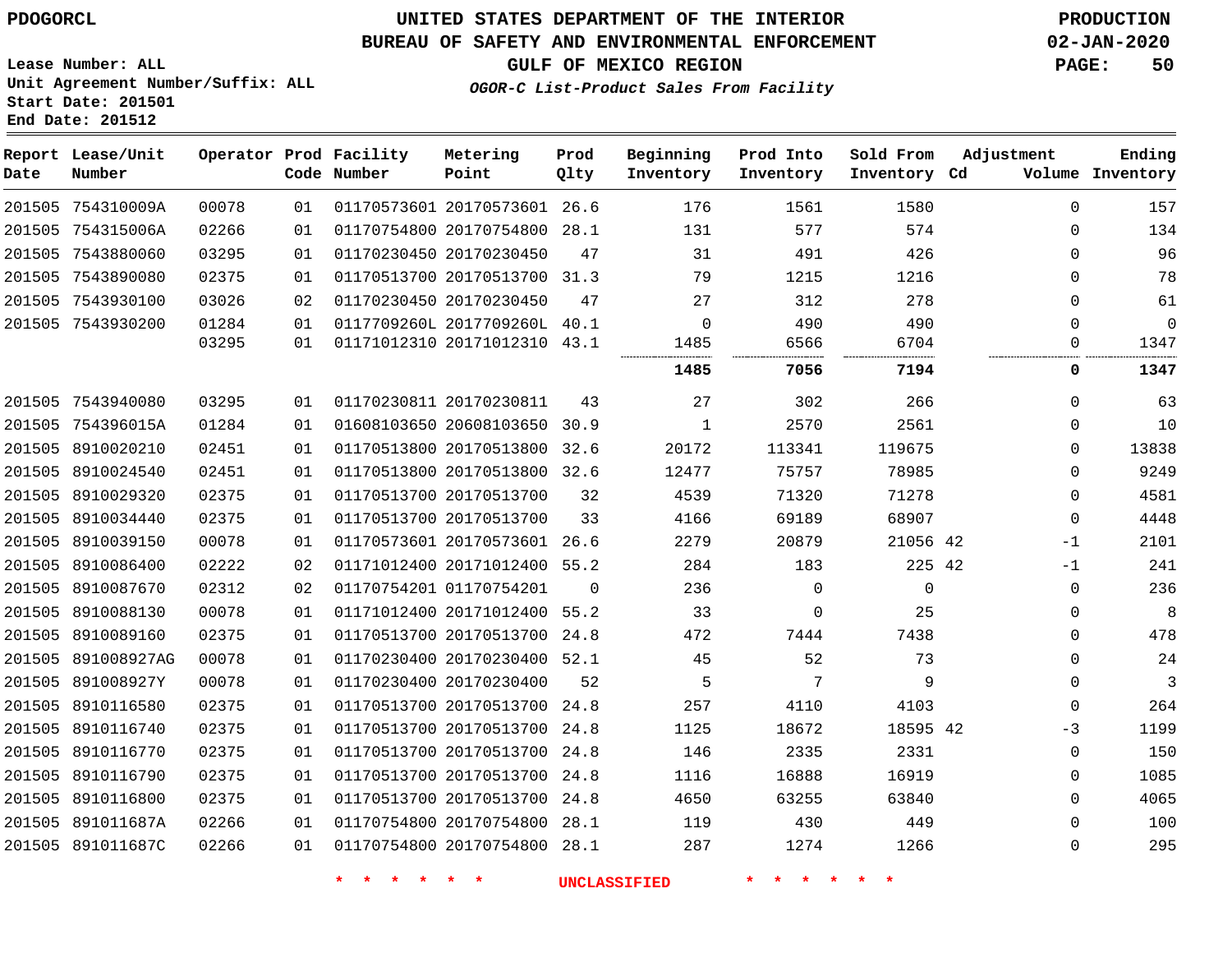**Report Lease/Unit**

G01208

# **UNITED STATES DEPARTMENT OF THE INTERIOR PDOGORCL PRODUCTION**

**Prod**

#### **BUREAU OF SAFETY AND ENVIRONMENTAL ENFORCEMENT 02-JAN-2020**

**Lease Number: ALL Unit Agreement Number/Suffix: ALL Start Date: 201501 End Date: 201512**

**Operator Prod Facility**

**OGOR-C List-Product Sales From Facility**

**Beginning**

**Prod Into**

**Sold From**

**Adjustment**

**GULF OF MEXICO REGION PAGE: 51**

**Ending**

 $\Omega$ 

| Date | Number            |       |    | Code Number | Point                              | Qlty | Inventory                  | Inventory                | Inventory Cd    |              | Volume Inventory |
|------|-------------------|-------|----|-------------|------------------------------------|------|----------------------------|--------------------------|-----------------|--------------|------------------|
|      | 201505 891011687D | 02266 | 01 |             | 01170754800 20170754800 28.1       |      | 201                        | 851                      | 855             | $\Omega$     | 197              |
|      | 201505 891011687E | 02266 | 01 |             | 01170754800 20170754800 28.1       |      | 43                         | 146                      | 155             | $\mathbf 0$  | 34               |
|      | 201505 8910117330 | 02266 | 01 |             | 01170754800 20170754800 28.1       |      | $\overline{\phantom{a}}$ 2 | 12                       | 11              | $\Omega$     | -3               |
|      | 201505 8910123270 | 03295 | 01 |             | 01177215100 20177215102 31.5       |      | 38                         | 3370                     | 3353            | $\Omega$     | 55               |
|      | 201505 8910123320 | 03295 | 01 |             | 01177215100 20177215102 31.5       |      | 85                         | 7661                     | 7621            | 0            | 125              |
|      | 201505 8910123330 | 03295 | 01 |             | 01177215100 20177215102 31.5       |      | 143                        | 8155                     | 8165            | $\Omega$     | 133              |
|      | 201505 8910169280 | 02628 | 01 |             | 01171132000 20171132000 41.7       |      | 94                         | 3514                     | 3518            | $\Omega$     | 90               |
|      | 201505 8910169290 | 02628 | 01 |             | 01171132000 20171132000 41.7       |      | 25                         | 979                      | 983             | 0            | 21               |
|      | 201505 8910169300 | 02375 | 01 |             | 01170230810 20170230810 46.7       |      | 22                         | 33                       | 19              | $\Omega$     | 36               |
|      | 201505 8910169370 | 02628 | 01 |             | 01171132000 20171132000 41.7       |      | 47                         | 2124                     | 2117            | $\Omega$     | 54               |
|      | 201505 8910202350 | 00276 | 01 |             | 01170513700 20170513700 32.2       |      | 1391                       | 23751                    | 23616           | 0            | 1526             |
|      | 201505 8910202560 | 02375 | 01 |             | 01170513700 20170513700            | 31   | 344                        | 5074                     | 5092            | 0            | 326              |
|      | 201505 G00900     | 02986 | 01 |             | 01170230811 20170230811 43.1       |      | $\overline{1}$             | $6\overline{6}$          | $6\overline{6}$ | $\Omega$     | $\mathbf{1}$     |
|      | 201505 G00974     | 03295 | 01 |             | 01171132000 20171132000            | 40   | $\overline{\mathbf{3}}$    | 370                      | 364             | $\Omega$     | 9                |
|      | 201505 G00985     | 02266 | 01 |             | 0117709260A 2017709260A 33.7       |      | 377                        | 2952                     | 2953            | $\Omega$     | 376              |
|      | 201505 G01027     | 00162 | 01 |             | 01177122606 20177122606 41.6       |      | $\overline{0}$             | 3282                     | 3282            | 0            | $\overline{0}$   |
|      | 201505 G01036     | 03209 | 02 |             | 01171092651 20171092650 61.7       |      | 5702                       | 7679                     | 10591           | $\mathbf{0}$ | 2790             |
|      | 201505 G01082     | 01284 | 01 |             | 01170753510 20170753510 60.3       |      | 10                         | $\overline{1}$           | $\overline{0}$  | $\mathbf 0$  | 11               |
|      | 201505 G01083     | 02375 | 01 |             | 01170513700 20170513700 24.8       |      | 2863                       | 48858                    | 48582 42        | $\mathbf{1}$ | 3140             |
|      |                   | 02777 |    |             | 01  01170753510  20170753510  45.5 |      | $\overline{0}$             | $\overline{0}$           | $\overline{0}$  | 0            | $\overline{0}$   |
|      |                   |       |    |             |                                    |      | 2863                       | 48858                    | 48582           | $\mathbf{1}$ | 3140             |
|      | 201505 G01084     | 02375 |    |             | 01 01170513700 20170513700 24.8    |      | 105                        | 1518                     | 1525            | $\Omega$     | 98               |
|      | 201505 G01090     | 02375 |    |             | 01 01170513700 20170513700 24.8    |      | 295                        | 4268                     | 4289            | $\mathbf{0}$ | 274              |
|      | 201505 G01091     | 02375 | 01 |             | 01170513700 20170513700 24.8       |      | 1238                       | 24918                    | 24555           | $\Omega$     | 1601             |
|      | 201505 G01092     | 02375 | 01 |             | 01170513700 20170513700 24.8       |      | 368                        | 6111                     | 6086 42         | $-1$         | 392              |
|      | 201505 G01196     | 02266 | 02 |             | 01171132800 21171132800 48.1       |      | 58                         | $\overline{\phantom{a}}$ | $6\overline{6}$ | $\mathbf{0}$ | 55               |
|      | 201505 G01198     | 03295 |    |             | 01 01171092651 20171092650 59.6    |      | 155                        | 173                      | 265             | $\mathbf{0}$ | 63               |

**Metering**

**\* \* \* \* \* \* UNCLASSIFIED \* \* \* \* \* \***

01171092651 20171092650 59.6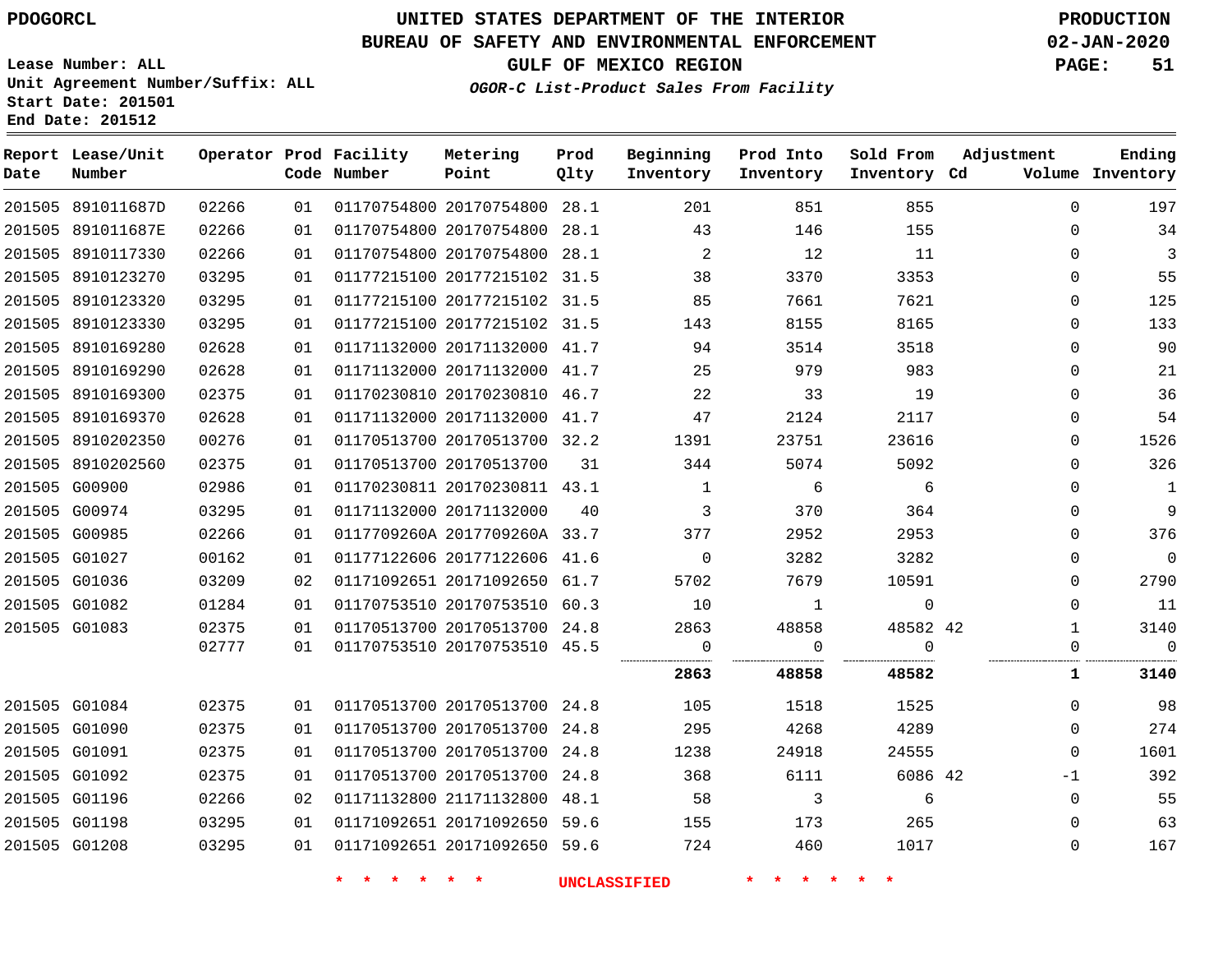#### **BUREAU OF SAFETY AND ENVIRONMENTAL ENFORCEMENT 02-JAN-2020**

**OGOR-C List-Product Sales From Facility**

**GULF OF MEXICO REGION PAGE: 52**

**Ending**

**Lease Number: ALL Unit Agreement Number/Suffix: ALL Start Date: 201501 End Date: 201512**

|      | Report Lease/Unit |       |    | Operator Prod Facility | Metering                     | Prod     | Beginning | Prod Into   | Sold From    | Adjustment   | Ending           |
|------|-------------------|-------|----|------------------------|------------------------------|----------|-----------|-------------|--------------|--------------|------------------|
| Date | Number            |       |    | Code Number            | Point                        | Qlty     | Inventory | Inventory   | Inventory Cd |              | Volume Inventory |
|      | 201505 G01210     | 02375 | 01 |                        | 01171132800 21171132800 48.1 |          | 73        | 11          | 8            | $\Omega$     | 76               |
|      | 201505 G01220     | 03295 | 01 |                        | 01177092600 20177092600 47.7 |          | 156       | 1561        | 1640         | $\Omega$     | 77               |
|      | 201505 G01248     | 02628 | 01 |                        | 01171012500 20171012500 36.6 |          | 1749      | 8926        | 9059         | $\Omega$     | 1616             |
|      | 201505 G01351     | 00078 | 01 |                        | 01170230400 20170230400      | 52       | $\Omega$  | 3           | 2            | $\Omega$     | $\mathbf{1}$     |
|      | 201505 G01447     | 02375 | 02 |                        | 01170513700 20170513700 17.7 |          | 63        | 677         | 695          | $\Omega$     | 45               |
|      | 201505 G01497     | 02451 | 01 |                        | 01170513800 20170513800 32.6 |          | 7489      | 38873       | 41616        | $\Omega$     | 4746             |
|      | 201505 G01498     | 02451 | 01 |                        | 01170513800 20170513800 32.6 |          | 1158      | 7514        | 7755         | $\Omega$     | 917              |
|      | 201505 G01610     | 03295 | 01 |                        | 01177215100 20177215102 31.5 |          | 14        | 1130        | 1126         | 0            | 18               |
|      | 201505 G01619     | 02375 | 01 |                        | 01170513700 20170513700 31.3 |          | 1160      | 16783       | 16862 42     | $-3$         | 1078             |
|      | 201505 G01620     | 02375 | 01 |                        | 01170513700 20170513700 31.3 |          | 275       | 4285        | 4284 42      | $-1$         | 275              |
|      | 201505 G01754     | 00003 | 01 |                        | 01423210051 20423210050 60.6 |          | 12        | 215         | 197 45       | $-30$        | $\overline{0}$   |
|      | 201505 G01757     | 00003 | 01 |                        | 01423210051 20423210050 60.6 |          | 100       | 1396        | 1300 45      | $-196$       | $\mathbf 0$      |
|      | 201505 G01848     | 01284 | 02 |                        | 01423210051 20170230500 45.5 |          | 12        | $\mathbf 0$ | 2            | $\mathbf 0$  | 10               |
|      |                   | 01978 | 02 |                        | 01170230500 20170230500 45.5 |          | 526       | 6           | 103          | $\Omega$     | 429              |
|      |                   |       |    |                        |                              |          | 538       | 6           | 105          | 0            | 439              |
|      | 201505 G01860     | 03295 | 01 |                        | 01170231110 20170231110      | $\Omega$ | 3613      | 5275        | $\Omega$     | $\Omega$     | 8888             |
|      | 201505 G01865     | 00078 | 01 |                        | 01171012500 20171012500      | 36.6     | 559       | 2211        | 2369         | $\Omega$     | 401              |
|      | 201505 G01880     | 03295 | 01 |                        | 01171132000 20171132000      | 41.7     | 1         | 39          | 39           | $\Omega$     | $\mathbf{1}$     |
|      | 201505 G01898     | 02312 | 02 |                        | 01171012500 20171012500 36.6 |          | 74        | 254         | 283          | $\Omega$     | 45               |
|      |                   |       | 01 |                        | 01171012500 20171012500 36.6 |          | 59        | 3968        | 3307         | 0            | 720              |
|      |                   |       |    |                        |                              |          | 133       | 4222        | 3590         | 0            | 765              |
|      | 201505 G01901     | 03295 | 01 |                        | 01177215100 20177215102 31.6 |          | 2         | $\Omega$    | 2            | $\Omega$     | $\mathbf 0$      |
|      | 201505 G01953     | 03295 | 01 |                        | 01170230811 20170230811 43.1 |          | 7         | 39          | 38           | $\Omega$     | 8                |
|      | 201505 G01966     | 03295 | 01 |                        | 01177215100 20177215102 31.5 |          | 67        | 3663        | 3670         | $\Omega$     | 60               |
|      | 201505 G01967     | 03295 | 01 |                        | 01177215100 20177215102 31.5 |          | 163       | 7448        | 7490         | $\mathbf{0}$ | 121              |
|      | 201505 G01972     | 03033 | 01 |                        | 01170230810 20170230810 46.7 |          | 100       | 185         | 84 42        | $\mathbf{1}$ | 202              |
|      | 201505 G02037     | 02222 | 01 |                        | 01170530900 20170530900 51.1 |          | 659       | $\Omega$    | 12           | $\mathbf{0}$ | 647              |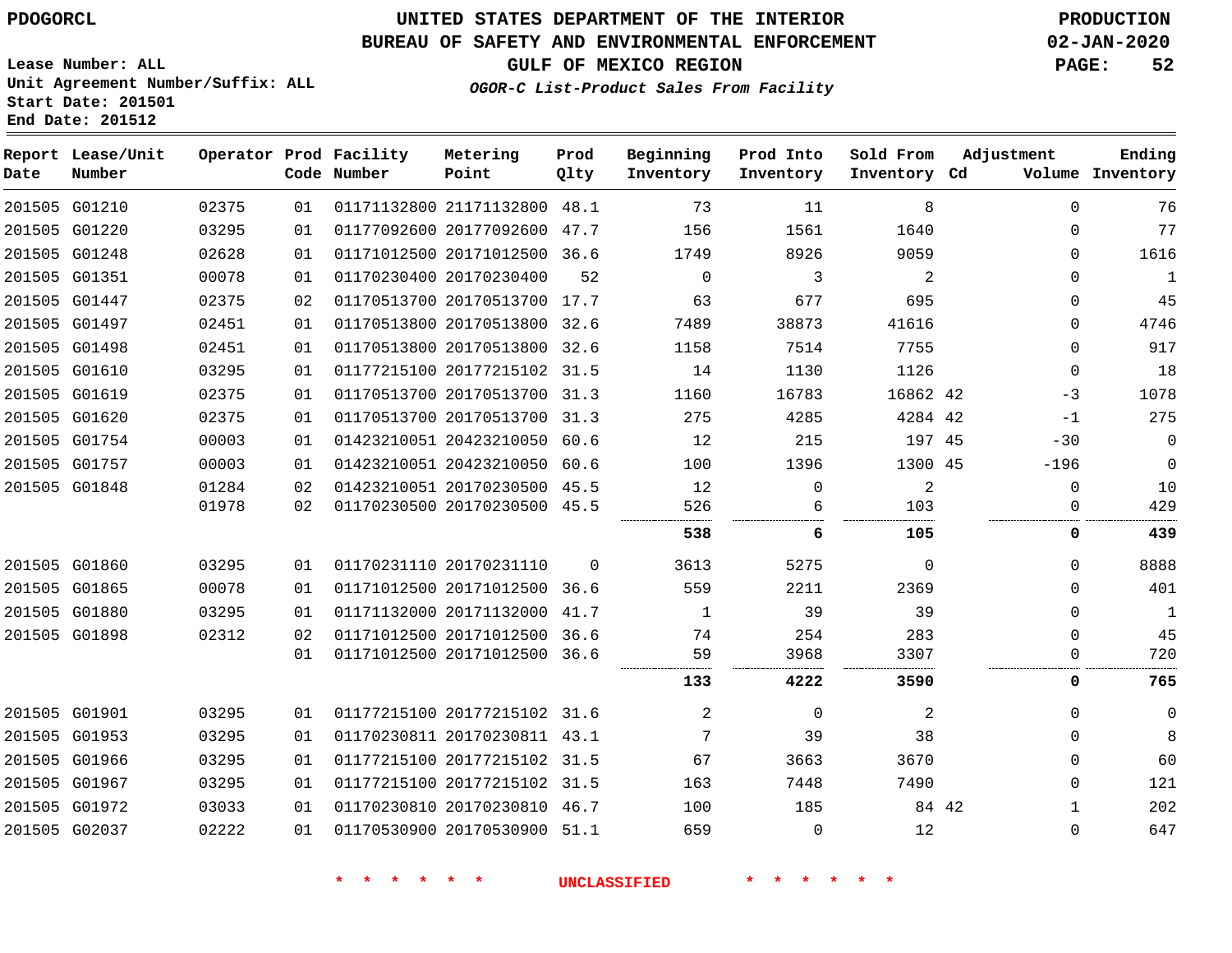## **BUREAU OF SAFETY AND ENVIRONMENTAL ENFORCEMENT 02-JAN-2020**

**Lease Number: ALL Unit Agreement Number/Suffix: ALL Start Date: 201501 End Date: 201512**

**OGOR-C List-Product Sales From Facility**

**GULF OF MEXICO REGION PAGE: 53**

| Date | Report Lease/Unit<br>Number |       |    | Operator Prod Facility<br>Code Number | Metering<br>Point            | Prod<br>Qlty | Beginning<br>Inventory | Prod Into<br>Inventory | Sold From<br>Inventory Cd | Adjustment  | Ending<br>Volume Inventory |
|------|-----------------------------|-------|----|---------------------------------------|------------------------------|--------------|------------------------|------------------------|---------------------------|-------------|----------------------------|
|      | 201505 G02111               | 02628 | 01 |                                       | 01171132000 20171132000 41.7 |              | 1685                   | 54224                  | 54527                     | $\Omega$    | 1382                       |
|      | 201505 G02127               | 02312 | 02 |                                       | 01170230810 20170230810      | 46.7         | 47                     | 112                    | 38                        | $\Omega$    | 121                        |
|      | 201505 G02161               | 03295 | 01 |                                       | 01171012500 20171012500      | 36.3         | 1119                   | 2622                   | 3266                      | $\Omega$    | 475                        |
|      | 201505 G02163               | 03295 | 01 |                                       | 01171012500 20171012500      | 36.5         | 50                     | 164                    | 184                       | $\Omega$    | 30                         |
|      | 201505 G02317               | 03295 | 01 |                                       | 01171132000 20171132000 41.6 |              | 7                      | 173                    | 176                       | $\Omega$    | $\overline{4}$             |
|      | 201505 G02353               | 01284 | 01 |                                       | 01170230450 20170230450      | 47           | 156                    | 1487                   | 1352                      | $\Omega$    | 291                        |
|      | 201505 G02354               | 01284 | 01 |                                       | 01170230450 20170230450      | 47           | 214                    | 1960                   | 1790                      | $\Omega$    | 384                        |
|      | 201505 G02429               | 02375 | 01 |                                       | 01170230811 20170230810 46.7 |              | 93                     | 98                     | 84                        | $\mathbf 0$ | 107                        |
|      | 201505 G02433               | 02375 | 01 |                                       | 01170230810 20170230810      | 46.7         | 11                     | 28                     | 12                        | 0           | 27                         |
|      | 201505 G02601               | 02628 | 02 |                                       | 01171092651 20171092650      | 59.6         | 1192                   | 1423                   | 2096                      | $\mathbf 0$ | 519                        |
|      | 201505 G02613               | 02628 | 01 |                                       | 01171132000 20171132000      | 45.1         | $\mathbf 0$            | $\Omega$               | $\Omega$                  | $\Omega$    | $\overline{0}$             |
|      | 201505 G02665               | 02451 | 01 |                                       | 01423210051 20423210050      | 60.5         | 99                     | 2104                   | 1909                      | $\Omega$    | 294                        |
|      | 201505 G02705               | 02628 | 02 |                                       | 01170230810 20170230810      | 46.7         | 7645                   | 13495                  | 6491                      | $\Omega$    | 14649                      |
|      | 201505 G02825               | 03295 | 01 |                                       | 01170230810 20170230810      | 46.6         | 171                    | 258                    | 149                       | 0           | 280                        |
|      | 201505 G02826               | 03295 | 01 |                                       | 01170230810 20170230810 46.6 |              | 58                     | 89                     | 50                        | $\Omega$    | 97                         |
|      |                             |       | 01 |                                       | 01170231110 20170231110      | $\Omega$     | 424                    | 599                    | $\Omega$                  | 0           | 1023                       |
|      |                             |       |    |                                       |                              |              | 482                    | 688                    | 50                        | 0           | 1120                       |
|      | 201505 G02895               | 02579 | 02 |                                       | 01171092651 20171092650      | 59.6         | 142                    | 327                    | 351 42                    | 1           | 119                        |
|      |                             | 02628 | 02 |                                       | 01171092651 20171092650      | 59.6         | 724                    | 731                    | 1190                      | 0           | 265                        |
|      |                             |       |    |                                       |                              |              | 866                    | 1058                   | 1541                      | 1           | 384                        |
|      | 201505 G02917               | 03247 | 01 |                                       | 01171092930 20171092930      | 38.2         | 31                     | 5                      | 31                        | $\Omega$    | 5                          |
|      | 201505 G03061               | 03026 | 01 |                                       | 01423210051 20423210050      | 60.6         | 164                    | 3969                   | 3578                      | $\Omega$    | 555                        |
|      | 201505 G03152               | 03295 | 01 |                                       | 01177092600 20177092600      | 47.7         | 395                    | 4346                   | 4527                      | 0           | 214                        |
|      | 201505 G03331               | 02628 | 01 |                                       | 01171132800 20171132000      | 41.7         | 52                     | 1836                   | 1840                      | $\Omega$    | 48                         |
|      | 201505 G03414               | 03295 | 01 |                                       | 01170753510 20170753510      | 60.3         | 1229                   | 520                    | 60                        | 0           | 1689                       |
|      | 201505 G03593               | 03295 | 01 |                                       | 01171012500 20171012500      | 36.6         | 12                     | 13                     | 23                        | $\Omega$    | $\overline{a}$             |
|      | 201505 G03793               | 03295 | 01 |                                       | 01171012500 20171012500      | 36.5         | 68                     | 275                    | 293                       | $\Omega$    | 50                         |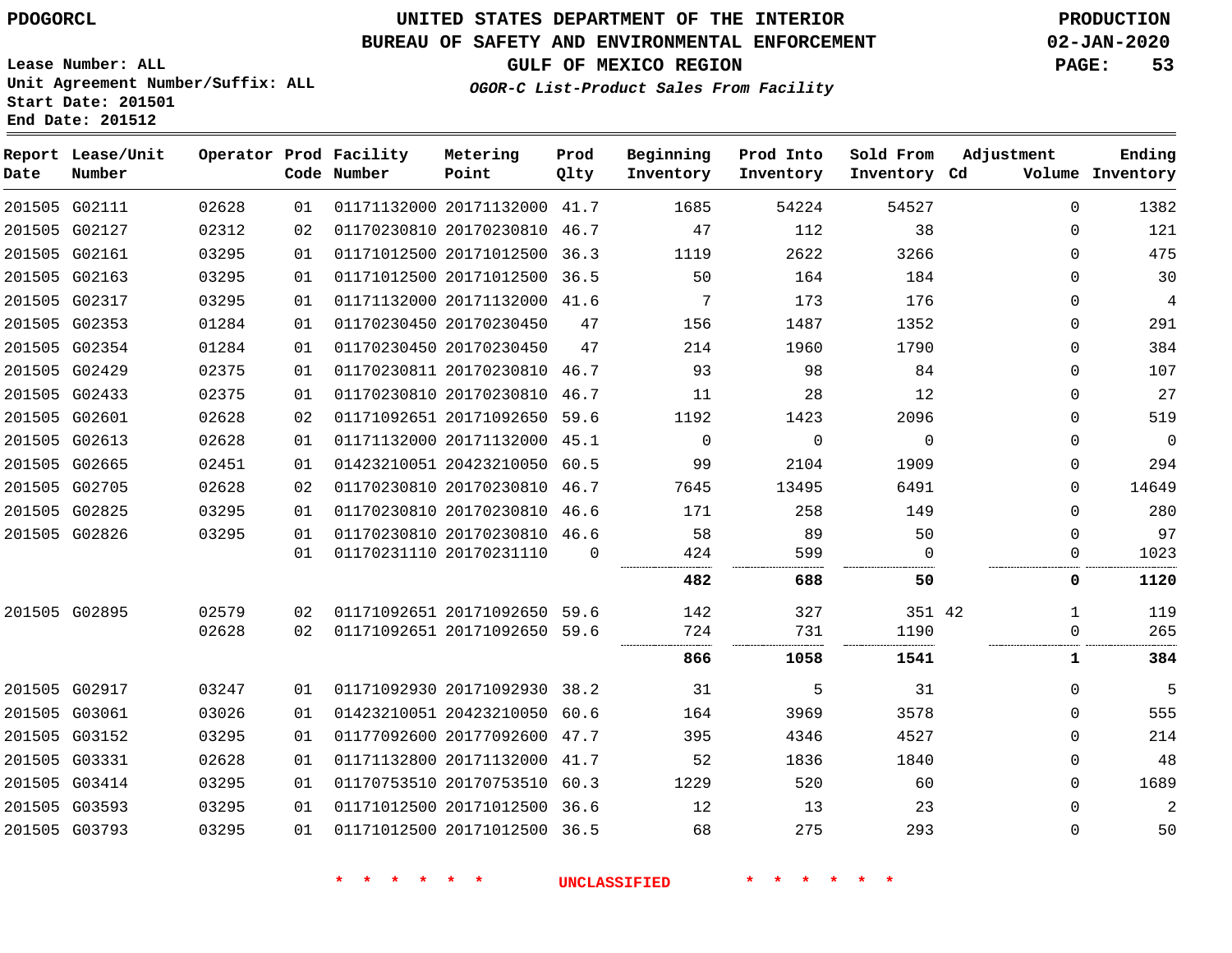### **BUREAU OF SAFETY AND ENVIRONMENTAL ENFORCEMENT 02-JAN-2020**

**GULF OF MEXICO REGION PAGE: 54**

**Lease Number: ALL Unit Agreement Number/Suffix: ALL Start Date: 201501 End Date: 201512**

## **OGOR-C List-Product Sales From Facility**

| Date | Report Lease/Unit<br>Number |       |    | Operator Prod Facility<br>Code Number | Metering<br>Point            | Prod<br>Qlty | Beginning<br>Inventory | Prod Into<br>Inventory | Sold From<br>Inventory Cd | Adjustment          | Ending<br>Volume Inventory |
|------|-----------------------------|-------|----|---------------------------------------|------------------------------|--------------|------------------------|------------------------|---------------------------|---------------------|----------------------------|
|      | 201505 G03958               | 03295 | 01 |                                       | 01170230510 20170230510      | 51           | 834                    | 679                    | 754                       | $\Omega$            | 759                        |
|      | 201505 G04003               | 03295 | 01 |                                       | 01171012500 20171012500 36.5 |              | 886                    | 2965                   | 3314                      | $\Omega$            | 537                        |
|      | 201505 G04081               | 03295 | 01 |                                       | 01170230450 20170230810 46.7 |              | 1270                   | 1369                   | 1153                      | $\Omega$            | 1486                       |
|      | 201505 G04085               | 02899 | 01 |                                       | 01170230811 20170230811 43.1 |              | 183                    | 1278                   | 1196                      | $\Omega$            | 265                        |
|      | 201505 G04087               | 02899 | 01 |                                       | 01177008150 01177008150      | $\Omega$     | 3728                   | 3073                   |                           | 042<br>$\mathbf{1}$ | 6802                       |
|      | 201505 G04232               | 00730 | 01 |                                       | 01171012500 20171012500 36.6 |              | 4731                   | 16493                  | 18235                     | $\Omega$            | 2989                       |
|      |                             | 03295 | 01 |                                       | 01171012500 20171012500 36.5 |              | 136                    | 418                    | 478                       | $\mathbf{0}$        | 76                         |
|      |                             |       |    |                                       |                              |              | 4867                   | 16911                  | 18713                     | 0                   | 3065                       |
|      | 201505 G04421               | 03295 | 01 |                                       | 01171131600 20171131600 42.1 |              | 910                    | 14599                  | 14224                     | $\Omega$            | 1285                       |
|      | 201505 G04433               | 02312 | 01 |                                       | 01177082950 20177082956 26.5 |              | 2                      | 86                     | 86                        | $\Omega$            | $\overline{2}$             |
|      | 201505 G04537               | 03033 | 01 |                                       | 01420470030 20420470030      | $\Omega$     | 2492                   | $\Omega$               | $\Omega$                  | $\Omega$            | 2492                       |
|      | 201505 G04800               | 02970 | 02 |                                       | 01177062608 2017706260A 38.4 |              | $\mathbf{1}$           | 31                     | 31                        | $\Omega$            | $\mathbf{1}$               |
|      |                             | 03026 | 02 |                                       | 01171132800 21171132800 48.1 |              | 140                    | 36                     | 16                        | $\Omega$            | 160                        |
|      |                             |       |    |                                       |                              |              | 141                    | 67                     | 47                        | 0                   | 161                        |
|      | 201505 G04809               | 02312 | 01 |                                       | 01177082950 20177082956 26.5 |              | 346                    | 17989                  | 17989                     | $\Omega$            | 346                        |
|      | 201505 G04818               | 03295 | 01 |                                       | 01170230500 20170230500 45.4 |              | 21                     | 17                     | 4                         | $\mathbf 0$         | 34                         |
|      | 201505 G05006               | 01284 | 02 |                                       | 01423210051 20170230510      | 51           | 55                     | 99                     | 48                        | 0                   | 106                        |
|      | 201505 G05299               | 03295 | 01 |                                       | 01170230500 20170230500 45.4 |              | 30                     | 1                      | 6                         | $\Omega$            | 25                         |
|      | 201505 G05431               | 02970 | 02 |                                       | 01177062608 2017706260A 38.4 |              | 72                     | 4683                   | 4674                      | $\Omega$            | 81                         |
|      | 201505 G05504               | 00730 | 01 |                                       | 01171132800 21171132800 48.1 |              | 67                     | 8                      | 7                         | $\Omega$            | 68                         |
|      |                             | 02970 | 02 |                                       | 01171132800 21171132800      | 43.9         | 4867                   | 380                    | 475                       | $\Omega$            | 4772                       |
|      |                             | 03295 | 01 |                                       | 01171132800 21171132800 48.1 |              | 603                    | 49                     | 59                        | $\Omega$            | 593                        |
|      |                             |       |    |                                       |                              |              | 5537                   | 437                    | 541                       | 0                   | 5433                       |
|      | 201505 G05505               | 00078 | 01 |                                       | 01171012400 20171012400 55.2 |              | 604                    | 456                    | 466 42                    | $-1$                | 593                        |
|      | 201505 G05602               | 03247 | 01 |                                       | 01171012500 20171012500      | 36.6         | 407                    | 1447                   | 1592                      | $\mathbf 0$         | 262                        |
|      | 201505 G05612               | 03295 | 01 |                                       | 01171012500 20171012500 36.6 |              | 1184                   | 3402                   | 3969                      | $\mathbf 0$         | 617                        |
|      | 201505 G06069               | 03295 | 01 |                                       | 01423210051 20423210050 60.5 |              | 15                     | 228                    | 211                       | $\Omega$            | 32                         |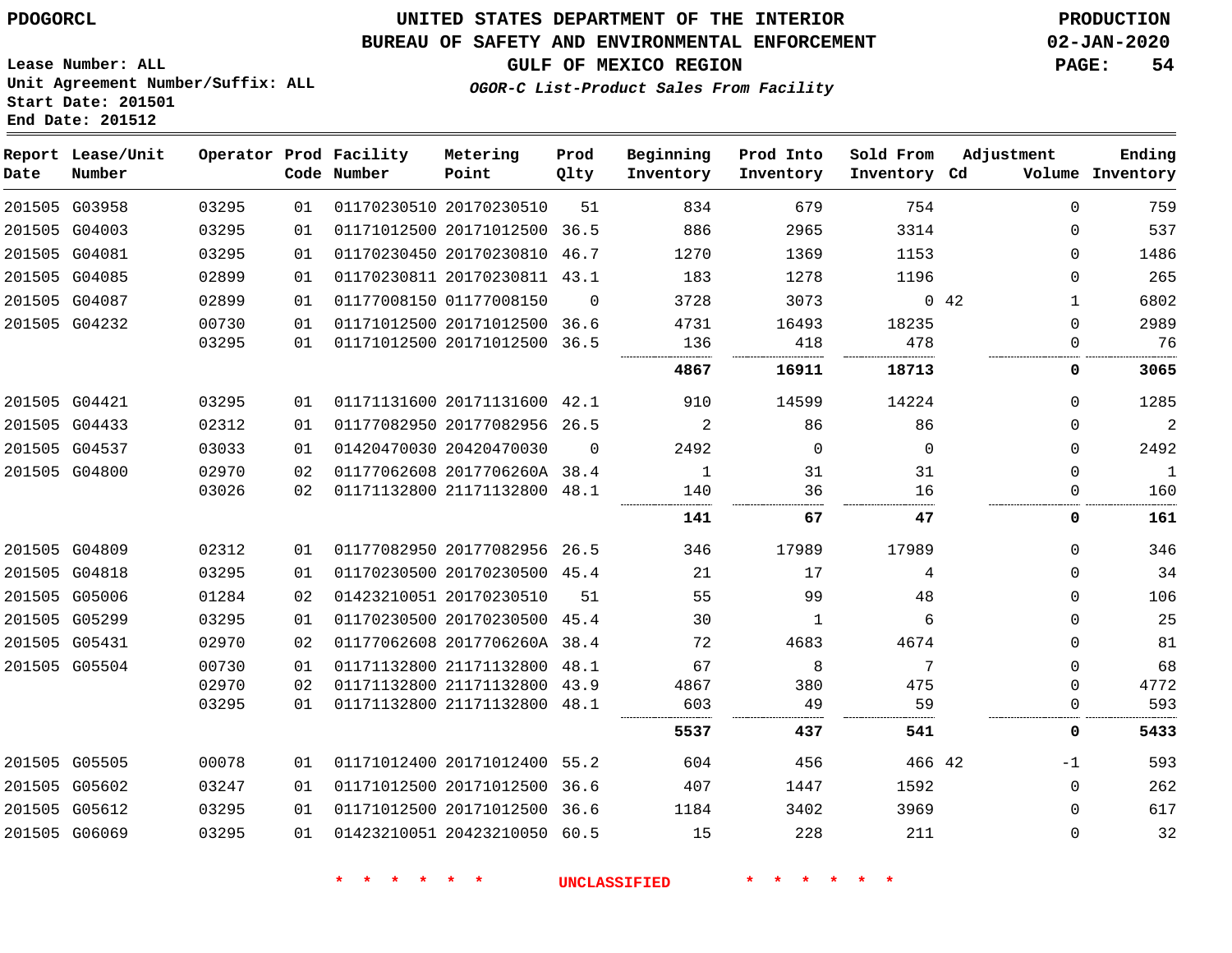**Report Lease/Unit**

**Number**

**Date**

# **UNITED STATES DEPARTMENT OF THE INTERIOR PDOGORCL PRODUCTION**

**Prod**  $Q1 + 3z$ 

**Metering Point**

#### **BUREAU OF SAFETY AND ENVIRONMENTAL ENFORCEMENT 02-JAN-2020**

**Lease Number: ALL Unit Agreement Number/Suffix: ALL Start Date: 201501 End Date: 201512**

**Operator Prod Facility**

**OGOR-C List-Product Sales From Facility**

**Beginning Inventory**

**Prod Into Inventory**

**Sold From Inventory**

**GULF OF MEXICO REGION PAGE: 55**

**Adjustment**

**Ending**

| Number |       |    | Code Number | Point                        | Qlty     | Inventory      | Inventory   | Inventory Cd |             | Volume Inventory |
|--------|-------|----|-------------|------------------------------|----------|----------------|-------------|--------------|-------------|------------------|
| G06168 | 02801 | 02 |             | 01170230450 20170230450      | 47       | 20             | 388         | 332          | $\mathbf 0$ | 76               |
| G06668 | 02375 | 01 |             | 01171132000 20171132000 41.7 |          | 249            | 8140        | 8182         | 0           | 207              |
| G07736 | 02628 | 01 |             | 01171132800 20171132000 40.7 |          | $\overline{2}$ | 111         | 112          | $\mathbf 0$ | $\mathbf{1}$     |
| G07760 | 01284 | 01 |             | 01177122950 20177122950 30.2 |          | 60             | 6142        | 6140         | 0           | 62               |
| G07917 | 03247 | 01 |             | 01170573602 20170573602 33.6 |          | 37838          | 19892       | 26239        | 0           | 31491            |
| G09010 | 02266 | 01 |             | 01420390120 01420390120      | 55       | 28             | $\mathbf 0$ | $\mathbf 0$  | $\mathbf 0$ | 28               |
| G09631 | 01284 | 01 |             | 01177122950 20177122950 30.2 |          | 15             | 1387        | 1387         | 0           | 15               |
| G10487 | 00981 | 01 |             | 01170753850 20170753850      | $\Omega$ | 2733           | $\mathbf 0$ | $\mathsf{O}$ | 0           | 2733             |
| G10794 | 03295 | 01 |             | 01177122950 20177122950 30.1 |          | 39             | 3707        | 3709         | 0           | 37               |
| G10910 | 00162 | 01 |             | 01177245110 2017724511G 43.8 |          | $\mathbf 0$    | 4058        | 4058         | 0           | 0                |
| G11243 | 03033 | 01 |             | 01420470030 20420470030      | $\Omega$ | 21             | $\mathbf 0$ | $\mathbf 0$  | $\mathbf 0$ | 21               |
| G11870 | 02375 | 01 |             | 01171132000 20171132000 41.7 |          | 64             | 2072        | 2083         | $\mathbf 0$ | 53               |
| G11984 | 02801 | 02 |             | 01171092651 20171092650 59.6 |          | 287            | 241         | 440          | 0           | 88               |
| G12355 | 03209 | 01 |             | 01171012300 20171012300 37.3 |          | 18323          | 33046       | 33152        | $\mathbf 0$ | 18217            |
| G12358 | 03209 | 01 |             | 01171012300 20171012300 37.3 |          | 178            | 785         | 787          | $\mathbf 0$ | 176              |
| G12802 | 02628 | 01 |             | 01170230811 20170230811 43.1 |          | $\overline{4}$ | 1127        | 895          | $\mathbf 0$ | 236              |
| G13563 | 03033 | 01 |             | 01170230811 20170230811 43.1 |          | 25             | 3768        | 3012         | 0           | 781              |
| G13938 | 01284 | 01 |             | 01171012500 20171012500 36.6 |          | 1939           | 8670        | 9037         | $\mathbf 0$ | 1572             |
| G14342 | 02628 | 01 |             | 01170230811 20170230811 43.1 |          | $\Omega$       | 782         | 622          | $\mathbf 0$ | 160              |
| G14493 | 03247 | 01 |             | 01171092930 20171092930 38.2 |          | 91             | 305         | 336          | $\mathbf 0$ | 60               |
| G14535 | 02628 | 01 |             | 01171012500 20171012500 36.6 |          | 2294           | 14447       | 14125        | 0           | 2616             |
| G14864 | 02871 | 02 |             | 01170230450 20170230450      | 47       | 539            | 5022        | 4577         | 0           | 984              |
| G15050 | 03295 | 01 |             | 01170231110 20170231110      | $\Omega$ | 3630           | 5322        | $\mathbf 0$  | $\mathbf 0$ | 8952             |
| G15239 | 02375 | 02 |             | 01171012500 20171012500 36.6 |          | 13             | 317         | 273          | $\mathbf 0$ | 57               |
| G15242 | 03295 | 01 |             | 01171092651 20171092650 59.6 |          | 611            | 716         | 1067         | $\mathbf 0$ | 260              |
| G15263 | 03295 | 01 |             | 01171132000 20171132000 41.6 |          | 40             | 993         | 1008         | 0           | 25               |
| G15312 | 03295 | 01 |             | 01171092651 20171092650 59.6 |          | 5925           | 7457        | 10673        | $\mathbf 0$ | 2709             |
| G15740 | 03295 | 01 |             | 01170230450 20170230450      | 47       | 62             | 418         | 398          | $\mathbf 0$ | 82               |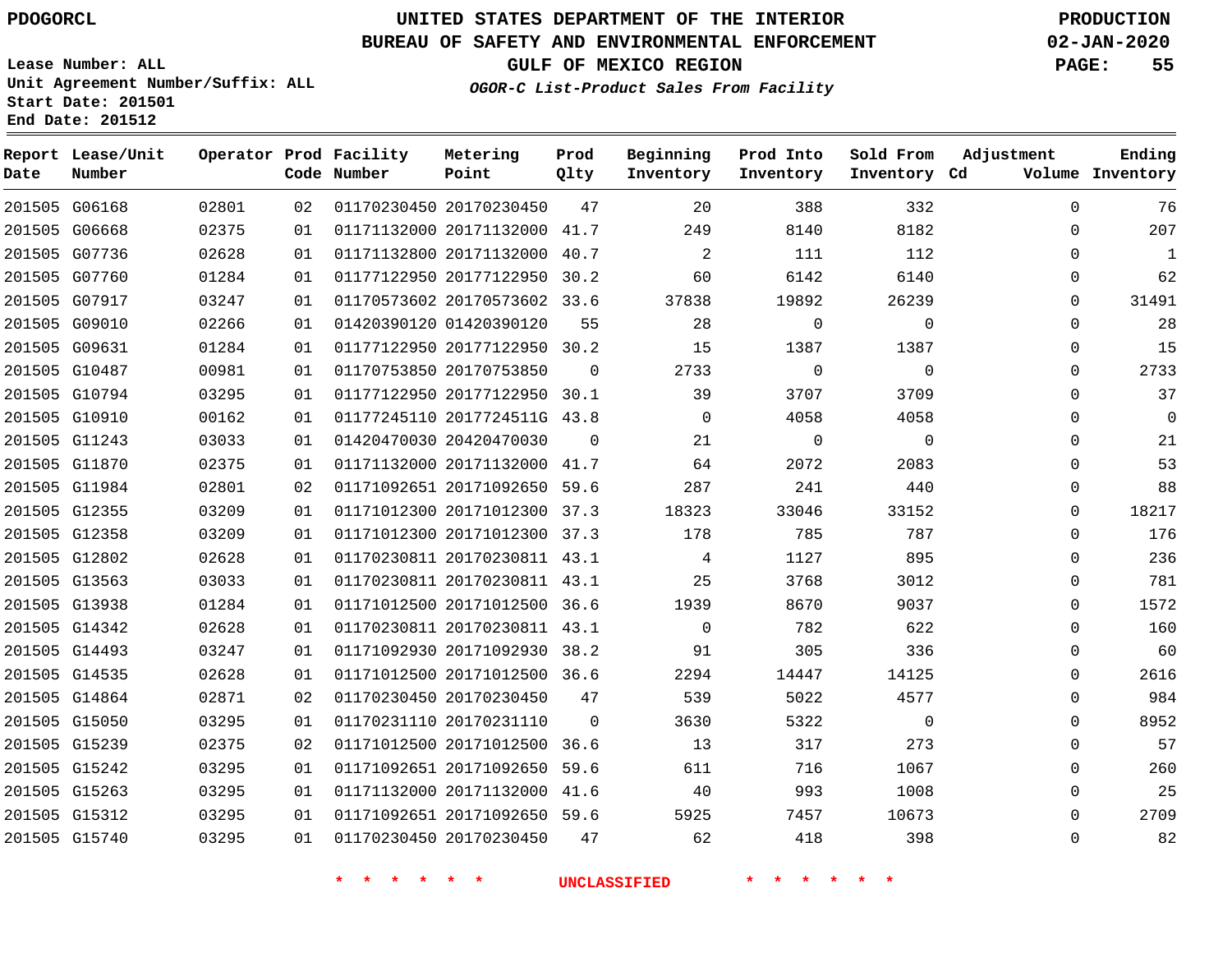## **BUREAU OF SAFETY AND ENVIRONMENTAL ENFORCEMENT 02-JAN-2020**

**Lease Number: ALL Unit Agreement Number/Suffix: ALL Start Date: 201501 End Date: 201512**

# **OGOR-C List-Product Sales From Facility**

**GULF OF MEXICO REGION PAGE: 56**

|  | OGOR-C List-Product Sales From |  |
|--|--------------------------------|--|
|  |                                |  |
|  |                                |  |

| Date          | Report Lease/Unit<br>Number |       |    | Operator Prod Facility<br>Code Number | Metering<br>Point            | Prod<br>Qlty | Beginning<br>Inventory | Prod Into<br>Inventory | Sold From<br>Inventory Cd | Adjustment |              | Ending<br>Volume Inventory |
|---------------|-----------------------------|-------|----|---------------------------------------|------------------------------|--------------|------------------------|------------------------|---------------------------|------------|--------------|----------------------------|
|               | 201505 G16325               | 03295 | 01 |                                       | 01171012400 20171012400 55.2 |              | 583                    | 685                    | 364                       |            | $\Omega$     | 904                        |
|               | 201505 G16515               | 00162 | 01 |                                       | 01177245110 2017724511G 43.8 |              | $\mathbf 0$            | 8231                   | 8231                      |            | 0            | $\overline{0}$             |
|               | 201505 G16890               | 00981 | 01 |                                       | 01170753850 20170753850      | 0            | 163                    | $\mathbf 0$            | 0                         |            | 0            | 163                        |
|               | 201505 G17754               | 02375 | 02 |                                       | 01170230510 20170230510      | 51           | 1093                   | 914                    | 986 42                    |            |              | 1022                       |
|               | 201505 G17789               | 03295 | 01 |                                       | 01170230810 20170230810 46.7 |              | 5                      | 18                     | 3                         |            | $\Omega$     | 20                         |
|               | 201505 G17858               | 03295 | 01 |                                       | 01170530900 20170530900 51.1 |              | 1415                   | $\mathbf 0$            | 25                        |            | 0            | 1390                       |
|               | 201505 G17912               | 02970 | 02 |                                       | 01177062608 2017706260A 38.4 |              | 14                     | 0                      | 14                        |            | 0            | $\mathbf 0$                |
| 201505 G17921 |                             | 03026 | 01 |                                       | 01171012500 20177062959 25.3 |              | $\mathbf 0$            | 34249                  | 34249                     |            | $\Omega$     | $\mathbf 0$                |
|               | 201505 G18043               | 03059 | 01 |                                       | 01171012500 20171012500 36.6 |              | 1704                   | 4092                   | 5054                      |            | $\Omega$     | 742                        |
|               | 201505 G18577               | 00981 | 01 |                                       | 01170753850 20170753850      | $\Omega$     | 8030                   | $\Omega$               | $\Omega$                  |            | $\Omega$     | 8030                       |
|               | 201505 G18936               | 02871 | 01 |                                       | 01422450350 20422450350 47.7 |              | 7                      | $\Omega$               | $\Omega$                  |            | $\Omega$     | 7                          |
|               | 201505 G19030               | 02806 | 01 |                                       | 01423210051 20423210050 53.9 |              | 30                     | 354                    | 335                       |            | $\Omega$     | 49                         |
|               | 201505 G19127               | 03165 | 01 |                                       | 01170230811 20170230811      | $\Omega$     | 1                      | $\Omega$               | $\Omega$                  |            | 0            | $\mathbf{1}$               |
|               | 201505 G19839               | 02777 | 01 |                                       | 01170753510 20170753510 54.6 |              | $\Omega$               | $\Omega$               | $\Omega$                  |            | $\Omega$     | $\Omega$                   |
|               | 201505 G20605               | 02477 | 01 |                                       | 01423550141 20423550140      | 34.5         | 172                    | 880                    | 764 42                    |            | $\mathbf{1}$ | 289                        |
|               | 201505 G20656               | 02266 | 02 |                                       | 01422450350 20422450350 47.7 |              | 44                     | $\Omega$               | $\Omega$                  |            | $\Omega$     | 44                         |
|               | 201505 G21096               | 03295 | 01 |                                       | 01170230811 20170230811 43.1 |              | 30                     | 105                    | 113                       |            | $\Omega$     | 22                         |
|               | 201505 G21532               | 03217 | 01 |                                       | 01170230811 20170230811 43.1 |              | 51                     | 3429                   | 2770 42                   |            | $\mathbf{1}$ | 711                        |
|               | 201505 G21534               | 03217 | 01 |                                       | 01170230811 20170230811 43.1 |              | 278                    | 3651                   | 3172 42                   |            | $-1$         | 756                        |
|               | 201505 G21592               | 02628 | 02 |                                       | 01171132000 20171132000 40.7 |              | 2                      | $\mathbf 0$            | $\Omega$                  |            | $\Omega$     | 2                          |
|               | 201505 G21655               | 03247 | 01 |                                       | 01171132800 21171132800 48.1 |              | 2233                   | 257                    | 225                       |            | 0            | 2265                       |
|               | 201505 G21825               | 00981 | 01 |                                       | 01170753850 20170753850      | $\Omega$     | 642                    | $\Omega$               | $\Omega$                  |            | $\Omega$     | 642                        |
|               | 201505 G21826               | 00981 | 01 |                                       | 01170753850 20170753850      | $\Omega$     | 6                      | $\Omega$               | $\Omega$                  |            | 0            | 6                          |
| 201505 G22219 |                             | 03033 | 01 |                                       | 01423210051 20423210050 60.6 |              | $\overline{2}$         | $\Omega$               | 2                         |            | $\Omega$     | $\Omega$                   |
| 201505 G22268 |                             | 02777 | 02 |                                       | 01170230810 2042709015I 37.5 |              | $\Omega$               | 937                    | 937                       |            | $\Omega$     | $\Omega$                   |
| 201505 G22501 |                             | 00078 | 01 |                                       | 01170230400 20170230400      | 52           | 43                     | 323                    | 218 42                    |            | $-1$         | 147                        |
|               | 201505 G22505               | 02375 | 02 |                                       | 01170230811 20170230811 43.1 |              | 66                     | 1010                   | 867                       |            | $\Omega$     | 209                        |
| 201505 G22510 |                             | 00162 | 01 |                                       | 01170230810 20170230810 46.7 |              | 959                    | 1257                   | 852 42                    |            | $\mathbf{1}$ | 1365                       |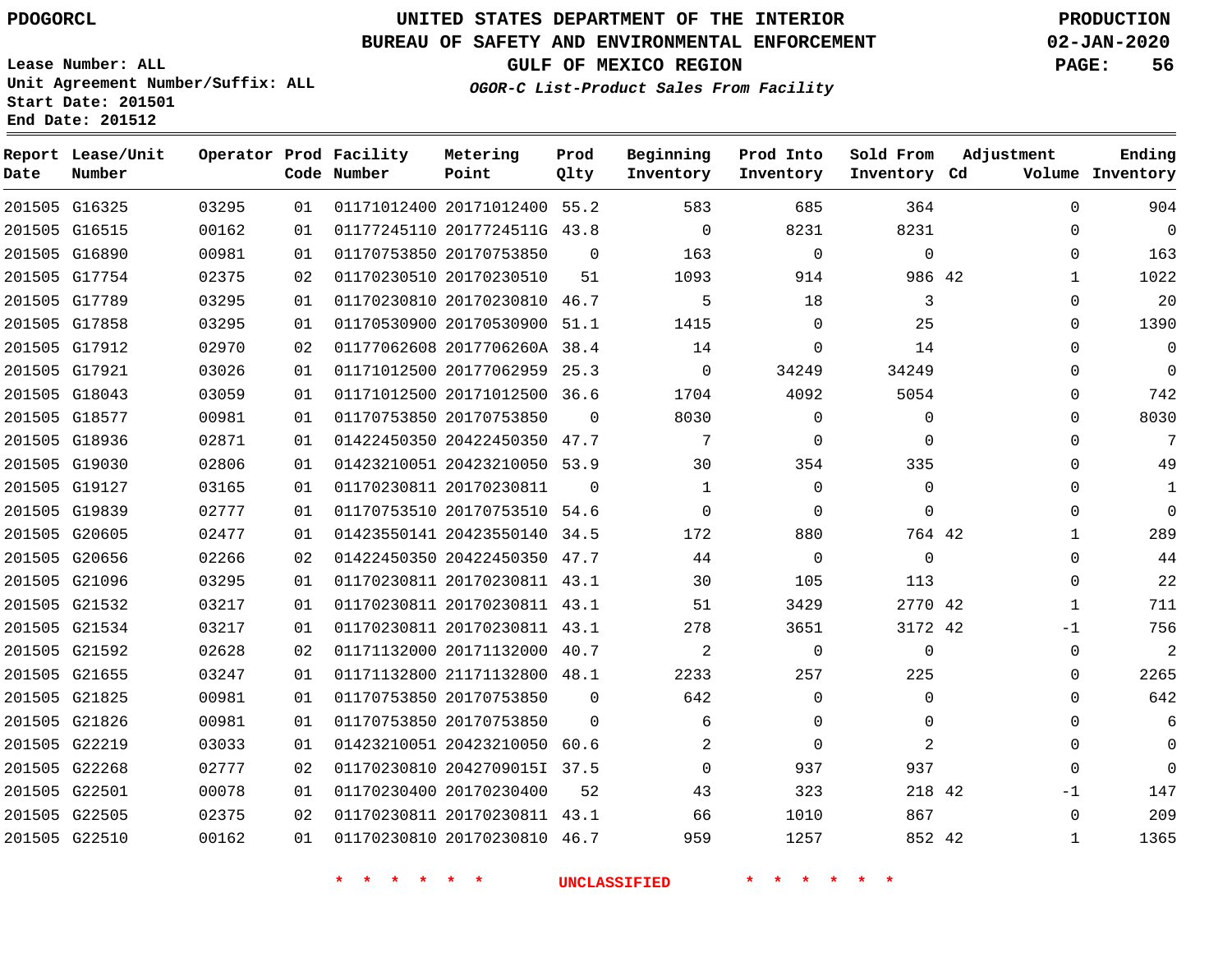# **UNITED STATES DEPARTMENT OF THE INTERIOR PDOGORCL PRODUCTION**

## **BUREAU OF SAFETY AND ENVIRONMENTAL ENFORCEMENT 02-JAN-2020**

**Lease Number: ALL Unit Agreement Number/Suffix: ALL Start Date: 201501**

## **GULF OF MEXICO REGION PAGE: 57**

**OGOR-C List-Product Sales From Facility**

| Date | Report Lease/Unit<br>Number |       |    | Operator Prod Facility<br>Code Number | Metering<br>Point            | Prod<br>Qlty | Beginning<br>Inventory | Prod Into<br>Inventory | Sold From<br>Inventory Cd | Adjustment | Ending<br>Volume Inventory  |
|------|-----------------------------|-------|----|---------------------------------------|------------------------------|--------------|------------------------|------------------------|---------------------------|------------|-----------------------------|
|      | 201505 G22513               | 02579 | 02 |                                       | 01170230500 20170230500 45.5 |              | 682                    | 397                    | 133                       |            | $\mathbf 0$<br>946          |
|      | 201505 G22549               | 02222 | 01 |                                       | 01170530900 20170530900      | 51.1         | 93                     | $\Omega$               | 2                         |            | 91<br>$\Omega$              |
|      | 201505 G22605               | 03247 | 01 |                                       | 01171132800 21171132800      | 48.1         | 69                     | $\mathbf 0$            | 6                         |            | 63<br>$\mathbf 0$           |
|      | 201505 G22621               | 03247 | 01 |                                       | 01171132800 21171132800 48.1 |              | 1588                   | 196                    | 162                       |            | 1622<br>$\mathbf 0$         |
|      | 201505 G22840               | 00730 | 01 |                                       | 01608103650 20608103650 30.9 |              | 23                     | 1277                   | 1295 42                   |            | 6<br>$\mathbf{1}$           |
|      | 201505 G23480               | 00981 | 01 |                                       | 01170753850 20170753850      | $\Omega$     | 470                    | $\mathbf 0$            | $\mathbf{0}$              |            | 470<br>$\mathbf 0$          |
|      | 201505 G23481               | 00981 | 01 |                                       | 01170753850 20170753850      | $\Omega$     | 1244                   | $\Omega$               | $\Omega$                  |            | 1244<br>$\Omega$            |
|      | 201505 G23528               | 00981 | 01 |                                       | 01170753850 20170753850      | $\Omega$     | 1026                   | $\mathbf 0$            | $\Omega$                  |            | 1026<br>$\mathbf 0$         |
|      | 201505 G23529               | 00981 | 01 |                                       | 01170753850 20170753850      | $\Omega$     | 2673                   | $\mathbf 0$            | $\mathbf 0$               |            | 2673<br>$\mathbf 0$         |
|      | 201505 G23730               | 03217 | 01 |                                       | 01170230810 20170230811 43.1 |              | 10                     | 26                     | 31                        |            | 5<br>$\Omega$               |
|      | 201505 G23735               | 00162 | 01 |                                       | 01170230810 20170230810      | 46.7         | $\mathbf 0$            | 169                    | 169                       |            | $\Omega$<br>$\mathbf 0$     |
|      | 201505 G23736               | 00730 | 01 |                                       | 01170230810 20170230810      | 46.7         | 609                    | 767                    | 544 42                    |            | 833<br>$\mathbf{1}$         |
|      | 201505 G23851               | 02503 | 02 |                                       | 01171012400 20171012400      | 55.2         | 7150                   | $\Omega$               | 7150                      |            | $\mathbf{0}$<br>$\mathbf 0$ |
|      | 201505 G23956               | 03217 | 01 |                                       | 01170753510 20170753510 60.3 |              | 1301                   | $\mathbf 0$            | 45 42                     |            | 1257<br>1                   |
|      | 201505 G24425               | 02312 | 02 |                                       | 01170230810 20170230810      | 46.7         | 52                     | $\Omega$               | 52                        |            | $\Omega$<br>$\Omega$        |
|      | 201505 G24710               | 02375 | 01 |                                       | 01170230811 20170230811 43.1 |              | 38                     | 140                    | 149                       |            | $\mathbf 0$<br>29           |
|      | 201505 G24730               | 03295 | 01 |                                       | 01170230810 20170230810      | 46.6         | 28                     | 38                     | 24 42                     |            | 41<br>$-1$                  |
|      |                             |       | 01 |                                       | 01170230500 20170230500 45.4 |              | 1015                   | 362                    | 198                       |            | 1179<br>0                   |
|      |                             |       |    |                                       |                              |              | 1043                   | 400                    | 222                       |            | 1220<br>-1                  |
|      | 201505 G24766               | 02628 | 02 |                                       | 01170230811 20170230811 43.1 |              | $\Omega$               | 21                     | 17                        |            | 4<br>$\mathbf 0$            |
|      | 201505 G24767               | 02628 | 02 |                                       | 01170530900 20170230811 43.1 |              | $\mathbf{1}$           | 21                     | 17                        |            | 5<br>$\Omega$               |
|      | 201505 G24870               | 02970 | 02 |                                       | 01177062608 2017706260A 38.4 |              | 5                      | 450                    | 446 42                    |            | 10<br>$\mathbf{1}$          |
|      | 201505 G24878               | 02628 | 02 |                                       | 01171092651 20171092650 59.6 |              | 225                    | 460                    | 517                       |            | 168<br>$\Omega$             |
|      | 201505 G24883               | 02628 | 02 |                                       | 01171092651 20171092650 59.6 |              | 436                    | 343                    | 654                       |            | 125<br>$\mathbf 0$          |
|      | 201505 G24898               | 02807 | 01 |                                       | 01171012300 20171012300      | 37.3         | 3356                   | 6320                   | 6167 42                   |            | 3508<br>$-1$                |
|      | 201505 G24924               | 03247 | 01 |                                       | 01171132800 21171132800      | 48.1         | 746                    | 38                     | $\mathbf 0$               |            | 784<br>$\Omega$             |
|      | 201505 G24926               | 03247 | 01 |                                       | 01171132800 21171132800 48.1 |              | 4                      | $\Omega$               | $\Omega$                  |            | 4<br>$\Omega$               |
|      | 201505 G25008               | 02777 | 01 |                                       | 01170753510 20170753510 54.6 |              | $\Omega$               | $\Omega$               | $\Omega$                  |            | $\Omega$<br>$\Omega$        |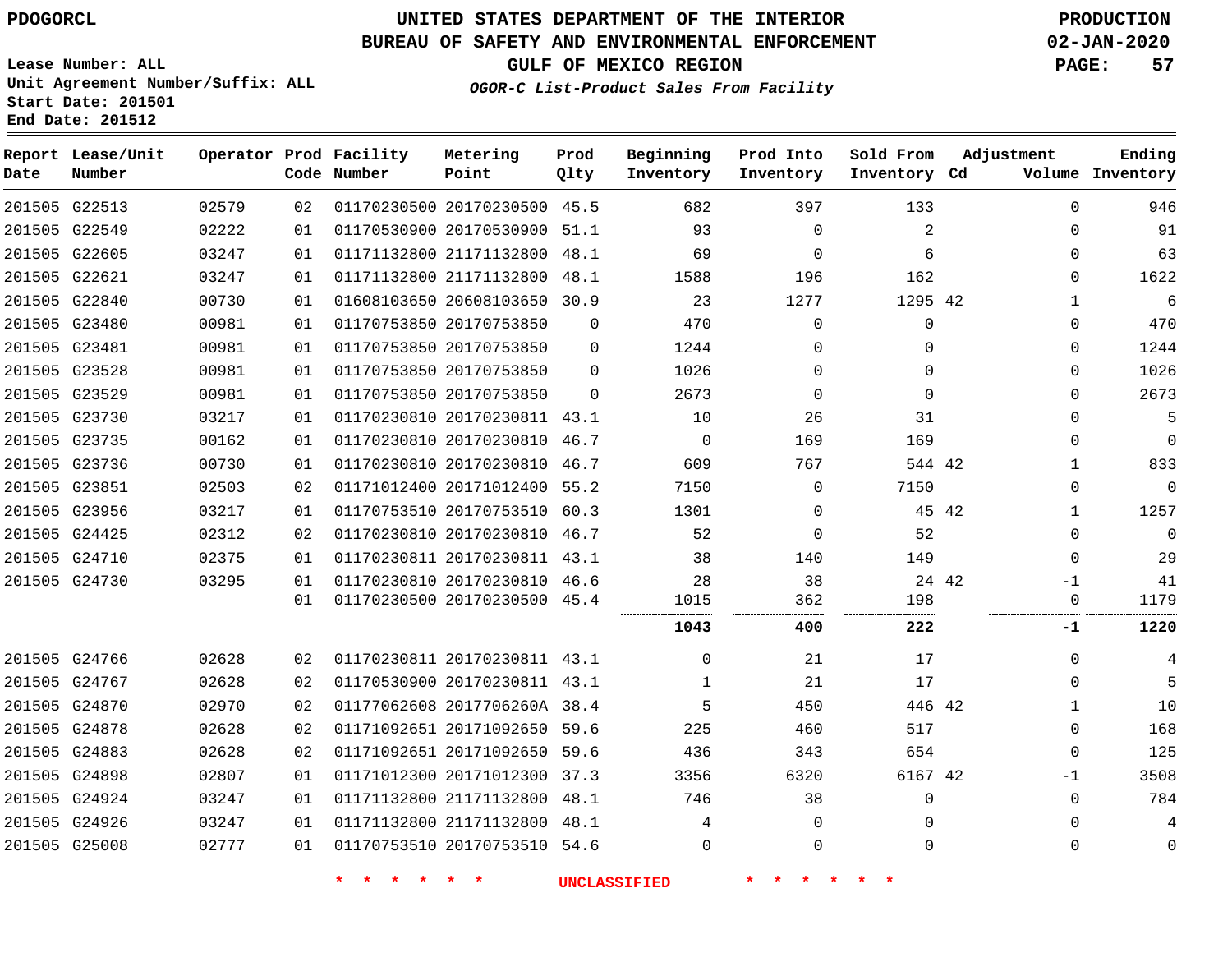**Report Lease/Unit**

**Number**

# **UNITED STATES DEPARTMENT OF THE INTERIOR PDOGORCL PRODUCTION**

**Prod Qlty**

#### **BUREAU OF SAFETY AND ENVIRONMENTAL ENFORCEMENT 02-JAN-2020**

**Lease Number: ALL Unit Agreement Number/Suffix: ALL Start Date: 201501 End Date: 201512**

**Operator Prod Facility**

**Code Number**

**Metering Point**

**GULF OF MEXICO REGION PAGE: 58**

**Inventory Cd Volume**

**Adjustment**

**Ending**

**OGOR-C List-Product Sales From Facility**

**Beginning Inventory** **Prod Into Inventory** **Sold From Inventory**

| 201505 G25524 | 03295 | 01 | 01170230450 20170230450      | 47 | 59       | 445            | 417         |             | $\Omega$     | 87             |
|---------------|-------|----|------------------------------|----|----------|----------------|-------------|-------------|--------------|----------------|
| 201505 G25561 | 02375 | 01 | 01170230450 20170230450      | 47 | 33       | 274            | 254 42      |             | $\mathbf{1}$ | 54             |
| 201505 G25606 | 02375 | 01 | 01170230810 20170230810 46.7 |    | 113      | 199            | 93          |             | 0            | 219            |
| 201505 G25937 | 02222 | 02 | 01170230810 20170230810 46.7 |    | 485      | 663            | 429 42      |             | $\mathbf{1}$ | 720            |
| 201505 G25966 | 02477 | 01 | 01171132000 20171132000 40.7 |    | 16       | $\Omega$       | 16          |             | $\Omega$     | $\Omega$       |
| 201505 G26001 | 02628 | 01 | 01171132800 21171132800 48.1 |    | 27       |                | 2           |             | $\Omega$     | 26             |
| 201505 G26032 | 03059 | 01 | 01171012300 20171012300 37.3 |    | 76       | 109            | 116         |             | $\Omega$     | 69             |
| 201505 G26074 | 01284 | 01 | 01177122950 20177122950 30.2 |    | 15       | 1534           | 1534        |             | $\Omega$     | 15             |
| 201505 G26146 | 01586 | 01 | 01177258152 01177258152 31.9 |    | 114      | $\overline{0}$ |             | $0\quad 42$ | 1            | 115            |
| 201505 G26480 | 02740 | 02 | 01423210051 20423210050 56.2 |    | 99       | 1207           | 1129        |             | $\Omega$     | 177            |
| 201505 G26655 | 03165 | 01 | 01170230811 20170230811 43.1 |    | 580      | 6355           |             | 0 0 9       | $-5618$      | 1317           |
| 201505 G27030 | 02477 | 02 | 01170530900 20170530900 51.1 |    | 770      | $\overline{0}$ | 14          |             | $\mathbf{0}$ | 756            |
| 201505 G27070 | 03295 | 01 | 01171132800 21171132800 48.1 |    | 4442     | 412            | 440         |             | $\Omega$     | 4414           |
| 201505 G27083 | 02477 | 01 | 01171092651 20171092650 59.6 |    | 1275     | 1502           | 2231        |             | $\Omega$     | 546            |
| 201505 G27100 | 01978 | 02 | 01171012310 20171012310 45.1 |    | 4        | $\overline{0}$ | 4           |             | $\Omega$     | $\overline{0}$ |
| 201505 G27169 | 01284 | 01 | 01171012500 20171012500 36.6 |    | 1898     | 6267           | 7028        |             | $\Omega$     | 1137           |
| 201505 G27173 | 03295 | 01 | 01170513800 20170513800 32.6 |    | 29       | $\Omega$       | 29          |             | $\Omega$     | $\mathbf 0$    |
| 201505 G27194 | 01586 | 01 | 01177258152 01177258152 31.9 |    | 38       | 0              | $\mathbf 0$ |             | $\Omega$     | 38             |
| 201505 G27509 | 02970 | 02 | 01170230450 20170230450      | 47 | 1865     | 16856          | 15420       |             | $\Omega$     | 3301           |
| 201505 G27831 | 02795 | 02 | 01170530900 20170530900 51.1 |    | $\Omega$ | 6              | 6           |             | $\Omega$     | $\mathbf 0$    |
| 201505 G27851 | 02628 | 02 | 01171132000 20171132000 41.7 |    | $\Omega$ | 22             | 22          |             | $\Omega$     | $\overline{0}$ |
| 201505 G27927 | 02503 | 02 | 01171092651 20171092650 59.6 |    | 478      | 1052           | 1148        |             | $\Omega$     | 382            |
| 201505 G27949 | 02871 | 01 | 01171012500 20171012500      | 37 | 1        | $\Omega$       | 1           |             | $\Omega$     | $\Omega$       |
| 201505 G27988 | 00730 | 01 | 01608103650 20608103650 30.9 |    | 513      | 42948          | 43274       |             | $\Omega$     | 187            |
| 201505 G30654 | 02777 | 02 | 01170230810 20170230810 42.9 |    | 109      | 174            | 100         |             | $\Omega$     | 183            |
| 201505 G31003 | 02579 | 02 | 01423210051 20423210050 60.6 |    | 4        | 132            | 117 42      |             | $-1$         | 18             |
| 201505 G31304 | 02714 | 01 | 01170230811 20170230811      | 43 | 62       | 528            | 481         |             | $\Omega$     | 109            |
| 201505 G31369 | 02628 | 01 | 01171012300 20171012300 37.3 |    | 4938     | 8626           | 8775        |             | $\Omega$     | 4789           |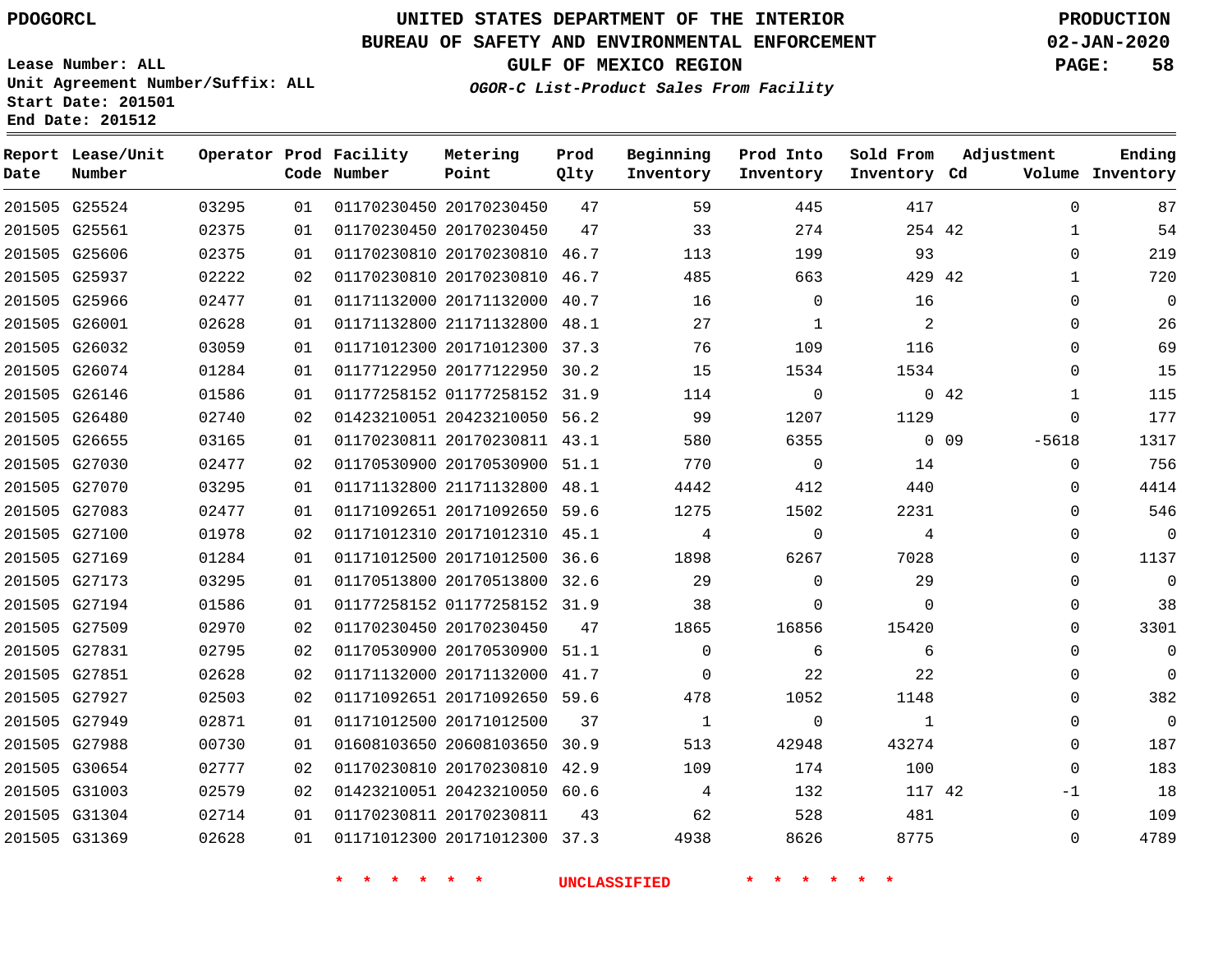**Report Lease/Unit**

## **UNITED STATES DEPARTMENT OF THE INTERIOR PDOGORCL PRODUCTION**

**Prod**

**Metering**

#### **BUREAU OF SAFETY AND ENVIRONMENTAL ENFORCEMENT 02-JAN-2020**

**Lease Number: ALL Unit Agreement Number/Suffix: ALL Start Date: 201501 End Date: 201512**

**Operator Prod Facility**

**OGOR-C List-Product Sales From Facility**

**Beginning**

**Prod Into**

**Sold From**

**GULF OF MEXICO REGION PAGE: 59**

**Adjustment**

**Ending**

| Date   | Number        |       |    | Code Number | Point                        | Qlty     | Inventory | Inventory   | Inventory Cd |          | Volume Inventory |
|--------|---------------|-------|----|-------------|------------------------------|----------|-----------|-------------|--------------|----------|------------------|
|        | 201505 G32113 | 02477 | 01 |             | 01170230811 20170230811 43.1 |          | 495       | 5894        | 5168         | $\Omega$ | 1221             |
|        | 201505 G32197 | 01284 | 02 |             | 01171012500 20171012500 36.6 |          | 149       | 435         | 505          | $\Omega$ | 79               |
|        | 201505 G32231 | 01284 | 01 |             | 01171012500 20171012500 36.6 |          | 261       | 921         | 1016         | $\Omega$ | 166              |
|        | 201505 G32267 | 03295 | 01 |             | 01177298272 01177298272      | $\Omega$ | $\Omega$  | 2           | $\Omega$     | 0        | 2                |
|        | 201505 G32268 | 03295 | 01 |             | 01177298272 01177298272      | $\Omega$ | 3         | 46          | $\Omega$     | $\Omega$ | 49               |
|        | 201505 G32744 | 01284 | 02 |             | 01423210051 20170230510      | 51       | 48        | 16          | 43           | $\Omega$ | 21               |
|        | 201505 G33088 | 03026 | 01 |             | 01171012500 20177062959 25.3 |          | $\Omega$  | 80          | 80           | 0        | $\mathbf 0$      |
|        | 201505 G33112 | 02970 | 02 |             | 01171092651 20171092650 59.6 |          | 320       | 294         | 507          | $\Omega$ | 107              |
|        | 201505 G33388 | 02967 | 01 |             | 01420470030 20420470030 43.8 |          | 262       | $\mathbf 0$ | $\mathbf 0$  | $\Omega$ | 262              |
|        | 201505 G33407 | 02967 | 02 |             | 01170230810 20170230810 42.9 |          | 11        | 4           | 5            | $\Omega$ | 10               |
|        | 201505 G33408 | 03075 | 02 |             | 01422450350 20422450350 47.7 |          | 297       | $\Omega$    | $\Omega$     | $\Omega$ | 297              |
|        | 201505 G33596 | 02503 | 02 |             | 01171132000 20171132000 41.7 |          | 77        | 2490        | 2503         | $\Omega$ | 64               |
|        | 201505 G33636 | 02628 | 01 |             | 01171132000 20171132000 41.7 |          | 2948      | 103730      | 104033       | $\Omega$ | 2645             |
|        | 201505 G34025 | 02970 | 02 |             | 01422450350 20170230810 46.7 |          | 12        | 7           | 11           | $\Omega$ | 8                |
|        | 201505 G34671 | 02579 | 02 |             | 01423210051 20423210050 60.6 |          | 41        | 1021        | 919          | 0        | 143              |
| 201506 | 00016         | 02375 | 01 |             | 01170513700 20170513700 21.7 |          | 1268      | 19464       | 19658        | $\Omega$ | 1074             |
| 201506 | 00026         | 02375 | 01 |             | 01170513700 20170513700 21.7 |          | 2489      | 31878       | 32609 42     | $-2$     | 1756             |
| 201506 | 00032         | 02375 | 01 |             | 01170513700 20170513700 33.5 |          | 67        | 987         | 1001         | 0        | 53               |
| 201506 | 00049         | 03295 | 01 |             | 01171012300 20171012300      | 37       | 11614     | 21916       | 22240        | $\Omega$ | 11290            |
| 201506 | 00050         | 03295 | 01 |             | 01171012300 20171012300      | 37       | 2957      | 5208        | 5482         | $\Omega$ | 2683             |
| 201506 | 00051         | 03295 | 01 |             | 01171012300 20171012300      | 37       | 1902      | 3448        | 3574         | 0        | 1776             |
| 201506 | 00052         | 03295 | 01 |             | 01171012300 20171012300      | 37       | 4441      | 4798        | 6767         | 0        | 2472             |
| 201506 | 00079         | 03247 | 01 |             | 01170230810 20170230810      | 47.7     | 305       | 96          | 109          | $\Omega$ | 292              |
| 201506 | 00081         | 03295 | 01 |             | 01170230450 20170230450      | 46.6     | 49        | 377         | 338          | $\Omega$ | 88               |
| 201506 | 00138         | 03288 | 01 |             | 01170513700 20170513700 21.6 |          | 94        | 1001        | 1042         | 0        | 53               |
| 201506 | 00196         | 02375 | 01 |             | 01171012300 20171012300      | 37       | 10840     | 19942       | 20509        | 0        | 10273            |
| 201506 | 00244         | 03295 | 01 |             | 01170231290 01170231290 46.1 |          | $\Omega$  | 6117        | 5881         | $\Omega$ | 236              |

**\* \* \* \* \* \* UNCLASSIFIED \* \* \* \* \* \***

01170231290 46.1

 $\Omega$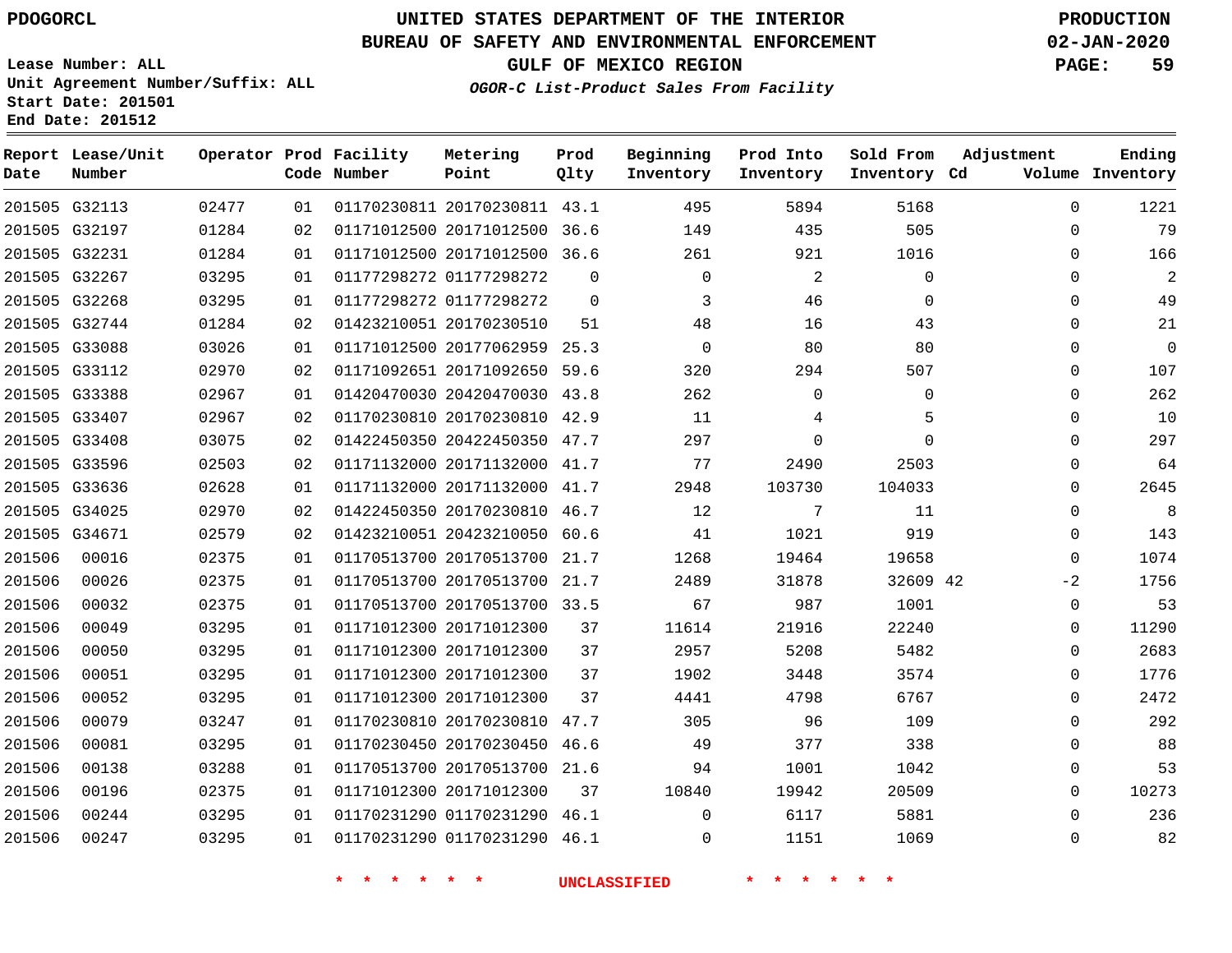## **BUREAU OF SAFETY AND ENVIRONMENTAL ENFORCEMENT 02-JAN-2020**

**Lease Number: ALL Unit Agreement Number/Suffix: ALL Start Date: 201501 End Date: 201512**

**OGOR-C List-Product Sales From Facility**

**GULF OF MEXICO REGION PAGE: 60**

| Date   | Report Lease/Unit<br>Number |       |    | Operator Prod Facility<br>Code Number | Metering<br>Point            | Prod<br>Qlty | Beginning<br>Inventory | Prod Into<br>Inventory | Sold From<br>Inventory Cd | Adjustment          | Ending<br>Volume Inventory |
|--------|-----------------------------|-------|----|---------------------------------------|------------------------------|--------------|------------------------|------------------------|---------------------------|---------------------|----------------------------|
| 201506 | 00253                       | 01284 | 02 |                                       | 01170230810 20170230810 49.9 |              | 156                    | 22                     | 48                        |                     | $\Omega$<br>130            |
| 201506 | 00353                       | 02266 | 01 |                                       | 01170754800 20170754800 28.2 |              | 120                    | 983                    | 890                       |                     | $\Omega$<br>213            |
| 201506 | 00367                       | 02375 | 01 |                                       | 01170513700 20170513700      | 21.7         | 63                     | 457                    | 496 42                    |                     | 25<br>$\mathbf{1}$         |
| 201506 | 00424                       | 03295 | 01 |                                       | 01171012400 20171012400 55.8 |              | 82                     | 28                     | 47                        |                     | 63<br>$\mathbf 0$          |
| 201506 | 00434                       | 01284 | 01 |                                       | 01177112605 2017711260Y 32.2 |              | $\Omega$               | $\Omega$               | $\Omega$                  |                     | $\mathbf 0$<br>$\Omega$    |
| 201506 | 00453                       | 01284 | 01 |                                       | 01177112605 2017711260Y 32.2 |              | $\mathbf 0$            | $\mathbf 0$            | $\Omega$                  |                     | $\overline{0}$<br>$\Omega$ |
| 201506 | 00466                       | 03295 | 01 |                                       | 01171012400 20171012400 55.8 |              | 3465                   | 1385                   | 1990                      |                     | 2860<br>0                  |
| 201506 | 00479                       | 03295 | 01 |                                       | 01171012500 20171012500 34.5 |              | 255                    | 2245                   | 2223                      |                     | 277<br>$\mathbf 0$         |
| 201506 | 00541                       | 03033 | 01 |                                       | 01170530900 20170530900 50.8 |              | 1473                   | 4501                   | 2360 45                   | $-3614$             | $\mathbf 0$                |
| 201506 | 00560                       | 03288 | 01 |                                       | 01171131600 20171131600 42.3 |              | 68                     | 570                    | 601                       |                     | 37<br>$\mathbf 0$          |
| 201506 | 00577                       | 03059 | 01 |                                       | 01171012300 20171012300      | 37           | 15446                  | 29545                  | 29771                     |                     | 15220<br>$\mathbf 0$       |
| 201506 | 00593                       | 03209 | 01 |                                       | 01171012300 20171012300 37.3 |              | 782                    | 2107                   | 2240                      |                     | 649<br>$\Omega$            |
|        |                             | 03247 | 01 |                                       | 01171012300 20171012300      | 37           | 4097                   | 1                      | 1                         |                     | 4097<br>$\mathbf 0$        |
|        |                             |       |    |                                       |                              |              | 4879                   | 2108                   | 2241                      |                     | 4746<br>0                  |
| 201506 | 00599                       | 02899 | 01 |                                       | 01170573602 20170573602      | 44           | 758                    | 67                     | 336                       |                     | 489<br>$\Omega$            |
| 201506 | 00605                       | 02899 | 01 |                                       | 01170573602 20170573602      | 44           | 1145                   | 131                    | 507                       |                     | 769<br>$\Omega$            |
| 201506 | 00680                       | 03217 | 01 |                                       | 01170230700 20170230700      | $\Omega$     | 1617                   | $\overline{0}$         | $\overline{0}$            |                     | 1617<br>$\Omega$           |
| 201506 | 00691                       | 02312 | 02 |                                       | 01170754201 01170754201 37.3 |              | 936                    | $\overline{0}$         | 274                       |                     | 662<br>$\mathbf 0$         |
| 201506 | 00693                       | 02266 | 01 |                                       | 01170754800 20170754800      | 28.2         | 107                    | 444                    | 455                       |                     | 96<br>$\mathbf 0$          |
| 201506 | 00694                       | 02266 | 01 |                                       | 01170754800 20170754800      | 28.2         | 1843                   | 7354                   | 7609                      |                     | 1588<br>$\mathbf 0$        |
| 201506 | 00697                       | 02266 | 01 |                                       | 01170754800 20170754800 28.2 |              | 241                    | 1258                   | 1227                      |                     | 272<br>$\mathbf 0$         |
| 201506 | 00758                       | 03295 | 01 |                                       | 01170230810 20170230810 49.8 |              | 853                    | 781                    | 443                       |                     | 1191<br>$\mathbf 0$        |
| 201506 | 00775                       | 02899 | 01 |                                       | 01171131600 20171131600 42.3 |              | 63                     | 2144                   | 2068 42                   |                     | 138<br>-1                  |
| 201506 | 00796                       | 02628 | 01 |                                       | 01171012300 20171012300      | 37           | 6206                   | 9771                   | 10943                     |                     | 5034<br>$\mathbf 0$        |
| 201506 | 00839                       | 02451 | 01 |                                       | 01170513800 20170513800 32.6 |              | 666                    | 4546                   | 4689                      |                     | 523<br>$\Omega$            |
| 201506 | 754303001A                  | 00059 | 01 |                                       | 01170230811 20170230811 41.8 |              | 274                    | 632                    | 501 09                    | $-162$              | 243                        |
|        | 201506 754306012A           | 01207 | 01 |                                       | 01608128270 20608128270 25.3 |              | 144550                 | 203382                 |                           | $-222140$<br>$0$ 09 | 125792                     |
|        | 201506 754306013A           | 01207 | 01 |                                       | 01608128270 20608128270 25.6 |              | 243657                 | 314137                 |                           | $-339414$<br>$0$ 09 | 218380                     |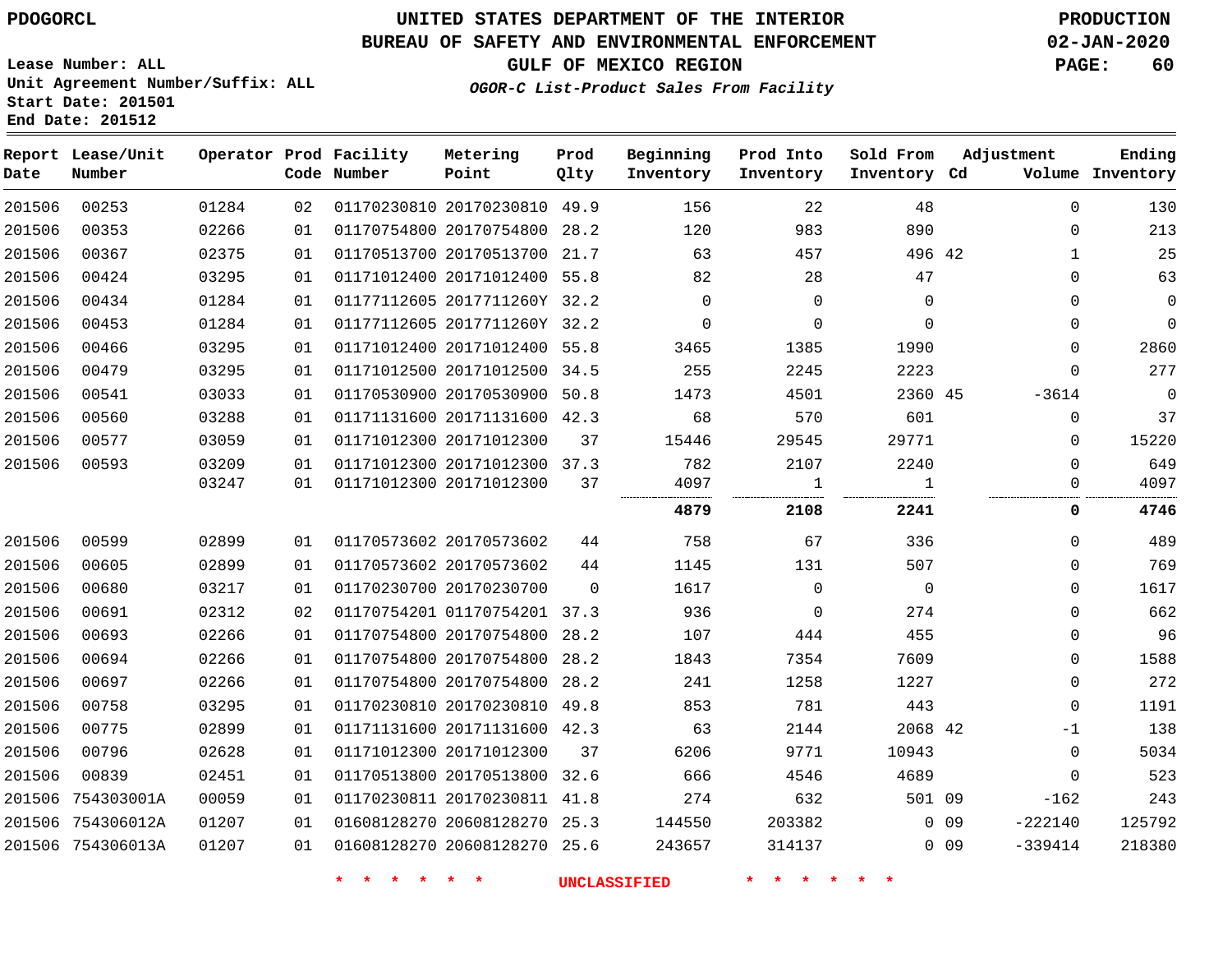**End Date: 201512**

**Report Lease/Unit**

**Number**

# **UNITED STATES DEPARTMENT OF THE INTERIOR PDOGORCL PRODUCTION**

 $\Omega$ 

**Prod Qlty**

#### **BUREAU OF SAFETY AND ENVIRONMENTAL ENFORCEMENT 02-JAN-2020**

**Lease Number: ALL Unit Agreement Number/Suffix: ALL Start Date: 201501**

> 

**Operator Prod Facility**

**Code Number**

 20170573601 26.8 20170230811 41.8

**Metering Point**

20170753850

 

**OGOR-C List-Product Sales From Facility**

 

  $\Omega$ 

  $\Omega$ 

**Sold From Inventory**

**Prod Into Inventory**

**Beginning Inventory**

**GULF OF MEXICO REGION PAGE: 61**

**Inventory Cd Volume**

**Adjustment**

 $\Omega$  $\Omega$  $\Omega$  $-1$  $\Omega$  $\Omega$   $-1$  $\Omega$  $\Omega$  $\Omega$  $\Omega$  $\overline{0}$ -1  $\Omega$  $-1$  $\Omega$  $\Omega$  $\Omega$  $\Omega$  $\Omega$   $\Omega$  -1  $-2$   $\Omega$ 

**Ending**

|    | 1712 42  | 1721     | 157   | 26.8 | 01170573601 20170573601 | 01 | 00078 | 754310009A        | 201506 |
|----|----------|----------|-------|------|-------------------------|----|-------|-------------------|--------|
|    | 641      | 647      | 134   | 28.2 | 01170754800 20170754800 | 01 | 02266 | 754315006A        | 201506 |
|    | 561      | 607      | 96    | 46.6 | 01170230450 20170230450 | 01 | 03295 | 7543880060        | 201506 |
| 42 | 1601     | 1608     | 78    | 31.4 | 01170513700 20170513700 | 01 | 02375 | 7543890080        | 201506 |
|    | 294 42   | 305      | 61    | 46.7 | 01170230450 20170230450 | 02 | 03026 | 7543930100        | 201506 |
|    | 5371     | 5902     | 1347  | 43.2 | 01171012310 20171012310 | 01 | 03295 | 7543930200        | 201506 |
|    | 169      | 173      | 63    | 41.7 | 01170230811 20170230811 | 01 | 03295 | 7543940080        | 201506 |
|    | 10       | $\Omega$ | 10    | 30.9 | 01608103650 20608103650 | 01 | 01284 | 754396015A        | 201506 |
|    | 100963   | 98457    | 13838 | 32.6 | 01170513800 20170513800 | 01 | 02451 | 8910020210        | 201506 |
|    | 70871    | 69637    | 9249  | 32.6 | 01170513800 20170513800 | 01 | 02451 | 8910024540        | 201506 |
|    | 71266 42 | 70437    | 4581  | 33.5 | 01170513700 20170513700 | 01 | 02375 | 8910029320        | 201506 |
|    | 66859    | 65926    | 4448  | 31.5 | 01170513700 20170513700 | 01 | 02375 | 8910034440        | 201506 |
|    | 30230 42 | 31120    | 2101  | 26.8 | 01170573601 20170573601 | 01 | 00078 | 8910039150        | 201506 |
|    | 142      | 105      | 241   | 55.8 | 01171012400 20171012400 | 02 | 02222 | 8910086400        | 201506 |
|    | 69       | $\Omega$ | 236   | 37.3 | 01170754201 01170754201 | 02 | 02312 | 8910087670        | 201506 |
|    | 7996     | 7941     | 478   | 22.2 | 01170513700 20170513700 | 01 | 02375 | 201506 8910089160 |        |
|    | 57       | 65       | 24    | 51.9 | 01170230400 20170230400 | 01 | 00078 | 891008927AG       | 201506 |
|    | 5        | 4        | 3     | 51.8 | 01170230400 20170230400 | 01 | 00078 | 891008927Y        | 201506 |
| 42 | 3797     | 3731     | 264   | 22.2 | 01170513700 20170513700 | 01 | 02375 | 8910116580        | 201506 |
|    | 18794    | 18585    | 1199  | 22.2 | 01170513700 20170513700 | 01 | 02375 | 8910116740        | 201506 |
|    | 2240     | 2208     | 150   | 22.2 | 01170513700 20170513700 | 01 | 02375 | 201506 8910116770 |        |
|    |          |          |       |      |                         |    |       |                   |        |

 20170513700 22.2 20170513700 22.2 20170754800 28.2 20170754800 28.2

**\* \* \* \* \* \* UNCLASSIFIED \* \* \* \* \* \***

42 42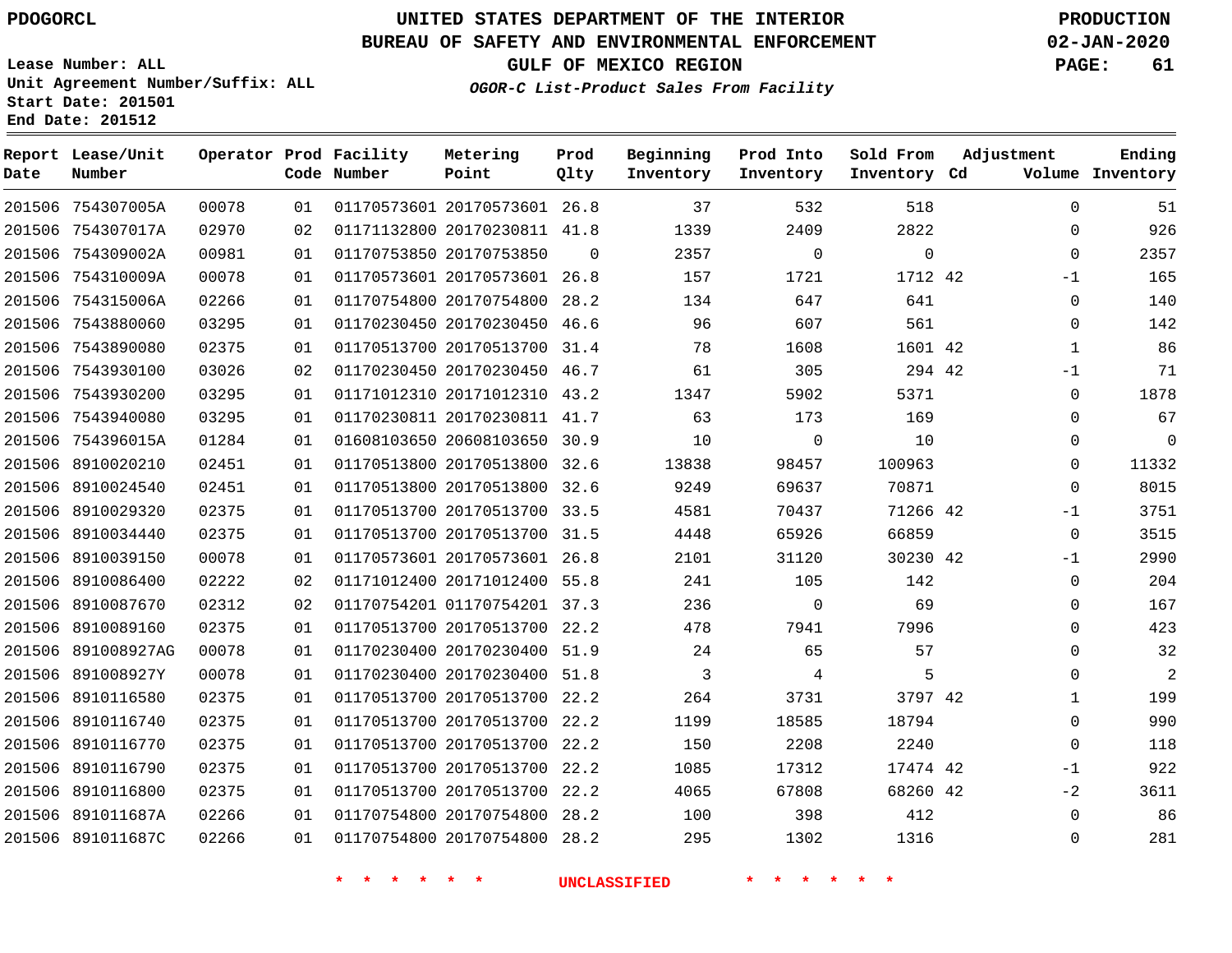#### **BUREAU OF SAFETY AND ENVIRONMENTAL ENFORCEMENT 02-JAN-2020**

**Lease Number: ALL Unit Agreement Number/Suffix: ALL Start Date: 201501**

**End Date: 201512**

**GULF OF MEXICO REGION PAGE: 62**

**OGOR-C List-Product Sales From Facility**

| Date | Report Lease/Unit<br>Number |       |    | Operator Prod Facility<br>Code Number | Metering<br>Point            | Prod<br>Qlty | Beginning<br>Inventory | Prod Into<br>Inventory | Sold From<br>Inventory Cd | Adjustment     | Ending<br>Volume Inventory |
|------|-----------------------------|-------|----|---------------------------------------|------------------------------|--------------|------------------------|------------------------|---------------------------|----------------|----------------------------|
|      | 201506 891011687D           | 02266 | 01 |                                       | 01170754800 20170754800 28.2 |              | 197                    | 950                    | 942                       | $\Omega$       | 205                        |
|      | 201506 891011687E           | 02266 | 01 |                                       | 01170754800 20170754800 28.2 |              | 34                     | 168                    | 166                       | 0              | 36                         |
|      | 201506 8910117330           | 02266 | 01 |                                       | 01170754800 20170754800 28.2 |              | 3                      | 11                     | 12                        | 0              | 2                          |
|      | 201506 8910123270           | 03295 | 01 |                                       | 01177215100 20177215102 31.1 |              | 55                     | 3619                   | 3633                      | 0              | 41                         |
|      | 201506 8910123320           | 03295 | 01 |                                       | 01177215100 20177215102 31.1 |              | 125                    | 6847                   | 6895                      | 0              | 77                         |
|      | 201506 8910123330           | 03295 | 01 |                                       | 01177215100 20177215102 31.1 |              | 133                    | 13581                  | 13560                     | 0              | 154                        |
|      | 201506 8910169280           | 02628 | 01 |                                       | 01171132000 20171132000 41.2 |              | 90                     | 3674                   | 3664                      | 0              | 100                        |
|      | 201506 8910169290           | 02628 | 01 |                                       | 01171132000 20171132000 41.2 |              | 21                     | 946                    | 945                       | 0              | 22                         |
|      | 201506 8910169300           | 02375 | 01 |                                       | 01170230810 20170230810 49.9 |              | 36                     | 46                     | 22                        | 0              | 60                         |
|      | 201506 8910169370           | 02628 | 01 |                                       | 01171132000 20171132000 41.2 |              | 54                     | 1836                   | 1840                      | 0              | 50                         |
|      | 201506 8910202350           | 00276 | 01 |                                       | 01170513700 20170513700 32.2 |              | 1526                   | 23627                  | 23894                     | $\Omega$       | 1259                       |
|      | 201506 8910202560           | 02375 | 01 |                                       | 01170513700 20170513700      | 31           | 326                    | 5018                   | 5077                      | 0              | 267                        |
|      | 201506 G00900               | 02986 | 01 |                                       | 01170230811 20170230811 41.8 |              | 1                      | 35                     | 23                        | 0              | 13                         |
|      | 201506 G00974               | 03295 | 01 |                                       | 01171132000 20171132000 41.2 |              | 9                      | 225                    | 228                       | 0              | $6\phantom{1}6$            |
|      | 201506 G00985               | 02266 | 01 |                                       | 0117709260A 2017709260A 33.9 |              | 376                    | 6255                   | 6254                      | 0              | 377                        |
|      | 201506 G01027               | 00162 | 01 |                                       | 01177122606 20177122606 39.2 |              | $\mathbf 0$            | 3514                   | 3514                      | 0              | $\mathbf 0$                |
|      | 201506 G01036               | 03209 | 02 |                                       | 01171092651 20171092650 57.6 |              | 2790                   | 1743                   | 3313                      | 0              | 1220                       |
|      | 201506 G01082               | 01284 | 01 |                                       | 01170753510 20170753510 59.6 |              | 11                     | 13                     | 9                         | 0              | 15                         |
|      | 201506 G01083               | 02375 | 01 |                                       | 01170513700 20170513700 22.2 |              | 3140                   | 48642                  | 49193 42                  | $\overline{2}$ | 2591                       |
|      |                             | 02777 | 01 |                                       | 01170753510 20170753510 45.5 |              | 0                      | 0                      | $\Omega$                  | 0              | $\mathbf 0$                |
|      |                             |       |    |                                       |                              |              | 3140                   | 48642                  | 49193                     | $\mathbf{2}$   | 2591                       |
|      | 201506 G01084               | 02375 | 01 |                                       | 01170513700 20170513700 22.2 |              | 98                     | 1411                   | 1433 42                   | $-1$           | 75                         |
|      | 201506 G01090               | 02375 | 01 |                                       | 01170513700 20170513700 22.2 |              | 274                    | 4067                   | 4125 42                   | 1              | 217                        |
|      | 201506 G01091               | 02375 | 01 |                                       | 01170513700 20170513700 22.2 |              | 1601                   | 30673                  | 30639 42                  | $-1$           | 1634                       |
|      | 201506 G01092               | 02375 | 01 |                                       | 01170513700 20170513700 22.2 |              | 392                    | 5970                   | 6045 42                   | $\mathbf 1$    | 318                        |
|      | 201506 G01196               | 02266 | 02 |                                       | 01171132800 21171132800 47.7 |              | 55                     | 15                     | 17                        | 0              | 53                         |
|      | 201506 G01198               | 03295 | 01 |                                       | 01171092651 20171092650 57.6 |              | 63                     | 57                     | 80                        | 0              | 40                         |
|      | 201506 G01208               | 03295 | 01 |                                       | 01171092651 20171092650 57.6 |              | 167                    | 143                    | 210                       | 0              | 100                        |
|      |                             |       |    |                                       |                              |              |                        |                        |                           |                |                            |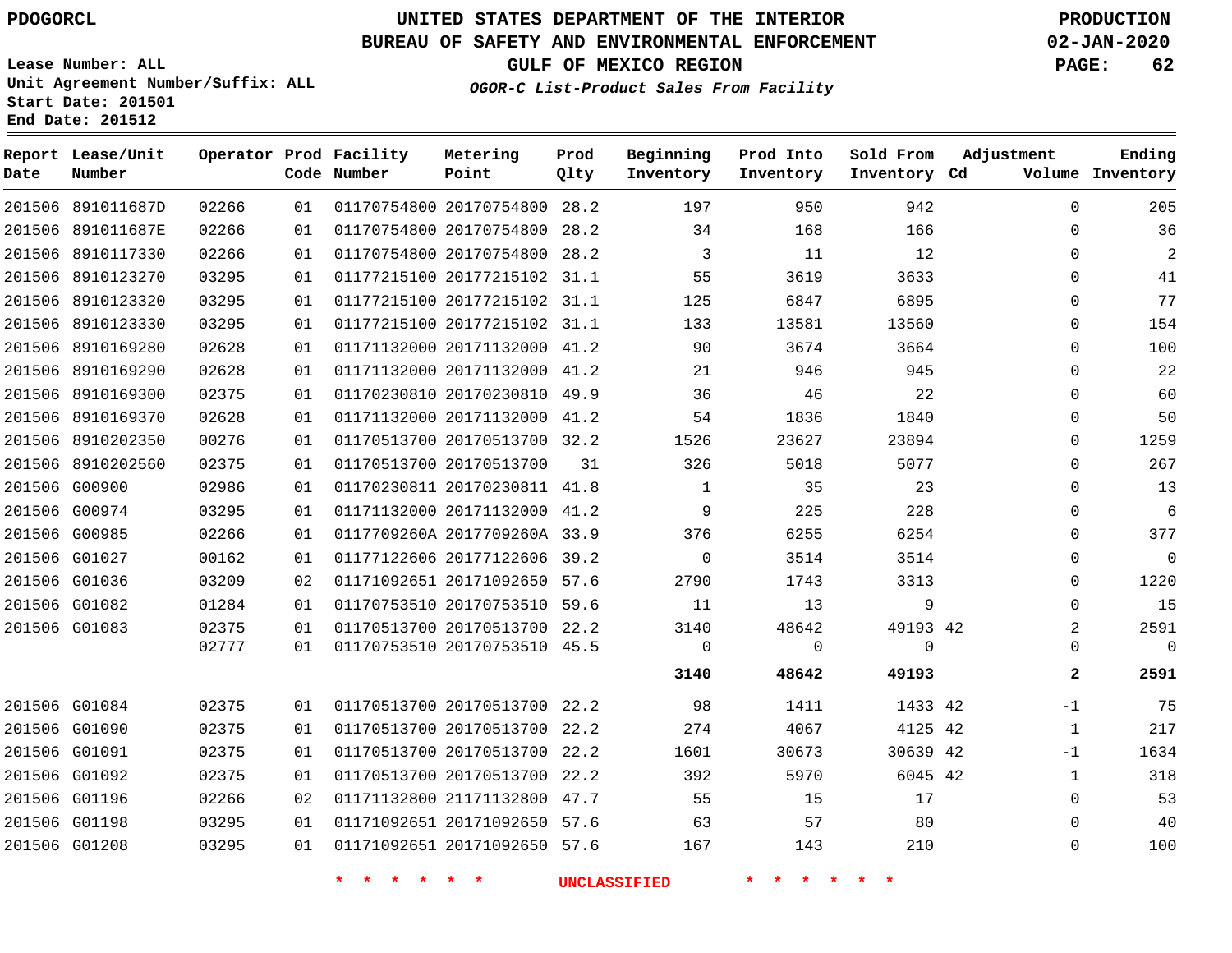# **UNITED STATES DEPARTMENT OF THE INTERIOR PDOGORCL PRODUCTION**

## **BUREAU OF SAFETY AND ENVIRONMENTAL ENFORCEMENT 02-JAN-2020**

**Lease Number: ALL Unit Agreement Number/Suffix: ALL Start Date: 201501**

**GULF OF MEXICO REGION PAGE: 63**

**OGOR-C List-Product Sales From Facility**

| Date          | Report Lease/Unit<br>Number |       |    | Operator Prod Facility<br>Code Number | Metering<br>Point            | Prod<br>Qlty | Beginning<br>Inventory | Prod Into<br>Inventory | Sold From<br>Inventory Cd | Adjustment   | Ending<br>Volume Inventory |
|---------------|-----------------------------|-------|----|---------------------------------------|------------------------------|--------------|------------------------|------------------------|---------------------------|--------------|----------------------------|
|               | 201506 G01210               | 02375 | 01 |                                       | 01171132800 21171132800 47.7 |              | 76                     | 344                    | 103                       | $\mathbf{0}$ | 317                        |
|               | 201506 G01220               | 03295 | 01 |                                       | 01177092600 20177092600 47.7 |              | 77                     | 2227                   | 2304                      | $\Omega$     | $\mathbf 0$                |
|               | 201506 G01248               | 02628 | 01 |                                       | 01171012500 20171012500      | 34.5         | 1616                   | 24362                  | 22979                     | $\Omega$     | 2999                       |
|               | 201506 G01351               | 00078 | 01 |                                       | 01170230400 20170230400      | 51.9         | 1                      | 8                      |                           | 6 42<br>1    | 4                          |
|               | 201506 G01447               | 02375 | 02 |                                       | 01170513700 20170513700 21.7 |              | 45                     | 567                    | 581                       | 0            | 31                         |
|               | 201506 G01497               | 02451 | 01 |                                       | 01170513800 20170513800 32.6 |              | 4746                   | 36753                  | 37269                     | $\Omega$     | 4230                       |
|               | 201506 G01498               | 02451 | 01 |                                       | 01170513800 20170513800      | 32.6         | 917                    | 6837                   | 6967                      | 0            | 787                        |
|               | 201506 G01610               | 03295 | 01 |                                       | 01177215100 20177215102 31.1 |              | 18                     | 1187                   | 1192                      | $\Omega$     | 13                         |
|               | 201506 G01619               | 02375 | 01 |                                       | 01170513700 20170513700 31.4 |              | 1078                   | 19228                  | 19283 42                  | $\mathbf 1$  | 1024                       |
|               | 201506 G01620               | 02375 | 01 |                                       | 01170513700 20170513700 31.4 |              | 275                    | 3543                   | 3629                      | $\mathbf{0}$ | 189                        |
|               | 201506 G01754               | 03295 | 01 |                                       | 01423210051 20423210050      | 61.5         | $\Omega$               | 186                    | 181 47                    | 30           | 35                         |
| 201506 G01757 |                             | 03295 | 01 |                                       | 01423210051 20423210050 61.4 |              | $\Omega$               | 1165                   | 1143 47                   | 195          | 217                        |
|               | 201506 G01848               | 01284 | 02 |                                       | 01423210051 20170230500 45.2 |              | 10                     | $\mathbf{0}$           | 7                         | $\mathbf{0}$ | 3                          |
|               |                             | 01978 | 02 |                                       | 01170230500 20170230500 45.2 |              | 430                    | $\Omega$               | 321                       | $\Omega$     | 109                        |
|               |                             |       |    |                                       |                              |              | 440                    | 0                      | 328                       | 0            | 112                        |
|               | 201506 G01860               | 03295 | 01 |                                       | 01170231110 20170231110      | 40.3         | 8888                   | 4984                   | 9060                      | $\Omega$     | 4812                       |
| 201506 G01865 |                             | 00078 | 01 |                                       | 01171012500 20171012500      | 34.5         | 401                    | 4103                   | 3998 42                   | $-1$         | 505                        |
|               | 201506 G01880               | 03295 | 01 |                                       | 01171132000 20171132000      | 41.2         | 1                      | 51                     | 51                        | 0            | 1                          |
|               | 201506 G01898               | 02312 | 02 |                                       | 01171012500 20171012500 34.5 |              | 45                     | 397                    | 394 42                    | $\mathbf{1}$ | 49                         |
|               |                             |       | 01 |                                       | 01171012500 20171012500      | 34.5         | 720<br>.               | 5788                   | 5795                      | 0            | 713                        |
|               |                             |       |    |                                       |                              |              | 765                    | 6185                   | 6189                      | 1            | 762                        |
|               | 201506 G01901               | 03295 | 01 |                                       | 01177215100 20177215102 31.1 |              | $\Omega$               | 39                     | 39                        | $\mathbf{0}$ | $\mathbf 0$                |
|               | 201506 G01953               | 03295 | 01 |                                       | 01170230811 20170230811 41.8 |              | 8                      | 47                     | 37                        | $\Omega$     | 18                         |
|               | 201506 G01966               | 03295 | 01 |                                       | 01177215100 20177215102 31.1 |              | 60                     | 6068                   | 6059                      | $\Omega$     | 69                         |
|               | 201506 G01967               | 03295 | 01 |                                       | 01177215100 20177215102 31.1 |              | 121                    | 13787                  | 13752                     | $\Omega$     | 156                        |
|               | 201506 G01972               | 03033 | 01 |                                       | 01170230810 20170230810 49.9 |              | 202                    | 6                      | 56                        | $\Omega$     | 152                        |
|               | 201506 G02037               | 02222 | 01 |                                       | 01170530900 20170530900      | 51           | 647                    | $\Omega$               | 647                       | $\Omega$     | $\mathbf{0}$               |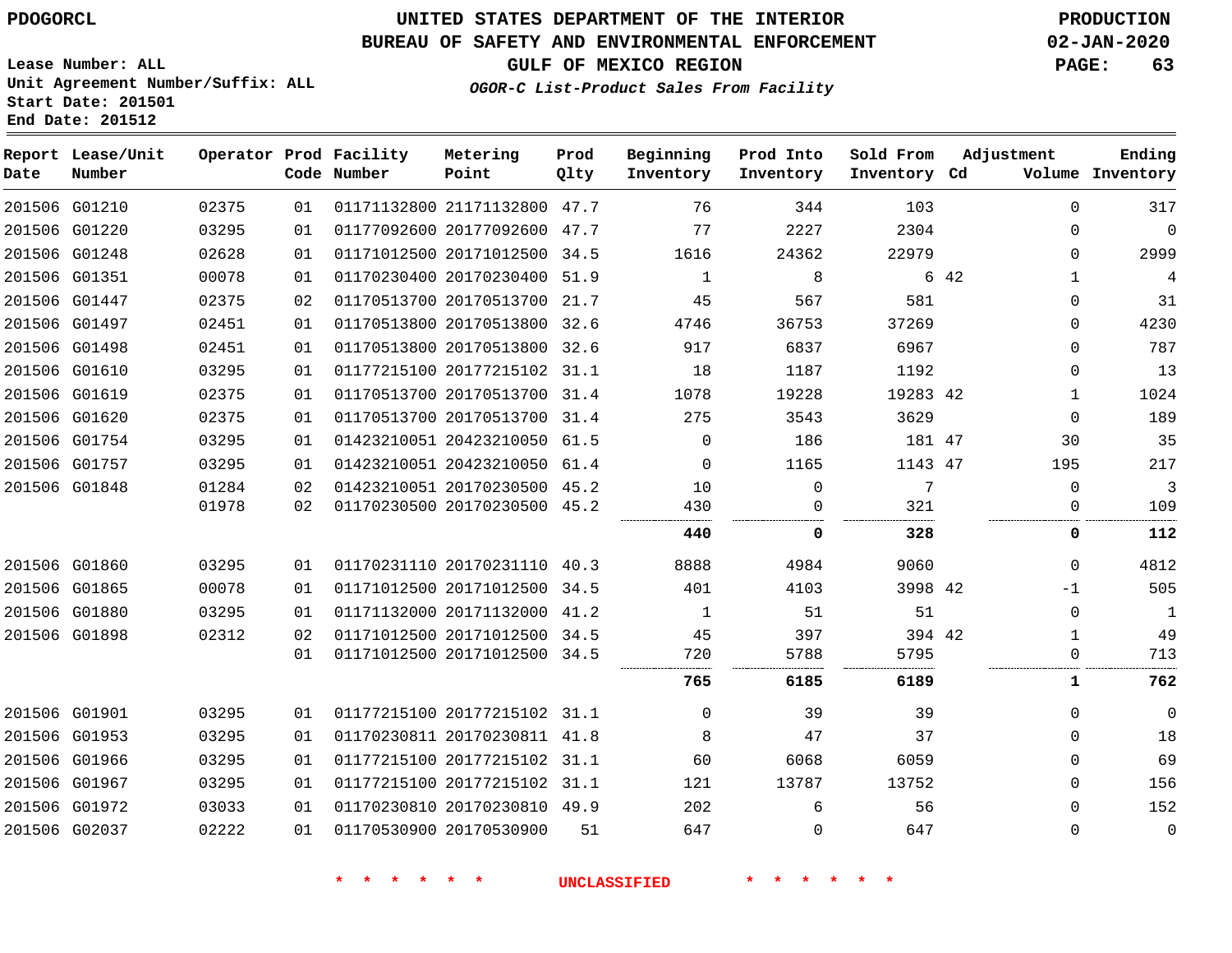# **UNITED STATES DEPARTMENT OF THE INTERIOR PDOGORCL PRODUCTION**

## **BUREAU OF SAFETY AND ENVIRONMENTAL ENFORCEMENT 02-JAN-2020**

**Lease Number: ALL Unit Agreement Number/Suffix: ALL Start Date: 201501**

**GULF OF MEXICO REGION PAGE: 64**

**OGOR-C List-Product Sales From Facility**

| Date | Report Lease/Unit<br>Number |       |    | Operator Prod Facility<br>Code Number | Metering<br>Point            | Prod<br>Qlty | Beginning<br>Inventory | Prod Into<br>Inventory | Sold From<br>Inventory Cd | Adjustment   | Ending<br>Volume Inventory |
|------|-----------------------------|-------|----|---------------------------------------|------------------------------|--------------|------------------------|------------------------|---------------------------|--------------|----------------------------|
|      | 201506 G02111               | 02628 | 01 |                                       | 01171132000 20171132000 41.2 |              | 1382                   | 46638                  | 46750                     | $\Omega$     | 1270                       |
|      | 201506 G02127               | 02312 | 02 |                                       | 01170230810 20170230810 49.9 |              | 121                    | 3                      | 34 42                     | $\mathbf{1}$ | 91                         |
|      | 201506 G02161               | 03295 | 01 |                                       | 01171012500 20171012500 34.5 |              | 475                    | 6877                   | 6505                      | $\Omega$     | 847                        |
|      | 201506 G02163               | 03295 | 01 |                                       | 01171012500 20171012500      | 34.4         | 30                     | 384                    | 367                       | $\Omega$     | 47                         |
|      | 201506 G02317               | 03295 | 01 |                                       | 01171132000 20171132000 41.1 |              | 4                      | 178                    | 177                       | $\Omega$     | 5                          |
|      | 201506 G02353               | 01284 | 01 |                                       | 01170230450 20170230450      | 46.7         | 291                    | 1918                   | 1761                      | $\Omega$     | 448                        |
|      | 201506 G02354               | 01284 | 01 |                                       | 01170230450 20170230450 46.7 |              | 384                    | 2587                   | 2367                      | 0            | 604                        |
|      | 201506 G02429               | 02375 | 01 |                                       | 01170230811 20170230810      | 49.9         | 107                    | 91                     | 54                        | $\Omega$     | 144                        |
|      | 201506 G02433               | 02375 | 01 |                                       | 01170230810 20170230810      | 49.9         | 27                     | 28                     | 15                        | 0            | 40                         |
|      | 201506 G02601               | 02628 | 02 |                                       | 01171092651 20171092650      | 57.6         | 519                    | 444                    | 650                       | $\Omega$     | 313                        |
|      | 201506 G02613               | 02628 | 01 |                                       | 01171132000 20171132000      | 45.1         | $\Omega$               | $\mathbf 0$            | $\Omega$                  | $\Omega$     | $\mathbf 0$                |
|      | 201506 G02665               | 02451 | 01 |                                       | 01423210051 20423210050 61.4 |              | 294                    | 1338                   | 1383                      | 0            | 249                        |
|      | 201506 G02705               | 02628 | 02 |                                       | 01170230810 20170230810 49.9 |              | 14649                  | 14654                  | 7948                      | $\Omega$     | 21355                      |
|      | 201506 G02825               | 03295 | 01 |                                       | 01170230810 20170230810      | 49.8         | 280                    | 202                    | 133                       | $\Omega$     | 349                        |
|      | 201506 G02826               | 03295 | 01 |                                       | 01170230810 20170230810      | 49.8         | 97                     | 80                     | 46                        | 0            | 131                        |
|      |                             |       | 01 |                                       | 01170231110 20170231110 40.3 |              | 1023                   | 519                    | 1044                      | $\Omega$     | 498                        |
|      |                             |       |    |                                       |                              |              | 1120                   | 599                    | 1090                      | 0            | 629                        |
|      | 201506 G02870               | 03295 | 01 |                                       | 01170230810 20170230810 49.9 |              | $\Omega$               | 3                      | 1                         | $\Omega$     | 2                          |
|      | 201506 G02895               | 02579 | 02 |                                       | 01171092651 20171092650      | 57.6         | 119                    | 101                    | 149                       | $\Omega$     | 71                         |
|      |                             | 02628 | 02 |                                       | 01171092651 20171092650      | 57.6         | 265                    | 165                    | 315                       | $\Omega$     | 115                        |
|      |                             |       |    |                                       |                              |              | 384                    | 266                    | 464                       | 0            | 186                        |
|      | 201506 G02917               | 03247 | 01 |                                       | 01171092930 20171092930      | 37.8         | 5                      | 391                    | 374                       | 0            | 22                         |
|      | 201506 G03061               | 03026 | 01 |                                       | 01423210051 20423210050 61.5 |              | 555                    | 3847                   | 3686                      | $\Omega$     | 716                        |
|      | 201506 G03152               | 03295 | 01 |                                       | 01177092600 20177092600      | 47.7         | 214                    | 3478                   | 3692                      | $\Omega$     | $\mathbf 0$                |
|      | 201506 G03331               | 02628 | 01 |                                       | 01171132800 20171132000 41.2 |              | 48                     | 2010                   | 2002                      | 0            | 56                         |
|      | 201506 G03414               | 03295 | 01 |                                       | 01170753510 20170753510      | 59.6         | 1689                   | 657                    | 851                       | $\Omega$     | 1495                       |
|      | 201506 G03593               | 03295 | 01 |                                       | 01171012500 20171012500 34.5 |              | $\overline{a}$         | 57                     | 52                        | $\Omega$     | 7                          |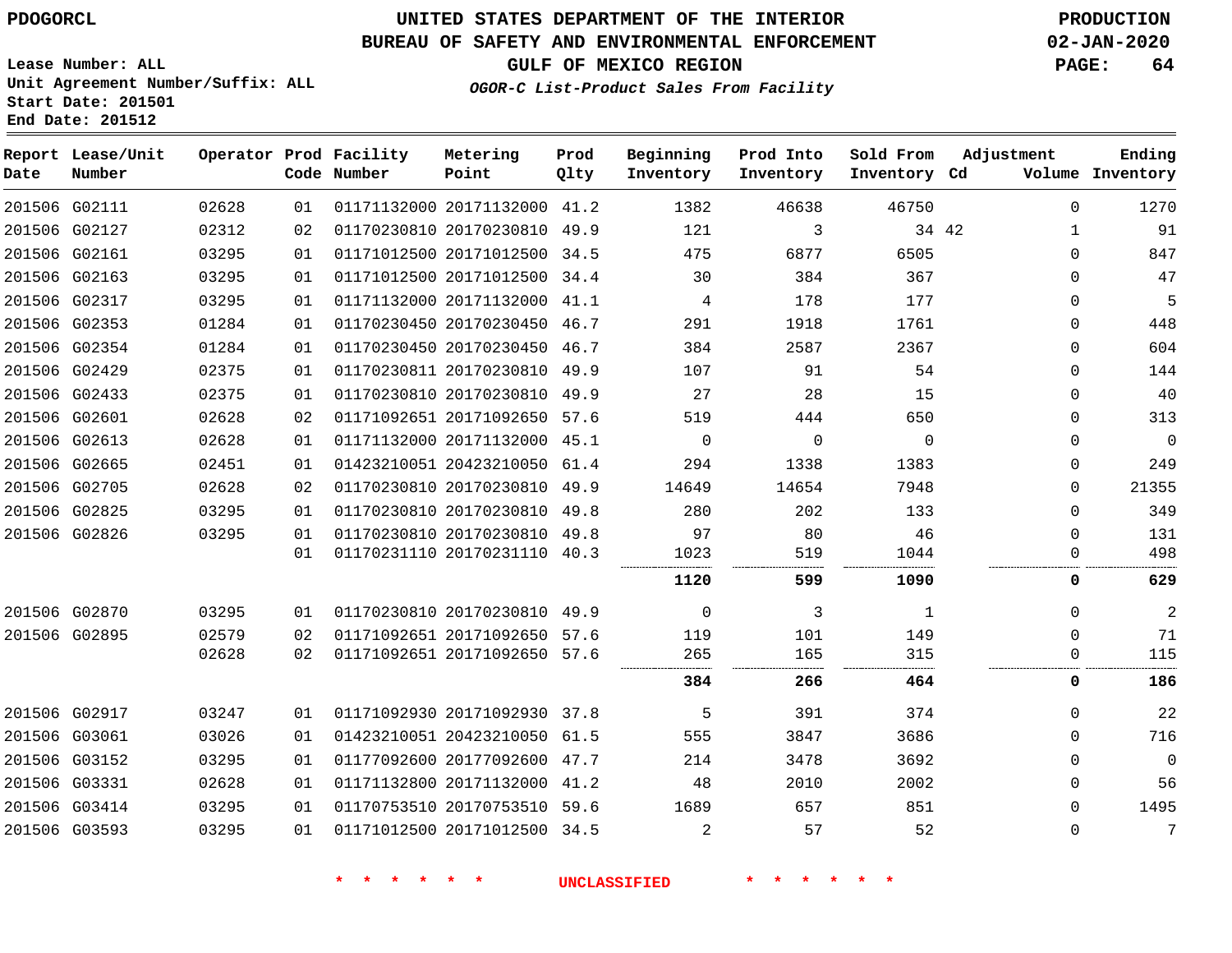**Report Lease/Unit**

**Number**

G03793

**Date**

## **UNITED STATES DEPARTMENT OF THE INTERIOR PDOGORCL PRODUCTION**

**Prod Qlty**

#### **BUREAU OF SAFETY AND ENVIRONMENTAL ENFORCEMENT 02-JAN-2020**

**Lease Number: ALL Unit Agreement Number/Suffix: ALL Start Date: 201501**

**Operator Prod Facility**

**Code Number**

20171012500 34.4

**Metering Point**

**OGOR-C List-Product Sales From Facility**

**Beginning Inventory**

**Sold From Inventory**

**Prod Into Inventory**

**GULF OF MEXICO REGION PAGE: 65**

**Inventory Cd Volume**

**Adjustment**

**Ending**

|               |               |       |    |                              |          | 5432         | 3173         | 2118    | 0        | 6487         |
|---------------|---------------|-------|----|------------------------------|----------|--------------|--------------|---------|----------|--------------|
|               |               | 03295 | 01 | 01171132800 21171132800      | 47.7     | 593          | 495          | 268     |          | 820          |
|               |               | 02970 | 02 | 01171132800 21171132800      | 47       | 4771         | 2647         | 1826    | 0        | 5592         |
|               | 201506 G05504 | 00730 | 01 | 01171132800 21171132800 47.7 |          | 68           | 31           | 24      | $\Omega$ | 75           |
| 201506 G05431 |               | 02970 | 02 | 01177062608 2017706260A 36.4 |          | 83           | 10860        | 10871   | $\Omega$ | 72           |
|               | 201506 G05299 | 03295 | 01 | 01170230500 20170230500      | 45.1     | 25           | 0            | 19      | 0        | 6            |
|               | 201506 G05006 | 01284 | 02 | 01423210051 20170230510      | 49.6     | 106          | 0            | 11      | $\Omega$ | 95           |
|               | 201506 G04818 | 03295 | 01 | 01170230500 20170230500 45.1 |          | 34           | 14           | 25      | $\Omega$ | 23           |
|               | 201506 G04809 | 02312 | 01 | 01177082950 20177082956 26.2 |          | 346          | 16109        | 16109   | 0        | 346          |
|               |               |       |    |                              |          | 161          | 40           | 200     | 0        | 1            |
|               |               | 03026 | 02 | 01171132800 21171132800 47.7 |          | 160          | $\Omega$     | 160     | $\Omega$ | $\Omega$     |
|               | 201506 G04800 | 02970 | 02 | 01177062608 2017706260A 36.4 |          | $\mathbf{1}$ | 40           | 40      | $\Omega$ | 1            |
|               | 201506 G04537 | 03033 | 01 | 01420470030 20420470030      | $\Omega$ | 2492         | $\Omega$     | 0       | $\Omega$ | 2492         |
|               | 201506 G04433 | 02312 | 01 | 01177082950 20177082956      | 26.2     | 2            | 46           | 47      | $\Omega$ | $\mathbf{1}$ |
|               | 201506 G04421 | 03295 | 01 | 01171131600 20171131600 42.2 |          | 1285         | 14391        | 14749   | $\Omega$ | 927          |
|               |               |       |    |                              |          | 3065         | 31981        | 31107   | 0        | 3939         |
|               |               | 03295 | 01 | 01171012500 20171012500 34.4 |          | 76           | 788          | 767     | $\Omega$ | 97           |
|               | 201506 G04232 | 00730 | 01 | 01171012500 20171012500 34.5 |          | 2989         | 31193        | 30340   | $\Omega$ | 3842         |
|               | 201506 G04087 | 02899 | 01 | 01177008150 01177008150      | 31.3     | 6802         | 3208         | 5829 42 | $-1$     | 4180         |
|               | 201506 G04085 | 02899 | 01 | 01170230811 20170230811      | 41.8     | 265          | $\Omega$     | 265     | $\Omega$ | $\Omega$     |
|               | 201506 G04081 | 03295 | 01 | 01170230450 20170230810 49.9 |          | 1486         | 1776         | 885     | $\Omega$ | 2377         |
|               | 201506 G04003 | 03295 | 01 | 01171012500 20171012500      | 34.4     | 537          | 7771         | 7351    | $\Omega$ | 957          |
|               | 201506 G03958 | 03295 | 01 | 01170230510 20170230510 49.6 |          | 759          | <sup>0</sup> | 82      | $\Omega$ | 677          |

| 201506 G05505 | 00078 | 01   01171012400   20171012400   55.8 | 593 | 256  | 348 42 | 502 |
|---------------|-------|---------------------------------------|-----|------|--------|-----|
| 201506 G05602 | 03247 | 01   01171012500   20171012500   38.8 | 262 | 2442 | 2403   | 301 |
| 201506 G05612 | 03295 | 01   01171012500   20171012500   34.5 |     | 6633 | 6433   |     |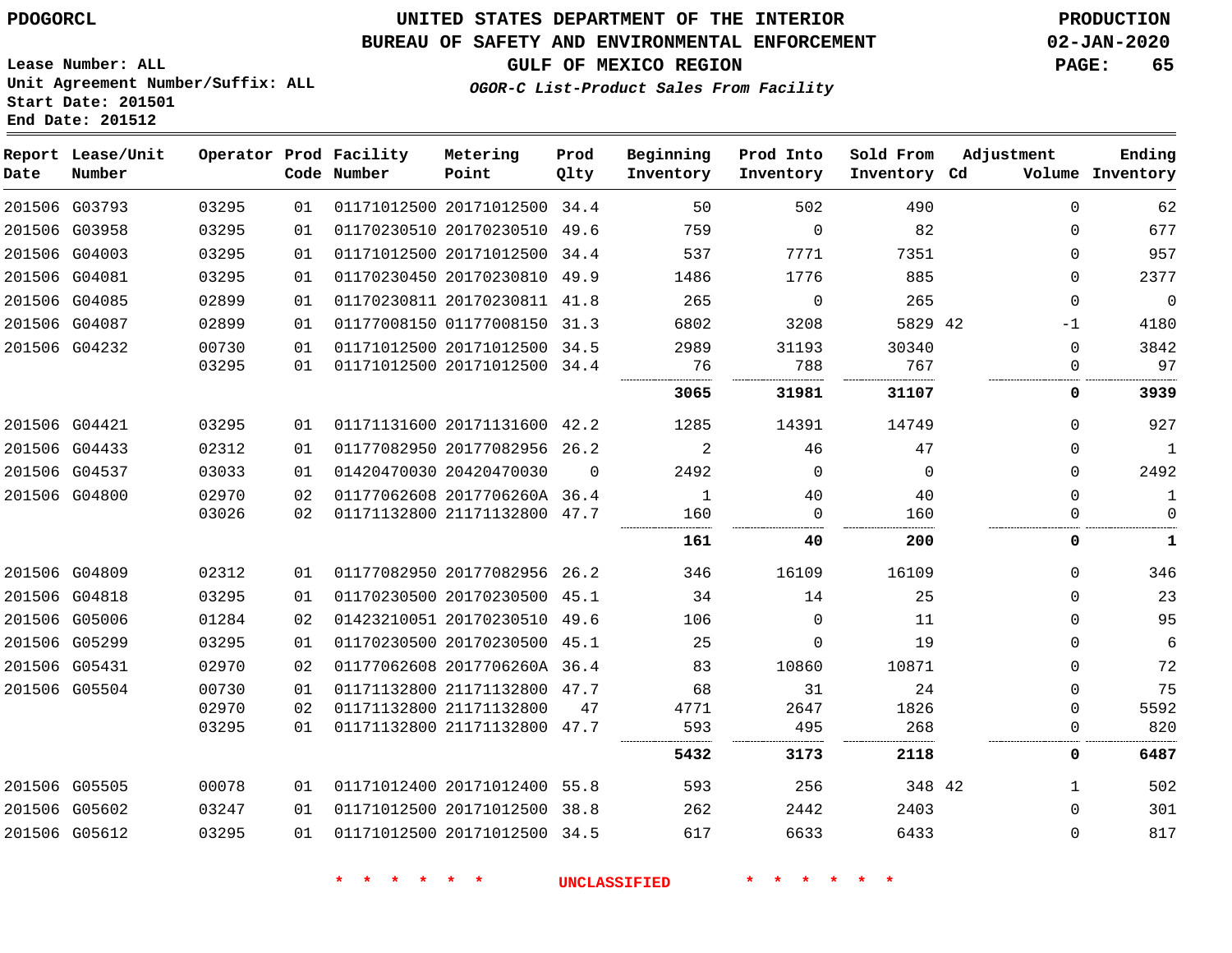G15239 G15242    

## **UNITED STATES DEPARTMENT OF THE INTERIOR PDOGORCL PRODUCTION**

#### **BUREAU OF SAFETY AND ENVIRONMENTAL ENFORCEMENT 02-JAN-2020**

**Lease Number: ALL Unit Agreement Number/Suffix: ALL Start Date: 201501 End Date: 201512**

**OGOR-C List-Product Sales From Facility**

**GULF OF MEXICO REGION PAGE: 66**

| Date | Report Lease/Unit<br>Number |       |    | Operator Prod Facility<br>Code Number | Metering<br>Point            | Prod<br>Qlty | Beginning<br>Inventory | Prod Into<br>Inventory | Sold From<br>Inventory Cd | Adjustment | Ending<br>Volume Inventory |
|------|-----------------------------|-------|----|---------------------------------------|------------------------------|--------------|------------------------|------------------------|---------------------------|------------|----------------------------|
|      | 201506 G06069               | 03295 | 01 |                                       | 01423210051 20423210050 61.4 |              | 32                     | 130                    | 138                       | $\Omega$   | 24                         |
|      | 201506 G06168               | 02801 | 02 |                                       | 01170230450 20170230450      | 46.7         | 76                     | 260                    | 275                       | $\Omega$   | 61                         |
|      | 201506 G06668               | 02375 | 01 |                                       | 01171132000 20171132000 41.2 |              | 207                    | 7524                   | 7526                      | $\Omega$   | 205                        |
|      |                             |       | 02 |                                       | 01171132000 20171132000 41.2 |              | $\mathbf 0$            | 49                     | 48                        | 0          | $\mathbf{1}$               |
|      |                             |       |    |                                       |                              |              | 207                    | 7573                   | 7574                      | 0          | 206                        |
|      | 201506 G07736               | 02628 | 01 |                                       | 01171132800 20171132000 40.7 |              | 1                      | 210                    | 207                       | $\Omega$   | 4                          |
|      | 201506 G07760               | 01284 | 01 |                                       | 01177122950 20177122950      | 30.7         | 62                     | 6036                   | 6036                      | 0          | 62                         |
|      | 201506 G07917               | 03247 | 01 |                                       | 01170573602 20170573602 32.7 |              | 31491                  | 21119                  | 21112 42                  | 1          | 31499                      |
|      | 201506 G09010               | 02266 | 01 |                                       | 01420390120 01420390120      | 55           | 28                     | $\mathbf 0$            | $\Omega$                  | $\Omega$   | 28                         |
|      | 201506 G09631               | 01284 | 01 |                                       | 01177122950 20177122950      | 30.7         | 15                     | 1182                   | 1182                      | $\Omega$   | 15                         |
|      | 201506 G10487               | 00981 | 01 |                                       | 01170753850 20170753850      | 0            | 2733                   | $\mathbf 0$            | $\Omega$                  | $\Omega$   | 2733                       |
|      | 201506 G10794               | 03295 | 01 |                                       | 01177122950 20177122950 30.6 |              | 37                     | 4432                   | 4426                      | $\Omega$   | 43                         |
|      | 201506 G10910               | 00162 | 01 |                                       | 01177245110 2017724511G      | 44.3         | 0                      | 7245                   | 7245                      | 0          | $\mathbf 0$                |
|      | 201506 G11243               | 03033 | 01 |                                       | 01420470030 20420470030      | $\Omega$     | 21                     | $\Omega$               | $\mathbf{0}$              | $\Omega$   | 21                         |
|      | 201506 G11870               | 02375 | 01 |                                       | 01171132000 20171132000      | 41.2         | 53                     | 1927                   | 1928 42                   | 1          | 53                         |
|      | 201506 G11984               | 02801 | 02 |                                       | 01171092651 20171092650 57.6 |              | 88                     | 63                     | 106 42                    | $-1$       | 44                         |
|      | 201506 G12355               | 03209 | 01 |                                       | 01171012300 20171012300      | 37           | 18217                  | 30360                  | 32272                     | $\Omega$   | 16305                      |
|      | 201506 G12358               | 03209 | 01 |                                       | 01171012300 20171012300      | 37           | 176                    | 698                    | 742                       | 0          | 132                        |
|      | 201506 G12802               | 02628 | 01 |                                       | 01170230811 20170230811 41.8 |              | 236                    | 0                      | 233                       | 0          | 3                          |
|      | 201506 G13563               | 03033 | 01 |                                       | 01170230811 20170230811 41.8 |              | 781                    | 3201                   | 2751                      | 0          | 1231                       |
|      | 201506 G13938               | 01284 | 01 |                                       | 01171012500 20171012500 34.5 |              | 1572                   | 13714                  | 13596                     | $\Omega$   | 1690                       |
|      | 201506 G14342               | 02628 | 01 |                                       | 01170230811 20170230811 41.8 |              | 160                    | $\Omega$               | 160                       | $\Omega$   | $\Omega$                   |
|      | 201506 G14493               | 03247 | 01 |                                       | 01171092930 20171092930      | 37.8         | 60                     | 894                    | 901                       | $\Omega$   | 53                         |
|      | 201506 G14535               | 02628 | 01 |                                       | 01171012500 20171012500      | 34.5         | 2616                   | 28631                  | 27723                     | 0          | 3524                       |
|      | 201506 G14864               | 02871 | 02 |                                       | 01170230450 20170230450 46.7 |              | 984                    | 6937                   | 6301                      | $\Omega$   | 1620                       |
|      | 201506 G15050               | 03295 | 01 |                                       | 01170231110 20170231110 40.3 |              | 8952                   | 4795                   | 9118                      | $\Omega$   | 4629                       |

**\* \* \* \* \* \* UNCLASSIFIED \* \* \* \* \* \***

 20171012500 34.5 20171092650 57.6

 

    $\Omega$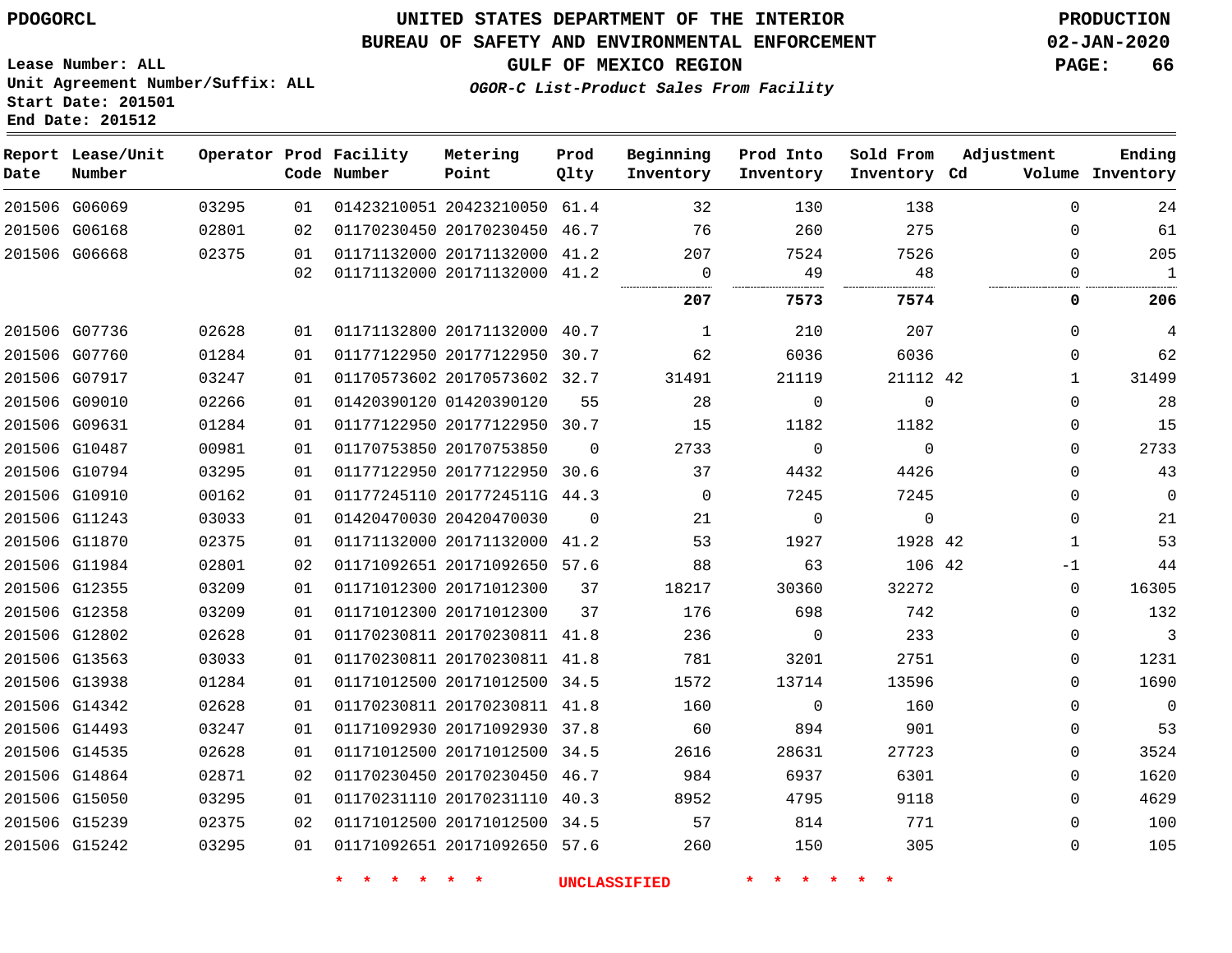**End Date: 201512**

**Report Lease/Unit**

**Number**

# **UNITED STATES DEPARTMENT OF THE INTERIOR PDOGORCL PRODUCTION**

## **BUREAU OF SAFETY AND ENVIRONMENTAL ENFORCEMENT 02-JAN-2020**

**Lease Number: ALL Unit Agreement Number/Suffix: ALL Start Date: 201501**

**OGOR-C List-Product Sales From Facility**

**GULF OF MEXICO REGION PAGE: 67**

**Inventory Cd Volume**

**Adjustment**

**Sold From Inventory** **Ending**

|       | Operator Prod Facility<br>Code Number | Metering<br>Point | Prod<br>Olty | Beginning<br>Inventory | Prod Into<br>Inventory |
|-------|---------------------------------------|-------------------|--------------|------------------------|------------------------|
| 03295 | 01 01171132000 20171132000 41.1       |                   |              | 25                     | 920                    |
|       |                                       |                   |              |                        |                        |

| 201506 G15263 | 03295 | 01 | 01171132000 20171132000 41.1 |          | 25          | 920         | 920         | $\Omega$ | 25             |
|---------------|-------|----|------------------------------|----------|-------------|-------------|-------------|----------|----------------|
| 201506 G15277 | 03295 | 01 | 01171012400 20171012400 55.7 |          | $\mathbf 0$ | 1829        | 751         | 0        | 1078           |
| 201506 G15312 | 03295 | 01 | 01171092651 20171092650 57.6 |          | 2709        | 2449        | 3445        | $\Omega$ | 1713           |
| 201506 G15740 | 03295 | 01 | 01170230450 20170230450 46.6 |          | 82          | 527         | 486         | 0        | 123            |
| 201506 G16325 | 03295 | 01 | 01171012400 20171012400 55.8 |          | 904         | 340         | 511         | $\Omega$ | 733            |
| 201506 G16515 | 00162 | 01 | 01177245110 2017724511G 44.3 |          | 0           | 16389       | 16389       | $\Omega$ | $\overline{0}$ |
| 201506 G16890 | 00981 | 01 | 01170753850 20170753850      | 0        | 163         | $\mathbf 0$ | 0           | 0        | 163            |
| 201506 G17754 | 02375 | 02 | 01170230510 20170230510 49.6 |          | 1022        | $\Omega$    | 111         | 0        | 911            |
| 201506 G17789 | 03295 | 01 | 01170230810 20170230810 49.9 |          | 20          | 31          | 14          | $\Omega$ | 37             |
| 201506 G17858 | 03295 | 01 | 01170530900 20170530900      | 51       | 1390        | 817         | 1551        | $\Omega$ | 656            |
| 201506 G17912 | 02970 | 02 | 01177062608 2017706260A 36.4 |          | $\mathbf 0$ | 2001        | 1987        | $\Omega$ | 14             |
| 201506 G17921 | 03026 | 01 | 01171012500 20177062959 25.3 |          | 0           | 35446       | 35446       | $\Omega$ | $\overline{0}$ |
| 201506 G18043 | 03059 | 01 | 01171012500 20171012500 34.5 |          | 742         | 6182        | 6163        | $\Omega$ | 761            |
| 201506 G18577 | 00981 | 01 | 01170753850 20170753850      | $\Omega$ | 8030        | $\Omega$    | $\mathbf 0$ | 0        | 8030           |
| 201506 G18936 | 02871 | 01 | 01422450350 20422450350 47.7 |          | 7           | $\Omega$    | $\Omega$    | $\Omega$ | 7              |
| 201506 G19030 | 02806 | 01 | 01423210051 20423210050 53.9 |          | 49          | 260         | 261         | $\Omega$ | 48             |
| 201506 G19127 | 03165 | 01 | 01170230811 20170230811      | $\Omega$ | 1           | $\mathbf 0$ | $\mathbf 0$ | 0        | $\mathbf{1}$   |
| 201506 G19839 | 02777 | 01 | 01170753510 20170753510 54.6 |          | 0           | $\Omega$    | $\Omega$    | $\Omega$ | $\overline{0}$ |
| 201506 G20605 | 02477 | 01 | 01423550141 20423550140 31.5 |          | 289         | 391         | 540 42      | $-1$     | 139            |
| 201506 G20656 | 02266 | 02 | 01422450350 20422450350 47.7 |          | 44          | $\mathbf 0$ | $\mathbf 0$ | 0        | 44             |
| 201506 G21096 | 03295 | 01 | 01170230811 20170230811 41.8 |          | 22          | 50          | 53          | 0        | 19             |
| 201506 G21532 | 03217 | 01 | 01170230811 20170230811 41.8 |          | 711         | 2163        | 2042        | 0        | 832            |
| 201506 G21534 | 03217 | 01 | 01170230811 20170230811 41.8 |          | 756         | 2023        | 2002 42     | 1        | 778            |
| 201506 G21592 | 02628 | 02 | 01171132000 20171132000 41.2 |          | 2           | 4534        | 4411        | $\Omega$ | 125            |
| 201506 G21655 | 03247 | 01 | 01171132800 21171132800 47.7 |          | 2265        | 2944        | 1283        | 0        | 3926           |
| 201506 G21825 | 00981 | 01 | 01170753850 20170753850      | 0        | 642         | 0           | 0           | 0        | 642            |
| 201506 G21826 | 00981 | 01 | 01170753850 20170753850      | $\Omega$ | 6           | 0           | 0           | 0        | 6              |
| 201506 G22219 | 03033 | 01 | 01423210051 20423210050 61.5 |          | $\Omega$    | 213         | 173         | $\Omega$ | 40             |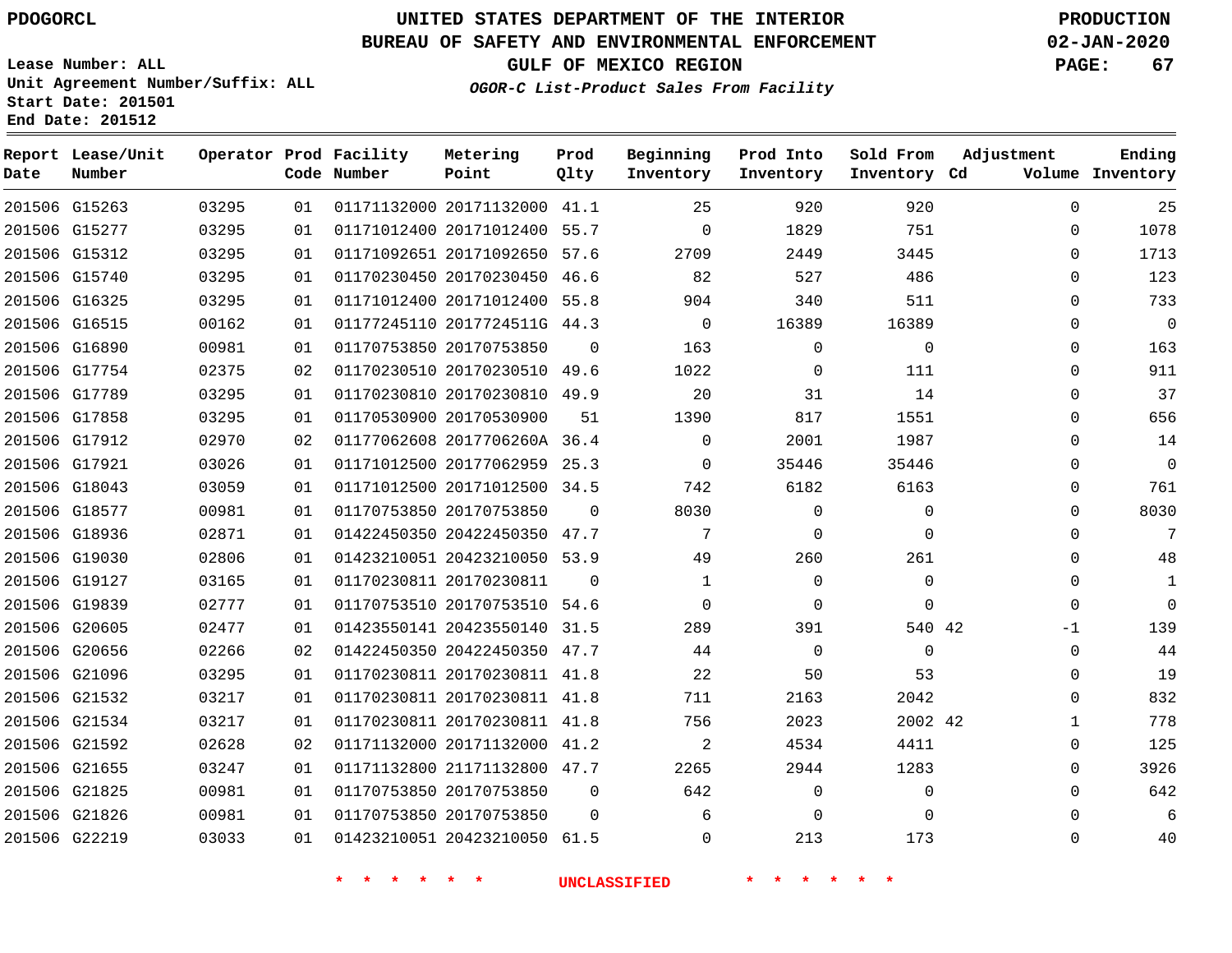**Report Lease/Unit**

**Number**

G22268

**Date**

# **UNITED STATES DEPARTMENT OF THE INTERIOR PDOGORCL PRODUCTION**

**Prod Qlty**

#### **BUREAU OF SAFETY AND ENVIRONMENTAL ENFORCEMENT 02-JAN-2020**

**Lease Number: ALL Unit Agreement Number/Suffix: ALL Start Date: 201501**

> 

**Operator Prod Facility**

**Code Number**

  **OGOR-C List-Product Sales From Facility**

 

 

**Prod Into Inventory**

**Beginning Inventory**

**GULF OF MEXICO REGION PAGE: 68**

**Inventory Cd Volume**

**Adjustment**

**Ending**

**Sold From Inventory**

| 201506 G22501 | 00078 | 01 | 01170230400 20170230400 51.8 |          | 147      | 117          | 207 42   |       | 58<br>$\mathbf{1}$      |
|---------------|-------|----|------------------------------|----------|----------|--------------|----------|-------|-------------------------|
| 201506 G22505 | 02375 | 02 | 01170230811 20170230811 41.8 |          | 209      | 720          | 652      |       | 277<br>$\Omega$         |
| 201506 G22510 | 00162 | 01 | 01170230810 20170230810 49.9 |          | 1365     | 1439         | 761 42   |       | 2044<br>1               |
| 201506 G22513 | 02579 | 02 | 01170230500 20170230500 45.2 |          | 946      | 507          | 706 42   | $-1$  | 746                     |
| 201506 G22549 | 02222 | 01 | 01170530900 20170530900      | 51       | 91       | $\Omega$     | 91       |       | $\mathbf 0$<br>$\Omega$ |
| 201506 G22605 | 03247 | 01 | 01171132800 21171132800 47.7 |          | 63       | 1            | 16       |       | 48<br>0                 |
| 201506 G22621 | 03247 | 01 | 01171132800 21171132800 47.7 |          | 1622     | 1701         | 818      |       | 2505<br>0               |
| 201506 G22840 | 00730 | 01 | 01608103650 20608103650 30.9 |          | 6        | 934          | 929      |       | 11<br>$\Omega$          |
| 201506 G23473 | 00981 | 01 | 01170753850 20170753850      | $\Omega$ | 48       | $\Omega$     | 0        |       | 48<br>0                 |
| 201506 G23480 | 00981 | 01 | 01170753850 20170753850      | $\Omega$ | 470      | $\Omega$     | $\Omega$ |       | 470<br>0                |
| 201506 G23481 | 00981 | 01 | 01170753850 20170753850      | $\Omega$ | 1244     | $\Omega$     | 0        |       | 0<br>1244               |
| 201506 G23528 | 00981 | 01 | 01170753850 20170753850      | $\Omega$ | 1026     | $\Omega$     | $\Omega$ |       | 1026<br>$\Omega$        |
| 201506 G23529 | 00981 | 01 | 01170753850 20170753850      | $\Omega$ | 2673     | $\Omega$     | $\Omega$ |       | 2673<br>0               |
| 201506 G23730 | 03217 | 01 | 01170230810 20170230811 41.8 |          | 5        | 106          |          | 71 42 | 41<br>1                 |
| 201506 G23735 | 00162 | 01 | 01170230810 20170230810 49.9 |          | $\Omega$ | 170          | 170      |       | $\mathbf 0$<br>0        |
| 201506 G23736 | 00730 | 01 | 01170230810 20170230810 49.9 |          | 833      | 612          | 392      |       | 1053<br>0               |
| 201506 G23851 | 02503 | 02 | 01171012400 20171012400 55.8 |          | $\Omega$ | 5575         | 2289     |       | 3286<br>0               |
| 201506 G23956 | 03217 | 01 | 01170753510 20170753510 59.6 |          | 1257     | $\mathbf{0}$ | 456      |       | 801<br>0                |
| 201506 G24710 | 02375 | 01 | 01170230811 20170230811 41.8 |          | 29       | 30           |          | 48 42 | 12<br>1                 |
| 201506 G24730 | 03295 | 01 | 01170230810 20170230810 49.8 |          | 41       | 33           | 20       |       | 54<br>$\Omega$          |
|               |       | 01 | 01170230500 20170230500 45.1 |          | 1179     | 553          | 881      |       | 851<br>$\Omega$         |
|               |       |    |                              |          | 1220     | 586          | 901      |       | 905<br>0                |
| 201506 G24766 | 02628 | 02 | 01170230811 20170230811 43.1 |          | 4        | 35           | 26       |       | $\Omega$<br>13          |
| 201506 G24767 | 02628 | 02 | 01170530900 20170230811      | 42       | 5        | 25           | 20       |       | 10<br>$\Omega$          |
| 201506 G24870 | 02970 | 02 | 01177062608 2017706260A 36.4 |          | 10       | 681          | 684 42   | $-1$  | 6                       |
| 201506 G24878 | 02628 | 02 | 01171092651 20171092650 57.6 |          | 168      | 278          | 251      |       | 195<br>0                |
| 201506 G24883 | 02628 | 02 | 01171092651 20171092650 57.6 |          | 125      | 143          | 168      |       | 100<br>0                |
|               |       |    |                              |          |          |              |          |       |                         |

2042709015I 35.6

**Metering Point**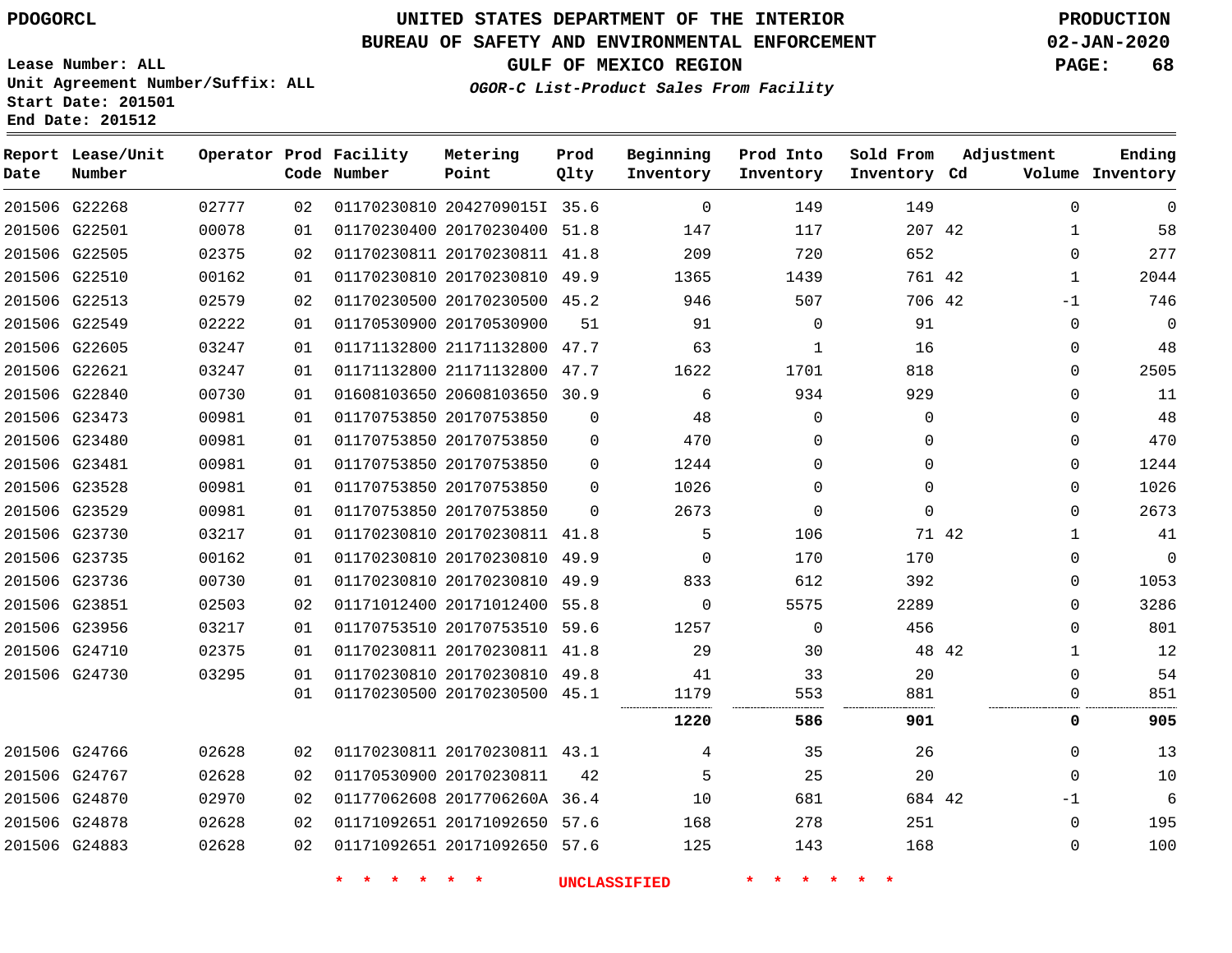# **UNITED STATES DEPARTMENT OF THE INTERIOR PDOGORCL PRODUCTION**

**Prod Qlty**

#### **BUREAU OF SAFETY AND ENVIRONMENTAL ENFORCEMENT 02-JAN-2020**

**Lease Number: ALL Unit Agreement Number/Suffix: ALL Start Date: 201501**

**Operator Prod Facility**

**Code Number**

**Metering Point**

**End Date: 201512**

**Report Lease/Unit**

**Number**

**GULF OF MEXICO REGION PAGE: 69**

**Inventory Cd Volume**

**Adjustment**

**Ending**

**OGOR-C List-Product Sales From Facility**

**Inventory**

**Beginning Prod Into**

**Inventory**

**Sold From Inventory**

| 201506 G24898 | 02807 | 01 | 01171012300 20171012300         | 37 | 3508                    | 5357                     | 6106 42        |     | 1            | 2760 |
|---------------|-------|----|---------------------------------|----|-------------------------|--------------------------|----------------|-----|--------------|------|
| 201506 G24924 | 03247 | 01 | 01171132800 21171132800 47.7    |    | 784                     | 802                      | 391            |     | $\Omega$     | 1195 |
| 201506 G24926 | 03247 | 01 | 01171132800 21171132800 47.7    |    | 4                       | 4                        | 2              |     | $\Omega$     | 6    |
| 201506 G25008 | 02777 | 01 | 01170753510 20170753510 54.6    |    | $\Omega$                | $\mathbf{0}$             | $\Omega$       |     | $\Omega$     | 0    |
| 201506 G25524 | 03295 | 01 | 01170230450 20170230450 46.7    |    | 87                      | 472                      | 449            |     | $\Omega$     | 110  |
| 201506 G25561 | 02375 | 01 | 01170230450 20170230450 46.7    |    | 54                      | 342                      | 316            |     | $\Omega$     | 80   |
| 201506 G25606 | 02375 | 01 | 01170230810 20170230810 49.9    |    | 219                     | 180                      | 108            |     | $\Omega$     | 291  |
| 201506 G25937 | 02222 | 02 | 01170230810 20170230810 49.9    |    | 720                     | 688                      | 382            |     | $\Omega$     | 1026 |
| 201506 G26001 | 02628 | 01 | 01171132800 21171132800 47.7    |    | 26                      | $6\overline{6}$          | 8              |     | $\Omega$     | 24   |
| 201506 G26032 | 03059 | 01 | 01171012300 20171012300         | 37 | 69                      | 120                      | 119            |     | 0            | 70   |
| 201506 G26074 | 01284 | 01 | 01177122950 20177122950 30.7    |    | 15                      | 1306                     | 1306           |     | $\Omega$     | 15   |
| 201506 G26146 | 01586 | 01 | 01177258152 01177258152 31.9    |    | 114                     | 17                       |                | 042 | 1            | 132  |
| 201506 G26480 | 02740 | 02 | 01423210051 20423210050 56.2    |    | 177                     | 1032                     | 1009           |     | 0            | 200  |
| 201506 G26655 | 03165 | 01 | 01170230811 20170230811 41.8    |    | 1316                    | 3476                     | $0\quad 09$    |     | -3456        | 1336 |
| 201506 G27030 | 02477 | 02 | 01170530900 20170530900         | 51 | 756                     | 483                      | 852            |     | $\mathbf 0$  | 387  |
| 201506 G27070 | 03295 | 01 | 01171132800 21171132800 47.7    |    | 4414                    | 4233                     | 2129           |     | $\Omega$     | 6518 |
| 201506 G27083 | 02477 | 01 | 01171092651 20171092650 57.6    |    | 546                     | 420                      | 672            |     | $\Omega$     | 294  |
| 201506 G27169 | 01284 | 01 | 01171012500 20171012500 34.5    |    | 1137                    | 10809                    | 10613          |     | 0            | 1333 |
| 201506 G27194 | 01586 | 01 | 01177258152 01177258152 31.9    |    | 38                      | 0                        | $\mathbf 0$    |     | $\Omega$     | 38   |
| 201506 G27509 | 02970 | 02 | 01170230450 20170230450 46.7    |    | 3301                    | 25791                    | 23070          |     | 0            | 6022 |
| 201506 G27831 | 02795 | 02 | 01170530900 20170530900 51.1    |    | $\overline{0}$          | 338                      | 338            |     | $\Omega$     | 0    |
| 201506 G27851 | 02628 | 02 | 01171132000 20171132000 41.7    |    | $\overline{\mathbf{0}}$ | $\overline{\phantom{0}}$ | $\overline{0}$ |     | 0            | 0    |
| 201506 G27927 | 02503 | 02 | 01171092651 20171092650 57.6    |    | 382                     | 336                      | 483            |     | $\Omega$     | 235  |
| 201506 G27949 | 02871 | 01 | 01171012500 20171012500         | 35 | $\overline{0}$          | 15                       | 13             |     | $\Omega$     | -2   |
| 201506 G27988 | 00730 | 01 | 01608103650 20608103650 30.9    |    | 187                     | 20026                    | 19984          |     | $\Omega$     | 229  |
| 201506 G30654 | 02777 | 02 | 01170230810 20170230810 42.9    |    | 183                     | 166                      | 95 42          |     | 1            | 255  |
| 201506 G31003 | 02579 | 02 | 01423210051 20423210050 61.5    |    | 18                      | 149                      | 140 42         |     | $\mathbf{1}$ | 28   |
| 201506 G31304 | 02714 |    | 01 01170230811 20170230811 41.8 |    | 109                     | 434                      | 376            |     | $\Omega$     | 167  |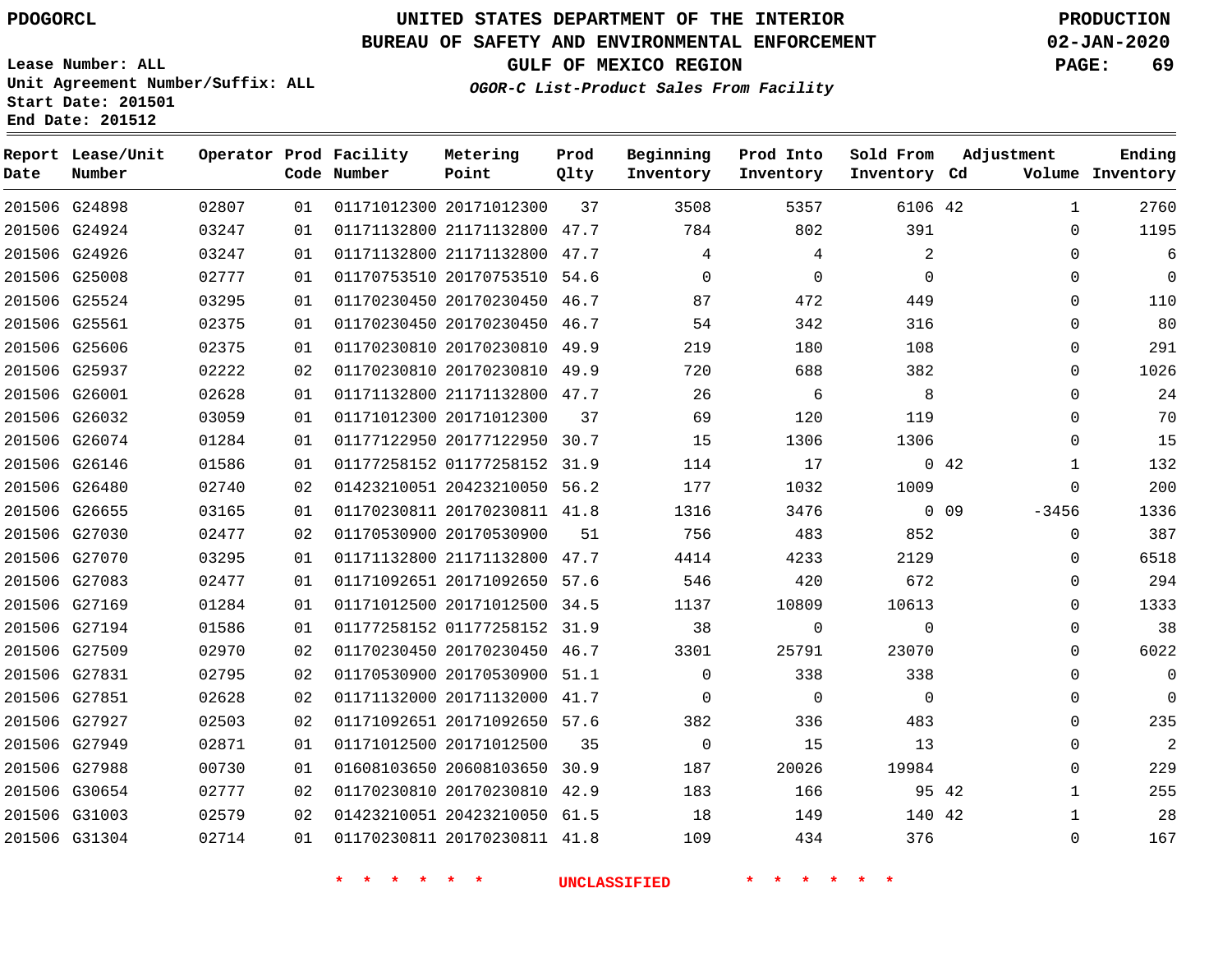## **BUREAU OF SAFETY AND ENVIRONMENTAL ENFORCEMENT 02-JAN-2020**

**Lease Number: ALL Unit Agreement Number/Suffix: ALL Start Date: 201501**

**End Date: 201512**

**GULF OF MEXICO REGION PAGE: 70**

**OGOR-C List-Product Sales From Facility**

| Date   | Report Lease/Unit<br>Number |       |    | Operator Prod Facility<br>Code Number | Metering<br>Point            | Prod<br>Qlty | Beginning<br>Inventory | Prod Into<br>Inventory | Sold From<br>Inventory Cd | Adjustment   | Ending<br>Volume Inventory |
|--------|-----------------------------|-------|----|---------------------------------------|------------------------------|--------------|------------------------|------------------------|---------------------------|--------------|----------------------------|
|        | 201506 G31369               | 02628 | 01 |                                       | 01171012300 20171012300      | 37           | 4789                   | 8082                   | 8706                      | $\mathbf 0$  | 4165                       |
|        | 201506 G32113               | 02477 | 01 |                                       | 01170230811 20170230811 41.8 |              | 1221                   | 3982                   | 3672                      | $\Omega$     | 1531                       |
|        | 201506 G32197               | 01284 | 02 |                                       | 01171012500 20171012500 34.5 |              | 79                     | 1769                   | 1630                      | $\mathbf 0$  | 218                        |
|        | 201506 G32231               | 01284 | 01 |                                       | 01171012500 20171012500 34.5 |              | 166                    | 1418                   | 1411                      | $\Omega$     | 173                        |
|        | 201506 G32267               | 03295 | 01 |                                       | 01177298272 01177298272      | $\mathbf 0$  | 2                      | $\mathsf{O}$           | $\mathbf 0$               | $\mathbf 0$  | $\overline{2}$             |
|        | 201506 G32268               | 03295 | 01 |                                       | 01177298272 01177298272      | $\Omega$     | 49                     | 17                     | $\Omega$                  | $\Omega$     | 66                         |
|        | 201506 G32744               | 01284 | 02 |                                       | 01423210051 20170230510 49.6 |              | 21                     | $\mathbf 0$            | 2                         | $\Omega$     | 19                         |
|        | 201506 G33088               | 03026 | 01 |                                       | 01171012500 20177062959 25.3 |              | $\mathbf 0$            | 82                     | 82                        | $\Omega$     | $\mathbb O$                |
|        | 201506 G33112               | 02970 | 02 |                                       | 01171092651 20171092650 57.6 |              | 107                    | 102                    | 137                       | $\mathbf 0$  | 72                         |
|        | 201506 G33388               | 02967 | 01 |                                       | 01420470030 20420470030 43.8 |              | 262                    | $\Omega$               | $\Omega$                  | $\Omega$     | 262                        |
|        | 201506 G33407               | 02967 | 02 |                                       | 01170230810 20170230810 42.9 |              | 10                     | 4                      | 4                         | $\Omega$     | 10                         |
|        | 201506 G33408               | 03075 | 02 |                                       | 01422450350 20422450350 47.7 |              | 297                    | $\mathbf 0$            | $\Omega$                  | $\mathbf 0$  | 297                        |
|        | 201506 G33596               | 02503 | 02 |                                       | 01171132000 20171132000 41.2 |              | 63                     | 2194                   | 2197                      | $\mathbf 0$  | 60                         |
|        | 201506 G33636               | 02628 | 01 |                                       | 01171132000 20171132000 41.2 |              | 2645                   | 134254                 | 133243                    | $\Omega$     | 3656                       |
|        | 201506 G34025               | 02970 | 02 |                                       | 01422450350 20170230810 49.9 |              | 8                      | $\mathbf 0$            | 2                         | $\Omega$     | 6                          |
|        | 201506 G34671               | 02579 | 02 |                                       | 01423210051 20423210050 61.5 |              | 143                    | 1119                   | 1053 42                   | -1           | 208                        |
| 201507 | 00016                       | 02375 | 01 |                                       | 01170513700 20170513700 22.5 |              | 1074                   | 18633                  | 18612 42                  | $\mathbf{1}$ | 1096                       |
|        |                             | 03288 | 01 |                                       | 01170513700 20170513700 18.5 |              | $\overline{0}$<br>     | 0<br>                  | 66 42                     | 66           | $\Omega$                   |
|        |                             |       |    |                                       |                              |              | 1074                   | 18633                  | 18678                     | 67           | 1096                       |
| 201507 | 00026                       | 02375 | 01 |                                       | 01170513700 20170513700 22.5 |              | 1756                   | 29114                  | 29161                     | $\Omega$     | 1709                       |
| 201507 | 00032                       | 02375 | 01 |                                       | 01170513700 20170513700      | 26           | 53                     | 1173                   | 1163                      | $\Omega$     | 63                         |
| 201507 | 00049                       | 03295 | 01 |                                       | 01171012300 20171012300 36.8 |              | 11290                  | 22934                  | 22303                     | $\mathbf 0$  | 11921                      |
| 201507 | 00050                       | 03295 | 01 |                                       | 01171012300 20171012300 36.8 |              | 2683                   | 4985                   | 5077                      | $\Omega$     | 2591                       |
| 201507 | 00051                       | 03295 | 01 |                                       | 01171012300 20171012300 36.8 |              | 1776                   | 3182                   | 3304                      | 0            | 1654                       |
| 201507 | 00052                       | 03295 | 01 |                                       | 01171012300 20171012300 36.8 |              | 2472                   | 3436                   | 4122                      | $\mathbf 0$  | 1786                       |
| 201507 | 00079                       | 03247 | 01 |                                       | 01170230810 20170230810 47.3 |              | 292                    | 139                    | 160                       | $\Omega$     | 271                        |
| 201507 | 00081                       | 03295 | 01 |                                       | 01170230450 20170230450 49.5 |              | 88                     | 95                     | 108                       | $\Omega$     | 75                         |
| 201507 | 00138                       | 03288 | 01 |                                       | 01170513700 20170513700 18.5 |              | 53                     | 561                    | 581                       | $\mathbf 0$  | 33                         |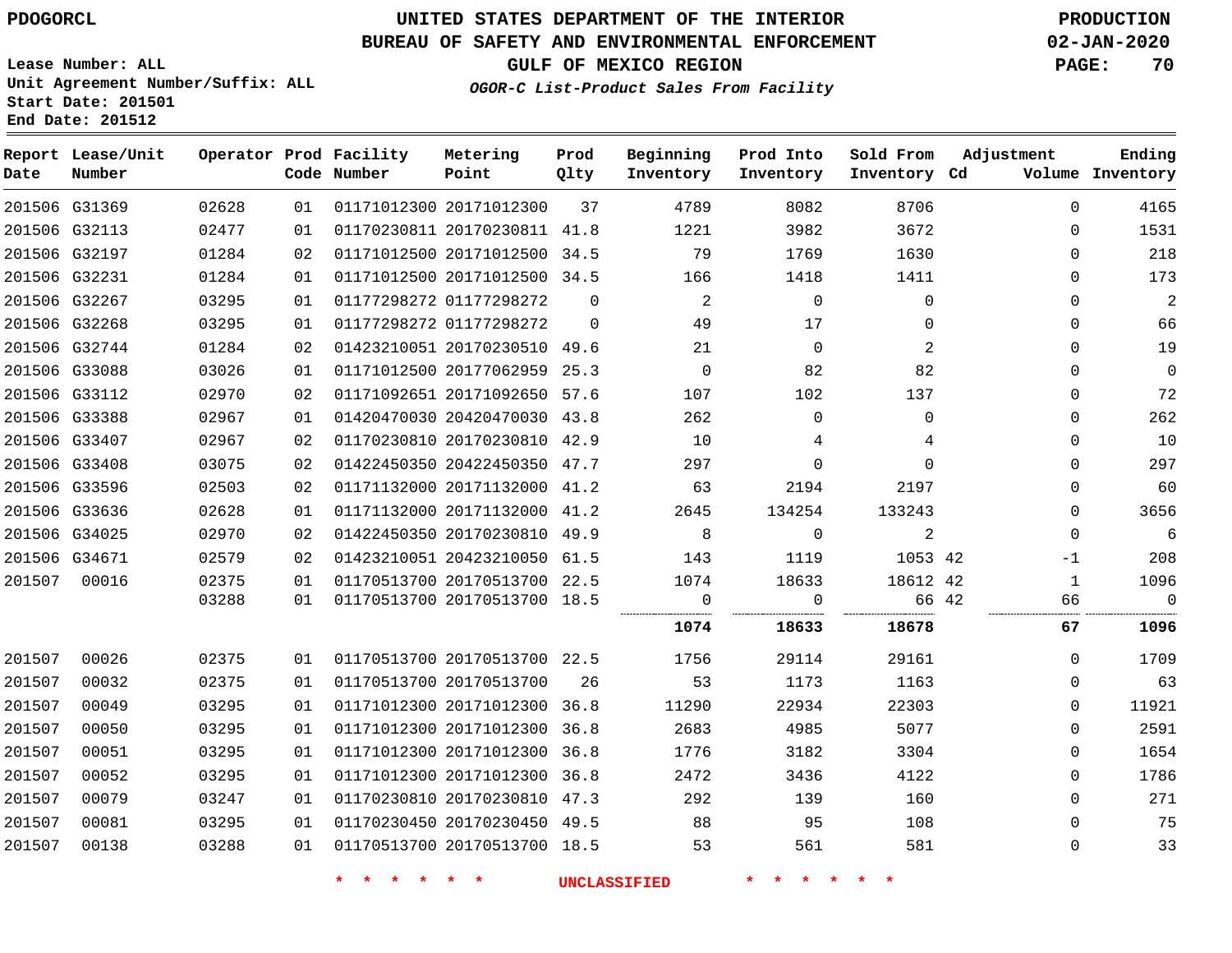## **BUREAU OF SAFETY AND ENVIRONMENTAL ENFORCEMENT 02-JAN-2020**

**OGOR-C List-Product Sales From Facility**

**GULF OF MEXICO REGION PAGE: 71**

**Lease Number: ALL Unit Agreement Number/Suffix: ALL Start Date: 201501 End Date: 201512**

| Date   | Report Lease/Unit<br>Number |       |    | Operator Prod Facility<br>Code Number | Metering<br>Point            | Prod<br>Qlty | Beginning<br>Inventory | Prod Into<br>Inventory | Sold From<br>Inventory Cd | Adjustment   | Ending<br>Volume Inventory |
|--------|-----------------------------|-------|----|---------------------------------------|------------------------------|--------------|------------------------|------------------------|---------------------------|--------------|----------------------------|
| 201507 | 00196                       | 02375 | 01 |                                       | 01171012300 20171012300 36.8 |              | 10273                  | 20798                  | 20260                     | $\Omega$     | 10811                      |
| 201507 | 00244                       | 03295 | 01 |                                       | 01170231290 01170231290 45.4 |              | 236                    | 6486                   | 6633                      | $\Omega$     | 89                         |
| 201507 | 00247                       | 03295 | 01 |                                       | 01170231290 01170231290 45.4 |              | 82                     | 1261                   | 1325                      | 0            | 18                         |
| 201507 | 00253                       | 01284 | 02 |                                       | 01170230810 20170230810      | 49.6         | 130                    | 76                     | 76                        | 0            | 130                        |
| 201507 | 00353                       | 02266 | 01 |                                       | 01170754800 20170754800 28.4 |              | 213                    | 256                    | 404                       | $\Omega$     | 65                         |
| 201507 | 00367                       | 02375 | 01 |                                       | 01170513700 20170513700 22.5 |              | 25                     | 792                    | 770                       | 0            | 47                         |
| 201507 | 00424                       | 03295 | 01 |                                       | 01171012400 20171012400 55.4 |              | 63                     | 45                     | 91                        | 0            | 17                         |
| 201507 | 00434                       | 01284 | 01 |                                       | 01177112605 2017711260Y 32.2 |              | $\Omega$               | 1313                   | 1313                      | 0            | $\mathbf 0$                |
| 201507 | 00453                       | 01284 | 01 |                                       | 01177112605 2017711260Y 32.2 |              | $\mathbf 0$            | 268                    | 268                       | 0            | $\mathbf 0$                |
| 201507 | 00466                       | 03295 | 01 |                                       | 01171012400 20171012400 55.4 |              | 2860                   | 2336                   | 4309                      | $\Omega$     | 887                        |
| 201507 | 00479                       | 03295 | 01 |                                       | 01171012500 20171012500 35.7 |              | 277                    | 1704                   | 1720                      | 0            | 261                        |
| 201507 | 00541                       | 02222 | 01 |                                       | 01170530900 20170530900 52.6 |              | $\mathbf 0$            | 67                     | 147 47                    | 3614         | 3534                       |
| 201507 | 00560                       | 03288 | 01 |                                       | 01171131600 20171131600      | 42.4         | 37                     | 554                    | 549                       | 0            | 42                         |
| 201507 | 00577                       | 03059 | 01 |                                       | 01171012300 20171012300 36.8 |              | 15220                  | 29353                  | 29317                     | 0            | 15256                      |
| 201507 | 00593                       | 03209 | 01 |                                       | 01171012300 20171012300 36.8 |              | 649                    | 1456                   | 1406                      | $\Omega$     | 699                        |
|        |                             | 03247 | 01 |                                       | 01171012300 20171012300      | 37           | 4097                   | 1                      | 1                         | 0            | 4097                       |
|        |                             |       |    |                                       |                              |              | 4746                   | 1457                   | 1407                      | 0            | 4796                       |
| 201507 | 00599                       | 02899 | 01 |                                       | 01170573602 20170573602 48.2 |              | 489                    | 234                    | 344                       | 0            | 379                        |
| 201507 | 00605                       | 02899 | 01 |                                       | 01170573602 20170573602 48.2 |              | 769                    | 471                    | 541                       | 0            | 699                        |
| 201507 | 00680                       | 03217 | 01 |                                       | 01170230700 20170230700      | $\mathbf 0$  | 1617                   | $\mathsf{O}$           | $\mathsf 0$               | 0            | 1617                       |
| 201507 | 00691                       | 02312 | 02 |                                       | 01170754201 01170754201 50.5 |              | 662                    | $\mathbf 0$            | 2771 42                   | 2109         | $\mathsf{O}$               |
| 201507 | 00693                       | 02266 | 01 |                                       | 01170754800 20170754800      | 28.4         | 96                     | 108                    | 177                       | $\Omega$     | 27                         |
| 201507 | 00694                       | 02266 | 01 |                                       | 01170754800 20170754800      | 28.4         | 1588                   | 8306                   | 7797                      | 0            | 2097                       |
| 201507 | 00697                       | 02266 | 01 |                                       | 01170754800 20170754800      | 28.4         | 272                    | 1389                   | 1310                      | 0            | 351                        |
| 201507 | 00758                       | 03295 | 01 |                                       | 01170230810 20170230810      | 49.5         | 1191                   | 580                    | 657                       | 0            | 1114                       |
| 201507 | 00775                       | 02899 | 01 |                                       | 01171131600 20171131600 42.4 |              | 138                    | 2804                   | 2728 42                   | $\mathbf{1}$ | 215                        |
| 201507 | 00796                       | 02628 | 01 |                                       | 01171012300 20171012300 36.8 |              | 5034                   | 7886                   | 8821                      | 0            | 4099                       |
| 201507 | 00839                       | 02451 | 01 |                                       | 01170513800 20170513800 32.7 |              | 523                    | 5281                   | 5088                      | 0            | 716                        |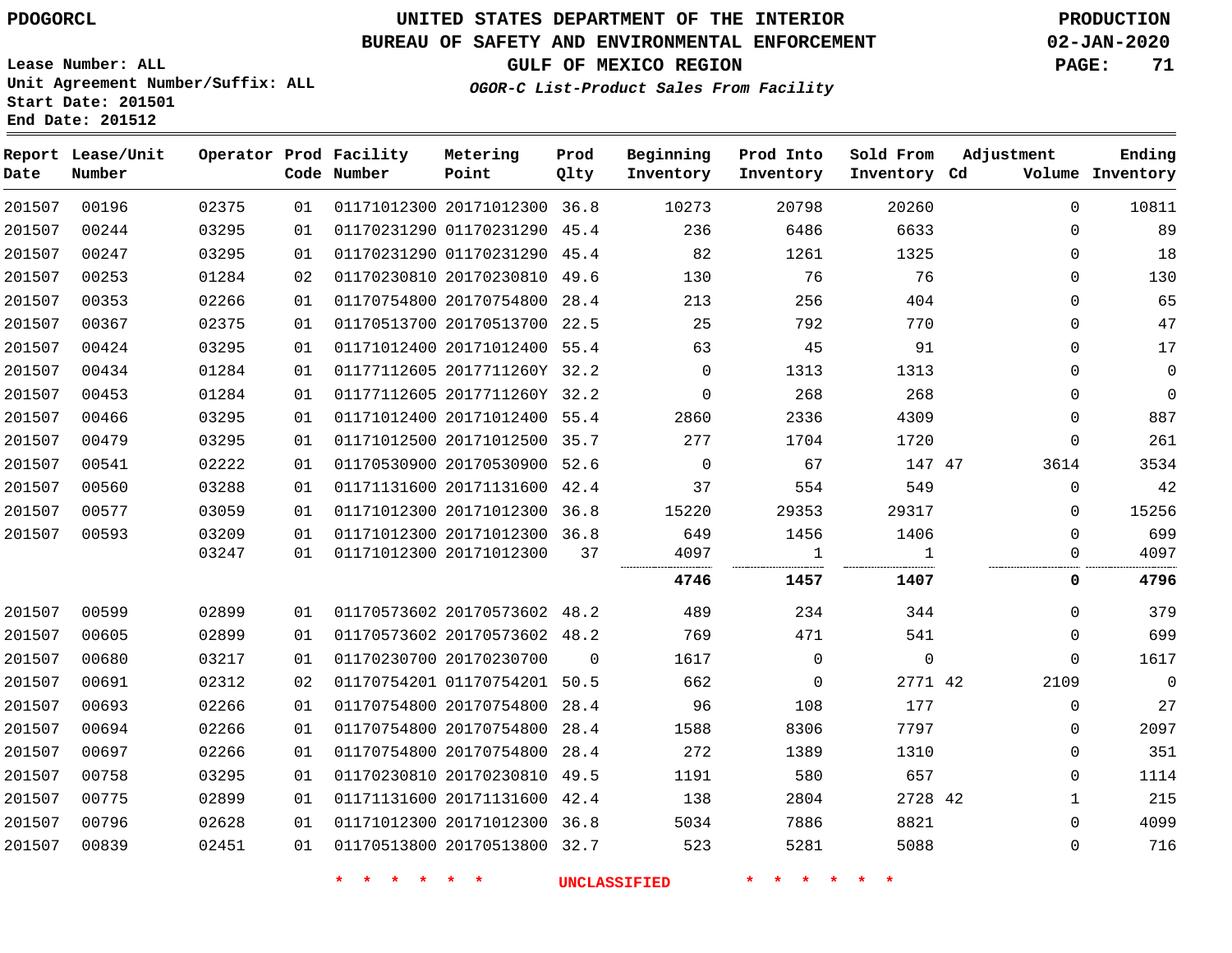# **UNITED STATES DEPARTMENT OF THE INTERIOR PDOGORCL PRODUCTION**

**Prod**

**Metering**

#### **BUREAU OF SAFETY AND ENVIRONMENTAL ENFORCEMENT 02-JAN-2020**

**Lease Number: ALL Unit Agreement Number/Suffix: ALL Start Date: 201501**

**Operator Prod Facility**

**End Date: 201512**

**Report Lease/Unit**

**GULF OF MEXICO REGION PAGE: 72**

**Ending**

**OGOR-C List-Product Sales From Facility**

| Date   | Number            |       |    | Code Number | Point                        | Qlty | Inventory | Inventory      | Inventory Cd |                 |             | Volume Inventory |
|--------|-------------------|-------|----|-------------|------------------------------|------|-----------|----------------|--------------|-----------------|-------------|------------------|
|        | 201507 754303001A | 00059 | 01 |             | 01170230811 20170230811 44.6 |      | 243       | 911            | 670 09       |                 | $-217$      | 267              |
|        | 201507 754306012A | 01207 | 01 |             | 01608128270 20608128270 25.2 |      | 125792    | 207041         |              | 0 0 9           | $-236982$   | 95851            |
|        | 201507 754306013A | 01207 | 01 |             | 01608128270 20608128270      | 25.2 | 218380    | 322969         |              | 0 <sub>09</sub> | $-366493$   | 174856           |
|        | 201507 754307005A | 00078 | 01 |             | 01170573601 20170573601 28.2 |      | 51        | 0              | 51           |                 | 0           | $\mathbf 0$      |
|        | 201507 754307017A | 02970 | 02 |             | 01171132800 20170230811 44.6 |      | 926       | 3863           | 3655         |                 | 0           | 1134             |
|        | 201507 754310009A | 00078 | 01 |             | 01170573601 20170573601      | 27   | 165       | 1498           | 1427         |                 | 0           | 236              |
|        | 201507 754315006A | 02266 | 01 |             | 01170754800 20170754800 28.4 |      | 140       | 683            | 650          |                 | $\Omega$    | 173              |
|        | 201507 7543880060 | 03295 | 01 |             | 01170230450 20170230450 49.5 |      | 142       | 217            | 188          |                 | 0           | 171              |
|        | 201507 7543890080 | 02375 | 01 |             | 01170513700 20170513700 33.3 |      | 86        | 1830           | 1818         |                 | 0           | 98               |
|        | 201507 7543930100 | 03026 | 02 |             | 01170230450 20170230450 49.6 |      | 71        | 102            | 93           |                 | 0           | 80               |
| 201507 | 7543930200        | 03295 | 01 |             | 01171012310 20171012310 43.4 |      | 1878      | 5230           | 5329         |                 | $\Omega$    | 1779             |
| 201507 | 7543940080        | 03295 | 01 |             | 01170230811 20170230811 44.5 |      | 67        | 215            | 219          |                 | 0           | 63               |
|        | 201507 754396015A | 01284 | 01 |             | 01608103650 20608103650 30.9 |      | $\Omega$  | 213            | 209          |                 | $\Omega$    | 4                |
| 201507 | 8910020210        | 02451 | 01 |             | 01170513800 20170513800 32.7 |      | 11332     | 105722         | 102729       |                 | 0           | 14325            |
|        | 201507 8910024540 | 02451 | 01 |             | 01170513800 20170513800 32.7 |      | 8015      | 77119          | 74685        |                 | $\Omega$    | 10449            |
|        | 201507 8910029320 | 02375 | 01 |             | 01170513700 20170513700      | 26   | 3751      | 71313          | 71260 42     |                 | $-2$        | 3802             |
|        | 201507 8910034440 | 02375 | 01 |             | 01170513700 20170513700 30.5 |      | 3515      | 71002          | 70729 42     |                 | $-3$        | 3785             |
| 201507 | 8910039150        | 00078 | 01 |             | 01170573601 20170573601      | 27.1 | 2990      | 11916          | 13025 42     |                 | $-5$        | 1876             |
|        | 201507 8910086400 | 02222 | 02 |             | 01171012400 20171012400 55.4 |      | 204       | 158            | 302          |                 | $\mathbf 0$ | 60               |
|        | 201507 8910087670 | 02312 | 02 |             | 01170754201 01170754201      | 50.5 | 167       | $\overline{0}$ | 700 42       |                 | 533         | $\overline{0}$   |
|        | 201507 8910088130 | 00078 | 01 |             | 01171012400 20171012400 55.4 |      | 3         | 561            | 351          |                 | $\Omega$    | 213              |
| 201507 | 8910089160        | 02375 | 01 |             | 01170513700 20170513700 27.8 |      | 423       | 6647           | 6737 42      |                 | $-1$        | 332              |
| 201507 | 891008927AG       | 00078 | 01 |             | 01170230400 20170230400      | 51.2 | 32        | 66             | 65           |                 | $\mathbf 0$ | 33               |
| 201507 | 891008927Y        | 00078 | 01 |             | 01170230400 20170230400      | 51.3 | 2         | 3              |              | 3 4 2           | $-1$        | $\mathbf{1}$     |
| 201507 | 8910116580        | 02375 | 01 |             | 01170513700 20170513700 27.1 |      | 199       | 3600           | 3602         |                 | $\mathbf 0$ | 197              |
|        | 201507 8910116740 | 02375 | 01 |             | 01170513700 20170513700 27.2 |      | 990       | 21665          | 21482 42     |                 | $-1$        | 1172             |
|        | 201507 8910116770 | 02375 | 01 |             | 01170513700 20170513700 27.1 |      | 118       | 1465           | 1502 42      |                 | $-1$        | 80               |
|        | 201507 8910116790 | 02375 | 01 |             | 01170513700 20170513700 27.7 |      | 922       | 14583          | 14774        |                 | $\mathbf 0$ | 731              |

**\* \* \* \* \* \* UNCLASSIFIED \* \* \* \* \* \***

**Beginning Prod Into Sold From Adjustment**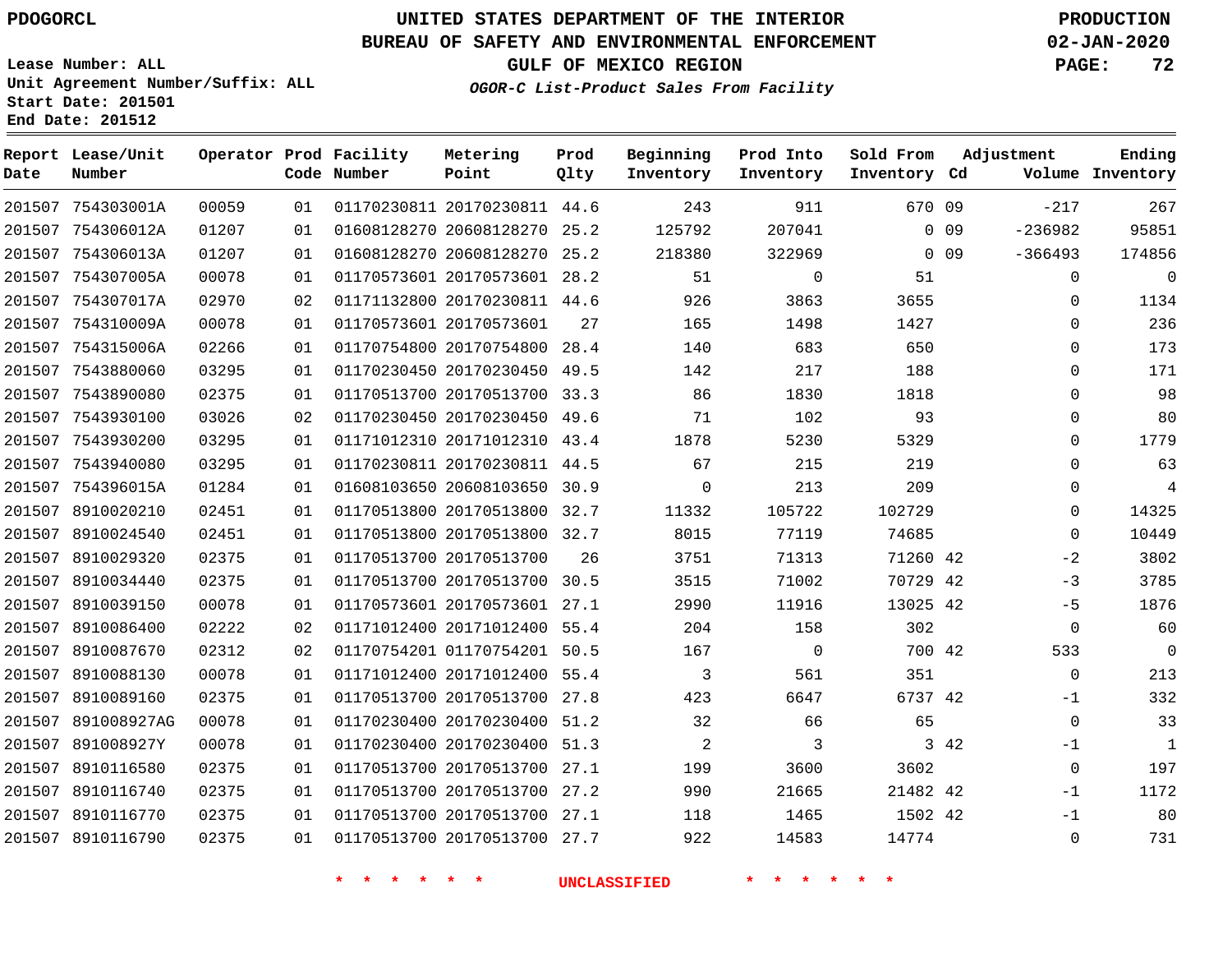8910116800

**Report Lease/Unit**

**Number**

# **UNITED STATES DEPARTMENT OF THE INTERIOR PDOGORCL PRODUCTION**

**Prod Qlty**

#### **BUREAU OF SAFETY AND ENVIRONMENTAL ENFORCEMENT 02-JAN-2020**

**Lease Number: ALL Unit Agreement Number/Suffix: ALL Start Date: 201501 End Date: 201512**

**Operator Prod Facility**

**Code Number**

20170513700 27.3

**Metering Point**

**OGOR-C List-Product Sales From Facility**

**Sold From Inventory**

**Prod Into Inventory**

**Beginning Inventory**

**GULF OF MEXICO REGION PAGE: 73**

**Inventory Cd Volume**

**Adjustment**

**Ending**

|                   |       |    |                              |                              |    | 2591           | 41653          | 42025    | -1          | 2218           |
|-------------------|-------|----|------------------------------|------------------------------|----|----------------|----------------|----------|-------------|----------------|
|                   | 02777 | 01 | 01170753510 20170753510 45.5 |                              |    |                |                |          | 0           | 0              |
| 201507 G01083     | 02375 | 01 |                              | 01170513700 20170513700 27.3 |    | 2591           | 41653          | 42025 42 | $-1$        | 2218           |
| 201507 G01082     | 01284 | 01 |                              | 01170753510 20170753510 55.6 |    | 15             | $\overline{1}$ | 6        | $\Omega$    | 10             |
| 201507 G01036     | 03209 | 02 |                              | 01171092651 20171092650 52.8 |    | 1220           | 2988           | 2744     | $\Omega$    | 1464           |
| 201507 G01027     | 00162 | 01 |                              | 01177122606 20177122606 41.5 |    | $\overline{0}$ | 3257           | 3257     | $\Omega$    | $\overline{0}$ |
| 201507 G00985     | 02266 | 01 | 0117709260A 2017709260A      |                              | 33 | 377            | 6159           | 6159 42  | $-1$        | 376            |
| 201507 G00974     | 03295 | 01 |                              | 01171132000 20171132000 39.4 |    | 6              | 250            | 248      | $\mathbf 0$ | 8              |
| 201507 G00900     | 02986 | 01 |                              | 01170230811 20170230811 44.6 |    | 13             | 6              | 17       | $\Omega$    | $\overline{2}$ |
| 201507 8910202560 | 02375 | 01 |                              | 01170513700 20170513700 23.3 |    | 267            | 4950           | 4953     | $\Omega$    | 264            |
| 201507 8910202350 | 00276 | 01 |                              | 01170513700 20170513700 32.2 |    | 1259           | 22131          | 22210    | $\Omega$    | 1180           |
| 201507 8910169370 | 02628 | 01 |                              | 01171132000 20171132000 39.4 |    | 50             | 1838           | 1830     | $\Omega$    | 58             |
| 201507 8910169300 | 02375 | 01 |                              | 01170230810 20170230810 49.6 |    | 60             | 14             | 27       | $\Omega$    | 47             |
| 201507 8910169290 | 02628 | 01 |                              | 01171132000 20171132000 39.4 |    | 22             | 684            | 689      | $\Omega$    | 17             |
| 201507 8910169280 | 02628 | 01 |                              | 01171132000 20171132000 39.4 |    | 100            | 3998           | 3974     | $\Omega$    | 124            |
| 201507 8910123330 | 03295 | 01 |                              | 01177215100 20177215102 31.5 |    | 154            | 12688          | 12687    | $\Omega$    | 155            |
| 201507 8910123320 | 03295 | 01 |                              | 01177215100 20177215102 31.5 |    | 77             | 6412           | 6411     | $\Omega$    | 78             |
| 201507 8910123270 | 03295 | 01 |                              | 01177215100 20177215102 31.5 |    | 41             | 4176           | 4166     | $\Omega$    | 51             |
| 201507 8910117330 | 02266 | 01 |                              | 01170754800 20170754800 28.4 |    | $\overline{2}$ | 12             | 11       | $\Omega$    | 3              |
| 201507 891011687E | 02266 | 01 |                              | 01170754800 20170754800 28.4 |    | 36             | 36             | 63       | $\Omega$    | 9              |
| 201507 891011687D | 02266 | 01 |                              | 01170754800 20170754800 28.4 |    | 205            | 1053           | 992      | $\Omega$    | 266            |
| 201507 891011687C | 02266 | 01 |                              | 01170754800 20170754800 28.4 |    | 281            | 930            | 976      | $\Omega$    | 235            |
| 201507 891011687A | 02266 | 01 |                              | 01170754800 20170754800 28.4 |    | 86             | 282            | 297      | $\Omega$    | 71             |

 G01084 G01090 G01091 G01092 20170513700 27.8 20170513700 27.1 20170513700 27.2 20170513700 27.1 42 42 42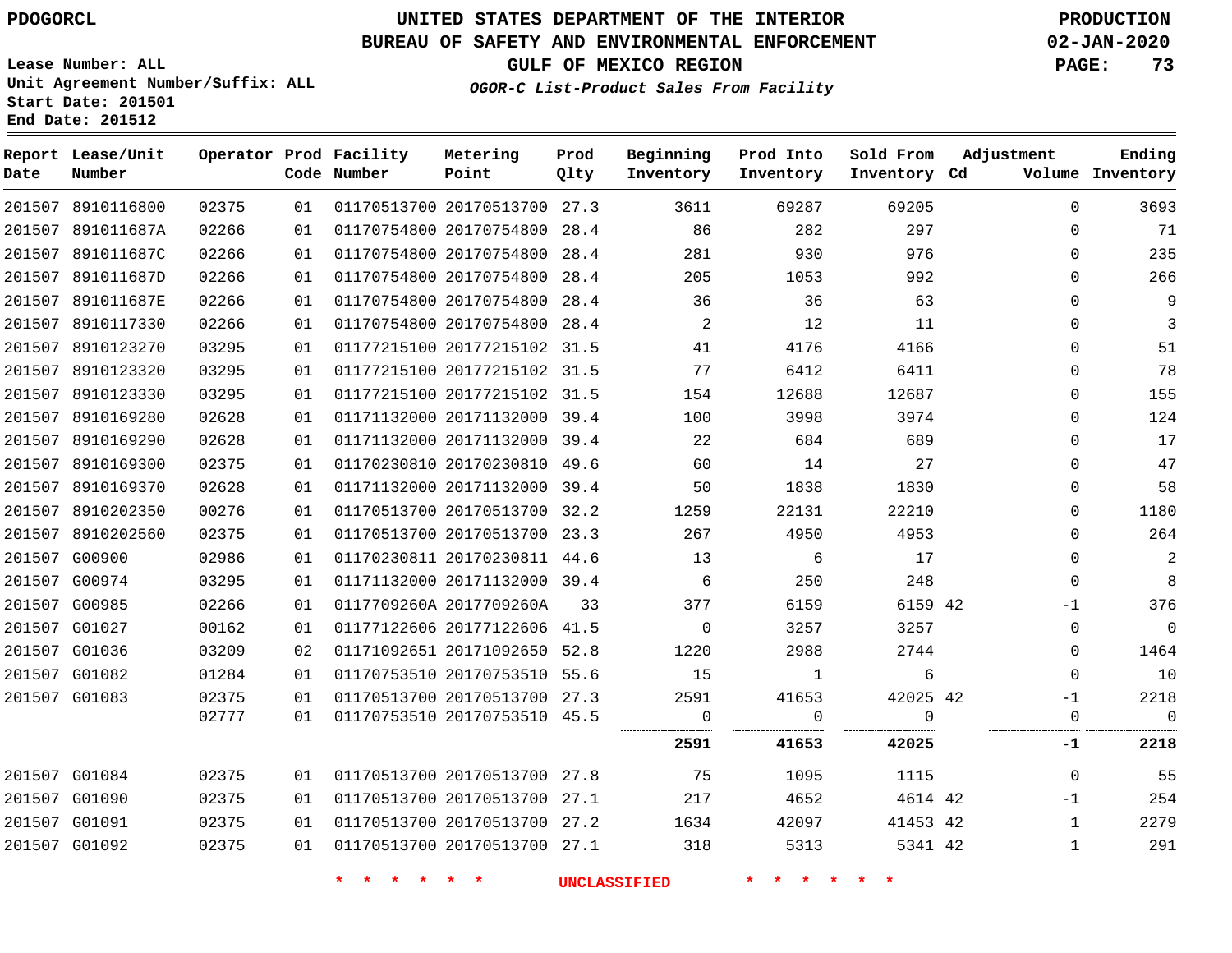## **UNITED STATES DEPARTMENT OF THE INTERIOR PDOGORCL PRODUCTION**

**Prod Qlty**

#### **BUREAU OF SAFETY AND ENVIRONMENTAL ENFORCEMENT 02-JAN-2020**

**Lease Number: ALL Unit Agreement Number/Suffix: ALL Start Date: 201501**

**Operator Prod Facility**

**Code Number**

**Metering Point**

**End Date: 201512**

**Report Lease/Unit**

**Number**

**GULF OF MEXICO REGION PAGE: 74**

**Inventory Cd Volume**

**Adjustment**

**Ending**

**OGOR-C List-Product Sales From Facility**

**Beginning Inventory**

**Prod Into Inventory**

**Sold From Inventory**

| 201507 G01196 | 02266 | 02 | 01171132800 21171132800 47.3 |          | 53       | 110      | 109      | $\Omega$ | 54          |
|---------------|-------|----|------------------------------|----------|----------|----------|----------|----------|-------------|
| 201507 G01198 | 03295 | 01 | 01171092651 20171092650 52.8 |          | 40       | 51       | 66       | $\Omega$ | 25          |
| 201507 G01208 | 03295 | 01 | 01171092651 20171092650 52.8 |          | 100      | 222      | 213      | 0        | 109         |
| 201507 G01210 | 02375 | 02 | 01171132800 21171132800 47.3 |          | 317      | 1258     | 1056     | $\Omega$ | 519         |
| 201507 G01220 | 03295 | 01 | 01177092600 20177092600 42.5 |          | $\Omega$ | 6062     | 5809     | $\Omega$ | 253         |
| 201507 G01248 | 02628 | 01 | 01171012500 20171012500 35.7 |          | 2999     | 15781    | 16367    | $\Omega$ | 2413        |
| 201507 G01351 | 00078 | 01 | 01170230400 20170230400      | 51.3     | 4        | 5        | 7        | 0        | 2           |
| 201507 G01447 | 02375 | 02 | 01170513700 20170513700 22.5 |          | 31       | 515      | 516      | 0        | 30          |
| 201507 G01497 | 02451 | 01 | 01170513800 20170513800 32.7 |          | 4230     | 44748    | 42915    | $\Omega$ | 6063        |
| 201507 G01498 | 02451 | 01 | 01170513800 20170513800 32.7 |          | 787      | 7294     | 7093     | $\Omega$ | 988         |
| 201507 G01610 | 03295 | 01 | 01177215100 20177215102 31.5 |          | 13       | 1260     | 1258     | $\Omega$ | 15          |
| 201507 G01619 | 02375 | 01 | 01170513700 20170513700 33.3 |          | 1024     | 19008    | 19020 42 |          | 1013        |
| 201507 G01620 | 02375 | 01 | 01170513700 20170513700 33.3 |          | 189      | 4043     | 4017     | $\Omega$ | 215         |
| 201507 G01754 | 03295 | 01 | 01423210051 20423210050 58.2 |          | 35       | 229      | 264      | $\Omega$ | 0           |
| 201507 G01757 | 03295 | 01 | 01423210051 20423210050 58.2 |          | 217      | 1095     | 1312     | 0        |             |
| 201507 G01848 | 01284 | 02 | 01423210051 20170230500 45.9 |          | 3        | $\Omega$ | 3        | $\Omega$ |             |
|               | 01978 | 02 | 01170230500 20170230500 45.9 |          | 109      | 0        | 109      |          |             |
|               |       |    |                              |          | 112      | 0        | 112      | 0        | 0           |
| 201507 G01860 | 03295 | 01 | 01170231110 20170231110      | $\Omega$ | 4812     | 4198     | $\Omega$ | $\Omega$ | 9010        |
| 201507 G01865 | 00078 | 01 | 01171012500 20171012500      | 35.7     | 505      | 2542     | 2658     | $\Omega$ | 389         |
| 201507 G01880 | 03295 | 01 | 01171132000 20171132000 39.4 |          |          | 22       | 22       | 0        | $\mathbf 1$ |
| 201507 G01898 | 02312 | 02 | 01171012500 20171012500      | 35.7     | 49       | 172      | 195      | 0        | 26          |
|               |       | 01 | 01171012500 20171012500      | 35.7     | 713      | 4688     | 4684     | 0        | 717         |
|               |       |    |                              |          | 762      | 4860     | 4879     | 0        | 743         |
| 201507 G01901 | 03295 | 01 | 01177215100 20177215102 31.5 |          | 0        | 67       | 66       | $\Omega$ | 1           |
| 201507 G01953 | 03295 | 01 | 01170230811 20170230811 44.6 |          | 18       | 54       | 56       | 0        | 16          |
| 201507 G01966 | 03295 | 01 | 01177215100 20177215102 31.5 |          | 69       | 5640     | 5640     | $\Omega$ | 69          |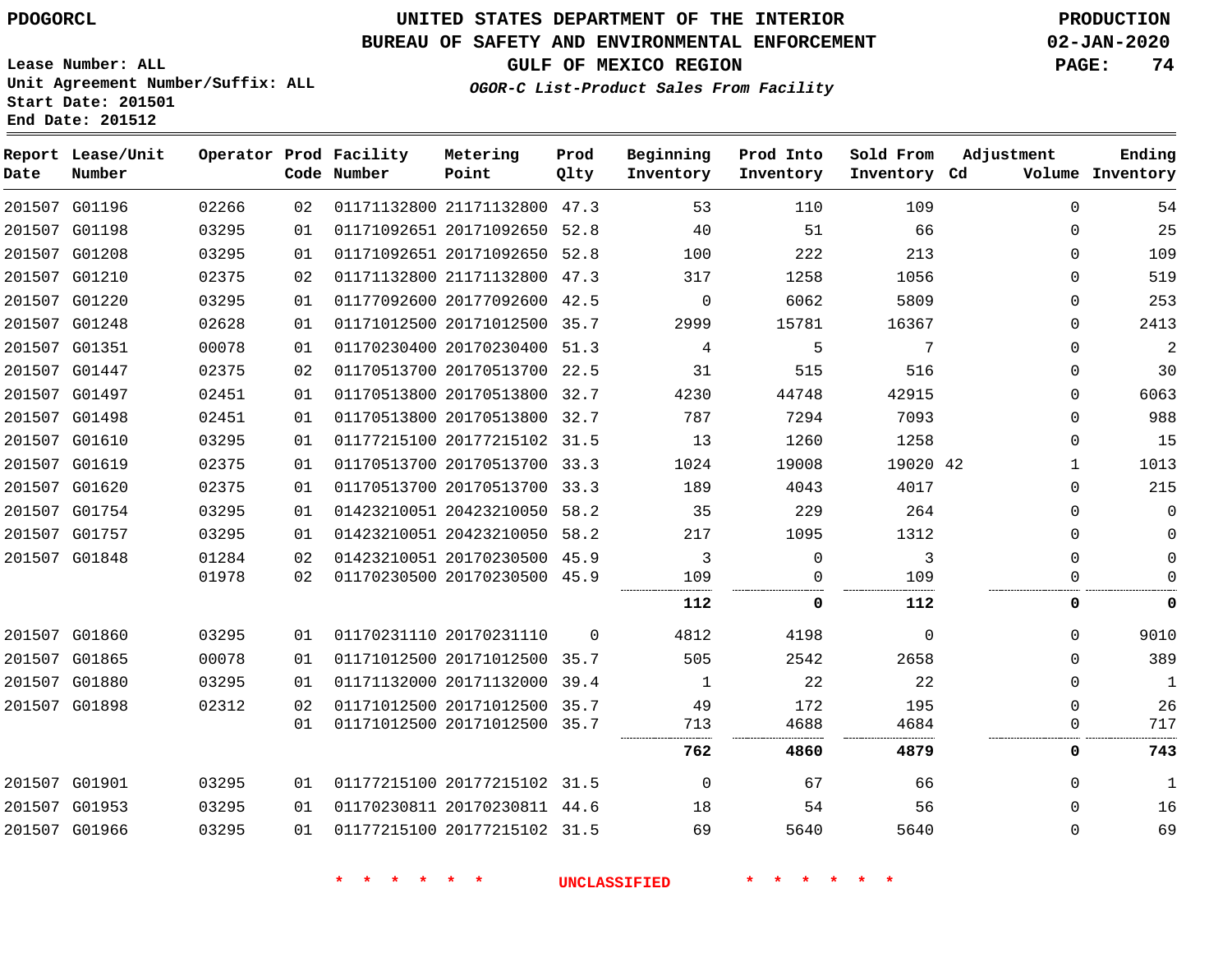**End Date: 201512**

## **UNITED STATES DEPARTMENT OF THE INTERIOR PDOGORCL PRODUCTION**

#### **BUREAU OF SAFETY AND ENVIRONMENTAL ENFORCEMENT 02-JAN-2020**

**Lease Number: ALL Unit Agreement Number/Suffix: ALL Start Date: 201501**

# **GULF OF MEXICO REGION PAGE: 75**

**OGOR-C List-Product Sales From Facility**

| Date | Report Lease/Unit<br>Number |       |    | Operator Prod Facility<br>Code Number | Metering<br>Point            | Prod<br>Qlty | Beginning<br>Inventory | Prod Into<br>Inventory | Sold From<br>Inventory Cd | Adjustment  | Ending<br>Volume Inventory |
|------|-----------------------------|-------|----|---------------------------------------|------------------------------|--------------|------------------------|------------------------|---------------------------|-------------|----------------------------|
|      | 201507 G01967               | 03295 | 01 |                                       | 01177215100 20177215102 31.5 |              | 156                    | 11534                  | 11549                     | $\mathbf 0$ | 141                        |
|      | 201507 G01972               | 03033 | 01 |                                       | 01170230810 20170230810 49.6 |              | 152                    | 42                     | 72                        | $\Omega$    | 122                        |
|      | 201507 G02111               | 02628 | 01 |                                       | 01171132000 20171132000      | 39.4         | 1270                   | 38090                  | 38169                     | $\Omega$    | 1191                       |
|      | 201507 G02127               | 02312 | 02 |                                       | 01170230810 20170230810 49.6 |              | 91                     | $\Omega$               | 34                        | $\Omega$    | 57                         |
|      | 201507 G02161               | 03295 | 01 |                                       | 01171012500 20171012500 35.7 |              | 847                    | 1464                   | 2087                      | $\mathbf 0$ | 224                        |
|      | 201507 G02163               | 03295 | 01 |                                       | 01171012500 20171012500 35.6 |              | 47                     | 222                    | 235                       | $\Omega$    | 34                         |
|      | 201507 G02317               | 03295 | 01 |                                       | 01171132000 20171132000 39.3 |              | 5                      | 134                    | 135                       | $\mathbf 0$ | 4                          |
|      | 201507 G02353               | 01284 | 01 |                                       | 01170230450 20170230450 49.6 |              | 448                    | 581                    | 571                       | $\Omega$    | 458                        |
|      | 201507 G02354               | 01284 | 01 |                                       | 01170230450 20170230450 49.6 |              | 604                    | 779                    | 770                       | $\mathbf 0$ | 613                        |
|      | 201507 G02429               | 02375 | 01 |                                       | 01170230811 20170230810 49.6 |              | 144                    | 52                     | 73                        | $\Omega$    | 123                        |
|      | 201507 G02433               | 02375 | 01 |                                       | 01170230810 20170230810 49.6 |              | 40                     | 13                     | 20                        | $\mathbf 0$ | 33                         |
|      | 201507 G02601               | 02628 | 02 |                                       | 01171092651 20171092650 52.8 |              | 313                    | 477                    | 554                       | $\Omega$    | 236                        |
|      | 201507 G02613               | 02628 | 01 |                                       | 01171132000 20171132000 45.1 |              | $\Omega$               | $\Omega$               | $\Omega$                  | $\Omega$    | $\Omega$                   |
|      | 201507 G02665               | 02451 | 01 |                                       | 01423210051 20423210050 58.2 |              | 249                    | 1054                   | 1303                      | 0           | $\Omega$                   |
|      | 201507 G02705               | 02628 | 02 |                                       | 01170230810 20170230810      | 49.6         | 21355                  | 26055                  | 17579                     | $\Omega$    | 29831                      |
|      | 201507 G02825               | 03295 | 01 |                                       | 01170230810 20170230810      | 49.5         | 349                    | 145                    | 184                       | $\Omega$    | 310                        |
|      | 201507 G02826               | 03295 | 01 |                                       | 01170230810 20170230810 49.5 |              | 131                    | 57                     | 69                        | $\Omega$    | 119                        |
|      |                             |       | 01 |                                       | 01170231110 20170231110      | 0            | 498                    | 388                    | $\Omega$                  | 0           | 886                        |
|      |                             |       |    |                                       |                              |              | 629                    | 445                    | 69                        | 0           | 1005                       |
|      | 201507 G02870               | 03295 | 01 |                                       | 01170230810 20170230810 49.6 |              | 2                      | 31                     | 12                        | $\mathbf 0$ | 21                         |
|      | 201507 G02895               | 02579 | 02 |                                       | 01171092651 20171092650      | 52.8         | 71                     | 3                      | 72 42                     | $-1$        | 1                          |
|      |                             | 02628 | 02 |                                       | 01171092651 20171092650 52.8 |              | 115                    | 110                    | 171                       | 0           | 54                         |
|      |                             |       |    |                                       |                              |              | 186                    | 113                    | 243                       | -1          | 55                         |
|      | 201507 G02917               | 03247 | 01 |                                       | 01171092930 20171092930 36.8 |              | 22                     | 66                     | 81                        | $\mathbf 0$ | 7                          |
|      | 201507 G03061               | 03026 | 01 |                                       | 01423210051 20423210050      | 58.3         | 716                    | 4988                   | 5704                      | $\Omega$    | $\Omega$                   |
|      | 201507 G03152               | 03295 | 01 |                                       | 01177092600 20177092600 42.5 |              | $\Omega$               | 894                    | 857                       | $\Omega$    | 37                         |
|      | 201507 G03331               | 02628 | 01 |                                       | 01171132800 20171132000 39.4 |              | 56                     | 1969                   | 1963                      | $\mathbf 0$ | 62                         |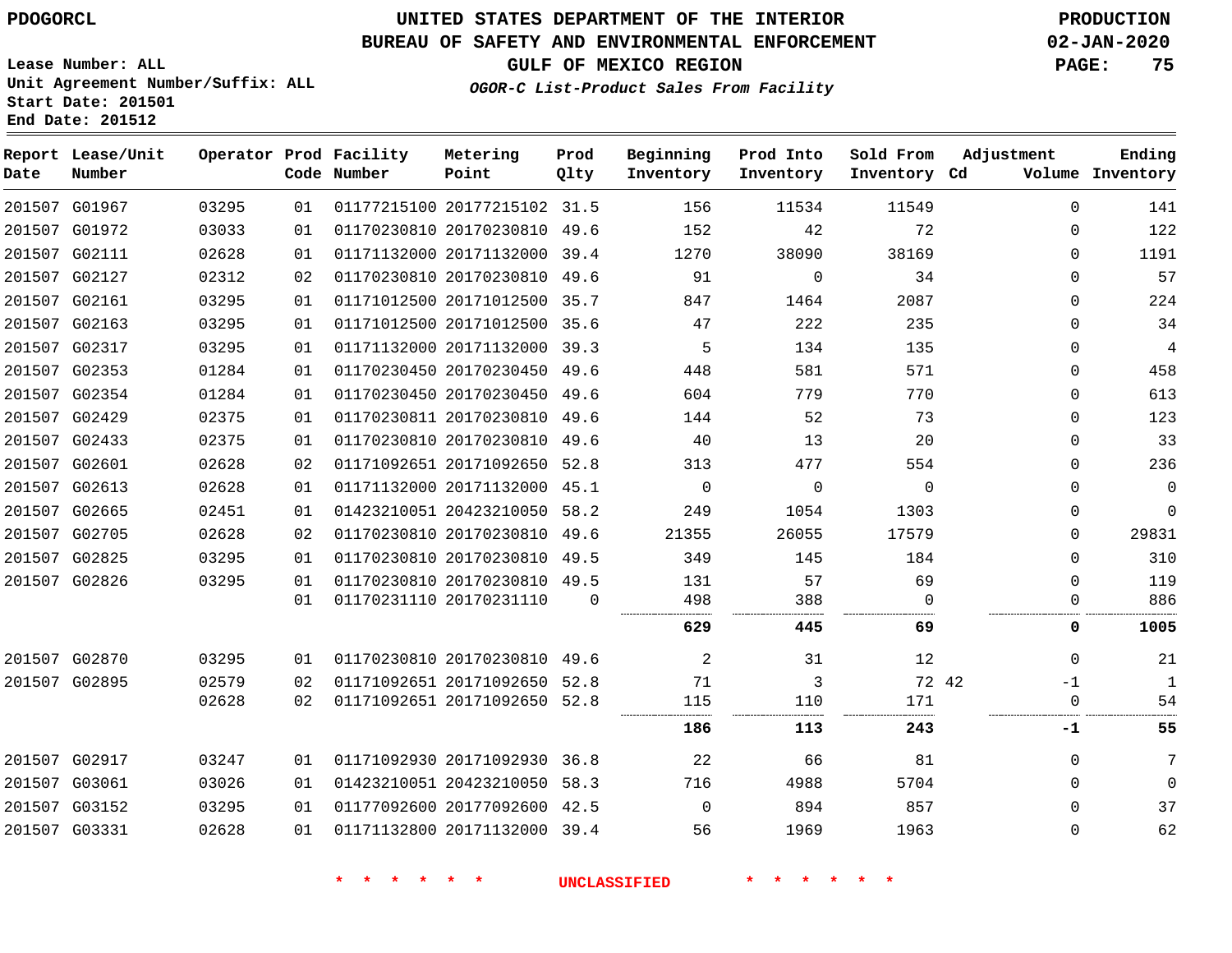#### **BUREAU OF SAFETY AND ENVIRONMENTAL ENFORCEMENT 02-JAN-2020**

**Lease Number: ALL Unit Agreement Number/Suffix: ALL Start Date: 201501 End Date: 201512**

**OGOR-C List-Product Sales From Facility**

**GULF OF MEXICO REGION PAGE: 76**

| Date | Report Lease/Unit<br>Number |       |     | Operator Prod Facility<br>Code Number | Metering<br>Point            | Prod<br>Qlty | Beginning<br>Inventory | Prod Into<br>Inventory | Sold From<br>Inventory Cd | Adjustment |             | Ending<br>Volume Inventory |
|------|-----------------------------|-------|-----|---------------------------------------|------------------------------|--------------|------------------------|------------------------|---------------------------|------------|-------------|----------------------------|
|      | 201507 G03414               | 03295 | 01  |                                       | 01170753510 20170753510 56.6 |              | 1495                   | 762                    | 850                       |            | $\Omega$    | 1407                       |
|      | 201507 G03593               | 03295 | 01  |                                       | 01171012500 20171012500 35.7 |              | 7                      | 32                     | 34                        |            | $\Omega$    | 5                          |
|      | 201507 G03793               | 03295 | 01  |                                       | 01171012500 20171012500 35.6 |              | 62                     | 400                    | 401                       |            | $\Omega$    | 61                         |
|      | 201507 G03958               | 03295 | 01  |                                       | 01170230510 20170230510 50.1 |              | 677                    | 1586                   | 538                       |            | $\Omega$    | 1725                       |
|      | 201507 G04003               | 03295 | 01  |                                       | 01171012500 20171012500 35.6 |              | 957                    | 5391                   | 5523                      |            | 0           | 825                        |
|      | 201507 G04081               | 03295 | 01  |                                       | 01170230450 20170230810 49.6 |              | 2377                   | 819                    | 1185                      |            | 0           | 2011                       |
|      | 201507 G04087               | 02899 | 01  |                                       | 01177008150 01177008150      | 32           | 4180                   | 4631                   | 5769 42                   |            | $-5$        | 3037                       |
|      | 201507 G04232               | 00730 | 01  |                                       | 01171012500 20171012500 35.7 |              | 3842                   | 22174                  | 22623                     |            | $\mathbf 0$ | 3393                       |
|      |                             | 03295 | 01  |                                       | 01171012500 20171012500 35.6 |              | 97                     | 494                    | 515                       |            | $\mathbf 0$ | 76                         |
|      |                             |       |     |                                       |                              |              | 3939                   | 22668                  | 23138                     |            | 0           | 3469                       |
|      | 201507 G04421               | 03295 | 01  |                                       | 01171131600 20171131600 42.3 |              | 927                    | 14795                  | 14589                     |            | $\mathbf 0$ | 1133                       |
|      | 201507 G04433               | 02312 | 01  |                                       | 01177082950 20177082956      | 26           | $\mathbf{1}$           | 53                     | 53                        |            | $\mathbf 0$ | $\mathbf{1}$               |
|      | 201507 G04537               | 03033 | 01  |                                       | 01420470030 20420470030      | $\Omega$     | 2492                   | $\Omega$               | $\Omega$                  |            | $\Omega$    | 2492                       |
|      | 201507 G04800               | 02970 | 02  |                                       | 01177062608 2017706260A 37.8 |              | 1                      | $\Omega$               | $\Omega$                  |            | $\Omega$    | $\mathbf{1}$               |
|      |                             | 03026 | 02  |                                       | 01171132800 21171132800 47.3 |              | $\Omega$               | 1535                   | 1030                      |            | 0           | 505                        |
|      |                             |       |     |                                       |                              |              | 1                      | 1535                   | 1030                      |            | 0           | 506                        |
|      | 201507 G04809               | 02312 | 01  |                                       | 01177082950 20177082956      | 26           | 346                    | 17206                  | 17205 42                  |            | $-1$        | 346                        |
|      | 201507 G04818               | 03295 | 01  |                                       | 01170230500 20170230500 45.9 |              | 23                     | 37                     | 24                        |            | 0           | 36                         |
|      | 201507 G05006               | 01284 | 02  |                                       | 01423210051 20170230510 50.1 |              | 95                     | 89                     | 82                        |            | $\Omega$    | 102                        |
|      | 201507 G05299               | 03295 | 01  |                                       | 01170230500 20170230500 45.9 |              | 6                      | $\Omega$               | 6                         |            | $\Omega$    | $\mathbf{0}$               |
|      | 201507 G05431               | 02970 | 02  |                                       | 01177062608 2017706260A 37.8 |              | 72                     | 13954                  | 13971                     |            | $\Omega$    | 55                         |
|      | 201507 G05504               | 00730 | 01  |                                       | 01171132800 21171132800 47.3 |              | 75                     | 431                    | 339 42                    |            | $-1$        | 166                        |
|      |                             | 02970 | 02  |                                       | 01171132800 21171132800 47.3 |              | 5592                   | 10901                  | 11061                     |            | 0           | 5432                       |
|      |                             | 03295 | 01  |                                       | 01171132800 21171132800 47.3 |              | 820                    | 3024                   | 2578                      |            | 0           | 1266                       |
|      |                             |       |     |                                       |                              |              | 6487                   | 14356                  | 13978                     |            | -1          | 6864                       |
|      | 201507 G05505               | 00078 | 01  |                                       | 01171012400 20171012400 55.4 |              | 502                    | 382                    | 739                       |            | $\Omega$    | 145                        |
|      | 201507 G05602               | 03247 | 0.1 |                                       | 01171012500 20171012500 35.7 |              | 301                    | 1764                   | 1795                      |            | 0           | 270                        |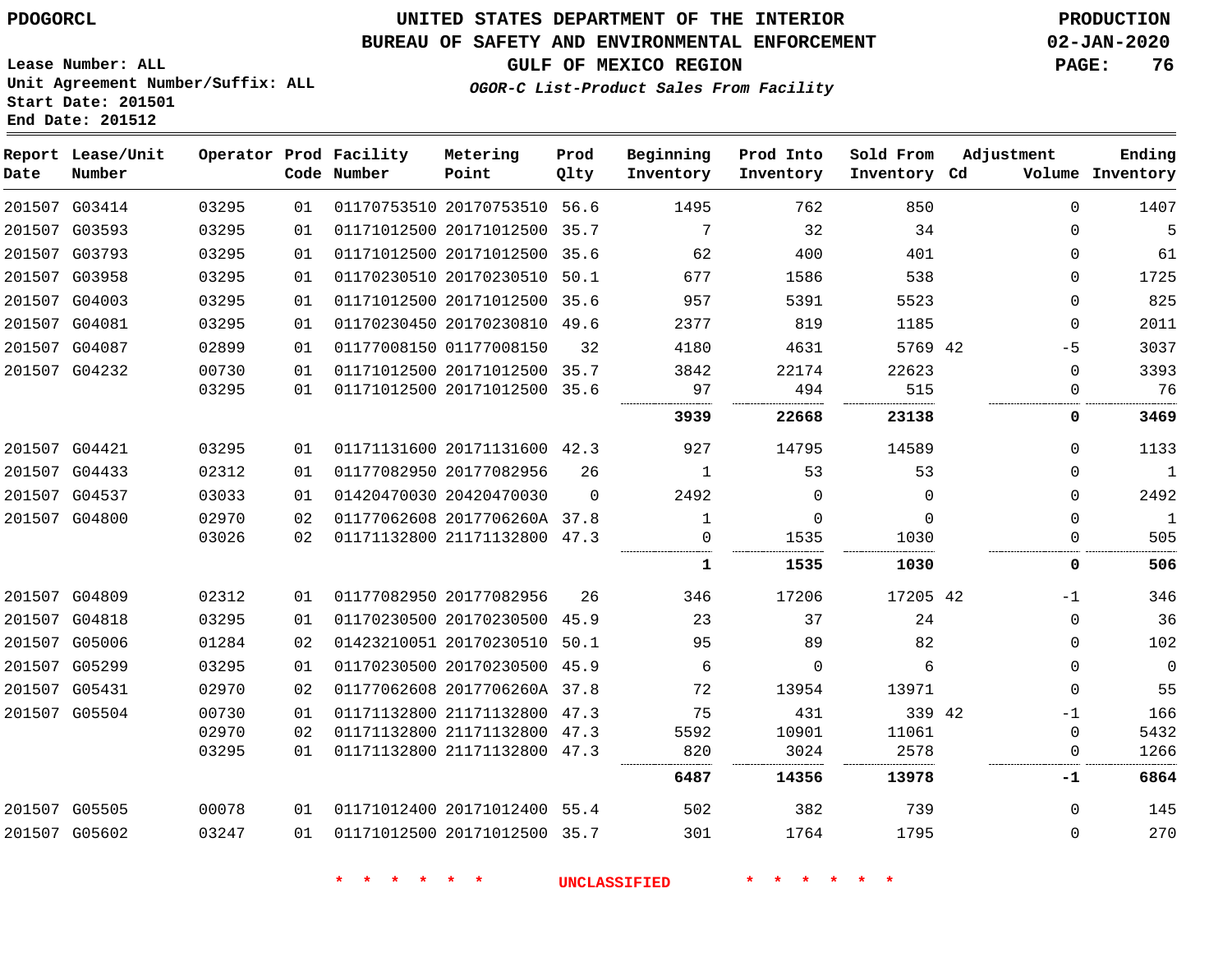G05612

**Date**

**Report Lease/Unit**

**Number**

# **UNITED STATES DEPARTMENT OF THE INTERIOR PDOGORCL PRODUCTION**

**Prod Qlty**

#### **BUREAU OF SAFETY AND ENVIRONMENTAL ENFORCEMENT 02-JAN-2020**

**Lease Number: ALL Unit Agreement Number/Suffix: ALL Start Date: 201501 End Date: 201512**

**Operator Prod Facility**

**Code Number**

**OGOR-C List-Product Sales From Facility**

**Sold From Inventory**

**Prod Into Inventory**

**Beginning Inventory**

**GULF OF MEXICO REGION PAGE: 77**

**Inventory Cd Volume**

**Adjustment**

**Ending**

| 201507 G06069 | 03295 | 01 |                            | 01423210051 20423210050 58.2 |                | 24                  | 190                | 214            |  |
|---------------|-------|----|----------------------------|------------------------------|----------------|---------------------|--------------------|----------------|--|
| 201507 G06168 | 02801 | 02 |                            | 01170230450 20170230450 49.6 |                | 61                  | 78                 | 77             |  |
| 201507 G06668 | 02375 | 01 |                            | 01171132000 20171132000 39.4 |                | 206                 | 8458               | 8399           |  |
| 201507 G07736 | 02628 | 01 |                            | 01171132800 20171132000 39.4 |                | $\overline{4}$      | 125                | 127            |  |
| 201507 G07760 | 01284 | 01 |                            | 01177122950 20177122950 30.5 |                | 62                  | 6916               | 6911           |  |
| 201507 G07917 | 03247 | 01 |                            | 01170573602 20170573602 32.7 |                | 31499               | 19722              | 23113          |  |
| 201507 G09010 | 02266 | 01 |                            | 01420390120 01420390120      | 55             | 28                  | $\overline{0}$     | $\mathbf 0$    |  |
| 201507 G09631 | 01284 | 01 |                            | 01177122950 20177122950 30.5 |                | 15                  | 1285               | 1285           |  |
| 201507 G10487 | 00981 | 01 |                            | 01170753850 20170753850      | $\overline{0}$ | 2733                | $\overline{0}$     | $\overline{0}$ |  |
| 201507 G10794 | 03295 | 01 |                            | 01177122950 20177122950 30.5 |                | 43                  | 4134               | 4139           |  |
| 201507 G10910 | 00162 | 01 |                            | 01177245110 2017724511G 43.6 |                | $\overline{0}$      | 7653               | 7653           |  |
| 201507 G11243 | 03033 | 01 |                            | 01420470030 20420470030      | $\overline{0}$ | 21                  | $\overline{0}$     | $\overline{0}$ |  |
| 201507 G11870 | 02375 | 01 |                            | 01171132000 20171132000 39.4 |                | 53                  | 1605               | 1608           |  |
| 201507 G11984 | 02801 | 02 |                            | 01171092651 20171092650 52.8 |                | 44                  | 55                 | 72             |  |
| 201507 G12355 | 03209 | 01 |                            | 01171012300 20171012300 36.8 |                | 16305               | 33048              | 31908          |  |
| 201507 G12358 | 03209 | 01 |                            | 01171012300 20171012300 36.8 |                | 132                 | 704                | 679            |  |
| 201507 G12802 | 02628 | 01 |                            | 01170230811 20170230811 41.8 |                | $\overline{3}$      | $\overline{0}$     | $\overline{0}$ |  |
| 201507 G13563 | 03033 | 01 |                            | 01170230811 20170230811 44.6 |                | 1231                | 3632               | 3797 42        |  |
| 201507 G13938 | 01284 | 01 |                            | 01171012500 20171012500 35.7 |                | 1690                | 10640              | 10704          |  |
| 201507 G14342 | 02628 | 01 |                            | 01170230811 20170230811 41.8 |                | $\overline{0}$      | $\mathbf 0$        | $\mathbf 0$    |  |
| 201507 G14493 | 03247 | 01 |                            | 01171092930 20171092930 36.8 |                | 53                  | 1815               | 1726           |  |
| 201507 G14535 | 02628 | 01 |                            | 01171012500 20171012500 35.7 |                | 3524                | 18192              | 18934          |  |
| 201507 G14864 | 02871 | 02 |                            | 01170230450 20170230450 49.6 |                | 1620                | 2338               | 2116           |  |
| 201507 G15050 | 03295 | 01 |                            | 01170231110 20170231110      | $\overline{0}$ | 4629                | 5517               | $\overline{0}$ |  |
| 201507 G15239 | 02375 | 02 |                            | 01171012500 20171012500 35.7 |                | 100                 | 599                | 607            |  |
| 201507 G15242 | 03295 | 01 |                            | 01171092651 20171092650 52.8 |                | 105                 | $\overline{0}$     | 105            |  |
| 201507 G15263 | 03295 | 01 |                            | 01171132000 20171132000 39.3 |                | 25                  | 978                | 972            |  |
|               |       |    |                            |                              |                |                     |                    |                |  |
|               |       |    | $\star$<br>一天<br>$\star$ . | * * *                        |                | <b>UNCLASSIFIED</b> | $\star$<br>$\star$ | * * * *        |  |

20171012500 35.7

**Metering Point**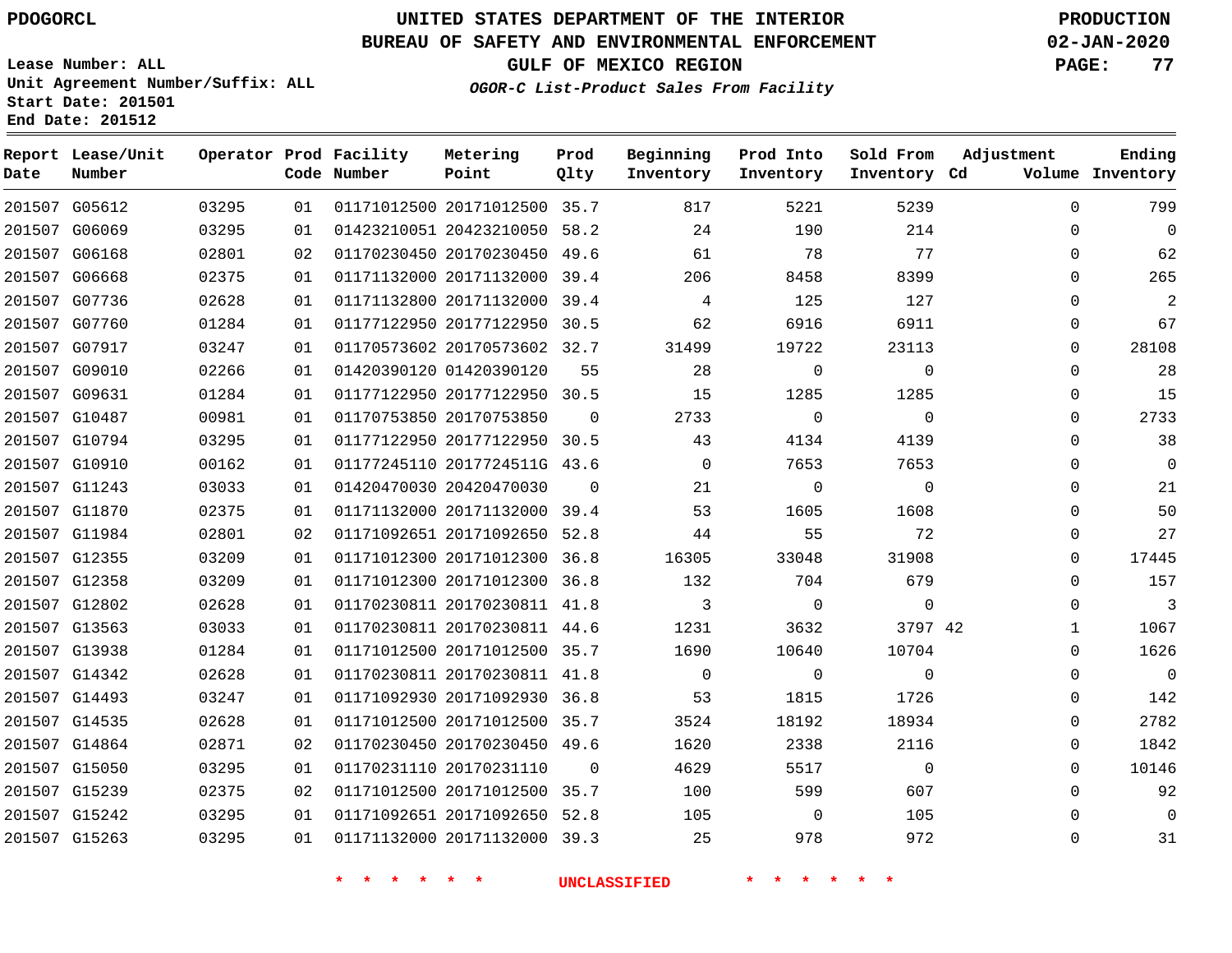**End Date: 201512**

## **UNITED STATES DEPARTMENT OF THE INTERIOR PDOGORCL PRODUCTION**

#### **BUREAU OF SAFETY AND ENVIRONMENTAL ENFORCEMENT 02-JAN-2020**

**Lease Number: ALL Unit Agreement Number/Suffix: ALL Start Date: 201501**

**OGOR-C List-Product Sales From Facility**

**GULF OF MEXICO REGION PAGE: 78**

| Date   | Report Lease/Unit<br>Number |       |    | Operator Prod Facility<br>Code Number | Metering<br>Point            | Prod<br>Qlty | Beginning<br>Inventory | Prod Into<br>Inventory | Sold From<br>Inventory Cd | Adjustment   | Ending<br>Volume Inventory |
|--------|-----------------------------|-------|----|---------------------------------------|------------------------------|--------------|------------------------|------------------------|---------------------------|--------------|----------------------------|
|        | 201507 G15277               | 03295 | 01 |                                       | 01171012400 20171012400 55.3 |              | 1078                   | 8325                   | 6243                      | $\Omega$     | 3160                       |
|        | 201507 G15312               | 03295 | 01 |                                       | 01171092651 20171092650      | 52.8         | 1713                   | 2570                   | 3024                      | $\mathbf 0$  | 1259                       |
|        | 201507 G15740               | 03295 | 01 |                                       | 01170230450 20170230450 49.5 |              | 123                    | 142                    | 153                       | $\Omega$     | 112                        |
|        | 201507 G16325               | 03295 | 01 |                                       | 01171012400 20171012400      | 55.4         | 733                    | 637                    | 1128                      | $\Omega$     | 242                        |
|        | 201507 G16515               | 00162 | 01 |                                       | 01177245110 2017724511G 43.6 |              | $\Omega$               | 20447                  | 20447                     | $\Omega$     | $\mathbf 0$                |
|        | 201507 G16890               | 00981 | 01 |                                       | 01170753850 20170753850      | $\Omega$     | 163                    | $\mathbf 0$            | $\mathbf 0$               | $\Omega$     | 163                        |
|        | 201507 G17754               | 02375 | 02 |                                       | 01170230510 20170230510      | 50.1         | 911                    | 1963                   | 740                       | $\Omega$     | 2134                       |
|        | 201507 G17789               | 03295 | 01 |                                       | 01170230810 20170230810      | 49.6         | 37                     | 11                     | 18                        | $\Omega$     | 30                         |
|        | 201507 G17858               | 03295 | 01 |                                       | 01170530900 20170530900      | 52.6         | 656                    | 8                      | 26                        | $\Omega$     | 638                        |
|        | 201507 G17912               | 02970 | 02 |                                       | 01177062608 2017706260A 37.8 |              | 14                     | 7394                   | 7377                      | $\Omega$     | 31                         |
|        | 201507 G17921               | 03026 | 01 |                                       | 01171012500 20177062959      | 25.8         | $\mathbf 0$            | 38623                  | 38623                     | $\Omega$     | 0                          |
|        | 201507 G18043               | 03059 | 01 |                                       | 01171012500 20171012500 35.7 |              | 761                    | 6139                   | 5960                      | $\Omega$     | 940                        |
|        | 201507 G18577               | 00981 | 01 |                                       | 01170753850 20170753850      | $\Omega$     | 8030                   | 0                      | $\mathbf 0$               | $\mathbf 0$  | 8030                       |
|        | 201507 G19030               | 02806 | 01 |                                       | 01423210051 20423210050 53.9 |              | 49                     | 282                    | 331                       | $\Omega$     | 0                          |
|        | 201507 G19839               | 02777 | 01 |                                       | 01170753510 20170753510      | 54.6         | $\Omega$               | $\mathbf 0$            | $\Omega$                  | $\Omega$     | $\Omega$                   |
|        | 201507 G20605               | 02477 | 01 |                                       | 01423550141 20423550140      | 30.1         | 139                    | 1261                   | 930                       | $\Omega$     | 470                        |
|        | 201507 G20656               | 02266 | 02 |                                       | 01422450350 20422450350      | 47.7         | 44                     | $\mathbf 0$            | $\Omega$                  | $\Omega$     | 44                         |
| 201507 | G20660                      | 03295 | 01 |                                       | 01170230450 20170230450      | 49.6         | $\Omega$               | 128                    | 27                        | $\Omega$     | 101                        |
|        | 201507 G21096               | 03295 | 01 |                                       | 01170230811 20170230811      | 44.6         | 19                     | 71                     | 69                        | $\Omega$     | 21                         |
| 201507 | G21532                      | 03217 | 01 |                                       | 01170230811 20170230811      | 44.6         | 832                    | 27                     | 850 42                    | -1           | 8                          |
|        | 201507 G21534               | 03217 | 01 |                                       | 01170230811 20170230811 44.6 |              | 778                    | 5034                   | 4334                      | $\mathbf{0}$ | 1478                       |
|        | 201507 G21592               | 02628 | 02 |                                       | 01171132000 20171132000      | 39.4         | 125                    | 6038                   | 5972                      | $\mathbf{0}$ | 191                        |
|        | 201507 G21655               | 03247 | 01 |                                       | 01171132800 21171132800 47.3 |              | 3926                   | 17807                  | 14575                     | $\Omega$     | 7158                       |
|        | 201507 G21825               | 00981 | 01 |                                       | 01170753850 20170753850      | $\Omega$     | 642                    | $\mathbf 0$            | $\mathbf 0$               | $\Omega$     | 642                        |
|        | 201507 G21826               | 00981 | 01 |                                       | 01170753850 20170753850      | $\Omega$     | 6                      | 0                      | $\mathbf 0$               | $\Omega$     | 6                          |
|        | 201507 G22219               | 03033 | 01 |                                       | 01423210051 20423210050      | 58.3         | 40                     | 291                    | 331                       | $\Omega$     | $\mathbf 0$                |
|        | 201507 G22268               | 02777 | 02 |                                       | 01170230810 2042709015I 37.1 |              | $\Omega$               | 232                    | 232                       | $\Omega$     | 0                          |
|        | 201507 G22501               | 00078 | 01 |                                       | 01170230400 20170230400 51.2 |              | 58                     | 355                    | 237                       | $\Omega$     | 176                        |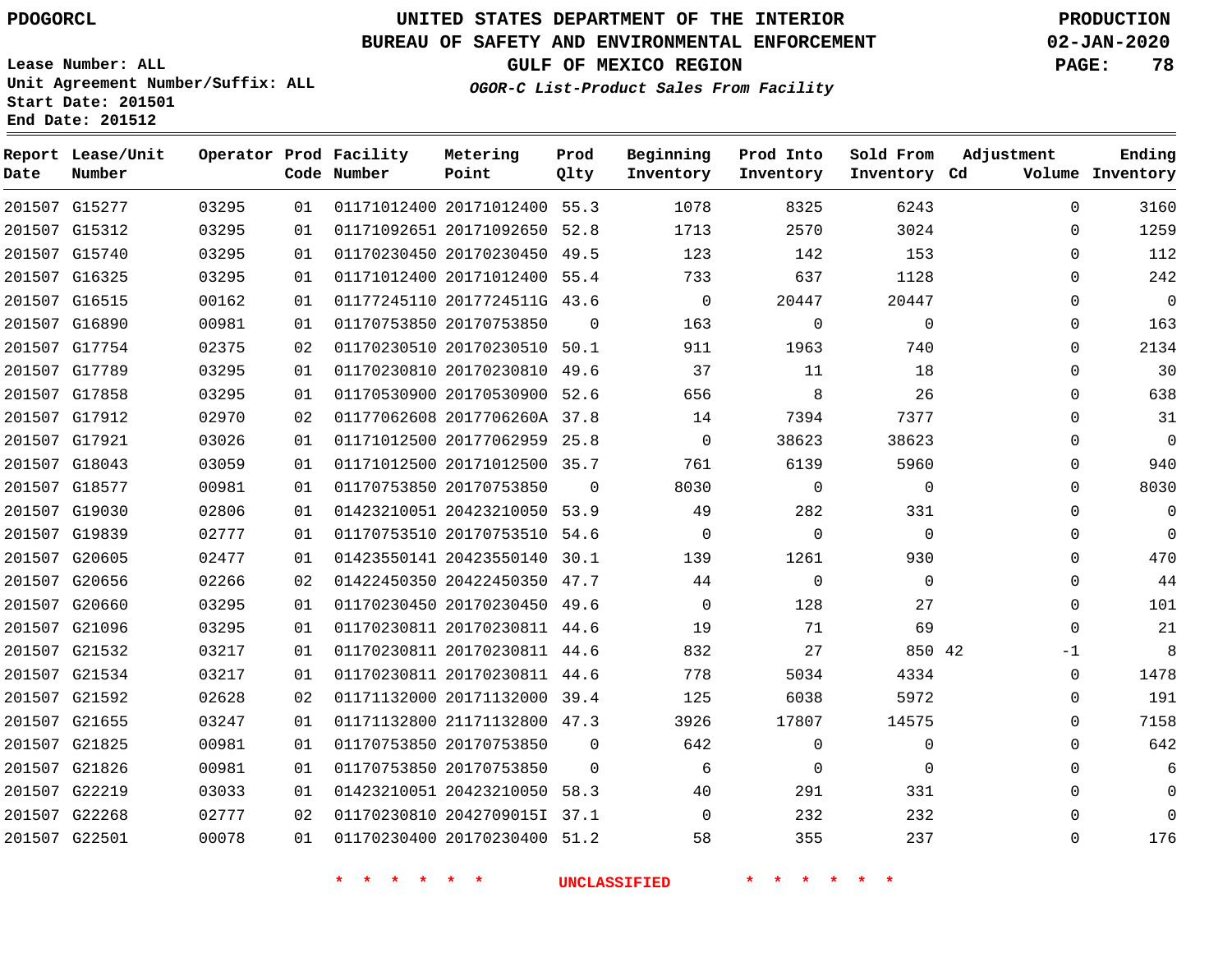**End Date: 201512**

# **UNITED STATES DEPARTMENT OF THE INTERIOR PDOGORCL PRODUCTION**

### **BUREAU OF SAFETY AND ENVIRONMENTAL ENFORCEMENT 02-JAN-2020**

**Lease Number: ALL Unit Agreement Number/Suffix: ALL Start Date: 201501**

**OGOR-C List-Product Sales From Facility**

**GULF OF MEXICO REGION PAGE: 79**

**Ending**

| Date | Report Lease/Unit<br>Number |       |    | Operator Prod Facility<br>Code Number | Metering<br>Point            | Prod<br>Qlty | Beginning<br>Inventory | Prod Into<br>Inventory | Sold From<br>Inventory Cd | Adjustment | Ending<br>Volume Inventory |
|------|-----------------------------|-------|----|---------------------------------------|------------------------------|--------------|------------------------|------------------------|---------------------------|------------|----------------------------|
|      | 201507 G22505               | 02375 | 02 |                                       | 01170230811 20170230811 44.6 |              | 277                    | 594                    | 696 42                    | $-1$       | 174                        |
|      | 201507 G22510               | 00162 | 01 |                                       | 01170230810 20170230810 49.6 |              | 2044                   | 1017                   | 1135                      | 0          | 1926                       |
|      | 201507 G22513               | 02579 | 02 |                                       | 01170230500 20170230500      | 46           | 746                    | 849                    | 774                       | $\Omega$   | 821                        |
|      | 201507 G22605               | 03247 | 01 |                                       | 01171132800 21171132800      | 47.3         | 48                     | 58                     | 71                        | $\Omega$   | 35                         |
|      | 201507 G22621               | 03247 | 01 |                                       | 01171132800 21171132800      | 47.3         | 2505                   | 12705                  | 10200                     | $\Omega$   | 5010                       |
|      | 201507 G22840               | 00730 | 01 |                                       | 01608103650 20608103650      | 30.9         | 11                     | 841                    | 836                       | $\Omega$   | 16                         |
|      | 201507 G23480               | 00981 | 01 |                                       | 01170753850 20170753850      | $\Omega$     | 470                    | $\Omega$               | $\Omega$                  | $\Omega$   | 470                        |
|      | 201507 G23481               | 00981 | 01 |                                       | 01170753850 20170753850      | $\Omega$     | 1244                   | $\Omega$               | $\Omega$                  | $\Omega$   | 1244                       |
|      | 201507 G23528               | 00981 | 01 |                                       | 01170753850 20170753850      | $\Omega$     | 1026                   | $\Omega$               | $\Omega$                  | $\Omega$   | 1026                       |
|      | 201507 G23529               | 00981 | 01 |                                       | 01170753850 20170753850      | $\Omega$     | 2673                   | $\Omega$               | $\Omega$                  | $\Omega$   | 2673                       |
|      | 201507 G23730               | 03217 | 01 |                                       | 01170230810 20170230811 44.6 |              | 41                     | 19                     | 54                        | $\Omega$   | 6                          |
|      | 201507 G23735               | 00162 | 01 |                                       | 01170230810 20170230810      | 49.6         | $\Omega$               | 247                    | 247                       | $\Omega$   | 0                          |
|      | 201507 G23736               | 00730 | 01 |                                       | 01170230810 20170230810      | 49.6         | 1053                   | 518                    | 583                       | $\Omega$   | 988                        |
|      | 201507 G23851               | 02503 | 02 |                                       | 01171012400 20171012400 55.4 |              | 3286                   | 23918                  | 18126                     | $\Omega$   | 9078                       |
|      | 201507 G23956               | 03217 | 01 |                                       | 01170753510 20170753510 55.6 |              | 801                    | $\Omega$               | 302                       | 0          | 499                        |
|      | 201507 G24710               | 02375 | 01 |                                       | 01170230811 20170230811      | 44.6         | 12                     | 63                     | 56                        | $\Omega$   | 19                         |
|      | 201507 G24730               | 03295 | 01 |                                       | 01170230810 20170230810 49.5 |              | 54                     | 28                     | 30                        | $\Omega$   | 52                         |
|      |                             |       | 01 |                                       | 01170230500 20170230500 45.9 |              | 851                    | 1296                   | 893 42                    | $-1$       | 1253                       |
|      |                             |       |    |                                       |                              |              | 905                    | 1324                   | 923                       | $-1$       | 1305                       |
|      | 201507 G24766               | 02628 | 02 |                                       | 01170230811 20170230811 44.6 |              | 13                     | 22                     | 29                        | $\Omega$   |                            |
|      | ------ -- ---               |       |    |                                       |                              |              | .                      |                        |                           |            |                            |

| 174  | $-1$         | 696 42   | 594      | 277  |          | 01170230811 20170230811 44.6 | 02 | 02375 | 201507 G22505 |  |
|------|--------------|----------|----------|------|----------|------------------------------|----|-------|---------------|--|
| 1926 | $\Omega$     | 1135     | 1017     | 2044 |          | 01170230810 20170230810 49.6 | 01 | 00162 | 201507 G22510 |  |
| 821  | 0            | 774      | 849      | 746  | 46       | 01170230500 20170230500      | 02 | 02579 | 201507 G22513 |  |
| 35   | $\Omega$     | 71       | 58       | 48   |          | 01171132800 21171132800 47.3 | 01 | 03247 | 201507 G22605 |  |
| 5010 | $\Omega$     | 10200    | 12705    | 2505 | 47.3     | 01171132800 21171132800      | 01 | 03247 | 201507 G22621 |  |
| 16   | 0            | 836      | 841      | 11   |          | 01608103650 20608103650 30.9 | 01 | 00730 | 201507 G22840 |  |
| 470  | $\Omega$     | $\Omega$ | $\Omega$ | 470  | $\Omega$ | 01170753850 20170753850      | 01 | 00981 | 201507 G23480 |  |
| 1244 | $\Omega$     | $\Omega$ | 0        | 1244 | $\Omega$ | 01170753850 20170753850      | 01 | 00981 | 201507 G23481 |  |
| 1026 | $\Omega$     | $\Omega$ | $\Omega$ | 1026 | $\Omega$ | 01170753850 20170753850      | 01 | 00981 | 201507 G23528 |  |
| 2673 | $\Omega$     | $\Omega$ | $\Omega$ | 2673 | 0        | 01170753850 20170753850      | 01 | 00981 | 201507 G23529 |  |
| 6    | $\Omega$     | 54       | 19       | 41   |          | 01170230810 20170230811 44.6 | 01 | 03217 | 201507 G23730 |  |
| 0    | $\Omega$     | 247      | 247      | 0    |          | 01170230810 20170230810 49.6 | 01 | 00162 | 201507 G23735 |  |
| 988  | $\Omega$     | 583      | 518      | 1053 |          | 01170230810 20170230810 49.6 | 01 | 00730 | 201507 G23736 |  |
| 9078 | $\Omega$     | 18126    | 23918    | 3286 |          | 01171012400 20171012400 55.4 | 02 | 02503 | 201507 G23851 |  |
| 499  | $\Omega$     | 302      | $\Omega$ | 801  |          | 01170753510 20170753510 55.6 | 01 | 03217 | 201507 G23956 |  |
| 19   | $\Omega$     | 56       | 63       | 12   |          | 01170230811 20170230811 44.6 | 01 | 02375 | 201507 G24710 |  |
| 52   | $\Omega$     | 30       | 28       | 54   |          | 01170230810 20170230810 49.5 | 01 | 03295 | 201507 G24730 |  |
| 1253 | $-1$         | 893 42   | 1296     | 851  |          | 01170230500 20170230500 45.9 | 01 |       |               |  |
| 1305 | -1           | 923      | 1324     | 905  |          |                              |    |       |               |  |
| 6    | $\Omega$     | 29       | 22       | 13   |          | 01170230811 20170230811 44.6 | 02 | 02628 | 201507 G24766 |  |
| 5    | $\mathbf{0}$ | 22       | 17       | 10   |          | 01170530900 20170230811 44.6 | 02 | 02628 | 201507 G24767 |  |
| 5    | $\Omega$     | 889      | 888      | 6    |          | 01177062608 2017706260A 37.8 | 02 | 02970 | 201507 G24870 |  |
| 167  | $\Omega$     | 367      | 339      | 195  |          | 01171092651 20171092650 52.8 | 02 | 02628 | 201507 G24878 |  |
| 99   | $\Omega$     | 203      | 202      | 100  |          | 01171092651 20171092650 52.8 | 02 | 02628 | 201507 G24883 |  |
| 2971 | 1            | 5504 42  | 5714     | 2760 |          | 01171012300 20171012300 36.8 | 01 | 02807 | 201507 G24898 |  |
| 1871 | $\mathbf{0}$ | 3749     | 4425     | 1195 |          | 01171132800 21171132800 47.3 | 01 | 03247 | 201507 G24924 |  |
| 26   | $\Omega$     | 114      | 134      | 6    |          | 01171132800 21171132800 47.3 | 01 | 03247 | 201507 G24926 |  |
| 99   | $\Omega$     | 5224     | 5323     | 0    |          | 01608103650 20608103650 31.1 | 01 | 01284 | 201507 G24990 |  |
|      |              |          |          |      |          |                              |    |       |               |  |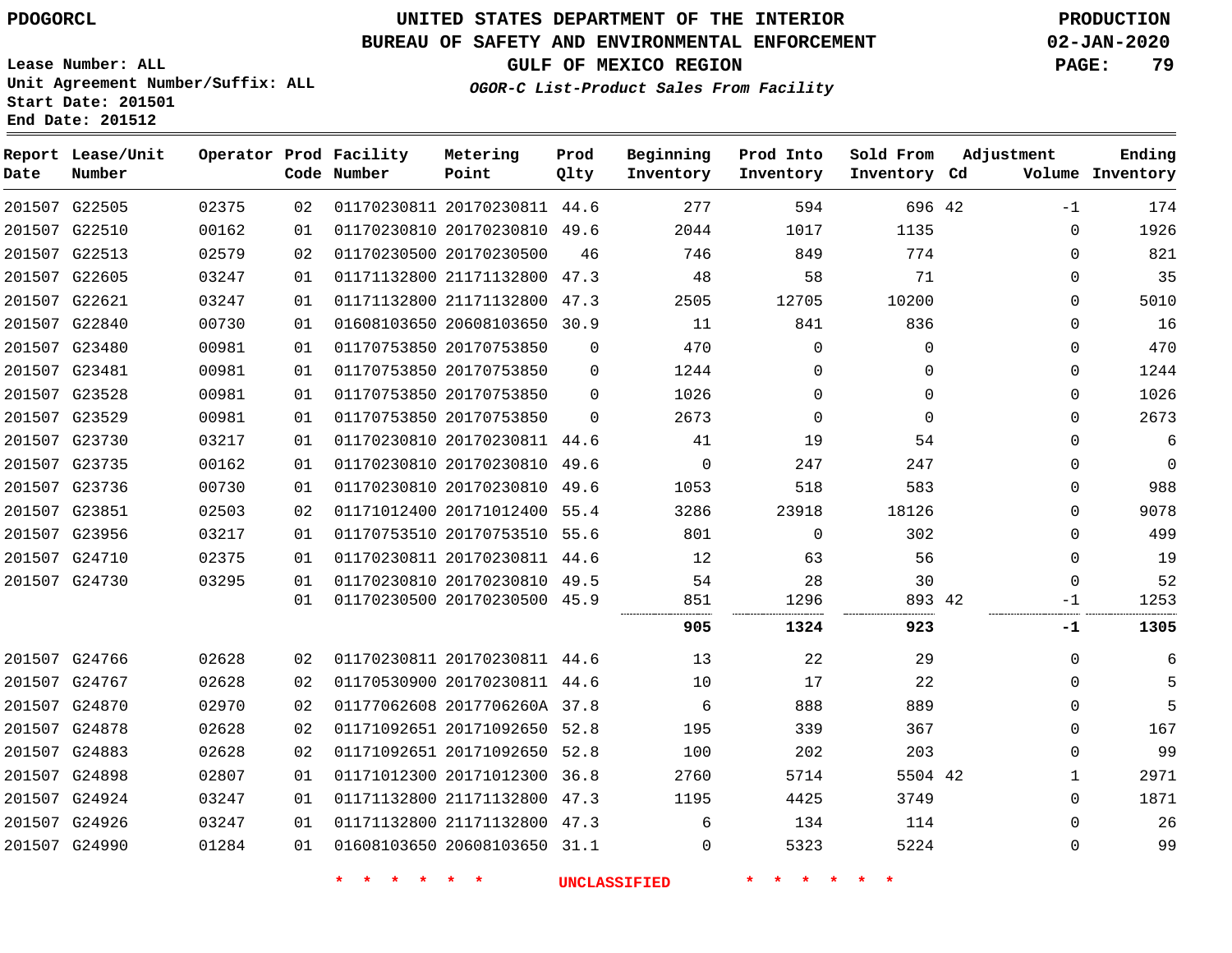**End Date: 201512**

**Report Lease/Unit**

**Number**

 G25008 G25524 G25561 G25606

 G31003 G31304 G31369 G32113 G32197 G32231

**Date**

## **UNITED STATES DEPARTMENT OF THE INTERIOR PDOGORCL PRODUCTION**

#### **BUREAU OF SAFETY AND ENVIRONMENTAL ENFORCEMENT 02-JAN-2020**

**Lease Number: ALL Unit Agreement Number/Suffix: ALL Start Date: 201501**

**Operator Prod Facility**

**Code Number**

 

**OGOR-C List-Product Sales From Facility**

 $\Omega$ 

 

**Sold From Inventory**

**Prod Into Inventory**

**Beginning Inventory**

**GULF OF MEXICO REGION PAGE: 80**

**Inventory Cd Volume**

**Adjustment**

  $\Omega$  $\Omega$  $\Omega$ 

-1  $\Omega$   $\Omega$  $\Omega$ 

**Ending**

| 01            | 01170230450 20170230450      | 49.6 | 80   | 108                  |
|---------------|------------------------------|------|------|----------------------|
| 01            | 01170230810 20170230810      | 49.6 | 291  | 124                  |
| 02            | 01170230810 20170230810      | 49.6 | 1026 | 457                  |
| 01            | 01171132800 21171132800      | 47.3 | 24   | 799                  |
| 02            | 01171012300 20171012300      | 36.8 | 70   | 97                   |
| 01            | 01177122950 20177122950      | 30.5 | 15   | 1420                 |
| 01            | 01177258152 01177258152 31.9 |      | 132  | 0                    |
| 02            | 01423210051 20423210050 56.2 |      | 200  | 585                  |
| $\sim$ $\sim$ |                              |      |      | $\sim$ $\sim$ $\sim$ |

**Prod Qlty**

 20170753510 54.6 20170230450 49.6

**Metering Point**

|               | 201507 G25937 | 02222 | 02 | 01170230810 20170230810      | 49.6 | 1026     | 457      | 550         | $\overline{0}$    |
|---------------|---------------|-------|----|------------------------------|------|----------|----------|-------------|-------------------|
| 201507 G26001 |               | 02628 | 01 | 01171132800 21171132800      | 47.3 | 24       | 799      | 551         | $\mathbf 0$       |
| 201507 G26032 |               | 03059 | 02 | 01171012300 20171012300      | 36.8 | 70       | 97       | 109         | $\mathbf 0$       |
| 201507        | G26074        | 01284 | 01 | 01177122950 20177122950      | 30.5 | 15       | 1420     | 1420        | $\mathbf 0$       |
| 201507        | G26146        | 01586 | 01 | 01177258152 01177258152      | 31.9 | 132      | 0        | $\mathbf 0$ | $\mathbf 0$       |
|               | 201507 G26480 | 02740 | 02 | 01423210051 20423210050      | 56.2 | 200      | 585      | 777         | $\mathbf 0$       |
| 201507 G26655 |               | 03165 | 01 | 01170230811 20170230811      | 44.6 | 1336     | 4217     |             | $0$ 09<br>$-4315$ |
|               | 201507 G27030 | 02477 | 02 | 01170530900 20170530900      | 52.6 | 387      | 0        | 15          | $\mathbf 0$       |
| 201507 G27070 |               | 03295 | 01 | 01171132800 21171132800      | 47.3 | 6518     | 25048    | 21169       | $\mathbf 0$       |
| 201507 G27083 |               | 02477 | 01 | 01171092651 20171092650 52.8 |      | 294      | 344      | 470         | $\overline{0}$    |
| 201507 G27169 |               | 01284 | 01 | 01171012500 20171012500      | 35.7 | 1333     | 8699     | 8701        | $\overline{0}$    |
|               | 201507 G27194 | 01586 | 01 | 01177258152 01177258152      | 31.9 | 38       | $\Omega$ | $\mathbf 0$ | $\overline{0}$    |
| 201507 G27509 |               | 02970 | 02 | 01170230450 20170230450      | 49.6 | 6022     | 5301     | 7147        | $\Omega$          |
| 201507        | G27851        | 02628 | 02 | 01171132000 20171132000      | 39.4 | $\Omega$ | 10       | 10          | $\Omega$          |
| 201507        | G27927        | 02503 | 02 | 01171092651 20171092650 52.8 |      | 235      | 291      | 383         | $\mathbf 0$       |
| 201507        | G27949        | 02871 | 01 | 01171012500 20171012500      | 36   | 2        | 9        | 10          | $\mathbf 0$       |
| 201507 G27988 |               | 00730 | 01 | 01608103650 20608103650      | 30.9 | 229      | 4277     | 4427        | $\mathbf 0$       |
|               | 201507 G30654 | 02777 | 02 | 01170230810 20170230810      | 42.9 | 255      | 138      | 146         | $\mathbf 0$       |

**\* \* \* \* \* \* UNCLASSIFIED \* \* \* \* \* \***

 20423210050 58.3 20170230811 44.6 20171012300 36.8 20170230811 44.6 20171012500 35.7 20171012500 35.7

42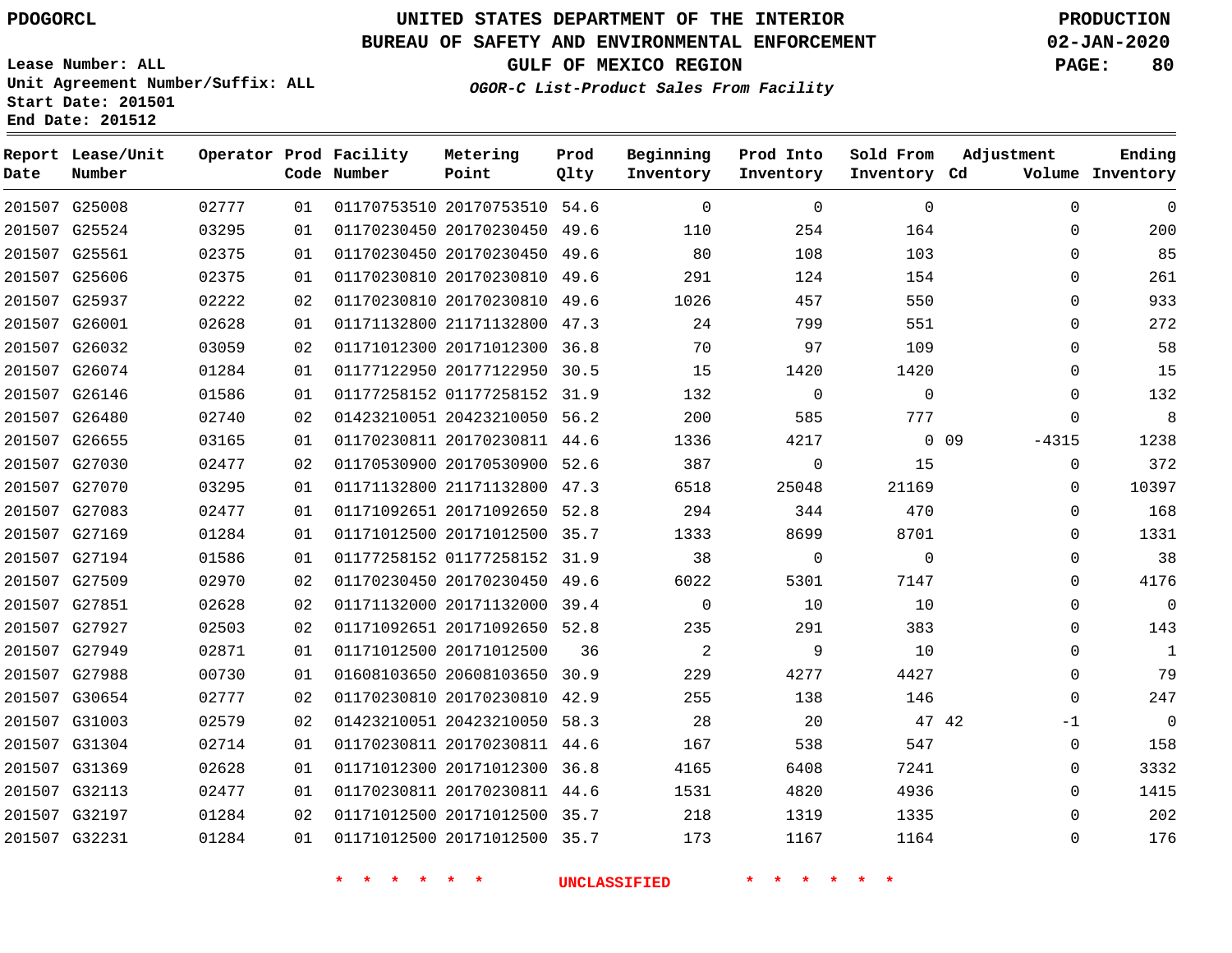**End Date: 201512**

# **UNITED STATES DEPARTMENT OF THE INTERIOR PDOGORCL PRODUCTION**

### **BUREAU OF SAFETY AND ENVIRONMENTAL ENFORCEMENT 02-JAN-2020**

**Lease Number: ALL Unit Agreement Number/Suffix: ALL Start Date: 201501**

**GULF OF MEXICO REGION PAGE: 81**

**OGOR-C List-Product Sales From Facility**

| Date   | Report Lease/Unit<br>Number |       |    | Operator Prod Facility<br>Code Number | Metering<br>Point            | Prod<br>Qlty | Beginning<br>Inventory | Prod Into<br>Inventory | Sold From<br>Inventory Cd | Adjustment   | Ending<br>Volume Inventory |
|--------|-----------------------------|-------|----|---------------------------------------|------------------------------|--------------|------------------------|------------------------|---------------------------|--------------|----------------------------|
|        | 201507 G32267               | 03295 | 01 |                                       | 01177298272 01177298272      | $\Omega$     | 2                      | $\Omega$               | $\Omega$                  | $\Omega$     | $\overline{a}$             |
|        | 201507 G32268               | 03295 | 01 |                                       | 01177298272 01177298272      | $\Omega$     | 66                     | 23                     | $\Omega$                  | $\Omega$     | 89                         |
|        | 201507 G32744               | 01284 | 02 |                                       | 01423210051 20170230510 50.1 |              | 19                     | 80                     | 17                        | $\Omega$     | 82                         |
|        | 201507 G33088               | 03026 | 01 |                                       | 01171012500 20177062959      | 25.8         | $\mathbf 0$            | 45                     | 45                        | $\Omega$     | $\mathbf 0$                |
|        | 201507 G33112               | 02970 | 02 |                                       | 01171092651 20171092650 52.8 |              | 71                     | 119                    | 132                       | $\Omega$     | 58                         |
|        | 201507 G33388               | 02967 | 01 |                                       | 01420470030 20420470030 43.8 |              | 262                    | $\mathbf 0$            | 262                       | $\Omega$     | $\mathbf 0$                |
|        | 201507 G33407               | 02967 | 02 |                                       | 01170230810 20170230810 42.9 |              | 10                     | 1                      | 4                         | $\Omega$     | 7                          |
|        | 201507 G33408               | 03075 | 02 |                                       | 01422450350 20422450350 47.7 |              | 297                    | $\Omega$               | $\Omega$                  | $\Omega$     | 297                        |
|        | 201507 G33596               | 02503 | 02 |                                       | 01171132000 20171132000 39.4 |              | 60                     | 2475                   | 2458                      | $\Omega$     | 77                         |
|        | 201507 G33636               | 02628 | 01 |                                       | 01171132000 20171132000 49.4 |              | 3656                   | 116576                 | 116587                    | $\Omega$     | 3645                       |
|        | 201507 G34025               | 02970 | 02 |                                       | 01422450350 20170230810 49.6 |              | 6                      | $\overline{0}$         | 2                         | $\mathbf{0}$ | $\overline{4}$             |
| 201507 | G34671                      | 02579 | 02 |                                       | 01423210051 20423210050 58.3 |              | 208                    | 522                    | 730                       | 0            | $\Omega$                   |
| 201508 | 00016                       | 02375 | 01 |                                       | 01170513700 20170513700 22.6 |              | 1096                   | 18869                  | 19016 42                  | $-1$         | 948                        |
| 201508 | 00026                       | 02375 | 01 |                                       | 01170513700 20170513700 22.6 |              | 1709                   | 38083                  | 37881 42                  | 2            | 1913                       |
| 201508 | 00032                       | 02375 | 01 |                                       | 01170513700 20170513700 31.6 |              | 63                     | 1119                   | 1129                      | 0            | 53                         |
| 201508 | 00049                       | 03295 | 01 |                                       | 01171012300 20171012300 36.7 |              | 11921                  | 20560                  | 20238                     | 0            | 12243                      |
| 201508 | 00050                       | 03295 | 01 |                                       | 01171012300 20171012300 36.7 |              | 2591                   | 6292                   | 5136                      | $\Omega$     | 3747                       |
| 201508 | 00051                       | 03295 | 01 |                                       | 01171012300 20171012300 36.7 |              | 1654                   | 2242                   | 2561                      | $\Omega$     | 1335                       |
| 201508 | 00052                       | 03295 | 01 |                                       | 01171012300 20171012300 36.7 |              | 1786                   | 2993                   | 2997                      | $\Omega$     | 1782                       |
| 201508 | 00079                       | 03247 | 01 |                                       | 01170230810 20170230810 46.3 |              | 271                    | 7                      | 116                       | $\Omega$     | 162                        |
| 201508 | 00081                       | 03295 | 01 |                                       | 01170230450 20170230450 50.2 |              | 75                     | 433                    | 447                       | $\Omega$     | 61                         |
| 201508 | 00082                       | 03295 | 01 |                                       | 01170230450 20170230450 50.2 |              | $\mathbf 0$            | 117                    | 101                       | $\Omega$     | 16                         |
| 201508 | 00138                       | 03288 | 01 |                                       | 01170513700 20170513700 18.5 |              | 33                     | $\Omega$               | $\Omega$                  | $\Omega$     | 33                         |
| 201508 | 00196                       | 02375 | 01 |                                       | 01171012300 20171012300 36.7 |              | 10811                  | 21296                  | 19426                     | $\Omega$     | 12681                      |
| 201508 | 00244                       | 03295 | 01 |                                       | 01170231290 01170231290 45.3 |              | 89                     | 6261                   | 5836                      | $\Omega$     | 514                        |
| 201508 | 00247                       | 03295 | 01 |                                       | 01170231290 01170231290 45.3 |              | 18                     | 1299                   | 1210                      | $\mathbf{0}$ | 107                        |
| 201508 | 00253                       | 01284 | 02 |                                       | 01170230810 20170230810      | 49.8         | 130                    | 3                      | 55                        | $\Omega$     | 78                         |
| 201508 | 00353                       | 02266 | 01 |                                       | 01170754800 20170754800 28.6 |              | 65                     | 318                    | 300 45                    | $-83$        | 0                          |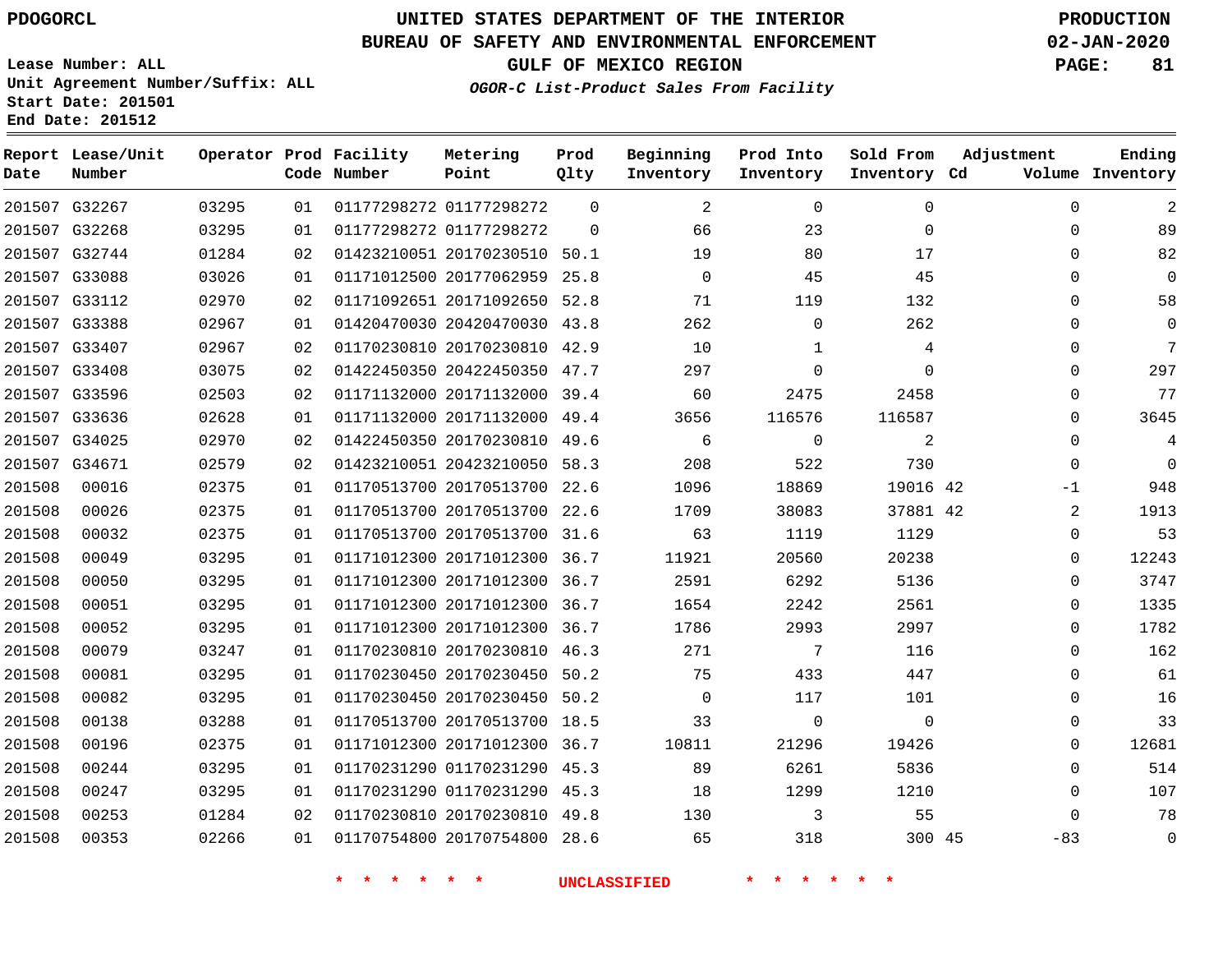**Start Date: 201501 End Date: 201512**

## **UNITED STATES DEPARTMENT OF THE INTERIOR PDOGORCL PRODUCTION**

### **BUREAU OF SAFETY AND ENVIRONMENTAL ENFORCEMENT 02-JAN-2020**

**Lease Number: ALL Unit Agreement Number/Suffix: ALL**

**GULF OF MEXICO REGION PAGE: 82**

**OGOR-C List-Product Sales From Facility**

| Date   | Report Lease/Unit<br>Number |       |    | Operator Prod Facility<br>Code Number | Metering<br>Point            | Prod<br>Qlty   | Beginning<br>Inventory | Prod Into<br>Inventory | Sold From<br>Inventory Cd |            | Adjustment   | Ending<br>Volume Inventory |
|--------|-----------------------------|-------|----|---------------------------------------|------------------------------|----------------|------------------------|------------------------|---------------------------|------------|--------------|----------------------------|
| 201508 | 00367                       | 02375 | 01 |                                       | 01170513700 20170513700 22.6 |                | 47                     | 804                    | 810 42                    |            | $-1$         | 40                         |
| 201508 | 00424                       | 03295 | 01 |                                       | 01171012400 20171012400 55.3 |                | 17                     | 26                     | 35                        |            | 0            | 8                          |
| 201508 | 00434                       | 01284 | 01 |                                       | 01177112605 2017711260Y 32.4 |                | $\Omega$               | 4618                   | 4618                      |            | $\Omega$     | 0                          |
| 201508 | 00453                       | 01284 | 01 |                                       | 01177112605 2017711260Y 32.4 |                | $\Omega$               | 827                    | 827                       |            | $\Omega$     | $\mathbf 0$                |
| 201508 | 00466                       | 03295 | 01 |                                       | 01171012400 20171012400 55.3 |                | 887                    | 2013                   | 2254                      |            | 0            | 646                        |
| 201508 | 00479                       | 03295 | 01 |                                       | 01171012500 20171012500 35.7 |                | 261                    | 1986                   | 1632                      |            | 0            | 615                        |
| 201508 | 00541                       | 02222 | 01 |                                       | 01170530900 20170530900 51.3 |                | 3534                   | 2                      | 105 42                    |            | 1            | 3432                       |
| 201508 | 00560                       | 03288 | 01 |                                       | 01171131600 20171131600 41.6 |                | 42                     | 214                    | 222                       |            | 0            | 34                         |
| 201508 | 00577                       | 03059 | 01 |                                       | 01171012300 20171012300 36.7 |                | 15256                  | 27587                  | 26414                     |            | 0            | 16429                      |
| 201508 | 00593                       | 03209 | 01 |                                       | 01171012300 20171012300 36.7 |                | 699                    | 1237                   | 1165                      |            | 0            | 771                        |
|        |                             | 03247 | 01 |                                       | 01171012300 20171012300      | 37             | 4097                   | 1                      | $\mathbf{1}$              |            | 0            | 4097                       |
|        |                             |       |    |                                       |                              |                | 4796                   | 1238                   | 1166                      |            | 0            | 4868                       |
| 201508 | 00599                       | 02899 | 01 | 01170573602 20170573602 49.6          |                              |                | 379                    | 176                    | 18 42                     |            | $-1$         | 536                        |
| 201508 | 00605                       | 02899 | 01 |                                       | 01170573602 20170573602 49.6 |                | 699                    | 488                    | 34                        |            | $\mathbf 0$  | 1153                       |
| 201508 | 00680                       | 03217 | 01 |                                       | 01170230700 20170230700      | $\overline{0}$ | 1617                   | $\overline{0}$         | $\mathsf{O}\xspace$       |            | $\mathbf 0$  | 1617                       |
| 201508 | 00693                       | 02266 | 01 |                                       | 01170754800 20170754800 28.6 |                | 27                     | 276                    | 231 45                    |            | $-72$        | $\mathbf 0$                |
| 201508 | 00694                       | 02266 | 01 |                                       | 01170754800 20170754800 28.6 |                | 2097                   | 7420                   | 7575 45                   |            | -1942        | $\mathbf 0$                |
| 201508 | 00697                       | 02266 | 01 |                                       | 01170754800 20170754800 28.6 |                | 351                    | 1765                   | 1654 45                   |            | $-462$       | $\mathbf 0$                |
| 201508 | 00758                       | 03295 | 01 |                                       | 01170230810 20170230810 49.7 |                | 1114                   | 260                    | 573                       |            | $\mathbf 0$  | 801                        |
| 201508 | 00775                       | 02899 | 01 |                                       | 01171131600 20171131600 41.6 |                | 215                    | 1205                   | 1229                      |            | $\Omega$     | 191                        |
| 201508 | 00796                       | 02628 | 01 |                                       | 01171012300 20171012300      | 37             | 4099                   | 7662                   | 7198                      |            | $\Omega$     | 4563                       |
| 201508 | 00839                       | 02451 | 01 |                                       | 01170513800 20170513800 32.5 |                | 716                    | 4947                   | 5005                      |            | $\Omega$     | 658                        |
|        | 201508 754303001A           | 00059 | 01 |                                       | 01170230811 20170230811 46.6 |                | 267                    | 1898                   | 1497 09                   |            | $-482$       | 186                        |
| 201508 | 754306012A                  | 01207 | 01 |                                       | 01608128270 20608128270 25.2 |                | 95851                  | 204246                 |                           | $0\quad09$ | $-194496$    | 105601                     |
|        | 201508 754306013A           | 01207 | 01 |                                       | 01608128270 20608128270 25.2 |                | 174856                 | 321711                 |                           | $0\quad09$ | $-306025$    | 190542                     |
|        | 201508 754307005A           | 00078 | 01 | 01170573601 20170573601               |                              | 25             | $\mathbf 0$            | 127                    | 102                       |            | $\mathbf 0$  | 25                         |
|        | 201508 754307017A           | 02970 | 02 |                                       | 01171132800 20170230811 46.6 |                | 1134                   | 9110                   | 9351                      |            | $\Omega$     | 893                        |
|        | 201508 754310009A           | 00078 | 01 |                                       | 01170573601 20170573601 24.8 |                | 236                    | 1834                   | 1708 42                   |            | $\mathbf{1}$ | 363                        |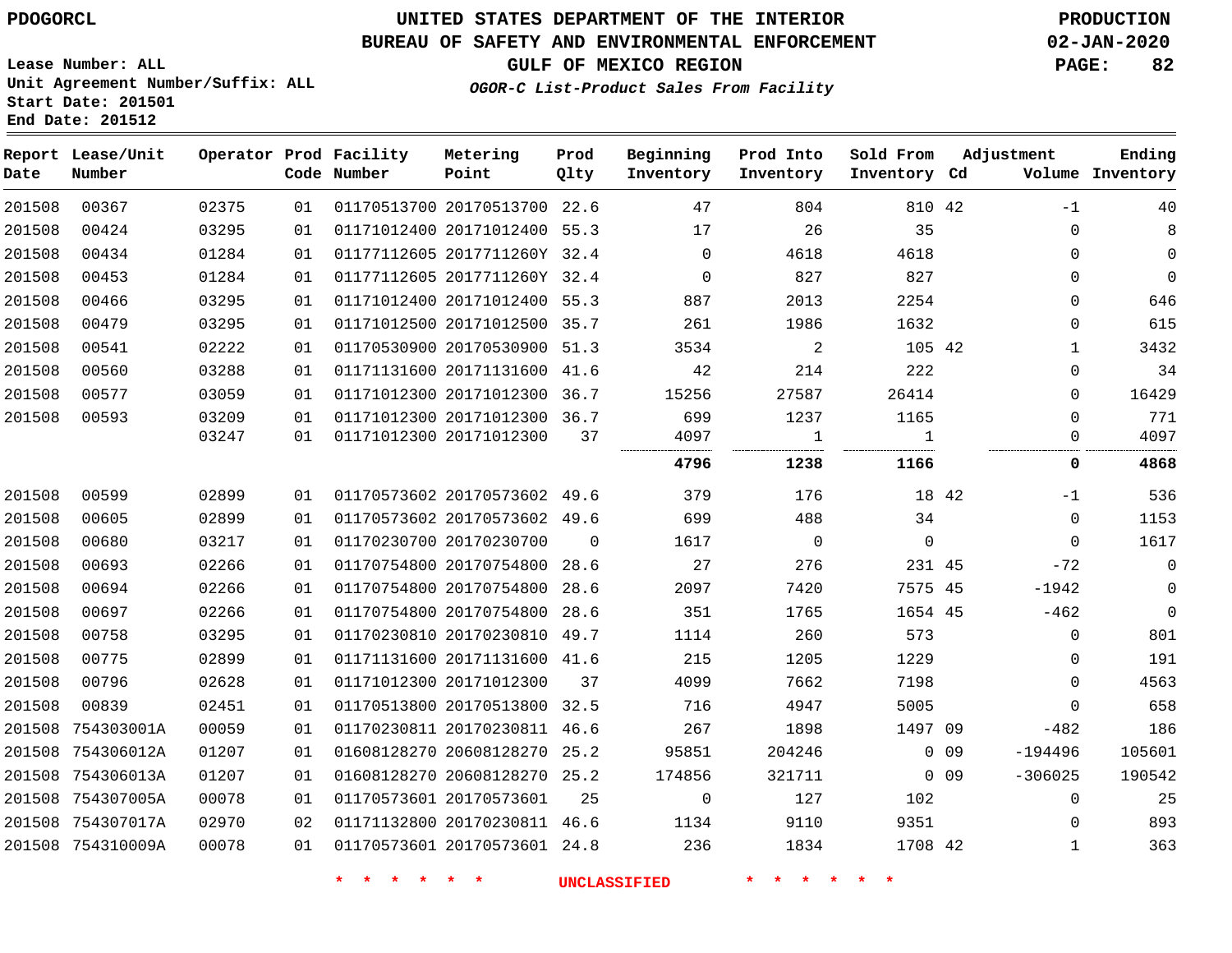**End Date: 201512**

**Report Lease/Unit**

**Number**

# **UNITED STATES DEPARTMENT OF THE INTERIOR PDOGORCL PRODUCTION**

### **BUREAU OF SAFETY AND ENVIRONMENTAL ENFORCEMENT 02-JAN-2020**

**Lease Number: ALL Unit Agreement Number/Suffix: ALL Start Date: 201501**

**Operator Prod Facility**

**OGOR-C List-Product Sales From Facility**

**Beginning**

**Prod Into**

**Sold From Inventory**

**GULF OF MEXICO REGION PAGE: 83**

**Inventory Cd Volume**

**Adjustment**

**Ending**

**Code Number Point** 28.6 50.2 32.6 **Qlty Inventory Inventory**

**Prod**

**Metering**

| 201508 754315006A  | 02266 | 01 | 01170754800 20170754800      | 28.6 | 173            | 627    | 636 45   |       | $-164$       | $\Omega$     |
|--------------------|-------|----|------------------------------|------|----------------|--------|----------|-------|--------------|--------------|
| 201508 7543880060  | 03295 | 01 | 01170230450 20170230450 50.2 |      | 171            | 459    | 566      |       | $\Omega$     | 64           |
| 201508 7543890080  | 02375 | 01 | 01170513700 20170513700 32.6 |      | 98             | 1877   | 1887     |       | 0            | 88           |
| 201508 7543930100  | 03026 | 02 | 01170230450 20170230450 50.3 |      | 80             | 327    | 361      |       | 0            | 46           |
| 201508 7543930200  | 03295 | 01 | 01171012310 20171012310 43.1 |      | 1779           | 4664   | 4656     |       | 0            | 1787         |
| 201508 7543940080  | 03295 | 01 | 01170230811 20170230811 46.5 |      | 63             | 467    | 484      |       | 0            | 46           |
| 201508 754396015A  | 01284 | 01 | 01608103650 20608103650 30.9 |      | 4              | 850    | 849      |       | 0            | 5            |
| 201508 8910020210  | 02451 | 01 | 01170513800 20170513800 32.5 |      | 14325          | 106065 | 106275   |       | 0            | 14115        |
| 201508 8910024540  | 02451 | 01 | 01170513800 20170513800 32.5 |      | 10449          | 73182  | 73892    |       | $\Omega$     | 9739         |
| 201508 8910029320  | 02375 | 01 | 01170513700 20170513700 31.6 |      | 3802           | 75393  | 75645 42 |       | $-10$        | 3540         |
| 201508 8910034440  | 02375 | 01 | 01170513700 20170513700 32.4 |      | 3785           | 74648  | 74931 42 |       | 5            | 3507         |
| 201508 8910039150  | 00078 | 01 | 01170573601 20170573601 24.8 |      | 1876           | 17835  | 16187 42 |       | 2            | 3526         |
| 201508 8910086400  | 02222 | 02 | 01171012400 20171012400 55.3 |      | 60             | 194    | 192      |       | 0            | 62           |
| 201508 8910088130  | 00078 | 01 | 01171132800 21171132800 46.3 |      | $\overline{0}$ | 345    | 41       |       | 0            | 304          |
|                    |       | 01 | 01171012400 20171012400 55.3 |      | 213            | 363    | 465 42   |       | $\mathbf{1}$ | 112          |
|                    |       |    |                              |      | 213            | 708    | 506      |       | 1            | 416          |
|                    |       |    |                              |      |                |        |          |       |              |              |
| 201508 8910089160  | 02375 | 01 | 01170513700 20170513700 27.3 |      | 332            | 7240   | 7232     |       | $\Omega$     | 340          |
| 201508 891008927AG | 00078 | 01 | 01170230400 20170230400 51.4 |      | 33             | 85     |          | 60 42 | $-1$         | 57           |
| 201508 891008927Y  | 00078 | 01 | 01170230400 20170230400 51.5 |      | 1              | 31     | 11       |       | 0            | 21           |
| 201508 8910116580  | 02375 | 01 | 01170513700 20170513700 26.4 |      | 197            | 3111   | 3162     |       | 0            | 146          |
| 201508 8910116740  | 02375 | 01 | 01170513700 20170513700 26.5 |      | 1172           | 21905  | 22050 42 |       | 2            | 1029         |
| 201508 8910116770  | 02375 | 01 | 01170513700 20170513700 26.4 |      | 80             | 2262   | 2236     |       | 0            | 106          |
| 201508 8910116790  | 02375 | 01 | 01170513700 20170513700 27.2 |      | 731            | 15919  | 15903    |       | 0            | 747          |
| 201508 8910116800  | 02375 | 01 | 01170513700 20170513700 26.7 |      | 3693           | 77339  | 77398 42 |       | $-2$         | 3632         |
| 201508 891011687A  | 02266 | 01 | 01170754800 20170754800 28.6 |      | 71             | 450    | 404 45   |       | $-117$       | $\Omega$     |
| 201508 891011687C  | 02266 | 01 | 01170754800 20170754800 28.6 |      | 235            | 913    | 909 45   |       | $-239$       | $\mathbf 0$  |
| 201508 891011687D  | 02266 | 01 | 01170754800 20170754800 28.6 |      | 266            | 1000   | 1004 45  |       | $-262$       | 0            |
| 201508 891011687E  | 02266 | 01 | 01170754800 20170754800 28.6 |      | 9              | 164    | 130 45   |       | $-43$        | $\mathsf{O}$ |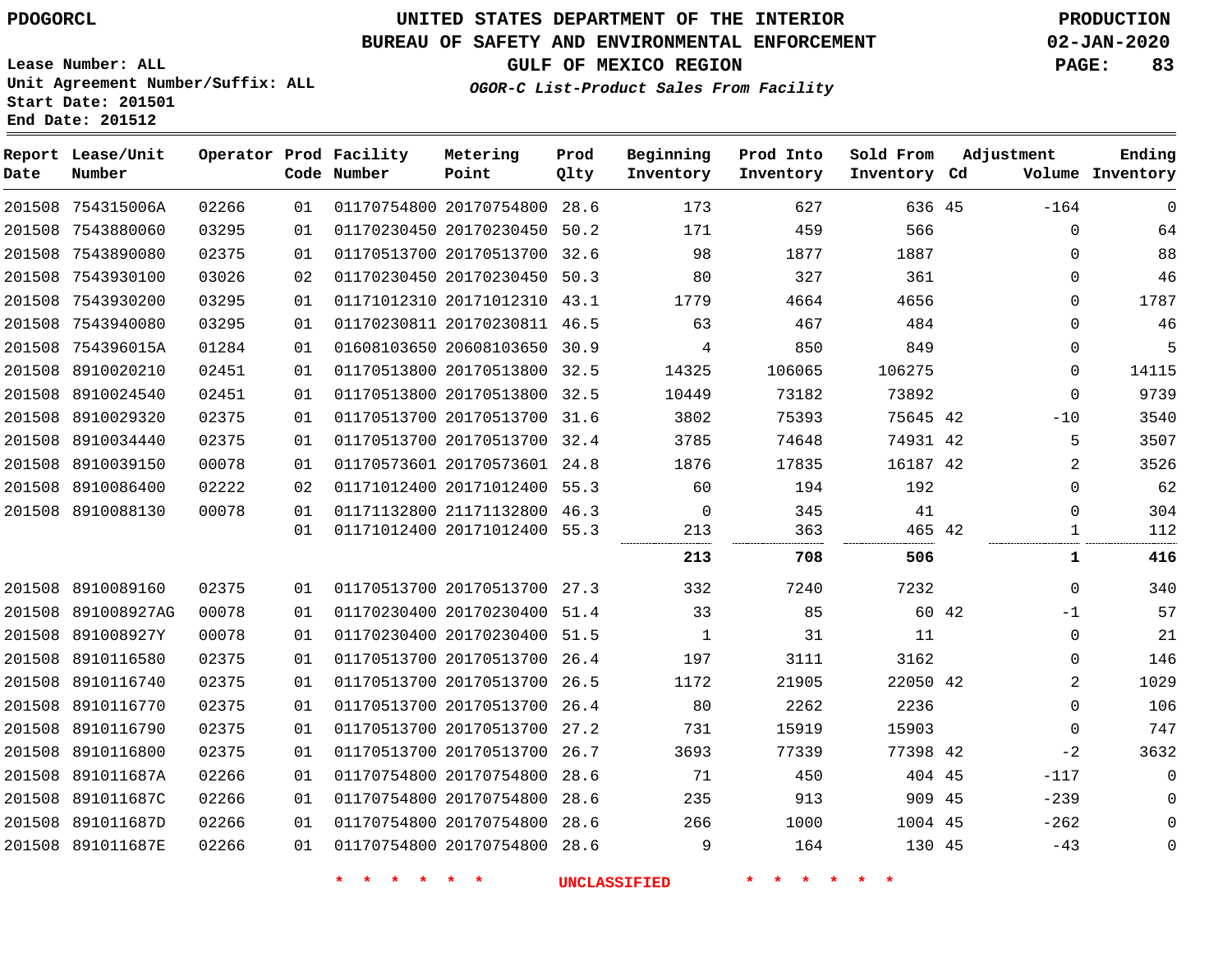**Report Lease/Unit**

**Number**

 G01084 G01090 G01091 G01092 G01196 G01198 G01208 G01210 G01220

# **UNITED STATES DEPARTMENT OF THE INTERIOR PDOGORCL PRODUCTION**

**Prod Qlty**

#### **BUREAU OF SAFETY AND ENVIRONMENTAL ENFORCEMENT 02-JAN-2020**

**Lease Number: ALL Unit Agreement Number/Suffix: ALL Start Date: 201501 End Date: 201512**

> 

**Operator Prod Facility**

**Code Number**

20170754800 28.6

**Metering Point**

 

**OGOR-C List-Product Sales From Facility**

 

 

**Prod Into Inventory**

**Beginning Inventory**

**GULF OF MEXICO REGION PAGE: 84**

**Inventory Cd Volume**

**Adjustment**

-1  $\Omega$   $\Omega$  $\Omega$  $\Omega$  $\Omega$  $\Omega$ 

-3  $\Omega$  $\Omega$  $\Omega$  $\Omega$  -1 -58  $\Omega$  $\Omega$  $\Omega$   $\Omega$  $\Omega$  $\Omega$  $-2$ 

**Ending**

45

**Sold From Inventory**

| 03295 | 01 | 01177215100 20177215102 |                              | 30.5 | 51       | 4585     | 4585     |       |       | 51   |
|-------|----|-------------------------|------------------------------|------|----------|----------|----------|-------|-------|------|
| 03295 | 01 | 01177215100 20177215102 |                              | 30.5 | 78       | 6766     | 6769     |       | 0     | 75   |
| 03295 | 01 | 01177215100 20177215102 |                              | 30.5 | 155      | 15311    | 15297    |       | U     | 169  |
| 02628 | 01 | 01171132000 20171132000 |                              | 41.6 | 124      | 3829     | 3729     |       | 0     | 224  |
| 02628 | 01 | 01171132000 20171132000 |                              | 41.6 | 17       | 339      | 341 42   |       | 3     | 18   |
| 02375 | 01 | 01170230810 20170230810 |                              | 49.8 | 47       | 9        |          | 23 42 | $-1$  | 32   |
| 02628 | 01 | 01171132000 20171132000 |                              | 39.4 | 58       | $\Omega$ |          | 0.44  | $-58$ | 0    |
| 00276 | 01 | 01170513700 20170513700 |                              | 32.2 | 1180     | 25700    | 25674 42 |       | 1     | 1207 |
| 02375 | 01 | 01170513700 20170513700 |                              | 28.3 | 264      | 5107     | 5131     |       | 0     | 240  |
| 02477 | 01 | 01170230811 20170230811 |                              | 46.6 |          | 22       | 22       |       | 0     | 2    |
| 03295 | 01 | 01171132000 20171132000 |                              | 41.6 | 8        | 206      | 202      |       | U     | 12   |
| 02266 | 01 |                         | 0117709260A 2017709260A      | 31.7 | 376      | 6103     | 6104 42  |       |       | 376  |
| 00162 | 01 | 01177122606 20177122606 |                              | 41.1 | $\Omega$ | 3497     | 3497     |       | 0     | 0    |
| 03209 | 02 | 01171092651 20171092650 |                              | 52.8 | 1464     | 1946     | 2011     |       | 0     | 1399 |
| 01284 | 01 | 01170753510 20170753510 |                              | 55.8 | 10       | 0        | 2        |       | U     | 8    |
| 02375 | 01 | 01170513700 20170513700 |                              | 26.7 | 2218     | 40846    | 41145 42 |       | $-2$  | 1917 |
| 02777 | 01 |                         | 01170753510 20170753510 45.5 |      |          |          |          |       |       | 0    |
|       |    |                         |                              |      | 2218     | 40846    | 41145    |       | -2    | 1917 |
| 02375 | 01 | 01170513700 20170513700 |                              | 27.3 | 55       | 911      | 922 42   |       | $-1$  | 43   |
| 02375 | 01 | 01170513700 20170513700 |                              | 26.4 | 254      | 4381     | 4430 42  |       |       | 206  |
| 02375 | 01 |                         | 01170513700 20170513700      | 26.5 | 2279     | 34588    | 35243    |       | 0     | 1624 |
|       |    |                         |                              |      |          |          |          |       |       |      |

 20170513700 26.4 21171132800 46.3 20171092650 57.1 20171092650 57.1 21171132800 46.3 20177092600 40.9

**\* \* \* \* \* \* UNCLASSIFIED \* \* \* \* \* \***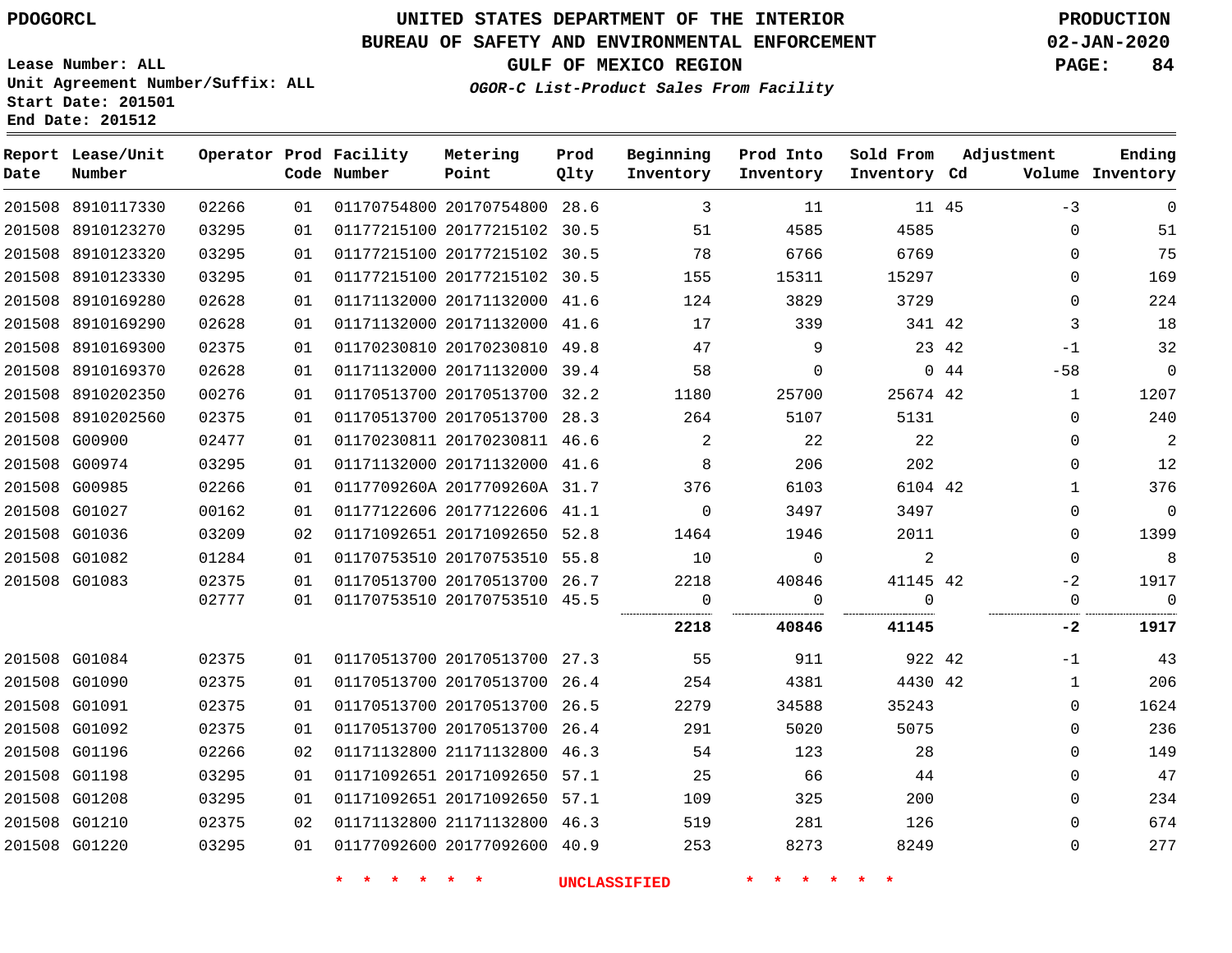**End Date: 201512**

## **UNITED STATES DEPARTMENT OF THE INTERIOR PDOGORCL PRODUCTION**

### **BUREAU OF SAFETY AND ENVIRONMENTAL ENFORCEMENT 02-JAN-2020**

**Lease Number: ALL Unit Agreement Number/Suffix: ALL Start Date: 201501**

**GULF OF MEXICO REGION PAGE: 85**

**OGOR-C List-Product Sales From Facility**

| Date | Report Lease/Unit<br>Number |       |    | Operator Prod Facility<br>Code Number | Metering<br>Point            | Prod<br>Qlty | Beginning<br>Inventory | Prod Into<br>Inventory | Sold From<br>Inventory Cd | Adjustment | Ending<br>Volume Inventory |
|------|-----------------------------|-------|----|---------------------------------------|------------------------------|--------------|------------------------|------------------------|---------------------------|------------|----------------------------|
|      | 201508 G01248               | 02628 | 01 |                                       | 01171012500 20171012500 35.7 |              | 2413                   | 14632                  | 12515                     |            | $\Omega$<br>4530           |
|      | 201508 G01351               | 00078 | 01 |                                       | 01170230400 20170230400      | 51.3         | 2                      | 0                      | $\overline{2}$            |            | $\Omega$<br>0              |
|      | 201508 G01447               | 02375 | 02 |                                       | 01170513700 20170513700 22.6 |              | 30                     | 531                    | 535 42                    |            | 27<br>1                    |
|      | 201508 G01497               | 02451 | 01 |                                       | 01170513800 20170513800      | 32.5         | 6063                   | 41099                  | 41693                     |            | 5469<br>$\Omega$           |
|      | 201508 G01498               | 02451 | 01 |                                       | 01170513800 20170513800      | 32.5         | 988                    | 6888                   | 6959                      |            | 917<br>$\Omega$            |
|      | 201508 G01610               | 03295 | 01 |                                       | 01177215100 20177215102      | 30.5         | 15                     | 1258                   | 1259                      |            | 14<br>$\Omega$             |
|      | 201508 G01619               | 02375 | 01 |                                       | 01170513700 20170513700 32.6 |              | 1013                   | 15079                  | 15383 42                  | -1         | 708                        |
|      | 201508 G01620               | 02375 | 01 |                                       | 01170513700 20170513700 32.6 |              | 215                    | 3775                   | 3813                      |            | 177<br>$\Omega$            |
|      | 201508 G01848               | 01284 | 02 |                                       | 01423210051 20170230500      | $\Omega$     | $\Omega$               | 0                      | $\Omega$                  |            | $\Omega$<br>0              |
|      |                             | 01978 | 02 |                                       | 01170230500 20170230500      | $\Omega$     | 0                      | 0                      | O                         |            | 0<br>0                     |
|      |                             |       |    |                                       |                              |              | 0                      | 0                      | 0                         |            | 0<br>0                     |
|      | 201508 G01860               | 03295 | 01 |                                       | 01170231110 20170231110 40.7 |              | 9010                   | 5077                   | 8020                      |            | 6067<br>$\Omega$           |
|      | 201508 G01865               | 00078 | 01 |                                       | 01171012500 20171012500      | 35.7         | 389                    | 2309                   | 1985 42                   |            | 714<br>1                   |
|      | 201508 G01880               | 03295 | 01 |                                       | 01171132000 20171132000 41.6 |              | 1                      | 20                     | 20                        |            | $\mathbf 1$<br>$\Omega$    |
|      | 201508 G01898               | 02312 | 01 |                                       | 01171012500 20171012500 35.7 |              | 717                    | 4475                   | 3806                      |            | 1386<br>0                  |
|      |                             |       | 02 |                                       | 01171012500 20171012500 35.7 |              | 26                     | 180                    | 150                       |            | 56<br>$\Omega$             |
|      |                             |       |    |                                       |                              |              | 743                    | 4655                   | 3956                      |            | 1442<br>0                  |
|      | 201508 G01901               | 03295 | 01 |                                       | 01177215100 20177215102 30.5 |              | $\mathbf{1}$           | 12                     | 13                        |            | $\mathbf 0$<br>$\Omega$    |
|      | 201508 G01953               | 03295 | 01 |                                       | 01170230811 20170230811 46.6 |              | 16                     | 135                    | 138                       |            | 13<br>$\Omega$             |
|      | 201508 G01966               | 03295 | 01 |                                       | 01177215100 20177215102 30.5 |              | 69                     | 5690                   | 5696                      |            | 63<br>0                    |
|      | 201508 G01967               | 03295 | 01 |                                       | 01177215100 20177215102      | 30.5         | 141                    | 12570                  | 12572                     |            | 139<br>0                   |
|      | 201508 G01972               | 03033 | 01 |                                       | 01170230810 20170230810      | 49.8         | 122                    | 15                     | 57                        |            | 80<br>$\mathbf 0$          |
|      | 201508 G02111               | 02628 | 01 |                                       | 01171132000 20171132000      | 41.6         | 1191                   | 38534                  | 37515 46                  | 58         | 2268                       |
|      | 201508 G02127               | 02312 | 02 |                                       | 01170230810 20170230810      | 49.8         | 57                     | 0                      | 24                        |            | 33<br>0                    |
|      | 201508 G02161               | 03295 | 01 |                                       | 01171012500 20171012500 35.7 |              | 224                    | 3188                   | 2425                      |            | 987<br>$\Omega$            |
|      | 201508 G02163               | 03295 | 01 |                                       | 01171012500 20171012500      | 35.6         | 34                     | 197                    | 170                       |            | $\Omega$<br>61             |
|      | 201508 G02317               | 03295 | 01 |                                       | 01171132000 20171132000 41.5 |              | 4                      | 161                    | 156                       |            | $\Omega$<br>9              |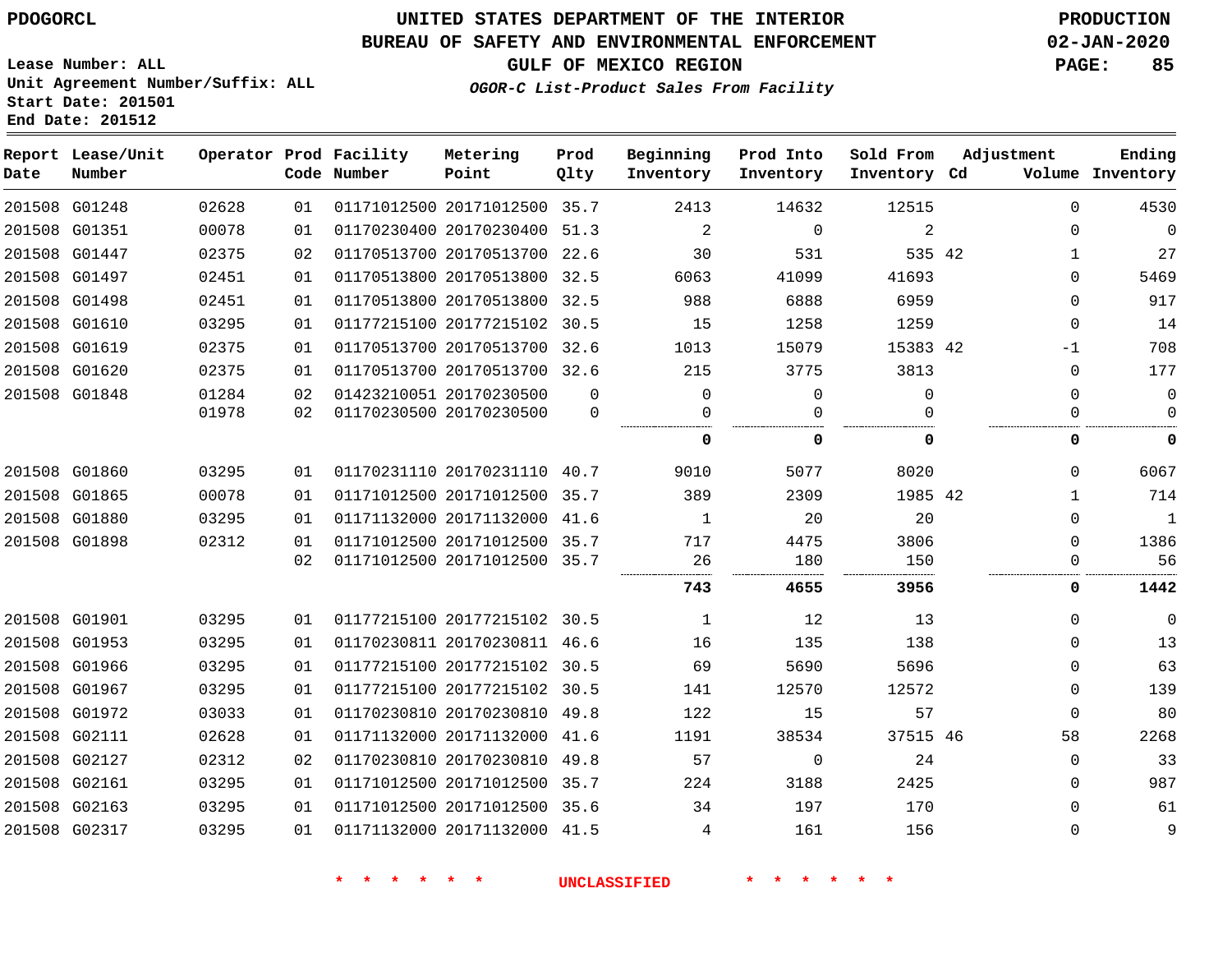#### **BUREAU OF SAFETY AND ENVIRONMENTAL ENFORCEMENT 02-JAN-2020**

**GULF OF MEXICO REGION PAGE: 86**

**Lease Number: ALL Unit Agreement Number/Suffix: ALL Start Date: 201501 End Date: 201512**

### **OGOR-C List-Product Sales From Facility**

| Date | Report Lease/Unit<br>Number |       |    | Operator Prod Facility<br>Code Number | Metering<br>Point            | Prod<br>Qlty | Beginning<br>Inventory | Prod Into<br>Inventory | Sold From<br>Inventory Cd | Adjustment |              | Ending<br>Volume Inventory |
|------|-----------------------------|-------|----|---------------------------------------|------------------------------|--------------|------------------------|------------------------|---------------------------|------------|--------------|----------------------------|
|      | 201508 G02353               | 01284 | 01 |                                       | 01170230450 20170230450 50.3 |              | 458                    | 2013                   | 2188                      |            | $\Omega$     | 283                        |
|      | 201508 G02354               | 01284 | 01 |                                       | 01170230450 20170230450      | 50.3         | 613                    | 2782                   | 3007                      |            | $\Omega$     | 388                        |
|      | 201508 G02429               | 02375 | 01 |                                       | 01170230811 20170230810 49.8 |              | 123                    | 30                     | 64 42                     |            | $\mathbf{1}$ | 90                         |
|      | 201508 G02433               | 02375 | 01 |                                       | 01170230810 20170230810 49.8 |              | 33                     | 6                      | 17 42                     |            | $\mathbf{1}$ | 23                         |
|      | 201508 G02601               | 02628 | 02 |                                       | 01171092651 20171092650      | 57.1         | 236                    | 414                    | 350                       |            | $\Omega$     | 300                        |
|      | 201508 G02613               | 02628 | 01 |                                       | 01171132000 20171132000 45.1 |              | $\Omega$               | $\Omega$               | $\Omega$                  |            | $\Omega$     | $\Omega$                   |
|      | 201508 G02705               | 02628 | 02 |                                       | 01170230810 20170230810 49.6 |              | 29831                  | 9421                   | 16378                     |            | 0            | 22874                      |
|      | 201508 G02825               | 03295 | 01 |                                       | 01170230810 20170230810      | 49.7         | 310                    | 42                     | 151                       |            | 0            | 201                        |
|      | 201508 G02826               | 03295 | 01 |                                       | 01170231110 20170231110 40.7 |              | 886                    | 573                    | 791                       |            | $\Omega$     | 668                        |
|      |                             |       | 01 |                                       | 01170230810 20170230810 49.7 |              | 119                    | 31                     | 58                        |            | 0            | 92                         |
|      |                             |       |    |                                       |                              |              | 1005                   | 604                    | 849                       |            | 0            | 760                        |
|      | 201508 G02870               | 03295 | 01 |                                       | 01170230810 20170230810 49.8 |              | 21                     | 8                      | 12                        |            | $\Omega$     | 17                         |
|      | 201508 G02895               | 02579 | 02 |                                       | 01171092651 20171092650 57.1 |              | $\mathbf{1}$           | 1                      | 1                         |            | $\Omega$     | 1                          |
|      |                             | 02628 | 02 |                                       | 01171092651 20171092650 57.1 |              | 52                     | 0                      | 52                        |            | 0            | 0                          |
|      |                             |       |    |                                       |                              |              | 53                     | 1                      | 53                        |            | 0            | 1                          |
|      | 201508 G02917               | 03247 | 01 |                                       | 01171092930 20171092930 37.1 |              | 7                      | 73                     | 74                        |            | $\Omega$     | 6                          |
|      | 201508 G03152               | 03295 | 01 |                                       | 01177092600 20177092600      | 40.9         | 37                     | 885                    | 892                       |            | 0            | 30                         |
|      | 201508 G03331               | 02628 | 01 |                                       | 01171132800 20171132000      | 41.6         | 62                     | 1599                   | 1567                      |            | $\Omega$     | 94                         |
|      | 201508 G03414               | 03295 | 01 |                                       | 01170753510 20170753510 55.8 |              | 1407                   | 1099                   | 505                       |            | $\Omega$     | 2001                       |
|      | 201508 G03593               | 03295 | 01 |                                       | 01171012500 20171012500      | 35.7         | 5                      | $\mathbf 0$            | 5                         |            | $\Omega$     | $\mathbf 0$                |
|      | 201508 G03793               | 03295 | 01 |                                       | 01171012500 20171012500 35.6 |              | 61                     | 358                    | 308                       |            | $\Omega$     | 111                        |
|      | 201508 G03958               | 03295 | 01 |                                       | 01170230510 20170230510      | 50           | 1725                   | $\Omega$               | 25                        |            | $\Omega$     | 1700                       |
|      | 201508 G04003               | 03295 | 01 |                                       | 01171012500 20171012500      | 35.6         | 825                    | 4844                   | 4169                      |            | $\Omega$     | 1500                       |
|      | 201508 G04081               | 03295 | 01 |                                       | 01170230450 20170230810 49.8 |              | 2011                   | 57                     | 863                       |            | $\Omega$     | 1205                       |
|      | 201508 G04087               | 02899 | 01 |                                       | 01177008150 01177008150      | $\Omega$     | 3037                   | 3077                   | $\Omega$                  |            | $\Omega$     | 6114                       |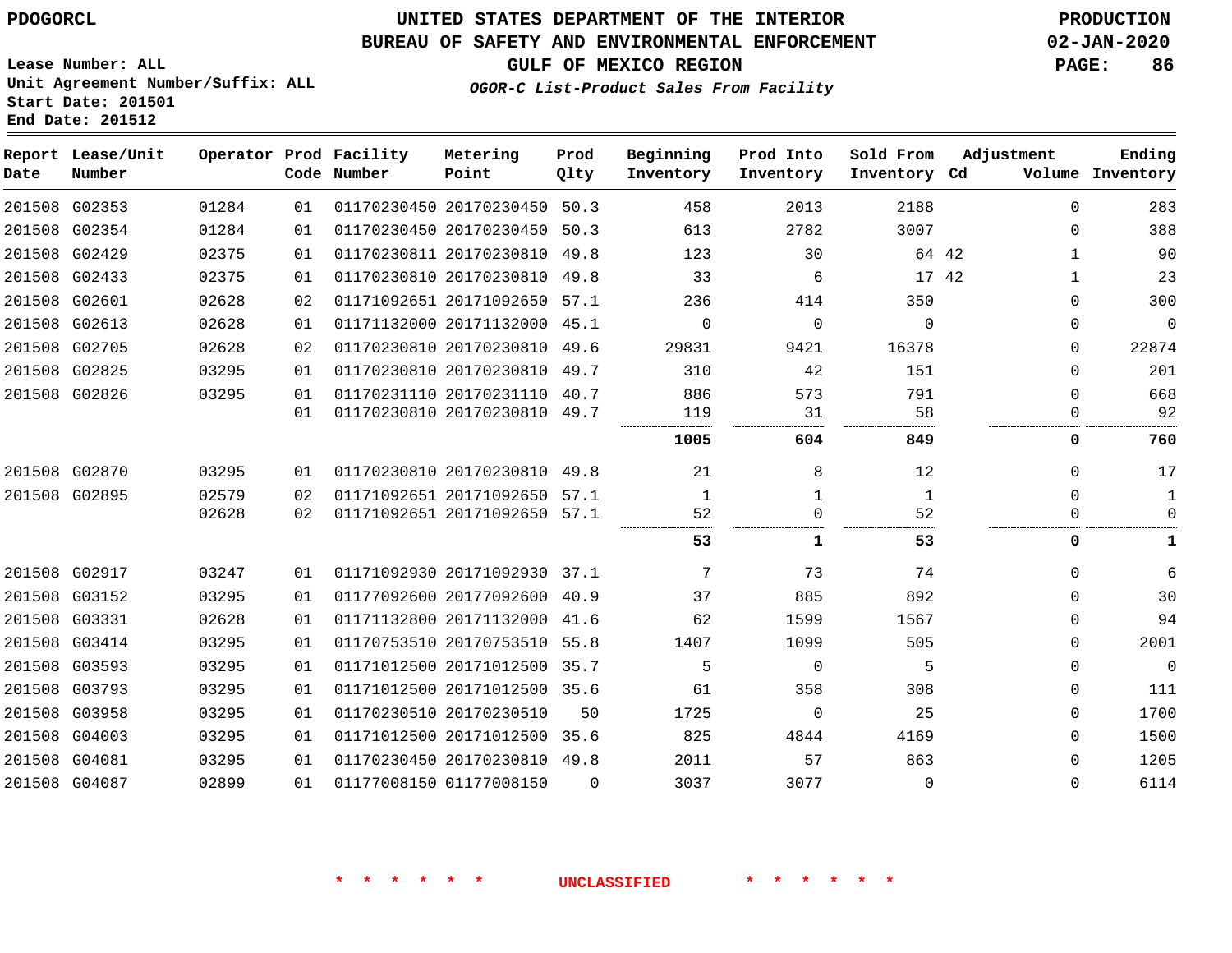#### **BUREAU OF SAFETY AND ENVIRONMENTAL ENFORCEMENT 02-JAN-2020**

**GULF OF MEXICO REGION PAGE: 87**

**Lease Number: ALL Unit Agreement Number/Suffix: ALL Start Date: 201501 End Date: 201512**

**OGOR-C List-Product Sales From Facility**

| Date          | Report Lease/Unit<br>Number |       |    | Operator Prod Facility<br>Code Number | Metering<br>Point            | Prod<br>Qlty | Beginning<br>Inventory | Prod Into<br>Inventory | Sold From<br>Inventory Cd | Adjustment   | Ending<br>Volume Inventory |
|---------------|-----------------------------|-------|----|---------------------------------------|------------------------------|--------------|------------------------|------------------------|---------------------------|--------------|----------------------------|
|               | 201508 G04232               | 00730 | 01 |                                       | 01171012500 20171012500 35.7 |              | 3393                   | 19182                  | 16634                     | $\mathbf 0$  | 5941                       |
|               |                             | 03295 | 01 |                                       | 01171012500 20171012500 35.6 |              | 76                     | 578                    | 475                       | $\Omega$     | 179                        |
|               |                             |       |    |                                       |                              |              | 3469                   | 19760                  | 17109                     | 0            | 6120                       |
|               | 201508 G04421               | 03295 | 01 |                                       | 01171131600 20171131600 41.5 |              | 1133                   | 4341                   | 4786                      | $\mathbf 0$  | 688                        |
| 201508 G04433 |                             | 02312 | 01 |                                       | 01177082950 20177082956      | 26           | $\mathbf{1}$           | 43                     | 43                        | $\mathbf 0$  | $\mathbf{1}$               |
|               | 201508 G04537               | 03033 | 01 |                                       | 01420470030 20420470030      | $\Omega$     | 2492                   | $\Omega$               | $\Omega$                  | $\mathbf{0}$ | 2492                       |
|               | 201508 G04800               | 02970 | 02 |                                       | 01177062608 2017706260A 38.2 |              | $\mathbf{1}$           | 310                    | 310                       | $\mathbf 0$  | 1                          |
|               |                             | 03026 | 02 |                                       | 01171132800 21171132800 46.3 |              | 505                    | 137                    | 101                       | $\mathbf 0$  | 541                        |
|               |                             |       |    |                                       |                              |              | 506                    | 447                    | 411                       | 0            | 542                        |
| 201508 G04809 |                             | 02312 | 01 |                                       | 01177082950 20177082956      | 26           | 346                    | 15081                  | 14975                     | $\Omega$     | 452                        |
| 201508 G04818 |                             | 03295 | 01 |                                       | 01170230500 20170230500 46.3 |              | 36                     | 17                     | 12                        | $\mathbf 0$  | 41                         |
|               | 201508 G05006               | 01284 | 02 |                                       | 01423210051 20170230510      | 50           | 102                    | $\Omega$               | 2                         | $\mathbf{0}$ | 100                        |
|               | 201508 G05431               | 02970 | 02 |                                       | 01177062608 2017706260A 38.2 |              | 56                     | 11063                  | 11085                     | $\mathbf 0$  | 34                         |
|               | 201508 G05504               | 00730 | 01 |                                       | 01171132800 21171132800 46.3 |              | 166                    | 116                    | 44                        | $\mathbf 0$  | 238                        |
|               |                             | 02970 | 02 |                                       | 01171132800 21171132800 46.3 |              | 5432                   | 4278                   | 1529                      | $\mathbf 0$  | 8181                       |
|               |                             | 03295 | 01 |                                       | 01171132800 21171132800 46.3 |              | 1266                   | 748                    | 317                       | 0            | 1697                       |
|               |                             |       |    |                                       |                              |              | 6864                   | 5142                   | 1890                      | 0            | 10116                      |
|               | 201508 G05505               | 00078 | 01 |                                       | 01171132800 21171132800 46.3 |              | $\mathbf 0$            | 93                     | 28                        | $\mathbf 0$  | 65                         |
|               |                             |       | 01 |                                       | 01171012400 20171012400 55.3 |              | 145                    | 59                     | 180                       | $\Omega$     | 24                         |
|               |                             |       |    |                                       |                              |              | 145                    | 152                    | 208                       | 0            | 89                         |
|               | 201508 G05602               | 03247 | 01 |                                       | 01171012500 20171012500 35.7 |              | 270                    | 177                    | 392                       | $\mathbf 0$  | 55                         |
|               | 201508 G05612               | 03295 | 01 |                                       | 01171012500 20171012500 35.7 |              | 799                    | 4629                   | 3994                      | $\Omega$     | 1434                       |
|               | 201508 G06168               | 02801 | 02 |                                       | 01170230450 20170230450 50.3 |              | 62                     | 875                    | 814                       | $\mathbf 0$  | 123                        |
|               | 201508 G06668               | 02375 | 01 |                                       | 01171132000 20171132000 41.6 |              | 265                    | 6774                   | 6640 42                   | $-1$         | 398                        |
|               | 201508 G07736               | 02628 | 01 |                                       | 01171132800 20171132000 41.6 |              | $\overline{c}$         | 71                     | 71                        | $\mathbf 0$  | $\overline{a}$             |
|               | 201508 G07760               | 01284 | 01 |                                       | 01177122950 20177122950 30.5 |              | 65                     | 7398                   | 7395                      | $\mathbf 0$  | 68                         |
|               | 201508 G07917               | 03247 | 01 |                                       | 01170573602 20170573602 31.7 |              | 28108                  | 20185                  | 1452                      | $\mathbf 0$  | 46841                      |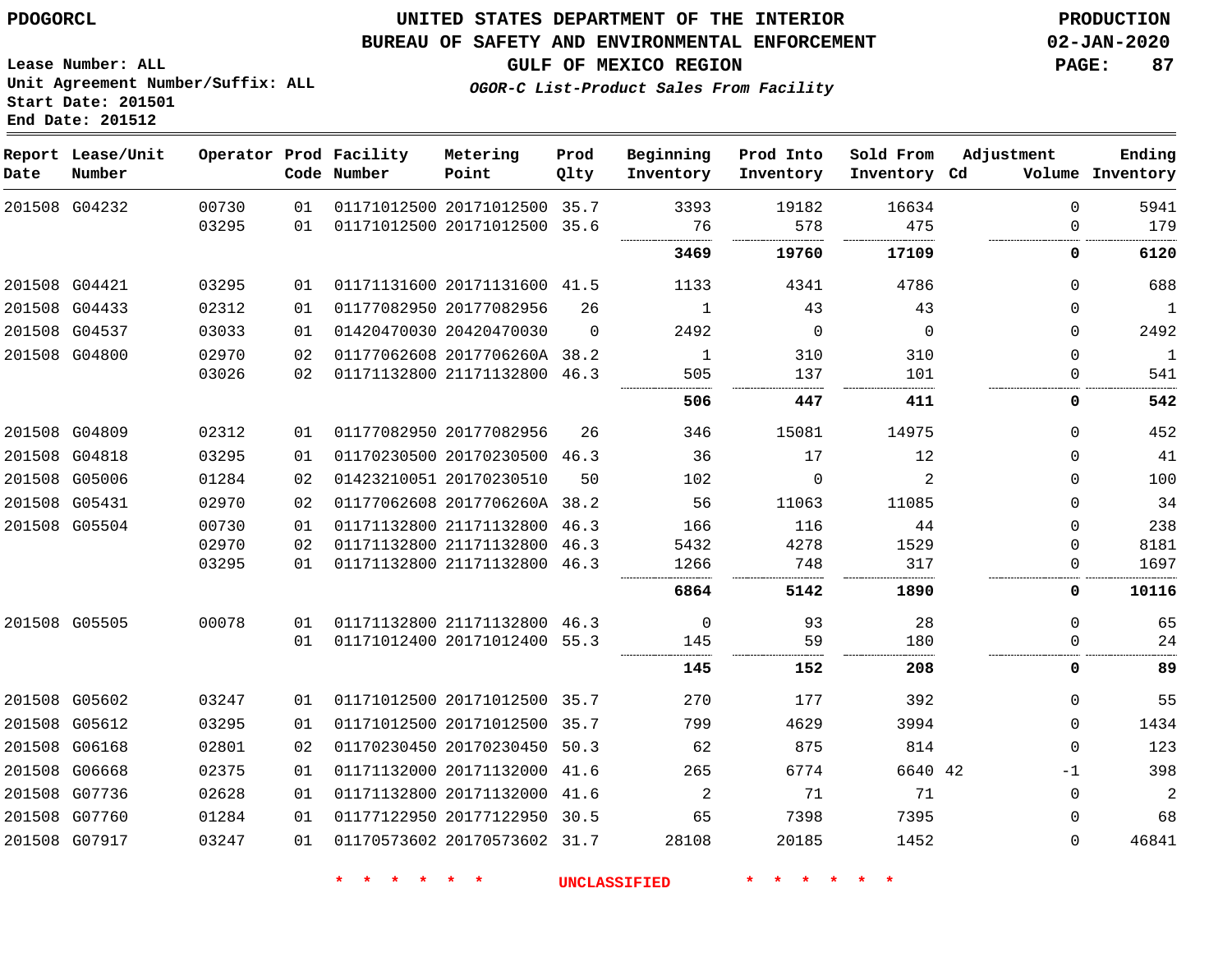**Report Date**

G17912

# **UNITED STATES DEPARTMENT OF THE INTERIOR PDOGORCL PRODUCTION**

#### **BUREAU OF SAFETY AND ENVIRONMENTAL ENFORCEMENT 02-JAN-2020**

**Lease Number: ALL Unit Agreement Number/Suffix: ALL Start Date: 201501**

**OGOR-C List-Product Sales From Facility**

**Sold From Inventory**

**Prod Into Inventory**

**Beginning Inventory**

**GULF OF MEXICO REGION PAGE: 88**

**Inventory Cd Volume**

**Adjustment**

**Ending**

 $\Omega$ 

| End Date: 201512 |                             |        |  |                                       |                   |              |  |  |  |  |  |  |
|------------------|-----------------------------|--------|--|---------------------------------------|-------------------|--------------|--|--|--|--|--|--|
| Date             | Report Lease/Unit<br>Number |        |  | Operator Prod Facility<br>Code Number | Metering<br>Point | Prod<br>Olty |  |  |  |  |  |  |
|                  | 201508 G09631               | 01284  |  | 01  01177122950  20177122950  30.5    |                   |              |  |  |  |  |  |  |
|                  |                             | 0.0001 |  | $01$ $01170750050$ $00170750050$      |                   | $\sim$       |  |  |  |  |  |  |

| 11             | 0        | 1174        | 1173           | 12             |          | 01177122950 20177122950 30.5 | 01 | 01284 | 201508 G09631 |  |
|----------------|----------|-------------|----------------|----------------|----------|------------------------------|----|-------|---------------|--|
| 2733           | $\Omega$ | $\Omega$    | $\Omega$       | 2733           | $\Omega$ | 01170753850 20170753850      | 01 | 00981 | 201508 G10487 |  |
| 36             | $\Omega$ | 3979        | 3977           | 38             |          | 01177122950 20177122950 30.4 | 01 | 03295 | 201508 G10794 |  |
| $\overline{0}$ | $\Omega$ | 7970        | 7970           | $\Omega$       |          | 01177245110 2017724511G 43.8 | 01 | 00162 | 201508 G10910 |  |
| 21             | 0        | $\mathbf 0$ | $\Omega$       | 21             | $\Omega$ | 01420470030 20420470030      | 01 | 03033 | 201508 G11243 |  |
| 99             | $\Omega$ | 1648        | 1697           | 50             |          | 01171132000 20171132000 41.6 | 01 | 02375 | 201508 G11870 |  |
| 34             | $\Omega$ | 40          | 47             | 27             |          | 01171092651 20171092650 57.1 | 02 | 02801 | 201508 G11984 |  |
| 19337          | 0        | 30408       | 32300          | 17445          |          | 01171012300 20171012300 36.7 | 01 | 03209 | 201508 G12355 |  |
| 189            | $\Omega$ | 515         | 547            | 157            |          | 01171012300 20171012300 36.7 | 01 | 03209 | 201508 G12358 |  |
| $\overline{3}$ | $\Omega$ | $\mathbf 0$ | $\overline{0}$ | 3              |          | 01170230811 20170230811 41.8 | 01 | 02628 | 201508 G12802 |  |
| 483            | $-1$     | 5511 42     | 4928           | 1067           |          | 01170230811 20170230811 46.6 | 01 | 03033 | 201508 G13563 |  |
| 2903           | $\Omega$ | 8096        | 9373           | 1626           |          | 01171012500 20171012500 35.7 | 01 | 01284 | 201508 G13938 |  |
| $\overline{0}$ | $\Omega$ | $\Omega$    | $\Omega$       | $\Omega$       |          | 01170230811 20170230811 41.8 | 01 | 02628 | 201508 G14342 |  |
| 106            | 0        | 1257        | 1221           | 142            |          | 01171092930 20171092930 37.1 | 01 | 03247 | 201508 G14493 |  |
| 2645           | $\Omega$ | 8682        | 8545           | 2782           |          | 01171012500 20171012500 35.7 | 01 | 02628 | 201508 G14535 |  |
| 1024           | 0        | 8130        | 7312           | 1842           |          | 01170230450 20170230450 50.3 | 02 | 02871 | 201508 G14864 |  |
| 5898           | $\Omega$ | 9032        | 4784           | 10146          |          | 01170231110 20170231110 40.7 | 01 | 03295 | 201508 G15050 |  |
| 146            | $\Omega$ | 417         | 471            | 92             |          | 01171012500 20171012500 35.7 | 02 | 02375 | 201508 G15239 |  |
| 47             | $\Omega$ | 775         | 791            | 31             |          | 01171132000 20171132000 41.5 | 01 | 03295 | 201508 G15263 |  |
| 2369           | 0        | 8177        | 7386           | 3160           |          | 01171012400 20171012400 55.2 | 01 | 03295 | 201508 G15277 |  |
| 1453           | 0        | 1827        | 2021           | 1259           |          | 01171092651 20171092650 57.1 | 01 | 03295 | 201508 G15312 |  |
| 68             | 0        | 527         | 483            | 112            |          | 01170230450 20170230450 50.2 | 01 | 03295 | 201508 G15740 |  |
| 161            | $\Omega$ | 584         | 503            | 242            |          | 01171012400 20171012400 55.3 | 01 | 03295 | 201508 G16325 |  |
| $\overline{0}$ | $\Omega$ | 19262       | 19262          | $\overline{0}$ |          | 01177245110 2017724511G 43.8 | 01 | 00162 | 201508 G16515 |  |
| 2103           | 0        | 31          | $\Omega$       | 2134           | 50       | 01170230510 20170230510      | 02 | 02375 | 201508 G17754 |  |
| 25             | $\Omega$ | 18          | 13             | 30             |          | 01170230810 20170230810 49.8 | 01 | 03295 | 201508 G17789 |  |
| 619            | $\Omega$ | 19          | $\Omega$       | 638            |          | 01170530900 20170530900 51.3 | 01 | 03295 | 201508 G17858 |  |

**\* \* \* \* \* \* UNCLASSIFIED \* \* \* \* \* \***

2017706260A 38.2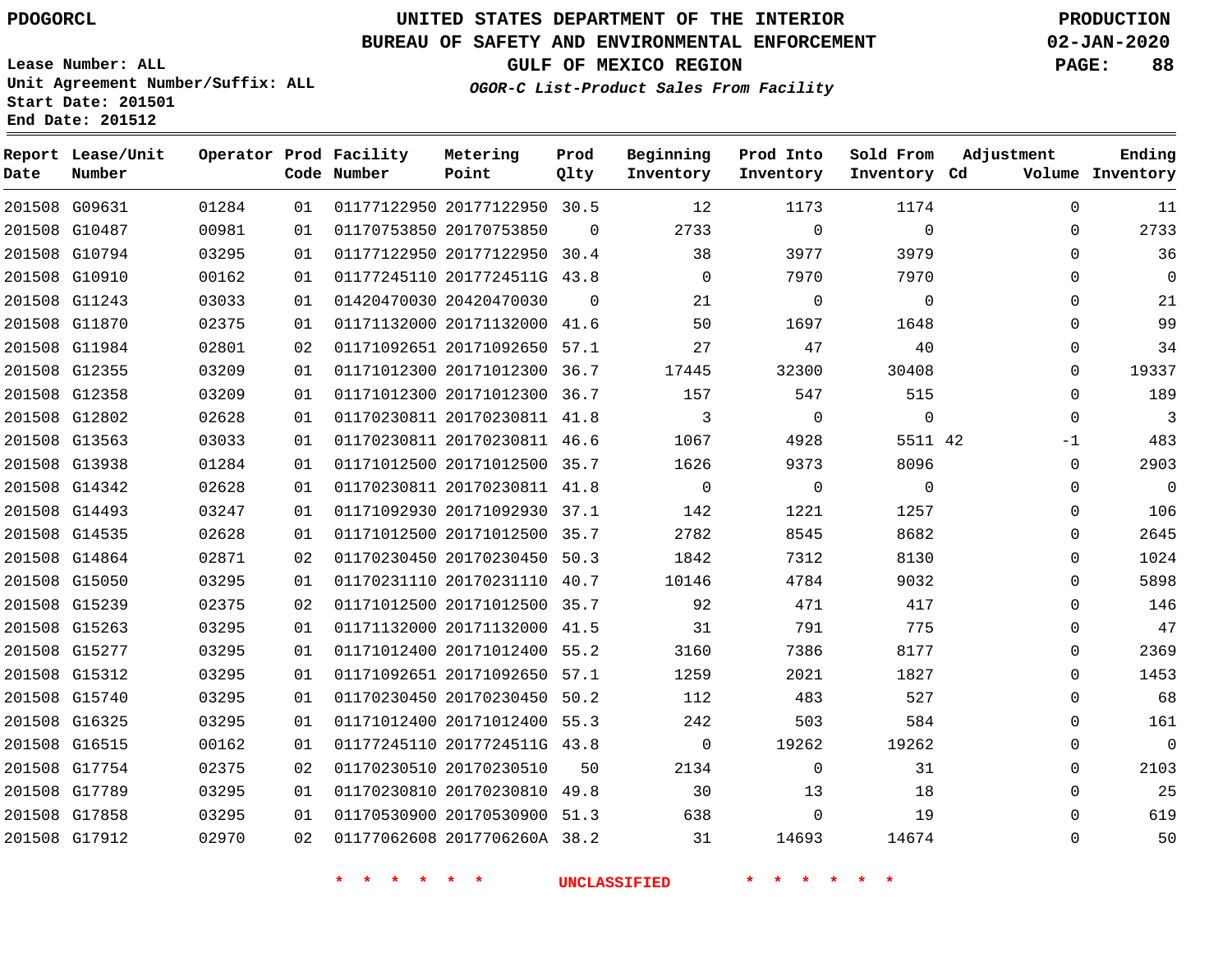#### **BUREAU OF SAFETY AND ENVIRONMENTAL ENFORCEMENT 02-JAN-2020**

**Lease Number: ALL Unit Agreement Number/Suffix: ALL Start Date: 201501**

**OGOR-C List-Product Sales From Facility**

**GULF OF MEXICO REGION PAGE: 89**

**End Date: 201512**

| Date   | Report Lease/Unit<br>Number |       |    | Operator Prod Facility<br>Code Number | Metering<br>Point            | Prod<br>Qlty | Beginning<br>Inventory | Prod Into<br>Inventory | Sold From<br>Inventory Cd | Adjustment    | Ending<br>Volume Inventory |
|--------|-----------------------------|-------|----|---------------------------------------|------------------------------|--------------|------------------------|------------------------|---------------------------|---------------|----------------------------|
|        | 201508 G17921               | 03026 | 01 |                                       | 01171012500 20177062959 25.6 |              | $\mathbf 0$            | 36943                  | 36943                     | $\mathbf 0$   | $\mathbf 0$                |
| 201508 | G18043                      | 03059 | 01 |                                       | 01171012500 20171012500      | 35.7         | 940                    | 6040                   | 5109                      | 0             | 1871                       |
|        | 201508 G19030               | 02806 | 01 |                                       | 01423210051 20423210050      | 53.9         | $\Omega$               | $\Omega$               | $\Omega$                  | $\Omega$      | $\mathbf 0$                |
|        | 201508 G19839               | 02777 | 01 |                                       | 01170753510 20170753510 54.6 |              | 0                      | $\Omega$               | $\Omega$                  | $\mathbf 0$   | $\mathbf 0$                |
| 201508 | G20605                      | 02477 | 01 |                                       | 01423550141 20423550140      | 27.8         | 470                    | 5466                   | 5309                      | $\Omega$      | 627                        |
|        | 201508 G20660               | 03295 | 01 |                                       | 01170230450 20170230450      | 50.3         | 101                    | 427                    | 468                       | $\Omega$      | 60                         |
|        | 201508 G21096               | 03295 | 01 |                                       | 01170230811 20170230811 46.6 |              | 21                     | 148                    | 154                       | $\Omega$      | 15                         |
|        | 201508 G21532               | 03217 | 01 |                                       | 01170230811 20170230811 46.6 |              | 8                      | 915                    | 833                       | $\mathbf 0$   | 90                         |
|        | 201508 G21534               | 03217 | 01 |                                       | 01170230811 20170230811 46.6 |              | 1478                   | 4622                   | 5647                      | 0             | 453                        |
|        | 201508 G21592               | 02628 | 02 |                                       | 01171132000 20171132000 41.6 |              | 191                    | $\mathbf 0$            | 188                       | 0             | 3                          |
|        | 201508 G21655               | 03247 | 01 |                                       | 01171132800 21171132800 46.3 |              | 7158                   | 3951                   | 1749                      | 0             | 9360                       |
|        | 201508 G21825               | 00981 | 01 |                                       | 01170753850 20170753850      | $\Omega$     | 642                    | $\Omega$               | $\Omega$                  | $\mathbf 0$   | 642                        |
| 201508 | G22268                      | 02777 | 02 |                                       | 01170230810 2042709015I 37.2 |              | $\mathbf 0$            | 145                    | 145                       | $\mathbf 0$   | $\overline{0}$             |
|        | 201508 G22501               | 00078 | 01 |                                       | 01170230400 20170230400 51.4 |              | 176                    | 121                    | 216                       | $\Omega$      | 81                         |
| 201508 | G22505                      | 02375 | 02 |                                       | 01170230811 20170230811 46.6 |              | 174                    | 991                    | 1068                      | $\Omega$      | 97                         |
|        | 201508 G22510               | 00162 | 01 |                                       | 01170230810 20170230810      | 49.8         | 1926                   | 457                    | 994 42                    | -1            | 1388                       |
| 201508 | G22513                      | 02579 | 02 |                                       | 01170230500 20170230500      | 46.4         | 821                    | 281                    | 277                       | $\mathbf 0$   | 825                        |
|        | 201508 G22605               | 03247 | 01 |                                       | 01171132800 21171132800      | 46.3         | 35                     | 2                      | 6                         | $\mathbf 0$   | 31                         |
|        | 201508 G22621               | 03247 | 01 |                                       | 01171132800 21171132800      | 46.3         | 5010                   | 3625                   | 1360                      | $\Omega$      | 7275                       |
| 201508 | G22840                      | 00730 | 01 |                                       | 01608103650 20608103650      | 30.9         | 16                     | 916                    | 926 42                    | $-1$          | 5                          |
|        | 201508 G23528               | 00981 | 01 |                                       | 01170753850 20170753850      | $\Omega$     | 1026                   | $\Omega$               | $\Omega$                  | $\Omega$      | 1026                       |
| 201508 | G23730                      | 03217 | 01 |                                       | 01170230810 20170230811      | 46.6         | 6                      | 31                     |                           | 33 42<br>$-1$ | 3                          |
|        | 201508 G23735               | 00162 | 01 |                                       | 01170230810 20170230810      | 49.8         | $\Omega$               | 213                    | 213                       | $\mathbf 0$   | $\Omega$                   |
| 201508 | G23736                      | 00730 | 01 |                                       | 01170230810 20170230810      | 49.8         | 988                    | 224                    | 506                       | $\mathbf 0$   | 706                        |
|        | 201508 G23851               | 02503 | 02 |                                       | 01171012400 20171012400 55.3 |              | 9079                   | 23386                  | 24964                     | $\mathbf 0$   | 7501                       |
|        | 201508 G23956               | 03217 | 01 |                                       | 01170753510 20170753510 55.8 |              | 499                    | $\Omega$               | 101 42                    | $\mathbf{1}$  | 399                        |
|        | 201508 G24710               | 02375 | 01 |                                       | 01170230811 20170230811 46.6 |              | 19                     | 66                     | 78                        | 0             | 7                          |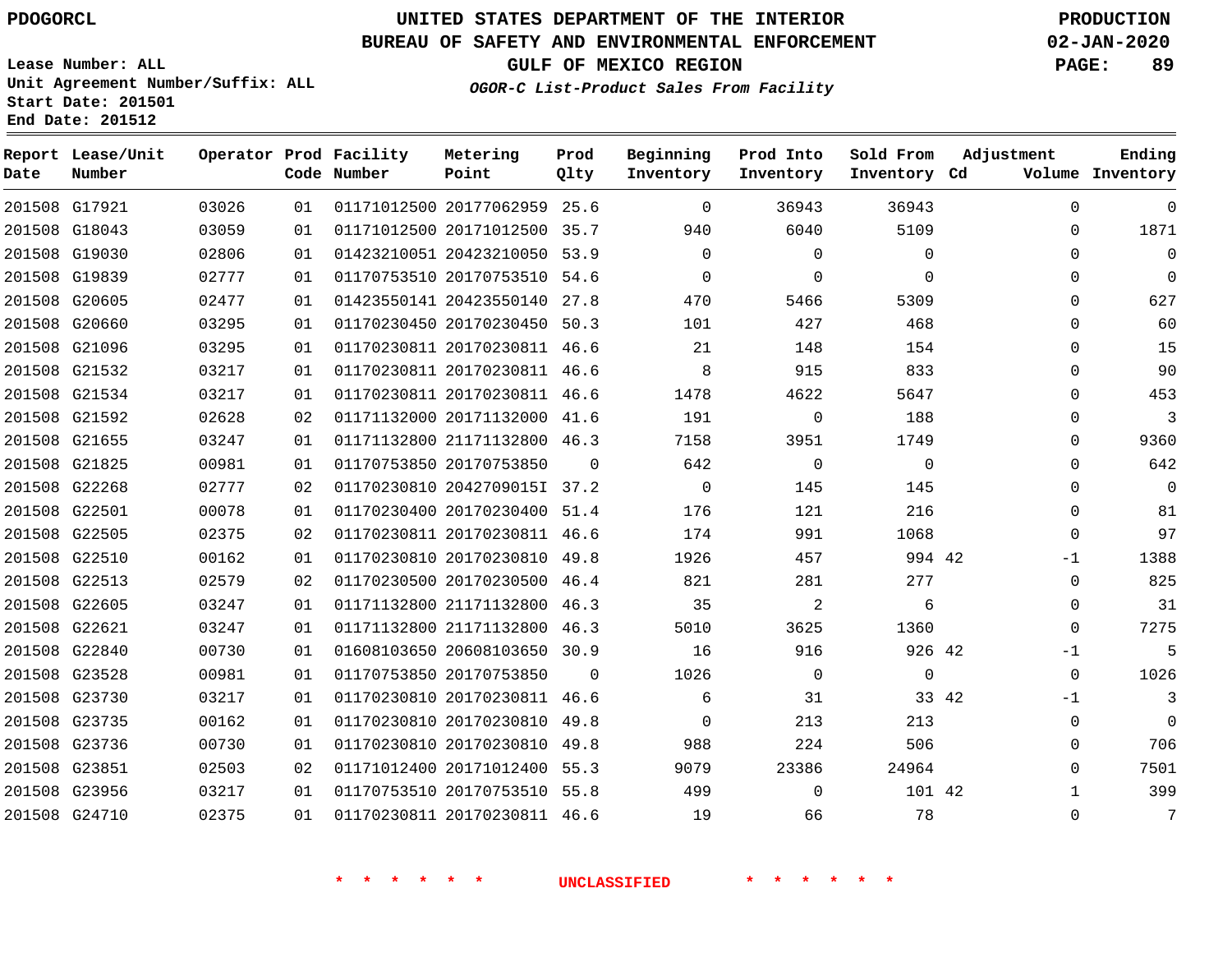#### **BUREAU OF SAFETY AND ENVIRONMENTAL ENFORCEMENT 02-JAN-2020**

**Lease Number: ALL Unit Agreement Number/Suffix: ALL Start Date: 201501**

**Operator Prod Facility**

**End Date: 201512**

**Report Lease/Unit**

**GULF OF MEXICO REGION PAGE: 90**

**Prod**  $Q1 + 3z$ 

**OGOR-C List-Product Sales From Facility**

**Beginning**

**Prod Into Inventory**

**Sold From Inventory**

**Adjustment**

 

**Ending**

| Date | Number        |       |          | Code Number                   | Point                                                        | Qlty | Inventory           | Inventory                  | Inventory Cd   |            |                      | Volume Inventory |
|------|---------------|-------|----------|-------------------------------|--------------------------------------------------------------|------|---------------------|----------------------------|----------------|------------|----------------------|------------------|
|      | 201508 G24730 | 03295 | 01<br>01 |                               | 01170230810 20170230810 49.8<br>01170230500 20170230500 46.3 |      | 52<br>1253          | $\Omega$<br>946            | 22<br>423      |            | $\Omega$<br>$\Omega$ | 30<br>1776       |
|      |               |       |          |                               |                                                              |      | 1305                | 946                        | 445            |            | 0                    | 1806             |
|      | 201508 G24766 | 02628 | 02       |                               | 01170230811 20170230811 46.6                                 |      | 6                   | 31                         | 34             |            | $\Omega$             | 3                |
|      | 201508 G24767 | 02628 | 02       |                               | 01170530900 20170230811 46.6                                 |      | 5                   | 30                         | 32             |            | $\Omega$             | 3                |
|      | 201508 G24870 | 02970 | 02       |                               | 01177062608 2017706260A 38.2                                 |      | 5                   | 1577                       | 1577           |            | $\Omega$             | 5                |
|      | 201508 G24878 | 02628 | 02       |                               | 01171092651 20171092650 57.1                                 |      | 167                 | 4                          | 167            |            | $\Omega$             | $\overline{4}$   |
|      | 201508 G24883 | 02628 | 02       |                               | 01171092651 20171092650 57.1                                 |      | 96                  | 154                        | 142            |            | 0                    | 108              |
|      | 201508 G24898 | 02807 | 01       |                               | 01171012300 20171012300 36.7                                 |      | 2971                | 6429                       | 5571           |            | 0                    | 3829             |
|      | 201508 G24924 | 03247 | 01       |                               | 01171132800 21171132800 46.3                                 |      | 1871                | 1148                       | 475            |            | $\mathbf 0$          | 2544             |
|      | 201508 G24926 | 03247 | 01       |                               | 01171132800 21171132800 46.3                                 |      | 26                  | 21                         | 8              |            | $\Omega$             | 39               |
|      | 201508 G24990 | 01284 | 01       |                               | 01608103650 20608103650 30.9                                 |      | 99                  | 202                        | 300            |            | $\Omega$             | 1                |
|      | 201508 G25008 | 02777 | 01       |                               | 01170753510 20170753510 54.6                                 |      | $\overline{0}$      | 0                          | $\overline{0}$ |            | $\mathbf 0$          | $\boldsymbol{0}$ |
|      | 201508 G25524 | 03295 | 01       |                               | 01170230450 20170230450 50.3                                 |      | 200                 | 773                        | 865            |            | $\Omega$             | 108              |
|      | 201508 G25561 | 02375 | 01       |                               | 01170230450 20170230450 50.3                                 |      | 85                  | 294                        | 338            |            | $\mathbf 0$          | 41               |
|      | 201508 G25606 | 02375 | 01       |                               | 01170230810 20170230810 49.8                                 |      | 261                 | 61                         | 134            |            | $\Omega$             | 188              |
|      | 201508 G25937 | 02222 | 02       |                               | 01170230810 20170230810 49.8                                 |      | 933                 | 241                        | 490            |            | $\Omega$             | 684              |
|      | 201508 G26001 | 02628 | 01       |                               | 01171132800 21171132800 46.3                                 |      | 272                 | 168                        | 69             |            | $\Omega$             | 371              |
|      | 201508 G26032 | 03059 | 01       |                               | 01171012300 20171012300 36.7                                 |      | 58                  | 54                         | 72             |            | $\Omega$             | 40               |
|      | 201508 G26074 | 01284 | 01       |                               | 01177122950 20177122950 30.5                                 |      | 14                  | 1296                       | 1297           |            | $\Omega$             | 13               |
|      | 201508 G26146 | 01586 | 01       |                               | 01177258152 01177258152 31.9                                 |      | 132                 | $\mathbf 0$                | 149 46         |            | 38                   | 21               |
|      | 201508 G26480 | 02740 | 02       |                               | 01423210051 20423210050 56.2                                 |      | 8                   | $\mathbf 0$                | $\mathbf 0$    |            | $\mathbf 0$          | 8                |
|      | 201508 G26655 | 03165 | 01       |                               | 01170230811 20170230811 46.6                                 |      | 1238                | 8725                       |                | $0\quad09$ | $-9108$              | 855              |
|      | 201508 G27030 | 02477 | 02       |                               | 01170530900 20170530900 51.3                                 |      | 372                 | $\mathbf 0$                | 11             |            | $\mathbf 0$          | 361              |
|      | 201508 G27070 | 03295 | 01       |                               | 01171132800 21171132800 46.3                                 |      | 10397               | 6699                       | 2692           |            | $\Omega$             | 14404            |
|      | 201508 G27083 | 02477 | 01       |                               | 01171092651 20171092650 57.1                                 |      | 168                 | 255                        | 240            |            | $\mathbf{0}$         | 183              |
|      | 201508 G27169 | 01284 | 01       |                               | 01171012500 20171012500 35.7                                 |      | 1331                | 7741                       | 6673           |            | $\mathbf 0$          | 2399             |
|      | 201508 G27194 | 01586 | 01       |                               | 01177258152 01177258152 31.9                                 |      | 38                  | $\mathbf 0$                |                | 044        | -38                  | 0                |
|      |               |       |          | $\star$<br>$\star$<br>$\star$ | $\star$ $\star$                                              |      | <b>UNCLASSIFIED</b> | $\star$<br>$\star$ $\star$ |                |            |                      |                  |

**Metering Point**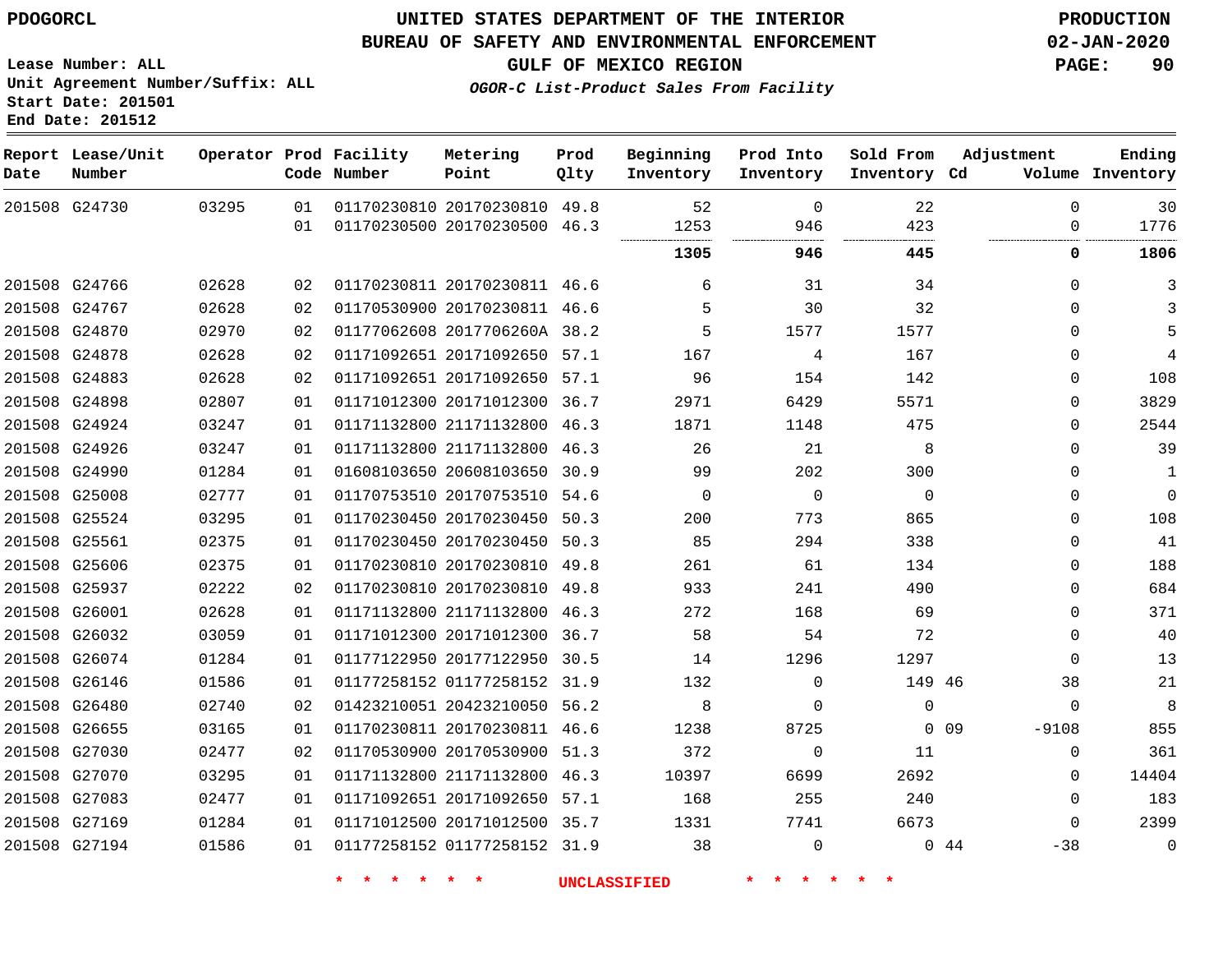**End Date: 201512**

**Report Lease/Unit**

## **UNITED STATES DEPARTMENT OF THE INTERIOR PDOGORCL PRODUCTION**

#### **BUREAU OF SAFETY AND ENVIRONMENTAL ENFORCEMENT 02-JAN-2020**

**Lease Number: ALL Unit Agreement Number/Suffix: ALL Start Date: 201501**

**Operator Prod Facility**

**GULF OF MEXICO REGION PAGE: 91**

**Prod**

**Metering**

**Sold From Adjustment**

**Ending**

**OGOR-C List-Product Sales From Facility**

**Beginning**

**Prod Into**

| Date   | Number        |       |    | Code Number | Point                        | Qlty | Inventory      | Inventory      | Inventory Cd   |              | Volume Inventory |
|--------|---------------|-------|----|-------------|------------------------------|------|----------------|----------------|----------------|--------------|------------------|
|        | 201508 G27509 | 02970 | 02 |             | 01170230450 20170230450 50.3 |      | 4176           | 15798          | 17761          | $\Omega$     | 2213             |
|        | 201508 G27851 | 02628 | 02 |             | 01171132000 20171132000      | 42   | $\Omega$       | 15             | 14             | $\Omega$     | $\overline{1}$   |
|        | 201508 G27927 | 02503 | 02 |             | 01171092651 20171092650 57.1 |      | 143            | 238            | 209            | $\Omega$     | 172              |
|        | 201508 G27949 | 02871 | 01 |             | 01171012500 20171012500      | 36   | 1              | 1              | 2              | $\Omega$     | $\overline{0}$   |
|        | 201508 G27988 | 00730 | 01 |             | 01608103650 20608103650 30.9 |      | 79             | 35601          | 35472          | $\Omega$     | 208              |
|        | 201508 G30654 | 02777 | 02 |             | 01170230810 20170230810 42.9 |      | 247            | 52             | 121            | $\Omega$     | 178              |
|        | 201508 G31003 | 02579 | 02 |             | 01423210051 20423210050 58.3 |      | $\overline{0}$ | $\overline{0}$ | $\overline{0}$ | $\Omega$     | $\overline{0}$   |
|        | 201508 G31304 | 02714 | 01 |             | 01170230811 20170230811 46.6 |      | 158            | 1025           | 1082           | $\Omega$     | 101              |
|        | 201508 G31369 | 02628 | 01 |             | 01171012300 20171012300      | 37   | 3332           | 6114           | 5804           | $\mathbf 0$  | 3642             |
|        | 201508 G32113 | 02477 | 01 |             | 01170230811 20170230811 46.6 |      | 1415           | 11866          | 12118          | $\mathbf 0$  | 1163             |
|        | 201508 G32197 | 01284 | 02 |             | 01171012500 20171012500 35.7 |      | 202            | 966            | 869            | $\Omega$     | 299              |
|        | 201508 G32231 | 01284 | 01 |             | 01171012500 20171012500 35.7 |      | 176            | 933            | 822            | $\Omega$     | 287              |
|        | 201508 G32267 | 03295 | 01 |             | 01177298272 01177298272 41.2 |      | 2              | $\overline{0}$ | 2              | $\mathbf 0$  | $\mathbf 0$      |
|        | 201508 G32268 | 03295 | 01 |             | 01177298272 01177298272 41.1 |      | 89             | 41             | 92             | $\Omega$     | 38               |
|        | 201508 G32744 | 01284 | 02 |             | 01423210051 20170230510      | 50   | 82             | $\mathbf 0$    | $\mathbf{1}$   | $\Omega$     | 81               |
|        | 201508 G33088 | 03026 | 01 |             | 01171012500 20177062959 25.6 |      | $\Omega$       | 8              | 8              | $\Omega$     | $\Omega$         |
|        | 201508 G33112 | 02970 | 02 |             | 01171092651 20171092650 57.1 |      | 58             | 124            | 93             | $\Omega$     | 89               |
|        | 201508 G33407 | 02967 | 02 |             | 01170230810 20170230810 42.9 |      | 7              | $\Omega$       | 7              | $\Omega$     | $\mathsf 0$      |
|        | 201508 G33408 | 03075 | 02 |             | 01422450350 20422450350 47.7 |      | 297            | $\mathbf 0$    | $\Omega$       | $\Omega$     | 297              |
|        | 201508 G33596 | 02503 | 02 |             | 01171132000 20171132000 41.6 |      | 77             | 2131           | 2083           | $\Omega$     | 125              |
|        | 201508 G33636 | 02628 | 01 |             | 01171132000 20171132000 41.6 |      | 3645           | 78602          | 77621          | $\mathbf 0$  | 4626             |
|        | 201508 G34025 | 02970 | 02 |             | 01422450350 20170230810 49.8 |      | $\overline{4}$ | 169            | 72             | $\mathbf 0$  | 101              |
|        | 201508 G34671 | 02579 | 02 |             | 01423210051 20423210050 58.3 |      | $\overline{0}$ | $\overline{0}$ | $\mathbf 0$    | $\mathbf 0$  | $\overline{0}$   |
| 201509 | 00016         | 02375 | 01 |             | 01170513700 20170513700 23.5 |      | 948            | 17116          | 17081          | $\Omega$     | 983              |
| 201509 | 00026         | 02375 | 01 |             | 01170513700 20170513700 23.5 |      | 1913           | 35317          | 35200 42       | -1           | 2029             |
| 201509 | 00032         | 02375 | 01 |             | 01170513700 20170513700 35.3 |      | 53             | 1012           | 1010 42        | -1           | 54               |
| 201509 | 00049         | 03295 | 01 |             | 01171012300 20171012300 36.7 |      | 12243          | 17354          | 16770          | $\mathbf 0$  | 12827            |
| 201509 | 00050         | 03295 | 01 |             | 01171012300 20171012300 36.7 |      | 3747           | 5283           | 5125           | $\mathbf{0}$ | 3905             |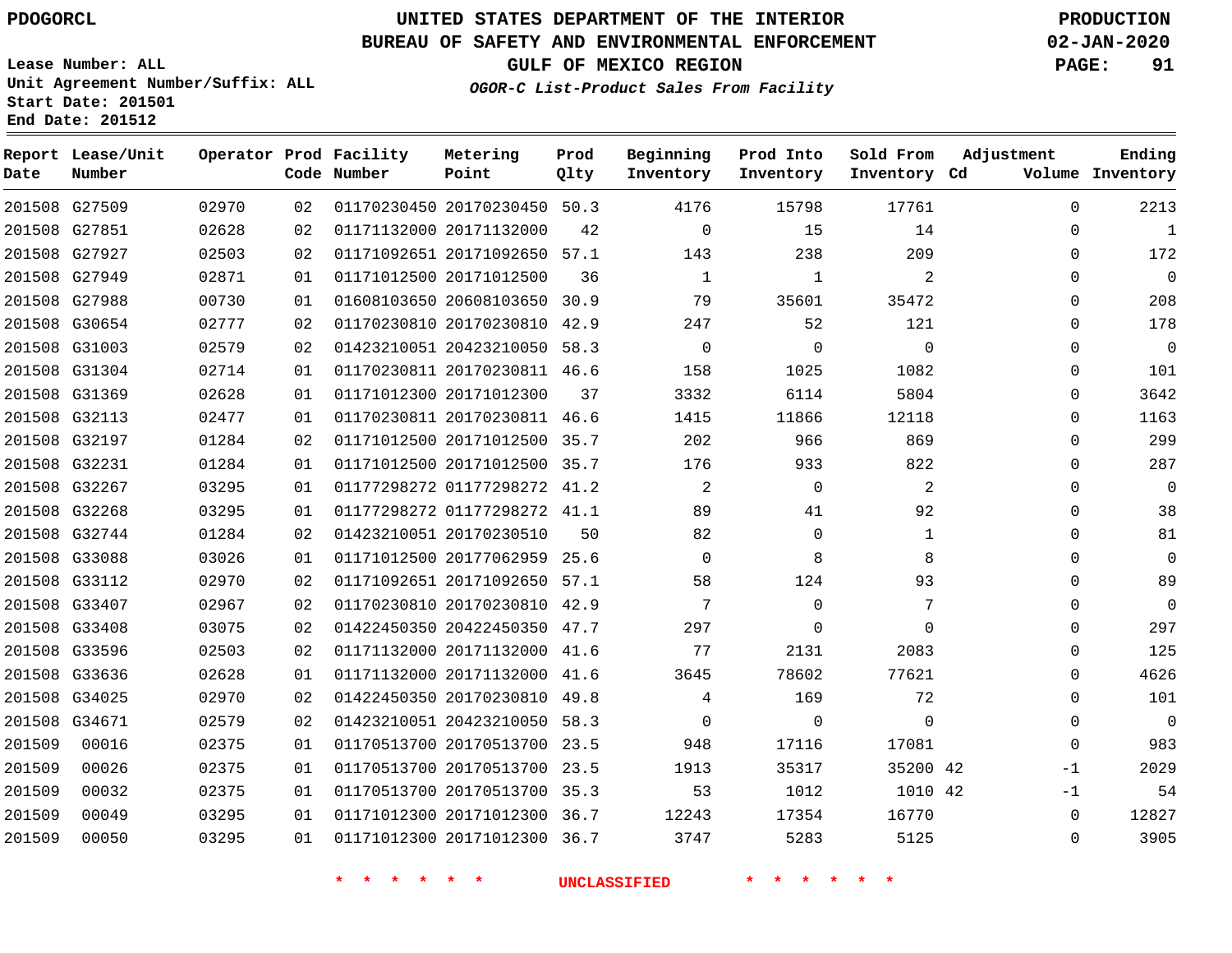#### **BUREAU OF SAFETY AND ENVIRONMENTAL ENFORCEMENT 02-JAN-2020**

**Lease Number: ALL Unit Agreement Number/Suffix: ALL Start Date: 201501 End Date: 201512**

**GULF OF MEXICO REGION PAGE: 92**

**OGOR-C List-Product Sales From Facility**

| Date   | Report Lease/Unit<br>Number |       |    | Operator Prod Facility<br>Code Number | Metering<br>Point            | Prod<br>Qlty | Beginning<br>Inventory | Prod Into<br>Inventory | Sold From<br>Inventory Cd | Adjustment   | Ending<br>Volume Inventory |
|--------|-----------------------------|-------|----|---------------------------------------|------------------------------|--------------|------------------------|------------------------|---------------------------|--------------|----------------------------|
| 201509 | 00051                       | 03295 | 01 |                                       | 01171012300 20171012300 36.7 |              | 1335                   | 2259                   | 1925                      | $\Omega$     | 1669                       |
| 201509 | 00052                       | 03295 | 01 |                                       | 01171012300 20171012300 36.7 |              | 1782                   | 2723                   | 2492                      | $\Omega$     | 2013                       |
| 201509 | 00079                       | 03247 | 01 |                                       | 01170230810 20170230810 47.5 |              | 162                    | 353                    | 248                       | $\Omega$     | 267                        |
| 201509 | 00081                       | 03295 | 01 |                                       | 01170230450 20170230450 47.6 |              | 61                     | 242                    | 218                       | $\Omega$     | 85                         |
| 201509 | 00082                       | 03295 | 01 |                                       | 01170230450 20170230450 47.6 |              | 16                     | 158                    | 119                       | $\Omega$     | 55                         |
| 201509 | 00138                       | 03288 | 01 |                                       | 01170513700 20170513700 18.5 |              | 33                     | $\mathbf 0$            | 33                        | $\Omega$     | $\mathbf 0$                |
| 201509 | 00196                       | 02375 | 01 |                                       | 01171012300 20171012300 36.7 |              | 12681                  | 18865                  | 17602 42                  | 2            | 13946                      |
| 201509 | 00244                       | 03295 | 01 |                                       | 01170231290 01170231290 46.1 |              | 514                    | 5508                   | 5157                      | $\Omega$     | 865                        |
| 201509 | 00247                       | 03295 | 01 |                                       | 01170231290 01170231290 46.1 |              | 107                    | 1147                   | 1074                      | 0            | 180                        |
| 201509 | 00253                       | 01284 | 02 |                                       | 01170230810 20170230810 48.2 |              | 78                     | $\mathbf 0$            | 52                        | $\mathbf 0$  | 26                         |
|        |                             | 02375 | 02 |                                       | 01170230810 20170230810 48.2 |              | $\Omega$               | 58                     | 39                        | 19           | 18                         |
|        |                             |       |    |                                       |                              |              | 78                     | 58                     | 91                        | 19           | 44                         |
| 201509 | 00353                       | 03368 | 01 |                                       | 01170754800 20170754800 28.4 |              | $\mathbf 0$            | 58                     | 126 47                    | 83           | 15                         |
| 201509 | 00367                       | 02375 | 01 |                                       | 01170513700 20170513700 23.5 |              | 40                     | 820                    | 813                       | $\Omega$     | 47                         |
| 201509 | 00424                       | 03295 | 01 |                                       | 01171012400 20171012400 55.5 |              | 8                      | $\mathbf 0$            | 8                         | $\Omega$     | $\mathbf 0$                |
| 201509 | 00434                       | 01284 | 01 |                                       | 01177112605 2017711260Y 32.4 |              | $\Omega$               | 3596                   | 3596                      | $\Omega$     | $\mathbf 0$                |
| 201509 | 00453                       | 01284 | 01 |                                       | 01177112605 2017711260Y 32.4 |              | $\Omega$               | 787                    | 787                       | $\Omega$     | $\Omega$                   |
| 201509 | 00466                       | 03295 | 01 |                                       | 01171012400 20171012400 55.5 |              | 646                    | 1883                   | 1688                      | $\mathbf{0}$ | 841                        |
| 201509 | 00479                       | 03295 | 01 |                                       | 01171012500 20171012500 35.7 |              | 615                    | 1084                   | 1116                      | 0            | 583                        |
| 201509 | 00541                       | 02222 | 01 |                                       | 01170530900 20170530900 52.2 |              | 3432                   | $\mathbf 0$            | 82                        | 0            | 3350                       |
| 201509 | 00560                       | 03288 | 01 |                                       | 01171131600 20171131600      | $\Omega$     | 34                     | $\mathbf 0$            | $\mathbf 0$               | $\mathbf{0}$ | 34                         |
|        |                             |       | 01 |                                       | 01171132800 21171132800 47.5 |              | 0                      | 1743                   | 752                       | 0            | 991                        |
|        |                             |       |    |                                       |                              |              | 34                     | 1743                   | 752                       | 0            | 1025                       |
| 201509 | 00577                       | 03059 | 01 |                                       | 01171012300 20171012300 36.7 |              | 16429                  | 23691                  | 22609                     | $\Omega$     | 17511                      |
| 201509 | 00593                       | 03209 | 01 |                                       | 01171012300 20171012300 36.7 |              | 771                    | 957                    | 1000                      | $\Omega$     | 728                        |
| 201509 | 00599                       | 02899 | 01 |                                       | 01170573602 20170573602 49.4 |              | 536                    | 68                     | 359 42                    | $-1$         | 244                        |
| 201509 | 00605                       | 02899 | 01 |                                       | 01170573602 20170573602 49.4 |              | 1153                   | 243                    | 774 42                    | $\mathbf{1}$ | 623                        |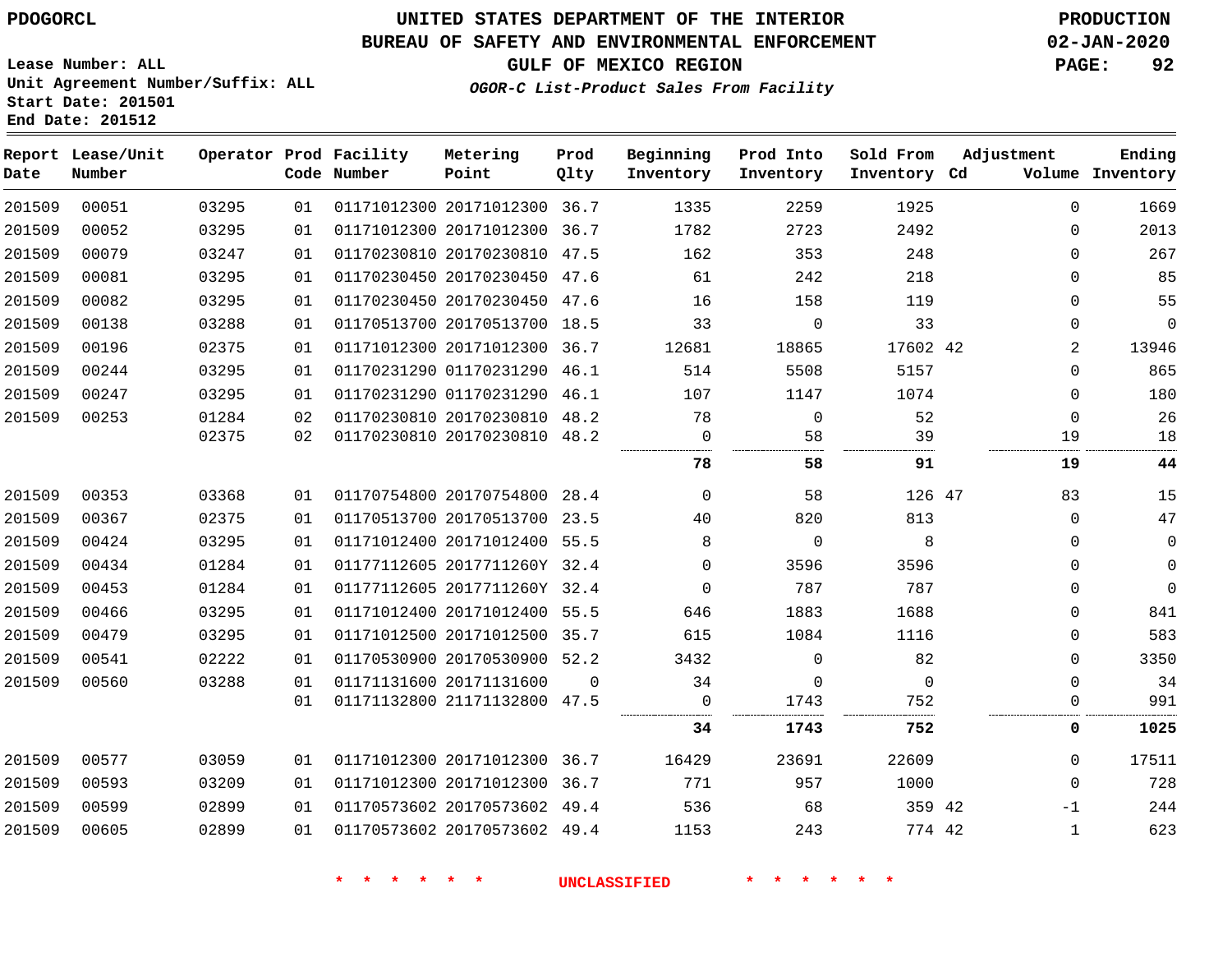# **UNITED STATES DEPARTMENT OF THE INTERIOR PDOGORCL PRODUCTION**

**Prod Qlty**

#### **BUREAU OF SAFETY AND ENVIRONMENTAL ENFORCEMENT 02-JAN-2020**

**Lease Number: ALL Unit Agreement Number/Suffix: ALL Start Date: 201501**

**Operator Prod Facility**

**Code Number**

**Metering Point**

**End Date: 201512**

**Report Lease/Unit**

**Number**

**GULF OF MEXICO REGION PAGE: 93**

**Inventory Cd Volume**

**Adjustment**

**Ending**

**OGOR-C List-Product Sales From Facility**

**Beginning Inventory** **Prod Into Inventory** **Sold From Inventory**

| 201509 | 00680             | 03217 | 01 | 01170230700 20170230700      | $\Omega$ | 1617     | 0           | 0            |                 | $\mathbf 0$ | 1617   |
|--------|-------------------|-------|----|------------------------------|----------|----------|-------------|--------------|-----------------|-------------|--------|
| 201509 | 00693             | 03368 | 01 | 01170754800 20170754800 28.4 |          | 0        | 384         | 353 47       |                 | 72          | 103    |
| 201509 | 00694             | 03368 | 01 | 01170754800 20170754800      | 28.4     | 0        | 6462        | 6675 47      |                 | 1942        | 1729   |
| 201509 | 00697             | 03368 | 01 | 01170754800 20170754800 28.4 |          | $\Omega$ | 1748        | 1742 47      |                 | 462         | 468    |
| 201509 | 00758             | 03295 | 01 | 01170230810 20170230810      | 48.1     | 801      | 1376        | 1136         |                 | 0           | 1041   |
| 201509 | 00775             | 02899 | 01 | 01171131600 20171131600 41.6 |          | 191      | $\mathbf 0$ | $\mathbf{0}$ |                 | 0           | 191    |
| 201509 | 00796             | 02628 | 01 | 01171012300 20171012300 36.7 |          | 4563     | 6976        | 6382         |                 | $\mathbf 0$ | 5157   |
| 201509 | 00839             | 02451 | 01 | 01170513800 20170513800      | 32.5     | 658      | 6289        | 6417         |                 | $\Omega$    | 530    |
| 201509 | 754303001A        | 00059 | 01 | 01170230811 20170230811 51.8 |          | 186      | 1005        | 737 09       |                 | $-238$      | 216    |
| 201509 | 754306012A        | 01207 | 01 | 01608128270 20608128270      | 25.2     | 105601   | 193276      |              | $0\quad09$      | $-231873$   | 67004  |
|        | 201509 754306013A | 01207 | 01 | 01608128270 20608128270 25.2 |          | 190542   | 303942      |              | 0 <sub>09</sub> | $-363529$   | 130955 |
| 201509 | 754307005A        | 00078 | 01 | 01170573601 20170573601 26.9 |          | 25       | 423         | 409 42       |                 | $-1$        | 38     |
| 201509 | 754307017A        | 02970 | 02 | 01171132800 20170230811 51.8 |          | 893      | 6569        | 6048         |                 | 0           | 1414   |
|        | 201509 754310009A | 00078 | 01 | 01170573601 20170573601      | 27       | 363      | 1961        | 2145 42      |                 | $-1$        | 178    |
| 201509 | 754315006A        | 03368 | 01 | 01170754800 20170754800      | 28.4     | $\Omega$ | 556         | 571 47       |                 | 164         | 149    |
| 201509 | 7543880060        | 03295 | 01 | 01170230450 20170230450 47.6 |          | 64       | 153         | 164          |                 | $\mathbf 0$ | 53     |
| 201509 | 7543890080        | 02375 | 01 | 01170513700 20170513700 33.2 |          | 88       | 1736        | 1731         |                 | 0           | 93     |
| 201509 | 7543930100        | 03026 | 02 | 01170230450 20170230450 47.7 |          | 46       | 241         | 203          |                 | $\Omega$    | 84     |
|        | 201509 7543930200 | 03295 | 01 | 01171012310 20171012310 42.6 |          | 1787     | $\Omega$    | 696          |                 | $\Omega$    | 1091   |
| 201509 | 7543940080        | 03295 | 01 | 01170230811 20170230811 51.7 |          | 46       | 422         | 377          |                 | $\Omega$    | 91     |
| 201509 | 754396015A        | 01284 | 01 | 01608103650 20608103650 31.8 |          | 5        | 2735        | 2730         |                 | 0           | 10     |
| 201509 | 8910020210        | 02451 | 01 | 01170513800 20170513800      | 32.5     | 14115    | 94044       | 100233       |                 | 0           | 7926   |
| 201509 | 8910024540        | 02451 | 01 | 01170513800 20170513800 32.5 |          | 9739     | 69109       | 73023        |                 | $\Omega$    | 5825   |
| 201509 | 8910029320        | 02375 | 01 | 01170513700 20170513700 35.3 |          | 3540     | 76627       | 76046 42     |                 | $-3$        | 4118   |
| 201509 | 8910034440        | 02375 | 01 | 01170513700 20170513700 24.8 |          | 3507     | 69282       | 69060        |                 | 0           | 3729   |
| 201509 | 8910039150        | 00078 | 01 | 01170573601 20170573601      | 27       | 3526     | 30304       | 31073 42     |                 | $-1$        | 2756   |
| 201509 | 8910086400        | 02222 | 02 | 01171012400 20171012400 55.5 |          | 62       | 193         | 169          |                 | $\Omega$    | 86     |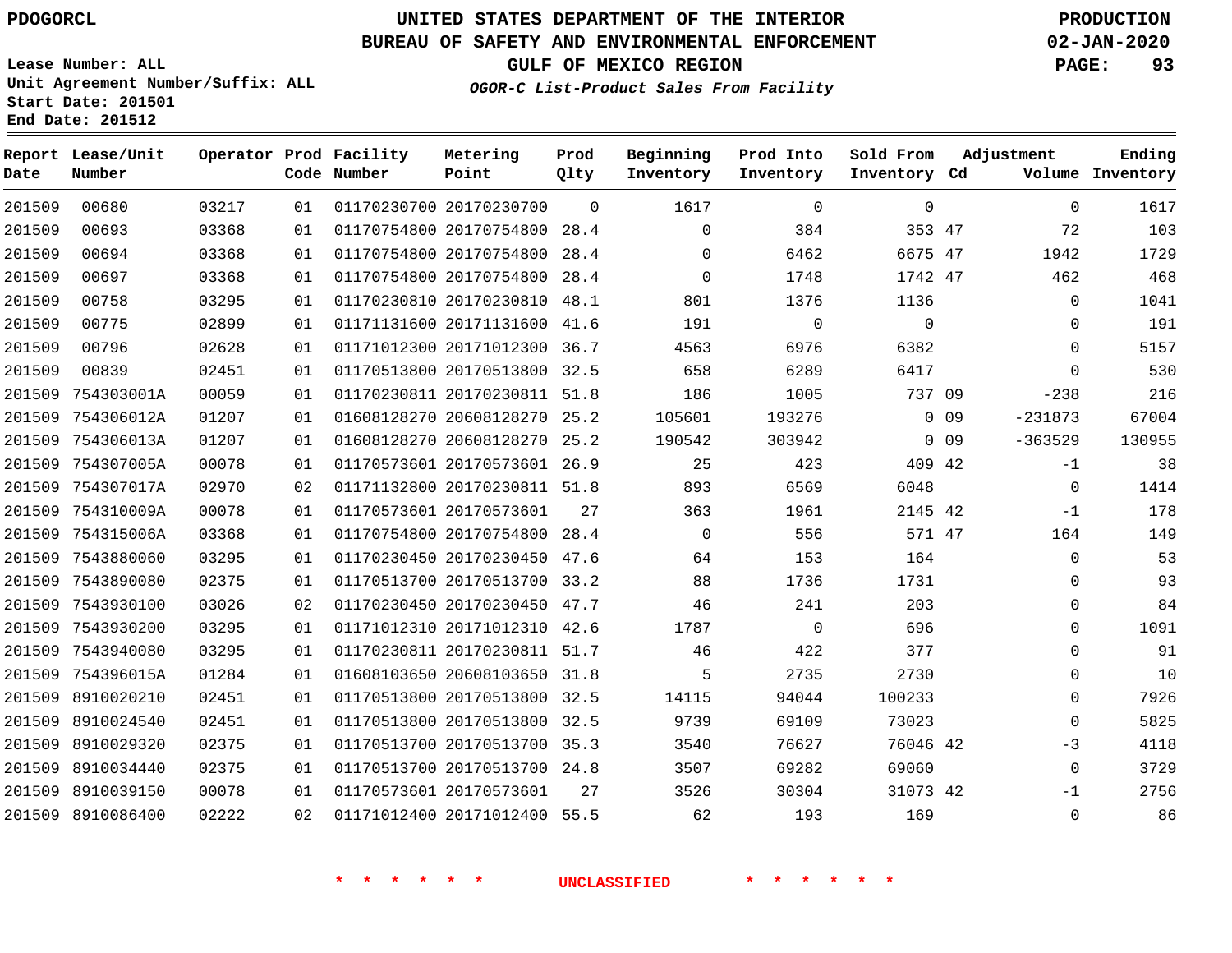## **UNITED STATES DEPARTMENT OF THE INTERIOR PDOGORCL PRODUCTION**

#### **BUREAU OF SAFETY AND ENVIRONMENTAL ENFORCEMENT 02-JAN-2020**

**Lease Number: ALL Unit Agreement Number/Suffix: ALL Start Date: 201501 End Date: 201512**

**OGOR-C List-Product Sales From Facility**

**GULF OF MEXICO REGION PAGE: 94**

| Date | Report Lease/Unit<br>Number |       |    | Operator Prod Facility<br>Code Number | Metering<br>Point            | Prod<br>Qlty | Beginning<br>Inventory | Prod Into<br>Inventory | Sold From<br>Inventory Cd | Adjustment   | Ending<br>Volume Inventory |
|------|-----------------------------|-------|----|---------------------------------------|------------------------------|--------------|------------------------|------------------------|---------------------------|--------------|----------------------------|
|      | 201509 8910088130           | 00078 | 01 |                                       | 01171012400 20171012400 55.5 |              | 112                    | 407                    | 336                       | $\Omega$     | 183                        |
|      |                             |       | 01 |                                       | 01171132800 21171132800      | 47.5         | 304<br>                | 733                    | 451 42<br>.               | -1           | 585                        |
|      |                             |       |    |                                       |                              |              | 416                    | 1140                   | 787                       | -1           | 768                        |
|      | 201509 8910089160           | 02375 | 01 |                                       | 01170513700 20170513700 28.2 |              | 340                    | 6284                   | 6286                      | $\mathbf{0}$ | 338                        |
|      | 201509 891008927AG          | 00078 | 01 |                                       | 01170230400 20170230400 51.3 |              | 57                     | 16                     | 64                        | $\Omega$     | 9                          |
|      | 201509 891008927Y           | 00078 | 01 |                                       | 01170230400 20170230400 51.3 |              | 21                     | 70                     | 50                        | $\Omega$     | 41                         |
|      | 201509 8910116580           | 02375 | 01 |                                       | 01170513700 20170513700 26.1 |              | 146                    | 2703                   | 2704                      | 0            | 145                        |
|      | 201509 8910116740           | 02375 | 01 |                                       | 01170513700 20170513700      | 26.5         | 1029                   | 20806                  | 20715 42                  | $-1$         | 1119                       |
|      | 201509 8910116770           | 02375 | 01 |                                       | 01170513700 20170513700 26.1 |              | 106                    | 2263                   | 2247                      | $\mathbf 0$  | 122                        |
|      | 201509 8910116790           | 02375 | 01 |                                       | 01170513700 20170513700      | 28           | 747                    | 15306                  | 15230 42                  | $-1$         | 822                        |
|      | 201509 8910116800           | 02375 | 01 |                                       | 01170513700 20170513700 26.8 |              | 3632                   | 71663                  | 71441 42                  | 1            | 3855                       |
|      | 201509 891011687A           | 03368 | 01 |                                       | 01170754800 20170754800 28.4 |              | $\Omega$               | 347                    | 371 47                    | 117          | 93                         |
|      | 201509 891011687C           | 03368 | 01 |                                       | 01170754800 20170754800 28.4 |              | 0                      | 1118                   | 1058 47                   | 239          | 299                        |
|      | 201509 891011687D           | 03368 | 01 |                                       | 01170754800 20170754800 28.4 |              | $\Omega$               | 996                    | 991 47                    | 262          | 267                        |
|      | 201509 891011687E           | 03368 | 01 |                                       | 01170754800 20170754800 28.4 |              | 0                      | 6                      | 48 47                     | 43           | $\mathbf{1}$               |
|      | 201509 8910117330           | 03368 | 01 |                                       | 01170754800 20170754800 28.4 |              | $\Omega$               | 10                     | 11 47                     | 3            | $\overline{a}$             |
|      | 201509 8910123270           | 03295 | 01 |                                       | 01177215100 20177215102 30.4 |              | 51                     | 4762                   | 4761                      | 0            | 52                         |
|      | 201509 8910123320           | 03295 | 01 |                                       | 01177215100 20177215102 30.4 |              | 75                     | 7212                   | 7208                      | $\Omega$     | 79                         |
|      | 201509 8910123330           | 03295 | 01 |                                       | 01177215100 20177215102 30.4 |              | 169                    | 15696                  | 15692                     | $\Omega$     | 173                        |
|      | 201509 8910169280           | 02628 | 01 |                                       | 01171132000 20171132000 42.2 |              | 224                    | 4407                   | 4489                      | $\Omega$     | 142                        |
|      | 201509 8910169290           | 02628 | 01 |                                       | 01171132000 20171132000 42.2 |              | 18                     | 71                     | 89                        | $\Omega$     | $\mathbf 0$                |
|      | 201509 8910169300           | 02375 | 01 |                                       | 01170230810 20170230810 48.2 |              | 32                     | 45                     | 43                        | $\Omega$     | 34                         |
|      | 201509 8910202350           | 00276 | 01 |                                       | 01170513700 20170513700 32.2 |              | 1207                   | 18276                  | 18501 42                  | $\mathbf{1}$ | 983                        |
|      | 201509 8910202560           | 02375 | 01 |                                       | 01170513700 20170513700 25.9 |              | 240                    | 5037                   | 5006                      | $\mathbf{0}$ | 271                        |
|      | 201509 G00900               | 02477 | 01 |                                       | 01170230811 20170230811 51.8 |              | 2                      | 53                     | 44                        | $\Omega$     | 11                         |
|      | 201509 G00974               | 03295 | 01 |                                       | 01171132000 20171132000 42.2 |              | 12                     | 252                    | 256                       | 0            | 8                          |
|      | 201509 G00985               | 02266 | 01 |                                       | 0117709260A 2017709260A 33.5 |              | 376                    | 5491                   | 5491 42                   | $\mathbf{1}$ | 377                        |
|      | 201509 G01027               | 00162 | 01 |                                       | 01177122606 20177122606 41.6 |              | $\Omega$               | 3048                   | 3048                      | $\Omega$     | $\mathbf 0$                |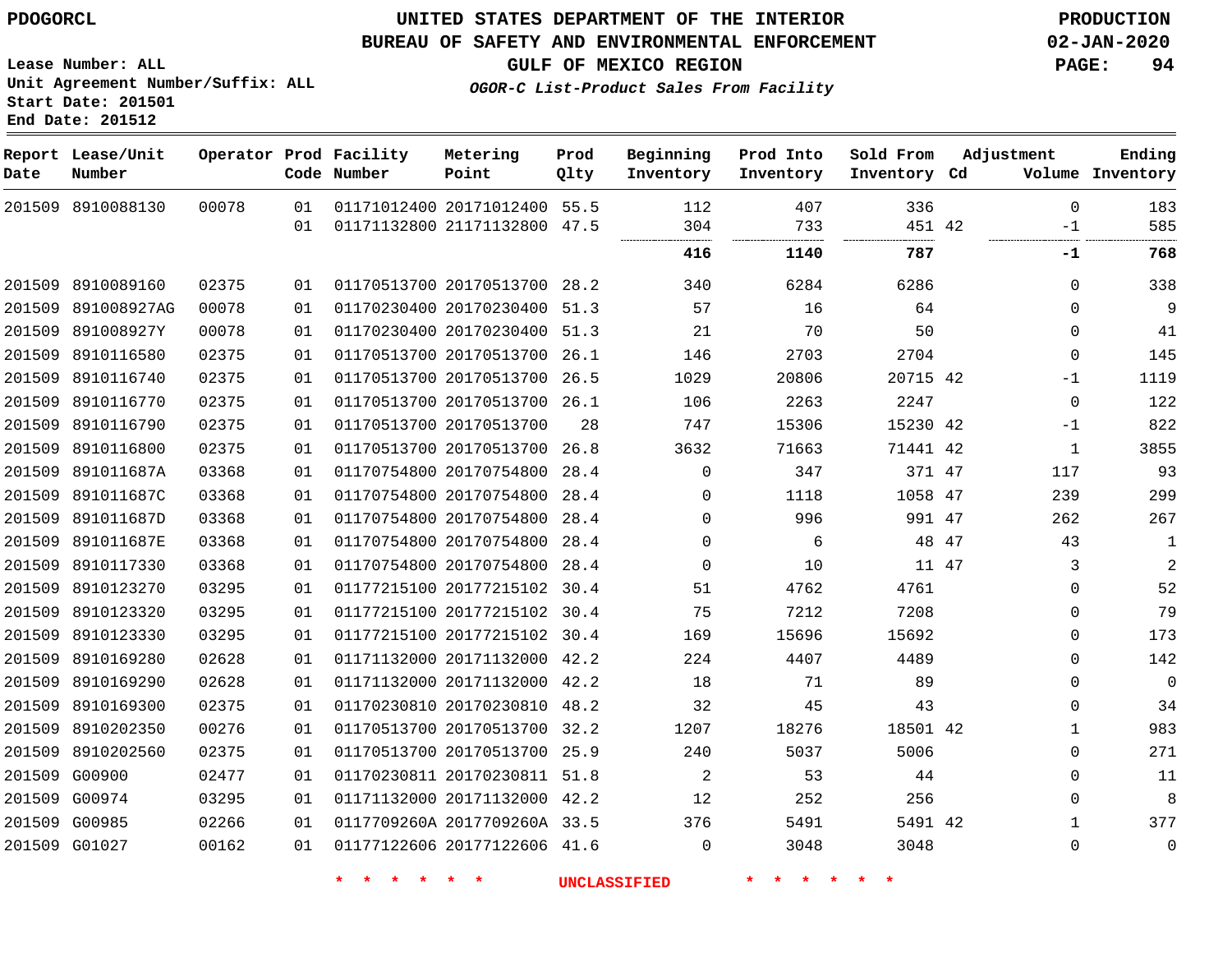**Report Lease/Unit**

**Number**

## **UNITED STATES DEPARTMENT OF THE INTERIOR PDOGORCL PRODUCTION**

**Prod Qlty**

#### **BUREAU OF SAFETY AND ENVIRONMENTAL ENFORCEMENT 02-JAN-2020**

**Lease Number: ALL Unit Agreement Number/Suffix: ALL Start Date: 201501 End Date: 201512**

**Operator Prod Facility**

**Code Number**

**OGOR-C List-Product Sales From Facility**

**Beginning Inventory** **Prod Into Inventory** **Sold From Inventory**

**GULF OF MEXICO REGION PAGE: 95**

**Inventory Cd Volume**

**Adjustment**

**Ending**

 

| 201509 G01036 | 03209 | 02 | 01171092651 20171092650 52.8 |          | 1399     | 7882     | 6286         |       | $\Omega$    |
|---------------|-------|----|------------------------------|----------|----------|----------|--------------|-------|-------------|
| 201509 G01082 | 01284 | 01 | 01170753510 20170753510 55.8 |          | 8        | $\Omega$ | 2            |       | 0           |
| 201509 G01083 | 02375 | 01 | 01170513700 20170513700 26.7 |          | 1917     | 39786    | 39565 42     |       | 2           |
|               | 02777 | 01 | 01170753510 20170753510 45.5 |          | 0<br>    | 0<br>    | $\Omega$<br> |       |             |
|               |       |    |                              |          | 1917     | 39786    | 39565        |       | 2           |
| 201509 G01084 | 02375 | 01 | 01170513700 20170513700 28.2 |          | 43       | 129      | 165          |       | $\Omega$    |
| 201509 G01090 | 02375 | 01 | 01170513700 20170513700 26.1 |          | 206      | 3689     | 3696         |       | $\Omega$    |
| 201509 G01091 | 02375 | 01 | 01170513700 20170513700 26.4 |          | 1624     | 26263    | 26475        |       | $\Omega$    |
| 201509 G01092 | 02375 | 01 | 01170513700 20170513700 26.1 |          | 236      | 4504     | 4497 42      |       | -1          |
| 201509 G01196 | 02266 | 02 | 01171132800 21171132800 47.5 |          | 149      | 192      | 147          |       | $\mathbf 0$ |
| 201509 G01198 | 03295 | 01 | 01171092651 20171092650 57.6 |          | 47       | 301      | 234          |       | $\mathbf 0$ |
| 201509 G01208 | 03295 | 01 | 01171092651 20171092650 57.6 |          | 234      | 1271     | 1022         |       | 0           |
| 201509 G01210 | 02375 | 02 | 01171132800 21171132800 47.5 |          | 674      | 1423     | 905          |       | $\Omega$    |
| 201509 G01220 | 03295 | 01 | 01177092600 20177092600 40.9 |          | 277      | 6901     | 6969         |       | $\Omega$    |
| 201509 G01248 | 02628 | 01 | 01171012500 20171012500 35.7 |          | 4530     | 6478     | 7527         |       | $\mathbf 0$ |
| 201509 G01351 | 00078 | 01 | 01170230400 20170230400 51.3 |          | $\Omega$ | 6        |              | 3 4 2 | 1           |
| 201509 G01447 | 02375 | 02 | 01170513700 20170513700 23.5 |          | 27       | 503      | 500 42       |       | $-1$        |
| 201509 G01497 | 02451 | 01 | 01170513800 20170513800 32.5 |          | 5469     | 42746    | 44612        |       | $\mathbf 0$ |
| 201509 G01498 | 02451 | 01 | 01170513800 20170513800 32.5 |          | 917      | 7115     | 7432         |       | $\mathbf 0$ |
| 201509 G01610 | 03295 | 01 | 01177215100 20177215102 30.5 |          | 14       | 1173     | 1174         |       | $\Omega$    |
| 201509 G01619 | 02375 | 01 | 01170513700 20170513700 33.2 |          | 708      | 13754    | 13723 42     |       | 2           |
| 201509 G01620 | 02375 | 01 | 01170513700 20170513700 33.2 |          | 177      | 3403     | 3397         |       | 0           |
| 201509 G01848 | 01284 | 02 | 01423210051 20170230500      | $\Omega$ | $\Omega$ | 0        | $\Omega$     |       | 0           |
|               | 01978 | 02 | 01170230500 20170230500 45.9 |          |          |          |              |       |             |
|               |       |    |                              |          | 0        | 0        | 0            |       | 0           |
| 201509 G01860 | 03295 | 01 | 01170231110 20170231110      | $\cap$   | 6067     | 4254     | $\Omega$     |       | $\Omega$    |
| 201509 G01865 | 00078 | 01 | 01171012500 20171012500 35.7 |          | 714      | 944      | 1150 42      |       | $-1$        |

**Metering Point**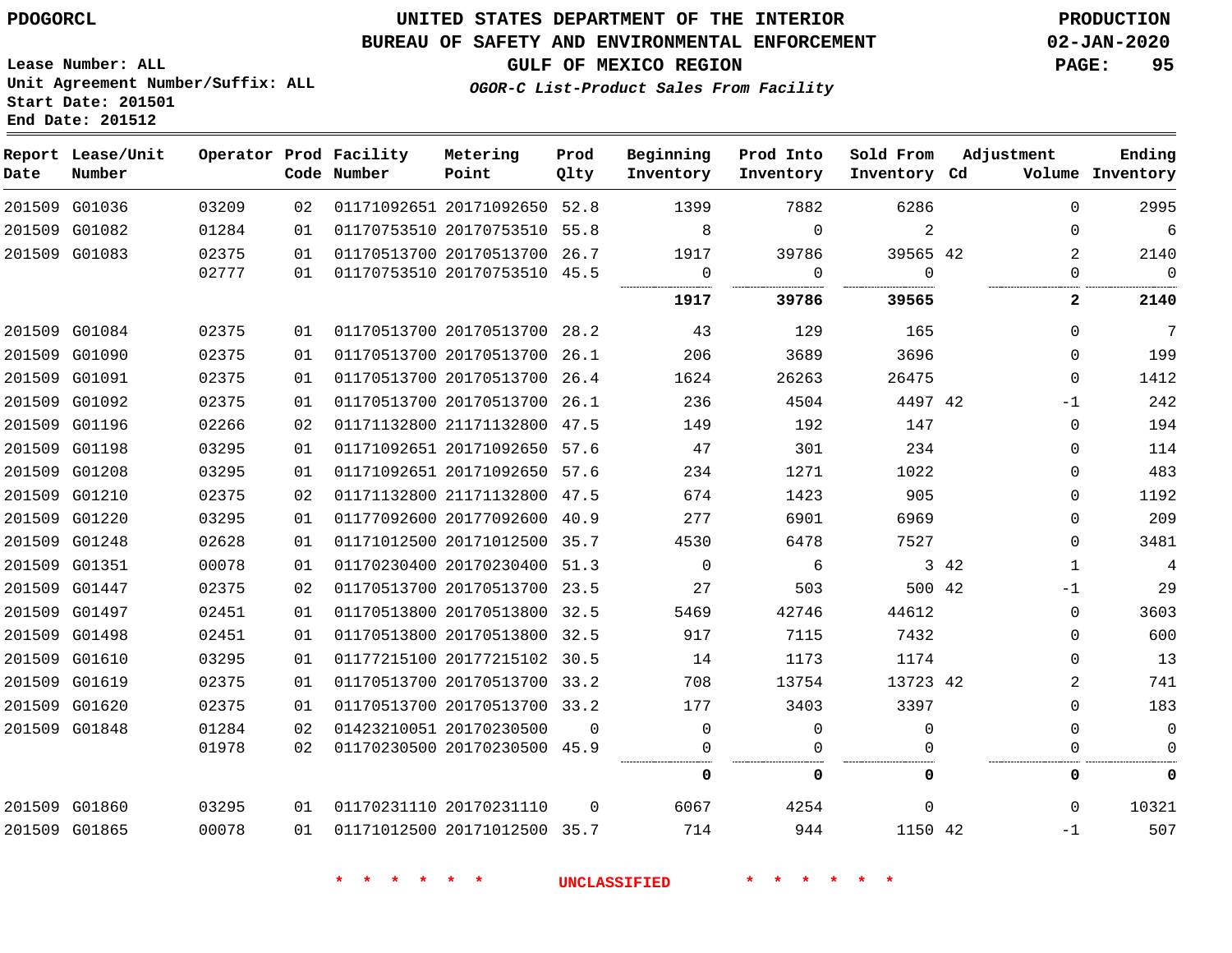#### **BUREAU OF SAFETY AND ENVIRONMENTAL ENFORCEMENT 02-JAN-2020**

**Lease Number: ALL Unit Agreement Number/Suffix: ALL Start Date: 201501 End Date: 201512**

**GULF OF MEXICO REGION PAGE: 96**

**OGOR-C List-Product Sales From Facility**

| Date | Report Lease/Unit<br>Number |       |    | Operator Prod Facility<br>Code Number | Metering<br>Point            | Prod<br>Qlty | Beginning<br>Inventory | Prod Into<br>Inventory | Sold From<br>Inventory Cd | Adjustment  | Ending<br>Volume Inventory |
|------|-----------------------------|-------|----|---------------------------------------|------------------------------|--------------|------------------------|------------------------|---------------------------|-------------|----------------------------|
|      | 201509 G01880               | 03295 | 01 |                                       | 01171132000 20171132000 42.2 |              | 1                      | 35                     | 35                        | $\Omega$    | $\mathbf{1}$               |
|      | 201509 G01898               | 02312 | 01 |                                       | 01171012500 20171012500 35.7 |              | 1386                   | 1933                   | 2280                      | $\Omega$    | 1039                       |
|      |                             |       | 02 |                                       | 01171012500 20171012500 35.7 |              | 56                     | $\Omega$               | 56                        | $\Omega$    | $\Omega$                   |
|      |                             |       |    |                                       |                              |              | 1442                   | 1933                   | 2336                      | 0           | 1039                       |
|      | 201509 G01953               | 03295 | 01 |                                       | 01170230811 20170230811 51.8 |              | 13                     | 84                     | 79                        | 0           | 18                         |
|      | 201509 G01966               | 03295 | 01 |                                       | 01177215100 20177215102 30.4 |              | 63                     | 4845                   | 4855                      | $\Omega$    | 53                         |
|      | 201509 G01967               | 03295 | 01 |                                       | 01177215100 20177215102 30.4 |              | 139                    | 12725                  | 12724                     | $\Omega$    | 140                        |
|      | 201509 G01972               | 03033 | 01 |                                       | 01170230810 20170230810 48.2 |              | 80                     | 0                      | 80                        | $\mathbf 0$ | $\mathbf 0$                |
|      | 201509 G02111               | 02628 | 01 |                                       | 01171132000 20171132000 42.2 |              | 2268                   | 39779                  | 40747                     | $\Omega$    | 1300                       |
|      | 201509 G02127               | 02312 | 02 |                                       | 01170230810 20170230810      | 48.2         | 33                     | $\mathbf 0$            | 33                        | 0           | $\overline{0}$             |
|      | 201509 G02161               | 03295 | 01 |                                       | 01171012500 20171012500 35.7 |              | 987                    | 968                    | 1435                      | $\Omega$    | 520                        |
|      | 201509 G02163               | 03295 | 01 |                                       | 01171012500 20171012500 35.6 |              | 61                     | 138                    | 125                       | $\Omega$    | 74                         |
|      | 201509 G02317               | 03295 | 01 |                                       | 01171132000 20171132000 42.1 |              | 9                      | 251                    | 252                       | $\mathbf 0$ | 8                          |
|      | 201509 G02353               | 01284 | 01 |                                       | 01170230450 20170230450 47.7 |              | 283                    | 1359                   | 1165                      | $\Omega$    | 477                        |
|      | 201509 G02354               | 01284 | 01 |                                       | 01170230450 20170230450 47.7 |              | 388                    | 2018                   | 1702                      | $\mathbf 0$ | 704                        |
|      | 201509 G02429               | 02375 | 01 |                                       | 01170230811 20170230810      | 48.2         | 90                     | 93                     | 112 42                    | $-1$        | 70                         |
|      | 201509 G02433               | 02375 | 01 |                                       | 01170230810 20170230810 48.2 |              | 23                     | 25                     | 28                        | $\Omega$    | 20                         |
|      | 201509 G02601               | 02628 | 02 |                                       | 01171092651 20171092650 57.6 |              | 300                    | 1726                   | 1367                      | $\Omega$    | 659                        |
|      | 201509 G02613               | 02628 | 01 |                                       | 01171132000 20171132000 45.1 |              | $\Omega$               | $\Omega$               | $\Omega$                  | $\Omega$    | $\mathbf 0$                |
|      | 201509 G02705               | 02628 | 02 |                                       | 01170230810 20170230810 48.2 |              | 22874                  | 40994                  | 32851                     | 0           | 31017                      |
|      | 201509 G02825               | 03295 | 01 |                                       | 01170230810 20170230810 48.1 |              | 201                    | 2                      | 201                       | $\Omega$    | 2                          |
|      | 201509 G02826               | 03295 | 01 |                                       | 01170231110 20170231110      | $\Omega$     | 668                    | 562                    | $\overline{0}$            | 0           | 1230                       |
|      |                             |       | 01 |                                       | 01170230810 20170230810 48.1 |              | 92                     | 164                    | 132                       | $\Omega$    | 124                        |
|      |                             |       |    |                                       |                              |              | 760                    | 726                    | 132                       | 0           | 1354                       |
|      | 201509 G02870               | 03295 | 01 |                                       | 01170230810 20170230810 48.2 |              | 17                     | $\Omega$               | 17                        | $\Omega$    | 0                          |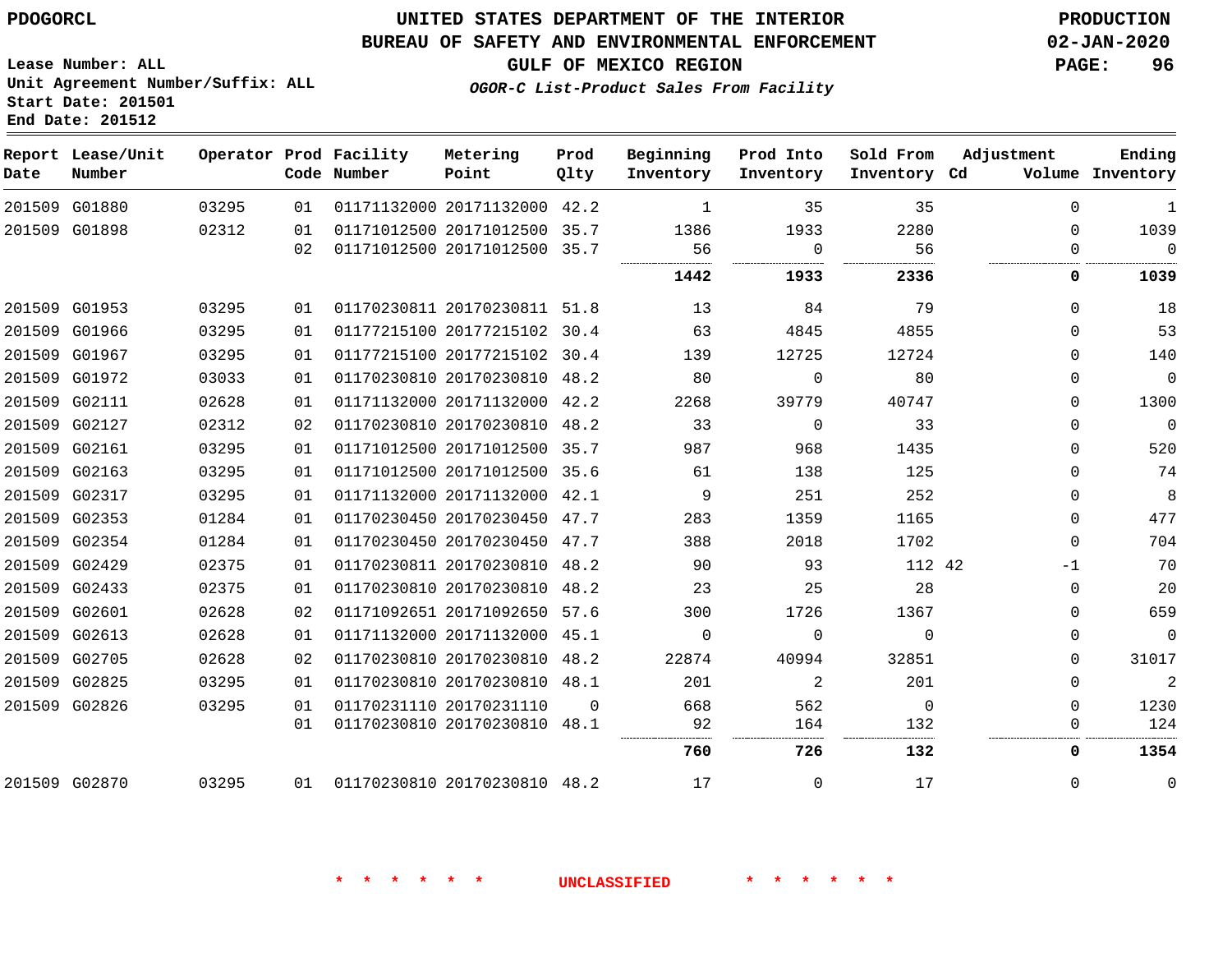#### **BUREAU OF SAFETY AND ENVIRONMENTAL ENFORCEMENT 02-JAN-2020**

**GULF OF MEXICO REGION PAGE: 97**

**Lease Number: ALL Unit Agreement Number/Suffix: ALL Start Date: 201501 End Date: 201512**

**OGOR-C List-Product Sales From Facility**

| Date | Report Lease/Unit<br>Number |       |    | Operator Prod Facility<br>Code Number | Metering<br>Point            | Prod<br>Qlty | Beginning<br>Inventory | Prod Into<br>Inventory | Sold From<br>Inventory Cd |                 | Adjustment   | Ending<br>Volume Inventory |
|------|-----------------------------|-------|----|---------------------------------------|------------------------------|--------------|------------------------|------------------------|---------------------------|-----------------|--------------|----------------------------|
|      | 201509 G02895               | 02579 | 02 |                                       | 01171092651 20171092650 57.1 |              | 1                      | $\Omega$               |                           | 0 <sub>28</sub> | $-1$         | 0                          |
|      |                             | 02628 | 02 |                                       | 01171092651 20171092650 57.6 |              | $\Omega$               | 93                     | 57                        |                 | $\Omega$     | 36                         |
|      |                             |       |    |                                       |                              |              | 1                      | 93                     | 57                        |                 | -1           | 36                         |
|      | 201509 G02917               | 03247 | 01 |                                       | 01171092930 20171092930 37.4 |              | 6                      | 373                    | 347                       |                 | $\Omega$     | 32                         |
|      | 201509 G03152               | 03295 | 01 |                                       | 01177092600 20177092600 40.9 |              | 30                     | 1343                   | 1332                      |                 | $\Omega$     | 41                         |
|      | 201509 G03331               | 02628 | 01 |                                       | 01171132800 20171132000 42.2 |              | 94                     | 1786                   | 1822                      |                 | 0            | 58                         |
|      | 201509 G03414               | 03295 | 01 |                                       | 01170753510 20170753510 55.8 |              | 2001                   | 1249                   | 962                       |                 | 0            | 2288                       |
|      | 201509 G03793               | 03295 | 01 |                                       | 01171012500 20171012500 35.6 |              | 111                    | 197                    | 202                       |                 | $\Omega$     | 106                        |
|      | 201509 G03958               | 03295 | 01 |                                       | 01170230510 20170230510 49.5 |              | 1700                   | 1125                   | 1497                      |                 | 0            | 1328                       |
|      | 201509 G04003               | 03295 | 01 |                                       | 01171012500 20171012500 35.6 |              | 1500                   | 2357                   | 2590                      |                 | $\Omega$     | 1267                       |
|      | 201509 G04081               | 03295 | 01 |                                       | 01170230450 20170230810 48.2 |              | 1205                   | 2935                   | 1919                      |                 | $\Omega$     | 2221                       |
|      | 201509 G04087               | 02899 | 01 |                                       | 01177008150 01177008150      | 31           | 6114                   | 2645                   | 5229 42                   |                 | $-2$         | 3528                       |
|      | 201509 G04232               | 00730 | 01 |                                       | 01171012500 20171012500 35.7 |              | 5941                   | 9866                   | 10503 42                  |                 | $\mathbf{1}$ | 5305                       |
|      |                             | 03295 | 01 |                                       | 01171012500 20171012500 35.6 |              | 179                    | 290                    | 313                       |                 | 0            | 156                        |
|      |                             |       |    |                                       |                              |              | 6120                   | 10156                  | 10816                     |                 | 1            | 5461                       |
|      | 201509 G04421               | 03295 | 01 |                                       | 01171131600 20171131600      | $\Omega$     | 688                    | $\Omega$               | $\mathbf 0$               |                 | $\Omega$     | 688                        |
|      | 201509 G04433               | 02312 | 01 |                                       | 01177082950 20177082956 25.9 |              | 1                      | 40                     |                           | 41 42           | $\mathbf 1$  | 1                          |
|      | 201509 G04800               | 02970 | 02 |                                       | 01177062608 2017706260A 38.8 |              | 1                      | 670                    | 668                       |                 | $\mathbf 0$  | $\mathbf{3}$               |
|      |                             | 03026 | 02 |                                       | 01171132800 21171132800 47.5 |              | 541                    | 126                    | 288                       |                 | $\Omega$     | 379                        |
|      |                             |       |    |                                       |                              |              | 542                    | 796                    | 956                       |                 | 0            | 382                        |
|      | 201509 G04809               | 02312 | 01 |                                       | 01177082950 20177082956 25.9 |              | 452                    | 15094                  | 15199 42                  |                 | -1           | 346                        |
|      | 201509 G04818               | 03295 | 01 |                                       | 01170230500 20170230500      | 47           | 41                     | 5                      | 29                        |                 | $\Omega$     | 17                         |
|      | 201509 G05006               | 01284 | 02 |                                       | 01423210051 20170230510 49.5 |              | 100                    | $\Omega$               | 94                        |                 | $\Omega$     | 6                          |
|      | 201509 G05431               | 02970 | 02 |                                       | 01177062608 2017706260A 38.8 |              | 37                     | 11340                  | 11332                     |                 | $\Omega$     | 45                         |
|      | 201509 G05504               | 02970 | 02 |                                       | 01171132800 21171132800      | 48           | 8181                   | 10723                  | 8157                      |                 | $\Omega$     | 10747                      |
|      |                             | 03295 | 01 |                                       | 01171132800 21171132800 47.5 |              | 1697                   | 2540                   | 1828                      |                 | $\Omega$     | 2409                       |
|      |                             |       |    |                                       |                              |              | 9878                   | 13263                  | 9985                      |                 | 0            | 13156                      |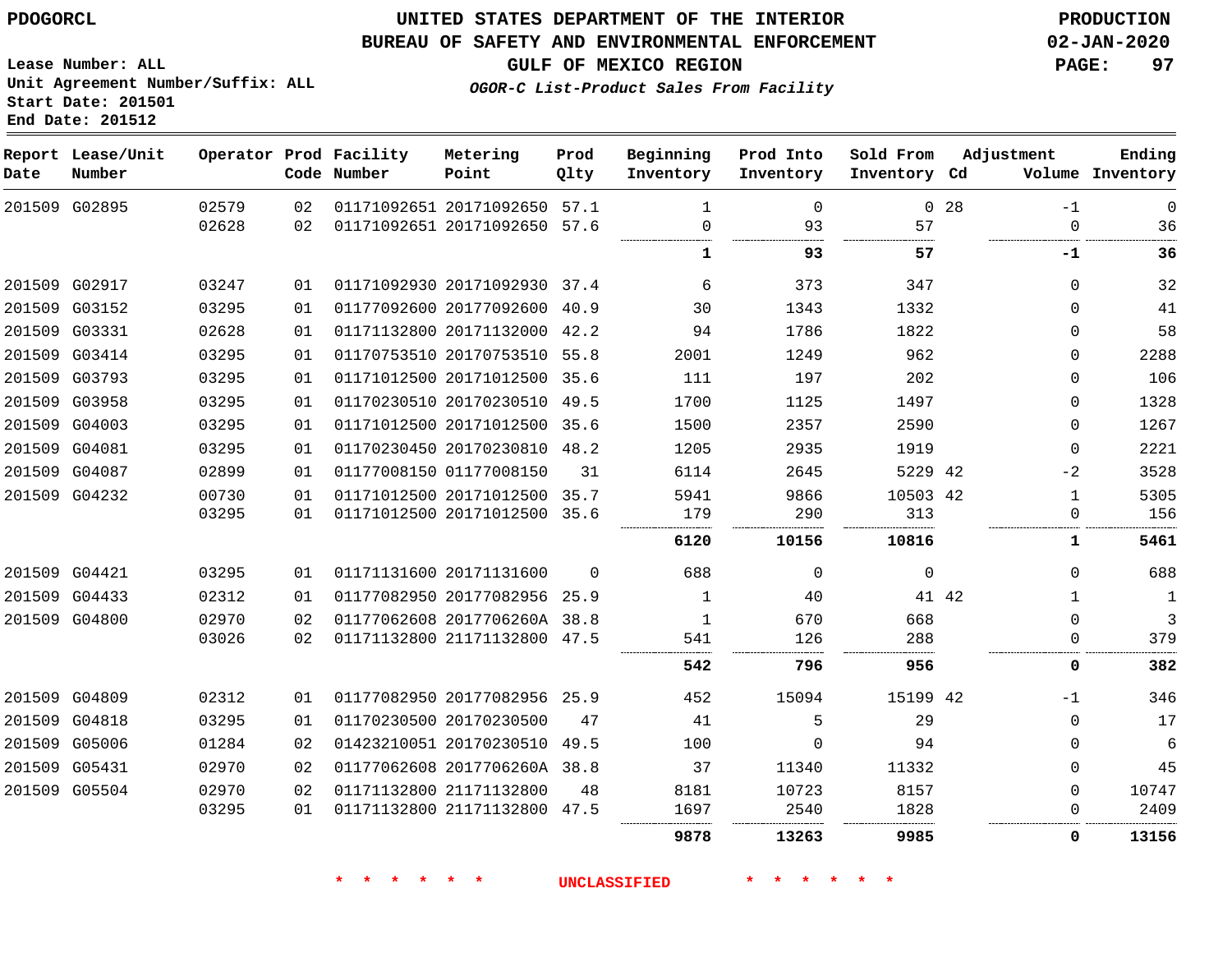#### **BUREAU OF SAFETY AND ENVIRONMENTAL ENFORCEMENT 02-JAN-2020**

**Lease Number: ALL Unit Agreement Number/Suffix: ALL Start Date: 201501**

**OGOR-C List-Product Sales From Facility**

**GULF OF MEXICO REGION PAGE: 98**

**End Date: 201512**

| Date | Report Lease/Unit<br>Number |       |    | Operator Prod Facility<br>Code Number | Metering<br>Point            | Prod<br>Qlty | Beginning<br>Inventory | Prod Into<br>Inventory | Sold From<br>Inventory Cd | Adjustment   | Ending<br>Volume Inventory |
|------|-----------------------------|-------|----|---------------------------------------|------------------------------|--------------|------------------------|------------------------|---------------------------|--------------|----------------------------|
|      | 201509 G05505               | 00078 | 01 |                                       | 01171132800 21171132800 47.5 |              | 65                     | 171                    | 98                        | $\Omega$     | 138                        |
|      |                             |       | 01 |                                       | 01171012400 20171012400 55.5 |              | 24<br>                 | 98<br>                 | 79<br>                    | $\Omega$<br> | 43                         |
|      |                             |       |    |                                       |                              |              | 89                     | 269                    | 177                       | 0            | 181                        |
|      | 201509 G05602               | 03247 | 01 |                                       | 01171012500 20171012500 40.1 |              | 55                     | 192                    | 143 42                    | -1           | 103                        |
|      | 201509 G05612               | 03295 | 01 |                                       | 01171012500 20171012500 35.7 |              | 1434                   | 2246                   | 2472                      | 0            | 1208                       |
|      | 201509 G06168               | 02801 | 02 |                                       | 01170230450 20170230450 47.7 |              | 123                    | 247                    | 283                       | 0            | 87                         |
|      | 201509 G06668               | 02375 | 01 |                                       | 01171132000 20171132000 42.2 |              | 398                    | 7297                   | 7457 42                   | $\mathbf{1}$ | 239                        |
|      | 201509 G07736               | 02628 | 01 |                                       | 01171132800 20171132000 42.2 |              | 2                      | 51                     |                           | 54 42<br>3   | 2                          |
|      | 201509 G07760               | 01284 | 01 |                                       | 01177122950 20177122950 30.6 |              | 68                     | 6614                   | 6616                      | $\Omega$     | 66                         |
|      | 201509 G07917               | 03247 | 01 |                                       | 01170573602 20170573602 32.6 |              | 46841                  | 18817                  | 37186                     | $\Omega$     | 28472                      |
|      | 201509 G09631               | 01284 | 01 |                                       | 01177122950 20177122950 30.6 |              | 11                     | 958                    | 959                       | $\Omega$     | 10                         |
|      | 201509 G10487               | 00981 | 01 |                                       | 01170753850 20170753850      | $\Omega$     | 2733                   | 0                      | $\Omega$                  | $\Omega$     | 2733                       |
|      | 201509 G10794               | 03295 | 01 |                                       | 01177122950 20177122950 30.5 |              | 36                     | 4228                   | 4223                      | $\Omega$     | 41                         |
|      | 201509 G10910               | 00162 | 01 |                                       | 01177245110 2017724511G 43.6 |              | $\Omega$               | 7261                   | 7261                      | $\mathbf 0$  | $\mathbf 0$                |
|      | 201509 G11870               | 02375 | 01 |                                       | 01171132000 20171132000 42.2 |              | 99                     | 2014                   | 2048 42                   | $\mathbf{1}$ | 66                         |
|      | 201509 G11984               | 02801 | 02 |                                       | 01171092651 20171092650 57.6 |              | 34                     | 291                    | 214 42                    | $\mathbf{1}$ | 112                        |
|      | 201509 G12355               | 03209 | 01 |                                       | 01171012300 20171012300 36.7 |              | 19337                  | 24480                  | 25583                     | 0            | 18234                      |
|      | 201509 G12358               | 03209 | 01 |                                       | 01171012300 20171012300 36.7 |              | 189                    | 444                    | 464                       | $\mathbf{0}$ | 169                        |
|      | 201509 G12802               | 02628 | 01 |                                       | 01170230811 20170230811 41.8 |              | 3                      | $\Omega$               | $\mathbf 0$               | 0            | 3                          |
|      | 201509 G13563               | 03033 | 01 |                                       | 01170230811 20170230811 51.8 |              | 483                    | $\Omega$               | 483                       | 0            | 0                          |
|      | 201509 G13938               | 01284 | 01 |                                       | 01171012500 20171012500 35.7 |              | 2904                   | 4454                   | 4963                      | $\mathbf 0$  | 2395                       |
|      | 201509 G14342               | 02628 | 01 |                                       | 01170230811 20170230811 41.8 |              | 0                      | $\mathbf 0$            | $\mathbf 0$               | $\mathbf{0}$ | $\mathsf{O}$               |
|      | 201509 G14493               | 03247 | 01 |                                       | 01171092930 20171092930 37.4 |              | 106                    | 1132                   | 1134                      | $\mathbf{0}$ | 104                        |
|      | 201509 G14535               | 02628 | 01 |                                       | 01171012500 20171012500 35.7 |              | 2645                   | 4124                   | 4553                      | $\mathbf 0$  | 2216                       |
|      | 201509 G14864               | 02871 | 02 |                                       | 01170230450 20170230450 47.7 |              | 1024                   | 5943                   | 4890                      | $\mathbf{0}$ | 2077                       |
|      | 201509 G15050               | 03295 | 01 |                                       | 01170231110 20170231110      | $\mathbf 0$  | 5898                   | 320                    | $\mathbf 0$               | $\Omega$     | 6218                       |
|      | 201509 G15239               | 02375 | 02 |                                       | 01171012500 20171012500 35.7 |              | 146                    | 176                    | 227 42                    | -1           | 94                         |
|      | 201509 G15263               | 03295 | 01 |                                       | 01171132000 20171132000 42.1 |              | 47                     | 501                    | 532                       | $\mathbf 0$  | 16                         |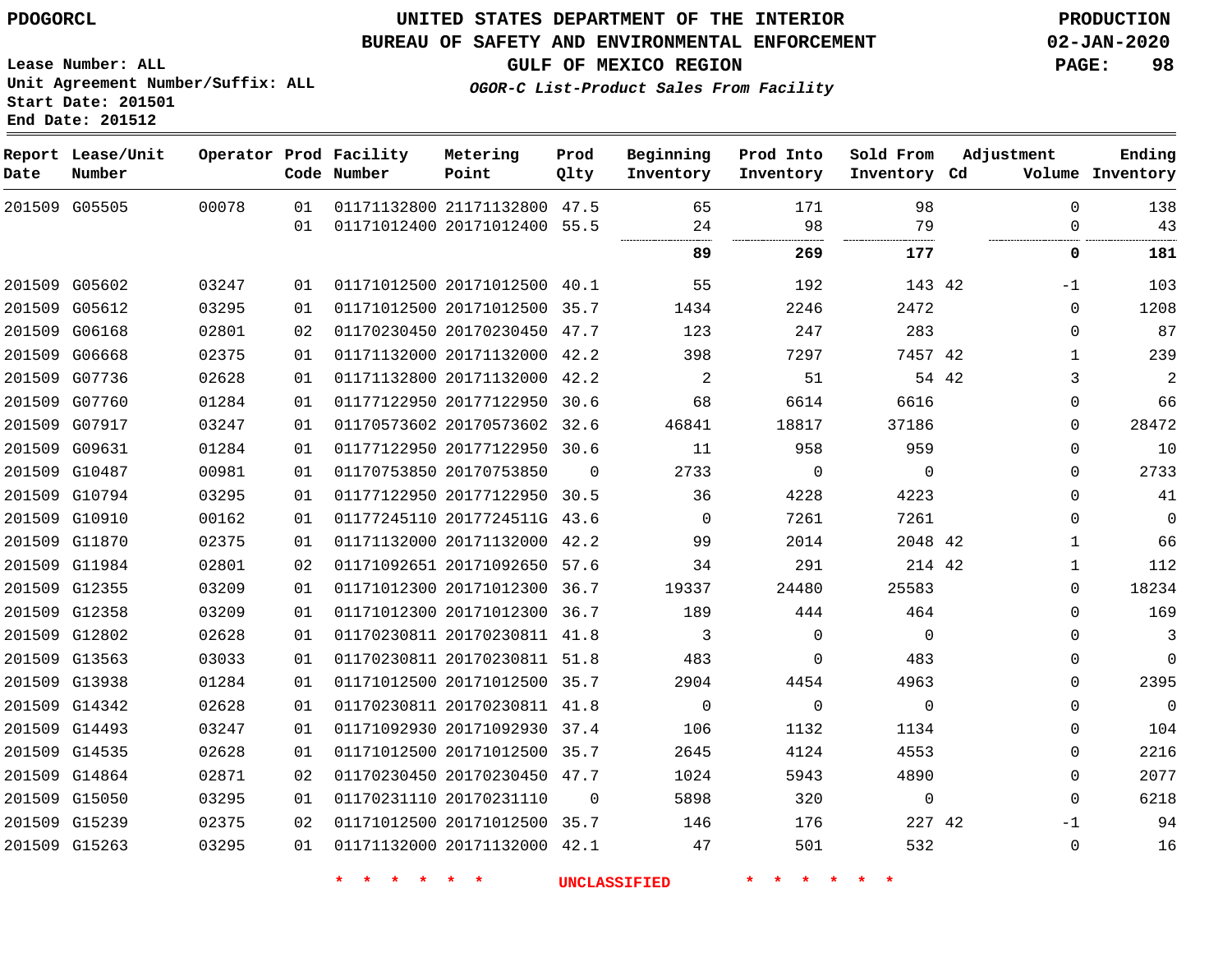#### **BUREAU OF SAFETY AND ENVIRONMENTAL ENFORCEMENT 02-JAN-2020**

**Lease Number: ALL Unit Agreement Number/Suffix: ALL Start Date: 201501 End Date: 201512**

**GULF OF MEXICO REGION PAGE: 99**

**OGOR-C List-Product Sales From Facility**

| Date | Report Lease/Unit<br>Number |       |                 | Operator Prod Facility<br>Code Number | Metering<br>Point            | Prod<br>Qlty | Beginning<br>Inventory | Prod Into<br>Inventory | Sold From<br>Inventory Cd | Adjustment  |              | Ending<br>Volume Inventory |
|------|-----------------------------|-------|-----------------|---------------------------------------|------------------------------|--------------|------------------------|------------------------|---------------------------|-------------|--------------|----------------------------|
|      | 201509 G15277               | 03295 | 01              |                                       | 01171012400 20171012400 55.4 |              | 2369                   | 8030                   | 6812                      |             | $\Omega$     | 3587                       |
|      | 201509 G15312               | 03295 | 01              |                                       | 01171092651 20171092650 57.6 |              | 1453                   | 8628                   | 6803                      |             | 0            | 3278                       |
|      | 201509 G15740               | 03295 | 01              |                                       | 01170230450 20170230450 47.6 |              | 68                     | 643                    | 486                       |             | $\mathbf 0$  | 225                        |
|      | 201509 G16325               | 03295 | 01              |                                       | 01171012400 20171012400 55.5 |              | 161                    | 551                    | 466                       |             | $\mathbf 0$  | 246                        |
|      | 201509 G16515               | 00162 | 01              |                                       | 01177245110 2017724511G 43.6 |              | $\mathbf 0$            | 18855                  | 18855                     |             | $\mathbf 0$  | $\overline{0}$             |
|      | 201509 G17754               | 02375 | 02              |                                       | 01170230510 20170230510 49.5 |              | 2103                   | 483                    | 2016 42                   |             | $\mathbf{1}$ | 571                        |
|      | 201509 G17789               | 03295 | 01              |                                       | 01170230810 20170230810 48.2 |              | 25                     | 17                     | 29                        |             | $\mathbf 0$  | 13                         |
|      | 201509 G17858               | 03295 | 01              |                                       | 01170530900 20170530900 52.2 |              | 619                    | $\mathbf 0$            | 15                        |             | $\mathbf 0$  | 604                        |
|      | 201509 G17912               | 02970 | 02              |                                       | 01177062608 2017706260A 38.8 |              | 50                     | 10451                  | 10459                     |             | $\Omega$     | 42                         |
|      | 201509 G17921               | 03026 | 01              |                                       | 01171012500 20177062959 25.2 |              | $\Omega$               | 28721                  | 28721                     |             | $\Omega$     | $\Omega$                   |
|      | 201509 G18043               | 03059 | 01              |                                       | 01171012500 20171012500 35.7 |              | 1871                   | 2545                   | 3048                      |             | $\Omega$     | 1368                       |
|      | 201509 G19030               | 02806 | 01              |                                       | 01423210051 20423210050 53.9 |              | $\Omega$               | $\Omega$               | $\Omega$                  |             | $\mathbf 0$  | $\overline{0}$             |
|      | 201509 G19839               | 02777 | 01              |                                       | 01170753510 20170753510 54.6 |              | $\Omega$               | $\Omega$               | $\Omega$                  |             | $\Omega$     | $\overline{0}$             |
|      | 201509 G20605               | 02477 | 01              |                                       | 01423550141 20423550140 28.8 |              | 627                    | 3367                   | 3224                      |             | 0            | 770                        |
|      | 201509 G20660               | 03295 | 01              |                                       | 01170230450 20170230450 47.7 |              | 60                     | 317                    | 266                       |             | $\mathbf 0$  | 111                        |
|      | 201509 G21096               | 03295 | 01              |                                       | 01170230811 20170230811 51.8 |              | 15                     | 180                    | 156                       |             | $\mathbf 0$  | 39                         |
|      | 201509 G21532               | 03217 | 01              |                                       | 01170230811 20170230811 51.8 |              | 90                     | 1001                   | 875                       |             | $\mathbf 0$  | 216                        |
|      | 201509 G21534               | 03217 | 01              |                                       | 01170230811 20170230811 51.8 |              | 453                    | 2735                   | 2599                      |             | $\Omega$     | 589                        |
|      | 201509 G21592               | 02628 | 02              |                                       | 01171132000 20171132000 41.6 |              | 3                      | $\Omega$               |                           | $0\quad 42$ | $-3$         | $\Omega$                   |
|      | 201509 G21655               | 03247 | 01              |                                       | 01171132800 21171132800 47.5 |              | 9360                   | 12850                  | 9583                      |             | $\mathbf 0$  | 12627                      |
|      | 201509 G21825               | 00981 | 01              |                                       | 01170753850 20170753850      | $\Omega$     | 642                    | $\mathbf 0$            | $\mathbf 0$               |             | $\Omega$     | 642                        |
|      | 201509 G22501               | 00078 | 01              |                                       | 01170230400 20170230400 51.3 |              | 81                     | 154                    | 145 42                    |             | $\mathbf{1}$ | 91                         |
|      | 201509 G22505               | 02375 | 02 <sub>o</sub> |                                       | 01170230811 20170230811 51.8 |              | 97                     | 1076                   | 942 42                    |             | 1            | 232                        |
|      | 201509 G22510               | 00162 | 01              |                                       | 01170230810 20170230810      | 48.2         | 1388                   | 1882                   | 1847 42                   |             | $\mathbf 1$  | 1424                       |
|      | 201509 G22513               | 02579 | 02              |                                       | 01170230500 20170230500 46.4 |              | 825                    | 399                    | 587                       |             | $\Omega$     | 637                        |
|      | 201509 G22605               | 03247 | 01              |                                       | 01171132800 21171132800 47.5 |              | 31                     | $\mathbf 0$            | 31                        |             | $\Omega$     | $\overline{0}$             |
|      | 201509 G22621               | 03247 | 01              |                                       | 01171132800 21171132800 47.5 |              | 7275                   | 9032                   | 7036                      |             | $\Omega$     | 9271                       |
|      | 201509 G22840               | 00730 | 01              |                                       | 01608103650 20608103650 31.8 |              | 5                      | 1273                   | 1273                      |             | $\Omega$     | 5                          |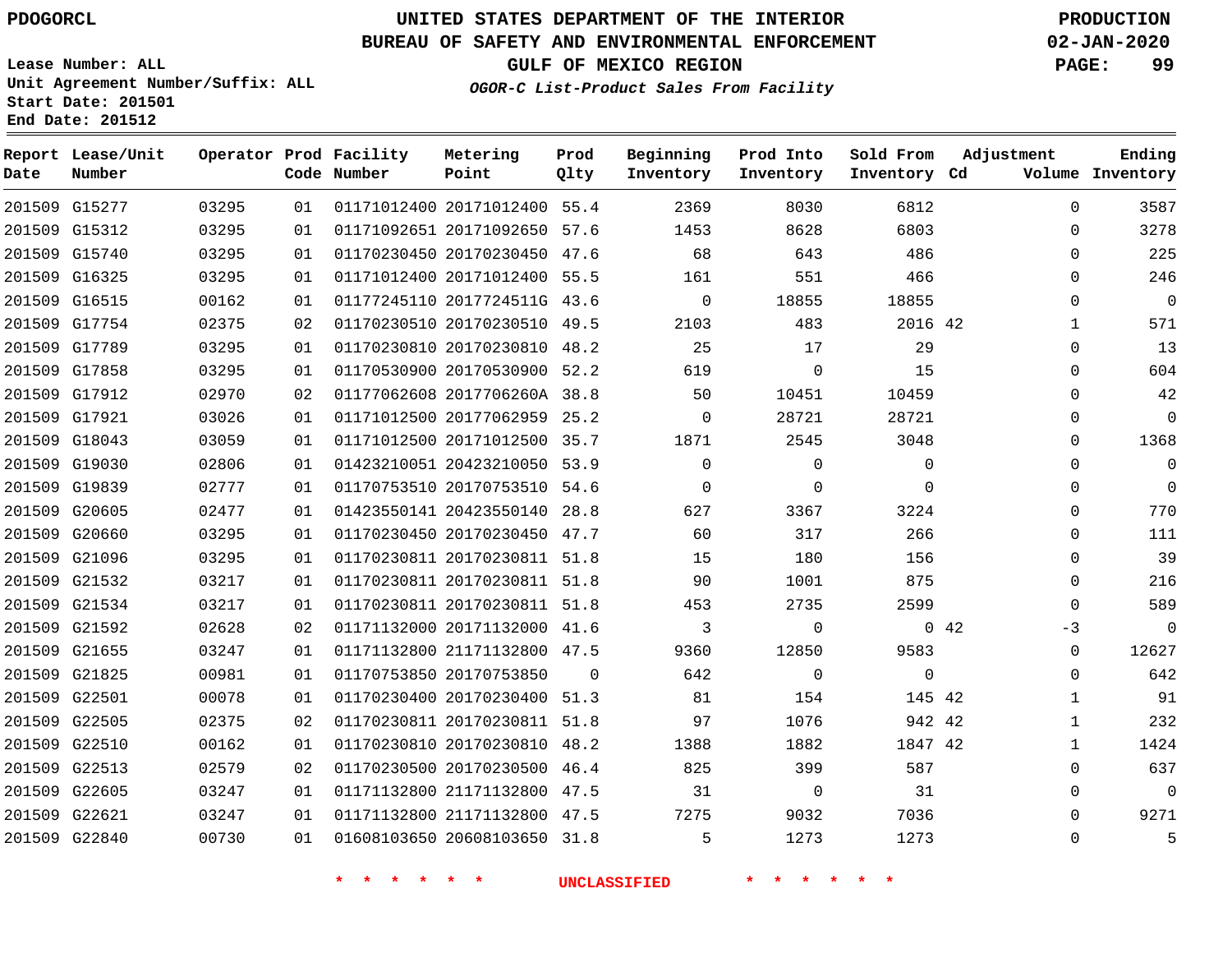**End Date: 201512**

# **UNITED STATES DEPARTMENT OF THE INTERIOR PDOGORCL PRODUCTION**

### **BUREAU OF SAFETY AND ENVIRONMENTAL ENFORCEMENT 02-JAN-2020**

**Lease Number: ALL Unit Agreement Number/Suffix: ALL Start Date: 201501**

**GULF OF MEXICO REGION PAGE: 100**

**OGOR-C List-Product Sales From Facility**

| Date          | Report Lease/Unit<br>Number |       |    | Operator Prod Facility<br>Code Number | Metering<br>Point            | Prod<br>Qlty | Beginning<br>Inventory | Prod Into<br>Inventory | Sold From<br>Inventory Cd | Adjustment               | Ending<br>Volume Inventory |
|---------------|-----------------------------|-------|----|---------------------------------------|------------------------------|--------------|------------------------|------------------------|---------------------------|--------------------------|----------------------------|
|               | 201509 G23528               | 00981 | 01 |                                       | 01170753850 20170753850      | $\Omega$     | 1026                   | $\Omega$               | $\Omega$                  | $\Omega$                 | 1026                       |
|               | 201509 G23730               | 03217 | 01 |                                       | 01170230810 20170230811 51.8 |              | 3                      | 148                    | 119                       | $\Omega$                 | 32                         |
|               | 201509 G23735               | 00162 | 01 |                                       | 01170230810 20170230810 49.8 |              | $\Omega$               | 340                    | 340                       | $\Omega$                 | $\mathbf 0$                |
| 201509        | G23736                      | 00730 | 01 |                                       | 01170230810 20170230810 48.2 |              | 706                    | 335                    | 788 42                    | 1                        | 254                        |
| 201509 G23851 |                             | 02503 | 02 |                                       | 01171012400 20171012400 55.5 |              | 7500                   | 22395                  | 19892                     | 0                        | 10003                      |
|               | 201509 G23956               | 03217 | 01 |                                       | 01170753510 20170753510 55.8 |              | 399                    | $\Omega$               | 118                       | 0                        | 281                        |
|               | 201509 G24710               | 02375 | 01 |                                       | 01170230811 20170230811 51.8 |              | 7                      | 1                      | 7                         | $\Omega$                 | 1                          |
|               | 201509 G24730               | 03295 | 01 |                                       | 01170230810 20170230810 48.2 |              | 30                     | 47                     | 42                        | 0                        | 35                         |
|               |                             |       | 01 |                                       | 01170230500 20170230500      | 47           | 1776                   | 963                    | 1265                      | 0                        | 1474                       |
|               |                             |       |    |                                       |                              |              | 1806                   | 1010                   | 1307                      | 0                        | 1509                       |
|               | 201509 G24766               | 02628 | 02 |                                       | 01170230811 20170230811      | 52           | 3                      | 47                     | 40                        | 0                        | 10                         |
|               | 201509 G24767               | 02628 | 02 | 01170530900 20170230811               |                              | 52           | 3                      | 7                      | 8                         | $\Omega$                 | $\overline{c}$             |
|               | 201509 G24870               | 02970 | 02 |                                       | 01177062608 2017706260A 38.8 |              | 5                      | 870                    | 871                       | $\Omega$                 | 4                          |
|               | 201509 G24878               | 02628 | 02 |                                       | 01171092651 20171092650 57.6 |              | 4                      | $\Omega$               |                           | 3 42<br>$-1$             | $\Omega$                   |
|               | 201509 G24883               | 02628 | 02 |                                       | 01171092651 20171092650      | 57.1         | 108                    | 557                    | 456                       | 0                        | 209                        |
| 201509        | G24898                      | 02807 | 01 |                                       | 01171012300 20171012300 36.7 |              | 3829                   | 4531                   | 5011                      | $\Omega$                 | 3349                       |
|               | 201509 G24924               | 03247 | 01 |                                       | 01171132800 21171132800 47.5 |              | 2544                   | 4058                   | 3246                      | $\Omega$                 | 3356                       |
|               | 201509 G24926               | 03247 | 01 |                                       | 01171132800 21171132800 47.5 |              | 39                     | $\Omega$               | $\Omega$                  | $\Omega$                 | 39                         |
|               | 201509 G25008               | 02777 | 01 |                                       | 01170753510 20170753510 54.6 |              | $\Omega$               | $\Omega$               | $\Omega$                  | 0                        | $\mathbf 0$                |
|               | 201509 G25524               | 03295 | 01 |                                       | 01170230450 20170230450 47.7 |              | 108                    | 564                    | 475                       | 0                        | 197                        |
| 201509 G25561 |                             | 02375 | 01 |                                       | 01170230450 20170230450 47.7 |              | 41                     | 268                    | 215                       | $\Omega$                 | 94                         |
|               | 201509 G25606               | 02375 | 01 |                                       | 01170230810 20170230810 48.2 |              | 188                    | 225                    | 243 42                    | $-1$                     | 169                        |
|               | 201509 G25937               | 02222 | 02 |                                       | 01170230810 20170230810 48.2 |              | 684                    | 898                    | 903                       | 0                        | 679                        |
| 201509        | G26001                      | 02628 | 01 |                                       | 01171132800 21171132800      | 47.5         | 371                    | 430                    | 345                       | 0                        | 456                        |
| 201509        | G26032                      | 03059 | 01 |                                       | 01171012300 20171012300      | 36.7         | 40                     | 10                     | 35                        | 0                        | 15                         |
|               | 201509 G26074               | 01284 | 01 |                                       | 01177122950 20177122950 30.6 |              | 13                     | 1058                   | 1060                      | $\Omega$                 | 11                         |
|               | 201509 G26146               | 01586 | 01 |                                       | 01177258152 01177258152 31.9 |              | 21                     | $\Omega$               |                           | 0 <sub>32</sub><br>$-21$ | 0                          |
|               | 201509 G26480               | 02740 | 02 |                                       | 01423210051 20423210050 56.2 |              | 8                      | 0                      | 0                         | 0                        | 8                          |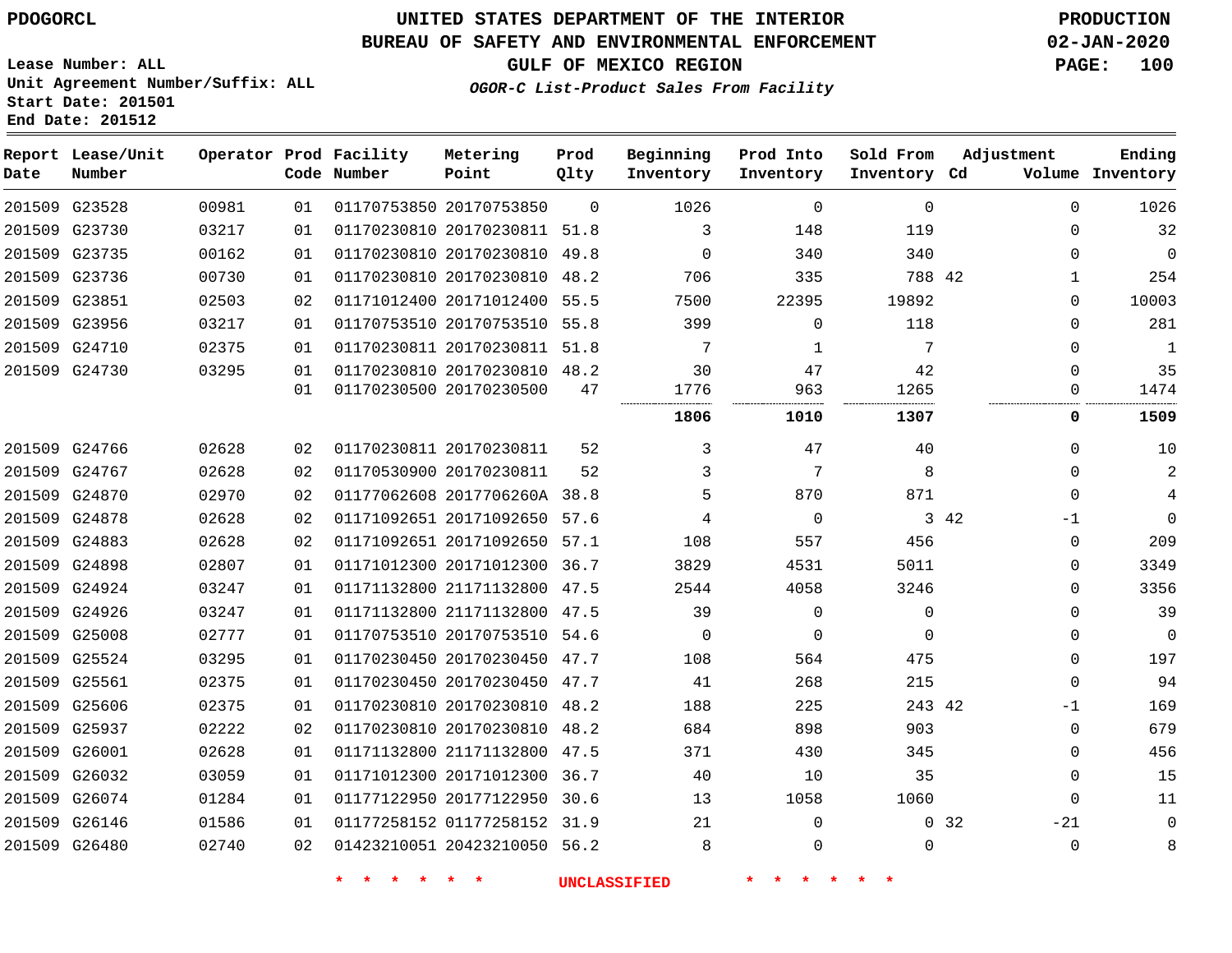### **BUREAU OF SAFETY AND ENVIRONMENTAL ENFORCEMENT 02-JAN-2020**

**Lease Number: ALL Unit Agreement Number/Suffix: ALL Start Date: 201501 End Date: 201512**

**OGOR-C List-Product Sales From Facility**

**GULF OF MEXICO REGION PAGE: 101**

| Date   | Report Lease/Unit<br>Number |       |    | Operator Prod Facility<br>Code Number | Metering<br>Point            | Prod<br>Qlty | Beginning<br>Inventory | Prod Into<br>Inventory | Sold From<br>Inventory Cd | Adjustment        | Ending<br>Volume Inventory |
|--------|-----------------------------|-------|----|---------------------------------------|------------------------------|--------------|------------------------|------------------------|---------------------------|-------------------|----------------------------|
|        | 201509 G26655               | 03165 | 01 |                                       | 01170230811 20170230811 51.8 |              | 855                    | 6561                   |                           | $0$ 09<br>$-6003$ | 1413                       |
|        | 201509 G27030               | 02477 | 02 |                                       | 01170530900 20170530900 52.2 |              | 361                    | $\mathsf{O}$           | 9                         | $\mathbf 0$       | 352                        |
|        | 201509 G27070               | 03295 | 01 |                                       | 01171132800 21171132800 47.5 |              | 14404                  | 20188                  | 14926                     | $\mathbf{0}$      | 19666                      |
|        | 201509 G27083               | 02477 | 01 |                                       | 01171092651 20171092650 57.6 |              | 183                    | 1064                   | 843                       | 0                 | 404                        |
|        | 201509 G27169               | 01284 | 01 |                                       | 01171012500 20171012500 35.7 |              | 2400                   | 3372                   | 3957                      | $\Omega$          | 1815                       |
|        | 201509 G27173               | 03295 | 01 |                                       | 01170513800 20170513800 32.5 |              | $\mathsf{O}$           | 1906                   | 1745                      | $\mathbf 0$       | 161                        |
|        | 201509 G27509               | 02970 | 02 |                                       | 01170230450 20170230450 47.7 |              | 2213                   | 6482                   | 6430                      | $\mathbf 0$       | 2265                       |
|        | 201509 G27851               | 02628 | 02 |                                       | 01171132000 20171132000 42.2 |              | $\mathbf{1}$           | 13                     | 14                        | $\Omega$          | $\mathbf 0$                |
|        | 201509 G27927               | 02503 | 02 |                                       | 01171092651 20171092650 57.6 |              | 171                    | $\overline{0}$         | 171                       | $\Omega$          | $\Omega$                   |
|        | 201509 G27949               | 02871 | 01 |                                       | 01171012500 20171012500      | 36           | $\overline{0}$         | 3                      | 2                         | $\mathbf 0$       | $\mathbf{1}$               |
|        | 201509 G27988               | 00730 | 01 |                                       | 01608103650 20608103650 31.8 |              | 208                    | 42566                  | 42603                     | $\mathbf 0$       | 171                        |
|        | 201509 G30654               | 02777 | 02 |                                       | 01170230810 20170230810 42.8 |              | 178                    | 176                    | 221                       | 0                 | 133                        |
|        | 201509 G31003               | 02579 | 02 |                                       | 01423210051 20423210050 58.3 |              | $\mathbf 0$            | $\overline{0}$         | $\mathbf 0$               | $\Omega$          | $\mathbf 0$                |
|        | 201509 G31304               | 02714 | 01 |                                       | 01170230811 20170230811 51.4 |              | 101                    | 755                    | 693                       | 0                 | 163                        |
|        | 201509 G31369               | 02628 | 01 |                                       | 01171012300 20171012300 36.7 |              | 3642                   | 7610                   | 5626                      | $\mathbf 0$       | 5626                       |
|        | 201509 G32113               | 02477 | 01 |                                       | 01170230811 20170230811 51.8 |              | 1163                   | 9005                   | 8229                      | $\Omega$          | 1939                       |
|        | 201509 G32197               | 01284 | 02 |                                       | 01171012500 20171012500 35.7 |              | 299                    | 493                    | 527                       | $\mathbf 0$       | 265                        |
|        | 201509 G32231               | 01284 | 01 |                                       | 01171012500 20171012500 35.7 |              | 287                    | 548                    | 542                       | $\mathbf 0$       | 293                        |
|        | 201509 G32268               | 03295 | 01 |                                       | 01177298272 01177298272      | $\Omega$     | 38                     | 17                     | $\mathbf 0$               | $\Omega$          | 55                         |
|        | 201509 G32744               | 01284 | 02 |                                       | 01423210051 20170230510 49.5 |              | 81                     | 56                     | 77                        | $\mathbf 0$       | 60                         |
|        | 201509 G33088               | 03026 | 01 |                                       | 01171012500 20177062959 25.2 |              | $\Omega$               | 44                     | 44                        | $\Omega$          | $\mathsf 0$                |
|        | 201509 G33112               | 02970 | 02 |                                       | 01171092651 20171092650 57.6 |              | 89                     | $\overline{2}$         | 90                        | 0                 | $\mathbf{1}$               |
|        | 201509 G33407               | 02967 | 02 |                                       | 01170230810 20170230810 42.9 |              | $\mathsf{O}$           | $\mathbf 0$            | $\mathbf 0$               | $\mathbf 0$       | $\mathbf 0$                |
|        | 201509 G33596               | 02503 | 02 |                                       | 01171132000 20171132000 42.2 |              | 125                    | 2750                   | 2786                      | $\Omega$          | 89                         |
|        | 201509 G33636               | 02628 | 01 |                                       | 01171132000 20171132000 42.2 |              | 4626                   | 95028                  | 96549                     | $\mathbf 0$       | 3105                       |
|        | 201509 G34025               | 02970 | 02 |                                       | 01422450350 20170230810      | 48           | 101                    | 697                    | 270                       | $\mathbf 0$       | 528                        |
|        | 201509 G34671               | 02579 | 02 |                                       | 01423210051 20423210050 58.3 |              | $\overline{0}$         | $\mathbf 0$            | $\Omega$                  | $\Omega$          | $\mathbf 0$                |
| 201510 | 00016                       | 02375 | 01 |                                       | 01170513700 20170513700 21.9 |              | 983                    | 19901                  | 19679 42                  | $-1$              | 1204                       |
|        |                             |       |    | * * * * * *                           |                              |              | <b>UNCLASSIFIED</b>    | * * * *                | $\star$ $\star$           |                   |                            |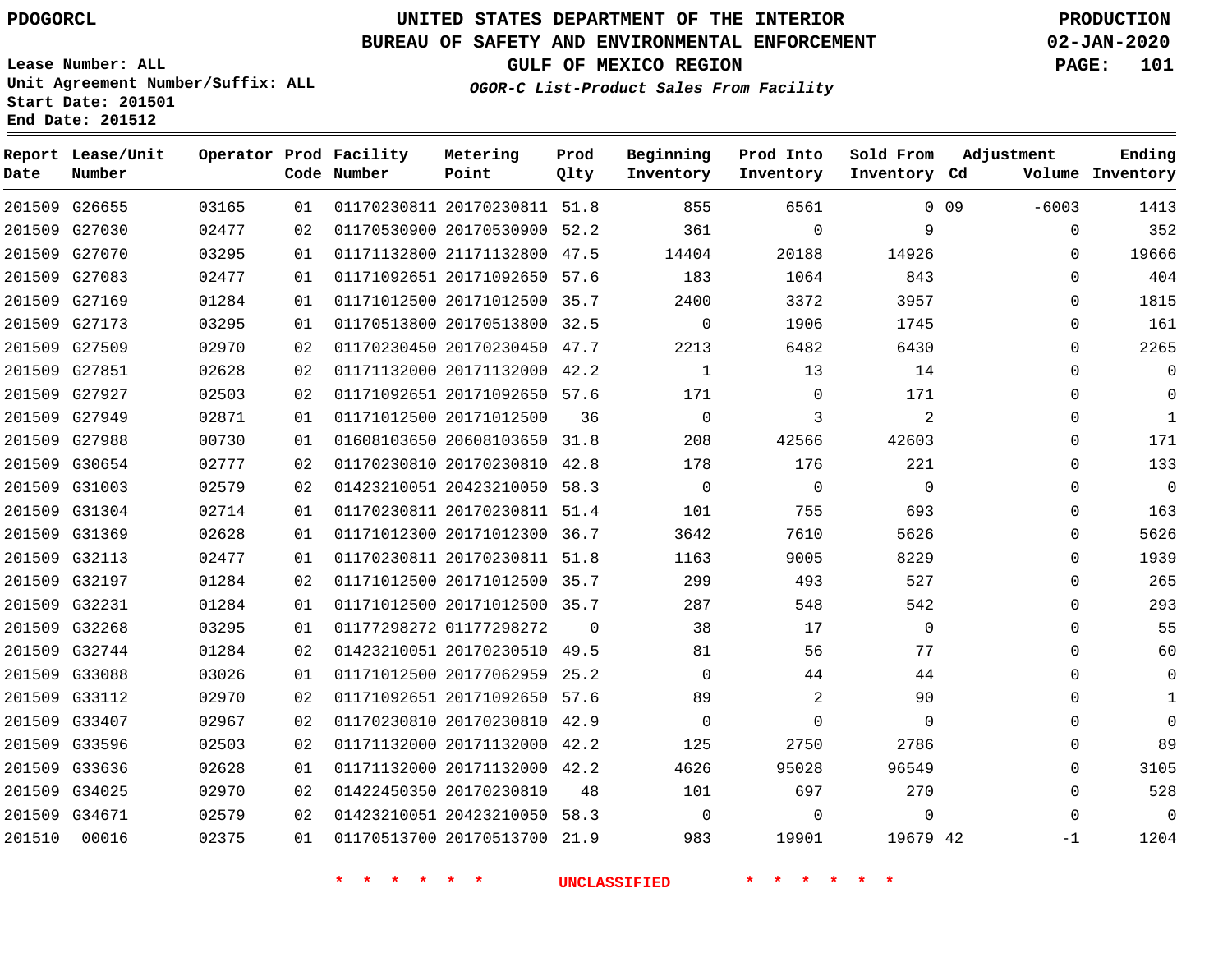**End Date: 201512**

**Report Lease/Unit**

# **UNITED STATES DEPARTMENT OF THE INTERIOR PDOGORCL PRODUCTION**

#### **BUREAU OF SAFETY AND ENVIRONMENTAL ENFORCEMENT 02-JAN-2020**

**Lease Number: ALL Unit Agreement Number/Suffix: ALL Start Date: 201501**

**Operator Prod Facility Metering**

# **GULF OF MEXICO REGION PAGE: 102**

**Prod**

**Adjustment**

**Ending**

**OGOR-C List-Product Sales From Facility**

**Beginning Prod Into Sold From**

| Date   | Number |       |    | Code Number | Point                        | Qlty     | Inventory | Inventory   | Inventory Cd |              | Volume Inventory |
|--------|--------|-------|----|-------------|------------------------------|----------|-----------|-------------|--------------|--------------|------------------|
| 201510 | 00026  | 02375 | 01 |             | 01170513700 20170513700 21.9 |          | 2029      | 33748       | 33733 42     | $-3$         | 2041             |
| 201510 | 00032  | 02375 | 01 |             | 01170513700 20170513700 29.5 |          | 54        | 1087        | 1079 42      | $\mathbf{1}$ | 63               |
| 201510 | 00049  | 03295 | 01 |             | 01171012300 20171012300 36.5 |          | 12827     | 16081       | 19170        | 0            | 9738             |
| 201510 | 00050  | 03295 | 01 |             | 01171012300 20171012300 36.5 |          | 3905      | 4861        | 5822         | 0            | 2944             |
| 201510 | 00051  | 03295 | 01 |             | 01171012300 20171012300 36.5 |          | 1669      | 2449        | 2635         | 0            | 1483             |
| 201510 | 00052  | 03295 | 01 |             | 01171012300 20171012300 36.5 |          | 2013      | 2755        | 3099         | 0            | 1669             |
| 201510 | 00079  | 03247 | 01 |             | 01170230810 20170230810 49.2 |          | 267       | 337         | 377          | $\mathbf 0$  | 227              |
| 201510 | 00081  | 03295 | 01 |             | 01170230450 20170230450 48.8 |          | 85        | 363         | 285          | 0            | 163              |
| 201510 | 00082  | 03295 | 01 |             | 01170230450 20170230450 48.8 |          | 55        | 35          | 74           | 0            | 16               |
| 201510 | 00196  | 02375 | 01 |             | 01171012300 20171012300 36.5 |          | 13946     | 17484       | 20842        | 0            | 10588            |
| 201510 | 00244  | 03295 | 01 |             | 01170231290 01170231290      | 48.1     | 865       | 4243        | 4650         | 0            | 458              |
| 201510 | 00247  | 03295 | 01 |             | 01170231290 01170231290 48.1 |          | 180       | 1053        | 1082         | 0            | 151              |
| 201510 | 00253  | 01284 | 02 |             | 01170230810 20170230810      | 48       | 26        | $\mathbf 0$ | 26           | 0            | $\mathbf 0$      |
|        |        | 02375 | 02 |             | 01170230810 20170230810      | 48       | 19        | $\Omega$    | 19           | 0            | $\mathbf 0$      |
|        |        |       |    |             |                              |          | 45        | 0           | 45           | 0            | 0                |
| 201510 | 00353  | 03368 | 01 |             | 01170754800 20170754800 28.5 |          | 15        | 397         | 310          | 0            | 102              |
| 201510 | 00367  | 02375 | 01 |             | 01170513700 20170513700 21.9 |          | 47        | 773         | 773          | 0            | 47               |
| 201510 | 00434  | 01284 | 01 |             | 01177112605 2017711260Y 31.6 |          | $\Omega$  | 3263        | 3263         | $\Omega$     | $\mathbf 0$      |
| 201510 | 00453  | 01284 | 01 |             | 01177112605 2017711260Y 31.6 |          | $\Omega$  | 772         | 772          | 0            | $\mathbf 0$      |
| 201510 | 00466  | 03295 | 01 |             | 01171012400 20171012400 55.3 |          | 841       | 2172        | 970          | 0            | 2043             |
| 201510 | 00479  | 03295 | 01 |             | 01171012500 20171012500 35.7 |          | 583       | 1988        | 1737         | $\Omega$     | 834              |
| 201510 | 00541  | 02222 | 01 |             | 01170530900 20170530900 52.7 |          | 3350      | 0           | 58           | 0            | 3292             |
| 201510 | 00560  | 03288 | 01 |             | 01171131600 20171131600      | $\Omega$ | 34        | $\mathbf 0$ | $\Omega$     | $\Omega$     | 34               |
|        |        |       | 01 |             | 01171132800 21171132800 49.2 |          | 991       | 900         | 1006         | 0            | 885              |
|        |        |       |    |             |                              |          | 1025      | 900         | 1006         | 0            | 919              |
| 201510 | 00577  | 03059 | 01 |             | 01171012300 20171012300 36.5 |          | 17511     | 30300       | 29462        | $\Omega$     | 18349            |
| 201510 | 00593  | 03209 | 01 |             | 01171012300 20171012300 36.5 |          | 728       | 1362        | 1290         | 0            | 800              |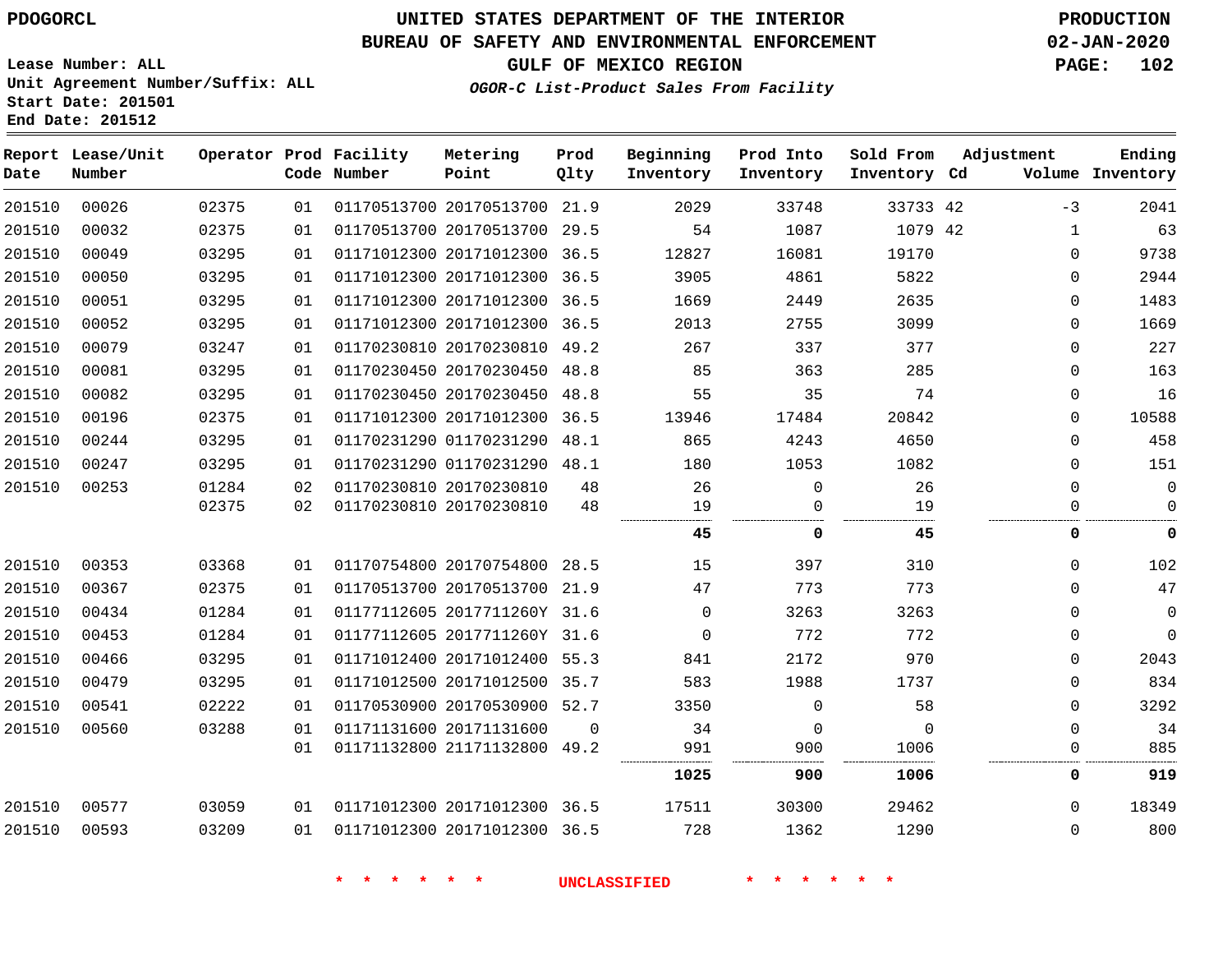**Report Lease/Unit**

# **UNITED STATES DEPARTMENT OF THE INTERIOR PDOGORCL PRODUCTION**

**Prod**

### **BUREAU OF SAFETY AND ENVIRONMENTAL ENFORCEMENT 02-JAN-2020**

**Lease Number: ALL Unit Agreement Number/Suffix: ALL Start Date: 201501 End Date: 201512**

**Operator Prod Facility Metering**

**GULF OF MEXICO REGION PAGE: 103**

**Adjustment**

**Ending**

**OGOR-C List-Product Sales From Facility**

**Beginning Prod Into Sold From**

| Date   | Number            |       |    | Code Number | Point                        | Qlty     | Inventory | Inventory      | Inventory Cd |        |              | Volume Inventory |
|--------|-------------------|-------|----|-------------|------------------------------|----------|-----------|----------------|--------------|--------|--------------|------------------|
| 201510 | 00599             | 02899 | 01 |             | 01170573602 20170573602      | 49       | 244       | 185            | 117 42       |        | $\mathbf{1}$ | 313              |
| 201510 | 00605             | 02899 | 01 |             | 01170573602 20170573602      | 49       | 623       | 525            | 297          |        | $\mathbf{0}$ | 851              |
| 201510 | 00680             | 03217 | 01 |             | 01170230700 20170230700      | $\Omega$ | 1617      | $\overline{0}$ | $\Omega$     |        | $\Omega$     | 1617             |
| 201510 | 00693             | 03368 | 01 |             | 01170754800 20170754800 28.5 |          | 103       | 264            | 299          |        | $\mathbf 0$  | 68               |
| 201510 | 00694             | 03368 | 01 |             | 01170754800 20170754800 28.5 |          | 1729      | 7451           | 7273         |        | $\Omega$     | 1907             |
| 201510 | 00697             | 03368 | 01 |             | 01170754800 20170754800 28.5 |          | 468       | 1706           | 1738         |        | 0            | 436              |
| 201510 | 00758             | 03295 | 01 |             | 01170230810 20170230810      | 48       | 1041      | 933            | 1346         |        | $\mathbf 0$  | 628              |
| 201510 | 00775             | 02899 | 01 |             | 01171131600 20171131600 41.6 |          | 191       | $\mathbf 0$    | $\mathbf 0$  |        | $\mathbf 0$  | 191              |
| 201510 | 00796             | 02628 | 01 |             | 01171012300 20171012300      | 37       | 5157      | 3455           | 6519         |        | $\mathbf 0$  | 2093             |
| 201510 | 00839             | 02451 | 01 |             | 01170513800 20170513800 32.1 |          | 530       | 9679           | 9041         |        | $\Omega$     | 1168             |
| 201510 | 754303001A        | 00059 | 01 |             | 01170230811 20170230811 42.2 |          | 216       | 880            | 663 09       |        | $-214$       | 219              |
| 201510 | 754306012A        | 01207 | 01 |             | 01608128270 20608128270      | 25.2     | 67004     | 193453         |              | $0$ 09 | $-225830$    | 34627            |
|        | 201510 754306013A | 01207 | 01 |             | 01608128270 20608128270 25.2 |          | 130955    | 307938         |              | $0$ 09 | $-359008$    | 79885            |
|        | 201510 754307005A | 00078 | 01 |             | 01170573601 20170573601 27.4 |          | 38        | 917            | 817          |        | $\mathbf 0$  | 138              |
|        | 201510 754307017A | 02970 | 02 |             | 01171132800 20170230811 42.2 |          | 1414      | 213            | 1575         |        | $\Omega$     | 52               |
|        | 201510 754310009A | 00078 | 01 |             | 01170573601 20170573601 27.4 |          | 178       | 1076           | 1093 42      |        | $\mathbf{1}$ | 162              |
|        | 201510 754315006A | 03368 | 01 |             | 01170754800 20170754800 28.5 |          | 149       | 657            | 638          |        | $\Omega$     | 168              |
|        | 201510 7543880060 | 03295 | 01 |             | 01170230450 20170230450 48.8 |          | 53        | 428            | 289          |        | 0            | 192              |
|        | 201510 7543890080 | 02375 | 01 |             | 01170513700 20170513700 32.3 |          | 93        | 1932           | 1914 42      |        | 1            | 112              |
|        | 201510 7543930100 | 03026 | 02 |             | 01170230450 20170230450 48.9 |          | 84        | 169            | 177          |        | $\mathbf{0}$ | 76               |
|        | 201510 7543930200 | 03295 | 01 |             | 01171012310 20171012310      | 44       | 1091      | $\overline{0}$ | 448          |        | $\mathbf{0}$ | 643              |
|        | 201510 7543940080 | 03295 | 01 |             | 01170230811 20170230811 42.1 |          | 91        | 419            | 406          |        | $\mathbf 0$  | 104              |
|        | 201510 754396015A | 01284 | 01 |             | 01608103650 20608103650      | 31       | 10        | 1022           | 1029         |        | $\mathbf 0$  | 3                |
|        | 201510 8910020210 | 02451 | 01 |             | 01170513800 20170513800      | 32.1     | 7926      | 97224          | 93415        |        | 0            | 11735            |
|        | 201510 8910024540 | 02451 | 01 |             | 01170513800 20170513800 32.1 |          | 5825      | 78564          | 74906        |        | $\mathbf 0$  | 9483             |
| 201510 | 8910029320        | 02375 | 01 |             | 01170513700 20170513700      | 29.5     | 4118      | 69912          | 69998 42     |        | 6            | 4038             |
|        | 201510 8910034440 | 02375 | 01 |             | 01170513700 20170513700 24.1 |          | 3729      | 68328          | 68107 42     |        | -6           | 3944             |
|        | 201510 8910039150 | 00078 | 01 |             | 01170573601 20170573601 27.4 |          | 2756      | 23395          | 22639 42     |        | 2            | 3514             |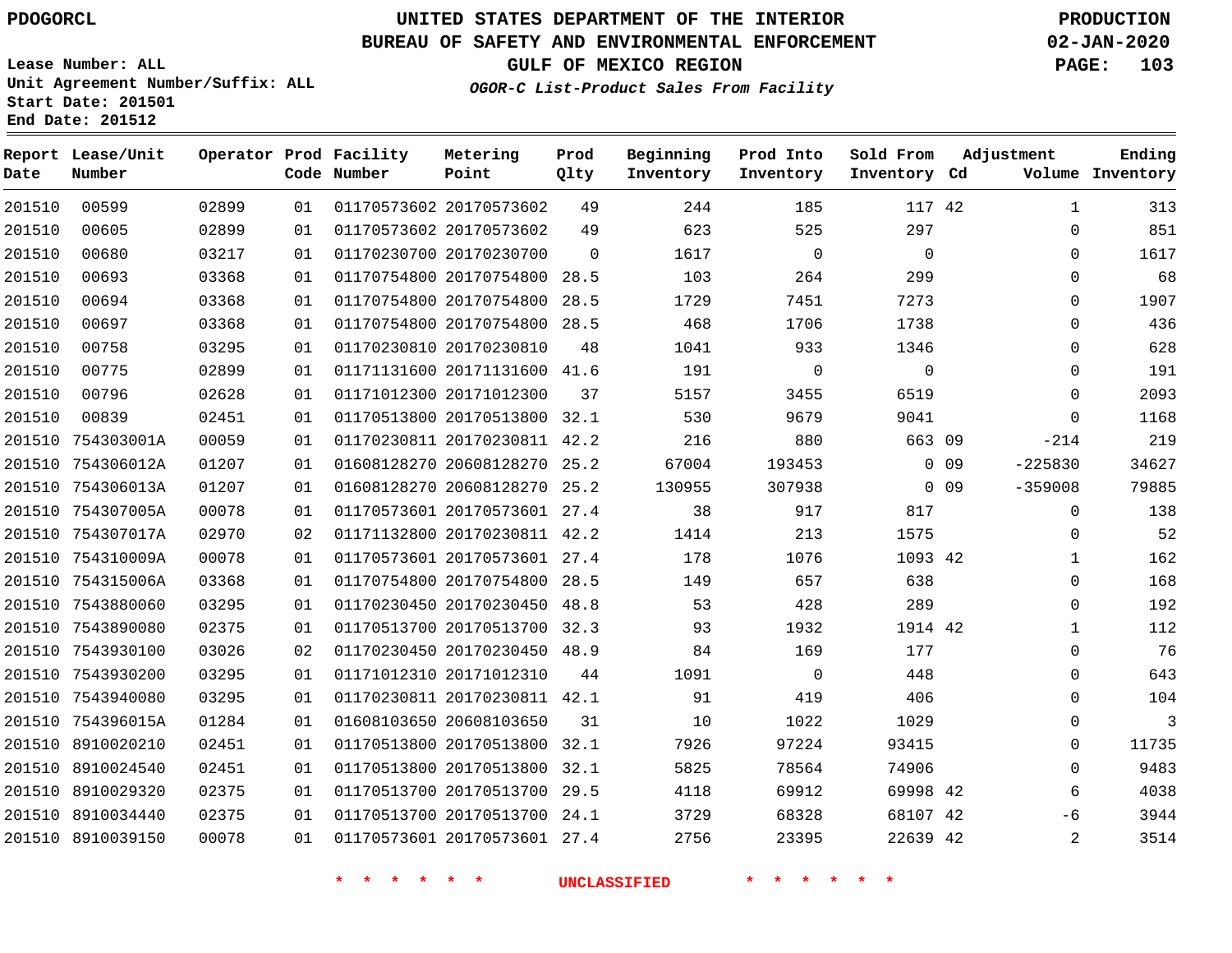**Report Lease/Unit**

## **UNITED STATES DEPARTMENT OF THE INTERIOR PDOGORCL PRODUCTION**

**Prod**

### **BUREAU OF SAFETY AND ENVIRONMENTAL ENFORCEMENT 02-JAN-2020**

**Lease Number: ALL Unit Agreement Number/Suffix: ALL Start Date: 201501 End Date: 201512**

**OGOR-C List-Product Sales From Facility**

**GULF OF MEXICO REGION PAGE: 104**

**Ending**

| Date | Number             |       |    | Code Number | Point                        | Qlty | Inventory    | Inventory   | Inventory Cd |       |              | Volume Inventory |
|------|--------------------|-------|----|-------------|------------------------------|------|--------------|-------------|--------------|-------|--------------|------------------|
|      | 201510 8910086400  | 02222 | 02 |             | 01171012400 20171012400 55.3 |      | 86           | 133         | 94           |       | $\Omega$     | 125              |
|      | 201510 8910088130  | 00078 | 01 |             | 01171132800 21171132800 49.2 |      | 585          | 310         | 539 42       |       | $\mathbf{1}$ | 357              |
|      |                    |       | 01 |             | 01171012400 20171012400 55.3 |      | 183          | 287         | 205 42       |       | -1           | 264              |
|      |                    |       |    |             |                              |      | 768          | 597         | 744          |       | 0            | 621              |
|      | 201510 8910089160  | 02375 | 01 |             | 01170513700 20170513700 30.3 |      | 338          | 6862        | 6804         |       | $\Omega$     | 396              |
|      | 201510 891008927AG | 00078 | 01 |             | 01170230400 20170230400 52.9 |      | 9            | $\mathbf 0$ | 9            |       | $\Omega$     | 0                |
|      | 201510 891008927Y  | 00078 | 01 |             | 01170230400 20170230400 52.8 |      | 41           | 55          | 64           |       | 0            | 32               |
|      | 201510 8910116580  | 02375 | 01 |             | 01170513700 20170513700 28.6 |      | 145          | 971         | 1060         |       | 0            | 56               |
|      | 201510 8910116740  | 02375 | 01 |             | 01170513700 20170513700 29.2 |      | 1119         | 10547       | 11059 42     |       | 3            | 610              |
|      | 201510 8910116770  | 02375 | 01 |             | 01170513700 20170513700 28.6 |      | 122          | 662         | 745 42       |       | $-1$         | 38               |
|      | 201510 8910116790  | 02375 | 01 |             | 01170513700 20170513700 30.2 |      | 822          | 16079       | 15973 42     |       | 1            | 929              |
|      | 201510 8910116800  | 02375 | 01 |             | 01170513700 20170513700 29.3 |      | 3855         | 52865       | 53670 42     |       | 2            | 3052             |
|      | 201510 891011687A  | 03368 | 01 |             | 01170754800 20170754800      | 28.5 | 93           | 418         | 404          |       | $\Omega$     | 107              |
|      | 201510 891011687C  | 03368 | 01 |             | 01170754800 20170754800 28.5 |      | 299          | 824         | 912          |       | $\Omega$     | 211              |
|      | 201510 891011687D  | 03368 | 01 |             | 01170754800 20170754800 28.5 |      | 267          | 1047        | 1046         |       | 0            | 268              |
|      | 201510 891011687E  | 03368 | 01 |             | 01170754800 20170754800 28.5 |      | $\mathbf{1}$ | 51          | 39           |       | $\Omega$     | 13               |
|      | 201510 8910117330  | 03368 | 01 |             | 01170754800 20170754800 28.5 |      | 2            | 13          | 11           |       | $\Omega$     | $\overline{4}$   |
|      | 201510 8910123270  | 03295 | 01 |             | 01177215100 20177215102 30.2 |      | 52           | 4722        | 4722         |       | $\Omega$     | 52               |
|      | 201510 8910123320  | 03295 | 01 |             | 01177215100 20177215102 30.2 |      | 79           | 7489        | 7485         |       | $\Omega$     | 83               |
|      | 201510 8910123330  | 03295 | 01 |             | 01177215100 20177215102 30.2 |      | 173          | 14835       | 14844        |       | $\Omega$     | 164              |
|      | 201510 8910169280  | 02628 | 01 |             | 01171132000 20171132000 42.3 |      | 142          | 6340        | 6297         |       | 0            | 185              |
|      | 201510 8910169290  | 02628 | 01 |             | 01171132000 20171132000 42.2 |      | $\mathbf 0$  | 323         | 316          |       | $\Omega$     | 7                |
|      | 201510 8910169300  | 02375 | 01 |             | 01170230810 20170230810      | 48   | 34           | 66          |              | 56 42 | 1            | 45               |
|      | 201510 8910202350  | 00276 | 01 |             | 01170513700 20170513700 32.2 |      | 983          | 27988       | 27356 42     |       | $\mathbf{1}$ | 1616             |
|      | 201510 8910202560  | 02375 | 01 |             | 01170513700 20170513700 22.8 |      | 271          | 4881        | 4870         |       | $\Omega$     | 282              |
|      | 201510 G00900      | 02477 | 01 |             | 01170230811 20170230811 42.2 |      | 11           | $\mathbf 0$ | 11           |       | 0            | 0                |
|      | 201510 G00974      | 03295 | 01 |             | 01171132000 20171132000 42.3 |      | 8            | 230         | 231          |       | 0            | 7                |
|      | 201510 G00985      | 02266 | 01 |             | 0117709260A 2017709260A 34.1 |      | 377          | 12429       | 12429        |       | $\Omega$     | 377              |

**Operator Prod Facility Metering**

**\* \* \* \* \* \* UNCLASSIFIED \* \* \* \* \* \***

**Beginning Prod Into Sold From Adjustment**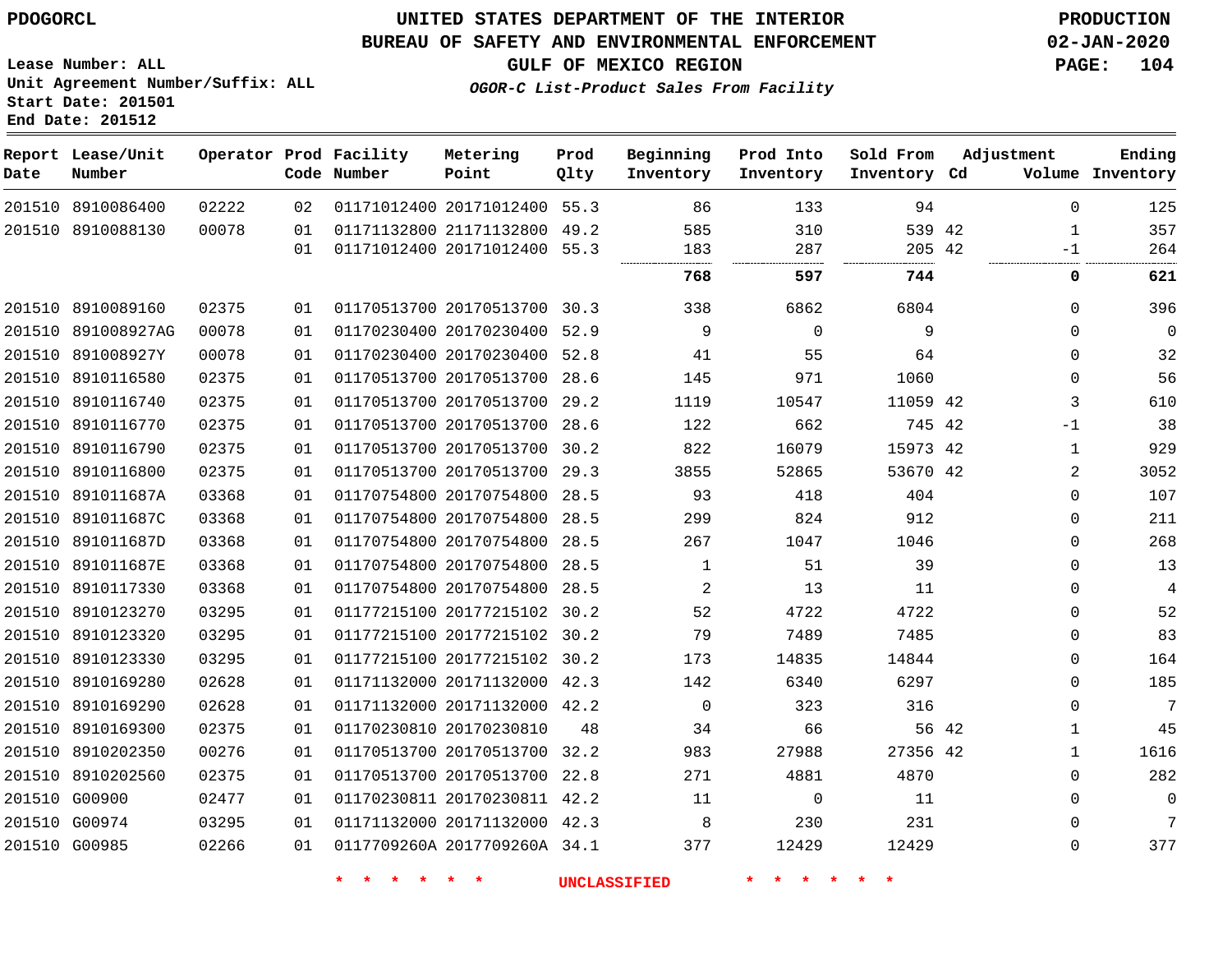#### **BUREAU OF SAFETY AND ENVIRONMENTAL ENFORCEMENT 02-JAN-2020**

**Lease Number: ALL Unit Agreement Number/Suffix: ALL Start Date: 201501 End Date: 201512**

**OGOR-C List-Product Sales From Facility**

**GULF OF MEXICO REGION PAGE: 105**

| Date | Report Lease/Unit<br>Number |       |    | Operator Prod Facility<br>Code Number | Metering<br>Point            | Prod<br>Qlty | Beginning<br>Inventory | Prod Into<br>Inventory | Sold From<br>Inventory Cd | Adjustment     | Ending<br>Volume Inventory |
|------|-----------------------------|-------|----|---------------------------------------|------------------------------|--------------|------------------------|------------------------|---------------------------|----------------|----------------------------|
|      | 201510 G01036               | 03209 | 02 |                                       | 01171092651 20171092650 50.9 |              | 2995                   | 61                     | 837                       | $\Omega$       | 2219                       |
|      | 201510 G01082               | 01284 | 01 |                                       | 01170753510 20170753510 55.8 |              | 6                      | $\Omega$               | 3                         | $\Omega$       | $\overline{\mathbf{3}}$    |
|      | 201510 G01083               | 02375 | 01 |                                       | 01170513700 20170513700 29.5 |              | 2140                   | 21554                  | 22450 42                  | $\mathbf{1}$   | 1245                       |
|      |                             | 02777 | 01 |                                       | 01170753510 20170753510 45.5 |              | 0                      | 0                      | $\Omega$                  | $\Omega$       | $\overline{0}$             |
|      |                             |       |    |                                       |                              |              | 2140                   | 21554                  | 22450                     | 1              | 1245                       |
|      | 201510 G01084               | 02375 | 01 |                                       | 01170513700 20170513700 30.3 |              | $\overline{7}$         | 485                    | 464                       | $\Omega$       | 28                         |
|      | 201510 G01090               | 02375 | 01 |                                       | 01170513700 20170513700 28.6 |              | 199                    | 4362                   | 4309                      | $\Omega$       | 252                        |
|      | 201510 G01091               | 02375 | 01 |                                       | 01170513700 20170513700 29.1 |              | 1412                   | 11459                  | 12210 42                  | $\overline{2}$ | 663                        |
|      | 201510 G01092               | 02375 | 01 |                                       | 01170513700 20170513700 28.6 |              | 241                    | 1622                   | 1770 42                   | $\mathbf{1}$   | 94                         |
|      | 201510 G01196               | 02266 | 02 |                                       | 01171132800 21171132800 49.2 |              | 194                    | 507                    | 373                       | $\Omega$       | 328                        |
|      | 201510 G01198               | 03295 | 01 |                                       | 01171092651 20171092650 50.9 |              | 114                    | 2                      | 32                        | $\Omega$       | 84                         |
|      | 201510 G01208               | 03295 | 01 |                                       | 01171092651 20171092650 50.9 |              | 483                    | 4                      | 133                       | 0              | 354                        |
|      | 201510 G01210               | 02375 | 02 |                                       | 01171132800 21171132800 49.2 |              | 1192                   | 1153                   | 1248                      | $\Omega$       | 1097                       |
|      | 201510 G01220               | 03295 | 01 |                                       | 01177092600 20177092600 40.9 |              | 209                    | 500                    | 709                       | $\Omega$       | $\mathbf 0$                |
|      | 201510 G01248               | 02628 | 01 |                                       | 01171012500 20171012500 35.7 |              | 3481                   | 9306                   | 8885                      | $\Omega$       | 3902                       |
|      | 201510 G01351               | 00078 | 01 |                                       | 01170230400 20170230400 52.6 |              | $\overline{4}$         | 56                     | 27 42                     | $-1$           | 32                         |
|      | 201510 G01447               | 02375 | 02 |                                       | 01170513700 20170513700 21.9 |              | 29                     | 516                    | 514                       | $\mathbf 0$    | 31                         |
|      | 201510 G01497               | 02451 | 01 |                                       | 01170513800 20170513800 32.1 |              | 3603                   | 43229                  | 41614                     | $\Omega$       | 5218                       |
|      | 201510 G01498               | 02451 | 01 |                                       | 01170513800 20170513800 32.1 |              | 600                    | 7462                   | 7161                      | $\Omega$       | 901                        |
|      | 201510 G01610               | 03295 | 01 |                                       | 01177215100 20177215102 30.2 |              | 13                     | 989                    | 991                       | $\mathbf 0$    | 11                         |
|      | 201510 G01619               | 02375 | 01 |                                       | 01170513700 20170513700 32.3 |              | 741                    | 12652                  | 12659 42                  | $-2$           | 732                        |
|      | 201510 G01620               | 02375 | 01 |                                       | 01170513700 20170513700 32.3 |              | 183                    | 3530                   | 3509                      | $\Omega$       | 204                        |
|      | 201510 G01848               | 01284 | 02 |                                       | 01423210051 20170230500      | $\Omega$     | $\mathbf 0$            | $\mathbf 0$            | $\Omega$                  | $\Omega$       | $\mathbf 0$                |
|      |                             | 01978 | 02 |                                       | 01170230500 20170230500 45.9 |              | $\Omega$               | $\Omega$               | 0                         | $\mathbf{0}$   | $\Omega$                   |
|      |                             |       |    |                                       |                              |              | 0                      | 0                      | 0                         | 0              | 0                          |
|      | 201510 G01860               | 03295 | 01 |                                       | 01170231110 20170231110 41.1 |              | 10321                  | 1356                   | 8589                      | $\Omega$       | 3088                       |
|      | 201510 G01865               | 00078 | 01 |                                       | 01171012500 20171012500 35.7 |              | 507                    | 2513                   | 1966                      | $\Omega$       | 1054                       |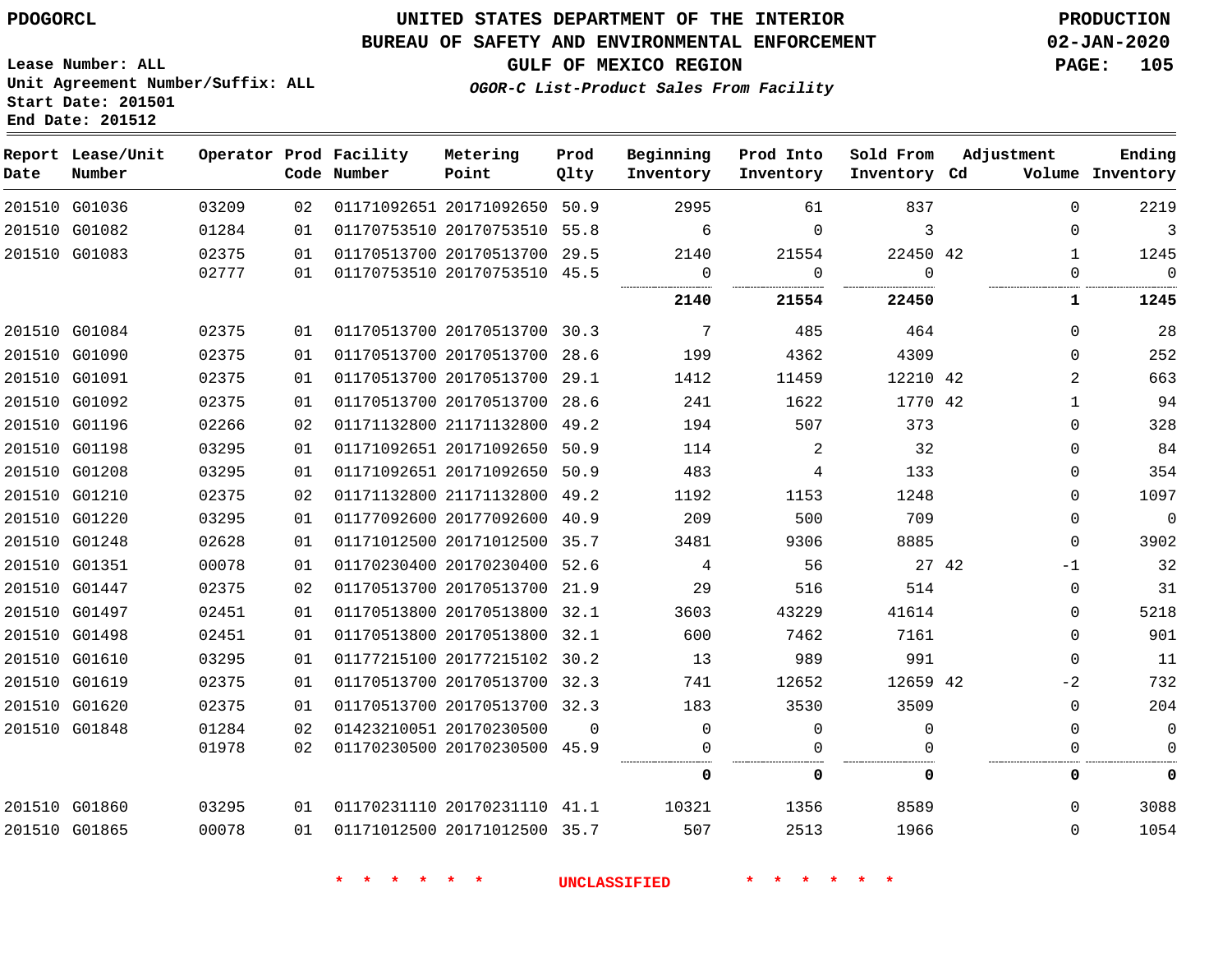G01880 G01898

**Date**

**Report Lease/Unit**

**Number**

# **UNITED STATES DEPARTMENT OF THE INTERIOR PDOGORCL PRODUCTION**

#### **BUREAU OF SAFETY AND ENVIRONMENTAL ENFORCEMENT 02-JAN-2020**

**Lease Number: ALL Unit Agreement Number/Suffix: ALL Start Date: 201501 End Date: 201512**

> 

**Operator Prod Facility**

**Code Number**

 

**GULF OF MEXICO REGION PAGE: 106**

 

**Ending Inventory**

**OGOR-C List-Product Sales From Facility**

| Facility | Metering                     | Prod | Beginning | Prod Into | Sold From    | Adjustment |        |  |
|----------|------------------------------|------|-----------|-----------|--------------|------------|--------|--|
| Number   | Point                        | 01ty | Inventory | Inventory | Inventory Cd |            | Volume |  |
|          | 01171132000 20171132000 42.3 |      |           | 30        | 30           |            | 0      |  |
|          | 01171012500 20171012500 35.7 |      | 1039      | 3230      | 2915 42      |            |        |  |
|          | 01170230811 20170230811 42.2 |      | 18        | 17        | 31           |            | 0      |  |
|          | 01177215100 20177215102 30.2 |      | 53        | 5459      | 5452         |            | 0      |  |
|          | 01177215100 20177215102      | 30.2 | 140       | 12693     | 12693        |            | 0      |  |
|          | 01171132000 20171132000      | 42.3 | 1300      | 38077     | 38252        |            |        |  |

| 4              |              |    | 31             | 17       | 18    |      | 01170230811 20170230811 42.2 |                         | 01 | 03295 | 201510 G01953 |               |
|----------------|--------------|----|----------------|----------|-------|------|------------------------------|-------------------------|----|-------|---------------|---------------|
| 60             | 0            |    | 5452           | 5459     | 53    | 30.2 | 01177215100 20177215102      |                         | 01 | 03295 | 201510 G01966 |               |
| 140            | $\Omega$     |    | 12693          | 12693    | 140   |      | 01177215100 20177215102 30.2 |                         | 01 | 03295 | 201510 G01967 |               |
| 1125           | 0            |    | 38252          | 38077    | 1300  | 42.3 | 01171132000 20171132000      |                         | 01 | 02628 | 201510 G02111 |               |
| 612            | 0            |    | 1367           | 1459     | 520   | 35.7 | 01171012500 20171012500      |                         | 01 | 03295 |               | 201510 G02161 |
| 66             | 0            |    | 166            | 158      | 74    |      | 01171012500 20171012500 35.6 |                         | 01 | 03295 | 201510 G02163 |               |
| 6              | 0            |    | 204            | 202      | 8     | 42.2 | 01171132000 20171132000      |                         | 01 | 03295 | 201510 G02317 |               |
| 955            | $\Omega$     |    | 1647           | 2125     | 477   |      | 01170230450 20170230450 48.9 |                         | 01 | 01284 | 201510 G02353 |               |
| 578            | <sup>n</sup> |    | 1418           | 1292     | 704   | 48.9 | 01170230450 20170230450      |                         | 01 | 01284 | 201510 G02354 |               |
| 53             | $-1$         |    | 97 42          | 79       | 72    | 48   |                              | 01170230811 20170230810 | 01 | 02375 | 201510 G02429 |               |
| 8              | $\Omega$     |    | 14             | 2        | 20    | 48   |                              | 01170230810 20170230810 | 01 | 02375 | 201510 G02433 |               |
| 484            | 0            |    | 182            |          | 659   | 50.9 |                              | 01171092651 20171092650 | 02 | 02628 |               | 201510 G02601 |
| $\Omega$       | 0            |    | $\mathbf{0}$   | $\Omega$ | 0     | 45.1 | 01171132000 20171132000      |                         | 01 | 02628 | 201510 G02613 |               |
| 17537          | 0            |    | 39530          | 26050    | 31017 | 48   |                              | 01170230810 20170230810 | 02 | 02628 | 201510 G02705 |               |
| $\overline{0}$ | 0            |    | 2              | 0        | 2     | 48   |                              | 01170230810 20170230810 | 01 | 03295 | 201510 G02825 |               |
| 572            | $\Omega$     |    | 1025           | 367      | 1230  | 41.1 | 01170231110 20170231110      |                         | 01 | 03295 | 201510 G02826 |               |
| $\Omega$       |              |    | 122            | 0        | 122   | 48   |                              | 01170230810 20170230810 | 01 |       |               |               |
| 572            | O            |    | 1147           | 367      | 1352  |      |                              |                         |    |       |               |               |
| 0              | $-1$         | 28 | $\overline{0}$ | 0        | 1     | 57.1 | 01171092651 20171092650      |                         | 02 | 02579 | 201510 G02895 |               |
| 29             |              |    | 10<br>         |          | 36    |      | 01171092651 20171092650 50.9 |                         | 02 | 02628 |               |               |
| 29             | -1           |    | 10             | 3        | 37    |      |                              |                         |    |       |               |               |
| 48             | $\Omega$     |    | 586            | 602      | 32    |      | 01171092930 20171092930 37.5 |                         | 01 | 03247 | 201510 G02917 |               |
| $\Omega$       | 0            |    | 121            | 80       | 41    |      | 01177092600 20177092600 40.9 |                         | 01 | 03295 | 201510 G03152 |               |
| 67             | 0            |    | 2256           | 2265     | 58    | 42.3 | 01171132800 20171132000      |                         | 01 | 02628 | 201510 G03331 |               |
| 1222           | 0            |    | 1093           | 27       | 2288  |      | 01170753510 20170753510 55.8 |                         | 01 | 03295 | 201510 G03414 |               |
|                |              |    |                |          |       |      |                              |                         |    |       |               |               |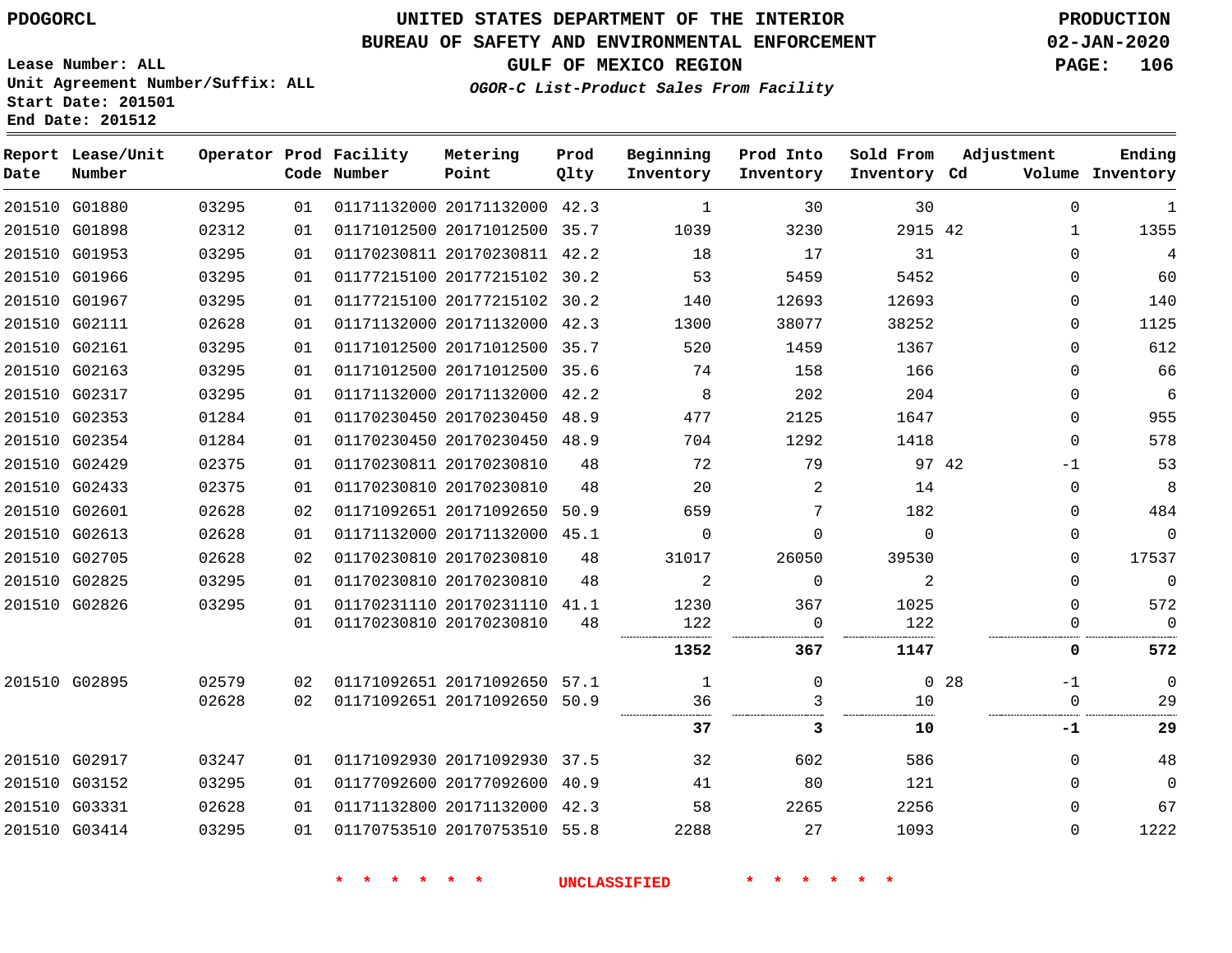**End Date: 201512**

## **UNITED STATES DEPARTMENT OF THE INTERIOR PDOGORCL PRODUCTION**

#### **BUREAU OF SAFETY AND ENVIRONMENTAL ENFORCEMENT 02-JAN-2020**

**Lease Number: ALL Unit Agreement Number/Suffix: ALL Start Date: 201501**

**GULF OF MEXICO REGION PAGE: 107**

**OGOR-C List-Product Sales From Facility**

| Date | Report Lease/Unit<br>Number |       |    | Operator Prod Facility<br>Code Number | Metering<br>Point            | Prod<br>Qlty | Beginning<br>Inventory | Prod Into<br>Inventory | Sold From<br>Inventory Cd | Adjustment |              | Ending<br>Volume Inventory |
|------|-----------------------------|-------|----|---------------------------------------|------------------------------|--------------|------------------------|------------------------|---------------------------|------------|--------------|----------------------------|
|      | 201510 G03793               | 03295 | 01 |                                       | 01171012500 20171012500 35.6 |              | 106                    | 200                    | 222                       |            | 0            | 84                         |
|      | 201510 G03958               | 03295 | 01 |                                       | 01170230510 20170230510      | 47.4         | 1328                   | $\mathbf 0$            | 55                        |            | 0            | 1273                       |
|      | 201510 G04003               | 03295 | 01 |                                       | 01171012500 20171012500 35.6 |              | 1267                   | 2198                   | 2543                      |            | $\Omega$     | 922                        |
|      | 201510 G04081               | 03295 | 01 |                                       | 01170230450 20170230810      | 48           | 2221                   | 2799                   | 3136                      |            | 0            | 1884                       |
|      | 201510 G04087               | 02899 | 01 |                                       | 01177008150 01177008150      | $\Omega$     | 3528                   | 2708                   | $\Omega$                  |            | $\Omega$     | 6236                       |
|      | 201510 G04232               | 00730 | 01 |                                       | 01171012500 20171012500 35.7 |              | 5305                   | 16280                  | 14755 42                  |            | $-1$         | 6829                       |
|      |                             | 03295 | 01 |                                       | 01171012500 20171012500 35.6 |              | 156                    | 471                    | 429                       |            | 0            | 198                        |
|      |                             |       |    |                                       |                              |              | 5461                   | 16751                  | 15184                     |            | -1           | 7027                       |
|      | 201510 G04421               | 03295 | 01 |                                       | 01171131600 20171131600      | $\Omega$     | 688                    | $\Omega$               | $\Omega$                  |            | 0            | 688                        |
|      | 201510 G04433               | 02312 | 01 |                                       | 01177082950 20177082956 26.3 |              | 1                      | 56                     | 56                        |            | 0            | $\overline{1}$             |
|      | 201510 G04800               | 02970 | 02 |                                       | 01177062608 2017706260A 38.4 |              | 3                      | 954                    | 954                       |            | $\Omega$     | $\overline{3}$             |
|      |                             | 03026 | 02 |                                       | 01171132800 21171132800 49.2 |              | 379                    | 224                    | 321                       |            | $\Omega$     | 282                        |
|      |                             |       |    |                                       |                              |              | 382                    | 1178                   | 1275                      |            | 0            | 285                        |
|      | 201510 G04809               | 02312 | 01 |                                       | 01177082950 20177082956 26.3 |              | 346                    | 19245                  | 19245                     |            | $\Omega$     | 346                        |
|      | 201510 G04818               | 03295 | 01 |                                       | 01170230500 20170230500 47.3 |              | 17                     | 24                     | 8                         |            | 0            | 33                         |
|      | 201510 G05006               | 01284 | 02 |                                       | 01423210051 20170230510 47.4 |              | 6                      | $\Omega$               | $\Omega$                  |            | $\Omega$     | $6\phantom{1}6$            |
|      | 201510 G05431               | 02970 | 02 |                                       | 01177062608 2017706260A 38.4 |              | 46                     | 18229                  | 18215                     |            | $\Omega$     | 60                         |
|      | 201510 G05504               | 02970 | 02 |                                       | 01171132800 21171132800 49.2 |              | 10747                  | 9228                   | 10628                     |            | $\Omega$     | 9347                       |
|      |                             | 03295 | 01 |                                       | 01171132800 21171132800 49.2 |              | 2409                   | 1401                   | 2027                      |            | $\Omega$     | 1783                       |
|      |                             |       |    |                                       |                              |              | 13156                  | 10629                  | 12655                     |            | 0            | 11130                      |
|      | 201510 G05505               | 00078 | 01 |                                       | 01171132800 21171132800 49.2 |              | 138                    | 218                    | 127                       |            | $\Omega$     | 229                        |
|      |                             |       | 01 |                                       | 01171012400 20171012400 55.3 |              | 43                     | 183                    | 48 42                     |            | $-1$         | 177                        |
|      |                             |       |    |                                       |                              |              | 181                    | 401                    | 175                       |            | $-1$         | 406                        |
|      | 201510 G05602               | 03247 | 01 |                                       | 01171012500 20171012500 35.7 |              | 103                    | 1816                   | 1158 42                   |            | $\mathbf{1}$ | 762                        |
|      | 201510 G05612               | 03295 | 01 |                                       | 01171012500 20171012500 35.7 |              | 1208                   | 3774                   | 3399                      |            | $\Omega$     | 1583                       |
|      | 201510 G06168               | 02801 | 02 |                                       | 01170230450 20170230450 48.9 |              | 86                     | 292                    | 247                       |            | $\Omega$     | 131                        |
|      | 201510 G06668               | 02375 | 01 |                                       | 01171132000 20171132000 42.3 |              | 240                    | 8653                   | 8635 42                   |            | $-2$         | 256                        |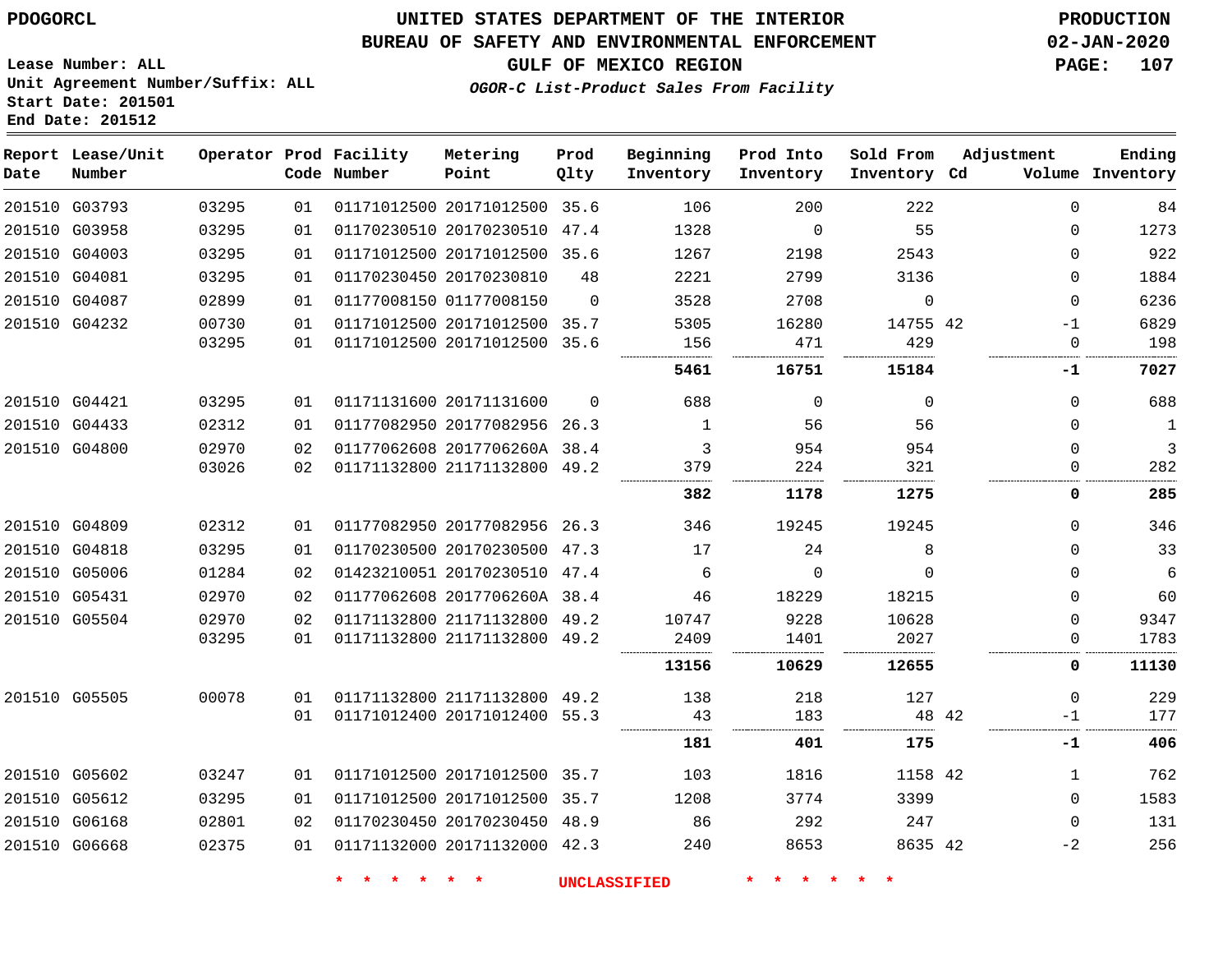## **BUREAU OF SAFETY AND ENVIRONMENTAL ENFORCEMENT 02-JAN-2020**

**Lease Number: ALL Unit Agreement Number/Suffix: ALL Start Date: 201501 End Date: 201512**

**OGOR-C List-Product Sales From Facility**

| 'LII AND ENVIRONMENIAL ENFORCEMENI   | UZ-UAN-ZUZU      |  |
|--------------------------------------|------------------|--|
| GULF OF MEXICO REGION                | <b>PAGE: 108</b> |  |
| R-C List-Product Sales From Facility |                  |  |

| Date | Report Lease/Unit<br>Number |       |    | Operator Prod Facility<br>Code Number | Metering<br>Point            | Prod<br>Qlty | Beginning<br>Inventory | Prod Into<br>Inventory | Sold From<br>Inventory Cd | Adjustment |              | Ending<br>Volume Inventory |
|------|-----------------------------|-------|----|---------------------------------------|------------------------------|--------------|------------------------|------------------------|---------------------------|------------|--------------|----------------------------|
|      | 201510 G07736               | 02628 | 01 |                                       | 01171132800 20171132000 42.3 |              | 2                      | 99                     | 97                        |            | $\Omega$     | 4                          |
|      | 201510 G07760               | 01284 | 01 |                                       | 01177122950 20177122950 30.6 |              | 66                     | 7185                   | 7189                      |            | $\Omega$     | 62                         |
|      | 201510 G07917               | 03247 | 01 |                                       | 01170573602 20170573602 32.4 |              | 28472                  | 21698                  | 13165                     |            | $\Omega$     | 37005                      |
|      | 201510 G09631               | 01284 | 01 |                                       | 01177122950 20177122950 30.6 |              | 10                     | 818                    | 820                       |            | $\Omega$     | 8                          |
|      | 201510 G10794               | 03295 | 01 |                                       | 01177122950 20177122950 30.5 |              | 41                     | 6059                   | 6049                      |            | $\Omega$     | 51                         |
|      | 201510 G10910               | 00162 | 01 |                                       | 01177245110 2017724511G 44.1 |              | $\Omega$               | 7575                   | 7575                      |            | $\Omega$     | $\overline{0}$             |
|      | 201510 G11870               | 02375 | 01 |                                       | 01171132000 20171132000 42.3 |              | 66                     | 2016                   | 2022 42                   |            | $-1$         | 59                         |
|      | 201510 G11984               | 02801 | 02 |                                       | 01171092651 20171092650 50.9 |              | 111                    | $\mathbf 0$            |                           | 30 42      | $\mathbf{1}$ | 82                         |
|      | 201510 G12355               | 03209 | 01 |                                       | 01171012300 20171012300 36.5 |              | 18234                  | 32561                  | 30830                     |            | $\Omega$     | 19965                      |
|      | 201510 G12358               | 03209 | 01 |                                       | 01171012300 20171012300 36.5 |              | 169                    | 705                    | 668                       |            | $\Omega$     | 206                        |
|      | 201510 G12802               | 02628 | 01 |                                       | 01170230811 20170230811 42.2 |              | 3                      | 273                    | 205                       |            | $\Omega$     | 71                         |
|      | 201510 G13938               | 01284 | 01 |                                       | 01171012500 20171012500 35.7 |              | 2395                   | 8158                   | 7131                      |            | $\Omega$     | 3422                       |
|      | 201510 G14342               | 02628 | 01 |                                       | 01170230811 20170230811 42.2 |              | $\mathbf 0$            | 1225                   | 921                       |            | $\Omega$     | 304                        |
|      | 201510 G14493               | 03247 | 01 |                                       | 01171092930 20171092930 37.5 |              | 104                    | 961                    | 984                       |            | 0            | 81                         |
|      | 201510 G14535               | 02628 | 01 |                                       | 01171012500 20171012500 35.7 |              | 2216                   | 7449                   | 6542                      |            | 0            | 3123                       |
|      | 201510 G14864               | 02871 | 02 |                                       | 01170230450 20170230450 48.9 |              | 2077                   | 4770                   | 4709                      |            | 0            | 2138                       |
|      | 201510 G15050               | 03295 | 01 |                                       | 01170231110 20170231110 41.1 |              | 6218                   | 356                    | 5175                      |            | $\Omega$     | 1399                       |
|      | 201510 G15239               | 02375 | 02 |                                       | 01171012500 20171012500 35.7 |              | 94                     | 380                    | 315 42                    |            | $\mathbf{1}$ | 160                        |
|      | 201510 G15263               | 03295 | 01 |                                       | 01171132000 20171132000 42.2 |              | 16                     | 1073                   | 1057                      |            | 0            | 32                         |
|      | 201510 G15277               | 03295 | 01 |                                       | 01171012400 20171012400 55.2 |              | 3587                   | 6856                   | 3993                      |            | $\mathbf 0$  | 6450                       |
|      | 201510 G15312               | 03295 | 01 |                                       | 01171092651 20171092650 50.9 |              | 3278                   | 42                     | 909                       |            | $\Omega$     | 2411                       |
|      | 201510 G15740               | 03295 | 01 |                                       | 01170230450 20170230450 48.8 |              | 225                    | 141                    | 303                       |            | $\Omega$     | 63                         |
|      | 201510 G16325               | 03295 | 01 |                                       | 01171012400 20171012400 55.3 |              | 246                    | 392                    | 319                       |            | $\Omega$     | 319                        |
|      | 201510 G16515               | 00162 | 01 |                                       | 01177245110 2017724511G 44.1 |              | $\Omega$               | 19185                  | 19185                     |            | $\Omega$     | $\overline{0}$             |
|      | 201510 G17754               | 02375 | 02 |                                       | 01170230510 20170230510 47.4 |              | 571                    | $\mathbf 0$            | 24                        |            | $\mathbf 0$  | 547                        |
|      | 201510 G17789               | 03295 | 01 |                                       | 01170230810 20170230810      | 48           | 13                     | 18                     | 19                        |            | $\Omega$     | 12                         |
|      | 201510 G17858               | 03295 | 01 |                                       | 01170530900 20170530900 52.7 |              | 604                    | $\mathbf 0$            | 11                        |            | $\Omega$     | 593                        |
|      | 201510 G17912               | 02970 | 02 |                                       | 01177062608 2017706260A 38.4 |              | 42                     | 8973                   | 8986                      |            | $\Omega$     | 29                         |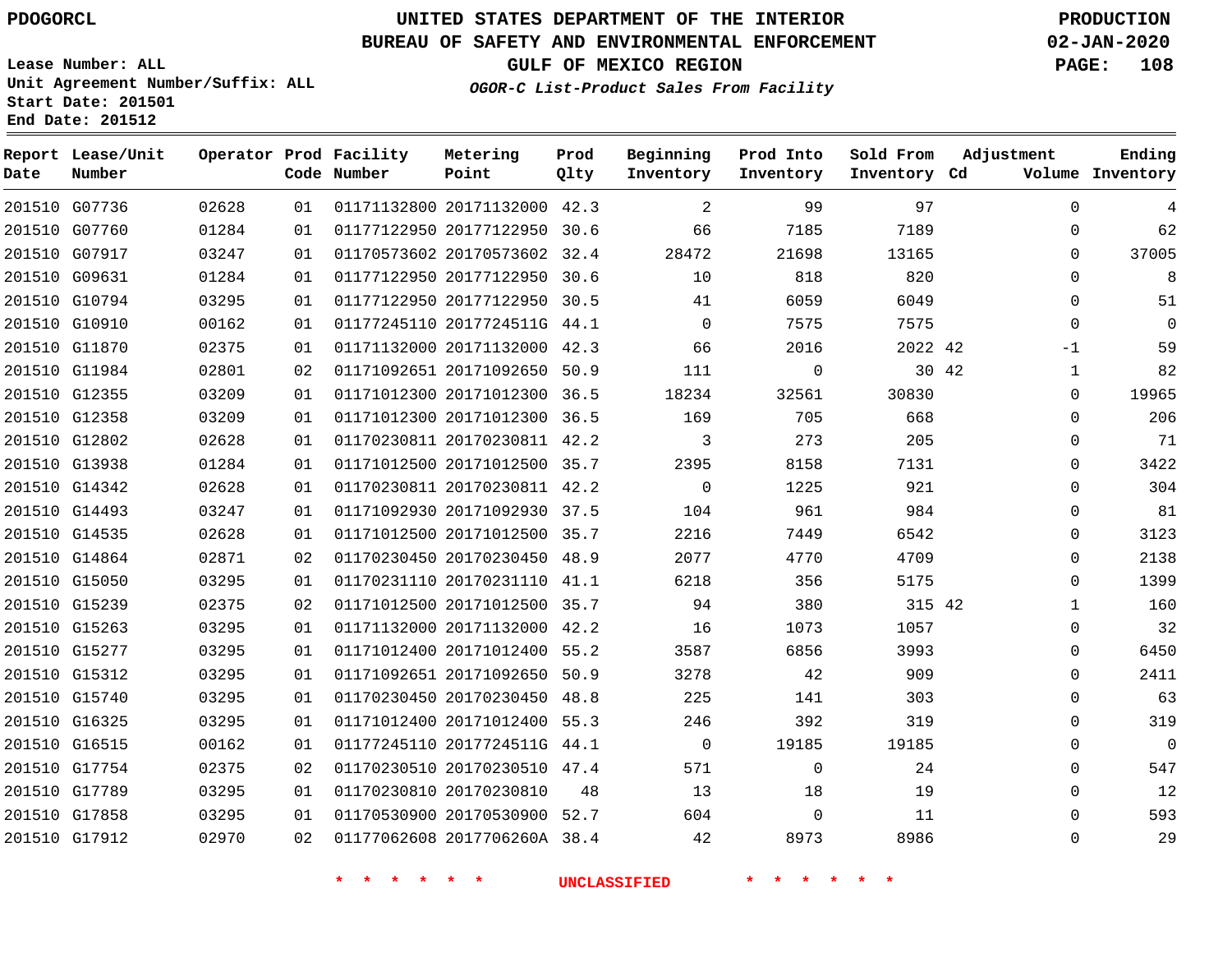# **UNITED STATES DEPARTMENT OF THE INTERIOR PDOGORCL PRODUCTION**

**Prod**

#### **BUREAU OF SAFETY AND ENVIRONMENTAL ENFORCEMENT 02-JAN-2020**

**Lease Number: ALL Unit Agreement Number/Suffix: ALL Start Date: 201501 End Date: 201512**

**OGOR-C List-Product Sales From Facility**

**Beginning**

**Prod Into**

**Sold From**

**Adjustment**

**GULF OF MEXICO REGION PAGE: 109**

> 

  $\Omega$ 

| Date | Report Lease/Unit<br>Number |       |    | Operator Prod Facility<br>Code Number | Metering<br>Point            | Prod<br>Qlty | Beginning<br>Inventory | Prod Into<br>Inventory | Sold From<br>Inventory Cd | Adjustment |             | Ending<br>Volume Inventory |
|------|-----------------------------|-------|----|---------------------------------------|------------------------------|--------------|------------------------|------------------------|---------------------------|------------|-------------|----------------------------|
|      | 201510 G17921               | 03026 | 01 |                                       | 01171012500 20177062959 25.2 |              | $\Omega$               | 37939                  | 37939                     |            | $\Omega$    | $\Omega$                   |
|      | 201510 G18043               | 03059 | 01 |                                       | 01171012500 20171012500 36.7 |              | 1368                   | 4399                   | 3922                      |            | $\Omega$    | 1845                       |
|      | 201510 G19030               | 02806 | 01 |                                       | 01423210051 20423210050 60.6 |              | $\Omega$               | $\Omega$               | $\Omega$                  |            | $\Omega$    | 0                          |
|      | 201510 G19839               | 02777 | 01 |                                       | 01170753510 20170753510 54.6 |              | $\Omega$               | $\Omega$               | $\Omega$                  |            | $\Omega$    | $\Omega$                   |
|      | 201510 G20605               | 02477 | 01 |                                       | 01423550141 20423550140 28.5 |              | 770                    | 4491                   | 4850                      |            | $\Omega$    | 411                        |
|      | 201510 G20660               | 03295 | 01 |                                       | 01170230450 20170230450 48.9 |              | 111                    | 306                    | 280                       |            | $\Omega$    | 137                        |
|      | 201510 G21096               | 03295 | 01 |                                       | 01170230811 20170230811 42.2 |              | 39                     | 157                    | 157                       |            | 0           | 39                         |
|      | 201510 G21532               | 03217 | 01 |                                       | 01170230811 20170230811 42.2 |              | 216                    | 4471                   | 3576                      |            | $\Omega$    | 1111                       |
|      | 201510 G21534               | 03217 | 01 |                                       | 01170230811 20170230811 42.2 |              | 589                    | 1456                   | 1683                      |            | $\Omega$    | 362                        |
|      | 201510 G21592               | 02628 | 02 |                                       | 01171132000 20171132000 41.6 |              | 3                      | $\mathbf 0$            |                           | 0.42       | $-3$        | $\overline{0}$             |
|      | 201510 G21655               | 03247 | 01 |                                       | 01171132800 21171132800 49.2 |              | 12627                  | 6315                   | 10078                     |            | $\Omega$    | 8864                       |
|      | 201510 G22501               | 00078 | 01 |                                       | 01170230400 20170230400 52.7 |              | 91                     | 138                    | 149                       |            | $\Omega$    | 80                         |
|      | 201510 G22505               | 02375 | 02 |                                       | 01170230811 20170230811 42.2 |              | 232                    | 1091                   | 1052                      |            | 0           | 271                        |
|      | 201510 G22510               | 00162 | 01 |                                       | 01170230810 20170230810      | 48           | 1424                   | 1826                   | 2021                      |            | $\Omega$    | 1229                       |
|      | 201510 G22513               | 02579 | 02 |                                       | 01170230500 20170230500 46.4 |              | 637                    | 469                    | 293                       |            | $\Omega$    | 813                        |
|      | 201510 G22621               | 03247 | 01 |                                       | 01171132800 21171132800 49.2 |              | 9271                   | 3707                   | 6905                      |            | 0           | 6073                       |
|      | 201510 G22840               | 00730 | 01 |                                       | 01608103650 20608103650      | 31           | 5                      | 1077                   | 1079 42                   |            | $\mathbf 1$ | 4                          |
|      | 201510 G23730               | 03217 | 01 |                                       | 01170230810 20170230811 42.2 |              | 32                     | 140                    | 137                       |            | $\Omega$    | 35                         |
|      | 201510 G23735               | 00162 | 01 |                                       | 01170230810 20170230810      | 48           | $\Omega$               | 133                    | 133                       |            | $\Omega$    | 0                          |
|      | 201510 G23736               | 00730 | 01 |                                       | 01170230810 20170230810      | 48           | 254                    | 0                      | 254                       |            | 0           | $\overline{0}$             |
|      | 201510 G23851               | 02503 | 02 |                                       | 01171012400 20171012400 55.3 |              | 10003                  | 13828                  | 10824                     |            | $\Omega$    | 13007                      |
|      | 201510 G23956               | 03217 | 01 |                                       | 01170753510 20170753510 55.8 |              | 281                    | $\Omega$               | 132 42                    |            | -1          | 148                        |
|      | 201510 G24710               | 02375 | 01 |                                       | 01170230811 20170230811 42.2 |              |                        | 0                      | $\mathbf{0}$              |            | 0           | 1                          |
|      | 201510 G24730               | 03295 | 01 |                                       | 01170230810 20170230810      | 48           | 35                     | $\Omega$               | 35                        |            | $\Omega$    | $\Omega$                   |
|      |                             |       | 01 |                                       | 01170230500 20170230500 47.2 |              | 1474                   | 1018                   | 678                       |            | $\Omega$    | 1814                       |
|      |                             |       |    |                                       |                              |              | 1509                   | 1018                   | 713                       |            | 0           | 1814                       |

**Metering**

 G24766 G24767 20170230811 20170230811

**\* \* \* \* \* \* UNCLASSIFIED \* \* \* \* \* \***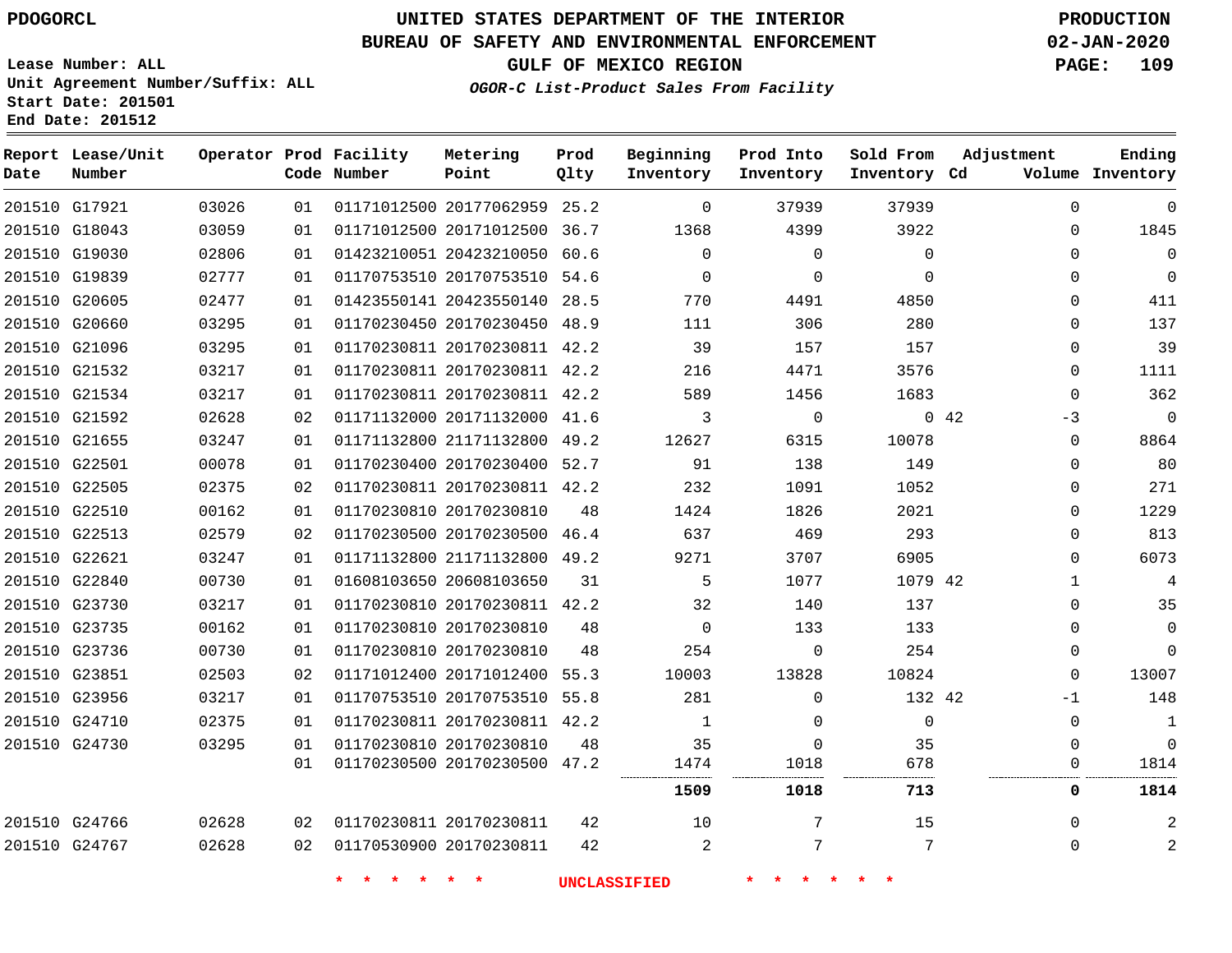### **BUREAU OF SAFETY AND ENVIRONMENTAL ENFORCEMENT 02-JAN-2020**

**Lease Number: ALL Unit Agreement Number/Suffix: ALL Start Date: 201501 End Date: 201512**

**OGOR-C List-Product Sales From Facility**

**GULF OF MEXICO REGION PAGE: 110**

| Date | Report Lease/Unit<br>Number |       |    | Operator Prod Facility<br>Code Number | Metering<br>Point            | Prod<br>Qlty | Beginning<br>Inventory | Prod Into<br>Inventory | Sold From<br>Inventory Cd | Adjustment            |              | Ending<br>Volume Inventory |
|------|-----------------------------|-------|----|---------------------------------------|------------------------------|--------------|------------------------|------------------------|---------------------------|-----------------------|--------------|----------------------------|
|      | 201510 G24870               | 02970 | 02 |                                       | 01177062608 2017706260A 38.4 |              | 3                      | 454                    | 456                       |                       | $\mathbf 0$  | $\mathbf{1}$               |
|      | 201510 G24878               | 02628 | 02 |                                       | 01171092651 20171092650 57.6 |              | 4                      | $\mathbf 0$            |                           | 3 42                  | $-1$         | $\Omega$                   |
|      | 201510 G24883               | 02628 | 02 |                                       | 01171092651 20171092650 50.9 |              | 209                    | 5                      | 59                        |                       | 0            | 155                        |
|      | 201510 G24898               | 02807 | 01 |                                       | 01171012300 20171012300 36.5 |              | 3349                   | 5064                   | 5347 42                   |                       | 1            | 3067                       |
|      | 201510 G24924               | 03247 | 01 |                                       | 01171132800 21171132800 49.2 |              | 3356                   | 2634                   | 3628                      |                       | $\Omega$     | 2362                       |
|      | 201510 G24926               | 03247 | 01 |                                       | 01171132800 21171132800 49.2 |              | 39                     | $\mathbf 0$            | $\mathbf 0$               |                       | $\Omega$     | 39                         |
|      | 201510 G24990               | 01284 | 01 |                                       | 01608103650 20608103650      | 31           | $\Omega$               | 25836                  | 25752                     |                       | $\Omega$     | 84                         |
|      | 201510 G25008               | 02777 | 01 |                                       | 01170753510 20170753510 54.6 |              | $\mathbf 0$            | 0                      | $\mathbf 0$               |                       | $\Omega$     | $\mathbf 0$                |
|      | 201510 G25524               | 03295 | 01 |                                       | 01170230450 20170230450 48.9 |              | 197                    | 616                    | 537                       |                       | $\Omega$     | 276                        |
|      | 201510 G25561               | 02375 | 01 |                                       | 01170230450 20170230450 48.9 |              | 94                     | 218                    | 214                       |                       | $\Omega$     | 98                         |
|      | 201510 G25606               | 02375 | 01 |                                       | 01170230810 20170230810      | 48           | 173                    | 226                    | 254 42                    |                       | 1            | 146                        |
|      | 201510 G25937               | 02222 | 02 |                                       | 01170230810 20170230810      | 48           | 679                    | 753                    | 925                       |                       | $\Omega$     | 507                        |
|      | 201510 G26001               | 02628 | 01 |                                       | 01171132800 21171132800 49.2 |              | 456                    | 156                    | 325                       |                       | $\Omega$     | 287                        |
|      | 201510 G26032               | 03059 | 01 |                                       | 01171012300 20171012300 36.5 |              | 15                     | $\overline{0}$         | 7                         |                       | $\Omega$     | 8                          |
|      | 201510 G26074               | 01284 | 01 |                                       | 01177122950 20177122950 30.6 |              | 11                     | 904                    | 907                       |                       | $\Omega$     | 8                          |
|      | 201510 G26480               | 02740 | 02 |                                       | 01423210051 20423210050 56.2 |              | 8                      | $\mathbf 0$            | 0                         |                       | 0            | 8                          |
|      | 201510 G26655               | 03165 | 01 |                                       | 01170230811 20170230811 42.2 |              | 1413                   | 6293                   |                           | $0\quad09$<br>$-6142$ |              | 1564                       |
|      | 201510 G27030               | 02477 | 02 |                                       | 01170530900 20170530900 52.7 |              | 352                    | $\mathbf 0$            | 6                         |                       | $\Omega$     | 346                        |
|      | 201510 G27070               | 03295 | 01 |                                       | 01171132800 21171132800 49.2 |              | 19666                  | 12679                  | 17209                     |                       | $\Omega$     | 15136                      |
|      | 201510 G27083               | 02477 | 01 |                                       | 01171092651 20171092650 50.9 |              | 404                    | 5                      | 112                       |                       | $\Omega$     | 297                        |
|      | 201510 G27169               | 01284 | 01 |                                       | 01171012500 20171012500 35.7 |              | 1815                   | 6318                   | 5481                      |                       | $\Omega$     | 2652                       |
|      | 201510 G27173               | 03295 | 01 |                                       | 01170513800 20170513800 32.1 |              | 161                    | 2063                   | 1975                      |                       | 0            | 249                        |
|      | 201510 G27509               | 02970 | 02 |                                       | 01170230450 20170230450 48.9 |              | 2266                   | 4411                   | 4699                      |                       | $\Omega$     | 1978                       |
|      | 201510 G27851               | 02628 | 02 |                                       | 01171132000 20171132000 42.3 |              | $\mathbf 0$            | 1                      | $\mathbf{1}$              |                       | $\Omega$     | $\Omega$                   |
|      | 201510 G27927               | 02503 | 02 |                                       | 01171092651 20171092650 50.9 |              | $\Omega$               | $\mathbf 0$            | 0                         |                       | $\Omega$     | $\Omega$                   |
|      | 201510 G27949               | 02871 | 01 |                                       | 01171012500 20171012500      | 36           | $\overline{2}$         | 2                      | 3                         |                       | $\Omega$     | $\mathbf{1}$               |
|      | 201510 G27988               | 00730 | 01 |                                       | 01608103650 20608103650 32.9 |              | 171                    | 48919                  | 48931 42                  |                       | $\mathbf{1}$ | 160                        |
|      | 201510 G30654               | 02777 | 02 |                                       | 01170230810 20170230810 42.8 |              | 133                    | 205                    | 200                       |                       | $\Omega$     | 138                        |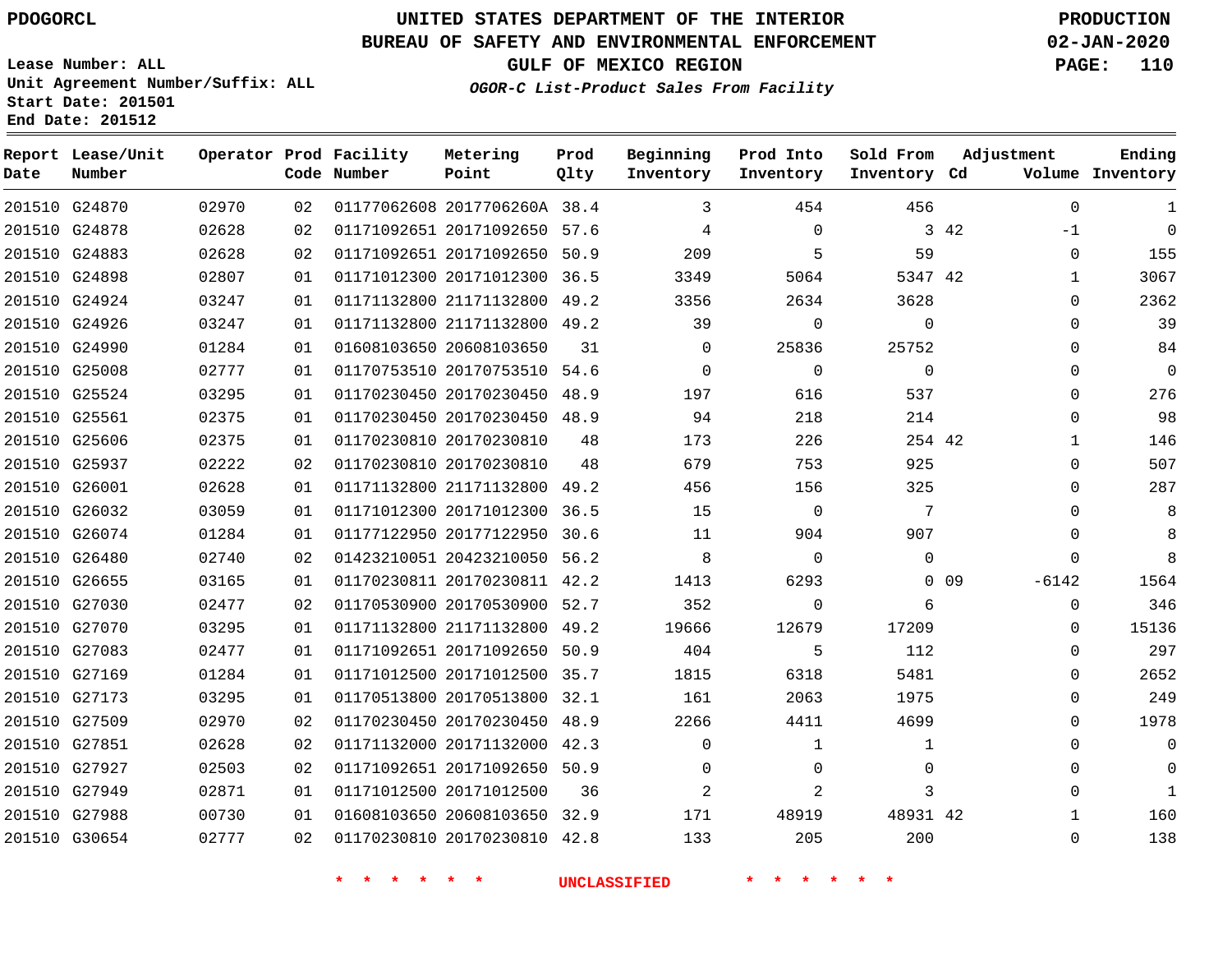**Report Lease/Unit**

**Number**

   

# **UNITED STATES DEPARTMENT OF THE INTERIOR PDOGORCL PRODUCTION**

#### **BUREAU OF SAFETY AND ENVIRONMENTAL ENFORCEMENT 02-JAN-2020**

**Lease Number: ALL Unit Agreement Number/Suffix: ALL Start Date: 201501 End Date: 201512**

**Operator Prod Facility**

**Code Number**

   

**Prod Qlty**

**GULF OF MEXICO REGION PAGE: 111**

**Inventory Cd Volume**

**Adjustment**

**Ending**

-1  $\Omega$ 

**OGOR-C List-Product Sales From Facility**

**Beginning Inventory**

 $\Omega$ 

**Sold From Inventory**

**Prod Into Inventory**

|        | 201510 G31003 | 02579 | 02 | 01423210051 20423210050 58.3 |      | $\Omega$ | $\Omega$ | $\Omega$ | $\Omega$    | $\Omega$    |
|--------|---------------|-------|----|------------------------------|------|----------|----------|----------|-------------|-------------|
|        | 201510 G31304 | 02714 | 01 | 01170230811 20170230811 42.2 |      | 163      | 603      | 616      | 0           | 150         |
|        | 201510 G31369 | 02628 | 01 | 01171012300 20171012300      | 37   | 5626     | 4654     | 7461     | $\Omega$    | 2819        |
|        | 201510 G32113 | 02477 | 01 | 01170230811 20170230811 42.2 |      | 1939     | 8944     | 8661     | $\Omega$    | 2222        |
|        | 201510 G32197 | 01284 | 02 | 01171012500 20171012500 35.7 |      | 265      | 913      | 795      | $\Omega$    | 383         |
|        | 201510 G32231 | 01284 | 01 | 01171012500 20171012500 35.7 |      | 293      | 946      | 844      | 0           | 395         |
|        | 201510 G32268 | 03295 | 01 | 01177298272 01177298272 42.2 |      | 55       | 22       | 74       | $\Omega$    | 3           |
|        | 201510 G32744 | 01284 | 02 | 01423210051 20170230510 47.4 |      | 60       | $\Omega$ | 2        | $\Omega$    | 58          |
|        | 201510 G33088 | 03026 | 01 | 01171012500 20177062959 25.2 |      | $\Omega$ | 5        | 5        | $\Omega$    | 0           |
|        | 201510 G33112 | 02970 | 02 | 01171092651 20171092650 50.9 |      |          | $\Omega$ | 0        | $\Omega$    |             |
|        | 201510 G33407 | 02967 | 02 | 01170230810 20170230810 42.9 |      | $\Omega$ | $\Omega$ | $\Omega$ | $\Omega$    | $\mathbf 0$ |
|        | 201510 G33596 | 02503 | 02 | 01171132000 20171132000 42.3 |      | 90       | 3155     | 3152     | $\Omega$    | 93          |
|        | 201510 G33636 | 02628 | 01 | 01171132000 20171132000 42.3 |      | 3105     | 87643    | 88161    | $\Omega$    | 2587        |
|        | 201510 G34025 | 02970 | 02 | 01422450350 20170230810      | 48   | 528      | 122      | 568      | $\Omega$    | 82          |
|        | 201510 G34671 | 02579 | 02 | 01423210051 20423210050 58.3 |      | $\Omega$ | $\Omega$ | $\Omega$ | $\Omega$    | $\mathbf 0$ |
| 201511 | 00016         | 02375 | 01 | 01170513700 20170513700 22.7 |      | 1204     | 21304    | 21265 42 | 1           | 1244        |
| 201511 | 00026         | 02375 | 01 | 01170513700 20170513700 22.7 |      | 2041     | 32282    | 32439    | $\Omega$    | 1884        |
| 201511 | 00032         | 02375 | 01 | 01170513700 20170513700 35.3 |      | 63       | 916      | 929      | 0           | 50          |
| 201511 | 00049         | 03295 | 01 | 01171012300 20171012300 36.6 |      | 9738     | 13304    | 13918    | $\Omega$    | 9124        |
| 201511 | 00050         | 03295 | 01 | 01171012300 20171012300 36.6 |      | 2944     | 3542     | 4057     | $\Omega$    | 2429        |
| 201511 | 00051         | 03295 | 01 | 01171012300 20171012300 36.6 |      | 1483     | 1519     | 1960     | $\Omega$    | 1042        |
| 201511 | 00052         | 03295 | 01 | 01171012300 20171012300 36.6 |      | 1669     | 3032     | 2621     | 0           | 2080        |
| 201511 | 00079         | 03247 | 01 | 01170230810 20170230810      | 47.5 | 227      | 164      | 251      | $\mathbf 0$ | 140         |
| 201511 | 00081         | 03295 | 01 | 01170230450 20170230450 48.1 |      | 163      | 256      | 226      | 0           | 193         |
| 201511 | 00082         | 03295 | 01 | 01170230450 20170230450 48.1 |      | 16       | $\Omega$ | 16       | $\Omega$    | $\mathbf 0$ |

01170231290 47.7

 

 20171012300 36.6 01170231290 47.7

**Metering Point**

**\* \* \* \* \* \* UNCLASSIFIED \* \* \* \* \* \***

 

42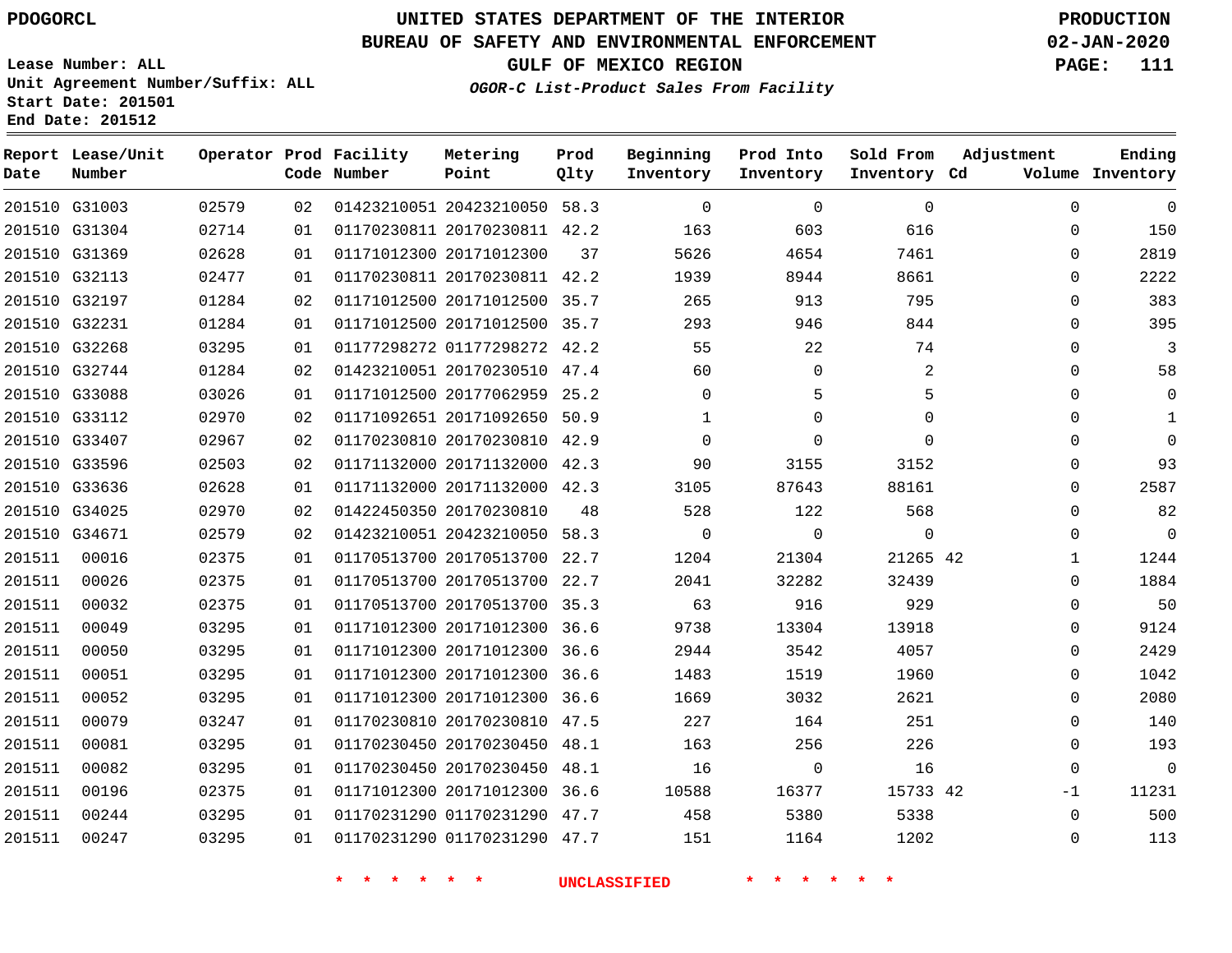# **UNITED STATES DEPARTMENT OF THE INTERIOR PDOGORCL PRODUCTION**

**Prod Qlty**

**Metering Point**

#### **BUREAU OF SAFETY AND ENVIRONMENTAL ENFORCEMENT 02-JAN-2020**

**Lease Number: ALL Unit Agreement Number/Suffix: ALL Start Date: 201501**

**Operator Prod Facility**

**End Date: 201512**

**Report Lease/Unit**

**Number**

**GULF OF MEXICO REGION PAGE: 112**

**Adjustment**

**Ending**

**OGOR-C List-Product Sales From Facility**

**Beginning Inventory** **Prod Into Inventory** **Sold From Inventory**

| Date   | Number            |       |    | Code Number | Point                        | Qlty     | Inventory   | Inventory    | Inventory Cd |            |             | Volume Inventory |
|--------|-------------------|-------|----|-------------|------------------------------|----------|-------------|--------------|--------------|------------|-------------|------------------|
| 201511 | 00253             | 02375 | 02 |             | 01170230810 20170230810      | 48       | $\Omega$    | $\mathbf 0$  | $\mathbf 0$  |            | 0           | $\mathbf 0$      |
| 201511 | 00353             | 03368 | 01 |             | 01170754800 20170754800      | 29       | 102         | 303          | 329          |            | 0           | 76               |
| 201511 | 00367             | 02375 | 01 |             | 01170513700 20170513700 22.7 |          | 47          | 726          | 730 42       |            | $-1$        | 42               |
| 201511 | 00424             | 03295 | 01 |             | 01171012400 20171012400      | $\Omega$ | $\mathbf 0$ | $\mathbf{1}$ | $\mathbf 0$  |            | 0           | 1                |
| 201511 | 00434             | 01284 | 01 |             | 01177112605 2017711260Y 31.7 |          | 0           | 3008         | 3008         |            | 0           | $\mathbf 0$      |
| 201511 | 00453             | 01284 | 01 |             | 01177112605 2017711260Y 31.7 |          | $\mathbf 0$ | 579          | 579          |            | 0           | $\mathbf 0$      |
| 201511 | 00466             | 03295 | 01 |             | 01171012400 20171012400 55.7 |          | 2043        | 786          | 908          |            | 0           | 1921             |
| 201511 | 00479             | 03295 | 01 |             | 01171012500 20171012500 35.5 |          | 834         | 20           | 227          |            | 0           | 627              |
| 201511 | 00541             | 02222 | 01 |             | 01170530900 20170530900 51.2 |          | 3292        | 0            | 140          |            | 0           | 3152             |
| 201511 | 00560             | 03288 | 01 |             | 01171131600 20171131600 40.9 |          | 34          | $\mathbf 0$  | 34           |            | $\Omega$    | $\mathbf{0}$     |
|        |                   |       | 01 |             | 01171132800 21171132800 47.5 |          | 885         | 929          | 1450         |            | 0           | 364              |
|        |                   |       |    |             |                              |          | 919         | 929          | 1484         |            | 0           | 364              |
| 201511 | 00577             | 03059 | 01 |             | 01171012300 20171012300 36.6 |          | 18349       | 26888        | 26797        |            | 0           | 18440            |
| 201511 | 00593             | 03209 | 01 |             | 01171012300 20171012300 36.6 |          | 800         | 500          | 980          |            | 0           | 320              |
| 201511 | 00599             | 02899 | 01 |             | 01170573602 20170573602 47.9 |          | 313         | 183          | 142          |            | 0           | 354              |
| 201511 | 00605             | 02899 | 01 |             | 01170573602 20170573602 47.9 |          | 851         | 614          | 385 42       |            | $-2$        | 1078             |
| 201511 | 00680             | 03217 | 01 |             | 01170230700 20170230700      | $\Omega$ | 1617        | $\mathbf 0$  | $\mathbf 0$  |            | 0           | 1617             |
| 201511 | 00693             | 03368 | 01 |             | 01170754800 20170754800      | 29       | 68          | 387          | 358          |            | 0           | 97               |
| 201511 | 00694             | 03368 | 01 |             | 01170754800 20170754800      | 29       | 1907        | 8547         | 8306         |            | 0           | 2148             |
| 201511 | 00697             | 03368 | 01 |             | 01170754800 20170754800      | 29       | 436         | 1686         | 1698         |            | 0           | 424              |
| 201511 | 00758             | 03295 | 01 |             | 01170230810 20170230810      | 48       | 628         | 423          | 686          |            | 0           | 365              |
| 201511 | 00775             | 02899 | 01 |             | 01171131600 20171131600      | 40.9     | 191         | 1422         | 1318         |            | 0           | 295              |
| 201511 | 00796             | 02628 | 01 |             | 01171012300 20171012300 36.6 |          | 2093        | 2928         | 3012         |            | 0           | 2009             |
| 201511 | 00839             | 02451 | 01 |             | 01170513800 20170513800      | 32.4     | 1168        | 11829        | 11809        |            | $\Omega$    | 1188             |
|        | 201511 754303001A | 00059 | 01 |             | 01170230811 20170230811 41.7 |          | 219         | 382          | 295 09       |            | $-95$       | 211              |
|        | 201511 754306012A | 01207 | 01 |             | 01608128270 20608128270 25.2 |          | 34627       | 187427       |              | $0\quad09$ | $-106211$   | 115843           |
|        | 201511 754306013A | 01207 | 01 |             | 01608128270 20608128270 25.2 |          | 79885       | 299641       |              | 0.09       | $-170148$   | 209378           |
|        | 201511 754307005A | 00078 | 01 |             | 01170573601 20170573601 27.2 |          | 138         | 1182         | 1166         |            | $\mathbf 0$ | 154              |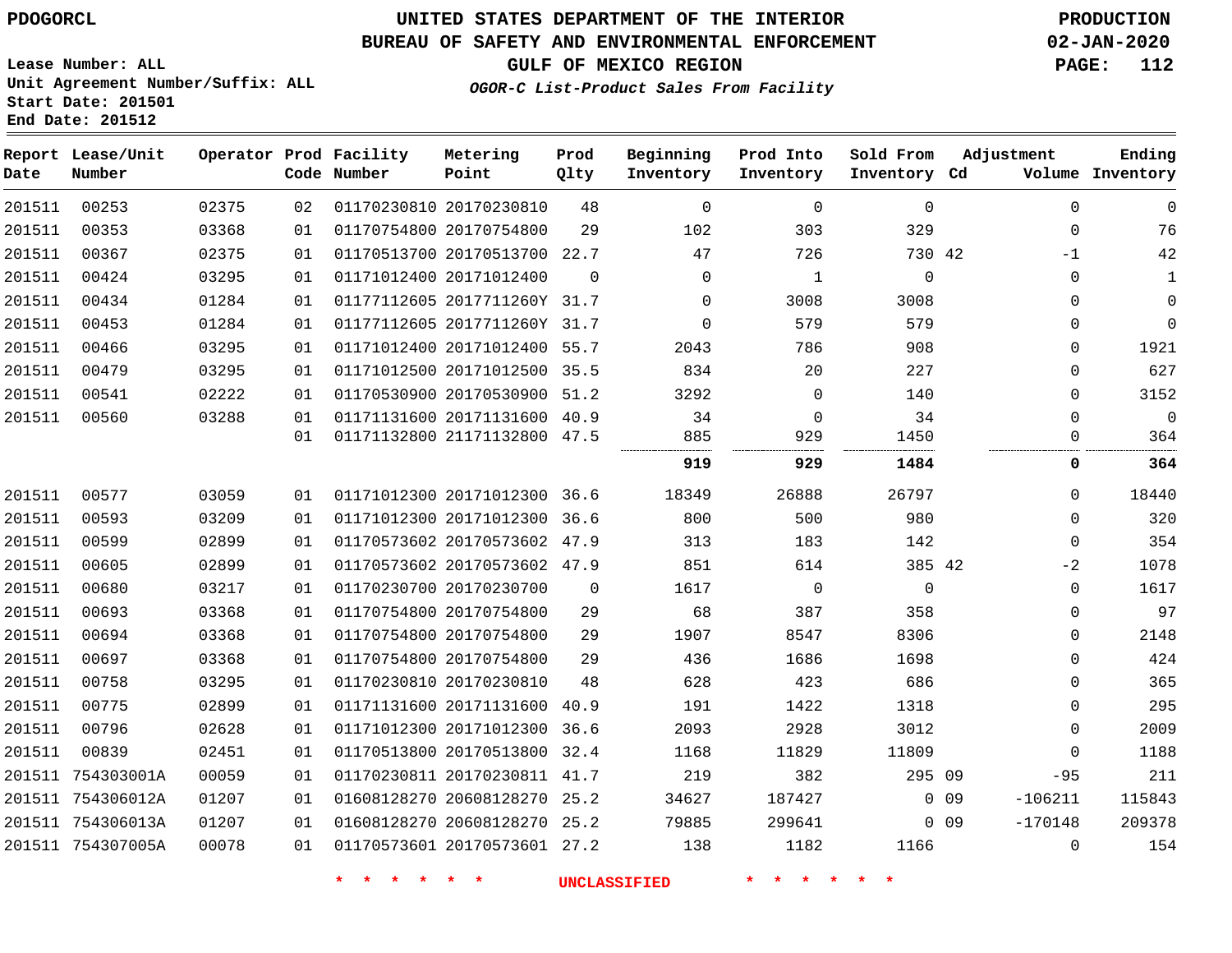754307017A 754310009A 754315006A

**Report Lease/Unit**

**Number**

# **UNITED STATES DEPARTMENT OF THE INTERIOR PDOGORCL PRODUCTION**

**Prod Qlty**

#### **BUREAU OF SAFETY AND ENVIRONMENTAL ENFORCEMENT 02-JAN-2020**

**Lease Number: ALL Unit Agreement Number/Suffix: ALL Start Date: 201501 End Date: 201512**

> 

**Operator Prod Facility**

**Code Number**

 20170230811 41.7 20170573601 27.2

**Metering Point**

20170754800

  **OGOR-C List-Product Sales From Facility**

**Beginning Inventory**

> 

 

 

**Sold From Inventory**

**Prod Into Inventory**

**GULF OF MEXICO REGION PAGE: 113**

**Inventory Cd Volume**

**Adjustment**

  $\Omega$  $\Omega$  -1  $\Omega$  $\Omega$  $\Omega$  $\Omega$  $\Omega$  -1  $-1$  -264

**Ending**

| 201511 7543880060 | 03295 | 01 |                         | 01170230450 20170230450 48.1 |    | 192                 | 335            | 274       |       | 0            | 253         |
|-------------------|-------|----|-------------------------|------------------------------|----|---------------------|----------------|-----------|-------|--------------|-------------|
| 201511 7543890080 | 02375 | 01 |                         | 01170513700 20170513700 32.9 |    | 112                 | 1665           | 1685 42   |       | $-1$         | 91          |
| 201511 7543930100 | 03026 | 02 |                         | 01170230450 20170230450 48.9 |    | 76                  | 120            | 105       |       | $\mathbf{0}$ | 91          |
| 201511 7543930200 | 03295 | 01 |                         | 01171012310 20171012310 45.4 |    | 643                 | $\overline{0}$ | 643       |       | $\mathbf{0}$ | $\mathbf 0$ |
| 201511 7543940080 | 03295 | 01 |                         | 01170230811 20170230811 41.6 |    | 104                 | 105            | 151       |       | 0            | 58          |
| 201511 754396015A | 01284 | 01 |                         | 01608103650 20608103650 32.6 |    | 3                   | 1153           | 1153      |       | $\mathbf 0$  | 3           |
| 201511 8910020210 | 02451 | 01 |                         | 01170513800 20170513800 32.4 |    | 11735               | 92061          | 94551     |       | 0            | 9245        |
| 201511 8910024540 | 02451 | 01 |                         | 01170513800 20170513800 32.4 |    | 9483                | 75264          | 77188     |       | $\mathbf 0$  | 7559        |
| 201511 8910029320 | 02375 | 01 |                         | 01170513700 20170513700 35.3 |    | 4038                | 61475          | 62151 42  |       | $-1$         | 3361        |
| 201511 8910034440 | 02375 | 01 |                         | 01170513700 20170513700 26.6 |    | 3944                | 63723          | 64185 42  |       | 5            | 3487        |
| 201511 8910039150 | 00078 | 01 |                         | 01170573601 20170573601 27.2 |    | 3514                | 27941          | 27822 42  |       | 2            | 3635        |
| 201511 8910086400 | 02222 | 02 |                         | 01171012400 20171012400 55.7 |    | 125                 | 63             |           | 60 42 | $-1$         | 127         |
| 201511 8910088130 | 00078 | 01 |                         | 01171132800 21171132800 47.5 |    | 357                 | 36             | 631 13    |       | 263          | 25          |
|                   |       | 01 |                         | 01171012400 20171012400 55.7 |    | 264<br>             | 52<br>         | 17 11<br> |       | $-264$<br>   | 35          |
|                   |       |    |                         |                              |    | 621                 | 88             | 648       |       | -1           | 60          |
| 201511 8910089160 | 02375 | 01 | 01170513700 20170513700 |                              | 28 | 396                 | 6340           | 6389      |       | 0            | 347         |
| 201511 891008927Y | 00078 | 01 |                         | 01170230400 20170230400 52.7 |    | 32                  | 12             |           | 37 42 | $-1$         | 6           |
| 201511 8910116580 | 02375 | 01 |                         | 01170513700 20170513700 28.2 |    | 56                  | 2957           | 2852 42   |       | $\mathbf{1}$ | 162         |
| 201511 8910116740 | 02375 | 01 |                         | 01170513700 20170513700 28.2 |    | 610                 | 22563          | 21938 42  |       | $-2$         | 1233        |
| 201511 8910116770 | 02375 | 01 |                         | 01170513700 20170513700 28.2 |    | 38                  | 2714           | 2604      |       | $\mathbf 0$  | 148         |
| 201511 8910116790 | 02375 | 01 | 01170513700 20170513700 |                              | 28 | 929                 | 16603          | 16624     |       | 0            | 908         |
| 201511 8910116800 | 02375 | 01 |                         | 01170513700 20170513700 28.1 |    | 3052                | 63427          | 63009 42  |       | $-1$         | 3469        |
| 201511 891011687A | 03368 | 01 | 01170754800 20170754800 |                              | 29 | 107                 | 391            | 400       |       | $\mathbf 0$  | 98          |
| 201511 891011687C | 03368 | 01 | 01170754800 20170754800 |                              | 29 | 211                 | 1139           | 1063      |       | 0            | 287         |
| 201511 891011687D | 03368 | 01 | 01170754800 20170754800 |                              | 29 | 268                 | 1100           | 1091      |       | 0            | 277         |
|                   |       |    |                         | * * *                        |    | <b>UNCLASSIFIED</b> | * * *          |           |       |              |             |
|                   |       |    |                         |                              |    |                     |                |           |       |              |             |
|                   |       |    |                         |                              |    |                     |                |           |       |              |             |
|                   |       |    |                         |                              |    |                     |                |           |       |              |             |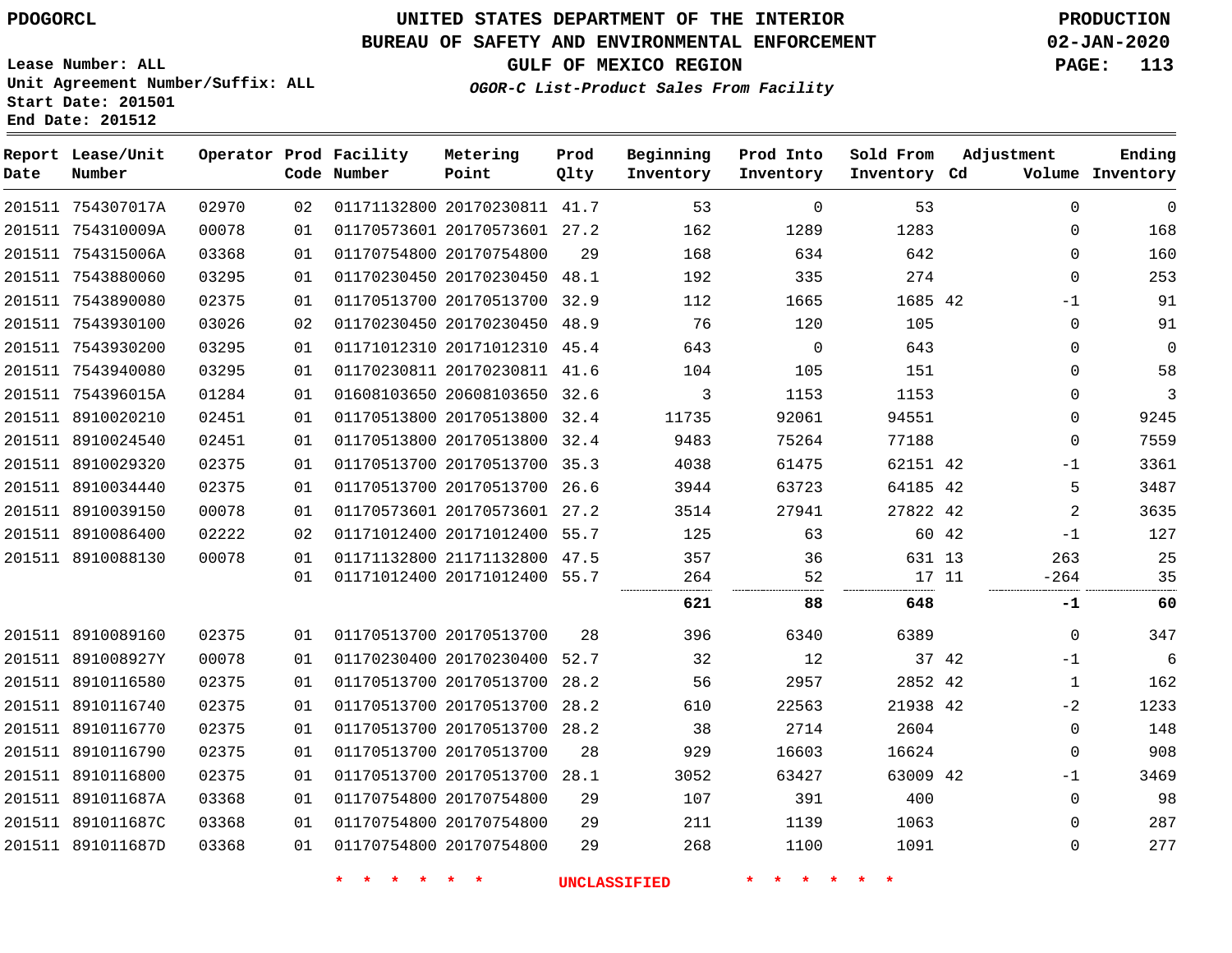891011687E 8910117330

**Report Lease/Unit**

**Number**

# **UNITED STATES DEPARTMENT OF THE INTERIOR PDOGORCL PRODUCTION**

 

**Prod Qlty**

#### **BUREAU OF SAFETY AND ENVIRONMENTAL ENFORCEMENT 02-JAN-2020**

**Lease Number: ALL Unit Agreement Number/Suffix: ALL Start Date: 201501 End Date: 201512**

> 

**Operator Prod Facility**

**Code Number**

 20170754800 20170754800

**Metering Point**

  **OGOR-C List-Product Sales From Facility**

 

 

**Sold From Inventory**

**Prod Into Inventory**

**Beginning Inventory**

**GULF OF MEXICO REGION PAGE: 114**

**Inventory Cd Volume**

**Adjustment**

 $\Omega$  $\Omega$  $\Omega$  $\Omega$  $\Omega$  $\Omega$  $\Omega$  $\Omega$   $\Omega$  $\Omega$   $\Omega$  $-2$ 

**Ending**

| 201511 8910123270 | 03295                                                                                                                                                                                                                                                 | 01 | 01177215100 20177215102 30.2 |                         | 52                                                                                                                                                                                                                                                                                                                                                                                                                           | 2438         | 2434     | 0                                          | 56                           |
|-------------------|-------------------------------------------------------------------------------------------------------------------------------------------------------------------------------------------------------------------------------------------------------|----|------------------------------|-------------------------|------------------------------------------------------------------------------------------------------------------------------------------------------------------------------------------------------------------------------------------------------------------------------------------------------------------------------------------------------------------------------------------------------------------------------|--------------|----------|--------------------------------------------|------------------------------|
|                   | 03295                                                                                                                                                                                                                                                 | 01 |                              |                         | 83                                                                                                                                                                                                                                                                                                                                                                                                                           | 3765         | 3762     | 0                                          | 86                           |
|                   | 03295                                                                                                                                                                                                                                                 | 01 |                              |                         | 164                                                                                                                                                                                                                                                                                                                                                                                                                          | 7009         | 7012     | 0                                          | 161                          |
|                   | 02628                                                                                                                                                                                                                                                 | 01 |                              |                         | 185                                                                                                                                                                                                                                                                                                                                                                                                                          | 6345         | 6281     | 0                                          | 249                          |
|                   | 02628                                                                                                                                                                                                                                                 | 01 |                              |                         | 7                                                                                                                                                                                                                                                                                                                                                                                                                            | 82           | 89       | 0                                          | 0                            |
|                   | 02375                                                                                                                                                                                                                                                 | 01 |                              | 48                      | 45                                                                                                                                                                                                                                                                                                                                                                                                                           | 14           | 47       | $\Omega$                                   | 12                           |
|                   | 00276                                                                                                                                                                                                                                                 | 01 |                              |                         | 1616                                                                                                                                                                                                                                                                                                                                                                                                                         | 32546        |          |                                            | 1780                         |
|                   | 02375                                                                                                                                                                                                                                                 | 01 |                              |                         | 282                                                                                                                                                                                                                                                                                                                                                                                                                          | 4727         |          |                                            | 259                          |
|                   | 02477                                                                                                                                                                                                                                                 | 01 |                              |                         | $\Omega$                                                                                                                                                                                                                                                                                                                                                                                                                     | $\Omega$     | $\Omega$ | 0                                          | $\mathbf 0$                  |
|                   | 03295                                                                                                                                                                                                                                                 | 01 |                              |                         | 7                                                                                                                                                                                                                                                                                                                                                                                                                            | 293          | 288      | 0                                          | 12                           |
|                   | 02266                                                                                                                                                                                                                                                 | 01 |                              |                         | 377                                                                                                                                                                                                                                                                                                                                                                                                                          | 9142         |          | 3                                          | 378                          |
|                   | 03209                                                                                                                                                                                                                                                 | 02 |                              |                         | 2219                                                                                                                                                                                                                                                                                                                                                                                                                         | 0            | 0        | 0                                          | 2219                         |
|                   | 01284                                                                                                                                                                                                                                                 | 01 |                              |                         | 3                                                                                                                                                                                                                                                                                                                                                                                                                            | 0            | 0        | $\Omega$                                   | 3                            |
|                   | 02375                                                                                                                                                                                                                                                 | 01 |                              |                         | 1245                                                                                                                                                                                                                                                                                                                                                                                                                         | 36364        |          | $-2$                                       | 1989                         |
|                   | 02777                                                                                                                                                                                                                                                 | 01 |                              |                         | 0                                                                                                                                                                                                                                                                                                                                                                                                                            |              | $\Omega$ | $\Omega$                                   | $\Omega$                     |
|                   |                                                                                                                                                                                                                                                       |    |                              |                         |                                                                                                                                                                                                                                                                                                                                                                                                                              |              |          |                                            | 1989                         |
|                   |                                                                                                                                                                                                                                                       |    |                              |                         |                                                                                                                                                                                                                                                                                                                                                                                                                              |              |          |                                            |                              |
| 201511 G01084     | 02375                                                                                                                                                                                                                                                 | 01 | 01170513700 20170513700      | 28                      | 28                                                                                                                                                                                                                                                                                                                                                                                                                           | 975          | 950      | $\mathbf{0}$                               | 53                           |
| 201511 G01090     | 02375                                                                                                                                                                                                                                                 | 01 | 01170513700 20170513700 28.2 |                         | 252                                                                                                                                                                                                                                                                                                                                                                                                                          | 3784         | 3829     | $\Omega$                                   | 207                          |
| 201511 G01091     | 02375                                                                                                                                                                                                                                                 | 01 | 01170513700 20170513700 28.2 |                         | 663                                                                                                                                                                                                                                                                                                                                                                                                                          | 23495        | 22872 42 | $-1$                                       | 1285                         |
| 201511 G01092     | 02375                                                                                                                                                                                                                                                 | 01 | 01170513700 20170513700 28.2 |                         | 94                                                                                                                                                                                                                                                                                                                                                                                                                           | 4223         | 4085 42  | $-1$                                       | 231                          |
| 201511 G01196     | 02266                                                                                                                                                                                                                                                 | 02 | 01171132800 21171132800 47.5 |                         | 328                                                                                                                                                                                                                                                                                                                                                                                                                          | $\Omega$     | 328      | $\Omega$                                   | 0                            |
| 201511 G01198     | 03295                                                                                                                                                                                                                                                 | 01 | 01171092651 20171092650      | $\Omega$                | 84                                                                                                                                                                                                                                                                                                                                                                                                                           | <sup>n</sup> | 0        | $\Omega$                                   | 84                           |
| 201511 G01208     | 03295                                                                                                                                                                                                                                                 | 01 | 01171092651 20171092650      | $\Omega$                | 354                                                                                                                                                                                                                                                                                                                                                                                                                          | $\Omega$     | 0        | $\Omega$                                   | 354                          |
| 201511 G01210     | 02375                                                                                                                                                                                                                                                 | 02 | 01171132800 21171132800 47.5 |                         | 1097                                                                                                                                                                                                                                                                                                                                                                                                                         | 1578         | 2139 42  |                                            | 537                          |
| 201511 G01248     | 02628                                                                                                                                                                                                                                                 | 01 | 01171012500 20171012500 35.5 |                         | 3902                                                                                                                                                                                                                                                                                                                                                                                                                         | 105          | 1068     | $\Omega$                                   | 2939                         |
|                   | 201511 8910123320<br>201511 8910123330<br>201511 8910169280<br>201511 8910169290<br>201511 8910169300<br>201511 8910202350<br>201511 8910202560<br>201511 G00900<br>201511 G00974<br>201511 G00985<br>201511 G01036<br>201511 G01082<br>201511 G01083 |    |                              | 01170230810 20170230810 | 01177215100 20177215102 30.2<br>01177215100 20177215102 30.2<br>01171132000 20171132000 42.5<br>01171132000 20171132000 42.5<br>01170513700 20170513700 32.2<br>01170513700 20170513700 33.2<br>01170230811 20170230811 42.2<br>01171132000 20171132000 42.5<br>0117709260A 2017709260A 34.5<br>01171092651 20171092650 50.9<br>01170753510 20170753510 53.7<br>01170513700 20170513700 28.1<br>01170753510 20170753510 45.5 |              |          | 32383 42<br>4751 42<br>9144 42<br>35618 42 | 1245<br>36364<br>35618<br>-2 |

**\* \* \* \* \* \* UNCLASSIFIED \* \* \* \* \* \***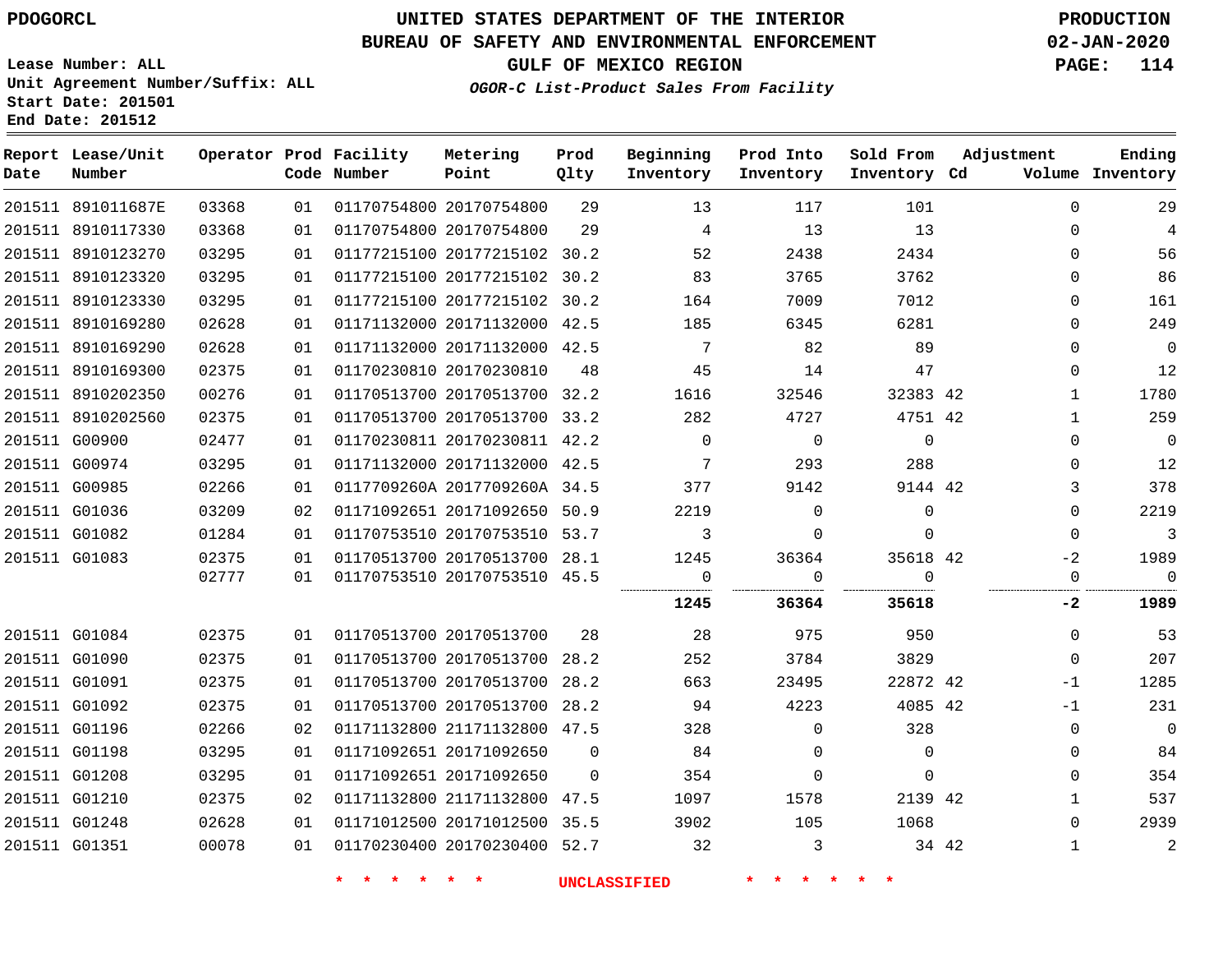**Report Lease/Unit**

**Number**

**Date**

# **UNITED STATES DEPARTMENT OF THE INTERIOR PDOGORCL PRODUCTION**

**Prod Qlty**

### **BUREAU OF SAFETY AND ENVIRONMENTAL ENFORCEMENT 02-JAN-2020**

**Lease Number: ALL Unit Agreement Number/Suffix: ALL Start Date: 201501 End Date: 201512**

**Operator Prod Facility**

**Code Number**

**OGOR-C List-Product Sales From Facility**

**Beginning Inventory** **Prod Into Inventory** **Sold From Inventory**

**GULF OF MEXICO REGION PAGE: 115**

**Inventory Cd Volume**

**Adjustment**

**Ending**

| G01447 | 02375 | 02 | 01170513700 20170513700 22.7 |          | 31           | 494         | 496      |             | $\Omega$<br>29        |
|--------|-------|----|------------------------------|----------|--------------|-------------|----------|-------------|-----------------------|
| G01497 | 02451 | 01 | 01170513800 20170513800      | 32.4     | 5218         | 39881       | 41094    |             | 4005<br>0             |
| G01498 | 02451 | 01 | 01170513800 20170513800 32.4 |          | 901          | 7126        | 7311     |             | 716<br>$\Omega$       |
| G01610 | 03295 | 01 | 01177215100 20177215102 30.2 |          | 11           | 476         | 476      | $\Omega$    | 11                    |
| G01619 | 02375 | 01 | 01170513700 20170513700 32.9 |          | 732          | 13576       | 13565 42 | $-1$        | 742                   |
| G01620 | 02375 | 01 | 01170513700 20170513700 32.9 |          | 204          | 3626        | 3631 42  | -1          | 198                   |
| G01848 | 01284 | 02 | 01423210051 20170230500      | $\Omega$ | 0            | 0           | 0        | $\mathbf 0$ | 0                     |
|        | 01978 | 02 | 01170230500 20170230500      | $\Omega$ | U            | $\Omega$    | 0        |             | 0<br>0                |
|        |       |    |                              |          | 0            | 0           | 0        |             | .<br>$\mathbf 0$<br>0 |
| G01860 | 03295 | 01 | 01170231110 20170231110      | $\Omega$ | 3088         | 4342        | 0        |             | 7430<br>$\Omega$      |
| G01865 | 00078 | 01 | 01171012500 20171012500 35.5 |          | 1054         | 42          | 292      |             | 804<br>$\Omega$       |
| G01880 | 03295 | 01 | 01171132000 20171132000      | 42.5     | $\mathbf{1}$ | 26          | 26       |             | $\mathbf{1}$<br>0     |
| G01898 | 02312 | 01 | 01171012500 20171012500 35.5 |          | 1355         | 62          | 377      |             | 1040<br>$\Omega$      |
| G01953 | 03295 | 01 | 01170230811 20170230811 41.7 |          | 4            | $\mathbf 0$ | 4        |             | $\mathbf 0$<br>0      |
| G01966 | 03295 | 01 | 01177215100 20177215102 30.2 |          | 60           | 2623        | 2623     |             | 60<br>$\Omega$        |
| G01967 | 03295 | 01 | 01177215100 20177215102 30.2 |          | 140          | 5967        | 5970     |             | 137<br>0              |
| G02111 | 02628 | 01 | 01171132000 20171132000 42.5 |          | 1125         | 40855       | 40362    |             | 1618<br>$\Omega$      |
| G02161 | 03295 | 01 | 01171012500 20171012500 35.5 |          | 612          | 105         | 191      |             | 526<br>0              |
| G02163 | 03295 | 01 | 01171012500 20171012500 35.4 |          | 66           | 5           | 18       |             | 53<br>$\Omega$        |
| G02317 | 03295 | 01 | 01171132000 20171132000      | 42.4     | 6            | 179         | 178      |             | 7<br>$\Omega$         |
| G02353 | 01284 | 01 | 01170230450 20170230450      | 48.2     | 955          | 1014        | 1202     |             | 767<br>$\Omega$       |
| G02354 | 01284 | 01 | 01170230450 20170230450 48.2 |          | 578          | 805         | 776      |             | 607<br>0              |
| G02429 | 02375 | 01 | 01170230811 20170230810      | 48       | 53           | 41          |          | 59 42       | 36<br>$\mathbf{1}$    |
| G02433 | 02375 | 01 | 01170230810 20170230810      | 48       | 8            | 0           | 5        |             | 3<br>0                |
| G02601 | 02628 | 02 | 01171092651 20171092650      | 50.9     | 484          | 0           | 0        |             | 484<br>0              |
| G02613 | 02628 | 01 | 01171132000 20171132000 45.1 |          | 0            | $\Omega$    | 0        |             | $\Omega$<br>$\Omega$  |
| G02705 | 02628 | 02 | 01170230810 20170230810      | 48       | 17537        | 10282       | 18950    |             | 8869<br>0             |
| G02825 | 03295 | 01 | 01170230810 20170230810      | 48       | 0            | 9           | 1        |             | $\Omega$<br>8         |
|        |       |    | $\ast$<br>$\ast$             |          | UNCLASSIFIED |             |          |             |                       |

**Metering Point**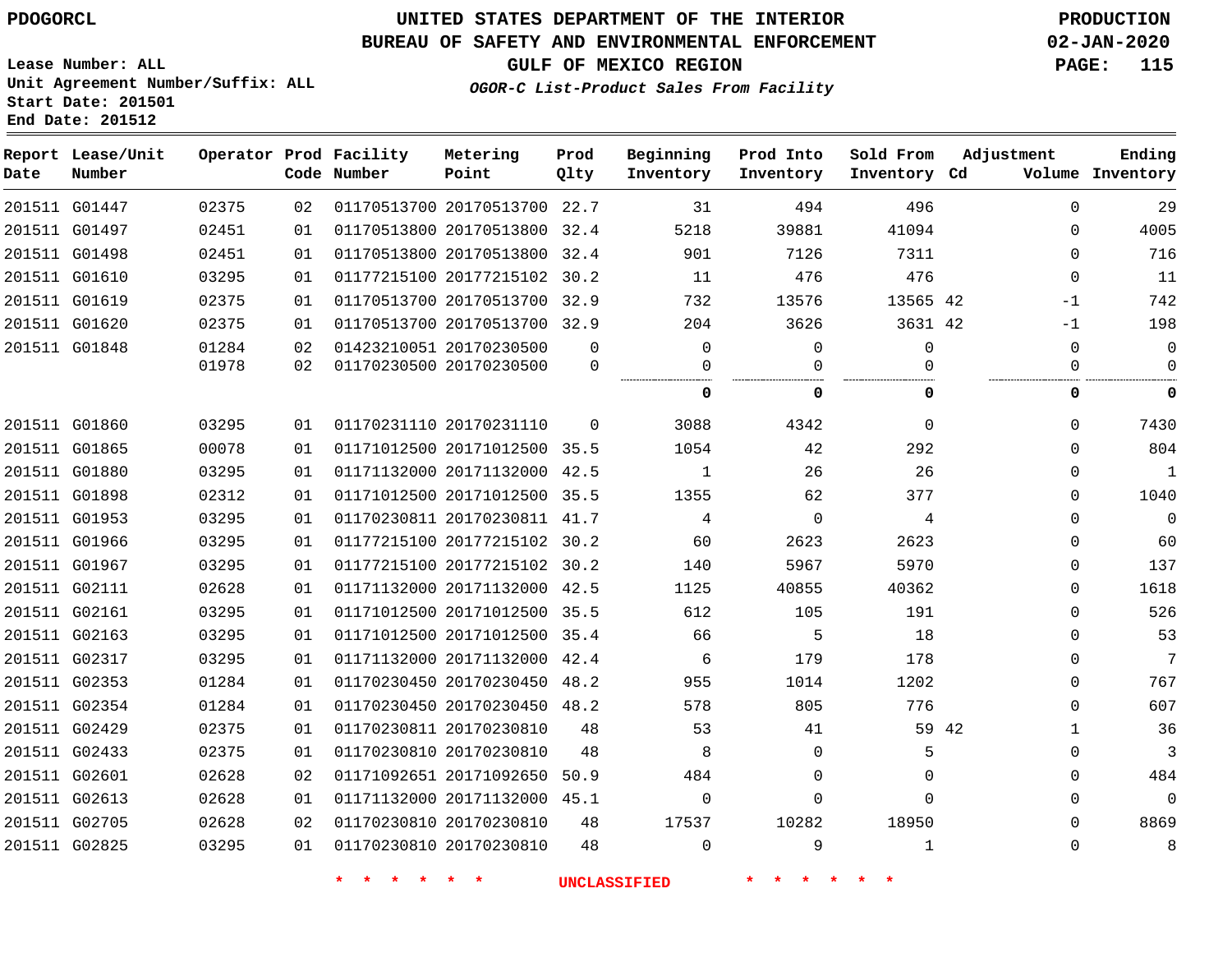#### **BUREAU OF SAFETY AND ENVIRONMENTAL ENFORCEMENT 02-JAN-2020**

**Lease Number: ALL Unit Agreement Number/Suffix: ALL Start Date: 201501 End Date: 201512**

**GULF OF MEXICO REGION PAGE: 116**

**OGOR-C List-Product Sales From Facility**

| Date | Report Lease/Unit<br>Number |       |    | Operator Prod Facility<br>Code Number | Metering<br>Point            | Prod<br>Qlty | Beginning<br>Inventory | Prod Into<br>Inventory | Sold From<br>Inventory Cd | Adjustment              | Ending<br>Volume Inventory |
|------|-----------------------------|-------|----|---------------------------------------|------------------------------|--------------|------------------------|------------------------|---------------------------|-------------------------|----------------------------|
|      | 201511 G02826               | 03295 | 01 |                                       | 01170230810 20170230810      | 48           | $\Omega$               | 122                    | 17                        | $\Omega$                | 105                        |
|      |                             |       | 01 |                                       | 01170231110 20170231110      | $\Omega$     | 572                    | 678                    | $\Omega$                  | $\Omega$                | 1250                       |
|      |                             |       |    |                                       |                              |              | 572                    | 800                    | 17                        | 0                       | 1355                       |
|      | 201511 G02895               | 02579 | 02 |                                       | 01171092651 20171092650 57.1 |              | 1                      | $\Omega$               |                           | 0 <sub>28</sub><br>$-1$ | $\mathbf 0$                |
|      |                             | 02628 | 02 |                                       | 01171092651 20171092650 50.9 |              | 29                     | $\Omega$               | $\Omega$                  | $\Omega$                | 29                         |
|      |                             |       |    |                                       |                              |              | 30                     | 0                      | 0                         | -1                      | 29                         |
|      | 201511 G02917               | 03247 | 01 |                                       | 01171092930 20171092930      | 38           | 48                     | 334                    | 352                       | $\Omega$                | 30                         |
|      | 201511 G03145               | 02375 | 02 |                                       | 01171132800 21171132800 47.5 |              | $\Omega$               | 532                    | 359                       | $\Omega$                | 173                        |
|      | 201511 G03331               | 02628 | 01 |                                       | 01171132800 20171132000 42.5 |              | 67                     | 2397                   | 2369                      | $\Omega$                | 95                         |
|      | 201511 G03414               | 03295 | 01 |                                       | 01170753510 20170753510 53.7 |              | 1222                   | 83                     | 169                       | $\Omega$                | 1136                       |
|      | 201511 G03793               | 03295 | 01 |                                       | 01171012500 20171012500      | 35.5         | 84                     | 3                      | 23                        | $\Omega$                | 64                         |
|      | 201511 G03958               | 03295 | 01 |                                       | 01170230510 20170230510      | 48           | 1273                   | 793                    | 786                       | $\Omega$                | 1280                       |
|      | 201511 G04003               | 03295 | 01 |                                       | 01171012500 20171012500 35.4 |              | 923                    | $\overline{0}$         | 247                       | $\mathbf 0$             | 676                        |
|      | 201511 G04081               | 03295 | 01 |                                       | 01170230450 20170230810      | 48           | 1884                   | 912                    | 2009                      | $\Omega$                | 787                        |
|      | 201511 G04087               | 02899 | 01 |                                       | 01177008150 01177008150      | 31.7         | 6236                   | 1850                   | 5322 42                   | $-14$                   | 2750                       |
|      | 201511 G04232               | 00730 | 01 |                                       | 01171012500 20171012500 35.5 |              | 6829                   | 186                    | 1868 42                   | $\mathbf{1}$            | 5148                       |
|      |                             | 03295 | 01 |                                       | 01171012500 20171012500 35.4 |              | 198                    | 5                      | 54                        | $\Omega$                | 149                        |
|      |                             |       |    |                                       |                              |              | 7027                   | 191                    | 1922                      | 1                       | 5297                       |
|      | 201511 G04421               | 03295 | 01 |                                       | 01171131600 20171131600 40.8 |              | 688                    | 4914                   | 4583                      | $\Omega$                | 1019                       |
|      | 201511 G04433               | 02312 | 01 |                                       | 01177082950 20177082956 26.7 |              | $\mathbf{1}$           | 35                     | 35                        | $\Omega$                | 1                          |
|      | 201511 G04800               | 02970 | 02 |                                       | 01177062608 2017706260A 37.6 |              | 3                      | 916                    | 915                       | $\Omega$                | 4                          |
|      |                             | 03026 | 02 |                                       | 01171132800 21171132800 47.5 |              | 282                    | 120                    | 322                       | $\Omega$                | 80                         |
|      |                             |       |    |                                       |                              |              | 285                    | 1036                   | 1237                      | 0                       | 84                         |
|      | 201511 G04809               | 02312 | 01 |                                       | 01177082950 20177082956 26.7 |              | 346                    | 17283                  | 17283                     | $\Omega$                | 346                        |
|      | 201511 G04818               | 03295 | 01 |                                       | 01170230500 20170230500 47.1 |              | 33                     | 13                     | 30                        | $\Omega$                | 16                         |
|      | 201511 G05006               | 01284 | 02 |                                       | 01423210051 20170230510      | 48           | 6                      | $\Omega$               | 4                         | $\Omega$                | $\overline{a}$             |
|      | 201511 G05431               | 02970 | 02 |                                       | 01177062608 2017706260A 37.6 |              | 60                     | 11653                  | 11666                     | $\Omega$                | 47                         |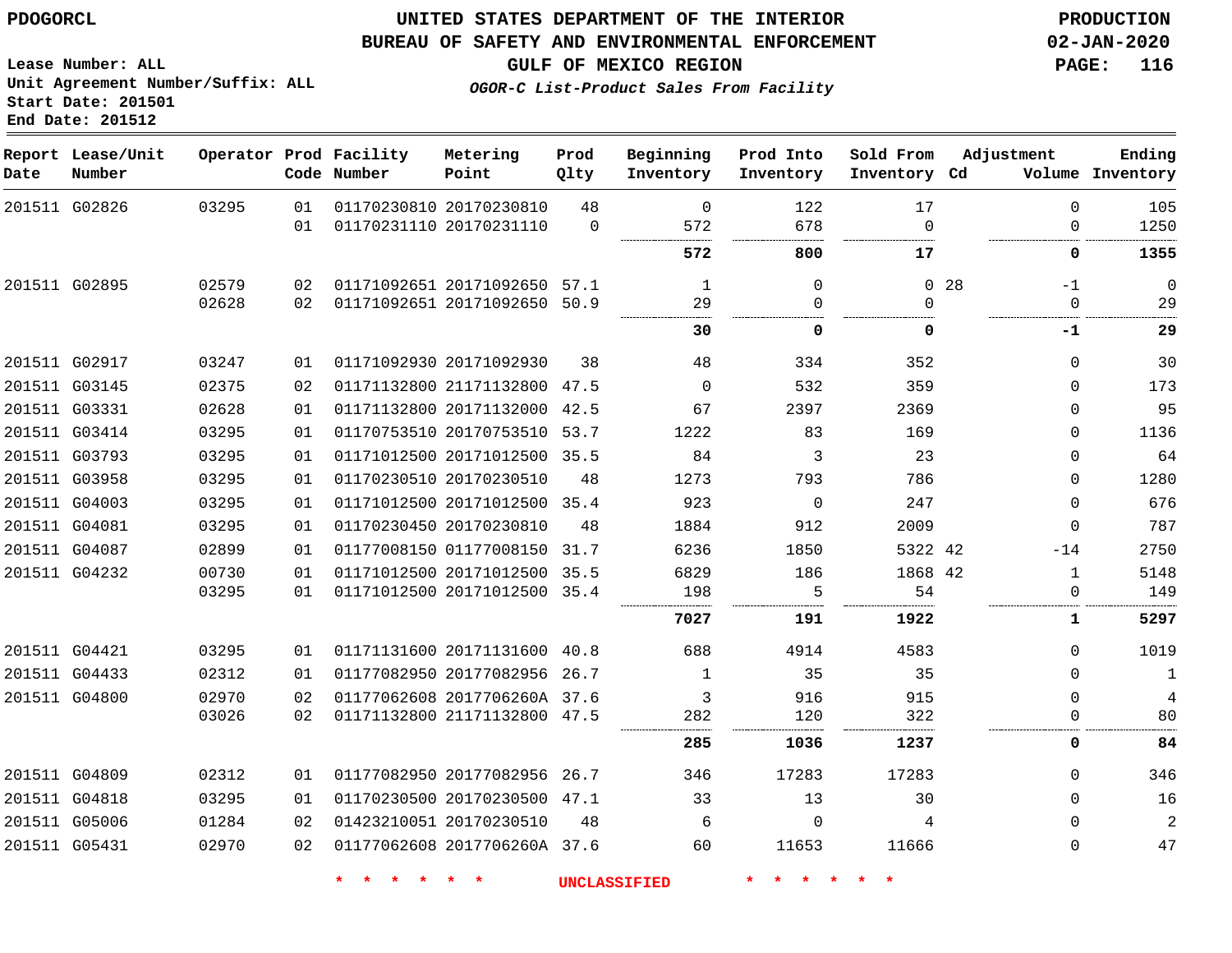**End Date: 201512**

### **UNITED STATES DEPARTMENT OF THE INTERIOR PDOGORCL PRODUCTION**

#### **BUREAU OF SAFETY AND ENVIRONMENTAL ENFORCEMENT 02-JAN-2020**

**Lease Number: ALL Unit Agreement Number/Suffix: ALL Start Date: 201501**

**GULF OF MEXICO REGION PAGE: 117**

**OGOR-C List-Product Sales From Facility**

| Date | Report Lease/Unit<br>Number |       |    | Operator Prod Facility<br>Code Number | Metering<br>Point            | Prod<br>Qlty | Beginning<br>Inventory | Prod Into<br>Inventory | Sold From<br>Inventory Cd | Adjustment   | Ending<br>Volume Inventory |
|------|-----------------------------|-------|----|---------------------------------------|------------------------------|--------------|------------------------|------------------------|---------------------------|--------------|----------------------------|
|      | 201511 G05504               | 02970 | 02 |                                       | 01171132800 21171132800 47.5 |              | 9347                   | 10030                  | 15489                     | $\Omega$     | 3888                       |
|      |                             | 03295 | 01 |                                       | 01171132800 21171132800 47.5 |              | 1783                   | 1679                   | 2767                      | $\Omega$     | 695                        |
|      |                             |       |    |                                       |                              |              | 11130                  | 11709                  | 18256                     | 0            | 4583                       |
|      | 201511 G05505               | 00078 | 01 |                                       | 01171012400 20171012400 55.7 |              | 177                    | 538                    | 173 11                    | $-177$       | 365                        |
|      |                             |       | 01 |                                       | 01171132800 21171132800 47.5 |              | 229                    | 368                    | 513 13                    | 178          | 262                        |
|      |                             |       |    |                                       |                              |              | 406                    | 906                    | 686                       | 1            | 627                        |
|      | 201511 G05602               | 03247 | 01 |                                       | 01171012500 20171012500 35.5 |              | 762                    | 29                     | 211                       | $\Omega$     | 580                        |
|      | 201511 G05612               | 03295 | 01 |                                       | 01171012500 20171012500 35.5 |              | 1583                   | 58                     | 437                       | $\Omega$     | 1204                       |
|      | 201511 G06168               | 02801 | 02 |                                       | 01170230450 20170230450 48.2 |              | 131                    | 70                     | 148                       | $\Omega$     | 53                         |
|      | 201511 G06668               | 02375 | 01 |                                       | 01171132000 20171132000 42.5 |              | 256                    | 8431                   | 8353                      | $\Omega$     | 334                        |
|      | 201511 G07736               | 02628 | 01 |                                       | 01171132800 20171132000 42.5 |              | 4                      | 198                    | 193                       | $\Omega$     | 9                          |
|      | 201511 G07760               | 01284 | 01 |                                       | 01177122950 20177122950      | 31           | 62                     | 7300                   | 7297                      | $\Omega$     | 65                         |
|      | 201511 G07917               | 03247 | 01 |                                       | 01170573602 20170573602 32.4 |              | 37005                  | 18912                  | 15042                     | $\mathbf 0$  | 40875                      |
|      | 201511 G09631               | 01284 | 01 |                                       | 01177122950 20177122950      | 31           | 8                      | 770                    | 770                       | $\Omega$     | 8                          |
|      | 201511 G10794               | 03295 | 01 |                                       | 01177122950 20177122950      | 31           | 51                     | 5741                   | 5743                      | $\mathbf{0}$ | 49                         |
|      | 201511 G10910               | 00162 | 01 |                                       | 01177245110 2017724511G      | 44           | $\Omega$               | 6178                   | 6178                      | $\mathbf 0$  | $\overline{0}$             |
|      | 201511 G11870               | 02375 | 01 |                                       | 01171132000 20171132000      | 42.5         | 59                     | 2506                   | 2466 42                   | 1            | 100                        |
|      | 201511 G11984               | 02801 | 02 |                                       | 01171092651 20171092650 50.9 |              | 80                     | $\mathbf 0$            | $\Omega$                  | $\mathbf 0$  | 80                         |
|      | 201511 G12355               | 03209 | 01 |                                       | 01171012300 20171012300 36.5 |              | 19965                  | 27993                  | 28716                     | $\Omega$     | 19242                      |
|      | 201511 G12358               | 03209 | 01 |                                       | 01171012300 20171012300      | 36.6         | 206                    | 793                    | 475                       | $\Omega$     | 524                        |
|      | 201511 G12802               | 02628 | 01 |                                       | 01170230811 20170230811 41.7 |              | 71                     | 1182                   | 597                       | $\Omega$     | 656                        |
|      | 201511 G13938               | 01284 | 01 |                                       | 01171012500 20171012500 35.5 |              | 3422                   | 139                    | 961                       | $\Omega$     | 2600                       |
|      | 201511 G14342               | 02628 | 01 |                                       | 01170230811 20170230811 41.7 |              | 304                    | 2713                   | 1519                      | $\Omega$     | 1498                       |
|      | 201511 G14493               | 03247 | 01 |                                       | 01171092930 20171092930      | 38           | 81                     | 468                    | 506                       | $\Omega$     | 43                         |
|      | 201511 G14535               | 02628 | 01 |                                       | 01171012500 20171012500 35.5 |              | 3123                   | 134                    | 868                       | $\Omega$     | 2389                       |
|      | 201511 G14864               | 02871 | 02 |                                       | 01170230450 20170230450 48.2 |              | 2139                   | 2623                   | 2781                      | $\Omega$     | 1981                       |
|      | 201511 G15050               | 03295 | 01 |                                       | 01170231110 20170231110      | $\Omega$     | 1399                   | 3479                   | $\Omega$                  | $\Omega$     | 4878                       |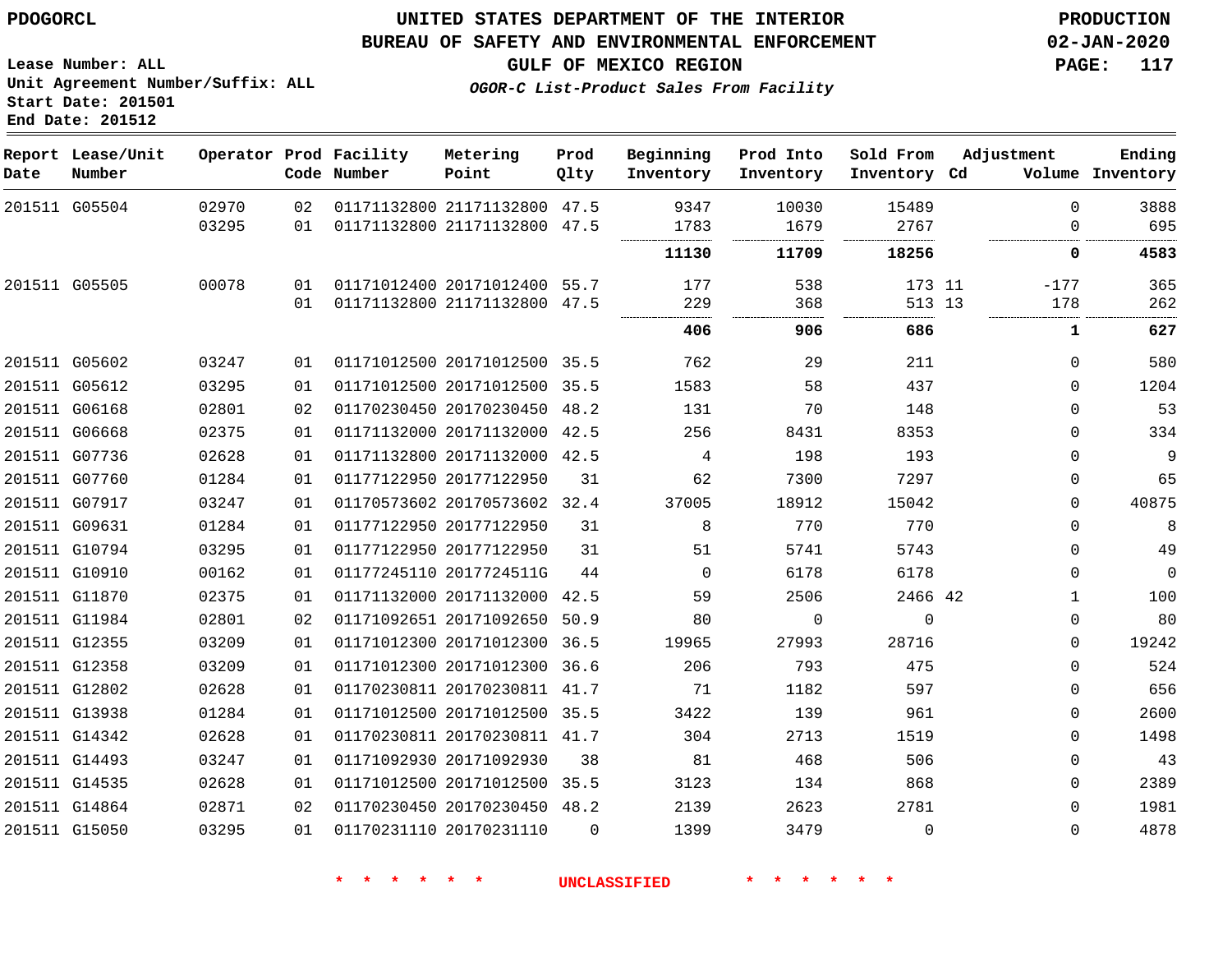**Report Lease/Unit**

**Number**

# **UNITED STATES DEPARTMENT OF THE INTERIOR PDOGORCL PRODUCTION**

**Prod Qlty**

#### **BUREAU OF SAFETY AND ENVIRONMENTAL ENFORCEMENT 02-JAN-2020**

**Lease Number: ALL Unit Agreement Number/Suffix: ALL Start Date: 201501 End Date: 201512**

**Operator Prod Facility**

**Code Number**

**Metering Point**

**OGOR-C List-Product Sales From Facility**

**Beginning Inventory** **Prod Into Inventory** **Sold From Inventory**

**GULF OF MEXICO REGION PAGE: 118**

**Inventory Cd Volume**

**Adjustment**

 $-2$   $\Omega$   $\Omega$  $\Omega$   $\Omega$  $\overline{0}$   $\overline{0}$  $\overline{0}$  $\Omega$  $\Omega$  $\Omega$  $\Omega$   $\Omega$  -1

**Ending**

| 201511 G15239 |       |    |                                  | 02375   02   01171012500   20171012500   35.5   160 | $7\overline{)}$              | 44 42          |  |
|---------------|-------|----|----------------------------------|-----------------------------------------------------|------------------------------|----------------|--|
| 201511 G15263 | 03295 |    |                                  | 01  01171132000  20171132000  42.4  32              | 827                          | 826            |  |
| 201511 G15277 | 03295 | 01 | 01171012400 20171012400 55.6     | 6450 64                                             | 2982                         | 3027           |  |
| 201511 G15312 | 03295 | 01 | 01171092651 20171092650 0        | 2411                                                | $\overline{0}$               | $\overline{0}$ |  |
| 201511 G15740 | 03295 | 01 |                                  | 01170230450 20170230450 48.1 63                     | $\overline{0}$               | 63             |  |
| 201511 G16325 | 03295 | 01 | 01171012400 20171012400 55.7 319 |                                                     | 279                          | 192            |  |
| 201511 G16515 | 00162 | 01 | 01177245110 2017724511G 44       | $\overline{0}$                                      | 17770                        | 17770          |  |
| 201511 G17754 | 02375 | 02 | 01170230510 20170230510          | 48 547                                              | 1341                         | 718            |  |
| 201511 G17789 | 03295 | 01 | 01170230810 20170230810 48       | 12                                                  | $\overline{0}$               | 12             |  |
| 201511 G17858 | 03295 | 01 |                                  | 01170530900 20170530900 51.2 593                    | $\overline{0}$               | 25             |  |
| 201511 G17912 | 02970 | 02 | 01177062608 2017706260A 37.6 29  |                                                     | 10191                        | 10179          |  |
| 201511 G17921 | 03026 |    |                                  | 01  01171012500  20177062959  25.5  0               | 33215                        | 33215          |  |
| 201511 G18043 | 03059 | 01 |                                  | 01171012500 20171012500 35.5 1845 73                |                              | 511            |  |
| 201511 G19030 | 02806 | 01 | 01423210051 20423210050 60.6     | $\overline{0}$                                      | $\overline{0}$               | $\overline{0}$ |  |
| 201511 G19839 | 02777 | 01 | 01170753510 20170753510 54.6 0   |                                                     | $\overline{0}$               | $\overline{0}$ |  |
| 201511 G20605 | 02477 | 01 |                                  | 01423550141 20423550140 28.4 411                    | 3577                         | 3550           |  |
| 201511 G20660 | 03295 | 01 |                                  | 01170230450 20170230450 48.2 137                    | 181                          | 182            |  |
| 201511 G21096 | 03295 | 01 |                                  | 01170230811 20170230811 41.7 39                     | 33                           | 54             |  |
| 201511 G21532 | 03217 | 01 | 01170230811 20170230811 41.7     | 1111                                                | 358                          | 1271           |  |
| 201511 G21534 | 03217 | 01 |                                  | 01170230811 20170230811 41.7 362                    | 938                          | 782            |  |
| 201511 G21592 | 02628 | 02 |                                  | 01171132000 20171132000 41.6 0                      | $\overline{0}$               | $\overline{0}$ |  |
| 201511 G21655 | 03247 | 01 |                                  | 01171132800 21171132800 47.5 8864                   | 6907                         | 12606          |  |
| 201511 G22501 | 00078 | 01 |                                  | 01170230400 20170230400 52.6 80                     | 153                          | 150            |  |
| 201511 G22505 | 02375 | 02 |                                  | 01170230811 20170230811 41.7 271                    | 217                          | 368            |  |
| 201511 G22510 | 00162 | 01 | 01170230810 20170230810 48       |                                                     | 1229 and the state of $\sim$ | 586 38<br>1310 |  |
| 201511 G22513 | 02579 | 02 |                                  | 01170230500 20170230500 46.4 813                    | 295                          | 729            |  |
| 201511 G22621 | 03247 |    |                                  | 01  01171132800  21171132800  47.5   6073           | 6697 — 10                    | 10207          |  |
| 201511 G22840 | 00730 |    |                                  | 01 01608103650 20608103650 32.6 4                   |                              | 105 108 42     |  |
|               |       |    |                                  |                                                     |                              |                |  |
|               |       |    |                                  | * * * * * * UNCLASSIFIED * * * * *                  |                              |                |  |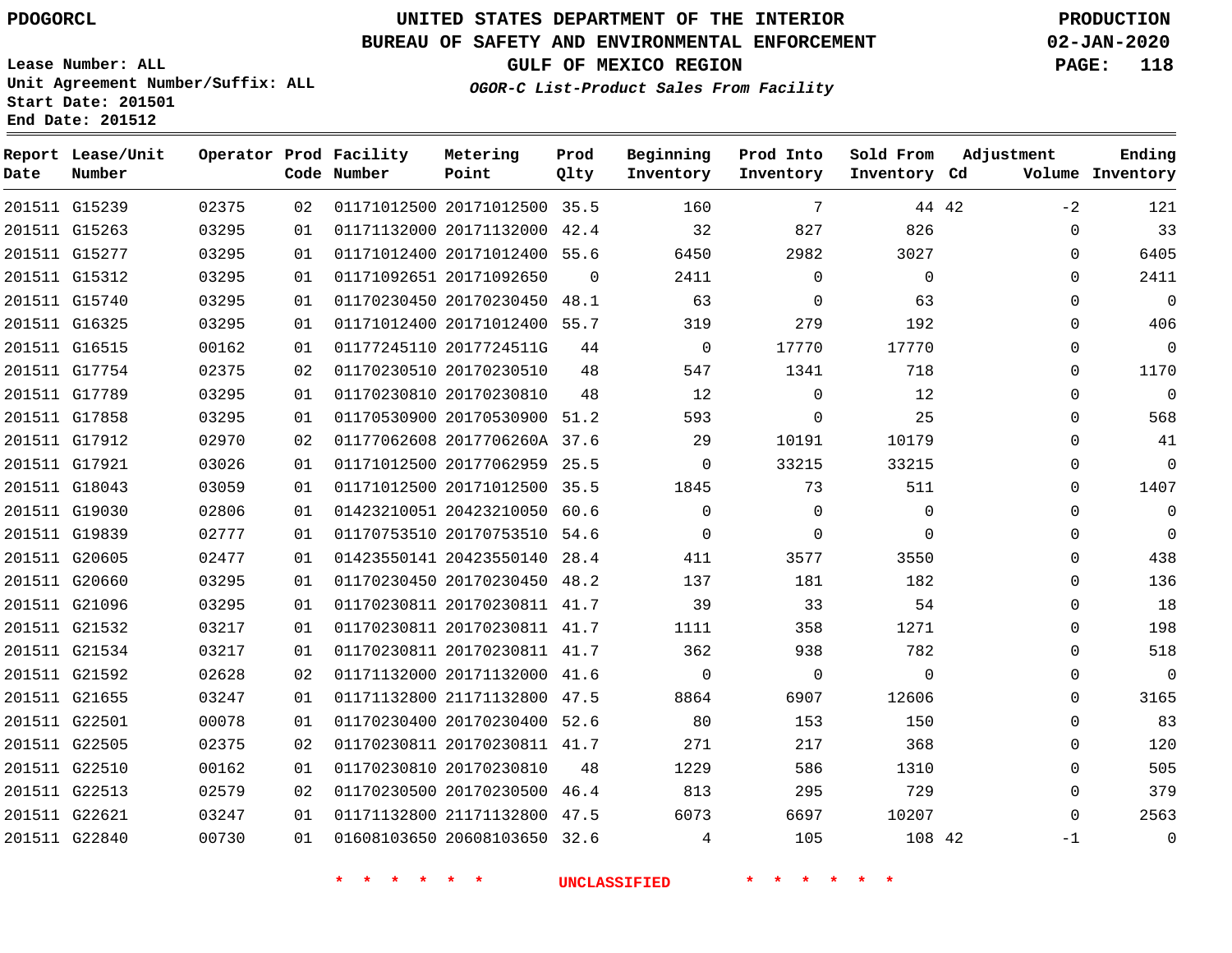**End Date: 201512**

### **UNITED STATES DEPARTMENT OF THE INTERIOR PDOGORCL PRODUCTION**

#### **BUREAU OF SAFETY AND ENVIRONMENTAL ENFORCEMENT 02-JAN-2020**

**Lease Number: ALL Unit Agreement Number/Suffix: ALL Start Date: 201501**

### **OGOR-C List-Product Sales From Facility**

**GULF OF MEXICO REGION PAGE: 119**

| Date | Report Lease/Unit<br>Number |       |    | Operator Prod Facility<br>Code Number | Metering<br>Point            | Prod<br>Olty | Beginning<br>Inventory | Prod Into<br>Inventory | Sold From<br>Inventory Cd | Adjustment                 | Ending<br>Volume Inventory |
|------|-----------------------------|-------|----|---------------------------------------|------------------------------|--------------|------------------------|------------------------|---------------------------|----------------------------|----------------------------|
|      | 201511 G23730               | 03217 | 01 |                                       | 01170230810 20170230811 41.7 |              | 35                     | 2                      | 36                        | $\Omega$                   | 1                          |
|      | 201511 G23735               | 00162 | 01 |                                       | 01170230810 20170230810      | 48           | $\mathbf 0$            | 19                     | 19                        | $\Omega$                   | $\overline{0}$             |
|      | 201511 G23736               | 00730 | 01 |                                       | 01170230810 20170230810      | 48           | $\Omega$               | 169                    | 23                        | $\Omega$                   | 146                        |
|      | 201511 G23851               | 02503 | 02 |                                       | 01171012400 20171012400 55.7 |              | 13008                  | $\Omega$               | 4175                      | $\Omega$                   | 8833                       |
|      | 201511 G23956               | 03217 | 01 |                                       | 01170753510 20170753510 53.7 |              | 148                    | $\Omega$               | 19                        | $\Omega$                   | 129                        |
|      | 201511 G24730               | 03295 | 01 |                                       | 01170230810 20170230810      | 48           | $\mathbf 0$            | 30                     | 4                         | $\Omega$                   | 26                         |
|      |                             |       | 01 |                                       | 01170230500 20170230500 47.1 |              | 1814                   | 269                    | 1627                      | $\Omega$                   | 456                        |
|      |                             |       |    |                                       |                              |              | 1814                   | 299                    | 1631                      | 0                          | 482                        |
|      | 201511 G24766               | 02628 | 02 |                                       | 01170230811 20170230811 41.7 |              | 2                      | 8                      | 5                         | $\Omega$                   | 5                          |
|      | 201511 G24767               | 02628 | 02 |                                       | 01170530900 20170230811 41.7 |              | 2                      | 5                      | 4                         | $\Omega$                   | 3                          |
|      | 201511 G24870               | 02970 | 02 |                                       | 01177062608 2017706260A 37.6 |              | 1                      | 395                    | 394                       | $\Omega$                   | 2                          |
|      | 201511 G24878               | 02628 | 02 |                                       | 01171092651 20171092650 57.6 |              | 4                      | $\Omega$               |                           | 3 42<br>-1                 | $\mathbf 0$                |
|      | 201511 G24883               | 02628 | 02 |                                       | 01171092651 20171092650 50.9 |              | 155                    | $\Omega$               | $\Omega$                  | $\Omega$                   | 155                        |
|      | 201511 G24898               | 02807 | 01 |                                       | 01171012300 20171012300 36.6 |              | 3067                   | 4681                   | 4537 42                   | $-1$                       | 3210                       |
|      | 201511 G24924               | 03247 | 01 |                                       | 01171132800 21171132800 47.5 |              | 2362                   | 5029                   | 6511                      | $\Omega$                   | 880                        |
|      | 201511 G24926               | 03247 | 01 |                                       | 01171132800 21171132800 47.5 |              | 39                     | $\Omega$               | $\Omega$                  | $\Omega$                   | 39                         |
|      | 201511 G24990               | 01284 | 01 |                                       | 01608103650 20608103650 32.6 |              | 84                     | 38206                  | 38202                     | $\Omega$                   | 88                         |
|      | 201511 G25008               | 02777 | 01 |                                       | 01170753510 20170753510 54.6 |              | 0                      | $\mathbf 0$            | $\mathbf 0$               | $\mathbf 0$                | $\mathbf 0$                |
|      | 201511 G25524               | 03295 | 01 |                                       | 01170230450 20170230450 48.2 |              | 276                    | 322                    | 355                       | $\Omega$                   | 243                        |
|      | 201511 G25561               | 02375 | 01 |                                       | 01170230450 20170230450 48.2 |              | 98                     | 91                     | 120                       | $\Omega$                   | 69                         |
|      | 201511 G25606               | 02375 | 01 |                                       | 01170230810 20170230810      | 48           | 146                    | 110                    | 164                       | $\Omega$                   | 92                         |
|      | 201511 G25937               | 02222 | 02 |                                       | 01170230810 20170230810      | 48           | 507                    | 304                    | 549                       | $\Omega$                   | 262                        |
|      | 201511 G26001               | 02628 | 01 |                                       | 01171132800 21171132800 47.5 |              | 287                    | 27                     | 250                       | $\Omega$                   | 64                         |
|      | 201511 G26032               | 03059 | 01 |                                       | 01171012300 20171012300 36.6 |              | 8                      | $\mathbf 0$            | $\mathbf 0$               | $\mathbf 0$                | 8                          |
|      | 201511 G26074               | 01284 | 01 |                                       | 01177122950 20177122950      | 31           | 8                      | 851                    | 852                       | $\Omega$                   | 7                          |
|      | 201511 G26480               | 02740 | 02 |                                       | 01423210051 20423210050      | 56.2         | 8                      | 0                      | $\Omega$                  | $\Omega$                   | 8                          |
|      | 201511 G26655               | 03165 | 01 |                                       | 01170230811 20170230811 41.7 |              | 1564                   | 1447                   |                           | $-2211$<br>0 <sub>09</sub> | 800                        |
|      | 201511 G27030               | 02477 | 02 |                                       | 01170530900 20170530900      | 51.2         | 346                    | $\Omega$               | 15                        | $\Omega$                   | 331                        |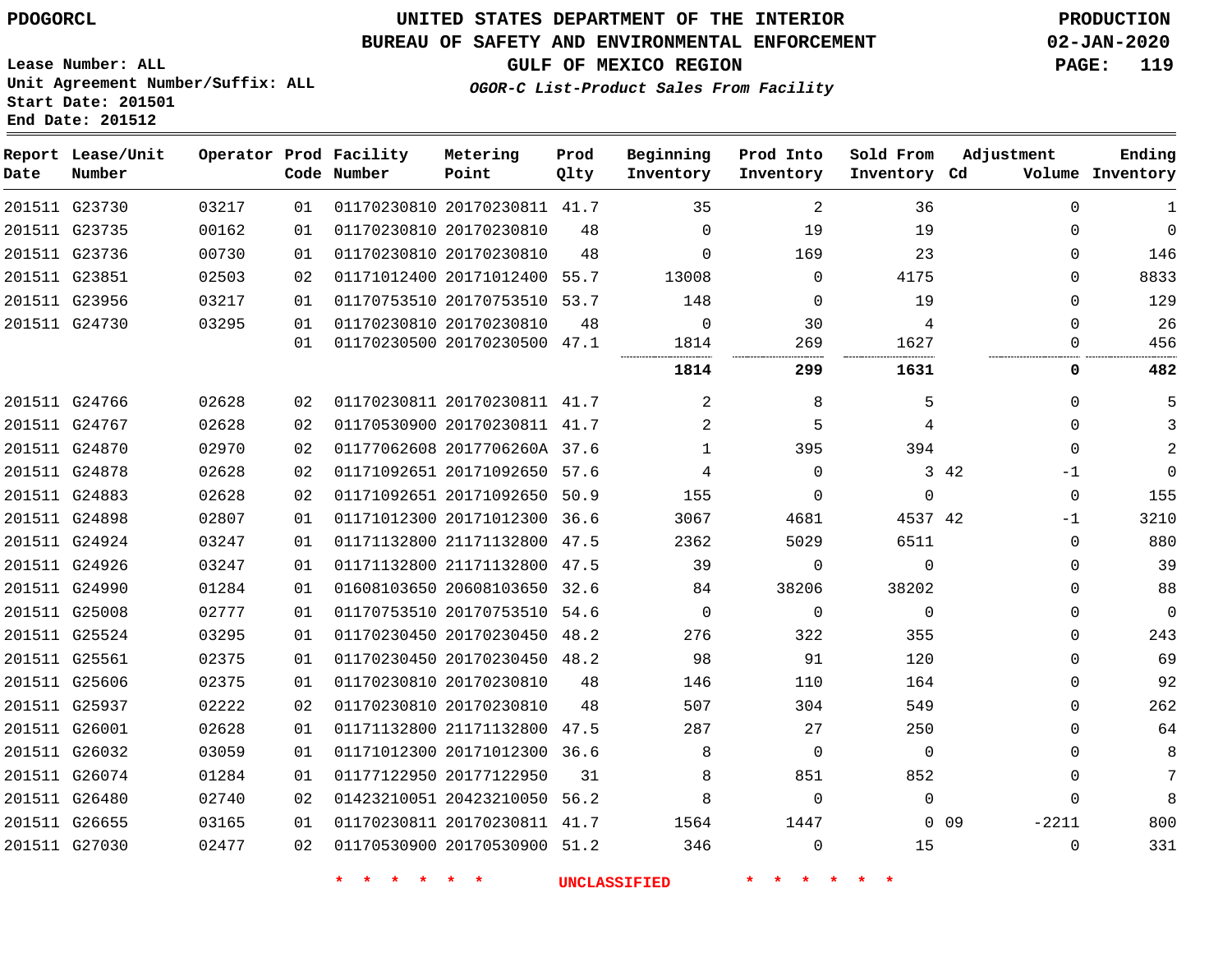# **UNITED STATES DEPARTMENT OF THE INTERIOR PDOGORCL PRODUCTION**

**Prod**

#### **BUREAU OF SAFETY AND ENVIRONMENTAL ENFORCEMENT 02-JAN-2020**

**Lease Number: ALL Unit Agreement Number/Suffix: ALL Start Date: 201501 End Date: 201512**

**GULF OF MEXICO REGION PAGE: 120**

**OGOR-C List-Product Sales From Facility**

| Date   | Report Lease/Unit<br>Number |       |    | Operator Prod Facility<br>Code Number | Metering<br>Point            | Prod<br>Qlty | Beginning<br>Inventory | Prod Into<br>Inventory | Sold From<br>Inventory Cd | Adjustment  | Ending<br>Volume Inventory |
|--------|-----------------------------|-------|----|---------------------------------------|------------------------------|--------------|------------------------|------------------------|---------------------------|-------------|----------------------------|
|        | 201511 G27070               | 03295 | 01 |                                       | 01171132800 21171132800 47.5 |              | 15136                  | 13798                  | 23128                     | $\Omega$    | 5806                       |
|        | 201511 G27083               | 02477 | 01 |                                       | 01171092651 20171092650 50.9 |              | 297                    | $\mathbf 0$            | $\Omega$                  | $\Omega$    | 297                        |
|        | 201511 G27169               | 01284 | 01 |                                       | 01171012500 20171012500 35.5 |              | 2652                   | 113                    | 745                       | $\Omega$    | 2020                       |
|        | 201511 G27173               | 03295 | 01 |                                       | 01170513800 20170513800 32.4 |              | 249                    | 1534                   | 1629                      | 0           | 154                        |
|        | 201511 G27509               | 02970 | 02 |                                       | 01170230450 20170230450 48.2 |              | 1978                   | 1642                   | 2380                      | $\Omega$    | 1240                       |
|        | 201511 G27851               | 02628 | 02 |                                       | 01171132000 20171132000 42.3 |              | 0                      | $\mathbf{1}$           | $\mathbf 1$               | $\Omega$    | $\mathbf 0$                |
|        | 201511 G27949               | 02871 | 01 |                                       | 01171012500 20171012500      | 36           | 1                      | $\Omega$               | $\Omega$                  | $\mathbf 0$ | $\mathbf{1}$               |
|        | 201511 G27988               | 00730 | 01 |                                       | 01608103650 20608103650 32.6 |              | 160                    | 49058                  | 49104 42                  | $-1$        | 113                        |
|        | 201511 G30654               | 02777 | 02 |                                       | 01170230810 20170230810 42.7 |              | 138                    | 86                     | 149                       | $\mathbf 0$ | 75                         |
|        | 201511 G31003               | 02579 | 02 |                                       | 01423210051 20423210050 58.3 |              | $\mathbf 0$            | 0                      | $\mathbf 0$               | 0           | $\mathbf 0$                |
|        | 201511 G31304               | 02714 | 02 |                                       | 01170230811 20170230811 41.7 |              | 150                    | $\Omega$               | 150                       | $\mathbf 0$ | $\mathbf 0$                |
|        | 201511 G31369               | 02628 | 01 |                                       | 01171012300 20171012300 36.6 |              | 2819                   | 5583                   | 4573                      | 0           | 3829                       |
|        | 201511 G32113               | 02477 | 01 |                                       | 01170230811 20170230811 41.7 |              | 2222                   | 2249                   | 3229                      | 0           | 1242                       |
|        | 201511 G32197               | 01284 | 02 |                                       | 01171012500 20171012500 35.5 |              | 383                    | 15                     | 106                       | $\Omega$    | 292                        |
|        | 201511 G32231               | 01284 | 01 |                                       | 01171012500 20171012500 35.5 |              | 395                    | 15                     | 111                       | $\Omega$    | 299                        |
|        | 201511 G32267               | 03295 | 01 |                                       | 01177298272 01177298272      | $\Omega$     | $\mathbf 0$            | 4                      | $\mathbf 0$               | 0           | 4                          |
|        | 201511 G32268               | 03295 | 01 |                                       | 01177298272 01177298272      | $\Omega$     | 3                      | 32                     | $\Omega$                  | $\Omega$    | 35                         |
|        | 201511 G32744               | 01284 | 02 |                                       | 01423210051 20170230510      | 48           | 58                     | 38                     | 35                        | $\Omega$    | 61                         |
|        | 201511 G33088               | 03026 | 01 |                                       | 01171012500 20177062959 25.5 |              | $\Omega$               | 10                     | 10                        | 0           | $\mathbf 0$                |
|        | 201511 G33407               | 02967 | 02 |                                       | 01170230810 20170230810 42.9 |              | $\Omega$               | $\mathbf 0$            | $\Omega$                  | 0           | $\Omega$                   |
|        | 201511 G33596               | 02503 | 02 |                                       | 01171132000 20171132000 42.5 |              | 93                     | 3045                   | 3018                      | $\Omega$    | 120                        |
|        | 201511 G33636               | 02628 | 01 |                                       | 01171132000 20171132000 42.5 |              | 2587                   | 99343                  | 97997                     | 0           | 3933                       |
|        | 201511 G34025               | 02970 | 02 |                                       | 01422450350 20170230810      | 48           | 82                     | 71                     |                           | 92 42<br>1  | 62                         |
|        | 201511 G34671               | 02579 | 02 |                                       | 01423210051 20423210050 58.3 |              | $\mathbf 0$            | $\mathbf 0$            | $\mathbf 0$               | 0           | $\mathbf 0$                |
| 201512 | 00016                       | 02375 | 01 |                                       | 01170513700 20170513700 32.8 |              | 1244                   | 19487                  | 19617                     | 0           | 1114                       |
| 201512 | 00026                       | 02375 | 01 |                                       | 01170513700 20170513700 32.8 |              | 1884                   | 34526                  | 34439 42                  | 4           | 1975                       |
| 201512 | 00032                       | 02375 | 01 |                                       | 01170513700 20170513700 29.5 |              | 50                     | 1281                   | 1263 42                   | 1           | 69                         |
| 201512 | 00049                       | 03295 | 01 |                                       | 01171012300 20171012300 36.6 |              | 9124                   | 17305                  | 18236                     | $\Omega$    | 8193                       |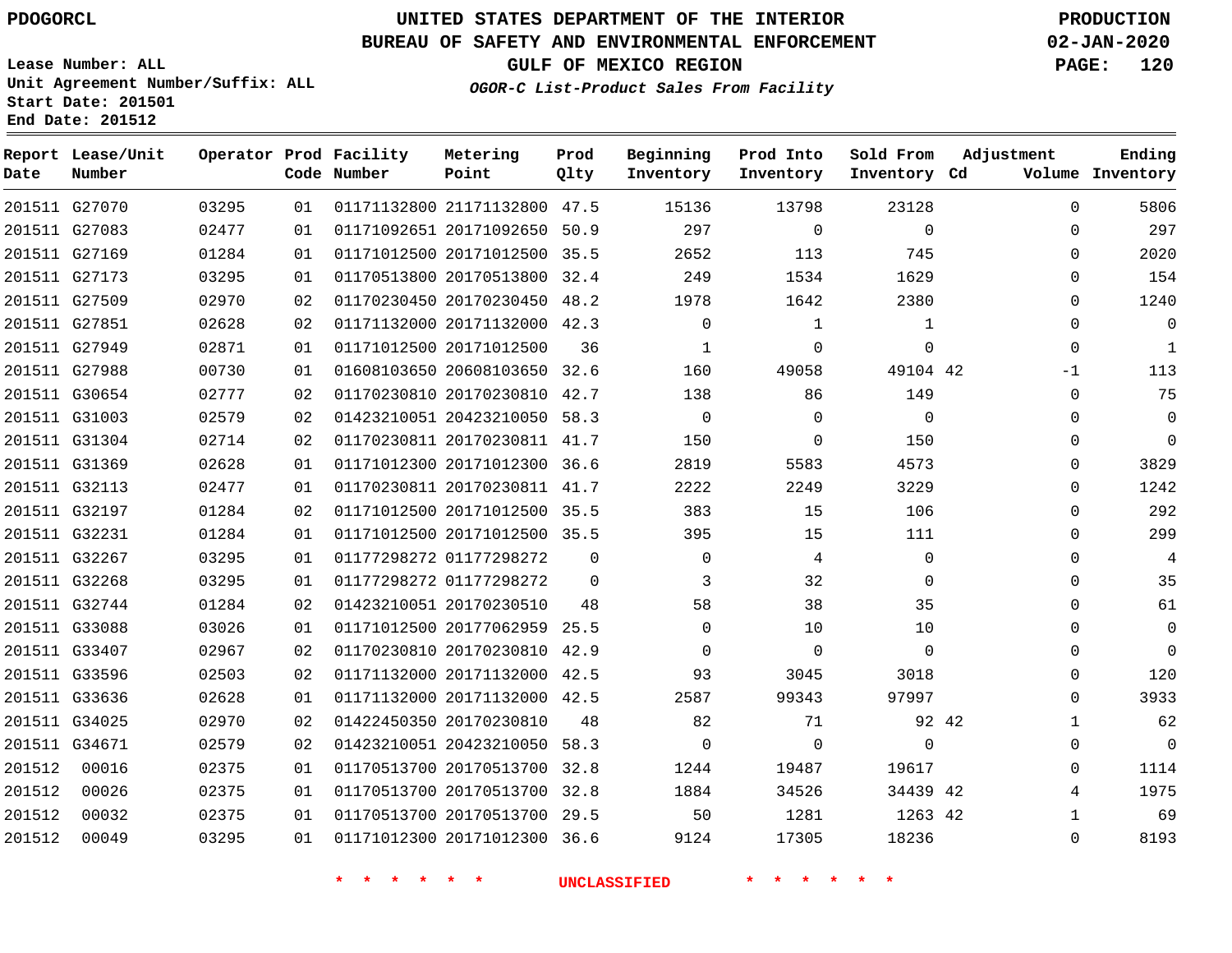**Report Lease/Unit**

**Number**

 

**Date**

# **UNITED STATES DEPARTMENT OF THE INTERIOR PDOGORCL PRODUCTION**

**Prod Qlty**

#### **BUREAU OF SAFETY AND ENVIRONMENTAL ENFORCEMENT 02-JAN-2020**

**Lease Number: ALL Unit Agreement Number/Suffix: ALL Start Date: 201501 End Date: 201512**

**Operator Prod Facility**

**Code Number**

20171012300 36.6

**Metering Point**

**OGOR-C List-Product Sales From Facility**

**Sold From Inventory**

**Prod Into Inventory**

**Beginning Inventory**

**GULF OF MEXICO REGION PAGE: 121**

**Inventory Cd Volume**

**Adjustment**

  $\Omega$  $\Omega$   $\Omega$   $\Omega$  $\Omega$   $-1$  $\Omega$  $\Omega$  $\overline{0}$   $\Omega$  $\overline{0}$  $\Omega$  $\Omega$  $\Omega$   $\Omega$  -1  $\Omega$ 

**Ending**

| 00051 | 03295 | 01 | 01171012300 20171012300      | 36.6     | 1042         | 1966        | 2077         |  |
|-------|-------|----|------------------------------|----------|--------------|-------------|--------------|--|
| 00052 | 03295 | 01 | 01171012300 20171012300      | 36.6     | 2080         | 4856        | 4637         |  |
| 00079 | 03247 | 01 | 01170230810 20170230810      | 49.6     | 140          | 308         | 268          |  |
| 00081 | 03295 | 01 | 01170230450 20170230450      | 48.7     | 193          | 529         | 594          |  |
| 00196 | 02375 | 01 | 01171012300 20171012300      | 36.6     | 11231        | 16281       | 19805 42     |  |
| 00244 | 03295 | 01 | 01170231290 01170231290      | 47.8     | 500          | 1956        | 2238         |  |
| 00247 | 03295 | 01 | 01170231290 01170231290      | 47.8     | 113          | 1052        | 1062         |  |
| 00353 | 03368 | 01 | 01170754800 20170754800      | 28.4     | 76           | 281         | 290          |  |
| 00367 | 02375 | 01 | 01170513700 20170513700      | 32.8     | 42           | 1425        | 1385 42      |  |
| 00424 | 03295 | 01 | 01171012400 20171012400      | 55.8     | $\mathbf{1}$ | $\mathbf 0$ | 1            |  |
| 00434 | 01284 | 01 | 01177112605 2017711260Y      | 32.3     | $\Omega$     | 3109        | 3109         |  |
| 00453 | 01284 | 01 | 01177112605 2017711260Y 32.3 |          | $\Omega$     | 721         | 721          |  |
| 00466 | 03295 | 01 | 01171012400 20171012400      | 55.8     | 1921         | 3112        | 1628         |  |
| 00479 | 03295 | 01 | 01171012500 20171012500      | 41.8     | 627          | 1535        | 1782         |  |
| 00541 | 02222 | 01 | 01170530900 20170530900      | 53.6     | 3152         | 154         | 95           |  |
| 00560 | 03288 | 01 | 01171132800 21171132800      | 49.6     | 364          | 583         | 707          |  |
| 00577 | 03059 | 01 | 01171012300 20171012300      | 36.6     | 18440        | 25779       | 32014        |  |
| 00593 | 03209 | 01 | 01171012300 20171012300      | 36.6     | 320          | 1123        | 611          |  |
| 00599 | 02899 | 01 | 01170573602 20170573602      | 49.3     | 354          | 336         | 93 42        |  |
| 00605 | 02899 | 01 | 01170573602 20170573602      | 49.3     | 1078         | 846         | 281          |  |
| 00680 | 03217 | 01 | 01170230700 20170230700      | $\Omega$ | 1617         | $\Omega$    | $\mathbf{0}$ |  |
| 00693 | 03368 | 01 | 01170754800 20170754800      | 28.4     | 97           | 391         | 395          |  |
| 00694 | 03368 | 01 | 01170754800 20170754800      | 28.4     | 2148         | 8247        | 8444 42      |  |
| 00697 | 03368 | 01 | 01170754800 20170754800      | 28.4     | 424          | 1593        | 1640         |  |
| 00758 | 03295 | 01 | 01170230810 20170230810      | 47.4     | 365          | 924         | 750          |  |
| 00775 | 02899 | 01 | 01171131600 20171131600      | 40.6     | 295          | 4585        | 4719 42      |  |

20171012300 36.6

**\* \* \* \* \* \* UNCLASSIFIED \* \* \* \* \* \***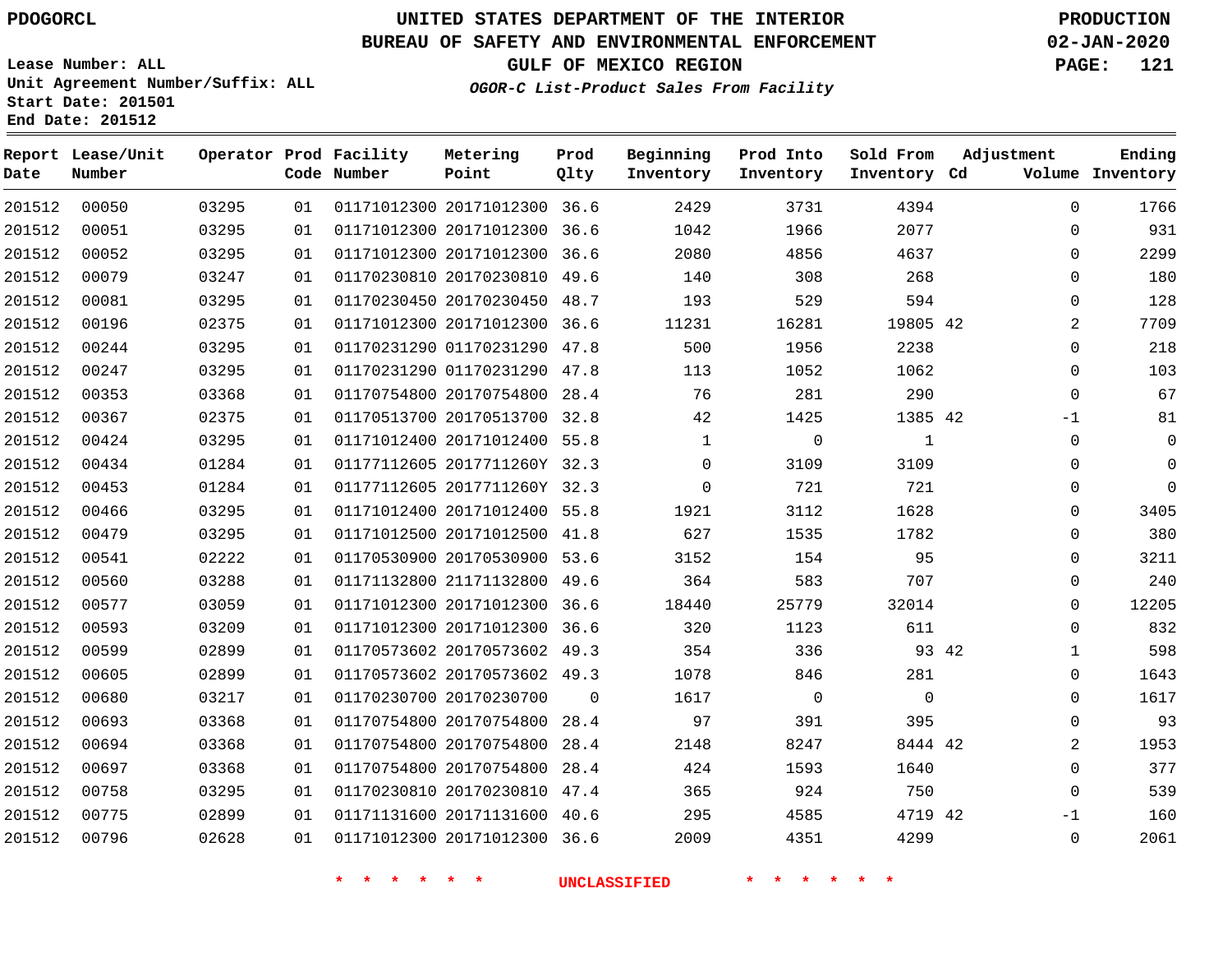### **BUREAU OF SAFETY AND ENVIRONMENTAL ENFORCEMENT 02-JAN-2020**

**Lease Number: ALL Unit Agreement Number/Suffix: ALL Start Date: 201501 End Date: 201512**

**OGOR-C List-Product Sales From Facility**

**GULF OF MEXICO REGION PAGE: 122**

| Date   | Report Lease/Unit<br>Number |       |    | Operator Prod Facility<br>Code Number | Metering<br>Point            | Prod<br>Qlty | Beginning<br>Inventory | Prod Into<br>Inventory | Sold From<br>Inventory Cd | Adjustment              | Ending<br>Volume Inventory |
|--------|-----------------------------|-------|----|---------------------------------------|------------------------------|--------------|------------------------|------------------------|---------------------------|-------------------------|----------------------------|
| 201512 | 00839                       | 02451 | 01 |                                       | 01170513800 20170513800 32.6 |              | 1188                   | 11365                  | 11530                     | $\Omega$                | 1023                       |
|        | 201512 754303001A           | 00059 | 01 |                                       | 01170230811 20170230811 41.4 |              | 211                    | 239                    | 245 09                    | $-80$                   | 125                        |
|        | 201512 754306012A           | 01207 | 01 |                                       | 01608128270 20608128270 25.2 |              | 115843                 | 183068                 |                           | $0$ 09<br>$-219504$     | 79407                      |
|        | 201512 754306013A           | 01207 | 01 |                                       | 01608128270 20608128270      | 25.2         | 209378                 | 303622                 |                           | $-355161$<br>$0\quad09$ | 157839                     |
|        | 201512 754307005A           | 00078 | 01 |                                       | 01170573601 20170573601 28.7 |              | 154                    | 1391                   | 1318                      | 0                       | 227                        |
|        | 201512 754307017A           | 02970 | 02 |                                       | 01171132800 20170230811 41.9 |              | $\mathbf 0$            | 789                    | 374                       | 0                       | 415                        |
|        | 201512 754310009A           | 00078 | 01 |                                       | 01170573601 20170573601 28.9 |              | 168                    | 621                    | 687 42                    | $-1$                    | 101                        |
|        | 201512 754315006A           | 03368 | 01 |                                       | 01170754800 20170754800      | 28.4         | 160                    | 669                    | 670                       | $\mathbf 0$             | 159                        |
|        | 201512 7543880060           | 03295 | 01 |                                       | 01170230450 20170230450      | 48.7         | 253                    | 400                    | 556                       | 0                       | 97                         |
|        | 201512 7543890080           | 02375 | 01 |                                       | 01170513700 20170513700      | 32.2         | 91                     | 1623                   | 1627                      | 0                       | 87                         |
|        | 201512 7543930100           | 03026 | 02 |                                       | 01170230450 20170230450 48.8 |              | 91                     | 192                    | 236                       | $\mathbf 0$             | 47                         |
|        | 201512 7543940080           | 03295 | 01 |                                       | 01170230811 20170230811 41.8 |              | 58                     | 76                     | 94                        | $\mathbf 0$             | 40                         |
|        | 201512 754396015A           | 01284 | 01 |                                       | 01608103650 20608103650      | 32.9         | 3                      | 282                    | 284                       | 0                       | 1                          |
|        | 201512 8910020210           | 02451 | 01 |                                       | 01170513800 20170513800 32.6 |              | 9245                   | 77452                  | 79726                     | 0                       | 6971                       |
|        | 201512 8910024540           | 02451 | 01 |                                       | 01170513800 20170513800      | 32.6         | 7559                   | 75970                  | 76691                     | $\mathbf 0$             | 6838                       |
|        | 201512 8910029320           | 02375 | 01 |                                       | 01170513700 20170513700 29.5 |              | 3361                   | 61563                  | 61620 42                  | $-5$                    | 3299                       |
|        | 201512 8910034440           | 02375 | 01 |                                       | 01170513700 20170513700      | 21.9         | 3487                   | 67816                  | 67660 42                  | $-5$                    | 3638                       |
|        | 201512 8910039150           | 00078 | 01 |                                       | 01170573601 20170573601 28.7 |              | 3635                   | 26414                  | 25742                     | $\mathbf 0$             | 4307                       |
|        | 201512 8910086400           | 02222 | 02 |                                       | 01171012400 20171012400 55.8 |              | 127                    | 107                    | 76                        | 0                       | 158                        |
|        | 201512 8910088130           | 00078 | 01 |                                       | 01171012400 20171012400 55.8 |              | 35                     | $\mathbf 0$            | 29                        | $\mathbf{0}$            | $\overline{6}$             |
|        |                             |       | 01 |                                       | 01171132800 21171132800 49.6 |              | 25<br>                 | 0<br>                  | 19                        | 0                       | 6                          |
|        |                             |       |    |                                       |                              |              | 60                     | 0                      | 48                        | 0                       | 12                         |
|        | 201512 8910089160           | 02375 | 01 |                                       | 01170513700 20170513700 29.2 |              | 347                    | 6373                   | 6378                      | 0                       | 342                        |
|        | 201512 891008927Y           | 00078 | 01 |                                       | 01170230400 20170230400      | 54           | 6                      | 56                     | 38                        | $\mathbf 0$             | 24                         |
|        | 201512 8910116580           | 02375 | 01 |                                       | 01170513700 20170513700      | 27.4         | 162                    | 3643                   | 3609 42                   | $-1$                    | 195                        |
|        | 201512 8910116740           | 02375 | 01 |                                       | 01170513700 20170513700      | 27.7         | 1233                   | 25185                  | 25068                     | $\mathbf 0$             | 1350                       |
|        | 201512 8910116770           | 02375 | 01 |                                       | 01170513700 20170513700      | 27.4         | 148                    | 2985                   | 2974 42                   | 1                       | 160                        |
|        | 201512 8910116790           | 02375 | 01 |                                       | 01170513700 20170513700 29.1 |              | 908                    | 17967                  | 17910 42                  | $-2$                    | 963                        |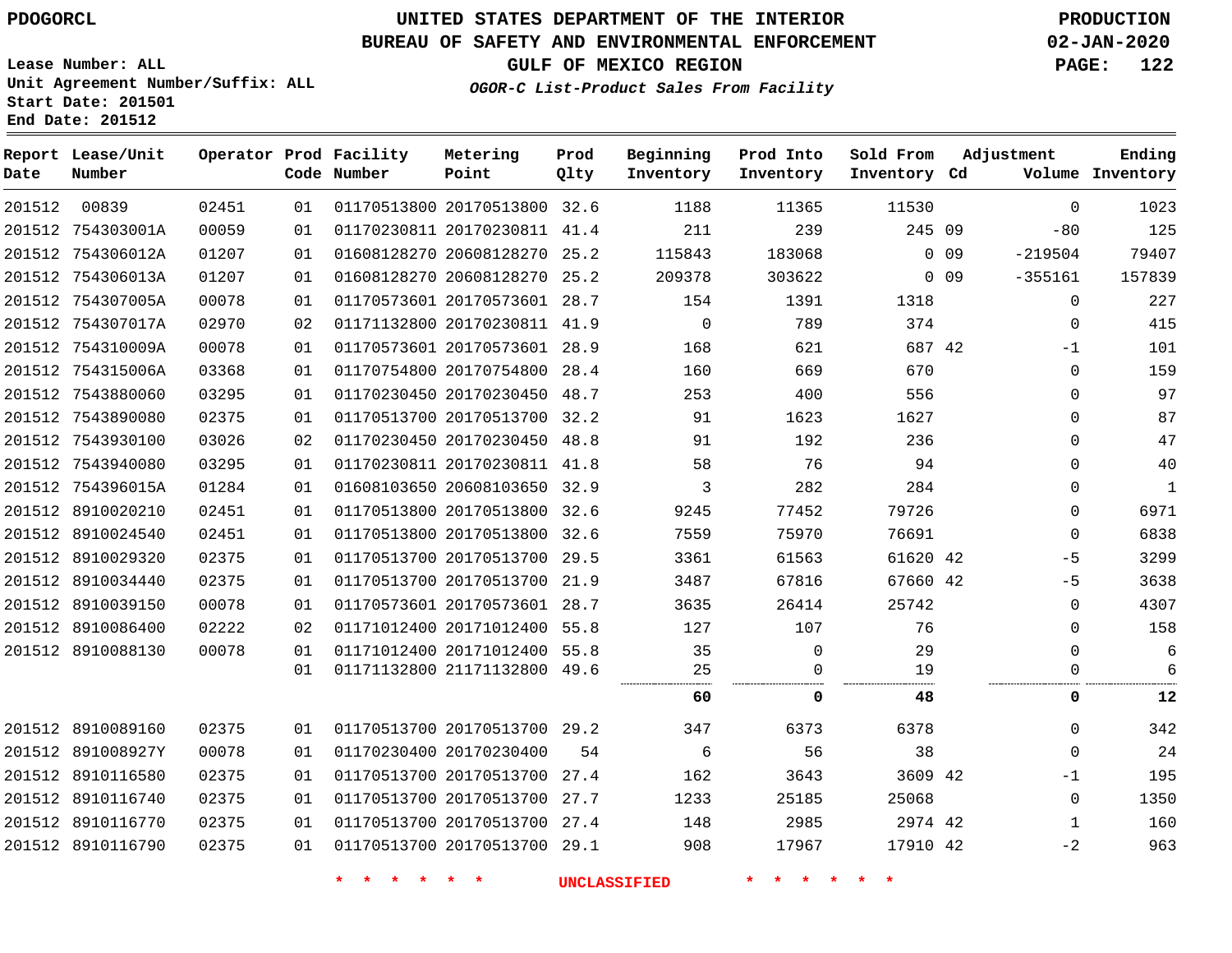### **BUREAU OF SAFETY AND ENVIRONMENTAL ENFORCEMENT 02-JAN-2020**

**Lease Number: ALL Unit Agreement Number/Suffix: ALL Start Date: 201501**

**End Date: 201512**

**GULF OF MEXICO REGION PAGE: 123**

**OGOR-C List-Product Sales From Facility**

| Date          | Report Lease/Unit<br>Number |       |    | Operator Prod Facility<br>Code Number | Metering<br>Point            | Prod<br>Olty | Beginning<br>Inventory | Prod Into<br>Inventory | Sold From<br>Inventory Cd | Adjustment  | Ending<br>Volume Inventory |
|---------------|-----------------------------|-------|----|---------------------------------------|------------------------------|--------------|------------------------|------------------------|---------------------------|-------------|----------------------------|
|               | 201512 8910116800           | 02375 | 01 |                                       | 01170513700 20170513700 28.1 |              | 3469                   | 59853                  | 60111 42                  | $-2$        | 3209                       |
|               | 201512 891011687A           | 03368 | 01 |                                       | 01170754800 20170754800 28.4 |              | 98                     | 347                    | 363                       | $\mathbf 0$ | 82                         |
|               | 201512 891011687C           | 03368 | 01 |                                       | 01170754800 20170754800 28.4 |              | 287                    | 1223                   | 1220                      | $\Omega$    | 290                        |
|               | 201512 891011687D           | 03368 | 01 |                                       | 01170754800 20170754800      | 28.4         | 277                    | 1156                   | 1159                      | $\Omega$    | 274                        |
|               | 201512 891011687E           | 03368 | 01 |                                       | 01170754800 20170754800 28.4 |              | 29                     | 195                    | 178                       | $\Omega$    | 46                         |
|               | 201512 8910117330           | 03368 | 01 |                                       | 01170754800 20170754800 28.4 |              | 4                      | 13                     | 13                        | $\Omega$    | 4                          |
|               | 201512 8910123270           | 03295 | 01 |                                       | 01177215100 20177215102 30.2 |              | 56                     | 3643                   | 3652                      | $\Omega$    | 47                         |
|               | 201512 8910123320           | 03295 | 01 |                                       | 01177215100 20177215102 30.2 |              | 86                     | 6312                   | 6317                      | $\Omega$    | 81                         |
|               | 201512 8910123330           | 03295 | 01 |                                       | 01177215100 20177215102 30.2 |              | 161                    | 11402                  | 11417                     | $\mathbf 0$ | 146                        |
|               | 201512 8910169280           | 02628 | 01 |                                       | 01171132000 20171132000      | 42           | 249                    | 4487                   | 4543                      | $\Omega$    | 193                        |
|               | 201512 8910169290           | 02628 | 01 |                                       | 01171132000 20171132000      | 42           | $\mathbf 0$            | 230                    | 224                       | $\Omega$    | 6                          |
|               | 201512 8910169300           | 02375 | 01 |                                       | 01170230810 20170230810 47.4 |              | 12                     | 39                     | 28                        | $\Omega$    | 23                         |
|               | 201512 8910202350           | 00276 | 01 |                                       | 01170513700 20170513700 32.2 |              | 1780                   | 32344                  | 32389                     | $\mathbf 0$ | 1735                       |
|               | 201512 8910202560           | 02375 | 01 |                                       | 01170513700 20170513700 23.4 |              | 259                    | 4805                   | 4806                      | $\Omega$    | 258                        |
|               | 201512 G00900               | 02477 | 01 |                                       | 01170230811 20170230811 42.2 |              | $\Omega$               | $\Omega$               | $\Omega$                  | $\Omega$    | $\mathbf 0$                |
|               | 201512 G00974               | 03295 | 01 |                                       | 01171132000 20171132000      | 42           | 12                     | 254                    | 255                       | $\Omega$    | 11                         |
| 201512 G00985 |                             | 02266 | 01 |                                       | 0117709260A 2017709260A 34.8 |              | 378                    | 9519                   | 9520                      | $\Omega$    | 377                        |
| 201512 G01036 |                             | 03209 | 02 |                                       | 01171092651 20171092650 50.9 |              | 2219                   | $\Omega$               | $\Omega$                  | $\Omega$    | 2219                       |
|               | 201512 G01082               | 01284 | 01 |                                       | 01170753510 20170753510 53.7 |              | 3                      | 0                      | 1                         | $\mathbf 0$ | $\sqrt{2}$                 |
| 201512 G01083 |                             | 02375 | 01 |                                       | 01170513700 20170513700 27.9 |              | 1989                   | 36377                  | 36414 42                  | $-1$        | 1951                       |
|               |                             | 02777 | 01 |                                       | 01170753510 20170753510 45.5 |              | 0                      | 0                      | $\Omega$                  | $\mathbf 0$ | $\Omega$                   |
|               |                             |       |    |                                       |                              |              | 1989                   | 36377                  | 36414                     | -1          | 1951                       |
|               | 201512 G01084               | 02375 | 01 |                                       | 01170513700 20170513700 29.2 |              | 53                     | 1082                   | 1077                      | $\Omega$    | 58                         |
|               | 201512 G01090               | 02375 | 01 |                                       | 01170513700 20170513700 27.4 |              | 207                    | 3880                   | 3879                      | $\Omega$    | 208                        |
| 201512 G01091 |                             | 02375 | 01 |                                       | 01170513700 20170513700 27.7 |              | 1285                   | 23405                  | 23434 42                  | $-1$        | 1255                       |
|               | 201512 G01092               | 02375 | 01 |                                       | 01170513700 20170513700 27.4 |              | 231                    | 4516                   | 4505                      | $\mathbf 0$ | 242                        |
| 201512 G01198 |                             | 03295 | 01 |                                       | 01171092651 20171092650      | $\Omega$     | 84                     | $\mathbf{0}$           | $\Omega$                  | $\Omega$    | 84                         |
| 201512 G01208 |                             | 03295 | 01 |                                       | 01171092651 20171092650      | $\mathbf 0$  | 354                    | 0                      | $\Omega$                  | $\mathbf 0$ | 354                        |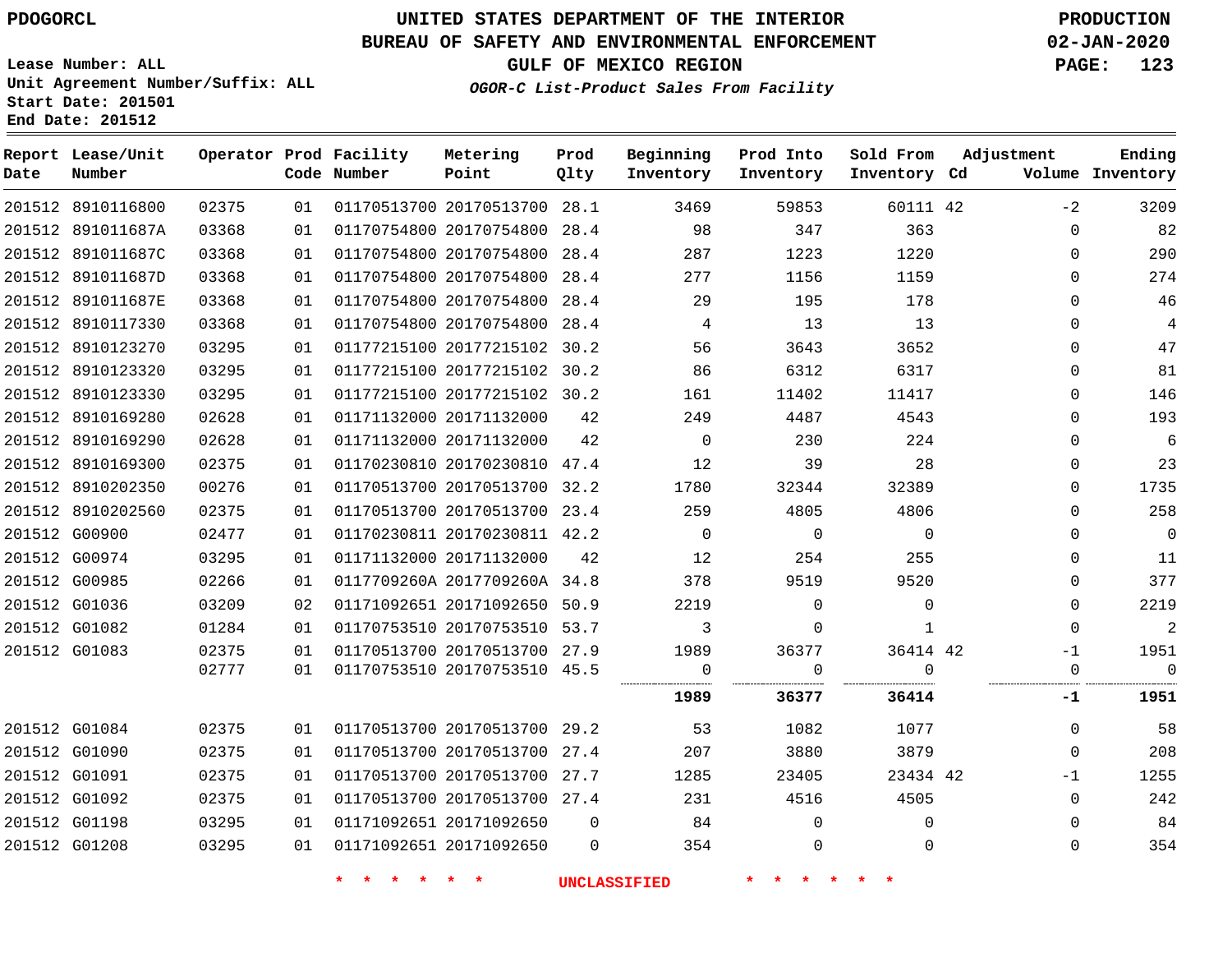**Report Lease/Unit**

# **UNITED STATES DEPARTMENT OF THE INTERIOR PDOGORCL PRODUCTION**

**Prod**

**Metering**

#### **BUREAU OF SAFETY AND ENVIRONMENTAL ENFORCEMENT 02-JAN-2020**

**Lease Number: ALL Unit Agreement Number/Suffix: ALL Start Date: 201501 End Date: 201512**

**Operator Prod Facility**

**OGOR-C List-Product Sales From Facility**

**Beginning Prod Into**

**GULF OF MEXICO REGION PAGE: 124**

**Sold From Adjustment**

**Ending**

| Date | Number        |       |    | Code Number                               | Point                              | Qlty           | Inventory                | Inventory                        | Inventory Cd   |             | Volume Inventory         |
|------|---------------|-------|----|-------------------------------------------|------------------------------------|----------------|--------------------------|----------------------------------|----------------|-------------|--------------------------|
|      | 201512 G01210 | 02375 | 02 |                                           | 01171132800 21171132800 49.6       |                | 537                      | 570                              | 869 42         | $-1$        | 237                      |
|      | 201512 G01248 | 02628 | 01 |                                           | 01171012500 20171012500 41.8       |                | 2939                     | 9151                             | 9826           | $\mathbf 0$ | 2264                     |
|      | 201512 G01351 | 00078 | 01 |                                           | 01170230400 20170230400 53.9       |                | $\overline{2}$           | $\overline{0}$                   | 2              | $\Omega$    | $\overline{\phantom{0}}$ |
|      | 201512 G01447 | 02375 | 02 |                                           | 01170513700 20170513700 32.8       |                | 29                       | 502                              | 503 42         | $\mathbf 1$ | 29                       |
|      | 201512 G01497 | 02451 | 01 |                                           | 01170513800 20170513800 32.6       |                | 4005                     | 35750                            | 36537          | $\Omega$    | 3218                     |
|      | 201512 G01498 | 02451 | 01 |                                           | 01170513800 20170513800 32.6       |                | 716                      | 6256                             | 6409           | $\Omega$    | 563                      |
|      | 201512 G01610 | 03295 | 01 |                                           | 01177215100 20177215102 30.2       |                | 11                       | 796                              | 797            | $\Omega$    | 10                       |
|      | 201512 G01619 | 02375 | 01 |                                           | 01170513700 20170513700 32.2       |                | 742                      | 14222                            | 14202          | 0           | 762                      |
|      | 201512 G01620 | 02375 | 01 |                                           | 01170513700 20170513700 32.2       |                | 198                      | 3866                             | 3857           | $\Omega$    | 207                      |
|      | 201512 G01848 | 01978 | 02 |                                           | 01170230500 20170230500            | $\overline{0}$ | $\overline{0}$           | $\overline{\phantom{0}}$         | $\overline{0}$ | $\Omega$    | $\overline{0}$           |
|      | 201512 G01860 | 03295 | 01 |                                           | 01170231110 20170231110 41.7       |                | 7430                     | 5147                             | 10211          | $\Omega$    | 2366                     |
|      | 201512 G01865 | 00078 | 01 |                                           | 01171012500 20171012500 41.8       |                | 804                      | 3004                             | 3063 42        | $-1$        | 744                      |
|      | 201512 G01880 | 03295 | 01 |                                           | 01171132000 20171132000            | 42             | $\overline{\phantom{a}}$ | 42                               | 41             | $\Omega$    | $\overline{c}$           |
|      | 201512 G01898 | 02312 | 01 |                                           | 01171012500 20171012500 41.8       |                | 1040                     | 3817                             | 3912 42        | 1           | 946                      |
|      | 201512 G01953 | 03295 | 01 |                                           | 01170230811 20170230811 41.9       |                | $\overline{0}$           | $\overline{4}$                   | 2              | $\mathbf 0$ | $\overline{c}$           |
|      | 201512 G01966 | 03295 | 01 |                                           | 01177215100 20177215102 30.2       |                | 60                       | 8584                             | 8534           | $\Omega$    | 110                      |
|      | 201512 G01967 | 03295 | 01 |                                           | 01177215100 20177215102 30.2       |                | 137                      | 9113                             | 9133           | $\mathbf 0$ | 117                      |
|      | 201512 G01972 | 03033 | 01 |                                           | 01170230810 20170230810            | $\Omega$       | $\overline{0}$           | $\Omega$                         | $\Omega$       | $\Omega$    | $\overline{0}$           |
|      | 201512 G02111 | 02628 | 01 |                                           | 01171132000 20171132000            | 42             | 1618                     | 51640                            | 51016          | 0           | 2242                     |
|      | 201512 G02161 | 03295 | 01 |                                           | 01171012500 20171012500 41.8       |                | 526                      | 8138                             | 6648           | $\Omega$    | 2016                     |
|      | 201512 G02163 | 03295 | 01 |                                           | 01171012500 20171012500 41.8       |                | 53                       | 276                              | 261            | $\Omega$    | 68                       |
|      | 201512 G02317 | 03295 | 01 |                                           | 01171132000 20171132000            | 42             | $\overline{7}$           | 198                              | 196            | 0           | 9                        |
|      | 201512 G02353 | 01284 | 01 |                                           | 01170230450 20170230450 48.8       |                | 767                      | 2526                             | 2678           | $\Omega$    | 615                      |
|      | 201512 G02354 | 01284 | 01 |                                           | 01170230450 20170230450 48.8       |                | 607                      | 1850                             | 2009           | $\Omega$    | 448                      |
|      | 201512 G02429 | 02375 | 01 |                                           | 01170230811 20170230810 47.4       |                | 36                       | 82                               | 70             | $\Omega$    | 48                       |
|      | 201512 G02433 | 02375 | 01 |                                           | 01170230810 20170230810 47.4       |                | $\overline{3}$           | $\mathbf 0$                      | $\overline{2}$ | $\Omega$    | $\mathbf{1}$             |
|      | 201512 G02601 | 02628 | 02 |                                           | 01171092651 20171092650 50.9       |                | 484                      | $\mathbf 0$                      | $\mathbf 0$    | $\Omega$    | 484                      |
|      | 201512 G02613 | 02628 |    |                                           | 01  01171132000  20171132000  45.1 |                | $\overline{0}$           | $\mathbf 0$                      | $\mathbf 0$    | $\mathbf 0$ | $\mathbf 0$              |
|      |               |       |    | $\star$ $\star$<br>$\star$<br><b>TANK</b> | $\star$ $\star$                    |                | <b>UNCLASSIFIED</b>      | $\star$ $\star$<br>一大<br>$\star$ |                |             |                          |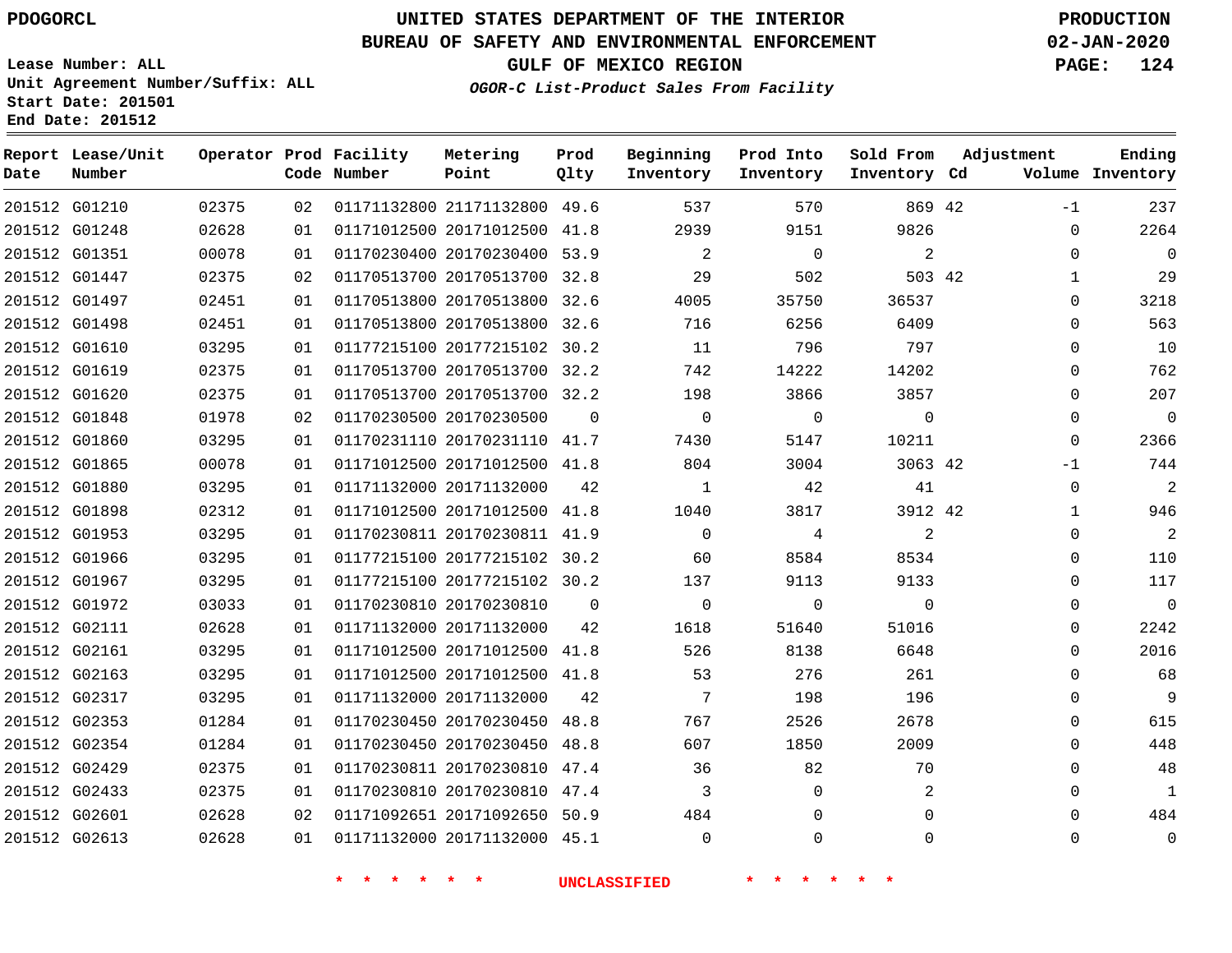#### **BUREAU OF SAFETY AND ENVIRONMENTAL ENFORCEMENT 02-JAN-2020**

**Lease Number: ALL Unit Agreement Number/Suffix: ALL Start Date: 201501 End Date: 201512**

**OGOR-C List-Product Sales From Facility**

**GULF OF MEXICO REGION PAGE: 125**

|  | OGOR-C BISC-FIOGACL BAIES FIOM FACILICY |  |  |
|--|-----------------------------------------|--|--|
|  |                                         |  |  |
|  |                                         |  |  |

| Date | Report Lease/Unit<br>Number |       |    | Operator Prod Facility<br>Code Number | Metering<br>Point            | Prod<br>Qlty | Beginning<br>Inventory | Prod Into<br>Inventory | Sold From<br>Inventory Cd | Adjustment |             | Ending<br>Volume Inventory |
|------|-----------------------------|-------|----|---------------------------------------|------------------------------|--------------|------------------------|------------------------|---------------------------|------------|-------------|----------------------------|
|      | 201512 G02705               | 02628 | 02 |                                       | 01170230810 20170230810 47.4 |              | 8869                   | 19449                  | 16963                     |            | $\Omega$    | 11355                      |
|      | 201512 G02825               | 03295 | 01 |                                       | 01170230810 20170230810 47.3 |              | 8                      | 46                     | 27                        |            | $\Omega$    | 27                         |
|      | 201512 G02826               | 03295 | 01 |                                       | 01170230810 20170230810 47.3 |              | 105                    | 173                    | 177                       |            | $\Omega$    | 101                        |
|      |                             |       | 01 |                                       | 01170231110 20170231110 41.7 |              | 1250                   | 839                    | 1705                      |            | $\Omega$    | 384                        |
|      |                             |       |    |                                       |                              |              | 1355                   | 1012                   | 1882                      |            | 0           | 485                        |
|      | 201512 G02895               | 02579 | 02 |                                       | 01171092651 20171092650 57.1 |              | 1                      | $\Omega$               | $\Omega$                  | 28         | $-1$        | $\overline{0}$             |
|      |                             | 02628 | 02 |                                       | 01171092651 20171092650 50.9 |              | 29<br>.                | $\Omega$               | $\Omega$                  |            | $\Omega$    | 29                         |
|      |                             |       |    |                                       |                              |              | 30                     | 0                      | $\Omega$                  |            | -1          | 29                         |
|      | 201512 G02917               | 03247 | 01 |                                       | 01171092930 20171092930 38.2 |              | 30                     | 846                    | 796                       |            | 0           | 80                         |
|      | 201512 G03145               | 02375 | 02 |                                       | 01171132800 21171132800 49.6 |              | 173                    | 99                     | 230                       |            | $\Omega$    | 42                         |
|      | 201512 G03331               | 02628 | 01 |                                       | 01171132800 20171132000      | 42           | 95                     | 1705                   | 1726                      |            | $\Omega$    | 74                         |
|      | 201512 G03414               | 03295 | 01 |                                       | 01170753510 20170753510 53.7 |              | 1136                   | 357                    | 426                       |            | 0           | 1067                       |
|      | 201512 G03593               | 03295 | 01 |                                       | 01171012500 20171012500 41.8 |              | $\mathbf 0$            | 19                     | 14                        |            | $\Omega$    | 5                          |
|      | 201512 G03793               | 03295 | 01 |                                       | 01171012500 20171012500 41.7 |              | 64                     | 239                    | 244                       |            | $\Omega$    | 59                         |
|      | 201512 G03958               | 03295 | 01 |                                       | 01170230510 20170230510 48.6 |              | 1280                   | 5                      | 30                        |            | 0           | 1255                       |
|      | 201512 G04003               | 03295 | 01 |                                       | 01171012500 20171012500 41.7 |              | 676                    | $\Omega$               | 676                       |            | $\Omega$    | $\overline{0}$             |
|      | 201512 G04081               | 03295 | 01 |                                       | 01170230450 20170230810 47.4 |              | 787                    | 2204                   | 1704                      |            | 0           | 1287                       |
|      | 201512 G04087               | 02899 | 01 |                                       | 01177008150 01177008150      | $\Omega$     | 2750                   | 2756                   | $\mathbf 0$               |            | $\Omega$    | 5506                       |
|      | 201512 G04232               | 00730 | 01 |                                       | 01171012500 20171012500 41.8 |              | 5148                   | 12350                  | 14438 42                  |            | $-1$        | 3059                       |
|      |                             | 03295 | 01 |                                       | 01171012500 20171012500 41.7 |              | 149                    | 384                    | 438                       |            | $\mathbf 0$ | 95                         |
|      |                             |       |    |                                       |                              |              | 5297                   | 12734                  | 14876                     |            | -1          | 3154                       |
|      | 201512 G04421               | 03295 | 01 |                                       | 01171131600 20171131600 40.6 |              | 1019                   | 23981                  | 24162                     |            | $\Omega$    | 838                        |
|      | 201512 G04433               | 02312 | 01 |                                       | 01177082950 20177082956      | 26           | $\mathbf{1}$           | 32                     | 32                        |            | $\Omega$    | $\mathbf{1}$               |
|      | 201512 G04800               | 02970 | 02 |                                       | 01177062608 2017706260A      | 38           | 4                      | 1050                   | 1050                      |            | $\mathbf 0$ | $\overline{\mathbf{4}}$    |
|      |                             | 03026 | 02 |                                       | 01171132800 21171132800 47.5 |              | 80                     | 0                      | 80                        |            | $\Omega$    | $\mathbf 0$                |
|      |                             |       |    |                                       |                              |              | 84.                    | 1050                   | 1130                      |            | 0           | 4                          |
|      | 201512 G04809               | 02312 | 01 |                                       | 01177082950 20177082956      | 26           | 346                    | 16972                  | 16972                     |            | $\Omega$    | 346                        |
|      |                             |       |    | $\star$<br>$\star$                    |                              |              | UNCLASSIFIED           |                        |                           |            |             |                            |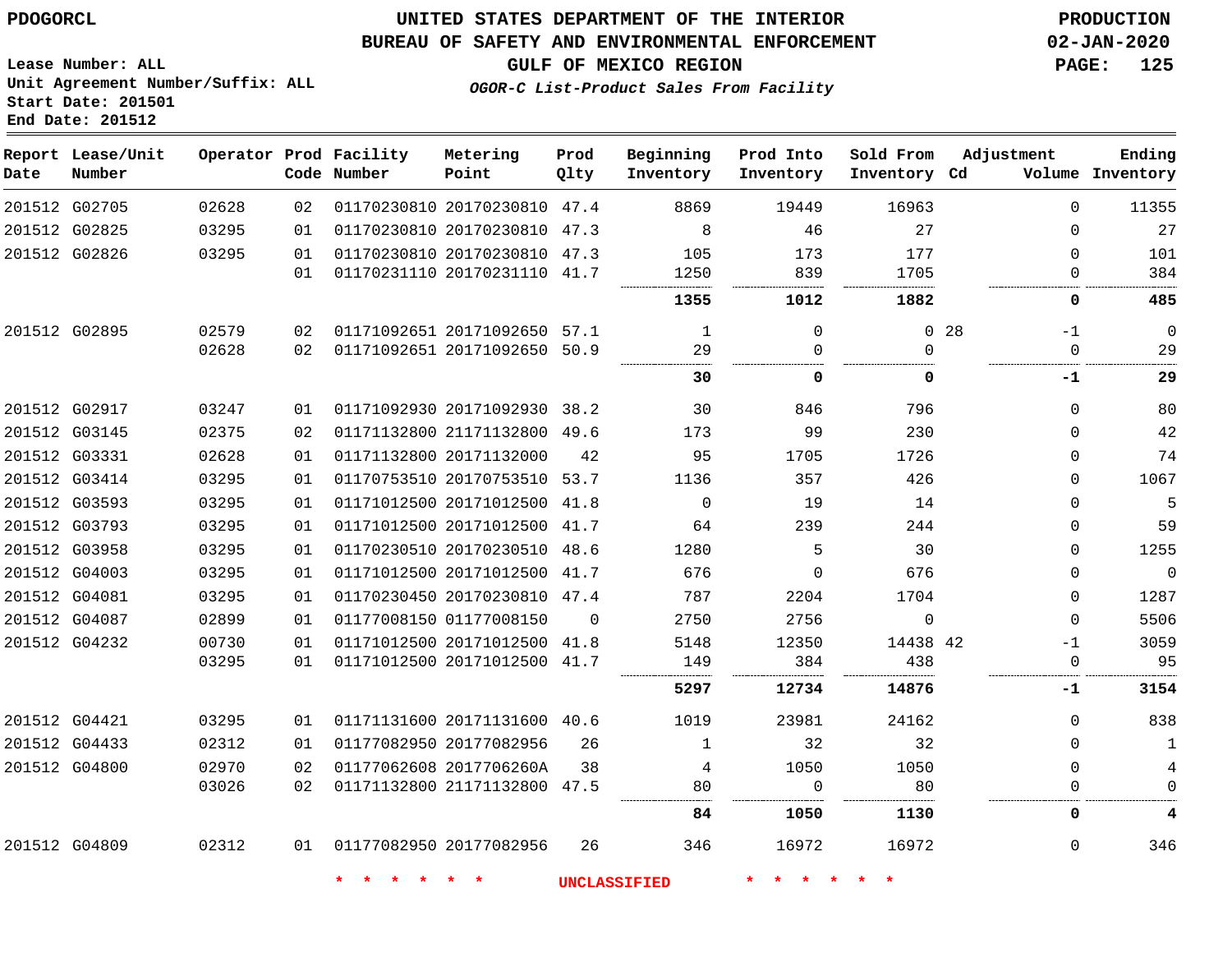**End Date: 201512**

### **UNITED STATES DEPARTMENT OF THE INTERIOR PDOGORCL PRODUCTION**

#### **BUREAU OF SAFETY AND ENVIRONMENTAL ENFORCEMENT 02-JAN-2020**

**Lease Number: ALL Unit Agreement Number/Suffix: ALL Start Date: 201501**

**GULF OF MEXICO REGION PAGE: 126**

**OGOR-C List-Product Sales From Facility**

| Date | Report Lease/Unit<br>Number |       |    | Operator Prod Facility<br>Code Number | Metering<br>Point            | Prod<br>Qlty | Beginning<br>Inventory | Prod Into<br>Inventory | Sold From<br>Inventory Cd | Adjustment | Ending<br>Volume Inventory |
|------|-----------------------------|-------|----|---------------------------------------|------------------------------|--------------|------------------------|------------------------|---------------------------|------------|----------------------------|
|      | 201512 G04818               | 03295 | 01 |                                       | 01170230500 20170230500      | 47           | 16                     | 2                      | 2                         | $\Omega$   | 16                         |
|      | 201512 G05006               | 01284 | 02 |                                       | 01423210051 20170230510 48.6 |              | 2                      | $\Omega$               | $\Omega$                  | $\Omega$   | $\overline{2}$             |
|      | 201512 G05431               | 02970 | 02 |                                       | 01177062608 2017706260A      | 38           | 47                     | 16272                  | 16263                     | $\Omega$   | 56                         |
|      | 201512 G05504               | 02970 | 02 |                                       | 01171132800 21171132800 49.6 |              | 3888                   | 4937                   | 6585                      | $\Omega$   | 2240                       |
|      |                             | 03295 | 01 |                                       | 01171132800 21171132800      | 49.6         | 695                    | 1089                   | 1331                      | $\Omega$   | 453                        |
|      |                             |       |    |                                       |                              |              | 4583                   | 6026                   | 7916                      | 0          | 2693                       |
|      | 201512 G05505               | 00078 | 01 |                                       | 01171132800 21171132800 49.6 |              | 262                    | 1                      | 196                       | 0          | 67                         |
|      |                             |       | 01 |                                       | 01171012400 20171012400 55.8 |              | 365                    | 608                    | 297                       | 0          | 676                        |
|      |                             |       |    |                                       |                              |              | 627                    | 609                    | 493                       | 0          | 743                        |
|      | 201512 G05602               | 03247 | 01 |                                       | 01171012500 20171012500      | 41.8         | 580                    | 665                    | 1080                      | $\Omega$   | 165                        |
|      | 201512 G05612               | 03295 | 01 |                                       | 01171012500 20171012500      | 41.8         | 1204                   | 3622                   | 3929                      | $\Omega$   | 897                        |
|      | 201512 G06168               | 02801 | 02 |                                       | 01170230450 20170230450      | 48.8         | 53                     | 111                    | 137                       | $\Omega$   | 27                         |
|      | 201512 G06668               | 02375 | 01 |                                       | 01171132000 20171132000      | 42           | 334                    | 8909                   | 8856                      | $\Omega$   | 387                        |
|      | 201512 G07736               | 02628 | 01 |                                       | 01171132800 20171132000      | 42           | 9                      | 333                    | 326                       | $\Omega$   | 16                         |
|      | 201512 G07760               | 01284 | 01 |                                       | 01177122950 20177122950      | 31           | 65                     | 6878                   | 6879                      | 0          | 64                         |
|      | 201512 G07917               | 03247 | 01 |                                       | 01170573602 20170573602 32.2 |              | 40875                  | 19051                  | 8579                      | $\Omega$   | 51347                      |
|      | 201512 G09631               | 01284 | 01 |                                       | 01177122950 20177122950      | 31           | 8                      | 432                    | 434                       | $\Omega$   | 6                          |
|      | 201512 G10794               | 03295 | 01 |                                       | 01177122950 20177122950      | 31           | 49                     | 5729                   | 5725                      | $\Omega$   | 53                         |
|      | 201512 G10910               | 03026 | 01 |                                       | 01177245110 2017724511G      | 44           | $\mathbf 0$            | 6718                   | 6718                      | 0          | $\mathbf 0$                |
|      | 201512 G11870               | 02375 | 01 |                                       | 01171132000 20171132000      | 42           | 100                    | 2471                   | 2462 42                   | -1         | 108                        |
|      | 201512 G11984               | 02801 | 02 |                                       | 01171092651 20171092650      | $\Omega$     | 80                     | $\Omega$               | $\mathbf 0$               | 0          | 80                         |
|      | 201512 G12355               | 03209 | 01 |                                       | 01171012300 20171012300 36.6 |              | 19242                  | 27893                  | 34187                     | 0          | 12948                      |
|      | 201512 G12358               | 03209 | 01 |                                       | 01171012300 20171012300 36.6 |              | 524                    | 764                    | 968                       | $\Omega$   | 320                        |
|      | 201512 G12802               | 02628 | 01 |                                       | 01170230811 20170230811 41.9 |              | 656                    | 735                    | 1001                      | 0          | 390                        |
|      | 201512 G13938               | 01284 | 01 |                                       | 01171012500 20171012500 41.8 |              | 2600                   | 7567                   | 8301                      | $\Omega$   | 1866                       |
|      | 201512 G14342               | 02628 | 01 |                                       | 01170230811 20170230811 41.9 |              | 1498                   | 2114                   | 2501                      | $\Omega$   | 1111                       |
|      | 201512 G14493               | 03247 | 01 |                                       | 01171092930 20171092930 38.2 |              | 43                     | 433                    | 432                       | $\Omega$   | 44                         |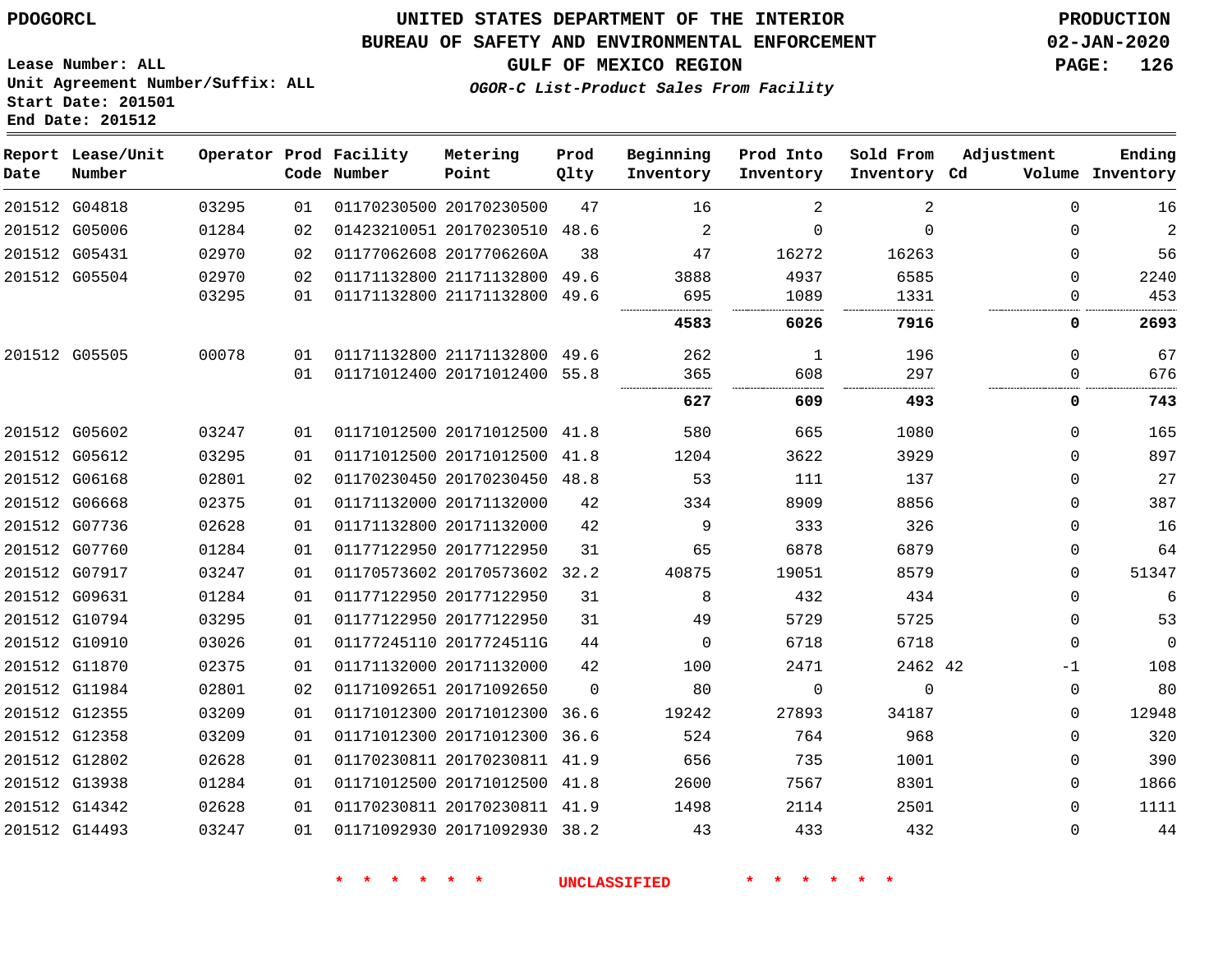G14535

**Date**

**Report Lease/Unit**

**Number**

# **UNITED STATES DEPARTMENT OF THE INTERIOR PDOGORCL PRODUCTION**

**Prod Qlty**

#### **BUREAU OF SAFETY AND ENVIRONMENTAL ENFORCEMENT 02-JAN-2020**

**Lease Number: ALL Unit Agreement Number/Suffix: ALL Start Date: 201501 End Date: 201512**

> 

**Operator Prod Facility**

**Code Number**

20171012500 41.8

**Metering Point**

 

**GULF OF MEXICO REGION PAGE: 127**

**Inventory Cd Volume**

**Adjustment**

  $\Omega$  $\Omega$   $\Omega$  $\Omega$  $\Omega$  $\Omega$  $\Omega$  $\Omega$  $\Omega$  $\Omega$  $\overline{0}$   $\Omega$  $\overline{0}$  $\Omega$  $\Omega$  $\Omega$  $\Omega$  $\overline{0}$  $\Omega$  $\Omega$   $\Omega$ 

**Ending**

|               | 201512 G14864 | 02871 | 02 |                         | 01170230450 20170230450 48.8 |          | 1980        | 5920     | 6463        |  |
|---------------|---------------|-------|----|-------------------------|------------------------------|----------|-------------|----------|-------------|--|
|               | 201512 G15050 | 03295 | 01 |                         | 01170231110 20170231110 41.7 |          | 4878        | 3378     | 6703        |  |
|               | 201512 G15239 | 02375 | 02 |                         | 01171012500 20171012500 41.8 |          | 121         | 326      | 367 42      |  |
|               | 201512 G15263 | 03295 | 01 | 01171132000 20171132000 |                              | 42       | 33          | 807      | 805         |  |
|               | 201512 G15277 | 03295 | 01 |                         | 01171012400 20171012400 55.7 |          | 6405        | 8504     | 4823        |  |
|               | 201512 G15312 | 03295 | 01 | 01171092651 20171092650 |                              | $\Omega$ | 2411        | 0        | $\mathbf 0$ |  |
|               | 201512 G16325 | 03295 | 01 |                         | 01171012400 20171012400 55.8 |          | 406         | 643      | 339         |  |
|               | 201512 G16515 | 03026 | 01 |                         | 01177245110 2017724511G      | 44       | 0           | 19510    | 19510       |  |
|               | 201512 G17754 | 02375 | 02 |                         | 01170230510 20170230510 48.6 |          | 1170        | 6        | 28          |  |
|               | 201512 G17858 | 03295 | 01 |                         | 01170530900 20170530900 53.6 |          | 568         | 154      | 21          |  |
|               | 201512 G17912 | 02970 | 02 |                         | 01177062608 2017706260A      | 38       | 41          | 9032     | 9041        |  |
| 201512 G17921 |               | 03026 | 01 |                         | 01171012500 20177062959 25.2 |          | $\mathbf 0$ | 32460    | 32460       |  |
|               | 201512 G18043 | 03059 | 01 |                         | 01171012500 20171012500 41.8 |          | 1407        | 3002     | 3665        |  |
|               | 201512 G19030 | 02806 | 01 |                         | 01423210051 20423210050 60.6 |          | $\mathbf 0$ | $\Omega$ | $\mathbf 0$ |  |
|               | 201512 G19839 | 02777 | 01 |                         | 01170753510 20170753510 54.6 |          | 0           | 0        | $\Omega$    |  |
|               | 201512 G20605 | 02477 | 01 |                         | 01423550141 20423550140 28.4 |          | 438         | 3713     | 3890        |  |
|               | 201512 G20660 | 03295 | 01 |                         | 01170230450 20170230450 48.8 |          | 136         | 400      | 439         |  |
|               | 201512 G21096 | 03295 | 01 |                         | 01170230811 20170230811 41.9 |          | 18          | 36       | 35          |  |
|               | 201512 G21532 | 03217 | 01 |                         | 01170230811 20170230811 41.9 |          | 198         | 471      | 421         |  |
|               | 201512 G21534 | 03217 | 01 |                         | 01170230811 20170230811 41.9 |          | 518         | 392      | 704         |  |
|               | 201512 G21592 | 02628 | 02 |                         | 01171132000 20171132000      | 41.6     | 0           | $\Omega$ | $\Omega$    |  |
|               | 201512 G21655 | 03247 | 01 |                         | 01171132800 21171132800 49.6 |          | 3165        | 1151     | 3221        |  |
| 201512 G22501 |               | 00078 | 01 |                         | 01170230400 20170230400 53.9 |          | 83          | 73       | 124         |  |
|               | 201512 G22505 | 02375 | 02 |                         | 01170230811 20170230811      | 41.9     | 120         | 123      | 178         |  |
|               | 201512 G22510 | 03295 | 01 |                         | 01170230810 20170230810 47.4 |          | $\mathbf 0$ | 1267     | 1032 47     |  |
|               | 201512 G22513 | 02579 | 02 |                         | 01170230500 20170230500 42.9 |          | 379         | 40       | 43          |  |
| 201512 G22621 |               | 03247 | 01 |                         | 01171132800 21171132800 49.6 |          | 2563        | 3415     | 4461        |  |
|               |               |       |    |                         |                              |          |             |          |             |  |

**OGOR-C List-Product Sales From Facility**

   

 

**Sold From Inventory**

**Prod Into Inventory**

**Beginning Inventory**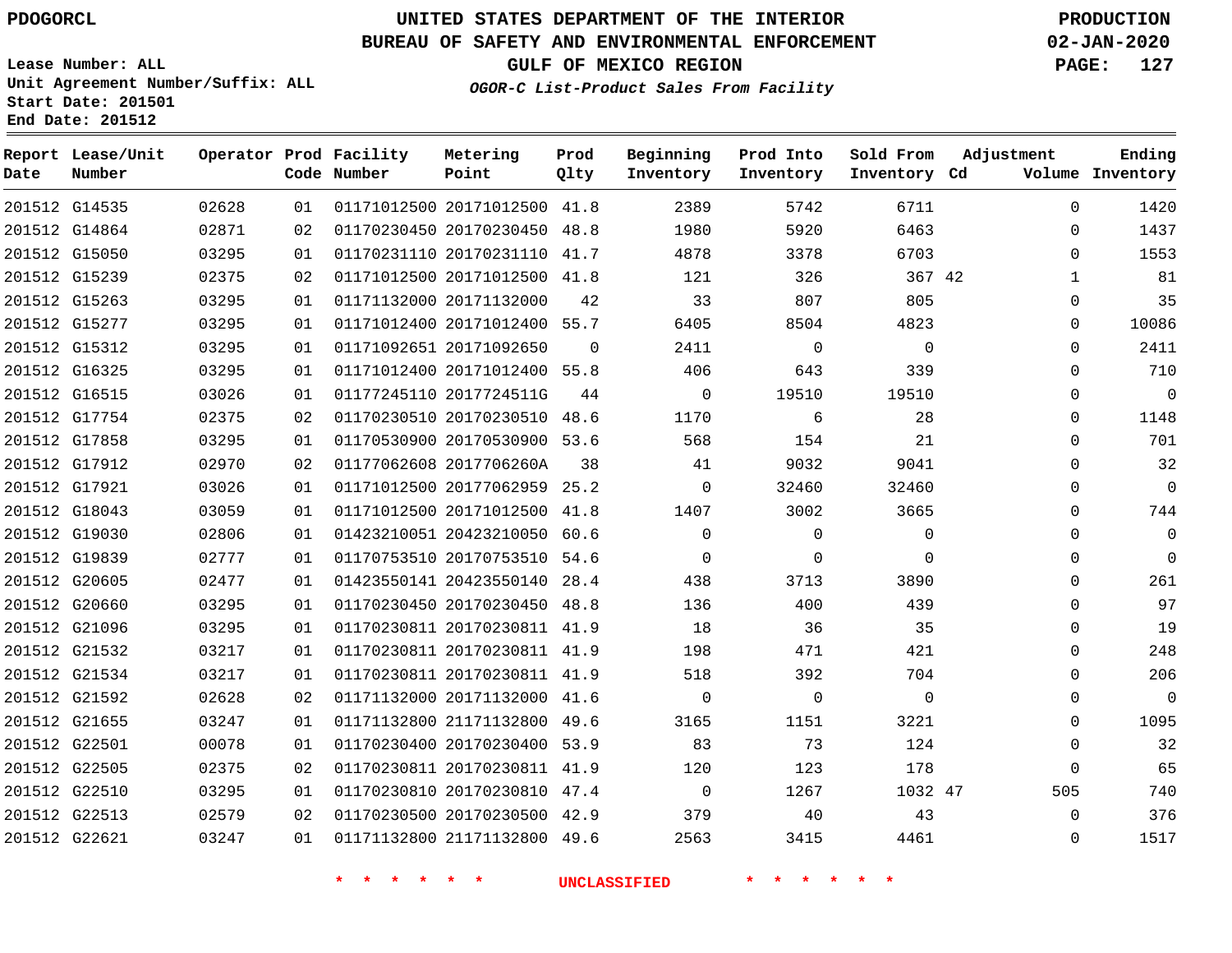### **BUREAU OF SAFETY AND ENVIRONMENTAL ENFORCEMENT 02-JAN-2020**

**Lease Number: ALL Unit Agreement Number/Suffix: ALL Start Date: 201501**

**End Date: 201512**

**GULF OF MEXICO REGION PAGE: 128**

**OGOR-C List-Product Sales From Facility**

| Date | Report Lease/Unit<br>Number |       |    | Operator Prod Facility<br>Code Number | Metering<br>Point            | Prod<br>Qlty | Beginning<br>Inventory | Prod Into<br>Inventory | Sold From<br>Inventory Cd |            | Adjustment   | Ending<br>Volume Inventory |
|------|-----------------------------|-------|----|---------------------------------------|------------------------------|--------------|------------------------|------------------------|---------------------------|------------|--------------|----------------------------|
|      | 201512 G22840               | 00730 | 01 |                                       | 01608103650 20608103650 32.9 |              | $\Omega$               | 1467                   | 1461                      |            | $\Omega$     | 6                          |
|      | 201512 G23730               | 03217 | 01 |                                       | 01170230810 20170230811 41.9 |              | 1                      | 22                     | 12 42                     |            | 1            | 12                         |
|      | 201512 G23735               | 03295 | 01 |                                       | 01170230810 20170230810      | 47.4         | $\Omega$               | 322                    | 251 47                    |            | 117          | 188                        |
|      | 201512 G23736               | 00730 | 01 |                                       | 01170230810 20170230810 47.4 |              | 146                    | 505                    | 356                       |            | $\Omega$     | 295                        |
|      | 201512 G23851               | 02503 | 02 |                                       | 01171012400 20171012400      | 55.8         | 8833                   | $\Omega$               | 2857                      |            | $\Omega$     | 5976                       |
|      | 201512 G23956               | 03217 | 01 |                                       | 01170753510 20170753510 53.7 |              | 129                    | $\Omega$               | 37                        |            | $\Omega$     | 92                         |
|      | 201512 G24730               | 03295 | 01 |                                       | 01170230810 20170230810 47.3 |              | 26                     | $\Omega$               | 26                        |            | $\Omega$     | $\Omega$                   |
|      |                             |       | 01 |                                       | 01170230500 20170230500      | 47           | 456<br>                | $\Omega$<br>           | 51<br><br>                |            | $\Omega$     | 405                        |
|      |                             |       |    |                                       |                              |              | 482                    | 0                      | 77                        |            | 0            | 405                        |
|      | 201512 G24766               | 02628 | 02 |                                       | 01170230811 20170230811 41.9 |              | 5                      | 21                     | 14                        |            | $\Omega$     | 12                         |
|      | 201512 G24767               | 02628 | 02 |                                       | 01170530900 20170230811 41.9 |              | 3                      | 17                     | 11                        |            | $\Omega$     | 9                          |
|      | 201512 G24870               | 02970 | 02 |                                       | 01177062608 2017706260A      | 38           | 2                      | 547                    | 547                       |            | $\Omega$     | $\overline{2}$             |
|      | 201512 G24878               | 02628 | 02 |                                       | 01171092651 20171092650 57.6 |              | 4                      | $\Omega$               |                           | 3 42       | -1           | $\Omega$                   |
|      | 201512 G24883               | 02628 | 02 |                                       | 01171092651 20171092650      | 50.9         | 155                    | $\Omega$               | $\Omega$                  |            | $\mathbf 0$  | 155                        |
|      | 201512 G24898               | 02807 | 01 |                                       | 01171012300 20171012300      | 36.6         | 3210                   | 4593                   | 5629 42                   |            | $\mathbf{1}$ | 2175                       |
|      | 201512 G24924               | 03247 | 01 |                                       | 01171132800 21171132800 49.6 |              | 880                    | 3673                   | 4016                      |            | $\mathbf 0$  | 537                        |
|      | 201512 G24926               | 03247 | 01 |                                       | 01171132800 21171132800 49.6 |              | 39                     | $\Omega$               | $\Omega$                  |            | $\mathbf 0$  | 39                         |
|      | 201512 G24990               | 01284 | 01 |                                       | 01608103650 20608103650 32.9 |              | 88                     | 33932                  | 33870                     |            | $\Omega$     | 150                        |
|      | 201512 G25008               | 02777 | 01 |                                       | 01170753510 20170753510 54.6 |              | $\mathbf 0$            | $\mathbf 0$            | $\Omega$                  |            | $\Omega$     | $\mathbf 0$                |
|      | 201512 G25524               | 03295 | 01 |                                       | 01170230450 20170230450      | 48.8         | 243                    | 141                    | 350                       |            | $\mathbf 0$  | 34                         |
|      | 201512 G25561               | 02375 | 01 |                                       | 01170230450 20170230450      | 48.8         | 69                     | $\mathbf 0$            | 69                        |            | $\mathbf 0$  | $\mathbf{0}$               |
|      | 201512 G25606               | 02375 | 01 |                                       | 01170230810 20170230810 47.4 |              | 92                     | 215                    | 182 42                    |            | $-1$         | 124                        |
|      | 201512 G25937               | 02222 | 02 |                                       | 01170230810 20170230810 47.4 |              | 262                    | 510                    | 474                       |            | $\mathbf 0$  | 298                        |
|      | 201512 G26001               | 02628 | 01 |                                       | 01171132800 21171132800      | 49.6         | 64                     | 1                      | 47                        |            | $\Omega$     | 18                         |
|      | 201512 G26032               | 03059 | 01 |                                       | 01171012300 20171012300 36.6 |              | 8                      | $\Omega$               | $\Omega$                  |            | $\Omega$     | 8                          |
|      | 201512 G26074               | 01284 | 01 |                                       | 01177122950 20177122950      | 31           | 7                      | 477                    | 480                       |            | $\Omega$     | $\overline{4}$             |
|      | 201512 G26655               | 03165 | 01 |                                       | 01170230811 20170230811 41.9 |              | 800                    | 1005                   |                           | $0\quad09$ | $-1276$      | 529                        |
|      | 201512 G27030               | 02477 | 02 |                                       | 01170530900 20170530900 53.6 |              | 331                    | 154                    | 13                        |            | $\Omega$     | 472                        |